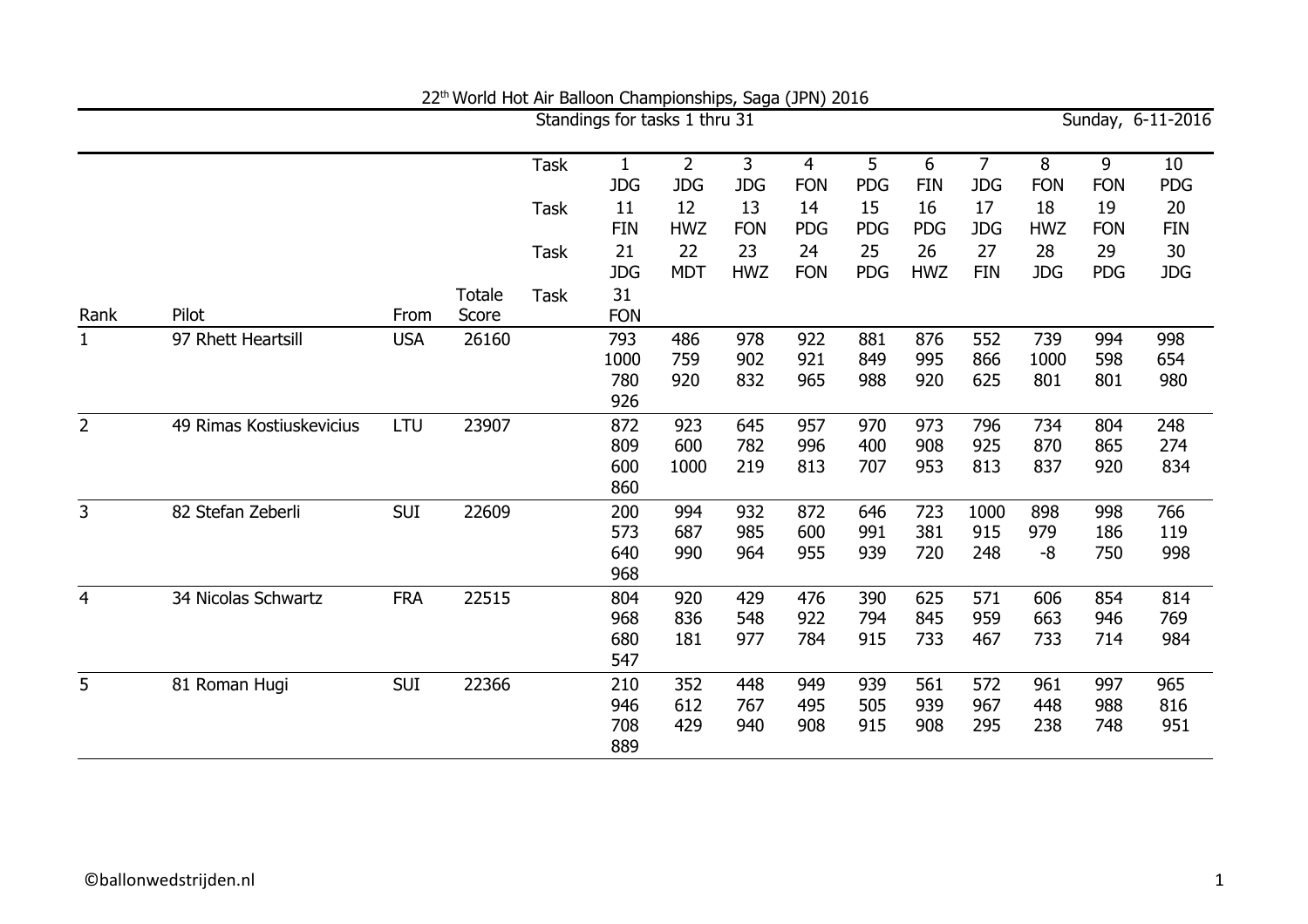| 6              | 4 Dominic Bareford       | <b>GBR</b> | 22313 | 95  | 909  | 769  | 324  | 904 | 486 | 495 | 992  | 899    | 486  |
|----------------|--------------------------|------------|-------|-----|------|------|------|-----|-----|-----|------|--------|------|
|                |                          |            |       | 419 | 830  | 945  | 527  | 744 | 400 | 695 | 975  | 937    | 992  |
|                |                          |            |       | 954 | 984  | 457  | 970  | 941 | 527 | 879 | 570  | 746    | 995  |
|                |                          |            |       | 467 |      |      |      |     |     |     |      |        |      |
| $\overline{7}$ | 68 Sergey Latypov        | <b>RUS</b> | 22235 | 371 | 739  | 534  | 911  | 966 | 424 | 571 | 991  | 828    | 988  |
|                |                          |            |       | 748 | 594  | 990  | 954  | 381 | 229 | 915 | 878  | 1000   | 276  |
|                |                          |            |       | 918 | 152  | 546  | 992  | 968 | 390 | 983 | 629  | 448    | 998  |
|                |                          |            |       | 923 |      |      |      |     |     |     |      |        |      |
| 8              | 100 Masafumi Sato        | <b>JPN</b> | 22148 | 105 | 1000 | 929  | 520  | 963 | 143 | 86  | 854  | 874    | 467  |
|                |                          |            |       | 400 | 764  | 990  | 988  | 991 | 736 | 854 | 775  | 381    | 476  |
|                |                          |            |       | 646 | 947  | 1000 | 988  | 552 | 984 | 939 | 724  | 733    | 996  |
|                |                          |            |       | 343 |      |      |      |     |     |     |      |        |      |
| 9              | 94 John Petrehn          | <b>USA</b> | 21883 | 410 | 811  | 267  | 886  | 931 | 973 | 566 | 495  | 739    | 981  |
|                |                          |            |       | 990 | 219  | 238  | 519  | 286 | 959 | 914 | 419  | 791    | 928  |
|                |                          |            |       | 133 | 948  | 896  | 990  | 575 | 566 | 794 | 843  | 908    | 922  |
|                |                          |            |       | 986 |      |      |      |     |     |     |      |        |      |
| 10             | 50 Rokas Kostiuskevicius | LTU        | 21644 | 659 | 864  | 410  | 967  | 956 | 917 | 748 | 965  | 932    | 238  |
|                |                          |            |       | 276 | 840  | 997  | 778  | 486 | 840 | 257 | 952  | 828    | 518  |
|                |                          |            |       | 738 | 991  | 892  | 977  | 438 | 238 | 314 | 848  | 448    | 438  |
|                |                          |            |       | 894 |      |      |      |     |     |     |      |        |      |
| 11             | 1 Yudai Fujita           | <b>JPN</b> | 21638 | 877 | 847  | 836  | 869  | 410 | 577 | 609 | 987  | 989    | 703  |
|                |                          |            |       | 486 | 114  | 811  | 911  | 979 | 936 | 143 | 476  | 629    | 229  |
|                |                          |            |       | 988 | 526  | 987  | 286  | 985 | 809 | 857 | 352  | 448    | 1000 |
|                |                          |            |       | 982 |      |      |      |     |     |     |      |        |      |
|                |                          |            |       |     |      |      |      |     |     |     |      |        |      |
| 12             | 32 Clement Seigeot       | <b>FRA</b> | 21547 | 752 | 758  | 219  | 966  | 640 | 966 | 735 | 896  | 181    | 996  |
|                |                          |            |       | 996 | 993  | 919  | 267  | 305 | 954 | 788 | 904  | $-360$ | 936  |
|                |                          |            |       | 766 | 305  | 855  | 1000 | 10  | 305 | 964 | 619  | 1000   | 998  |
|                |                          |            |       | 914 |      |      |      |     |     |     |      |        |      |
| 13             | 101 Satoshi Ueda         | <b>JPN</b> | 21513 | 991 | 982  | 951  | 1000 | 987 | 476 | 592 | 467  | 980    | 114  |
|                |                          |            |       | 86  | 834  | 286  | 143  | 986 | 371 | 152 | 543  | 509    | 988  |
|                |                          |            |       | 821 | 911  | 926  | 909  | 559 | 753 | 734 | 1000 | 984    | 486  |
|                |                          |            |       | 992 |      |      |      |     |     |     |      |        |      |
|                |                          |            |       |     |      |      |      |     |     |     |      |        |      |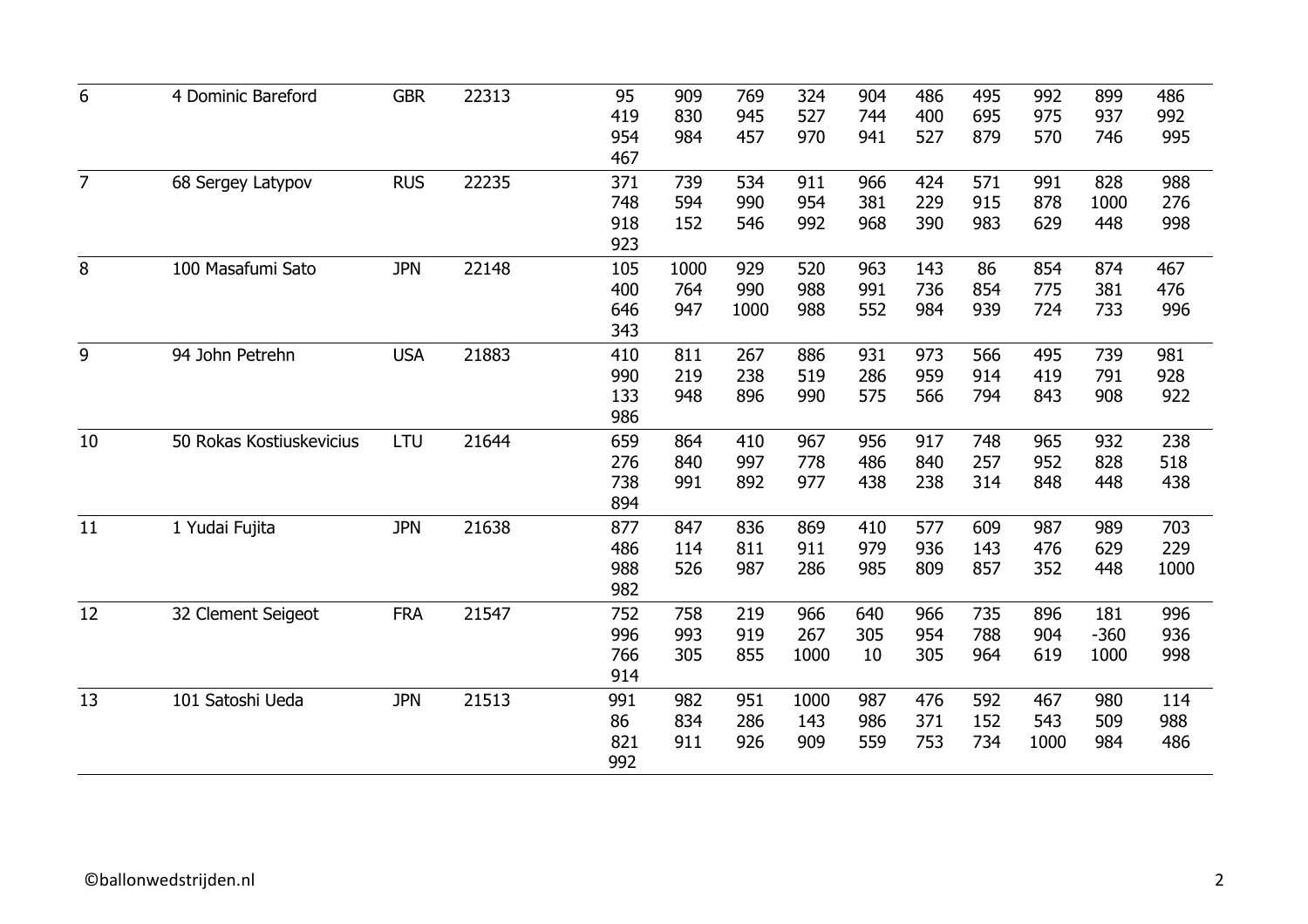| 14 | 92 Joe Heartsill      | <b>USA</b> | 21186 | 124<br>994<br>736<br>968 | 248<br>86<br>890  | 849<br>989<br>429 | 949<br>162<br>505  | 759<br>998<br>969 | 744<br>930<br>67   | 537<br>583<br>803 | 505<br>520<br>933  | 495<br>1000<br>448    | 996<br>978<br>992 |
|----|-----------------------|------------|-------|--------------------------|-------------------|-------------------|--------------------|-------------------|--------------------|-------------------|--------------------|-----------------------|-------------------|
| 15 | 91 Chase Donner       | <b>USA</b> | 21035 | 229<br>706<br>457<br>949 | 818<br>554<br>907 | 824<br>802<br>838 | 505<br>1000<br>986 | 945<br>933<br>219 | 813<br>505<br>438  | 24<br>324<br>95   | 994<br>854<br>677  | 977<br>400<br>448     | 968<br>912<br>934 |
| 16 | 2 Uwe Schneider       | <b>GER</b> | 20978 | 951<br>999<br>505<br>948 | 922<br>171<br>980 | 860<br>267<br>820 | 947<br>29<br>595   | 966<br>857<br>314 | 1000<br>987<br>333 | 517<br>987<br>333 | 952<br>333<br>636  | 966<br>$-49$<br>448   | 694<br>886<br>400 |
| 17 | 96 Paul Petrehn       | <b>USA</b> | 20586 | 998<br>988<br>644<br>324 | 171<br>419<br>438 | 162<br>505<br>907 | 663<br>95<br>954   | 476<br>371<br>381 | 988<br>989<br>998  | 813<br>971<br>210 | 859<br>671<br>866  | 1000<br>953<br>990    | 1000<br>734<br>48 |
| 18 | 66 Ivan Menyaylo      | <b>RUS</b> | 20557 | 594<br>941<br>619<br>954 | 343<br>429<br>967 | 989<br>438<br>948 | 600<br>467<br>938  | 978<br>992<br>830 | 362<br>943<br>324  | 390<br>457<br>921 | 883<br>210<br>257  | 419<br>$-125$<br>700  | 948<br>876<br>965 |
| 19 | 37 David Strasmann    | <b>GER</b> | 19962 | 362<br>963<br>951<br>990 | 652<br>689<br>841 | 799<br>338<br>114 | 984<br>10<br>961   | 791<br>937<br>973 | 830<br>467<br>729  | 613<br>419<br>257 | 410<br>812<br>1000 | 107<br>968<br>448     | 804<br>238<br>505 |
| 20 | 89 Stephanie Bareford | <b>GBR</b> | 19866 | 248<br>741<br>634<br>735 | 671<br>829<br>57  | 708<br>758<br>712 | 935<br>133<br>486  | 994<br>622<br>410 | 405<br>897<br>817  | 476<br>993<br>429 | 966<br>257<br>248  | 982<br>200<br>908     | 808<br>819<br>988 |
| 21 | 93 Joe Zvada          | <b>USA</b> | 19724 | 486<br>386<br>486<br>932 | 836<br>857<br>848 | 495<br>999<br>419 | 257<br>314<br>333  | 852<br>873<br>934 | 925<br>324<br>684  | 519<br>913<br>952 | 390<br>688<br>467  | 1000<br>$-565$<br>448 | 809<br>866<br>997 |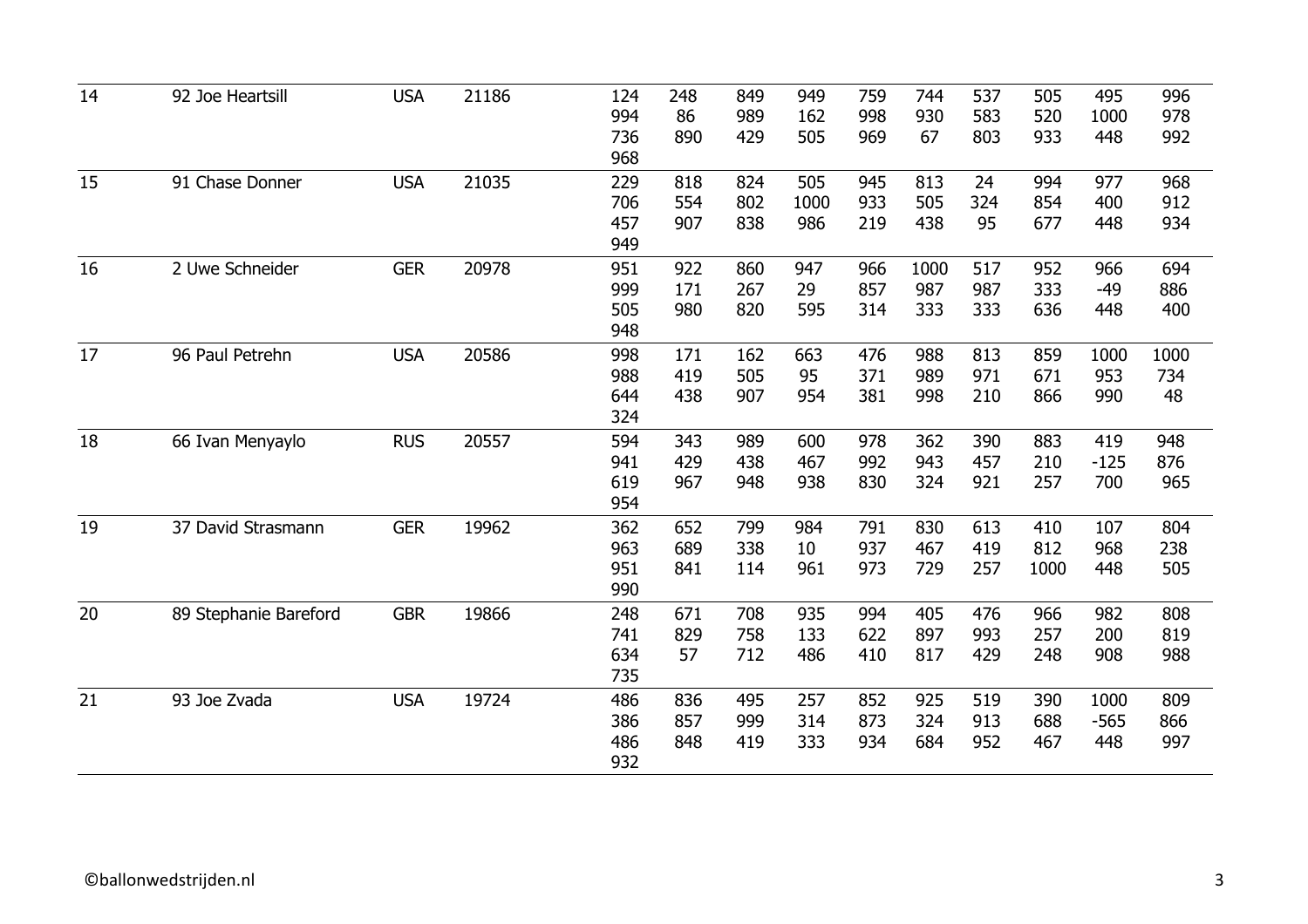| 22 | 88 Rupert Stanley     | <b>GBR</b> | 19391 | 634<br>705<br>787<br>448  | 219<br>8<br>848   | 588<br>957<br>95  | 371<br>803<br>390 | 993<br>181<br>852 | 424<br>429<br>985 | 219<br>964<br>819 | 963<br>619<br>917 | 467<br>467<br>663         | 697<br>891<br>988 |
|----|-----------------------|------------|-------|---------------------------|-------------------|-------------------|-------------------|-------------------|-------------------|-------------------|-------------------|---------------------------|-------------------|
| 23 | 33 Laure de Coligny   | <b>FRA</b> | 19344 | 568<br>902<br>777<br>505  | 941<br>505<br>210 | 152<br>948<br>248 | 419<br>828<br>476 | 887<br>229<br>917 | 932<br>745<br>975 | 547<br>410<br>324 | 917<br>832<br>390 | 152<br>429<br>974         | 947<br>295<br>963 |
| 24 | 104 Takao Mizukami    | <b>JPN</b> | 19330 | 314<br>996<br>627<br>1000 | 506<br>295<br>966 | 505<br>181<br>679 | 597<br>286<br>912 | 152<br>276<br>400 | 888<br>943<br>938 | 767<br>735<br>951 | 152<br>754<br>802 | 200<br>823<br>726         | 955<br>74<br>930  |
| 25 | 35 Thomas Merceron    | <b>FRA</b> | 19330 | 429<br>991<br>746<br>971  | 741<br>143<br>993 | 931<br>486<br>400 | 495<br>839<br>467 | 909<br>257<br>915 | 963<br>286<br>257 | 651<br>605<br>43  | 457<br>881<br>29  | 763<br>495<br>855         | 831<br>697<br>804 |
| 26 | 77 David Hochreutener | <b>SUI</b> | 19321 | 419<br>797<br>717<br>579  | 828<br>467<br>891 | 371<br>95<br>679  | 928<br>410<br>651 | 950<br>618<br>995 | 819<br>888<br>788 | 605<br>486<br>152 | 429<br>803<br>655 | $\mathbf 0$<br>787<br>448 | 876<br>200<br>990 |
| 27 | 12 Werner Schrank     | <b>AUT</b> | 19277 | 467<br>904<br>76<br>917   | 457<br>314<br>333 | 840<br>985<br>505 | 765<br>880<br>712 | 781<br>438<br>961 | 523<br>314<br>935 | 381<br>133<br>990 | 929<br>595<br>416 | 505<br>476<br>448         | 755<br>621<br>921 |
| 28 | 78 Marc Blaser        | <b>SUI</b> | 19255 | 495<br>788<br>529<br>820  | 764<br>457<br>611 | 958<br>562<br>936 | 650<br>295<br>954 | 333<br>798<br>894 | 967<br>419<br>371 | 592<br>695<br>219 | 371<br>926<br>766 | 143<br>504<br>448         | 972<br>105<br>913 |
| 29 | 86 Mike Howard        | <b>UAE</b> | 19136 | 438<br>1000<br>219<br>868 | 152<br>124<br>248 | 29<br>152<br>702  | 715<br>752<br>926 | 971<br>971<br>882 | 829<br>952<br>934 | 248<br>362<br>992 | 333<br>759<br>984 | 352<br>390<br>702         | 907<br>286<br>957 |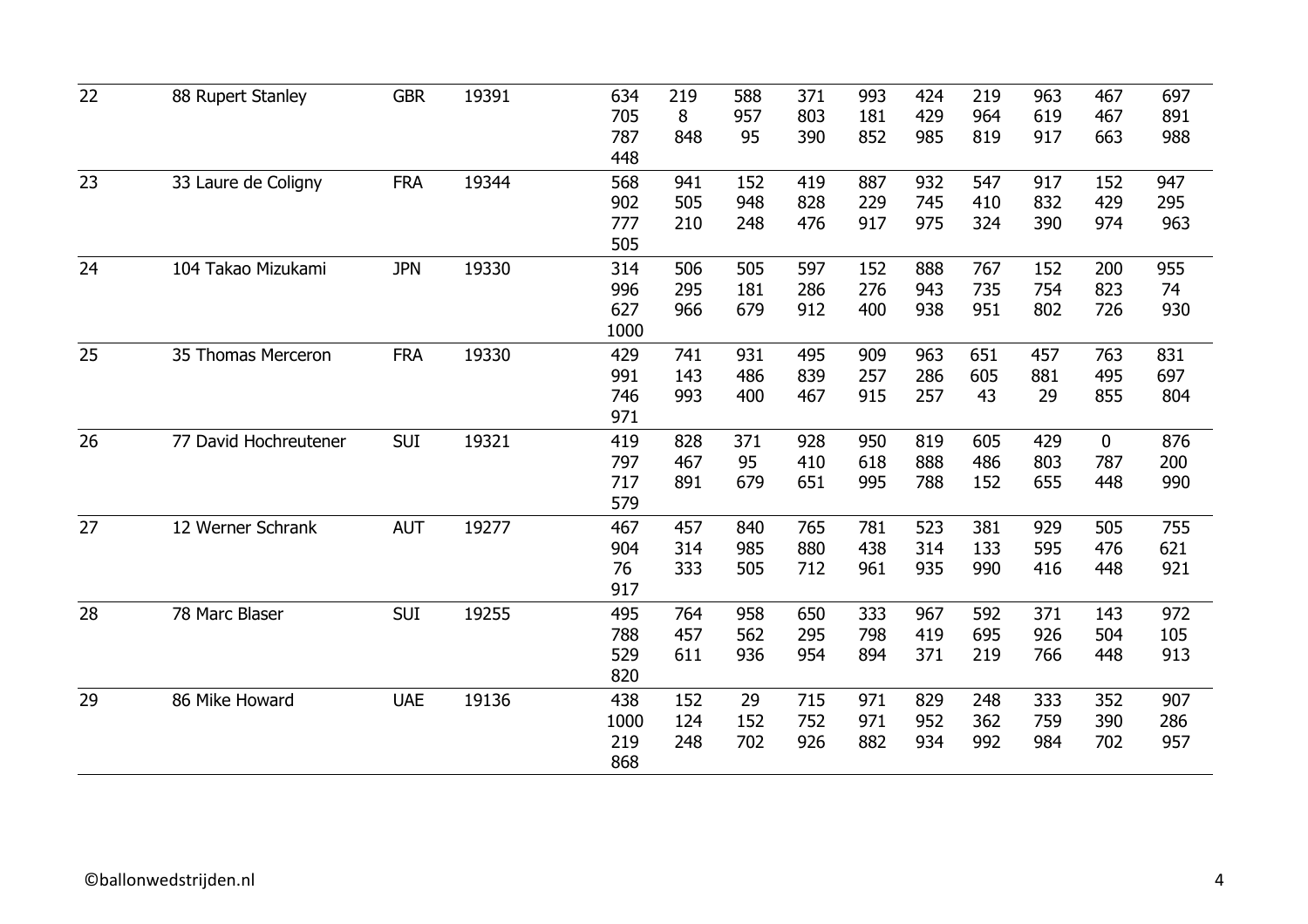| 30 | 6 Matthew Scaife        | <b>AUS</b> | 18954 | 133  | 894    | 124 | 765 | 436 | 333 | 286 | 747  | 977    | 210 |
|----|-------------------------|------------|-------|------|--------|-----|-----|-----|-----|-----|------|--------|-----|
|    |                         |            |       | 171  | 834    | 200 | 114 | 457 | 944 | 986 | 985  | 867    | 615 |
|    |                         |            |       | 785  | 219    | 948 | 849 | 257 | 804 | 588 | 457  | 985    | 985 |
|    |                         |            |       | 999  |        |     |     |     |     |     |      |        |     |
|    |                         |            |       |      |        |     |     |     |     |     |      |        |     |
| 31 | 20 Markus D. Kalousdian | <b>BRA</b> | 18928 | 190  | 946    | 915 | 549 | 963 | 381 | 606 | 890  | 846    | 181 |
|    |                         |            |       | 162  | 996    | 899 | 888 | 200 | 989 | 95  | 143  | 631    | 631 |
|    |                         |            |       | 419  | 114    | 870 | 190 | 674 | 870 | 979 | 992  | 871    | 840 |
|    |                         |            |       | 410  |        |     |     |     |     |     |      |        |     |
| 32 | 72 Ivan Ayala           | <b>ESP</b> | 18830 | 219  | 621    | 825 | 171 | 939 | 896 | 545 | 1000 | 976    | 272 |
|    |                         |            |       | 295  | 696    | 67  | 438 | 467 | 410 | 863 | 845  | 997    | 505 |
|    |                         |            |       | 561  | 352    | 476 | 560 | 448 | 987 | 609 | 770  | 897    | 985 |
|    |                         |            |       | 138  |        |     |     |     |     |     |      |        |     |
| 33 | 62 Tomasz Filus         | <b>POL</b> | 18817 | 952  | 438    | 286 | 745 | 953 | 936 | 708 | 781  | 581    | 706 |
|    |                         |            |       | 995  | 238    | 338 | 686 | 815 | 861 | 907 | 505  | $-160$ | 267 |
|    |                         |            |       | 276  | 884    | 242 | 162 | 946 | 694 | 954 | 181  | 861    | 660 |
|    |                         |            |       | 419  |        |     |     |     |     |     |      |        |     |
| 34 | 39 Pascal Kreins        | <b>GER</b> | 18815 | 690  | 476    | 750 | 698 | 907 | 405 | 527 | 980  | 966    | 576 |
|    |                         |            |       | 1000 | 162    | 663 | 381 | 856 | 927 | 314 | 946  | 656    | 362 |
|    |                         |            |       | 645  | 870    | 314 | 978 | 200 | 200 | 190 | 159  | 448    | 573 |
|    |                         |            |       | 996  |        |     |     |     |     |     |      |        |     |
| 35 | 9 Elisabeth Kindermann  | <b>AUT</b> |       |      |        |     | 952 | 105 |     | 510 | 979  | 631    |     |
|    |                         |            | 18589 | 19   | $-281$ | 190 |     |     | 955 | 698 |      |        | 505 |
|    |                         |            |       | 918  | 253    | 495 | 625 | 324 | 629 |     | 931  | 958    | 885 |
|    |                         |            |       | 934  | 51     | 470 | 949 | 983 | 548 | 873 | 918  | 448    | 362 |
|    |                         |            |       | 772  |        |     |     |     |     |     |      |        |     |
| 36 | 103 Susumu Akama        | <b>JPN</b> | 18145 | 476  | 419    | 787 | 517 | 295 | 457 | 448 | 639  | 937    | 295 |
|    |                         |            |       | 181  | 680    | 851 | 908 | 914 | 819 | 219 | 741  | 873    | 907 |
|    |                         |            |       | 305  | 781    | 965 | 631 | 29  | 505 | 43  | 835  | 448    | 305 |
|    |                         |            |       | 935  |        |     |     |     |     |     |      |        |     |
| 37 | 10 Gerald Sturzlinger   | <b>AUT</b> | 17982 | 829  | 229    | 438 | 628 | 457 | 229 | 555 | 982  | 945    | 946 |
|    |                         |            |       | 643  | 276    | 988 | 200 | 988 | 162 | 476 | 286  | 248    | 908 |
|    |                         |            |       | 976  | 954    | 171 | 830 | 429 | 448 | 381 | 685  | 448    | 286 |
|    |                         |            |       | 961  |        |     |     |     |     |     |      |        |     |
|    |                         |            |       |      |        |     |     |     |     |     |      |        |     |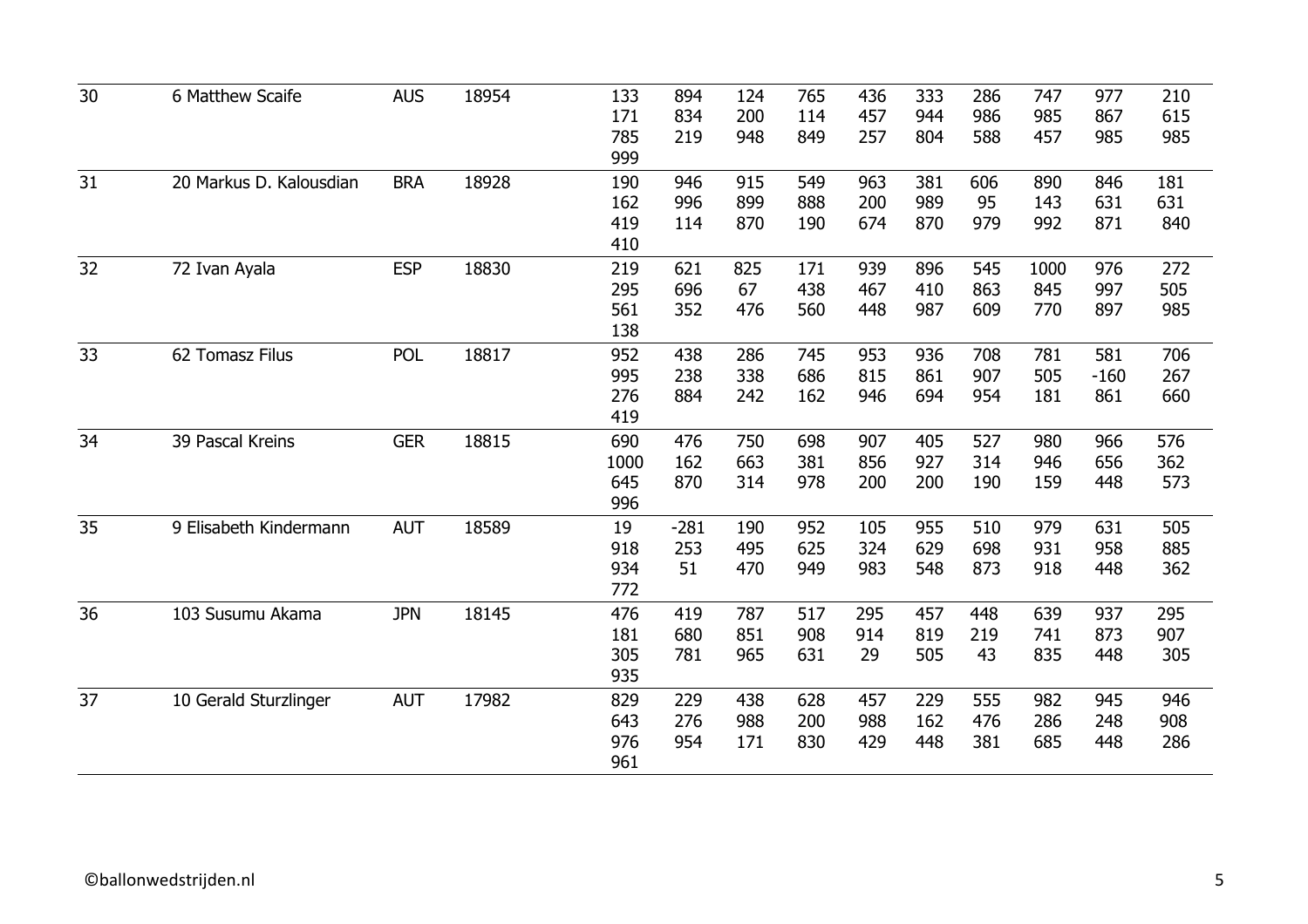| 931<br>538<br>314<br>257<br>438<br>$-45$<br>555<br>981<br>200<br>419<br>486<br>806<br>267<br>807<br>476<br>343<br>858<br>903<br>448<br>10<br>138<br>39<br>17662<br>LTU<br>759<br>52 Vytautas Sviderskis<br>705<br>761<br>510<br>982<br>713<br>699<br>200<br>190<br>333<br>362<br>931<br>954<br>921<br>748<br>390<br>791<br>742<br>314<br>57<br>954<br>133<br>836<br>362<br>352<br>448<br>677<br>390<br>448<br>457<br>543<br>17624<br>40<br>99 Todd Isley<br><b>USA</b><br>570<br>878<br>971<br>438<br>997<br>171<br>124<br>171<br>410<br>448<br>453<br>76<br>894<br>105<br>495<br>916<br>114<br>237<br>286<br>381<br>553<br>702<br>907<br>1000<br>921<br>419<br>952<br>539<br>955<br>648<br>893<br>17612<br>41<br>5 Nicola Scaife<br><b>AUS</b><br>67<br>928<br>324<br>825<br>887<br>390<br>267<br>623<br>324<br>200<br>219<br>820<br>919<br>993<br>257<br>1000<br>162<br>603<br>966<br>596<br>438<br>238<br>730<br>968<br>305<br>314<br>390<br>495<br>962<br>448<br>954<br>42<br><b>LTU</b><br>17472<br>162<br>953<br>988<br>678<br>51 Tadas Gegevicius<br>587<br>305<br>996<br>996<br>751<br>24<br>821<br>76<br>448<br>$-421$<br>985<br>677<br>734<br>947<br>448<br>745<br>333<br>725<br>757<br>162<br>105<br>795<br>762<br>238<br>448<br>467<br>780<br>43<br>87 Andrew Holly<br><b>GBR</b><br>17433<br>162<br>761<br>95<br>679<br>381<br>826<br>730<br>999<br>438<br>894<br>57<br>257<br>352<br>448<br>219<br>947<br>171<br>371<br>948<br>324<br>564<br>926<br>968<br>892<br>943<br>410<br>969<br>419<br>802<br>343<br>138<br>17328<br>44<br>64 Artem Denisenko<br><b>RUS</b><br>333<br>693<br>702<br>352<br>797<br>257<br>165<br>213<br>633<br>920<br>108<br>921<br>371<br>988<br>210<br>900<br>171<br>295<br>267<br>696<br>832<br>717<br>822<br>105<br>979<br>229<br>638<br>967<br>605<br>448<br>994<br>17325<br>45<br><b>USA</b><br>400<br>105<br>945<br>835<br>821<br>780<br>730<br>124<br>248<br>866<br>98 Shawn Raya<br>952<br>267<br>295<br>486<br>843<br>818<br>802<br>229<br>15<br>371<br>765<br>229<br>864<br>419<br>991<br>381<br>990<br>535<br>438<br>448<br>333 | 38 | 44 Zoltan Nemeth | <b>HUN</b> | 17754 | 305 | 979 | 515 | 457 | 956 | 888 | 595 | 984 | 996 | 949 |
|---------------------------------------------------------------------------------------------------------------------------------------------------------------------------------------------------------------------------------------------------------------------------------------------------------------------------------------------------------------------------------------------------------------------------------------------------------------------------------------------------------------------------------------------------------------------------------------------------------------------------------------------------------------------------------------------------------------------------------------------------------------------------------------------------------------------------------------------------------------------------------------------------------------------------------------------------------------------------------------------------------------------------------------------------------------------------------------------------------------------------------------------------------------------------------------------------------------------------------------------------------------------------------------------------------------------------------------------------------------------------------------------------------------------------------------------------------------------------------------------------------------------------------------------------------------------------------------------------------------------------------------------------------------------------------------------------------------------------------------------------------------------------------------------------------------------------------------------------------------------------------------------------------------------------------------------------------------------------------------------------------------------------------------------------------------------------------|----|------------------|------------|-------|-----|-----|-----|-----|-----|-----|-----|-----|-----|-----|
|                                                                                                                                                                                                                                                                                                                                                                                                                                                                                                                                                                                                                                                                                                                                                                                                                                                                                                                                                                                                                                                                                                                                                                                                                                                                                                                                                                                                                                                                                                                                                                                                                                                                                                                                                                                                                                                                                                                                                                                                                                                                                 |    |                  |            |       |     |     |     |     |     |     |     |     |     |     |
|                                                                                                                                                                                                                                                                                                                                                                                                                                                                                                                                                                                                                                                                                                                                                                                                                                                                                                                                                                                                                                                                                                                                                                                                                                                                                                                                                                                                                                                                                                                                                                                                                                                                                                                                                                                                                                                                                                                                                                                                                                                                                 |    |                  |            |       |     |     |     |     |     |     |     |     |     |     |
|                                                                                                                                                                                                                                                                                                                                                                                                                                                                                                                                                                                                                                                                                                                                                                                                                                                                                                                                                                                                                                                                                                                                                                                                                                                                                                                                                                                                                                                                                                                                                                                                                                                                                                                                                                                                                                                                                                                                                                                                                                                                                 |    |                  |            |       |     |     |     |     |     |     |     |     |     |     |
|                                                                                                                                                                                                                                                                                                                                                                                                                                                                                                                                                                                                                                                                                                                                                                                                                                                                                                                                                                                                                                                                                                                                                                                                                                                                                                                                                                                                                                                                                                                                                                                                                                                                                                                                                                                                                                                                                                                                                                                                                                                                                 |    |                  |            |       |     |     |     |     |     |     |     |     |     |     |
|                                                                                                                                                                                                                                                                                                                                                                                                                                                                                                                                                                                                                                                                                                                                                                                                                                                                                                                                                                                                                                                                                                                                                                                                                                                                                                                                                                                                                                                                                                                                                                                                                                                                                                                                                                                                                                                                                                                                                                                                                                                                                 |    |                  |            |       |     |     |     |     |     |     |     |     |     |     |
|                                                                                                                                                                                                                                                                                                                                                                                                                                                                                                                                                                                                                                                                                                                                                                                                                                                                                                                                                                                                                                                                                                                                                                                                                                                                                                                                                                                                                                                                                                                                                                                                                                                                                                                                                                                                                                                                                                                                                                                                                                                                                 |    |                  |            |       |     |     |     |     |     |     |     |     |     |     |
|                                                                                                                                                                                                                                                                                                                                                                                                                                                                                                                                                                                                                                                                                                                                                                                                                                                                                                                                                                                                                                                                                                                                                                                                                                                                                                                                                                                                                                                                                                                                                                                                                                                                                                                                                                                                                                                                                                                                                                                                                                                                                 |    |                  |            |       |     |     |     |     |     |     |     |     |     |     |
|                                                                                                                                                                                                                                                                                                                                                                                                                                                                                                                                                                                                                                                                                                                                                                                                                                                                                                                                                                                                                                                                                                                                                                                                                                                                                                                                                                                                                                                                                                                                                                                                                                                                                                                                                                                                                                                                                                                                                                                                                                                                                 |    |                  |            |       |     |     |     |     |     |     |     |     |     |     |
|                                                                                                                                                                                                                                                                                                                                                                                                                                                                                                                                                                                                                                                                                                                                                                                                                                                                                                                                                                                                                                                                                                                                                                                                                                                                                                                                                                                                                                                                                                                                                                                                                                                                                                                                                                                                                                                                                                                                                                                                                                                                                 |    |                  |            |       |     |     |     |     |     |     |     |     |     |     |
|                                                                                                                                                                                                                                                                                                                                                                                                                                                                                                                                                                                                                                                                                                                                                                                                                                                                                                                                                                                                                                                                                                                                                                                                                                                                                                                                                                                                                                                                                                                                                                                                                                                                                                                                                                                                                                                                                                                                                                                                                                                                                 |    |                  |            |       |     |     |     |     |     |     |     |     |     |     |
|                                                                                                                                                                                                                                                                                                                                                                                                                                                                                                                                                                                                                                                                                                                                                                                                                                                                                                                                                                                                                                                                                                                                                                                                                                                                                                                                                                                                                                                                                                                                                                                                                                                                                                                                                                                                                                                                                                                                                                                                                                                                                 |    |                  |            |       |     |     |     |     |     |     |     |     |     |     |
|                                                                                                                                                                                                                                                                                                                                                                                                                                                                                                                                                                                                                                                                                                                                                                                                                                                                                                                                                                                                                                                                                                                                                                                                                                                                                                                                                                                                                                                                                                                                                                                                                                                                                                                                                                                                                                                                                                                                                                                                                                                                                 |    |                  |            |       |     |     |     |     |     |     |     |     |     |     |
|                                                                                                                                                                                                                                                                                                                                                                                                                                                                                                                                                                                                                                                                                                                                                                                                                                                                                                                                                                                                                                                                                                                                                                                                                                                                                                                                                                                                                                                                                                                                                                                                                                                                                                                                                                                                                                                                                                                                                                                                                                                                                 |    |                  |            |       |     |     |     |     |     |     |     |     |     |     |
|                                                                                                                                                                                                                                                                                                                                                                                                                                                                                                                                                                                                                                                                                                                                                                                                                                                                                                                                                                                                                                                                                                                                                                                                                                                                                                                                                                                                                                                                                                                                                                                                                                                                                                                                                                                                                                                                                                                                                                                                                                                                                 |    |                  |            |       |     |     |     |     |     |     |     |     |     |     |
|                                                                                                                                                                                                                                                                                                                                                                                                                                                                                                                                                                                                                                                                                                                                                                                                                                                                                                                                                                                                                                                                                                                                                                                                                                                                                                                                                                                                                                                                                                                                                                                                                                                                                                                                                                                                                                                                                                                                                                                                                                                                                 |    |                  |            |       |     |     |     |     |     |     |     |     |     |     |
|                                                                                                                                                                                                                                                                                                                                                                                                                                                                                                                                                                                                                                                                                                                                                                                                                                                                                                                                                                                                                                                                                                                                                                                                                                                                                                                                                                                                                                                                                                                                                                                                                                                                                                                                                                                                                                                                                                                                                                                                                                                                                 |    |                  |            |       |     |     |     |     |     |     |     |     |     |     |
|                                                                                                                                                                                                                                                                                                                                                                                                                                                                                                                                                                                                                                                                                                                                                                                                                                                                                                                                                                                                                                                                                                                                                                                                                                                                                                                                                                                                                                                                                                                                                                                                                                                                                                                                                                                                                                                                                                                                                                                                                                                                                 |    |                  |            |       |     |     |     |     |     |     |     |     |     |     |
|                                                                                                                                                                                                                                                                                                                                                                                                                                                                                                                                                                                                                                                                                                                                                                                                                                                                                                                                                                                                                                                                                                                                                                                                                                                                                                                                                                                                                                                                                                                                                                                                                                                                                                                                                                                                                                                                                                                                                                                                                                                                                 |    |                  |            |       |     |     |     |     |     |     |     |     |     |     |
|                                                                                                                                                                                                                                                                                                                                                                                                                                                                                                                                                                                                                                                                                                                                                                                                                                                                                                                                                                                                                                                                                                                                                                                                                                                                                                                                                                                                                                                                                                                                                                                                                                                                                                                                                                                                                                                                                                                                                                                                                                                                                 |    |                  |            |       |     |     |     |     |     |     |     |     |     |     |
|                                                                                                                                                                                                                                                                                                                                                                                                                                                                                                                                                                                                                                                                                                                                                                                                                                                                                                                                                                                                                                                                                                                                                                                                                                                                                                                                                                                                                                                                                                                                                                                                                                                                                                                                                                                                                                                                                                                                                                                                                                                                                 |    |                  |            |       |     |     |     |     |     |     |     |     |     |     |
|                                                                                                                                                                                                                                                                                                                                                                                                                                                                                                                                                                                                                                                                                                                                                                                                                                                                                                                                                                                                                                                                                                                                                                                                                                                                                                                                                                                                                                                                                                                                                                                                                                                                                                                                                                                                                                                                                                                                                                                                                                                                                 |    |                  |            |       |     |     |     |     |     |     |     |     |     |     |
|                                                                                                                                                                                                                                                                                                                                                                                                                                                                                                                                                                                                                                                                                                                                                                                                                                                                                                                                                                                                                                                                                                                                                                                                                                                                                                                                                                                                                                                                                                                                                                                                                                                                                                                                                                                                                                                                                                                                                                                                                                                                                 |    |                  |            |       |     |     |     |     |     |     |     |     |     |     |
|                                                                                                                                                                                                                                                                                                                                                                                                                                                                                                                                                                                                                                                                                                                                                                                                                                                                                                                                                                                                                                                                                                                                                                                                                                                                                                                                                                                                                                                                                                                                                                                                                                                                                                                                                                                                                                                                                                                                                                                                                                                                                 |    |                  |            |       |     |     |     |     |     |     |     |     |     |     |
|                                                                                                                                                                                                                                                                                                                                                                                                                                                                                                                                                                                                                                                                                                                                                                                                                                                                                                                                                                                                                                                                                                                                                                                                                                                                                                                                                                                                                                                                                                                                                                                                                                                                                                                                                                                                                                                                                                                                                                                                                                                                                 |    |                  |            |       |     |     |     |     |     |     |     |     |     |     |
|                                                                                                                                                                                                                                                                                                                                                                                                                                                                                                                                                                                                                                                                                                                                                                                                                                                                                                                                                                                                                                                                                                                                                                                                                                                                                                                                                                                                                                                                                                                                                                                                                                                                                                                                                                                                                                                                                                                                                                                                                                                                                 |    |                  |            |       |     |     |     |     |     |     |     |     |     |     |
|                                                                                                                                                                                                                                                                                                                                                                                                                                                                                                                                                                                                                                                                                                                                                                                                                                                                                                                                                                                                                                                                                                                                                                                                                                                                                                                                                                                                                                                                                                                                                                                                                                                                                                                                                                                                                                                                                                                                                                                                                                                                                 |    |                  |            |       |     |     |     |     |     |     |     |     |     |     |
|                                                                                                                                                                                                                                                                                                                                                                                                                                                                                                                                                                                                                                                                                                                                                                                                                                                                                                                                                                                                                                                                                                                                                                                                                                                                                                                                                                                                                                                                                                                                                                                                                                                                                                                                                                                                                                                                                                                                                                                                                                                                                 |    |                  |            |       |     |     |     |     |     |     |     |     |     |     |
|                                                                                                                                                                                                                                                                                                                                                                                                                                                                                                                                                                                                                                                                                                                                                                                                                                                                                                                                                                                                                                                                                                                                                                                                                                                                                                                                                                                                                                                                                                                                                                                                                                                                                                                                                                                                                                                                                                                                                                                                                                                                                 |    |                  |            |       |     |     |     |     |     |     |     |     |     |     |
|                                                                                                                                                                                                                                                                                                                                                                                                                                                                                                                                                                                                                                                                                                                                                                                                                                                                                                                                                                                                                                                                                                                                                                                                                                                                                                                                                                                                                                                                                                                                                                                                                                                                                                                                                                                                                                                                                                                                                                                                                                                                                 |    |                  |            |       |     |     |     |     |     |     |     |     |     |     |
|                                                                                                                                                                                                                                                                                                                                                                                                                                                                                                                                                                                                                                                                                                                                                                                                                                                                                                                                                                                                                                                                                                                                                                                                                                                                                                                                                                                                                                                                                                                                                                                                                                                                                                                                                                                                                                                                                                                                                                                                                                                                                 |    |                  |            |       |     |     |     |     |     |     |     |     |     |     |
|                                                                                                                                                                                                                                                                                                                                                                                                                                                                                                                                                                                                                                                                                                                                                                                                                                                                                                                                                                                                                                                                                                                                                                                                                                                                                                                                                                                                                                                                                                                                                                                                                                                                                                                                                                                                                                                                                                                                                                                                                                                                                 |    |                  |            |       |     |     |     |     |     |     |     |     |     |     |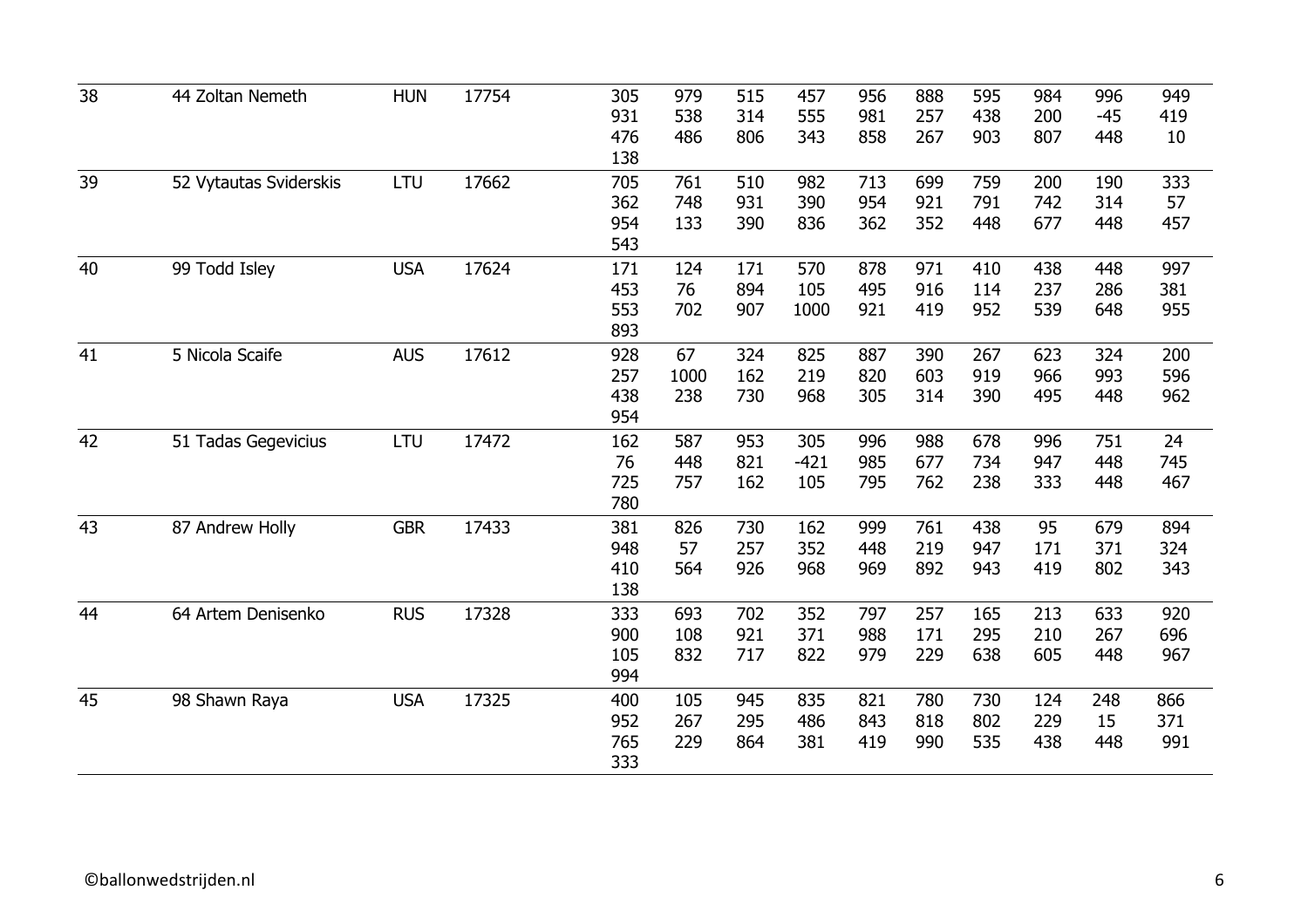| 46 | 80 Rene Erni            | <b>SUI</b> | 17081 | 276<br>821<br>267<br>138  | 724<br>152<br>907 | 549<br>954<br>680 | 524<br>181<br>419 | 238<br>210<br>777 | 966<br>390<br>876 | 419<br>505<br>972 | 882<br>956<br>133   | 267<br>965<br>448    | 704<br>352<br>429 |
|----|-------------------------|------------|-------|---------------------------|-------------------|-------------------|-------------------|-------------------|-------------------|-------------------|---------------------|----------------------|-------------------|
| 47 | 95 Jonathan Wright      | <b>USA</b> | 17037 | 57<br>410<br>86<br>138    | 910<br>827<br>767 | 662<br>934<br>693 | 322<br>305<br>950 | 901<br>162<br>682 | 733<br>238<br>935 | 915<br>238<br>723 | 219<br>904<br>809   | 362<br>574<br>448    | 419<br>333<br>381 |
| 48 | 60 Bazyli Dawidziuk     | <b>POL</b> | 16956 | 698<br>869<br>362<br>964  | 495<br>371<br>29  | 486<br>624<br>324 | 76<br>749<br>438  | 756<br>994<br>133 | 904<br>955<br>133 | 314<br>631<br>979 | 210<br>223<br>799   | 371<br>959<br>448    | 742<br>48<br>872  |
| 49 | 67 Sergey Bazhenov      | <b>RUS</b> | 16893 | 86<br>990<br>38<br>857    | 998<br>538<br>267 | 210<br>993<br>825 | 626<br>476<br>768 | 162<br>114<br>105 | 210<br>991<br>48  | 133<br>884<br>305 | 476<br>929<br>699   | 559<br>834<br>448    | 901<br>688<br>735 |
| 50 | 43 Janos Konecsni       | <b>HUN</b> | 16762 | 570<br>229<br>314<br>138  | 710<br>999<br>495 | 881<br>815<br>76  | 889<br>640<br>857 | 314<br>519<br>343 | 988<br>267<br>248 | 507<br>643<br>981 | 784<br>$-65$<br>400 | 967<br>92<br>448     | 143<br>859<br>711 |
| 51 | 8 Andreas Simoner       | <b>AUT</b> | 16730 | 592<br>190<br>510<br>752  | 324<br>967<br>973 | 781<br>305<br>410 | 38<br>651<br>951  | 927<br>190<br>712 | 834<br>828<br>573 | 467<br>619<br>937 | 248<br>352<br>286   | $-424$<br>990<br>448 | 219<br>661<br>419 |
| 52 | 21 Rubens R. Kalousdian | <b>BRA</b> | 16701 | 238<br>453<br>937<br>138  | 648<br>390<br>519 | 133<br>813<br>796 | 537<br>857<br>926 | 467<br>476<br>371 | 448<br>786<br>162 | 505<br>918<br>885 | 352<br>67<br>272    | 735<br>29<br>940     | 683<br>953<br>267 |
| 53 | 76 Thomas Grubbstrom    | <b>SWE</b> | 16612 | 859<br>1000<br>381<br>955 | 903<br>253<br>631 | 740<br>229<br>899 | 343<br>152<br>495 | 48<br>988<br>924  | 248<br>438<br>926 | 515<br>248<br>43  | 486<br>324<br>822   | 596<br>238<br>448    | 495<br>842<br>143 |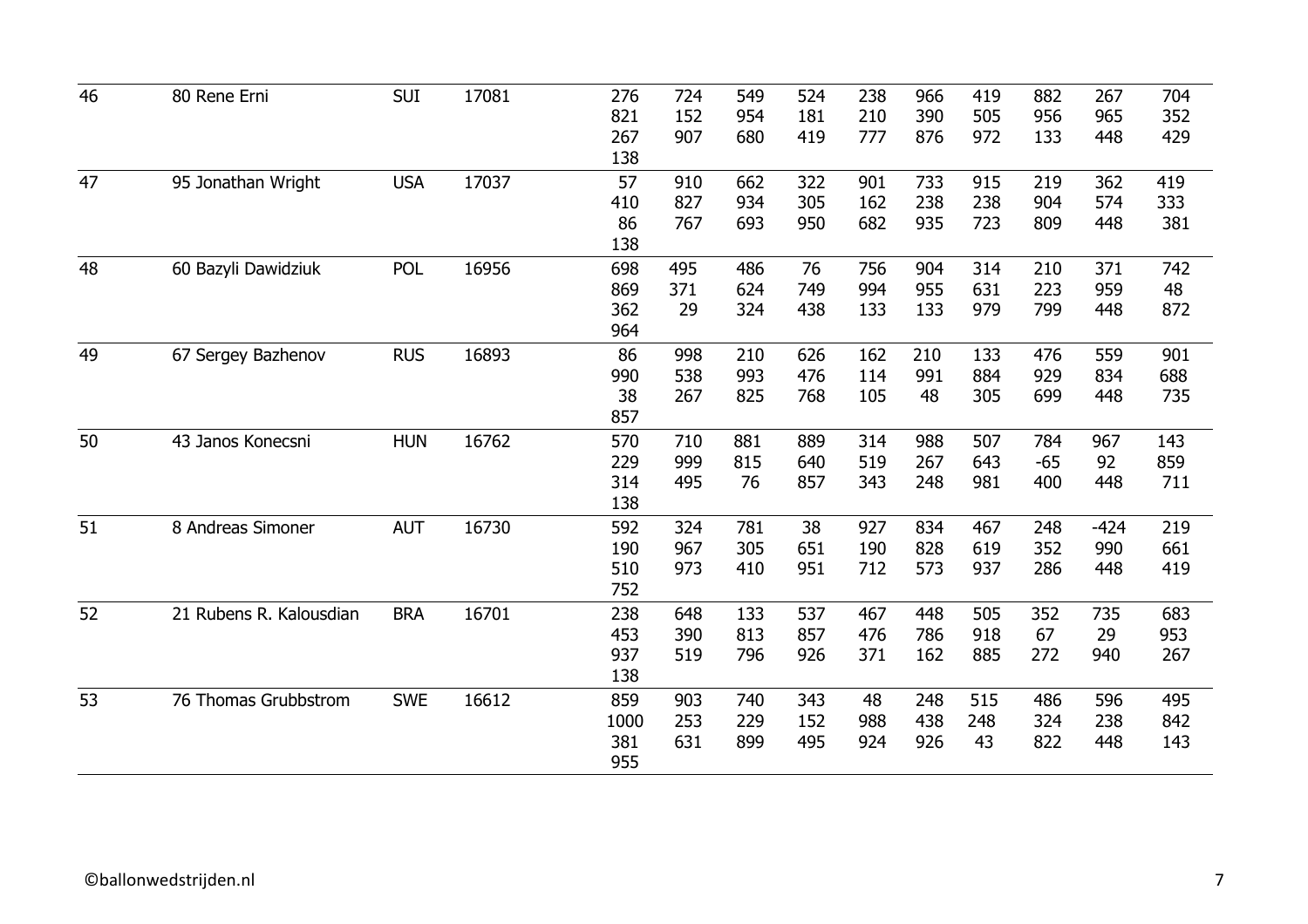| 54 | 7 Peter Wright     | <b>AUS</b> | 16559 | 607<br>993<br>95<br>938  | 210<br>229<br>963    | 381<br>429<br>133  | 905<br>955<br>48  | 887<br>390<br>295  | 343<br>994<br>457 | 305<br>371<br>43   | 276<br>948<br>505   | 457<br>907<br>448    | 914<br>162<br>971 |
|----|--------------------|------------|-------|--------------------------|----------------------|--------------------|-------------------|--------------------|-------------------|--------------------|---------------------|----------------------|-------------------|
| 55 | 79 Nicole Vogel    | <b>SUI</b> | 16496 | 448<br>659<br>736<br>390 | 305<br>205<br>190    | 400<br>657<br>833  | 528<br>932<br>457 | 343<br>238<br>958  | 637<br>276<br>557 | 528<br>305<br>143  | 857<br>429<br>371   | 965<br>997<br>448    | 640<br>133<br>931 |
| 56 | 54 Colin Weber     | <b>LUX</b> | 16362 | 832<br>495<br>57<br>495  | 276<br>357<br>979    | 200<br>400<br>894  | 511<br>276<br>337 | 276<br>86<br>486   | 985<br>48<br>783  | 583<br>981<br>133  | 743<br>944<br>476   | 238<br>396<br>448    | 988<br>697<br>962 |
| 57 | 102 Shiro Katahira | <b>JPN</b> | 16339 | 295<br>976<br>448<br>968 | $-486$<br>190<br>384 | 343<br>1000<br>927 | 410<br>509<br>955 | 305<br>995<br>171  | 324<br>844<br>171 | 324<br>1000<br>333 | 400<br>672<br>554   | 722<br>483<br>448    | 811<br>171<br>692 |
| 58 | 31 Philip Mundt    | <b>DEN</b> | 16315 | 736<br>305<br>24<br>381  | 410<br>470<br>362    | 841<br>105<br>438  | 114<br>210<br>986 | 419<br>925<br>867  | 438<br>888<br>511 | 171<br>808<br>580  | 852<br>684<br>324   | 955<br>919<br>448    | 229<br>467<br>448 |
| 59 | 84 Roman Savchuk   | <b>UKR</b> | 16286 | 627<br>972<br>124<br>750 | 238<br>735<br>507    | 523<br>798<br>661  | 152<br>712<br>24  | 524<br>992<br>114  | 877<br>723<br>467 | 619<br>748<br>352  | 181<br>614<br>155   | 86<br>853<br>448     | 920<br>495<br>295 |
| 60 | 36 Adolf Kohl      | <b>GER</b> | 16025 | 67<br>267<br>615<br>138  | 630<br>870<br>86     | 892<br>143<br>783  | 381<br>994<br>928 | 993<br>171<br>1000 | 76<br>362<br>872  | 38<br>940<br>736   | 257<br>276<br>690   | 971<br>95<br>726     | 272<br>38<br>718  |
| 61 | 3 Lupercio Lima    | <b>BRA</b> | 15976 | 655<br>510<br>286<br>947 | 541<br>381<br>797    | 915<br>538<br>659  | 898<br>238<br>919 | 955<br>973<br>467  | 371<br>765<br>276 | 400<br>940<br>86   | 295<br>$-781$<br>10 | 932<br>$-416$<br>996 | 513<br>634<br>276 |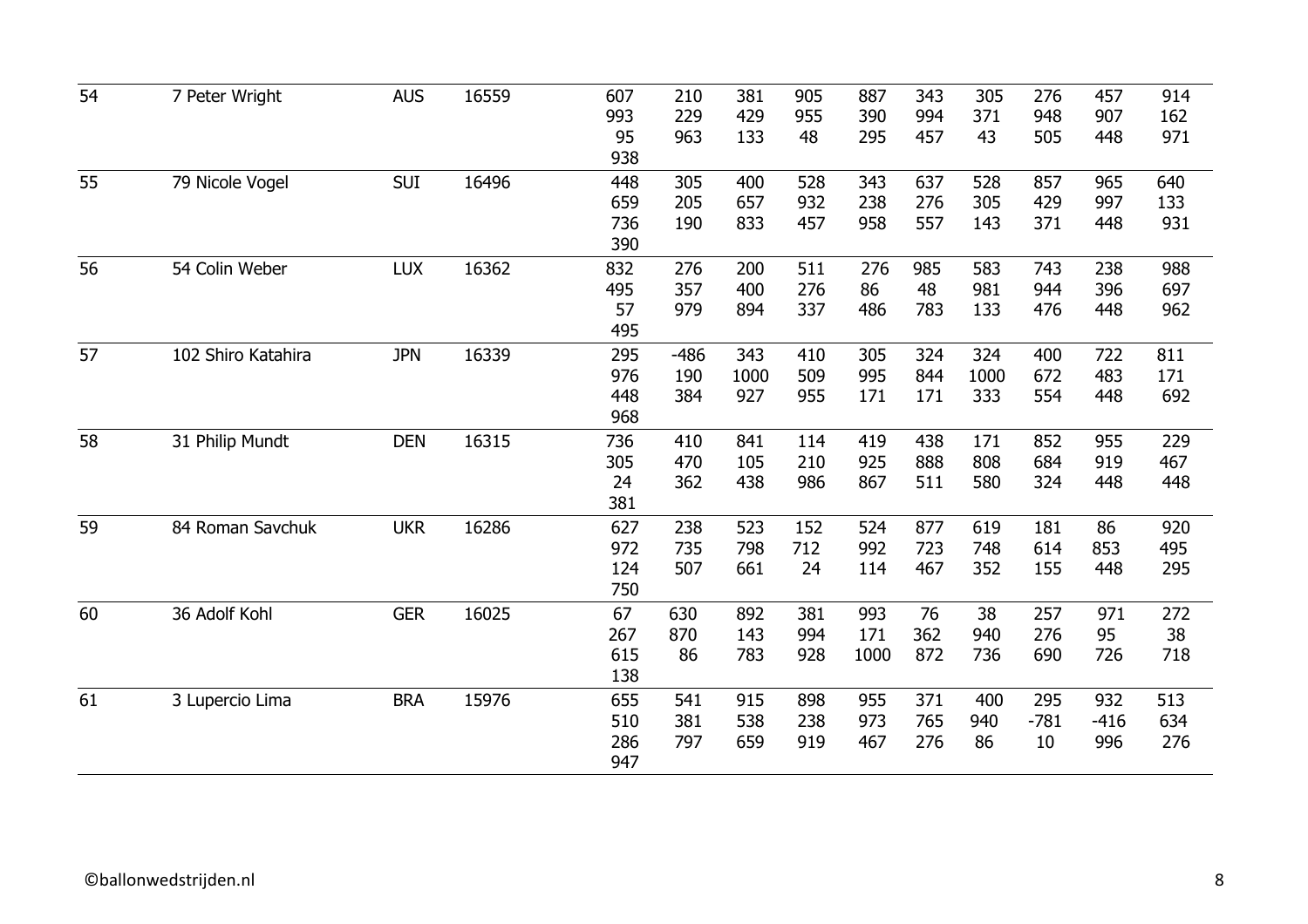| 62 | 17 Fabio Passos            | <b>BRA</b> | 15738 | 981 | 200 | 352  | 920 | 438 | 286 | 257 | 448    | 343    | 438 |
|----|----------------------------|------------|-------|-----|-----|------|-----|-----|-----|-----|--------|--------|-----|
|    |                            |            |       | 286 | 997 | 410  | 971 | 885 | 448 | 267 | 358    | 505    | 410 |
|    |                            |            |       | 495 | 871 | 793  | 248 | 190 | 900 | 683 | 272    | 448    | 238 |
|    |                            |            |       | 400 |     |      |     |     |     |     |        |        |     |
| 63 | 40 Sven Goehler            | <b>GER</b> | 15522 | 965 | 429 | 1000 | 993 | 957 | 677 | 730 | 286    | 67     | 851 |
|    |                            |            |       | 24  | 286 | 476  | 479 | 920 | 824 | 918 | $-619$ | $-952$ | 95  |
|    |                            |            |       | 371 | 105 | 837  | 883 | 821 | 486 | 591 | 171    | 448    | 410 |
|    |                            |            |       | 993 |     |      |     |     |     |     |        |        |     |
| 64 | 61 Roman Bauta             | <b>POL</b> | 15513 | 887 | 691 | 143  | 181 | 495 | 904 | 538 | 105    | 114    | 764 |
|    |                            |            |       | 505 | 105 | 357  | 518 | 295 | 133 | 924 | 927    | $-24$  | 453 |
|    |                            |            |       | 10  | 48  | 789  | 362 | 998 | 639 | 757 | 757    | 448    | 999 |
|    |                            |            |       | 691 |     |      |     |     |     |     |        |        |     |
| 65 | 14 Steven Vlegels          | <b>BEL</b> | 15496 | 457 | 743 | 726  | 219 | 29  | 628 | 362 | 682    | 747    | 124 |
|    |                            |            |       | 324 | 872 | 804  | 930 | 248 | 105 | 210 | $-25$  | $-497$ | 824 |
|    |                            |            |       | 795 | 928 | 305  | 966 | 505 | 400 | 937 | 343    | 920    | 248 |
|    |                            |            |       | 637 |     |      |     |     |     |     |        |        |     |
| 66 | 16 Christian K. Kalousdian | <b>BRA</b> | 15356 | 286 | 295 | 568  | 362 | 971 | 219 | 114 | 628    | 885    | 457 |
|    |                            |            |       | 381 | 864 | 276  | 457 | 914 | 900 | 429 | 531    | 76     | 617 |
|    |                            |            |       | 558 | 591 | 67   | 448 | 495 | 976 | 343 | 86     | 448    | 976 |
|    |                            |            |       | 138 |     |      |     |     |     |     |        |        |     |
| 67 | 73 Jordi Rodriguez         | <b>ESP</b> | 15287 | 893 | 565 | 314  | 448 | 262 | 152 | 229 | 868    | 194    | 105 |
|    |                            |            |       | 248 | 872 | 831  | 329 | 967 | 200 | 371 | 139    | 945    | 748 |
|    |                            |            |       | 748 | 286 | 124  | 960 | 352 | 362 | 505 | 871    | 448    | 594 |
|    |                            |            |       | 138 |     |      |     |     |     |     |        |        |     |
| 68 | 24 Jason Adams             | <b>CAN</b> | 15215 | 918 | 86  | 86   | 210 | 190 | 95  | 200 | 776    | 125    | 429 |
|    |                            |            |       | 604 | 495 | 871  | 429 | 851 | 864 | 495 | 857    | 514    | 826 |
|    |                            |            |       | 400 | 989 | 295  | 324 | 124 | 86  | 910 | 922    | 935    | 171 |
|    |                            |            |       | 138 |     |      |     |     |     |     |        |        |     |
| 69 | 53 Claude Kraft            | <b>LUX</b> | 15096 | 575 | 974 | 181  | 86  | 744 | 792 | 601 | 38     | 955    | 956 |
|    |                            |            |       | 467 | 486 | 905  | 48  | 921 | 295 | 874 | $-200$ | 333    | 946 |
|    |                            |            |       | 238 | 448 | 333  | 314 | 324 | 938 | 276 | 124    | 448    | 324 |
|    |                            |            |       | 352 |     |      |     |     |     |     |        |        |     |
|    |                            |            |       |     |     |      |     |     |     |     |        |        |     |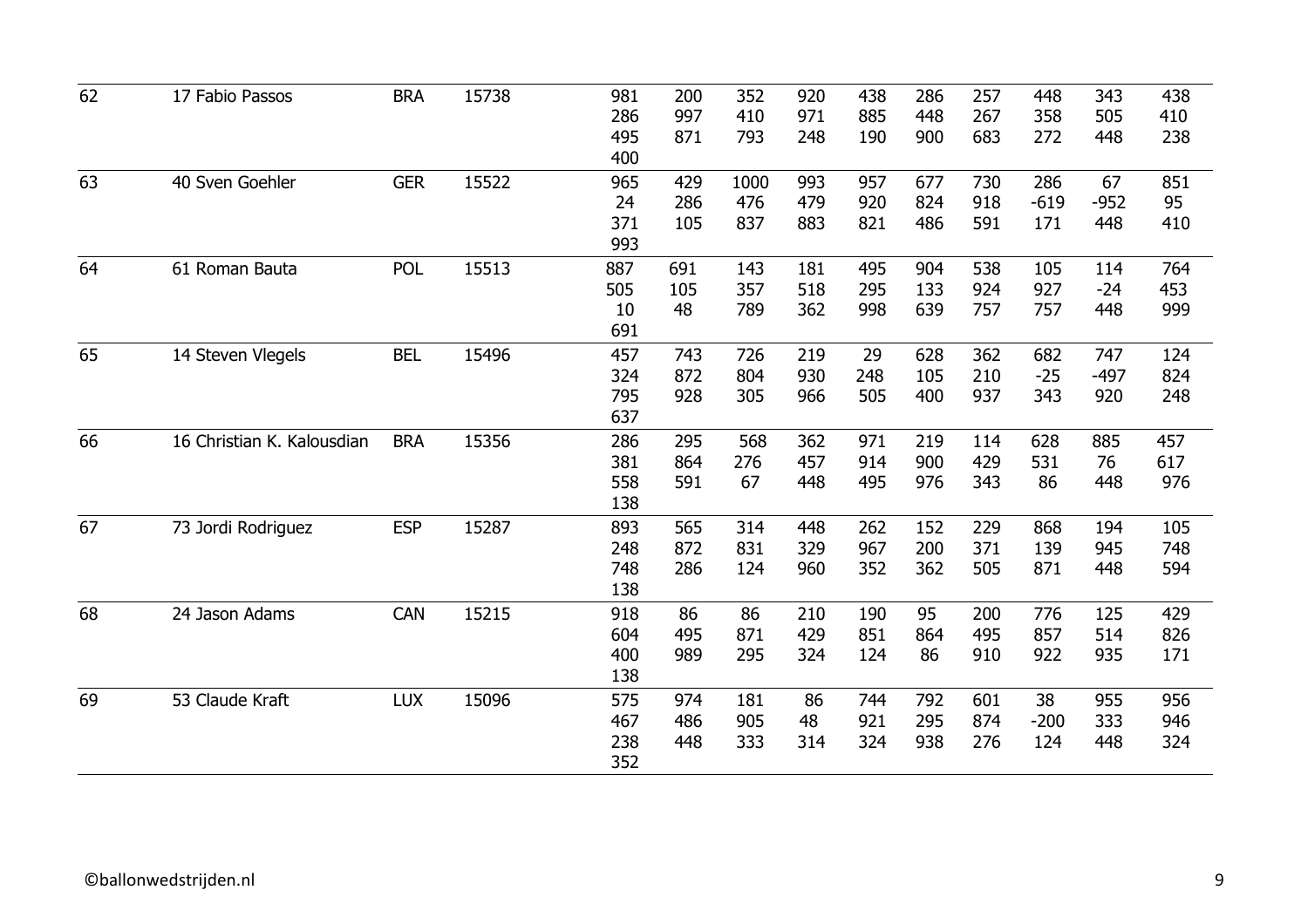| 70 | 45 Federico Miceli    | <b>ITA</b> | 15016 | 580  | 869 | 467 | 295 | 505  | 276  | 542 | 267    | 410    | 152    |
|----|-----------------------|------------|-------|------|-----|-----|-----|------|------|-----|--------|--------|--------|
|    |                       |            |       | 573  | 205 | 739 | 788 | 219  | 699  | 633 | 162    | $-790$ | $-441$ |
|    |                       |            |       | 210  | 779 | 869 | 927 | 970  | 993  | 371 | 791    | 448    | 551    |
|    |                       |            |       | 957  |     |     |     |      |      |     |        |        |        |
| 71 | 55 Nico Betzen        | <b>LUX</b> | 14990 | 43   | 400 | 555 | 996 | 512  | 850  | 696 | 915    | 882    | 352    |
|    |                       |            |       | 152  | 968 | 103 | 86  | 143  | 874  | 735 | 667    | $-60$  | $-21$  |
|    |                       |            |       | 1000 | 143 | 917 | 604 | 48   | 615  | 457 | 562    | 448    | 210    |
|    |                       |            |       | 138  |     |     |     |      |      |     |        |        |        |
| 72 | 85 Vladyslav Klymenko | <b>UKR</b> | 14966 | 929  | 133 | 48  | 48  | 371  | 34   | 24  | 305    | 781    | 966    |
|    |                       |            |       | 988  | 400 | 381 | 865 | 1000 | 343  | 653 | 114    | 989    | 305    |
|    |                       |            |       | 390  | 999 | 48  | 171 | 333  | 1000 | 979 | $-138$ | 448    | 152    |
|    |                       |            |       | 907  |     |     |     |      |      |     |        |        |        |
| 73 | 74 Josep Llado-Costa  | <b>ESP</b> | 14932 | 43   | 949 | 419 | 467 | 400  | 34   | 457 | 508    | 785    | 190    |
|    |                       |            |       | 200  | 922 | 569 | 76  | 429  | 969  | 19  | 795    | 93     | 400    |
|    |                       |            |       | 926  | 505 | 381 | 976 | 689  | 181  | 419 | 362    | 448    | 495    |
|    |                       |            |       | 826  |     |     |     |      |      |     |        |        |        |
| 74 | 13 Jan Timmers        | <b>BEL</b> | 14809 | 352  | 857 | 390 | 133 | 262  | 833  | 534 | 903    | 701    | 448    |
|    |                       |            |       | 343  | 987 | 885 | 448 | 48   | 857  | 612 | 314    | 560    | 573    |
|    |                       |            |       | 467  | 405 | 105 | 276 | 238  | 143  | 438 | 832    | 448    | 137    |
|    |                       |            |       | 280  |     |     |     |      |      |     |        |        |        |
|    |                       |            |       |      |     |     |     |      |      |     |        |        |        |
| 75 | 90 Al Nels            | <b>USA</b> | 14674 | 844  | 286 | 476 | 229 | 429  | 854  | 646 | 922    | 971    | 803    |
|    |                       |            |       | 973  | 936 | 76  | 257 | 929  | 57   | 76  | 76     | 171    | 390    |
|    |                       |            |       | 352  | 405 | 467 | 823 | 649  | 114  | 105 | 229    | 915    | 76     |
|    |                       |            |       | 138  |     |     |     |      |      |     |        |        |        |
| 76 | 57 Henk Broeders      | <b>NED</b> | 14566 | 152  | 659 | 890 | 314 | 38   | 295  | 152 | 938    | 486    | 888    |
|    |                       |            |       | 985  | 438 | 680 | 190 | 712  | 923  | 276 | 486    | $-62$  | 972    |
|    |                       |            |       | 257  | 95  | 238 | 219 | 229  | 286  | 229 | 936    | 448    | 788    |
|    |                       |            |       | 429  |     |     |     |      |      |     |        |        |        |
| 77 | 22 Rui Kalousdian     | <b>BRA</b> | 14403 | 505  | 267 | 737 | 190 | 816  | 67   | 143 | 836    | 807    | 324    |
|    |                       |            |       | 992  | 688 | 326 | 987 | 709  | 200  | 286 | 29     | 457    | 248    |
|    |                       |            |       | 152  | 476 | 81  | 181 | 750  | 894  | 400 | 864    | 448    | 257    |
|    |                       |            |       | 286  |     |     |     |      |      |     |        |        |        |
|    |                       |            |       |      |     |     |     |      |      |     |        |        |        |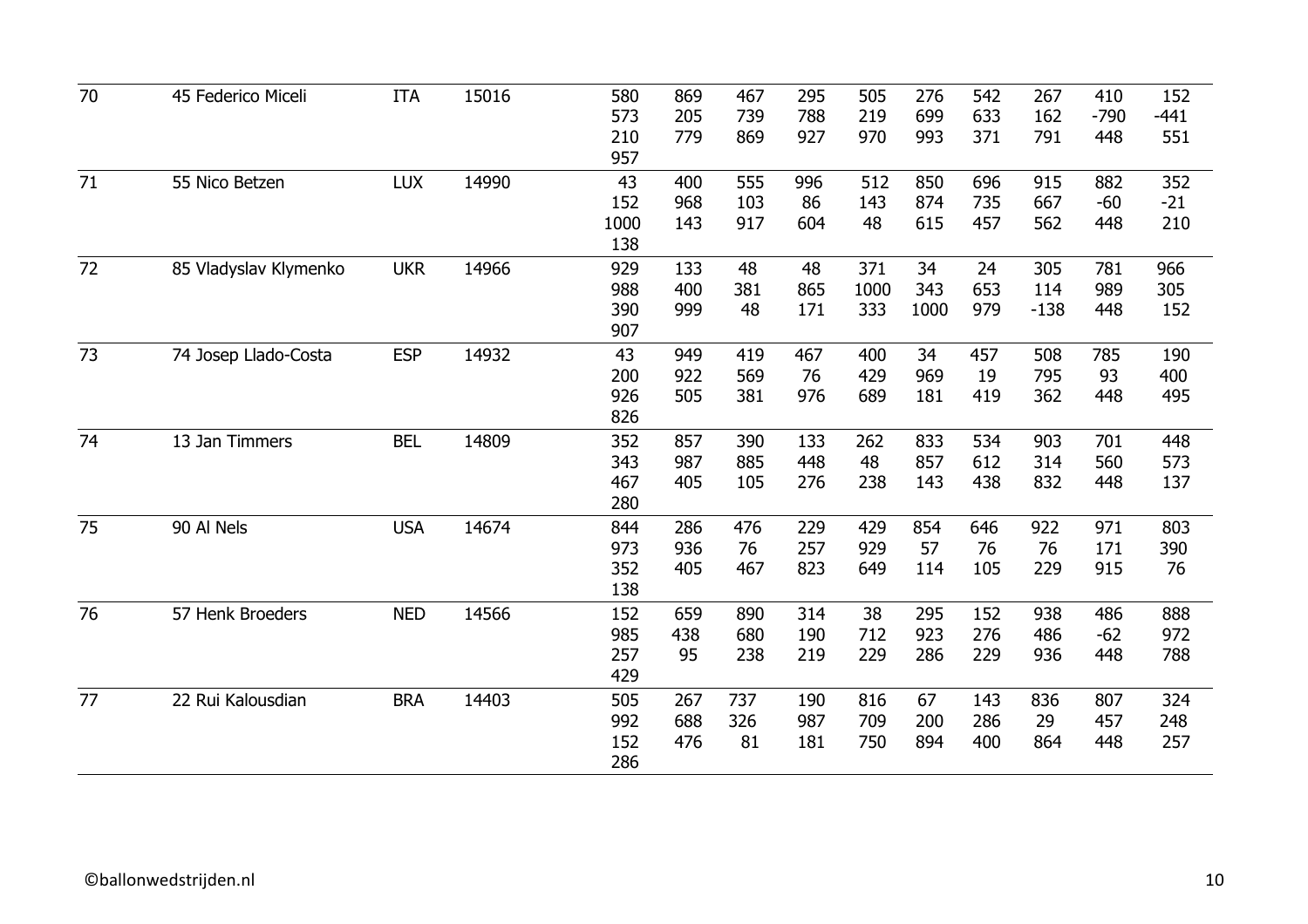| 78 | 11 Johann Almer          | <b>AUT</b> | 14337 | 390 | 143 | 238 | 933 | 565  | 105  | 67   | 362   | 906    | 684  |
|----|--------------------------|------------|-------|-----|-----|-----|-----|------|------|------|-------|--------|------|
|    |                          |            |       | 438 | 343 | 769 | 742 | 957  | 210  | 343  | 57    | 808    | 1000 |
|    |                          |            |       | 706 | 200 | 229 | 143 | 742  | 295  | 114  | 67    | 448    | 570  |
|    |                          |            |       | 763 |     |     |     |      |      |      |       |        |      |
| 79 | 105 Yoshikazu Ueda       | <b>JPN</b> | 14230 | 545 | 257 | 991 | 954 | 1000 | 267  | 343  | 716   | 295    | 95   |
|    |                          |            |       | 238 | 952 | 190 | 962 | 314  | 352  | 105  | 457   | $-373$ | 143  |
|    |                          |            |       | 762 | 171 | 628 | 429 | 757  | 836  | 162  | $-22$ | 448    | 352  |
|    |                          |            |       | 904 |     |     |     |      |      |      |       |        |      |
| 80 | 19 Marcos Paulo Da Silva | <b>BRA</b> | 13830 | 791 | 51  | 308 | 286 | 219  | 238  | 333  | 792   | $-24$  | 371  |
|    |                          |            |       | 99  | 999 | 370 | 667 | 57   | 822  | 124  | 804   | $-21$  | 10   |
|    |                          |            |       | 833 | 936 | 749 | 932 | 700  | 410  | 850  | 105   | 448    | 95   |
|    |                          |            |       | 476 |     |     |     |      |      |      |       |        |      |
| 81 | 27 Yongjun Li            | <b>CHN</b> | 13773 | 343 | 162 | 362 | 238 | 505  | 505  | 551  | 770   | 333    | 381  |
|    |                          |            |       | 948 | 181 | 419 | 986 | 152  | 1000 | 390  | 86    | 362    | 19   |
|    |                          |            |       | 333 | 276 | 352 | 257 | 476  | 877  | 992  | 250   | 448    | 333  |
|    |                          |            |       | 486 |     |     |     |      |      |      |       |        |      |
| 82 | 38 Dolores Deimling      | <b>GER</b> | 13591 | 257 | 190 | 704 | 333 | 86   | 200  | 276  | 674   | 802    | 897  |
|    |                          |            |       | 429 | 324 | 792 | 936 | 95   | 476  | 86   | 495   | 565    | 343  |
|    |                          |            |       | 229 | 371 | 143 | 136 | 914  | 210  | 573  | 717   | 976    | 67   |
|    |                          |            |       | 295 |     |     |     |      |      |      |       |        |      |
| 83 | 47 Jeong-Mok Seo         | <b>KOR</b> | 13381 | 949 | 314 | 76  | 67  | 95   | 352  | 627  | 576   | 400    | 171  |
|    |                          |            |       | 114 | 569 | 57  | 920 | 858  | 114  | 181  | 190   | 666    | 59   |
|    |                          |            |       | 190 | 522 | 832 | 400 | 841  | 694  | 979  | 114   | 945    | 371  |
|    |                          |            |       | 138 |     |     |     |      |      |      |       |        |      |
| 84 | 18 Luis Silvestre        | <b>BRA</b> | 13098 | 324 | 734 | 793 | 429 | 210  | 181  | 181  | 324   | 305    | 343  |
|    |                          |            |       | 523 | 95  | 968 | 38  | 410  | 495  | 352  | 815   | 143    | 598  |
|    |                          |            |       | 24  | 162 | 740 | 305 | 286  | 507  | 1000 | 305   | 448    | 922  |
|    |                          |            |       | 138 |     |     |     |      |      |      |       |        |      |
| 85 | 30 Kim Larsen            | <b>DEN</b> | 12673 | 919 | 782 | 992 | 400 | 448  | 890  | 592  | 190   | 219    | 314  |
|    |                          |            |       | 95  | 680 | 572 | 582 | 76   | 124  | 171  | 124   | 978    | 314  |
|    |                          |            |       | 200 | 381 | 371 | 530 | 143  | 57   | 629  | 95    | 448    | 219  |
|    |                          |            |       | 138 |     |     |     |      |      |      |       |        |      |
|    |                          |            |       |     |     |     |     |      |      |      |       |        |      |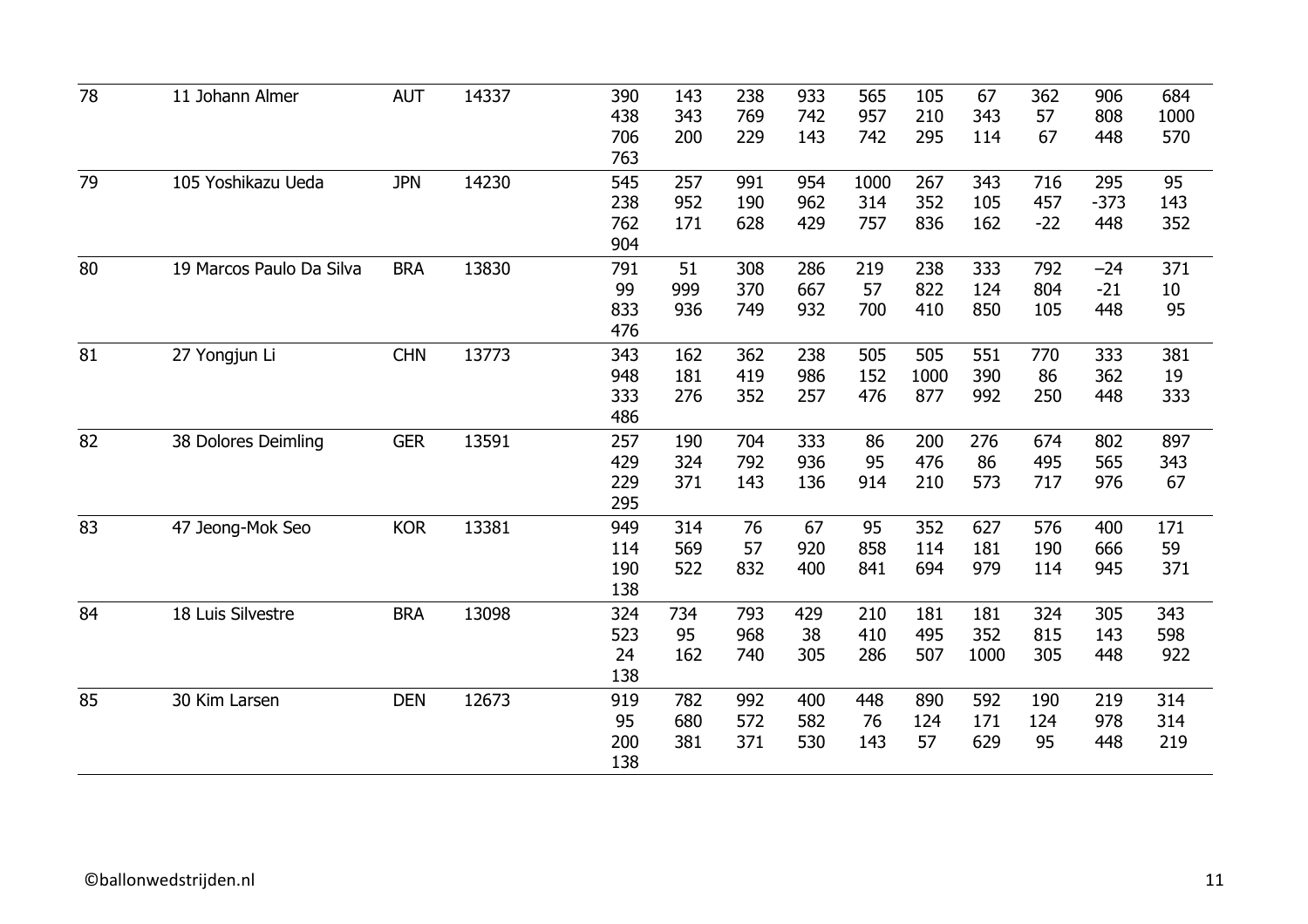| 86 | 46 Paolo Oggioni     | <b>ITA</b> | 12659 | 586<br>390<br>343               | 95<br>871<br>257   | 105<br>29<br>343  | 57<br>400<br>200  | 67<br>959<br>983  | 946<br>333<br>969 | 486<br>$\mathbf 0$<br>286 | 314<br>48<br>631  | 171<br>181<br>448         | 410<br>486<br>827    |
|----|----------------------|------------|-------|---------------------------------|--------------------|-------------------|-------------------|-------------------|-------------------|---------------------------|-------------------|---------------------------|----------------------|
| 87 | 59 Jan Oudenampsen   | <b>NED</b> | 12369 | 438<br>827<br>733<br>429<br>371 | 181<br>67<br>419   | 114<br>861<br>152 | 124<br>997<br>269 | 248<br>333<br>76  | 467<br>876<br>95  | 352<br>645<br>486         | 890<br>851<br>38  | 110<br>105<br>990         | 24<br>210<br>29      |
| 88 | 29 Igor Miklousic    | <b>CRO</b> | 12362 | 670<br>67<br>918<br>138         | 713<br>602<br>467  | 845<br>390<br>190 | 925<br>248<br>238 | 133<br>124<br>276 | 537<br>67<br>19   | 270<br>67<br>928          | 38<br>19<br>717   | 34<br>990<br>448          | 133<br>152<br>999    |
| 89 | 65 Igor Vertiprakhov | <b>RUS</b> | 12352 | 981<br>333<br>162<br>726        | 362<br>991<br>789  | 248<br>457<br>286 | 248<br>981<br>76  | 362<br>992<br>86  | 495<br>86<br>76   | 429<br>530<br>171         | 38<br>343<br>314  | 438<br>352<br>448         | 286<br>76<br>190     |
| 90 | 25 Dan Zuo           | <b>CHN</b> | 12117 | 1000<br>314<br>324<br>138       | 588<br>708<br>67   | 305<br>371<br>486 | 143<br>701<br>57  | 324<br>38<br>162  | 162<br>457<br>343 | 105<br>57<br>495          | 419<br>195<br>546 | 314<br>398<br>960         | 400<br>553<br>987    |
| 91 | 70 Juraj Brezan      | <b>SVK</b> | 11851 | 879<br>38<br>732<br>962         | 390<br>29<br>390   | 29<br>171<br>200  | 855<br>67<br>911  | 143<br>975<br>152 | 771<br>190<br>476 | 535<br>333<br>124         | 76<br>467<br>647  | 34<br>$-190$<br>448       | $-822$<br>958<br>881 |
| 92 | 23 Dale Ritchie      | CAN        | 11574 | 694<br>916<br>181<br>138        | 57<br>$-21$<br>565 | 852<br>700<br>19  | 390<br>942<br>86  | 181<br>419<br>985 | 171<br>888<br>124 | 555<br>162<br>43          | 143<br>152<br>381 | 210<br>$\mathbf 0$<br>984 | 390<br>67<br>200     |
| 93 | 58 Jan Fokken        | <b>NED</b> | 11448 | 267<br>133<br>171<br>276        | 792<br>624<br>807  | 520<br>248<br>716 | 824<br>19<br>95   | 76<br>67<br>988   | 931<br>29<br>152  | 553<br>38<br>43           | 86<br>946<br>143  | 105<br>86<br>774          | 162<br>663<br>114    |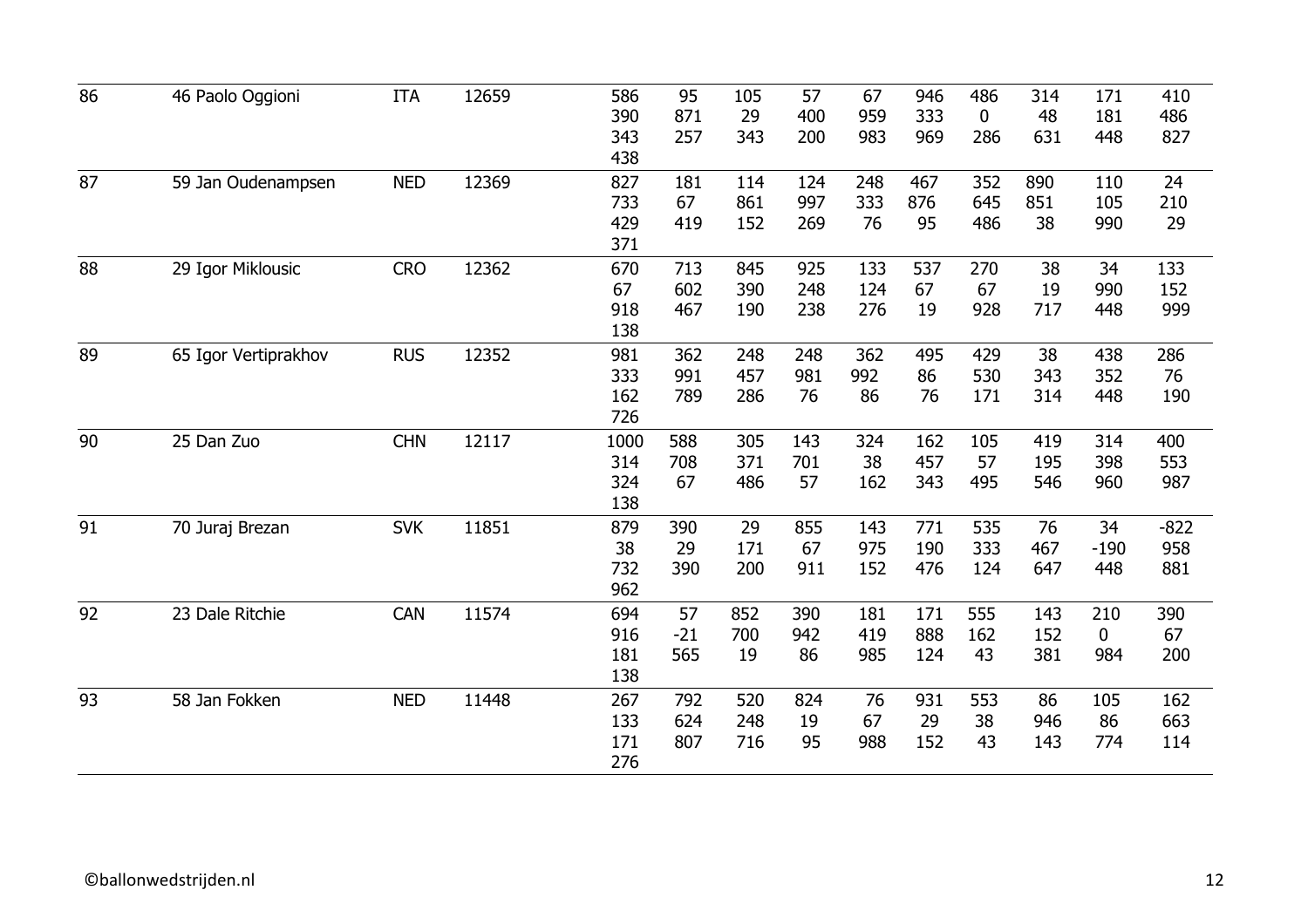| 94  | 56 Odin Aragon       | <b>MEX</b> | 11264 | 690<br>482               | 604<br>357        | 457<br>164        | 24<br>124            | 229<br>1000       | 124<br>305          | 124<br>884        | 133<br>10         | 34<br>343                 | 959<br>453             |
|-----|----------------------|------------|-------|--------------------------|-------------------|-------------------|----------------------|-------------------|---------------------|-------------------|-------------------|---------------------------|------------------------|
|     |                      |            |       | 741<br>314               | 314               | 257               | 186                  | 141               | 429                 | 410               | 210               | 448                       | 314                    |
| 95  | 15 Amarildo A. Tozzi | <b>BRA</b> | 10816 | 871<br>839<br>696<br>457 | 381<br>305<br>343 | 276<br>133<br>210 | 267<br>343<br>210    | 518<br>267<br>267 | $-256$<br>76<br>381 | 238<br>703<br>267 | 38<br>181<br>57   | 229<br>929<br>448         | 476<br>190<br>476      |
| 96  | 26 Peng Cheng        | <b>CHN</b> | 10547 | 812<br>272<br>834<br>138 | 333<br>615<br>19  | 916<br>114<br>362 | 200<br>535<br>24     | 286<br>990<br>210 | 918<br>486<br>105   | 581<br>448<br>559 | 162<br>202<br>771 | $-338$<br>$-1000$<br>448  | 86<br>402<br>57        |
| 97  | 63 Andrei Kulkov     | <b>RUS</b> | 10365 | 999<br>210<br>295<br>138 | 448<br>947<br>324 | 752<br>357<br>833 | 738<br>291<br>124    | 352<br>162<br>457 | 86<br>95<br>799     | 210<br>19<br>476  | 897<br>133<br>410 | 381<br>$-973$<br>448      | $-124$<br>$-52$<br>133 |
| 98  | 83 Ismail Keremoglu  | <b>TUR</b> | 9725  | 597<br>124<br>731<br>138 | 48<br>1000<br>640 | 57<br>29<br>995   | 978<br>229<br>295    | 19<br>343<br>38   | 34<br>143<br>495    | 57<br>229<br>654  | 381<br>942<br>219 | 286<br>$-876$<br>448      | 362<br>$-91$<br>181    |
| 99  | 69 Anna Nociarova    | <b>SVK</b> | 9685  | 181<br>105<br>821<br>138 | 38<br>333<br>819  | 95<br>459<br>57   | $-105$<br>362<br>114 | 124<br>10<br>931  | 135<br>10<br>219    | 162<br>381<br>362 | 343<br>38<br>200  | 975<br>938<br>448         | 257<br>630<br>105      |
| 100 | 75 Lars Ekstedt      | <b>SWE</b> | 9246  | 143<br>371<br>248<br>138 | 467<br>592<br>38  | 257<br>210<br>448 | $-62$<br>171<br>267  | 57<br>846<br>67   | 314<br>152<br>872   | 371<br>190<br>43  | 229<br>724<br>19  | 269<br>162<br>448         | 544<br>632<br>19       |
| 101 | 71 Jan Minnaar       | <b>RSA</b> | 8901  | 868<br>57<br>143<br>362  | 371<br>410<br>943 | 29<br>48<br>181   | 486<br>57<br>67      | 381<br>133<br>248 | 190<br>248<br>29    | 566<br>744<br>43  | 38<br>30<br>448   | $\mathbf 0$<br>276<br>972 | 57<br>86<br>390        |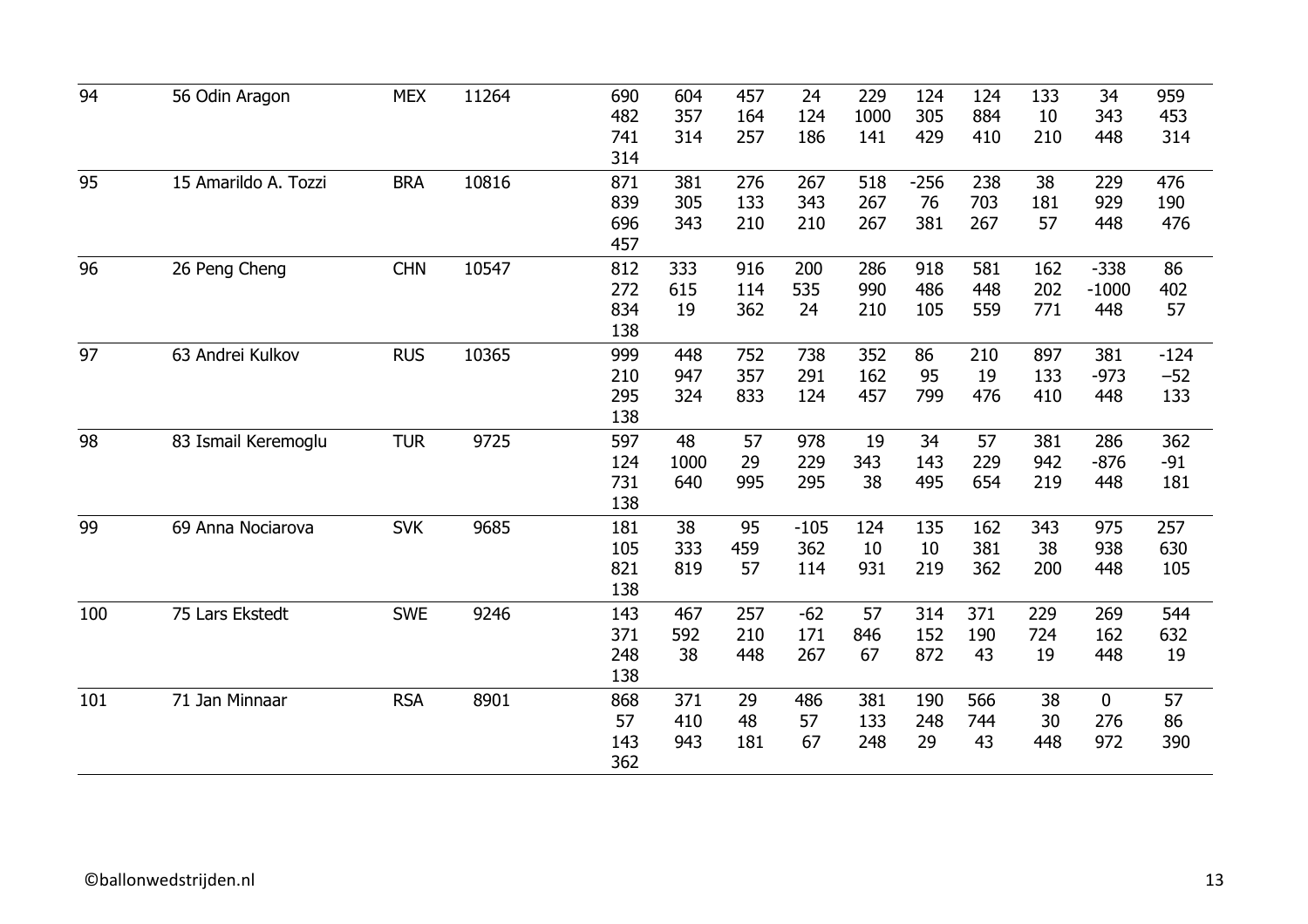| 102 | 41 Chi Kei Chow                 | <b>HKG</b> | 8626       | 76               | 524         | 295  | 276              | 171              | 57          | 48               | 67          | $-443$            | 67               |
|-----|---------------------------------|------------|------------|------------------|-------------|------|------------------|------------------|-------------|------------------|-------------|-------------------|------------------|
|     |                                 |            |            | 143              | 932         | 86   | 772              | 352              | 181         | 960              | 699         | 114               | 181              |
|     |                                 |            |            | 114              | 124         | 10   | 24               | 57               | 981         | 181              | 569         | 832               | 38               |
|     |                                 |            |            | 138              |             |      |                  |                  |             |                  |             |                   |                  |
| 103 | 48 Seoku Kang                   | <b>KOR</b> | 7069       | 114              | 29          | 67   | 105              | 114              | 114         | 95               | 114         | 95                | 305              |
|     |                                 |            |            | 48               | 476         | 167  | 668              | 19               | 19          | 467              | 238         | 465               | 572              |
|     |                                 |            |            | 526              | 457         | 81   | 352              | 290              | 10          | 200              | 190         | 448               | 86               |
|     |                                 |            |            | 138              |             |      |                  |                  |             |                  |             |                   |                  |
| 104 | 28 Yudong Feng                  | <b>CHN</b> | 5676       | 29               | 505         | 229  | 24               | 140              | 133         | 76               | 38          | $-224$            | 38               |
|     |                                 |            |            | 24               | 38          | 29   | 900              | 29               | 876         | 19               | 95          | 337               | $-223$           |
|     |                                 |            |            | 48               | 10          | 38   | 24               | 19               | 190         | 835              | 690         | 448               | 124              |
|     |                                 |            |            | 138              |             |      |                  |                  |             |                  |             |                   |                  |
| 105 | 42 Nigel Black                  | <b>HKG</b> | 5075       | $\boldsymbol{0}$ | 0           | 0    | 0                | $\boldsymbol{0}$ | $\mathbf 0$ | $\mathbf 0$      | $\mathbf 0$ | $\bf{0}$          | $\bf{0}$         |
|     |                                 |            |            | 0                | $\mathbf 0$ | 0    | 848              | 105              | 38          | 48               | 516         | 57                | 925              |
|     |                                 |            |            | 67               | 295         | 29   | 133              | 95               | 38          | 990              | 76          | 448               | 229              |
|     |                                 |            |            | 138              |             |      |                  |                  |             |                  |             |                   |                  |
|     |                                 |            | Checksums: | 7DFF             | 3C6E        | 63D0 | D7A5             | <b>FD95</b>      | 066C        | B467             | A272        | DE9C              | <b>EDFF</b>      |
|     |                                 |            |            | 2673             | 97BE        | 527E | 23F2             | 3EFE             | A13A        | E73B             | 09B6        | C <sub>48</sub> F | 7FC <sub>0</sub> |
|     |                                 |            |            | 4898             | <b>E6C7</b> | 6158 | CEF <sub>6</sub> | 7029             | D9A0        | ABD <sub>0</sub> | A9BF        | <b>BE04</b>       | D584             |
|     | $*** =$<br>Ranked by tiebreaker |            |            | 17D0             |             |      |                  |                  |             |                  |             |                   |                  |
|     |                                 |            |            |                  |             |      |                  |                  |             |                  |             |                   |                  |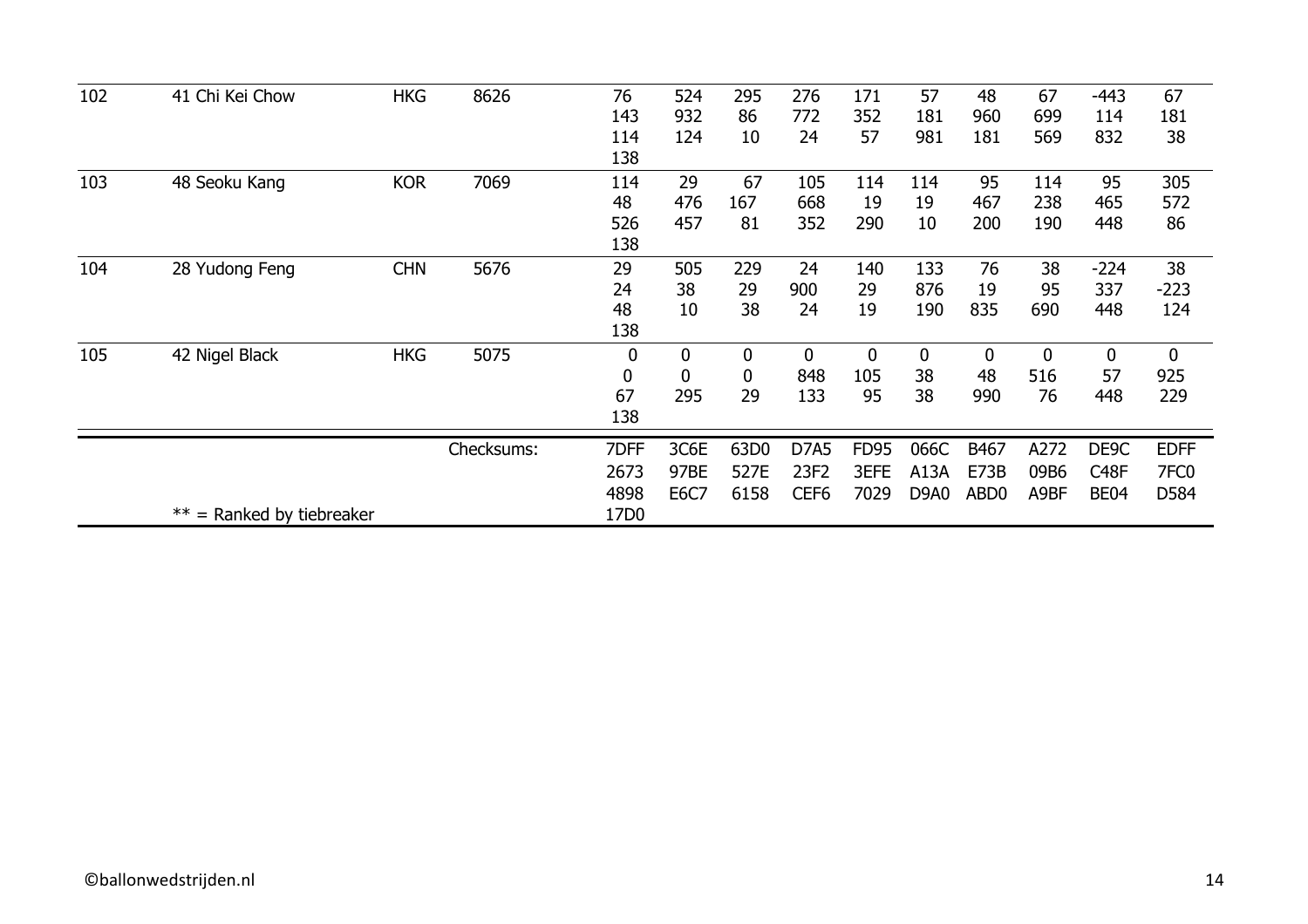| Task #: 1 | Judge Declared Goal R15.2 |            |        | Flight $# 1$     | Task Date: | Monday,     | 31-10-2016 | AM |
|-----------|---------------------------|------------|--------|------------------|------------|-------------|------------|----|
| Rank      | Pilot                     | From       | Result | Penalty<br>Score | Rule       | Type Reason |            |    |
| 1         | 25 Dan Zuo                | <b>CHN</b> | 0.03   | 1000             |            |             |            |    |
| 2         | 63 Andrei Kulkov          | <b>RUS</b> | 0.10   | 999              |            |             |            |    |
| 3         | 96 Paul Petrehn           | <b>USA</b> | 0.12   | 998              |            |             |            |    |
| 4         | 101 Satoshi Ueda          | <b>JPN</b> | 0.53   | 991              |            |             |            |    |
| 5         | 17 Fabio Passos           | <b>BRA</b> | 1.10   | 981              |            |             |            |    |
| 5         | 65 Igor Vertiprakhov      | <b>RUS</b> | 1.10   | 981              |            |             |            |    |
| 7         | 40 sven Goehler           | <b>GER</b> | 2.04   | 965              |            |             |            |    |
| 8         | 62 Tomasz Filus           | POL        | 2.76   | 952              |            |             |            |    |
| 9         | 2 Uwe Schneider           | <b>GER</b> | 2.78   | 951              |            |             |            |    |
| 10        | 47 Jeong-Mok Seo          | <b>KOR</b> | 2.94   | 949              |            |             |            |    |
| 11        | 85 Vladyslav Klymenko     | <b>UKR</b> | 4.04   | 929              |            |             |            |    |
| 12        | 5 Nicola Scaife           | <b>AUS</b> | 4.09   | 928              |            |             |            |    |
| 13        | 30 Kim Larsen             | <b>DEN</b> | 4.62   | 919              |            |             |            |    |
| 14        | 24 Jason Adams            | <b>CAN</b> | 4.66   | 918              |            |             |            |    |
| 15        | 73 Jordi Rodriguez        | <b>ESP</b> | 6.09   | 893              |            |             |            |    |
| 16        | 61 Roman Bauta            | POL        | 6.41   | 887              |            |             |            |    |
| 17        | 70 Juraj Brezan           | <b>SVK</b> | 6.89   | 879              |            |             |            |    |
| 18        | 1 Yudai Fujita            | <b>JPN</b> | 6.99   | 877              |            |             |            |    |
| 19        | 49 Rimas Kostiuskevicius  | LTU        | 7.26   | 872              |            |             |            |    |
| 20        | 15 Amarildo A. Tozzi      | <b>BRA</b> | 7.34   | 871              |            |             |            |    |
| 21        | 71 Jan Minnaar            | <b>RSA</b> | 7.53   | 868              |            |             |            |    |
| 22        | 76 Thomas Grubbstrom      | SW         | 8.00   | 859              |            |             |            |    |
| 23        | 90 Al Nels                | <b>USA</b> | 8.89   | 844              |            |             |            |    |
| 24        | 54 Colin Weber            | <b>LUX</b> | 9.54   | 832              |            |             |            |    |
| 25        | 10 Gerald Sturzlinger     | <b>AUT</b> | 9.71   | 829              |            |             |            |    |
| 26        | 59 Jan Oudenampsen        | <b>NED</b> | 9.82   | 827              |            |             |            |    |
| 27        | 26 Peng Cheng             | <b>CHN</b> | 10.66  | 812              |            |             |            |    |
| 28        | 34 Nicolas Schwartz       | <b>FRA</b> | 11.11  | 804              |            |             |            |    |
| 29        | 97 Rhett Heartsill        | <b>USA</b> | 11.73  | 793              |            |             |            |    |
| 30        | 19 Marcos Paulo Da Silva  | <b>BRA</b> | 11.86  | 791              |            |             |            |    |
| 31        | 32 Clement Seigeot        | <b>FRA</b> | 14.06  | 752              |            |             |            |    |

22<sup>th</sup> World Hot Air Balloon Championships, Saga (JPN) 2016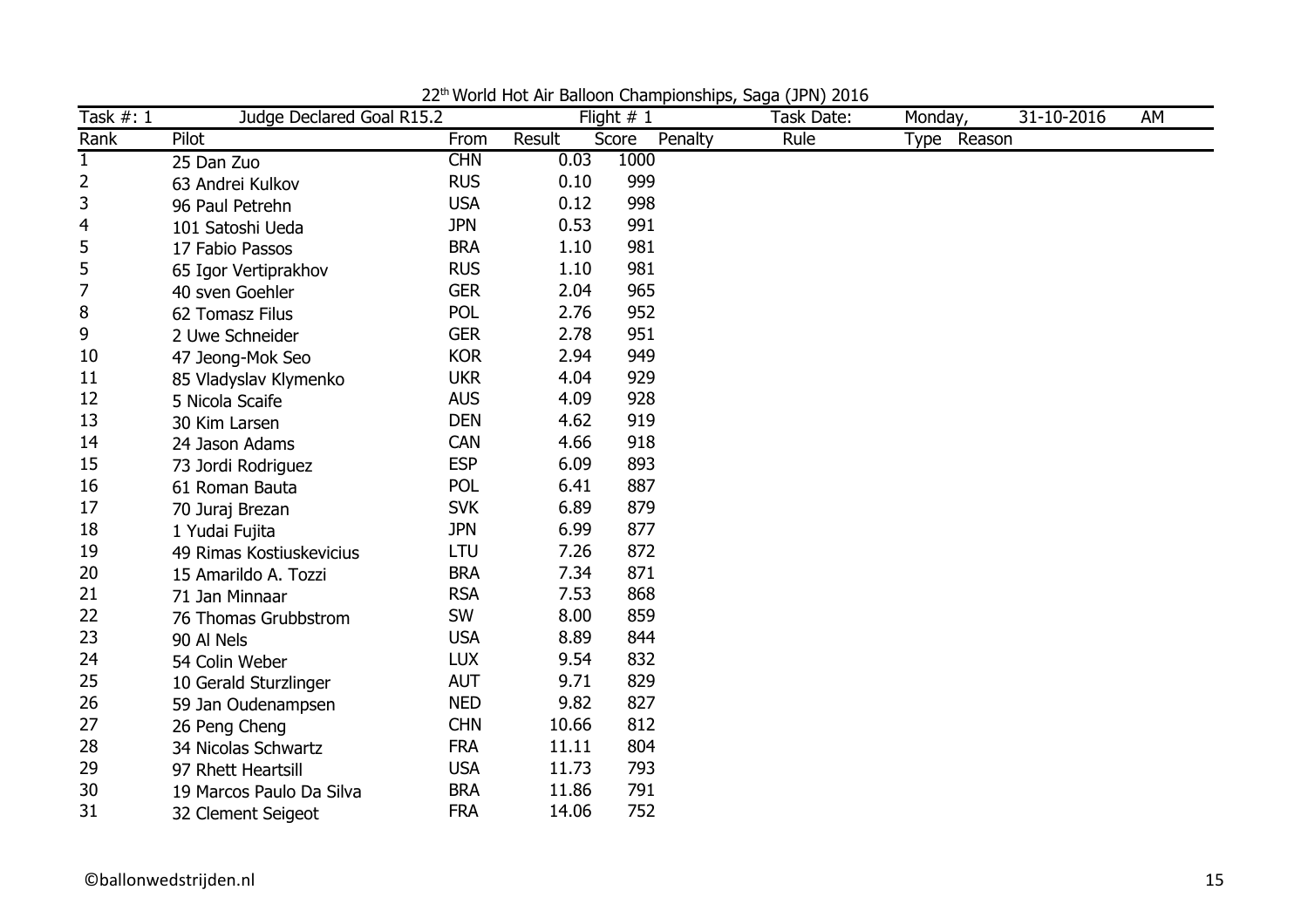| 32 | 31 Philip Mundt          | <b>DEN</b> | 14.97 | 736         |       |              |                 |
|----|--------------------------|------------|-------|-------------|-------|--------------|-----------------|
| 33 | 52 Vytautas Sviderskis   | <b>LTU</b> | 16.73 | 705         |       |              |                 |
| 34 | 60 Bazyli Dawidziuk      | <b>POL</b> | 17.15 | 698         |       |              |                 |
| 35 | 23 Dale Ritchie          | <b>CAN</b> | 17.39 | 694         |       |              |                 |
| 36 | 56 Odin Aragon           | <b>MEX</b> | 17.57 | 690         |       |              |                 |
| 37 | 39 Pascal Kreins         | <b>GER</b> | 17.60 | 690         |       |              |                 |
| 38 | 29 Igor Miklousic        | <b>CRO</b> | 18.75 | 670         |       |              |                 |
| 39 | 50 Rokas Kostiuskevicius | LTU        | 19.34 | 659         |       |              |                 |
| 40 | 3 Lupercio Lima          | <b>BRA</b> | 19.58 | 655         |       |              |                 |
| 41 | 88 Rupert Stanley        | <b>GBR</b> | 20.74 | 634         |       |              |                 |
| 42 | 84 Roman Savchuk         | <b>UKR</b> | 21.14 | 627         |       |              |                 |
| 43 | 7 Peter Wright           | <b>AUS</b> | 22.32 | 607         |       |              |                 |
| 44 | 83 Ismail Keremoglu      | <b>TUR</b> | 22.88 | 597         |       |              |                 |
| 45 | 66 Ivan Menyaylo         | <b>RUS</b> | 23.04 | 594         |       |              |                 |
| 46 | 8 Andreas Simoner        | <b>AUT</b> | 23.14 | 592         |       |              |                 |
| 47 | 46 Paolo Oggioni         | <b>ITA</b> | 23.46 | 586         |       |              |                 |
| 48 | 45 Federico Miceli       | <b>ITA</b> | 23.82 | 580         |       |              |                 |
| 49 | 53 Claude Kraft          | <b>LUX</b> | 24.08 | 575         |       |              |                 |
| 50 | 43 Janos Konecsni        | <b>HUN</b> | 13.05 | 570 200 pts | R11.4 | $\mathsf{C}$ | <b>GC Solid</b> |
| 51 | 33 Laure de Coligny      | <b>FRA</b> | 24.50 | 568         |       |              |                 |
| 52 | 105 Yoshikazu Ueda       | <b>JPN</b> | 25.78 | 545         |       |              |                 |
| 53 | 22 Rui Kalousdian        | <b>BRA</b> | 28.07 | 505         |       |              |                 |
| 54 | 78 Marc Blaser           | <b>SUI</b> | 30.61 | 495         |       |              |                 |
| 55 | 93 Joe Zvada             | <b>USA</b> | 31.62 | 486         |       |              |                 |
| 56 | 103 Susumu Akama         | <b>JPN</b> | 31.80 | 476         |       |              |                 |
| 57 | 12 Werner Schrank        | <b>AUT</b> | 35.44 | 467         |       |              |                 |
| 58 | 14 Steven Vlegels        | <b>BEL</b> | 36.39 | 457         |       |              |                 |
| 59 | 79 Nicole Vogel          | <b>SUI</b> | 37.85 | 448         |       |              |                 |
| 60 | 86 Mike Howard           | <b>UAE</b> | 39.04 | 438         |       |              |                 |
| 61 | 35 Thomas Merceron       | <b>FRA</b> | 43.48 | 429         |       |              |                 |
| 62 | 77 David Hochreutener    | <b>SUI</b> | 44.25 | 419         |       |              |                 |
| 63 | 94 John Petrehn          | <b>USA</b> | 45.68 | 410         |       |              |                 |
| 64 | 98 Shawn Raya            | <b>USA</b> | 46.22 | 400         |       |              |                 |
| 65 |                          |            |       |             |       |              |                 |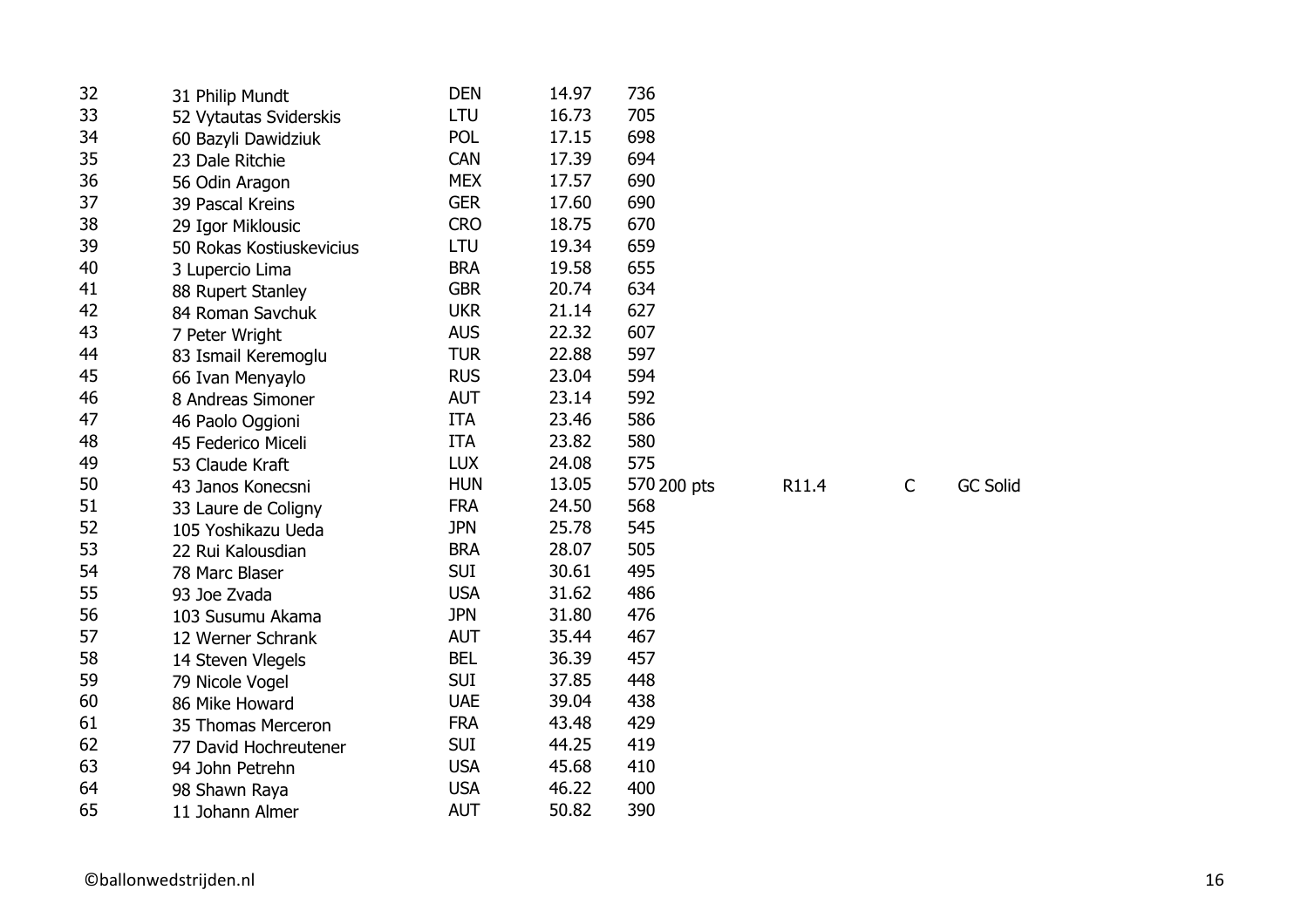| 66 | 87 Andrew Holly            | <b>GBR</b> | 52.36  | 381 |
|----|----------------------------|------------|--------|-----|
| 67 | 68 Sergey Latypov          | <b>RUS</b> | 52.71  | 371 |
| 68 | 37 David Strasmann         | <b>GER</b> | 53.17  | 362 |
| 69 | 13 Jan Timmers             | <b>BEL</b> | 56.47  | 352 |
| 70 | 27 Yongjun Li              | <b>CHN</b> | 57.38  | 343 |
| 71 | 64 Artem Denisenko         | <b>RUS</b> | 57.72  | 333 |
| 72 | 18 Luis Silvestre          | <b>BRA</b> | 59.05  | 324 |
| 73 | 104 Takao Mizukami         | <b>JPN</b> | 64.24  | 314 |
| 74 | 44 Zoltan Nemeth           | <b>HUN</b> | 65.37  | 305 |
| 75 | 102 Shiro Katahira         | <b>JPN</b> | 65.48  | 295 |
| 76 | 16 Christian K. Kalousdian | <b>BRA</b> | 66.44  | 286 |
| 77 | 80 Rene Erni               | <b>SUI</b> | 71.32  | 276 |
| 78 | 58 Jan Fokken              | <b>NED</b> | 72.81  | 267 |
| 79 | 38 Dolores Deimling        | <b>GER</b> | 73.10  | 257 |
| 80 | 89 Stephanie Bareford      | <b>GBR</b> | 77.68  | 248 |
| 81 | 21 Rubens R. Kalousdian    | <b>BRA</b> | 87.01  | 238 |
| 82 | 91 Chase Donner            | <b>USA</b> | 95.43  | 229 |
| 83 | 72 Ivan Ayala              | <b>ESP</b> | 97.07  | 219 |
| 84 | 81 Roman Hugi              | <b>SUI</b> | 98.63  | 210 |
| 85 | 82 Stefan Zeberli          | <b>SUI</b> | 106.67 | 200 |
| 86 | 20 Markus D. Kalousdian    | <b>BRA</b> | 108.09 | 190 |
| 87 | 69 Anna Nociarova          | <b>SVK</b> | 113.59 | 181 |
| 88 | 99 Todd Isley              | <b>USA</b> | 123.49 | 171 |
| 89 | 51 Tadas Gegevicius        | LTU        | 124.00 | 162 |
| 90 | 57 Henk Broeders           | <b>NED</b> | 147.00 | 152 |
| 91 | 75 Lars Ekstedt            | <b>SW</b>  | 162.86 | 143 |
| 92 | 6 Matthew Scaife           | <b>AUS</b> | 189.00 | 133 |
| 93 | 92 Joe Heartsill           | <b>USA</b> | 199.00 | 124 |
| 94 | 48 Seoku Kang              | <b>KOR</b> | 215.70 | 114 |
| 95 | 100 Masafumi Sato          | <b>JPN</b> | 217.00 | 105 |
| 96 | 4 Dominic Bareford         | <b>GBR</b> | 263.00 | 95  |
| 97 | 67 Sergey Bazhenov         | <b>RUS</b> | 267.04 | 86  |
| 98 | 41 Chi Kei Chow            | <b>HKG</b> | 377.00 | 76  |
| 99 | 36 Adolf Kohl              | <b>GER</b> | 403.41 | 67  |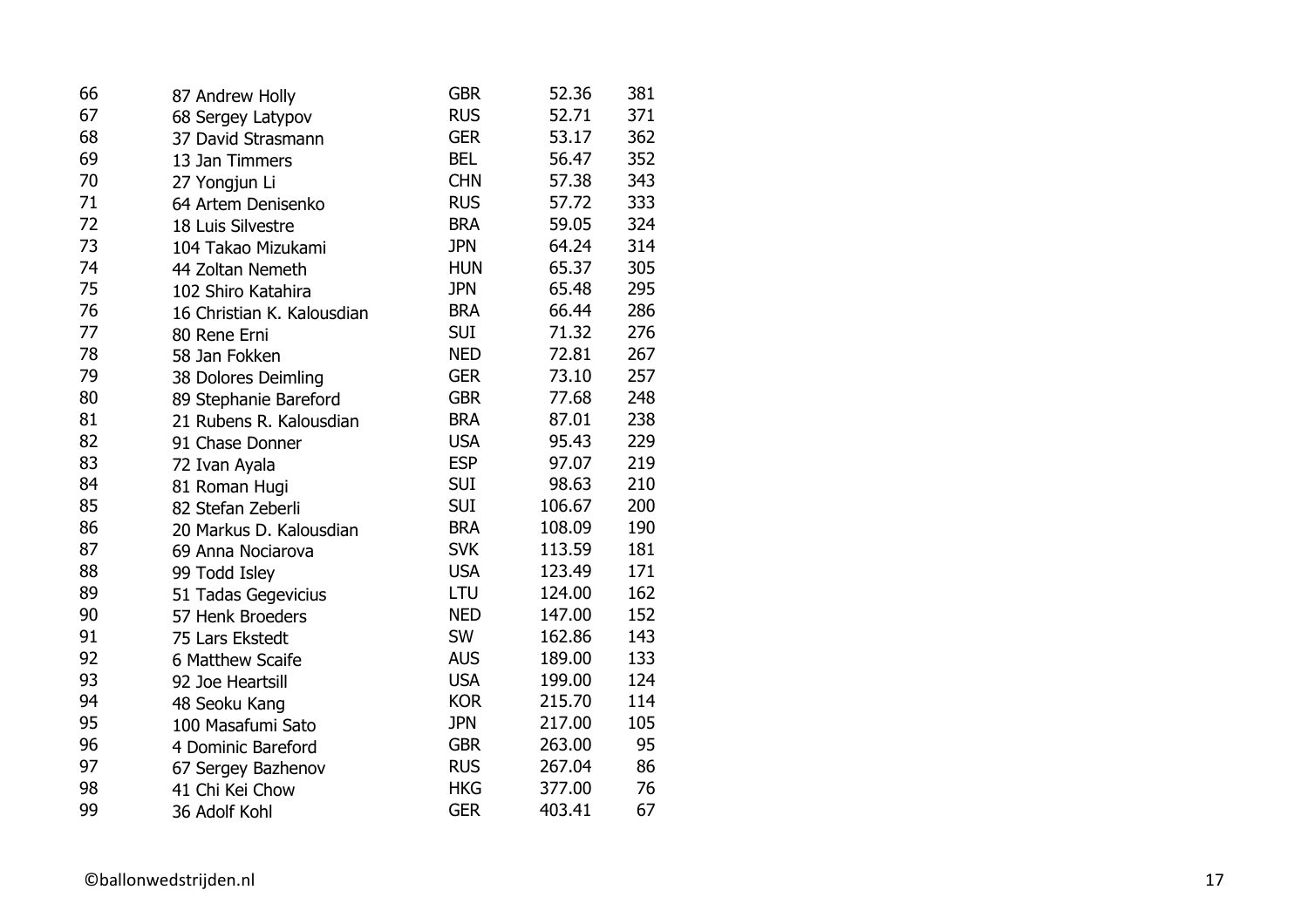| 100       | 95 Jonathan Wright                         | USA                  | 409.39    | 57         |                   |
|-----------|--------------------------------------------|----------------------|-----------|------------|-------------------|
| 101       | 55 Nico Betzen                             | <b>LUX</b>           | 442.00    | 43         |                   |
| 101       | 74 Josep Llado-Costa                       | <b>ESP</b>           | 442.00    | 43         |                   |
| 103       | 28 Yudong Feng                             | <b>CHN</b>           | 620.00    | 29         |                   |
| 104       | 9 Elisabeth Kindermann                     | AUT                  | 1991.00   | 19         |                   |
| 105       | 42 Nigel Black                             | <b>HKG</b>           | No Flight | 0          |                   |
| $P = 105$ | $M = 53$<br>$W = 0.03$                     | $A = 104$ RM = 28.07 |           | $SM = 505$ | $Checksum = 7DFF$ |
|           | * Penalty Type: $C =$ Competition T = Task |                      |           |            | 2016              |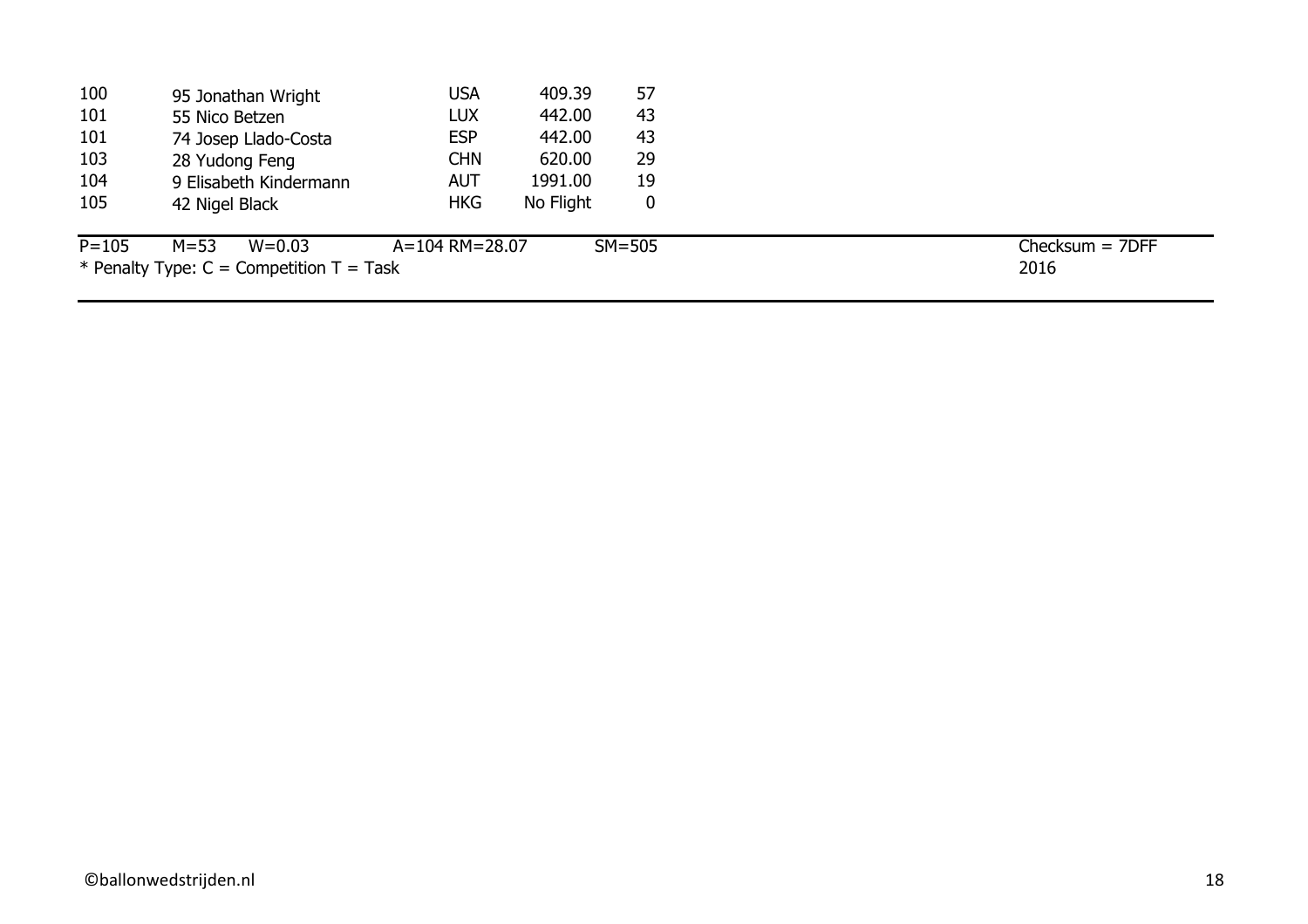| Task $#: 2$  | Judge Declared Goal R15.2 |            |        | <b>Profite Fig. 7.1 Dancon Championompo/ Saga (31 H)</b> E010<br>Flight $# 1$ | Task Date:          | Monday,     | 31-10-2016              | AM |
|--------------|---------------------------|------------|--------|-------------------------------------------------------------------------------|---------------------|-------------|-------------------------|----|
| Rank         | Pilot                     | From       | Result | Penalty<br>Score                                                              | Rule                | Type Reason |                         |    |
| $\mathbf{1}$ | 100 Masafumi Sato         | <b>JPN</b> | 0.28   | 1000                                                                          |                     |             |                         |    |
| 2            | 67 Sergey Bazhenov        | <b>RUS</b> | 0.34   | 998                                                                           |                     |             |                         |    |
| 3            | 82 Stefan Zeberli         | <b>SUI</b> | 0.51   | 994                                                                           |                     |             |                         |    |
| 4            | 101 Satoshi Ueda          | <b>JPN</b> | 0.96   | 982                                                                           |                     |             |                         |    |
| 5            | 44 Zoltan Nemeth          | <b>HUN</b> | 1.10   | 979                                                                           |                     |             |                         |    |
| 6            | 53 Claude Kraft           | <b>LUX</b> | 1.28   | 974                                                                           |                     |             |                         |    |
| 7            | 74 Josep Llado-Costa      | <b>ESP</b> | 2.27   | 949                                                                           |                     |             |                         |    |
| 8            | 20 Markus D. Kalousdian   | <b>BRA</b> | 2.35   | 946                                                                           |                     |             |                         |    |
| 9            | 33 Laure de Coligny       | <b>FRA</b> | 2.55   | 941                                                                           |                     |             |                         |    |
| 10           | 49 Rimas Kostiuskevicius  | <b>LTU</b> | 3.25   | 923                                                                           |                     |             |                         |    |
| 11           | 2 Uwe Schneider           | <b>GER</b> | 3.30   | 922                                                                           |                     |             |                         |    |
| 12           | 34 Nicolas Schwartz       | <b>FRA</b> | 3.37   | 920                                                                           |                     |             |                         |    |
| 13           | 95 Jonathan Wright        | <b>USA</b> | 3.74   | 910                                                                           |                     |             |                         |    |
| 14           | 4 Dominic Bareford        | <b>GBR</b> | 3.80   | 909                                                                           |                     |             |                         |    |
| 15           | 76 Thomas Grubbstrom      | <b>SWE</b> | 4.01   | 903                                                                           |                     |             |                         |    |
| 16           | 6 Matthew Scaife          | <b>AUS</b> | 4.38   | 894                                                                           |                     |             |                         |    |
| 17           | 45 Federico Miceli        | <b>ITA</b> | 5.35   | 869                                                                           |                     |             |                         |    |
| 18           | 50 Rokas Kostiuskevicius  | LTU        | 5.52   | 864                                                                           |                     |             |                         |    |
| 19           | 13 Jan Timmers            | <b>BEL</b> | 5.79   | 857                                                                           |                     |             |                         |    |
| 20           | 1 Yudai Fujita            | <b>JPN</b> | 6.19   | 847                                                                           |                     |             |                         |    |
| 21           | 93 Joe Zvada              | <b>USA</b> | 6.62   | 836                                                                           |                     |             |                         |    |
| 22           | 77 David Hochreutener     | <b>SUI</b> | 6.94   | 828                                                                           |                     |             |                         |    |
| 23           | 87 Andrew Holly           | <b>GBR</b> | 7.01   | 826                                                                           |                     |             |                         |    |
| 24           | 91 Chase Donner           | <b>USA</b> | 7.30   | 818                                                                           |                     |             |                         |    |
| 25           | 94 John Petrehn           | <b>USA</b> | 7.59   | 811                                                                           |                     |             |                         |    |
| 26           | 58 Jan Fokken             | <b>NED</b> | 8.30   | 792                                                                           |                     |             |                         |    |
| 27           | 30 Kim Larsen             | <b>DEN</b> | 8.70   | 782                                                                           |                     |             |                         |    |
| 28           | 78 Marc Blaser            | <b>SUI</b> | 9.39   | 764                                                                           |                     |             |                         |    |
| 29           | 52 Vytautas Sviderskis    | LTU        | 9.50   | 761 Warning                                                                   | R <sub>10.1.2</sub> |             | <b>Midair Collision</b> |    |
| 30           | 32 Clement Seigeot        | <b>FRA</b> | 9.62   | 758                                                                           |                     |             |                         |    |
| 31           | 14 Steven Vlegels         | <b>BEL</b> | 10.23  | 743                                                                           |                     |             |                         |    |

22<sup>th</sup> World Hot Air Balloon Championships, Saga (JPN) 2016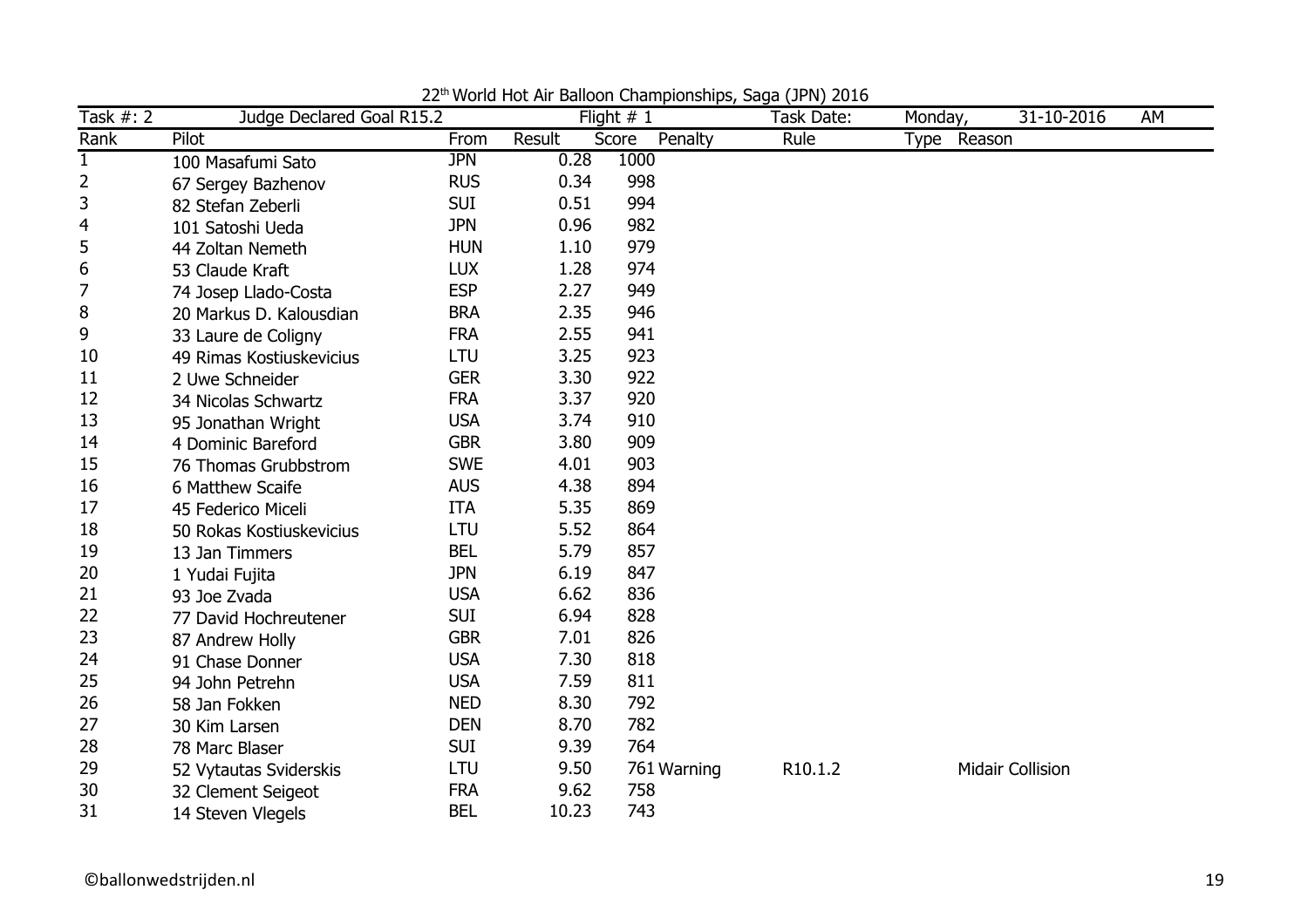| 32 | 35 Thomas Merceron      | <b>FRA</b> | 10.29 | 741         |         |                         |
|----|-------------------------|------------|-------|-------------|---------|-------------------------|
| 33 | 68 Sergey Latypov       | <b>RUS</b> | 10.36 | 739         |         |                         |
| 34 | 18 Luis Silvestre       | <b>BRA</b> | 10.57 | 734         |         |                         |
| 35 | 80 Rene Erni            | <b>SUI</b> | 10.96 | 724         |         |                         |
| 36 | 29 Igor Miklousic       | <b>CRO</b> | 11.36 | 713         |         |                         |
| 37 | 43 Janos Konecsni       | <b>HUN</b> | 11.50 | 710 Warning | R10.1.1 | <b>Midair Collision</b> |
| 38 | 64 Artem Denisenko      | <b>RUS</b> | 12.14 | 693         |         |                         |
| 39 | 61 Roman Bauta          | POL        | 12.24 | 691         |         |                         |
| 40 | 89 Stephanie Bareford   | <b>GBR</b> | 13.00 | 671         |         |                         |
| 41 | 57 Henk Broeders        | <b>NED</b> | 13.45 | 659         |         |                         |
| 42 | 37 David Strasmann      | <b>GER</b> | 13.74 | 652         |         |                         |
| 43 | 21 Rubens R. Kalousdian | <b>BRA</b> | 13.87 | 648         |         |                         |
| 44 | 36 Adolf Kohl           | <b>GER</b> | 14.56 | 630         |         |                         |
| 45 | 72 Ivan Ayala           | <b>ESP</b> | 14.94 | 621         |         |                         |
| 46 | 56 Odin Aragon          | <b>MEX</b> | 15.57 | 604         |         |                         |
| 47 | 25 Dan Zuo              | <b>CHN</b> | 16.22 | 588         |         |                         |
| 48 | 51 Tadas Gegevicius     | LTU        | 16.23 | 587         |         |                         |
| 49 | 73 Jordi Rodriguez      | <b>ESP</b> | 17.08 | 565         |         |                         |
| 50 | 3 Lupercio Lima         | <b>BRA</b> | 18.01 | 541         |         |                         |
| 51 | 41 Chi Kei Chow         | <b>HKG</b> | 18.69 | 524         |         |                         |
| 52 | 104 Takao Mizukami      | <b>JPN</b> | 19.38 | 506 Warning | R10.1.1 | <b>Midair Collision</b> |
| 53 | 28 Yudong Feng          | <b>CHN</b> | 19.41 | 505         |         |                         |
| 54 | 60 Bazyli Dawidziuk     | <b>POL</b> | 19.45 | 495         |         |                         |
| 55 | 97 Rhett Heartsill      | <b>USA</b> | 19.49 | 486         |         |                         |
| 56 | 39 Pascal Kreins        | <b>GER</b> | 19.70 | 476         |         |                         |
| 57 | 75 Lars Ekstedt         | <b>SWE</b> | 20.28 | 467         |         |                         |
| 58 | 12 Werner Schrank       | <b>AUT</b> | 20.72 | 457         |         |                         |
| 59 | 63 Andrei Kulkov        | <b>RUS</b> | 21.46 | 448         |         |                         |
| 60 | 62 Tomasz Filus         | POL        | 22.90 | 438         |         |                         |
| 61 | 40 sven Goehler         | <b>GER</b> | 25.02 | 429         |         |                         |
| 62 | 103 Susumu Akama        | <b>JPN</b> | 28.68 | 419         |         |                         |
| 63 | 31 Philip Mundt         | <b>DEN</b> | 28.70 | 410         |         |                         |
| 64 | 55 Nico Betzen          | <b>LUX</b> | 30.79 | 400         |         |                         |
| 65 | 70 Juraj Brezan         | <b>SVK</b> | 32.84 | 390         |         |                         |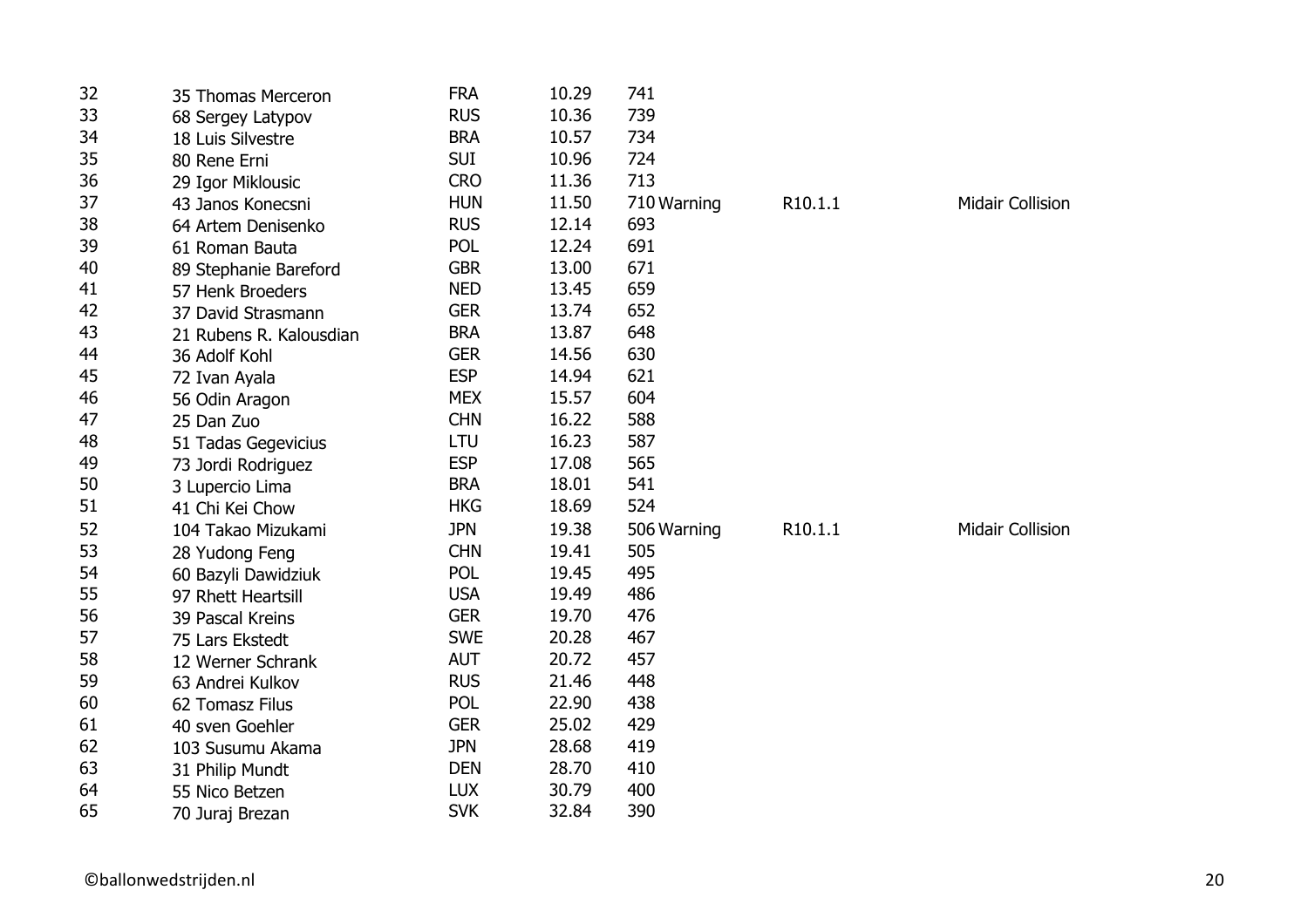| 66 | 15 Amarildo A. Tozzi       | <b>BRA</b> | 34.17  | 381 Warning | R10.1.1 |   | <b>Midair Collision</b> |
|----|----------------------------|------------|--------|-------------|---------|---|-------------------------|
| 67 | 71 Jan Minnaar             | <b>RSA</b> | 34.27  | 371         |         |   |                         |
| 68 | 65 Igor Vertiprakhov       | <b>RUS</b> | 35.98  | 362         |         |   |                         |
| 69 | 81 Roman Hugi              | <b>SUI</b> | 37.39  | 352         |         |   |                         |
| 70 | 66 Ivan Menyaylo           | <b>RUS</b> | 39.28  | 343         |         |   |                         |
| 71 | 26 Peng Cheng              | <b>CHN</b> | 39.52  | 333         |         |   |                         |
| 72 | 8 Andreas Simoner          | <b>AUT</b> | 40.55  | 324         |         |   |                         |
| 73 | 47 Jeong-Mok Seo           | <b>KOR</b> | 40.81  | 314         |         |   |                         |
| 74 | 79 Nicole Vogel            | <b>SUI</b> | 41.42  | 305         |         |   |                         |
| 75 | 16 Christian K. Kalousdian | <b>BRA</b> | 41.88  | 295         |         |   |                         |
| 76 | 90 Al Nels                 | <b>USA</b> | 42.55  | 286 Warning | R10.11  |   | <b>Driving</b>          |
| 77 | 54 Colin Weber             | <b>LUX</b> | 47.21  | 276         |         |   |                         |
| 78 | 22 Rui Kalousdian          | <b>BRA</b> | 47.37  | 267         |         |   |                         |
| 79 | 105 Yoshikazu Ueda         | <b>JPN</b> | 51.82  | 257         |         |   |                         |
| 80 | 92 Joe Heartsill           | <b>USA</b> | 52.30  | 248         |         |   |                         |
| 81 | 84 Roman Savchuk           | <b>UKR</b> | 55.99  | 238         |         |   |                         |
| 82 | 10 Gerald Sturzlinger      | <b>AUT</b> | 56.72  | 229         |         |   |                         |
| 83 | 88 Rupert Stanley          | <b>GBR</b> | 58.47  | 219         |         |   |                         |
| 84 | 7 Peter Wright             | <b>AUS</b> | 60.59  | 210         |         |   |                         |
| 85 | 17 Fabio Passos            | <b>BRA</b> | 61.29  | 200         |         |   |                         |
| 86 | 38 Dolores Deimling        | <b>GER</b> | 62.47  | 190         |         |   |                         |
| 87 | 59 Jan Oudenampsen         | <b>NED</b> | 65.32  | 181         |         |   |                         |
| 88 | 96 Paul Petrehn            | <b>USA</b> | 75.48  | 171         |         |   |                         |
| 89 | 27 Yongjun Li              | <b>CHN</b> | 77.34  | 162         |         |   |                         |
| 90 | 86 Mike Howard             | <b>UAE</b> | 93.25  | 152         |         |   |                         |
| 91 | 11 Johann Almer            | <b>AUT</b> | 125.00 | 143         |         |   |                         |
| 92 | 85 Vladyslav Klymenko      | <b>UKR</b> | 151.22 | 133         |         |   |                         |
| 93 | 99 Todd Isley              | <b>USA</b> | 175.71 | 124         |         |   |                         |
| 94 | 98 Shawn Raya              | <b>USA</b> | 191.00 | 105         |         |   |                         |
| 95 | 46 Paolo Oggioni           | <b>ITA</b> | 192.04 | 95          |         |   |                         |
| 96 | 24 Jason Adams             | <b>CAN</b> | 418.00 | 86          |         |   |                         |
| 97 | 5 Nicola Scaife            | <b>AUS</b> | 448.00 | 67          |         |   |                         |
| 98 | 23 Dale Ritchie            | <b>CAN</b> | 516.00 | 57          |         |   |                         |
| 99 | 19 Marcos Paulo Da Silva   | <b>BRA</b> | 423.00 | 51 25 pts   | R8.4.8  | T | <b>Wrong MKR Colour</b> |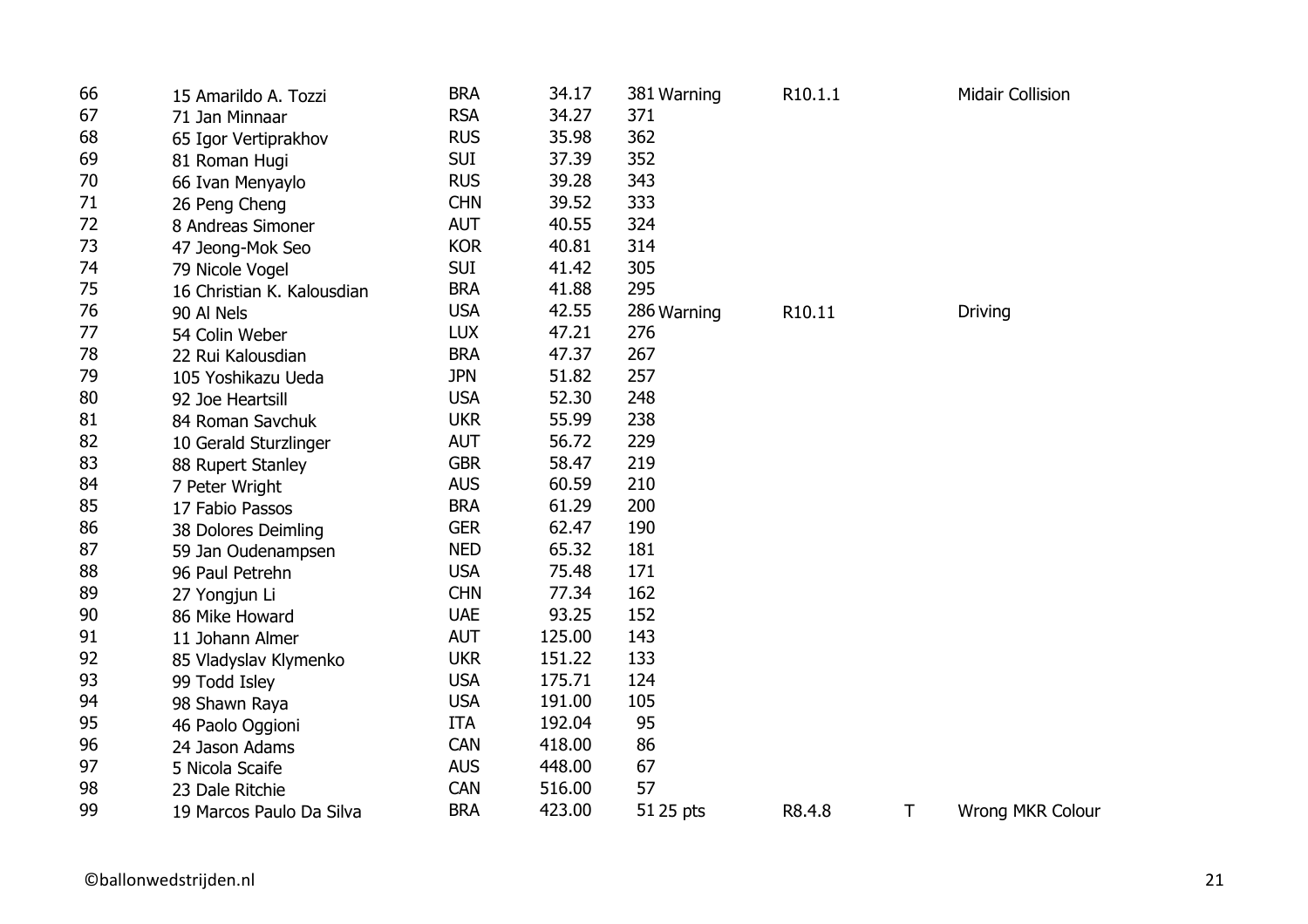| 100       | 83 Ismail Keremoglu                        | TUR            | 735.00    | 48            |                     |                            |
|-----------|--------------------------------------------|----------------|-----------|---------------|---------------------|----------------------------|
| 101       | 69 Anna Nociarova                          | <b>SVK</b>     | 1049.00   | 38            |                     |                            |
| 102       | 48 Seoku Kang                              | <b>KOR</b>     | 1385.00   | 29            |                     |                            |
| 103       | 42 Nigel Black                             | <b>HKG</b>     | No Flight | $\mathbf 0$   |                     |                            |
| 104       | 9 Elisabeth Kindermann                     | <b>AUT</b>     | 1604.00   | $-281300$ pts | R7.5                | Flight in PZ 13 (Rail Way) |
| 105       | 102 Shiro Katahira                         | <b>JPN</b>     | 188.36    | $-486600$ pts | R <sub>10.1.3</sub> | <b>Midair Collision</b>    |
| $P = 105$ | $M = 53$<br>$W = 0.28$                     | A=104 RM=19.41 |           | $SM = 505$    |                     | $Checksum = 3C6E$          |
|           | * Penalty Type: $C =$ Competition T = Task |                |           |               |                     | 2016                       |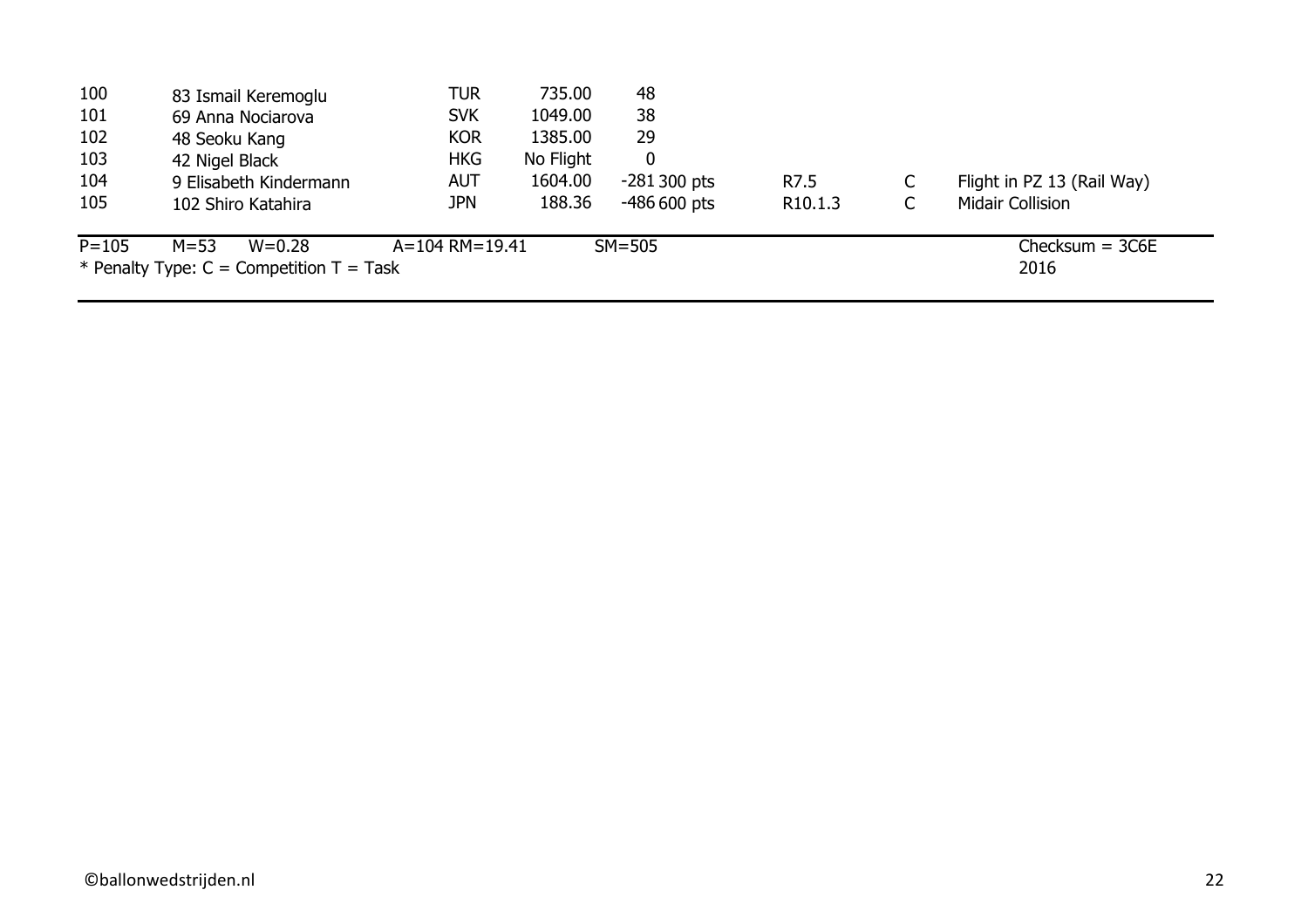| Task $#: 3$  | Judge Declared Goal R15.2 |            |        | Flight $# 1$     | Task Date: | Monday,     | 31-10-2016 | AM |
|--------------|---------------------------|------------|--------|------------------|------------|-------------|------------|----|
| Rank         | Pilot                     | From       | Result | Score<br>Penalty | Rule       | Type Reason |            |    |
| $\mathbf{1}$ | 40 Sven Goehler           | <b>GER</b> | 1.57   | 1000             |            |             |            |    |
| 2            | 30 Kim Larsen             | <b>DEN</b> | 2.07   | 992              |            |             |            |    |
| 3            | 105 Yoshikazu Ueda        | <b>JPN</b> | 2.15   | 991              |            |             |            |    |
| 4            | 66 Ivan Menyaylo          | <b>RUS</b> | 2.23   | 989              |            |             |            |    |
| 5            | 97 Rhett Heartsill        | <b>USA</b> | 2.91   | 978              |            |             |            |    |
| 6            | 78 Marc Blaser            | <b>SUI</b> | 4.13   | 958              |            |             |            |    |
| 7            | 51 Tadas Gegevicius       | <b>LTU</b> | 4.44   | 953              |            |             |            |    |
| 8            | 101 Satoshi Ueda          | <b>JPN</b> | 4.54   | 951              |            |             |            |    |
| 9            | 98 Shawn Raya             | <b>USA</b> | 4.94   | 945              |            |             |            |    |
| 10           | 82 Stefan Zeberli         | <b>SUI</b> | 5.75   | 932              |            |             |            |    |
| 11           | 35 Thomas Merceron        | <b>FRA</b> | 5.82   | 931              |            |             |            |    |
| 12           | 100 Masafumi Sato         | <b>JPN</b> | 5.93   | 929              |            |             |            |    |
| 13           | 26 Peng Cheng             | <b>CHN</b> | 6.73   | 916              |            |             |            |    |
| 14           | 3 Lupercio Lima           | <b>BRA</b> | 6.75   | 915              |            |             |            |    |
| 15           | 20 Markus D. Kalousdian   | <b>BRA</b> | 6.80   | 915              |            |             |            |    |
| 16           | 36 Adolf Kohl             | <b>GER</b> | 8.21   | 892              |            |             |            |    |
| 17           | 57 Henk Broeders          | <b>NED</b> | 8.33   | 890              |            |             |            |    |
| 18           | 43 Janos Konecsni         | <b>HUN</b> | 8.83   | 881              |            |             |            |    |
| 19           | 2 Uwe Schneider           | <b>GER</b> | 10.15  | 860              |            |             |            |    |
| 20           | 23 Dale Ritchie           | <b>CAN</b> | 10.61  | 852              |            |             |            |    |
| 21           | 92 Joe Heartsill          | <b>USA</b> | 10.83  | 849              |            |             |            |    |
| 22           | 29 Igor Miklousic         | <b>CRO</b> | 11.07  | 845              |            |             |            |    |
| 23           | 31 Philip Mundt           | <b>DEN</b> | 11.32  | 841              |            |             |            |    |
| 24           | 12 Werner Schrank         | <b>AUT</b> | 11.36  | 840              |            |             |            |    |
| 25           | 1 Yudai Fujita            | <b>JPN</b> | 11.63  | 836              |            |             |            |    |
| 26           | 72 Ivan Ayala             | <b>ESP</b> | 12.31  | 825              |            |             |            |    |
| 27           | 91 Chase Donner           | <b>USA</b> | 12.37  | 824              |            |             |            |    |
| 28           | 37 David Strasmann        | <b>GER</b> | 13.85  | 799              |            |             |            |    |
| 29           | 18 Luis Silvestre         | <b>BRA</b> | 14.26  | 793              |            |             |            |    |
| 30           | 103 Susumu Akama          | <b>JPN</b> | 14.62  | 787              |            |             |            |    |
| 31           | 8 Andreas Simoner         | <b>AUT</b> | 15.00  | 781              |            |             |            |    |

22<sup>th</sup> World Hot Air Balloon Championships, Saga (JPN) 2016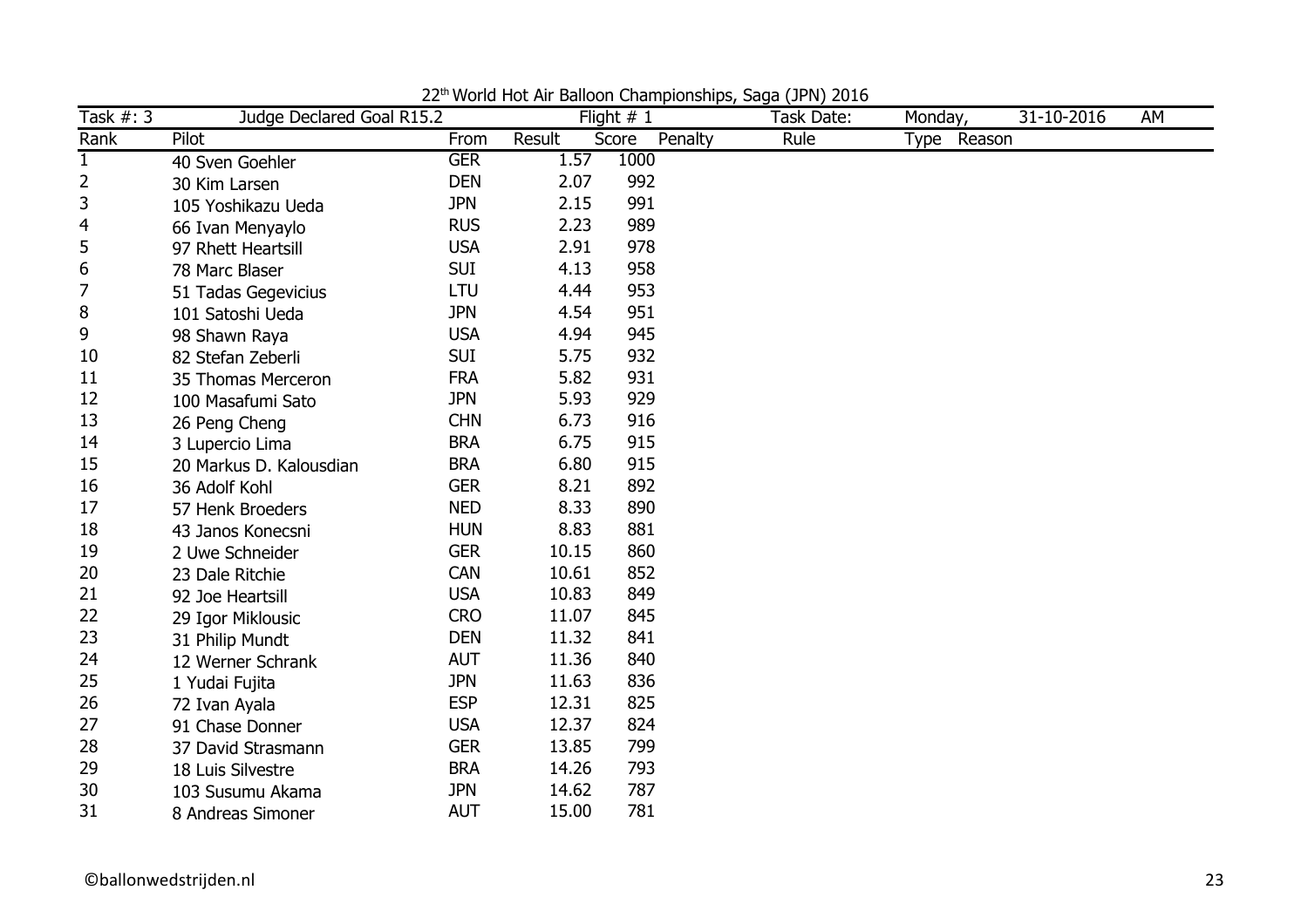| 32 | 4 Dominic Bareford         | <b>GBR</b> | 15.68 | 769 |
|----|----------------------------|------------|-------|-----|
| 33 | 63 Andrei Kulkov           | <b>RUS</b> | 16.74 | 752 |
| 34 | 39 Pascal Kreins           | <b>GER</b> | 16.90 | 750 |
| 35 | 76 Thomas Grubbstrom       | <b>SWE</b> | 17.47 | 740 |
| 36 | 22 Rui Kalousdian          | <b>BRA</b> | 17.65 | 737 |
| 37 | 87 Andrew Holly            | <b>GBR</b> | 18.10 | 730 |
| 38 | 14 Steven Vlegels          | <b>BEL</b> | 18.35 | 726 |
| 39 | 89 Stephanie Bareford      | <b>GBR</b> | 19.42 | 708 |
| 40 | 38 Dolores Deimling        | <b>GER</b> | 19.67 | 704 |
| 41 | 64 Artem Denisenko         | <b>RUS</b> | 19.83 | 702 |
| 42 | 95 Jonathan Wright         | <b>USA</b> | 22.25 | 662 |
| 43 | 49 Rimas Kostiuskevicius   | LTU        | 23.32 | 645 |
| 44 | 88 Rupert Stanley          | <b>GBR</b> | 26.78 | 588 |
| 45 | 16 Christian K. Kalousdian | <b>BRA</b> | 28.04 | 568 |
| 46 | 55 Nico Betzen             | <b>LUX</b> | 28.80 | 555 |
| 47 | 80 Rene Erni               | <b>SUI</b> | 29.15 | 549 |
| 48 | 68 Sergey Latypov          | <b>RUS</b> | 30.08 | 534 |
| 49 | 84 Roman Savchuk           | <b>UKR</b> | 30.78 | 523 |
| 50 | 58 Jan Fokken              | <b>NED</b> | 30.97 | 520 |
| 51 | 44 Zoltan Nemeth           | <b>HUN</b> | 31.28 | 515 |
| 52 | 52 Vytautas Sviderskis     | LTU        | 31.57 | 510 |
| 53 | 104 Takao Mizukami         | <b>JPN</b> | 31.87 | 505 |
| 54 | 93 Joe Zvada               | <b>USA</b> | 32.57 | 495 |
| 55 | 60 Bazyli Dawidziuk        | POL        | 33.46 | 486 |
| 56 | 90 Al Nels                 | <b>USA</b> | 33.57 | 476 |
| 57 | 45 Federico Miceli         | <b>ITA</b> | 34.83 | 467 |
| 58 | 56 Odin Aragon             | <b>MEX</b> | 39.64 | 457 |
| 59 | 81 Roman Hugi              | <b>SUI</b> | 43.43 | 448 |
| 60 | 10 Gerald Sturzlinger      | <b>AUT</b> | 43.68 | 438 |
| 61 | 34 Nicolas Schwartz        | <b>FRA</b> | 44.37 | 429 |
| 62 | 74 Josep Llado-Costa       | <b>ESP</b> | 52.43 | 419 |
| 63 | 50 Rokas Kostiuskevicius   | LTU        | 52.97 | 410 |
| 64 | 79 Nicole Vogel            | <b>SUI</b> | 53.40 | 400 |
| 65 | 13 Jan Timmers             | <b>BEL</b> | 55.14 | 390 |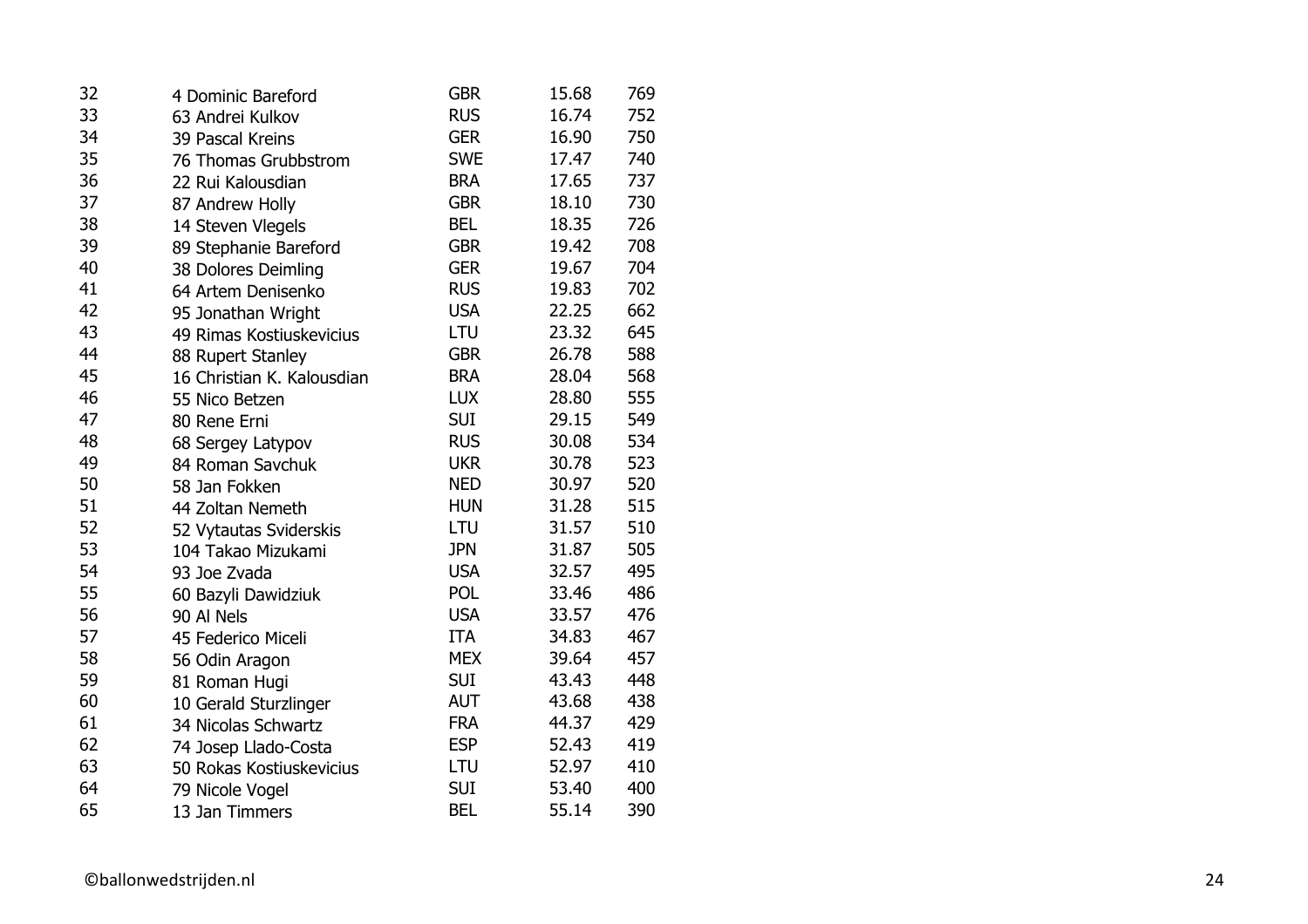| 66 | 7 Peter Wright           | <b>AUS</b> | 55.33   | 381         |         |   |                         |
|----|--------------------------|------------|---------|-------------|---------|---|-------------------------|
| 67 | 77 David Hochreutener    | <b>SUI</b> | 56.40   | 371         |         |   |                         |
| 68 | 27 Yongjun Li            | <b>CHN</b> | 59.43   | 362 Warning | R10.1.2 |   | <b>Midair Collision</b> |
| 69 | 17 Fabio Passos          | <b>BRA</b> | 60.17   | 352 Warning | R10.1.2 |   | <b>Midair Collision</b> |
| 70 | 102 Shiro Katahira       | <b>JPN</b> | 61.05   | 343         |         |   |                         |
| 71 | 5 Nicola Scaife          | <b>AUS</b> | 72.11   | 324         |         |   |                         |
| 72 | 73 Jordi Rodriguez       | <b>ESP</b> | 74.57   | 314         |         |   |                         |
| 73 | 19 Marcos Paulo Da Silva | <b>BRA</b> | 66.78   | 308 25 pts  | R8.4.8  | Τ | Wrong MKR Colour        |
| 74 | 25 Dan Zuo               | <b>CHN</b> | 77.65   | 305         |         |   |                         |
| 75 | 41 Chi Kei Chow          | <b>HKG</b> | 80.76   | 295         |         |   |                         |
| 76 | 62 Tomasz Filus          | <b>POL</b> | 102.11  | 286         |         |   |                         |
| 77 | 15 Amarildo A. Tozzi     | <b>BRA</b> | 123.04  | 276         |         |   |                         |
| 78 | 94 John Petrehn          | <b>USA</b> | 144.00  | 267         |         |   |                         |
| 79 | 75 Lars Ekstedt          | <b>SWE</b> | 166.00  | 257         |         |   |                         |
| 80 | 65 Igor Vertiprakhov     | <b>RUS</b> | 184.00  | 248         |         |   |                         |
| 81 | 11 Johann Almer          | <b>AUT</b> | 188.15  | 238         |         |   |                         |
| 82 | 28 Yudong Feng           | <b>CHN</b> | 200.00  | 229         |         |   |                         |
| 83 | 32 Clement Seigeot       | <b>FRA</b> | 201.09  | 219         |         |   |                         |
| 84 | 67 Sergey Bazhenov       | <b>RUS</b> | 214.00  | 210         |         |   |                         |
| 85 | 54 Colin Weber           | <b>LUX</b> | 240.00  | 200         |         |   |                         |
| 86 | 9 Elisabeth Kindermann   | <b>AUT</b> | 241.00  | 190         |         |   |                         |
| 87 | 53 Claude Kraft          | <b>LUX</b> | 250.02  | 181         |         |   |                         |
| 88 | 99 Todd Isley            | <b>USA</b> | 266.00  | 171         |         |   |                         |
| 89 | 96 Paul Petrehn          | <b>USA</b> | 299.00  | 162         |         |   |                         |
| 90 | 33 Laure de Coligny      | <b>FRA</b> | 313.00  | 152         |         |   |                         |
| 91 | 61 Roman Bauta           | <b>POL</b> | 330.52  | 143         |         |   |                         |
| 92 | 21 Rubens R. Kalousdian  | <b>BRA</b> | 362.00  | 133         |         |   |                         |
| 93 | 6 Matthew Scaife         | <b>AUS</b> | 366.00  | 124         |         |   |                         |
| 94 | 59 Jan Oudenampsen       | <b>NED</b> | 419.00  | 114         |         |   |                         |
| 95 | 46 Paolo Oggioni         | <b>ITA</b> | 466.00  | 105         |         |   |                         |
| 96 | 69 Anna Nociarova        | <b>SVK</b> | 500.00  | 95          |         |   |                         |
| 97 | 24 Jason Adams           | <b>CAN</b> | 645.00  | 86          |         |   |                         |
| 98 | 47 Jeong-Mok Seo         | <b>KOR</b> | 1068.00 | 76          |         |   |                         |
| 99 | 48 Seoku Kang            | <b>KOR</b> | 1090.00 | 67          |         |   |                         |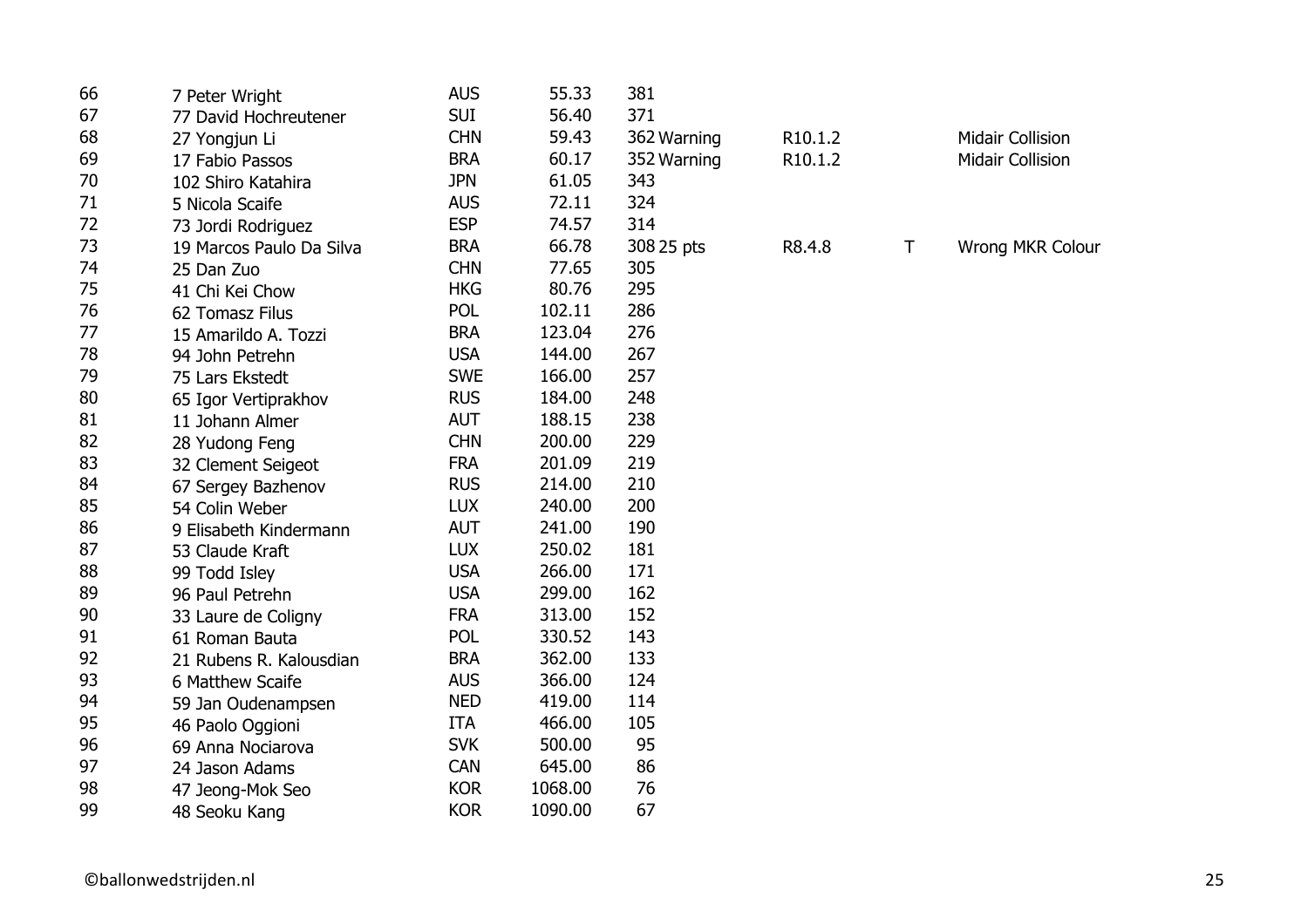| 100       | 83 Ismail Keremoglu                          | TUR            | 1928.00   | 57         |                       |                   |
|-----------|----------------------------------------------|----------------|-----------|------------|-----------------------|-------------------|
| 101       | 85 Vladyslav Klymenko                        | <b>UKR</b>     | 2073.00   | 48         |                       |                   |
| 102       | 71 Jan Minnaar                               | <b>RSA</b>     | No Result | 29         | R <sub>12.17.3</sub>  | No MKR Drop       |
| 103       | 70 Juraj Brezan                              | <b>SVK</b>     | No Result | 29         | R <sub>12</sub> .17.3 | Out of SCP        |
| 104       | 86 Mike Howard                               | <b>UAE</b>     | No Result | 29         | R <sub>12</sub> .17.3 | Out of SCP        |
| 105       | 42 Nigel Black                               | <b>HKG</b>     | No Flight | 0          |                       |                   |
| $P = 105$ | $M = 53$<br>$W = 1.57$                       | A=101 RM=31.87 |           | $SM = 505$ |                       | $Checking = 63D0$ |
|           | * Penalty Type: $C =$ Competition $T =$ Task |                |           |            |                       | 2016              |
|           |                                              |                |           |            |                       |                   |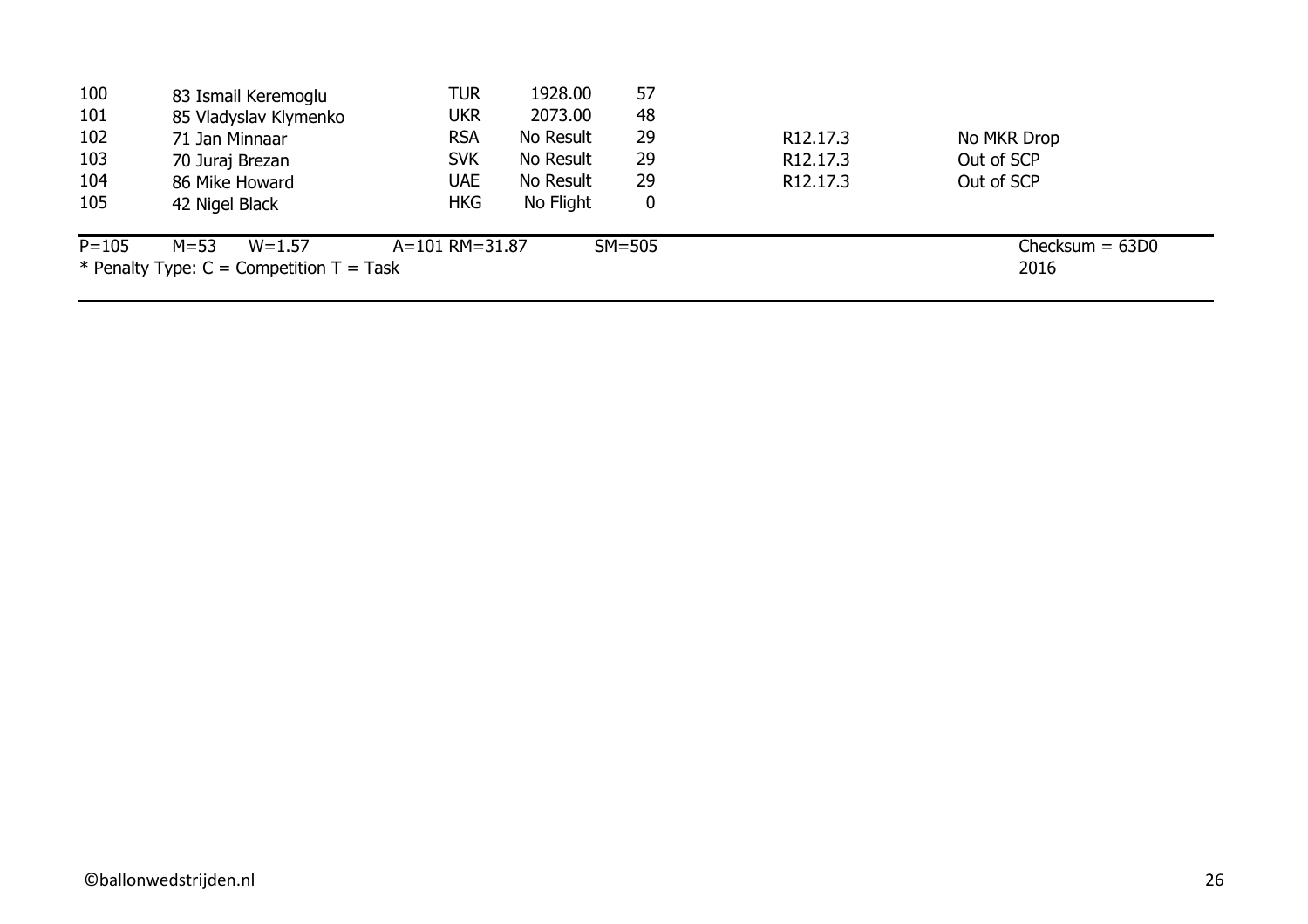| Task #: 4    | <b>Fly On R15.5</b>      |            |        | Flight $# 1$     | $\cdots$<br>$- - -$<br>Task Date: | Monday,        | 31-10-2016<br>AM          |
|--------------|--------------------------|------------|--------|------------------|-----------------------------------|----------------|---------------------------|
| Rank         | Pilot                    | From       | Result | Penalty<br>Score | Rule                              | Type Reason    |                           |
| $\mathbf{1}$ | 101 Satoshi Ueda         | <b>JPN</b> | 0.00   | 1000             |                                   |                |                           |
| 2            | 55 Nico Betzen           | <b>LUX</b> | 0.14   | 996              |                                   |                |                           |
| 3            | 40 Sven Goehler          | <b>GER</b> | 0.25   | 993              |                                   |                |                           |
| 4            | 37 David Strasmann       | <b>GER</b> | 0.58   | 984 Warning      | R11.2.2                           |                | LND Within 200m of MKR    |
| 5            | 52 Vytautas Sviderskis   | <b>LTU</b> | 0.66   | 982              |                                   |                |                           |
| 6            | 83 Ismail Keremoglu      | <b>TUR</b> | 0.78   | 978              |                                   |                |                           |
| 7            | 50 Rokas Kostiuskevicius | <b>LTU</b> | 1.20   | 967              |                                   |                |                           |
| 8            | 32 Clement Seigeot       | <b>FRA</b> | 1.22   | 966              |                                   |                |                           |
| 9            | 49 Rimas Kostiuskevicius | LTU        | 1.55   | 957              |                                   |                |                           |
| 10           | 105 Yoshikazu Ueda       | <b>JPN</b> | 1.64   | 954              |                                   |                |                           |
| 11           | 9 Elisabeth Kindermann   | <b>AUT</b> | 1.72   | 952              |                                   |                |                           |
| 12           | 92 Joe Heartsill         | <b>USA</b> | 1.83   | 949              |                                   |                |                           |
| 13           | 81 Roman Hugi            | <b>SUI</b> | 1.85   | 949              |                                   |                |                           |
| 14           | 2 Uwe Schneider          | <b>GER</b> | 1.89   | 947              |                                   |                |                           |
| 15           | 89 Stephanie Bareford    | <b>GBR</b> | 2.34   | 935              |                                   |                |                           |
| 16           | 11 Johann Almer          | <b>AUT</b> | 2.42   | 933 Warning      | R10.11                            | <b>Driving</b> |                           |
| 17           | 77 David Hochreutener    | <b>SUI</b> | 2.58   | 928              |                                   |                |                           |
| 18           | 29 Igor Miklousic        | <b>CRO</b> | 2.69   | 925              |                                   |                |                           |
| 19           | 97 Rhett Heartsill       | <b>USA</b> | 2.80   | 922              |                                   |                |                           |
| 20           | 17 Fabio Passos          | <b>BRA</b> | 2.87   | 920              |                                   |                |                           |
| 21           | 68 Sergey Latypov        | <b>RUS</b> | 3.19   | 911              |                                   |                |                           |
| 22           | 7 Peter Wright           | <b>AUS</b> | 3.40   | 905              |                                   |                |                           |
| 23           | 3 Lupercio Lima          | <b>BRA</b> | 3.65   | 898              |                                   |                |                           |
| 24           | 43 Janos Konecsni        | <b>HUN</b> | 4.00   | 889              |                                   |                |                           |
| 25           | 94 John Petrehn          | <b>USA</b> | 4.10   | 886              |                                   |                |                           |
| 26           | 82 Stefan Zeberli        | <b>SUI</b> | 4.60   | 872              |                                   |                |                           |
| 27           | 1 Yudai Fujita           | <b>JPN</b> | 2.72   | 869              |                                   |                |                           |
| 28           | 70 Juraj Brezan          | <b>SVK</b> | 5.21   | 855 Warning      | R11.2.2                           |                | LND Within 200m of GL/MKR |
| 29           | 98 Shawn Raya            | <b>USA</b> | 5.93   | 835              |                                   |                |                           |
| 30           | 5 Nicola Scaife          | <b>AUS</b> | 6.30   | 825              |                                   |                |                           |
| 31           | 58 Jan Fokken            | <b>NED</b> | 6.33   | 824              |                                   |                |                           |

22<sup>th</sup> World Hot Air Balloon Championships, Saga (JPN) 2016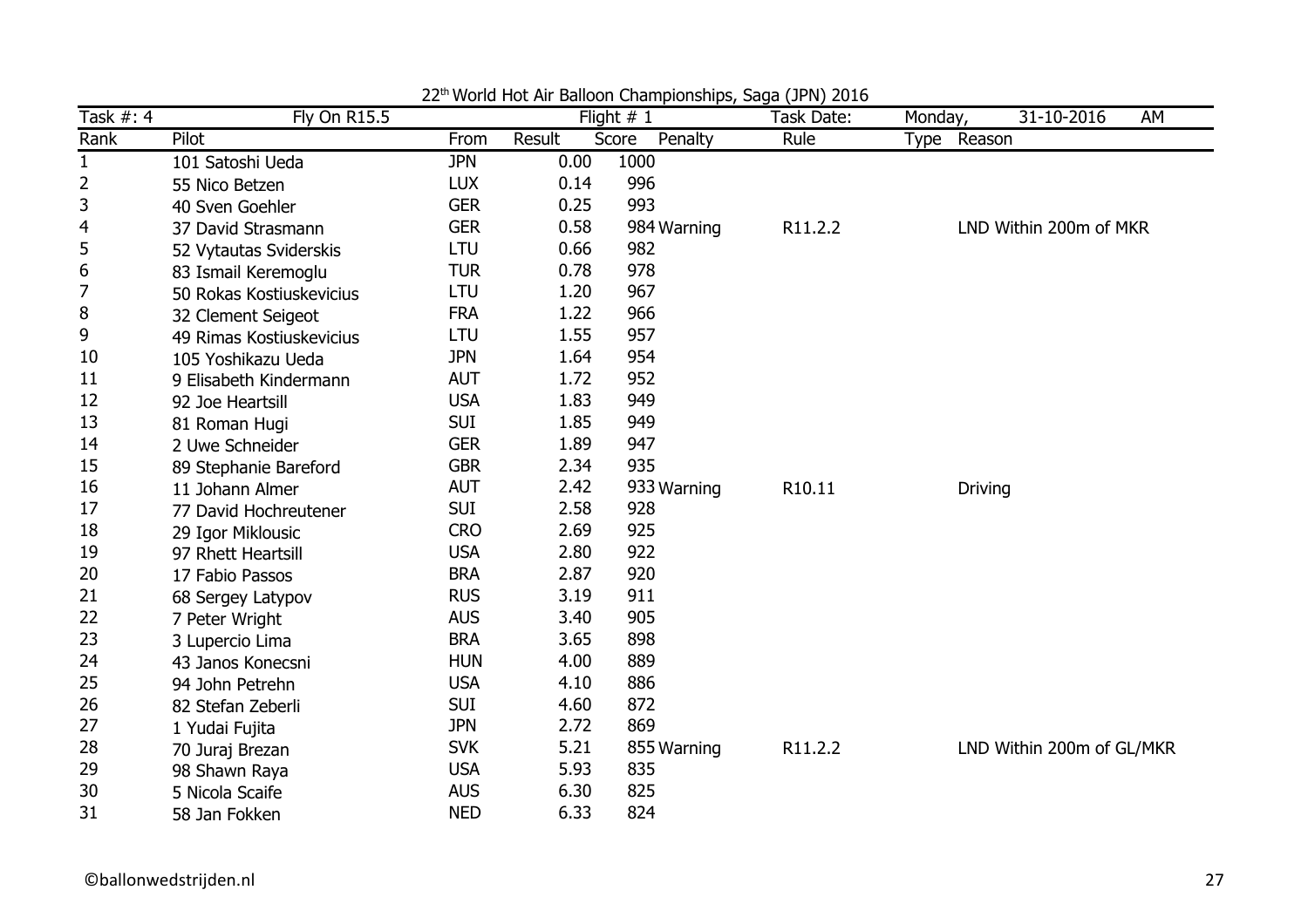| 32 | 12 Werner Schrank       | <b>AUT</b> | 8.45  | 765         |         |                           |
|----|-------------------------|------------|-------|-------------|---------|---------------------------|
| 33 | 6 Matthew Scaife        | <b>AUS</b> | 8.46  | 765         |         |                           |
| 34 | 62 Tomasz Filus         | <b>POL</b> | 9.17  | 745         |         |                           |
| 35 | 63 Andrei Kulkov        | <b>RUS</b> | 9.41  | 738         |         |                           |
| 36 | 86 Mike Howard          | <b>UAE</b> | 10.24 | 715         |         |                           |
| 37 | 39 Pascal Kreins        | <b>GER</b> | 10.87 | 698         |         |                           |
| 38 | 96 Paul Petrehn         | <b>USA</b> | 12.13 | 663         |         |                           |
| 39 | 78 Marc Blaser          | <b>SUI</b> | 12.60 | 650         |         |                           |
| 40 | 10 Gerald Sturzlinger   | <b>AUT</b> | 13.37 | 628         |         |                           |
| 41 | 67 Sergey Bazhenov      | <b>RUS</b> | 13.46 | 626         |         |                           |
| 42 | 66 Ivan Menyaylo        | <b>RUS</b> | 14.39 | 600         |         |                           |
| 43 | 104 Takao Mizukami      | <b>JPN</b> | 14.50 | 597         |         |                           |
| 44 | 99 Todd Isley           | <b>USA</b> | 15.45 | 570         |         |                           |
| 45 | 20 Markus D. Kalousdian | <b>BRA</b> | 16.20 | 549         |         |                           |
| 46 | 21 Rubens R. Kalousdian | <b>BRA</b> | 16.66 | 537         |         |                           |
| 47 | 79 Nicole Vogel         | <b>SUI</b> | 16.97 | 528         |         |                           |
| 48 | 80 Rene Erni            | <b>SUI</b> | 17.13 | 524         |         |                           |
| 49 | 100 Masafumi Sato       | <b>JPN</b> | 17.25 | 520         |         |                           |
| 50 | 103 Susumu Akama        | <b>JPN</b> | 17.36 | 517         |         |                           |
| 51 | 54 Colin Weber          | <b>LUX</b> | 17.60 | 511         |         |                           |
| 52 | 91 Chase Donner         | <b>USA</b> | 17.80 | 505         |         |                           |
| 53 | 35 Thomas Merceron      | <b>FRA</b> | 18.25 | 495         |         |                           |
| 54 | 71 Jan Minnaar          | <b>RSA</b> | 18.84 | 486         |         |                           |
| 55 | 34 Nicolas Schwartz     | <b>FRA</b> | 20.54 | 476         |         |                           |
| 56 | 74 Josep Llado-Costa    | <b>ESP</b> | 21.72 | 467         |         |                           |
| 57 | 44 Zoltan Nemeth        | <b>HUN</b> | 22.40 | 457         |         |                           |
| 58 | 73 Jordi Rodriguez      | <b>ESP</b> | 22.82 | 448         |         |                           |
| 59 | 18 Luis Silvestre       | <b>BRA</b> | 25.70 | 429 Warning | R11.2.2 | LND Within 200m of GL/MKR |
| 60 | 33 Laure de Coligny     | <b>FRA</b> | 26.87 | 419         |         |                           |
| 61 | 102 Shiro Katahira      | <b>JPN</b> | 32.41 | 410         |         |                           |
| 62 | 30 Kim Larsen           | <b>DEN</b> | 33.30 | 400         |         |                           |
| 63 | 23 Dale Ritchie         | <b>CAN</b> | 37.30 | 390 Warning | R11.2.2 | LND Within 200m of MKR    |
| 64 | 36 Adolf Kohl           | <b>GER</b> | 40.60 | 381         |         |                           |
| 65 | 88 Rupert Stanley       | <b>GBR</b> | 41.11 | 371         |         |                           |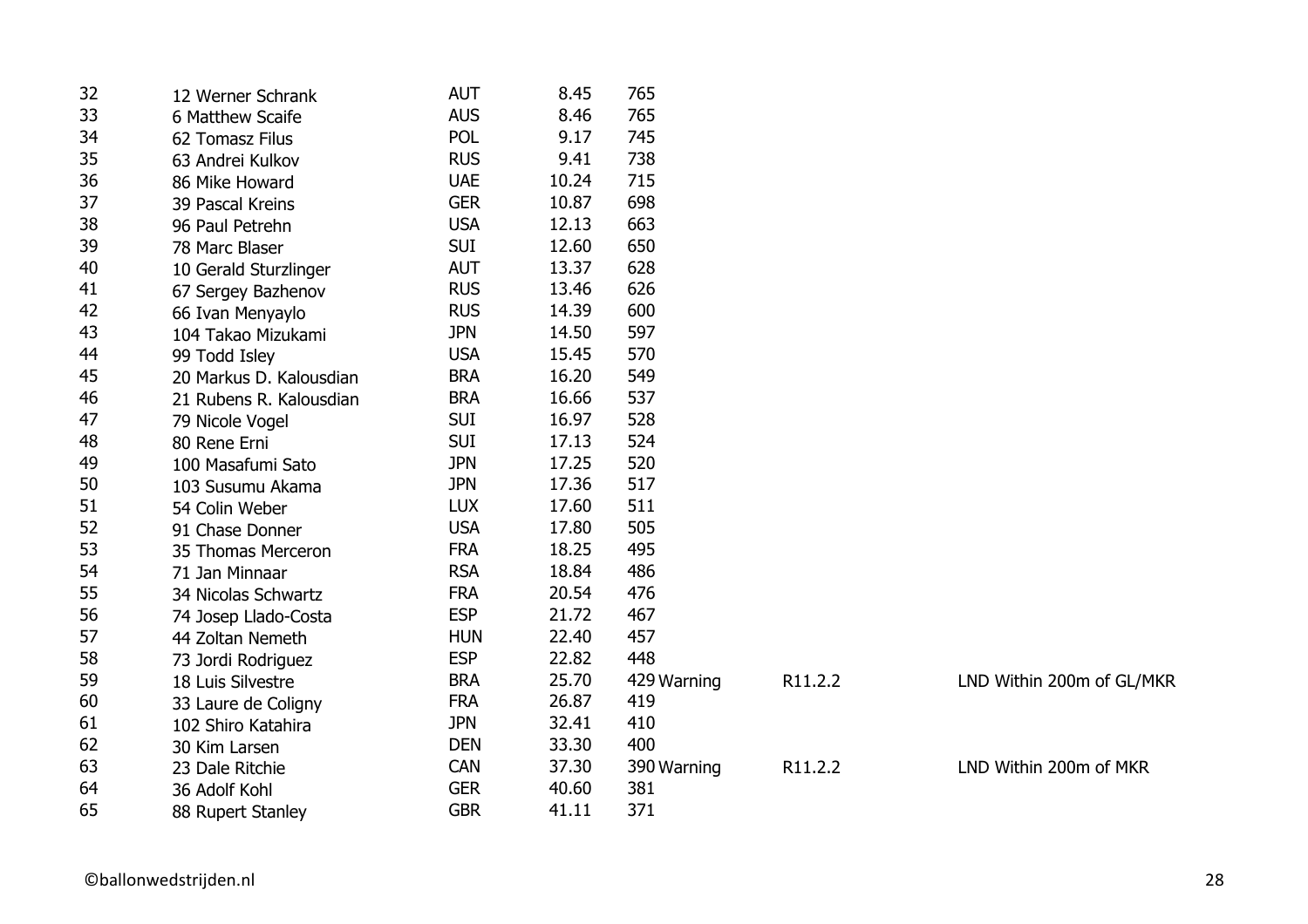| 66 | 16 Christian K. Kalousdian | <b>BRA</b> | 43.74   | 362         |         |              |                        |
|----|----------------------------|------------|---------|-------------|---------|--------------|------------------------|
| 67 | 64 Artem Denisenko         | <b>RUS</b> | 50.25   | 352         |         |              |                        |
| 68 | 76 Thomas Grubbstrom       | <b>SWE</b> | 51.00   | 343         |         |              |                        |
| 69 | 38 Dolores Deimling        | <b>GER</b> | 55.56   | 333         |         |              |                        |
| 70 | 4 Dominic Bareford         | <b>GBR</b> | 60.66   | 324         |         |              |                        |
| 71 | 95 Jonathan Wright         | <b>USA</b> | 1.73    | 322 630 pts | R7.5    | $\mathsf{C}$ | LND in PZ 15 (Railway) |
| 72 | 57 Henk Broeders           | <b>NED</b> | 69.63   | 314         |         |              |                        |
| 73 | 51 Tadas Gegevicius        | LTU        | 70.13   | 305         |         |              |                        |
| 74 | 45 Federico Miceli         | <b>ITA</b> | 74.00   | 295         |         |              |                        |
| 75 | 19 Marcos Paulo Da Silva   | <b>BRA</b> | 81.55   | 286         |         |              |                        |
| 76 | 41 Chi Kei Chow            | <b>HKG</b> | 110.00  | 276         |         |              |                        |
| 77 | 15 Amarildo A. Tozzi       | <b>BRA</b> | 117.50  | 267 Warning | R11.2.2 |              | LND Within 200m of MKR |
| 78 | 93 Joe Zvada               | <b>USA</b> | 134.00  | 257         |         |              |                        |
| 79 | 65 Igor Vertiprakhov       | <b>RUS</b> | 137.00  | 248 Warning | R11.2.2 |              | LND Within 200m of MKR |
|    |                            |            |         | Warning     | R10.11  |              | <b>Driving</b>         |
| 80 | 27 Yongjun Li              | <b>CHN</b> | 175.50  | 238         |         |              |                        |
| 81 | 90 Al Nels                 | <b>USA</b> | 178.78  | 229         |         |              |                        |
| 82 | 14 Steven Vlegels          | <b>BEL</b> | 249.00  | 219         |         |              |                        |
| 83 | 24 Jason Adams             | <b>CAN</b> | 296.00  | 210         |         |              |                        |
| 84 | 26 Peng Cheng              | <b>CHN</b> | 324.00  | 200         |         |              |                        |
| 85 | 22 Rui Kalousdian          | <b>BRA</b> | 373.00  | 190         |         |              |                        |
| 86 | 61 Roman Bauta             | <b>POL</b> | 400.00  | 181         |         |              |                        |
| 87 | 72 Ivan Ayala              | <b>ESP</b> | 411.00  | 171         |         |              |                        |
| 88 | 87 Andrew Holly            | <b>GBR</b> | 538.00  | 162         |         |              |                        |
| 89 | 84 Roman Savchuk           | <b>UKR</b> | 610.00  | 152 Warning | R11.2.2 |              | LND Within 200m of MKR |
| 90 | 25 Dan Zuo                 | <b>CHN</b> | 640.00  | 143         |         |              |                        |
| 91 | 13 Jan Timmers             | <b>BEL</b> | 653.00  | 133         |         |              |                        |
| 92 | 59 Jan Oudenampsen         | <b>NED</b> | 655.00  | 124         |         |              |                        |
| 93 | 31 Philip Mundt            | <b>DEN</b> | 663.00  | 114         |         |              |                        |
| 94 | 48 Seoku Kang              | <b>KOR</b> | 836.00  | 105         |         |              |                        |
| 95 | 53 Claude Kraft            | <b>LUX</b> | 1454.00 | 86          |         |              |                        |
| 96 | 60 Bazyli Dawidziuk        | <b>POL</b> | 1472.00 | 76          |         |              |                        |
| 97 | 47 Jeong-Mok Seo           | <b>KOR</b> | 1507.00 | 67          |         |              |                        |
| 98 | 46 Paolo Oggioni           | <b>ITA</b> | 1579.00 | 57          |         |              |                        |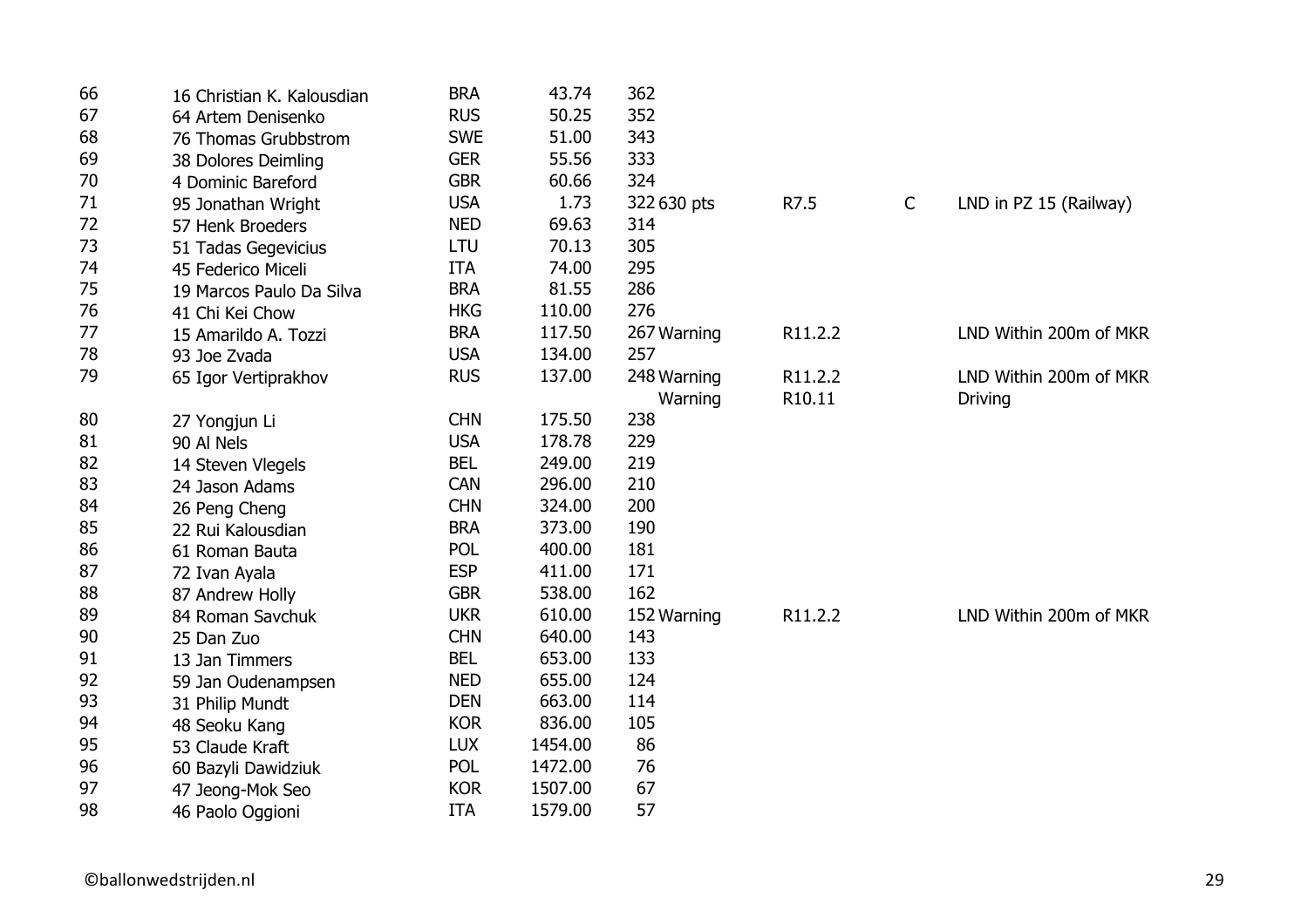|           | * Penalty Type: $C =$ Competition $T =$ Task |                      |           |               |                       |   | 2016                        |
|-----------|----------------------------------------------|----------------------|-----------|---------------|-----------------------|---|-----------------------------|
| $P = 105$ | $M = 53$<br>$W = 0.00$                       | $A = 102$ RM = 17.80 |           | $SM = 505$    |                       |   | $Checksum = D7A5$           |
| 105       | 69 Anna Nociarova                            | <b>SVK</b>           | 842.00    | $-105200$ pts | R7.5                  | С | Flight in PZ 13 (Rail Way)  |
|           |                                              |                      |           | Warning       | R <sub>11.2.2</sub>   |   | LND Within 200m of GL/MKR   |
| 104       | 75 Lars Ekstedt                              | <b>SWE</b>           | 23.20     | $-62500$ pts  | R <sub>11.5</sub>     |   | GC Solid in 200m of GL      |
| 103       | 42 Nigel Black                               | <b>HKG</b>           | No Flight | $\mathbf 0$   |                       |   |                             |
| 102       | 56 Odin Aragon                               | <b>MEX</b>           | No Result | 24            | R <sub>12</sub> .17.3 |   | Out of SCP                  |
| 101       | 28 Yudong Feng                               | <b>CHN</b>           | No Result | 24            | R <sub>15.5.4</sub>   |   | Declaration not on Prev MKR |
| 100       | 8 Andreas Simoner                            | <b>AUT</b>           | 12036.00  | 38            |                       |   |                             |
| 99        | 85 Vladyslav Klymenko                        | ukr                  | 1616.00   | 48            |                       |   |                             |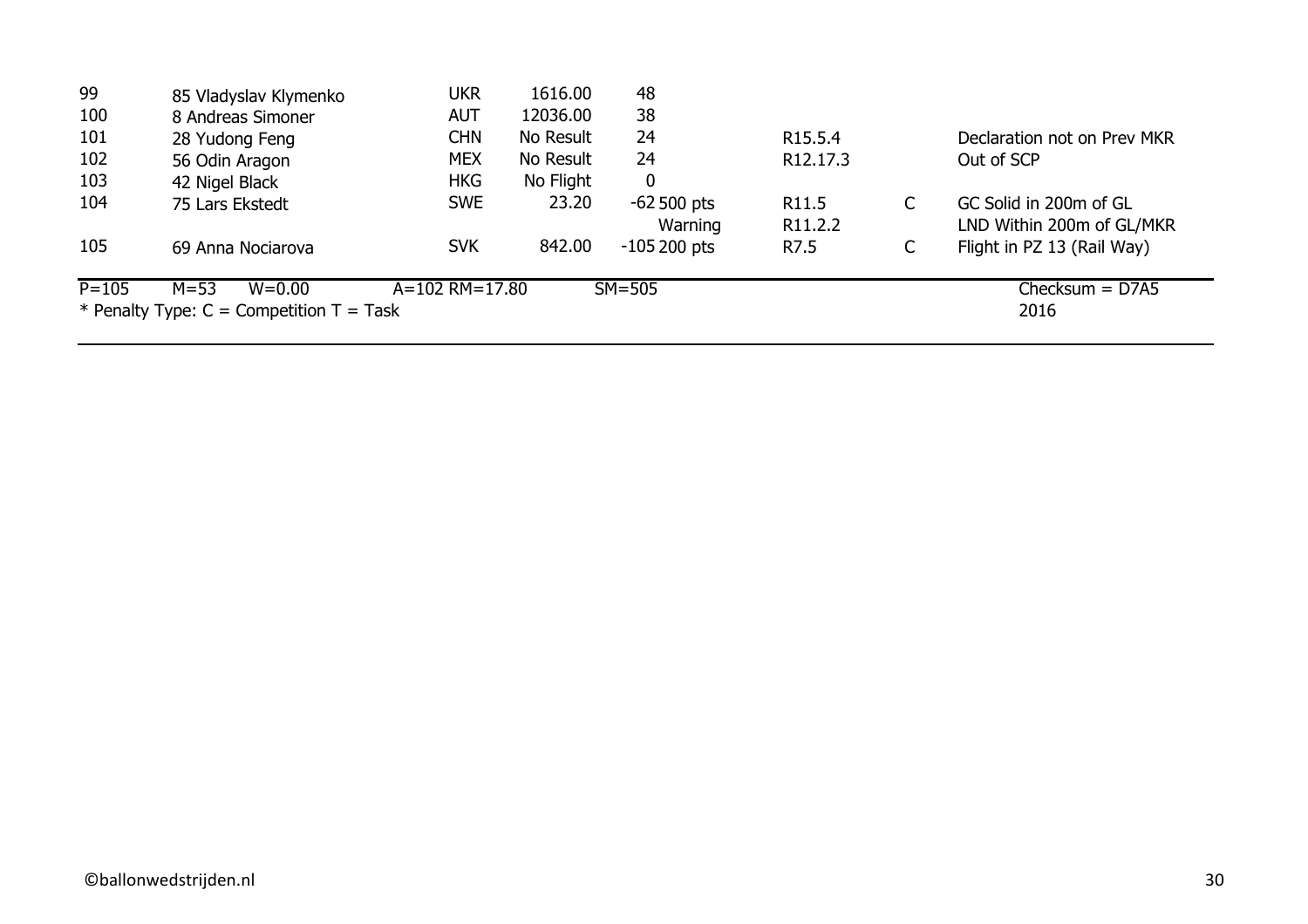| Task #: 5      | Pilot Declared Goal R15.1  |            |        | Flight $# 2$     | world riot him Balloon Grampionompoy baga (5) ivy E016<br>Task Date: | 02-11-2016<br>Wednesday, | AM |
|----------------|----------------------------|------------|--------|------------------|----------------------------------------------------------------------|--------------------------|----|
| Rank           | Pilot                      | From       | Result | Score<br>Penalty | Rule                                                                 | Type Reason              |    |
| $\mathbf{1}$   | 105 Yoshikazu Ueda         | <b>JPN</b> | 0.86   | 1000             |                                                                      |                          |    |
| $\overline{2}$ | 87 Andrew Holly            | <b>GBR</b> | 1.01   | 999              |                                                                      |                          |    |
| 3              | 51 Tadas Gegevicius        | <b>LTU</b> | 1.36   | 996              |                                                                      |                          |    |
| 4              | 89 Stephanie Bareford      | <b>GBR</b> | 1.66   | 994              |                                                                      |                          |    |
| 5              | 88 Rupert Stanley          | <b>GBR</b> | 1.69   | 993              |                                                                      |                          |    |
| 6              | 36 Adolf Kohl              | <b>GER</b> | 1.70   | 993              |                                                                      |                          |    |
| $\overline{7}$ | 101 Satoshi Ueda           | <b>JPN</b> | 2.48   | 987              |                                                                      |                          |    |
| 8              | 66 Ivan Menyaylo           | <b>RUS</b> | 3.61   | 978              |                                                                      |                          |    |
| 9              | 16 Christian K. Kalousdian | <b>BRA</b> | 4.50   | 971              |                                                                      |                          |    |
| 10             | 86 Mike Howard             | <b>UAE</b> | 4.60   | 971              |                                                                      |                          |    |
| 11             | 49 Rimas Kostiuskevicius   | LTU        | 4.65   | 970              |                                                                      |                          |    |
| 12             | 68 Sergey Latypov          | <b>RUS</b> | 5.11   | 966              |                                                                      |                          |    |
| 13             | 2 Uwe Schneider            | <b>GER</b> | 5.20   | 966              |                                                                      |                          |    |
| 14             | 100 Masafumi Sato          | <b>JPN</b> | 5.56   | 963              |                                                                      |                          |    |
| 15             | 20 Markus D. Kalousdian    | <b>BRA</b> | 5.60   | 963              |                                                                      |                          |    |
| 16             | 40 Sven Goehler            | <b>GER</b> | 6.27   | 957 Warning      | R10.11                                                               | <b>Driving</b>           |    |
| 17             | 44 Zoltan Nemeth           | <b>HUN</b> | 6.45   | 956              |                                                                      |                          |    |
| 18             | 50 Rokas Kostiuskevicius   | LTU        | 6.47   | 956              |                                                                      |                          |    |
| 19             | 3 Lupercio Lima            | <b>BRA</b> | 6.51   | 955              |                                                                      |                          |    |
| 20             | 62 Tomasz Filus            | <b>POL</b> | 6.82   | 953              |                                                                      |                          |    |
| 21             | 77 David Hochreutener      | <b>SUI</b> | 7.22   | 950              |                                                                      |                          |    |
| 22             | 91 Chase Donner            | <b>USA</b> | 7.79   | 945              |                                                                      |                          |    |
| 23             | 81 Roman Hugi              | <b>SUI</b> | 8.55   | 939              |                                                                      |                          |    |
| 24             | 72 Ivan Ayala              | <b>ESP</b> | 8.60   | 939              |                                                                      |                          |    |
| 25             | 94 John Petrehn            | <b>USA</b> | 9.57   | 931              |                                                                      |                          |    |
| 26             | 8 Andreas Simoner          | <b>AUT</b> | 10.17  | 927              |                                                                      |                          |    |
| 27             | 35 Thomas Merceron         | <b>FRA</b> | 12.40  | 909              |                                                                      |                          |    |
| 28             | 39 Pascal Kreins           | <b>GER</b> | 12.63  | 907              |                                                                      |                          |    |
| 29             | 4 Dominic Bareford         | <b>GBR</b> | 12.98  | 904              |                                                                      |                          |    |
| 30             | 95 Jonathan Wright         | <b>USA</b> | 13.40  | 901              |                                                                      |                          |    |
| 31             | 5 Nicola Scaife            | <b>AUS</b> | 15.23  | 887              |                                                                      |                          |    |

22th World Hot Air Balloon Championships, Saga (JPN) 2016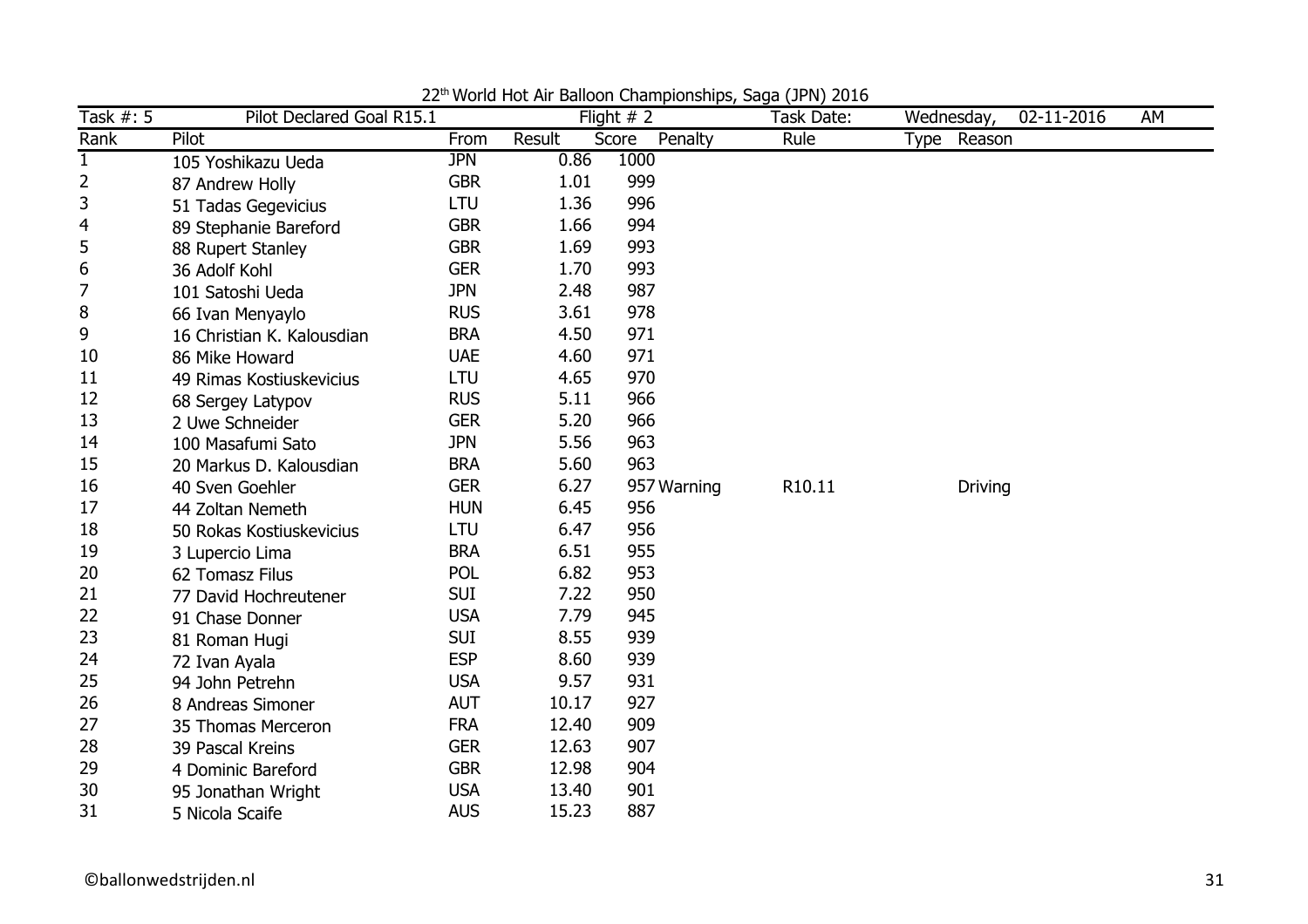| 31 | 7 Peter Wright          | <b>AUS</b> | 15.23  | 887         |        |              |                      |
|----|-------------------------|------------|--------|-------------|--------|--------------|----------------------|
| 33 | 33 Laure de Coligny     | <b>FRA</b> | 15.25  | 887         |        |              |                      |
| 34 | 97 Rhett Heartsill      | <b>USA</b> | 15.93  | 881         |        |              |                      |
| 35 | 99 Todd Isley           | <b>USA</b> | 16.28  | 878         |        |              |                      |
| 36 | 93 Joe Zvada            | <b>USA</b> | 19.62  | 852         |        |              |                      |
| 37 | 98 Shawn Raya           | <b>USA</b> | 23.60  | 821         |        |              |                      |
| 38 | 22 Rui Kalousdian       | <b>BRA</b> | 24.17  | 816         |        |              |                      |
| 39 | 64 Artem Denisenko      | <b>RUS</b> | 26.61  | 797         |        |              |                      |
| 40 | 37 David Strasmann      | <b>GER</b> | 27.39  | 791         |        |              |                      |
| 41 | 12 Werner Schrank       | <b>AUT</b> | 28.60  | 781         |        |              |                      |
| 42 | 92 Joe Heartsill        | <b>USA</b> | 31.45  | 759         |        |              |                      |
| 43 | 60 Bazyli Dawidziuk     | <b>POL</b> | 31.84  | 756         |        |              |                      |
| 44 | 53 Claude Kraft         | <b>LUX</b> | 33.28  | 744         |        |              |                      |
| 45 | 52 Vytautas Sviderskis  | LTU        | 37.22  | 713         |        |              |                      |
| 46 | 82 Stefan Zeberli       | <b>SUI</b> | 45.80  | 646         |        |              |                      |
| 47 | 32 Clement Seigeot      | <b>FRA</b> | 21.15  | 640 200 pts | R10.8  | $\mathsf C$  | Collision pwr. Wires |
| 48 | 11 Johann Almer         | <b>AUT</b> | 56.10  | 565         |        |              |                      |
| 49 | 84 Roman Savchuk        | <b>UKR</b> | 61.30  | 524 Warning | R9.3.2 |              | Quick-Release        |
| 50 | 15 Amarildo A. Tozzi    | <b>BRA</b> | 56.91  | 518 40 pts  | R7.5   | C            | Flight in PZ 3       |
| 51 | 55 Nico Betzen          | <b>LUX</b> | 62.75  | 512         |        |              |                      |
| 52 | 45 Federico Miceli      | <b>ITA</b> | 63.64  | 505         |        |              |                      |
| 53 | 27 Yongjun Li           | <b>CHN</b> | 63.65  | 505         |        |              |                      |
| 54 | 61 Roman Bauta          | <b>POL</b> | 64.70  | 495         |        |              |                      |
| 55 | 96 Paul Petrehn         | <b>USA</b> | 67.65  | 476         |        |              |                      |
| 56 | 21 Rubens R. Kalousdian | <b>BRA</b> | 75.00  | 467         |        |              |                      |
| 57 | 10 Gerald Sturzlinger   | <b>AUT</b> | 83.00  | 457         |        |              |                      |
| 58 | 30 Kim Larsen           | <b>DEN</b> | 103.38 | 448         |        |              |                      |
| 59 | 17 Fabio Passos         | <b>BRA</b> | 122.80 | 438         |        |              |                      |
| 60 | 6 Matthew Scaife        | <b>AUS</b> | 64.86  | 436 50 pts  | R7.5   | $\mathsf{C}$ | Flight in PZ 3       |
| 61 | 90 Al Nels              | <b>USA</b> | 125.49 | 429         |        |              |                      |
| 62 | 31 Philip Mundt         | <b>DEN</b> | 139.00 | 419         |        |              |                      |
| 63 | 1 Yudai Fujita          | <b>JPN</b> | 149.94 | 410         |        |              |                      |
| 64 | 74 Josep Llado-Costa    | <b>ESP</b> | 153.00 | 400         |        |              |                      |
| 65 | 34 Nicolas Schwartz     | <b>FRA</b> | 159.00 | 390         |        |              |                      |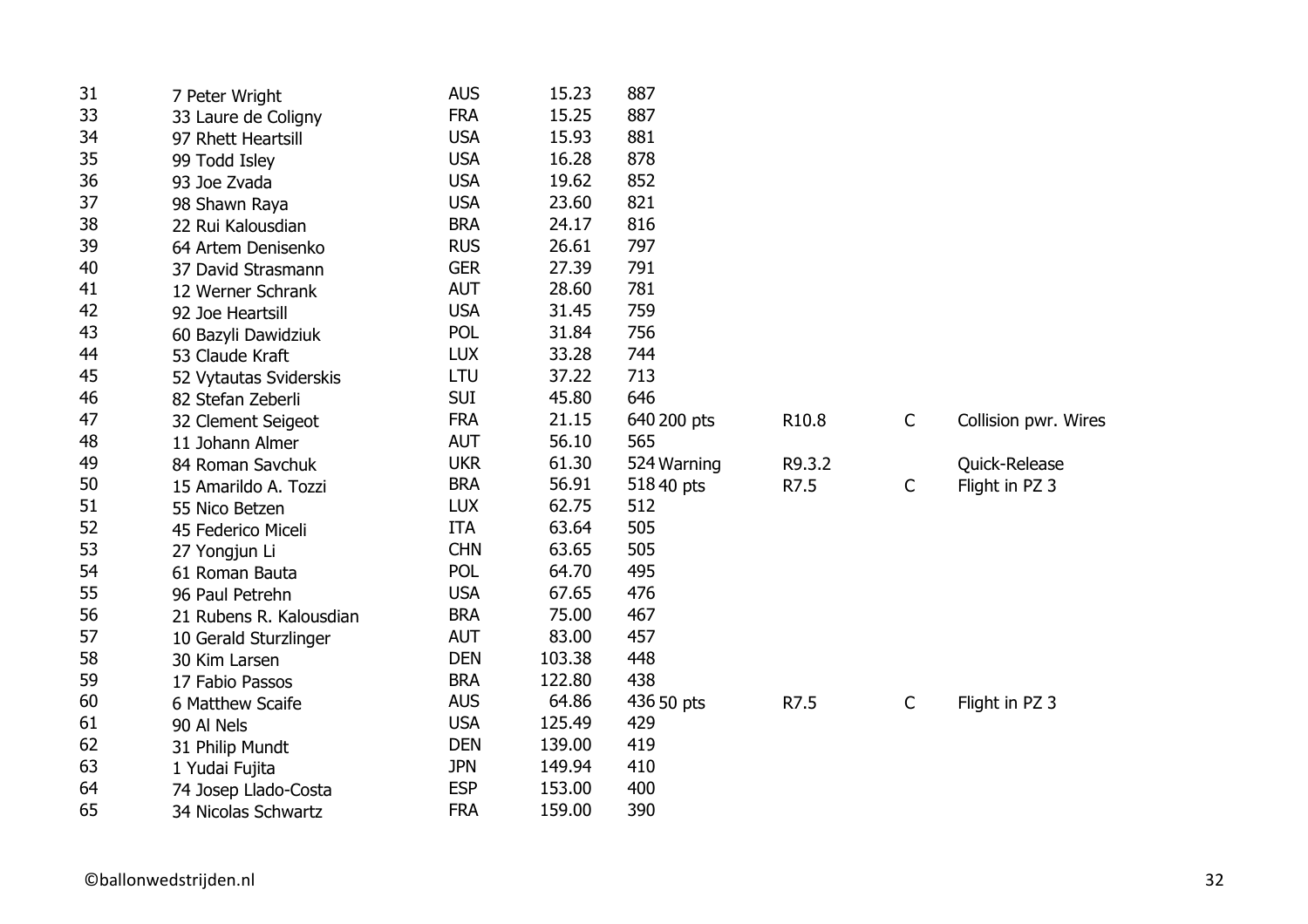| 66 | 71 Jan Minnaar           | <b>RSA</b> | 175.00  | 381        |      |             |                |
|----|--------------------------|------------|---------|------------|------|-------------|----------------|
| 67 | 85 Vladyslav Klymenko    | <b>UKR</b> | 175.40  | 371        |      |             |                |
| 68 | 65 Igor Vertiprakhov     | <b>RUS</b> | 182.50  | 362        |      |             |                |
| 69 | 63 Andrei Kulkov         | <b>RUS</b> | 183.28  | 352        |      |             |                |
| 70 | 79 Nicole Vogel          | <b>SUI</b> | 188.00  | 343        |      |             |                |
| 71 | 78 Marc Blaser           | <b>SUI</b> | 209.00  | 333        |      |             |                |
| 72 | 25 Dan Zuo               | <b>CHN</b> | 214.00  | 324        |      |             |                |
| 73 | 43 Janos Konecsni        | <b>HUN</b> | 215.00  | 314        |      |             |                |
| 74 | 102 Shiro Katahira       | <b>JPN</b> | 225.00  | 305        |      |             |                |
| 75 | 103 Susumu Akama         | <b>JPN</b> | 231.72  | 295        |      |             |                |
| 76 | 26 Peng Cheng            | <b>CHN</b> | 234.00  | 286        |      |             |                |
| 77 | 54 Colin Weber           | <b>LUX</b> | 237.00  | 276        |      |             |                |
| 78 | 13 Jan Timmers           | <b>BEL</b> | 254.00  | 262        |      |             |                |
| 78 | 73 Jordi Rodriguez       | <b>ESP</b> | 254.00  | 262        |      |             |                |
| 80 | 59 Jan Oudenampsen       | <b>NED</b> | 266.00  | 248        |      |             |                |
| 81 | 80 Rene Erni             | <b>SUI</b> | 291.00  | 238        |      |             |                |
| 82 | 56 Odin Aragon           | <b>MEX</b> | 293.00  | 229        |      |             |                |
| 83 | 19 Marcos Paulo Da Silva | <b>BRA</b> | 336.00  | 219        |      |             |                |
| 84 | 18 Luis Silvestre        | <b>BRA</b> | 356.00  | 210        |      |             |                |
| 85 | 24 Jason Adams           | <b>CAN</b> | 415.00  | 190        |      |             |                |
| 86 | 23 Dale Ritchie          | <b>CAN</b> | 503.00  | 181        |      |             |                |
| 87 | 41 Chi Kei Chow          | <b>HKG</b> | 534.00  | 171        |      |             |                |
| 88 | 67 Sergey Bazhenov       | <b>RUS</b> | 592.00  | 162        |      |             |                |
| 89 | 104 Takao Mizukami       | <b>JPN</b> | 656.00  | 152        |      |             |                |
| 90 | 70 Juraj Brezan          | <b>SVK</b> | 911.00  | 143        |      |             |                |
| 91 | 28 Yudong Feng           | <b>CHN</b> | 396.00  | 140 60 pts | R7.5 | $\mathsf C$ | Flight in PZ 3 |
| 92 | 29 Igor Miklousic        | <b>CRO</b> | 1056.00 | 133        |      |             |                |
| 93 | 69 Anna Nociarova        | <b>SVK</b> | 1438.00 | 124        |      |             |                |
| 94 | 48 Seoku Kang            | <b>KOR</b> | 1820.00 | 114        |      |             |                |
| 95 | 9 Elisabeth Kindermann   | <b>AUT</b> | 1969.00 | 105        |      |             |                |
| 96 | 47 Jeong-Mok Seo         | <b>KOR</b> | 1996.00 | 95         |      |             |                |
| 97 | 38 Dolores Deimling      | <b>GER</b> | 2173.00 | 86         |      |             |                |
| 98 | 58 Jan Fokken            | <b>NED</b> | 2204.00 | 76         |      |             |                |
| 99 | 46 Paolo Oggioni         | <b>ITA</b> | 2485.00 | 67         |      |             |                |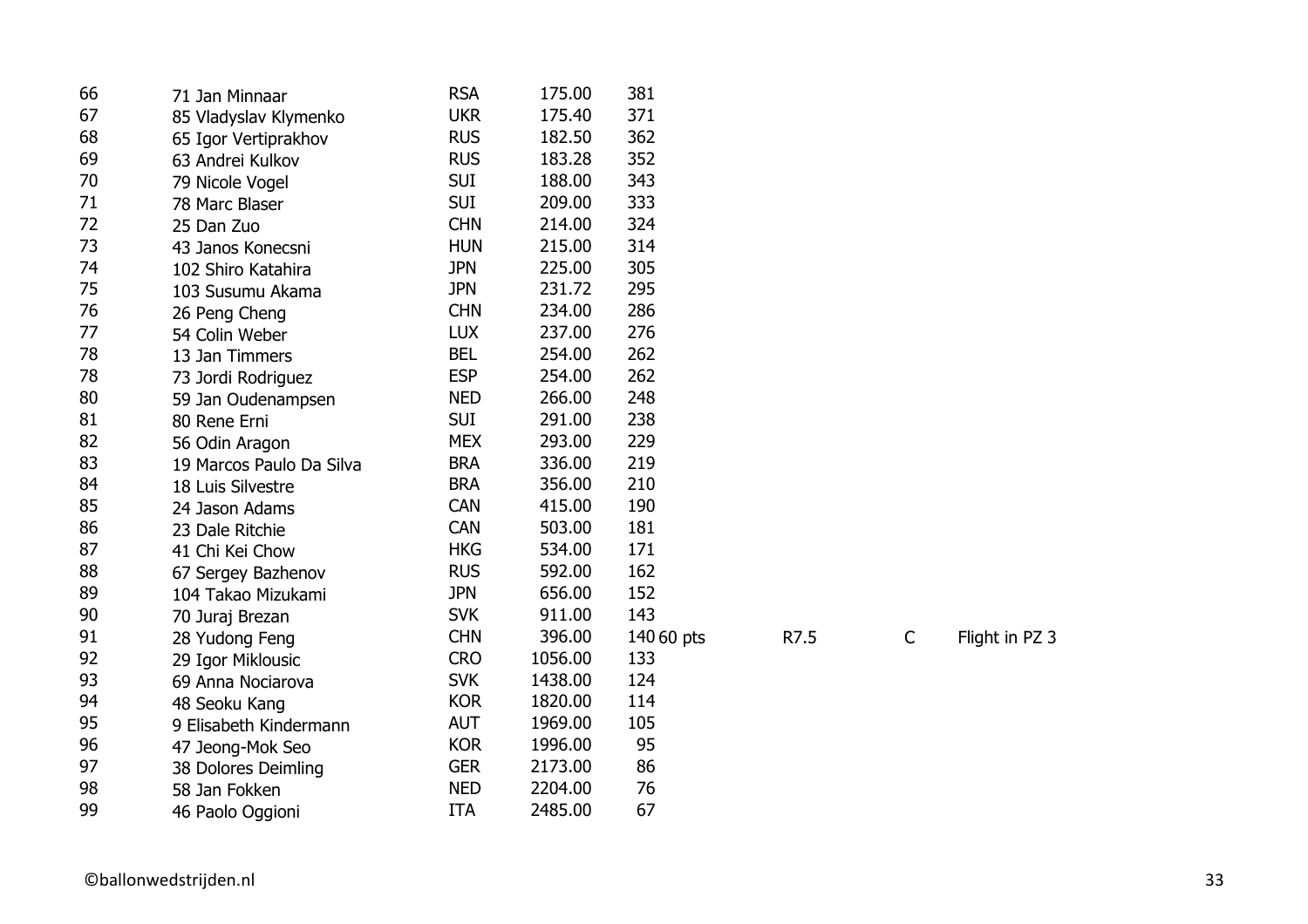| 100       | 75 Lars Ekstedt                            | <b>SWE</b>         | 2498.00   | 57         |                       |                   |
|-----------|--------------------------------------------|--------------------|-----------|------------|-----------------------|-------------------|
| 101       | 76 Thomas Grubbstrom                       | <b>SWE</b>         | 2499.00   | 48         |                       |                   |
| 102       | 57 Henk Broeders                           | <b>NED</b>         | 2814.00   | 38         |                       |                   |
| 103       | 14 Steven Vlegels                          | <b>BEL</b>         | 2913.00   | 29         |                       |                   |
| 104       | 83 Ismail Keremoglu                        | TUR                | No Result | 19         | R <sub>12</sub> .17.3 | Out of SCP        |
| 105       | 42 Nigel Black                             | <b>HKG</b>         | No Flight | 0          |                       |                   |
| $P = 105$ | $M = 53$<br>W=0.86                         | $A = 103$ RM=63.65 |           | $SM = 505$ |                       | $Checksum = FD95$ |
|           | * Penalty Type: $C =$ Competition T = Task |                    |           |            |                       | 2016              |
|           |                                            |                    |           |            |                       |                   |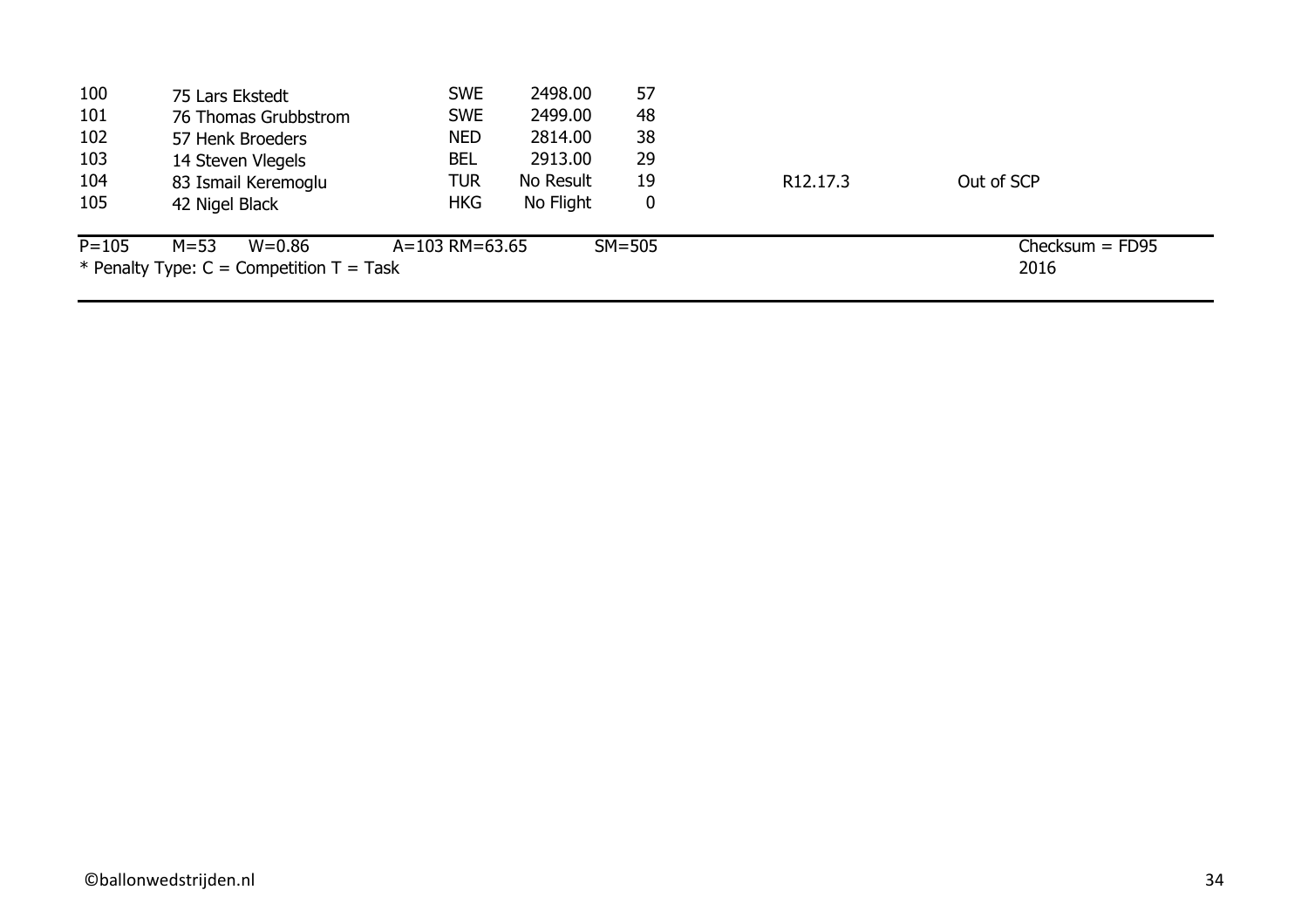| Task #: 6      | <b>Fly In R15.4</b>      |            |        | Flight $# 2$     | world riot him Balloon Grampionompo, baga (5111) E010<br>Task Date: |   | Wednesday,  | 02-11-2016        | AM |
|----------------|--------------------------|------------|--------|------------------|---------------------------------------------------------------------|---|-------------|-------------------|----|
| Rank           | Pilot                    | From       | Result | Penalty<br>Score | Rule                                                                |   | Type Reason |                   |    |
| $\mathbf{1}$   | 2 Uwe Schneider          | <b>GER</b> | 1.15   | 1000             |                                                                     |   |             |                   |    |
| $\overline{2}$ | 43 Janos Konecsni        | <b>HUN</b> | 7.58   | 988              |                                                                     |   |             |                   |    |
| 3              | 96 Paul Petrehn          | <b>USA</b> | 7.72   | 988              |                                                                     |   |             |                   |    |
| 4              | 51 Tadas Gegevicius      | <b>LTU</b> | 7.76   | 988              |                                                                     |   |             |                   |    |
| 5              | 54 Colin Weber           | <b>LUX</b> | 9.37   | 985              |                                                                     |   |             |                   |    |
| 6              | 49 Rimas Kostiuskevicius | LTU        | 15.67  | 973              |                                                                     |   |             |                   |    |
| $\overline{7}$ | 94 John Petrehn          | <b>USA</b> | 15.93  | 973              |                                                                     |   |             |                   |    |
| 8              | 99 Todd Isley            | <b>USA</b> | 16.77  | 971              |                                                                     |   |             |                   |    |
| 9              | 78 Marc Blaser           | <b>SUI</b> | 19.30  | 967              |                                                                     |   |             |                   |    |
| 10             | 80 Rene Erni             | <b>SUI</b> | 19.55  | 966              |                                                                     |   |             |                   |    |
| 11             | 32 Clement Seigeot       | <b>FRA</b> | 19.82  | 966              |                                                                     |   |             |                   |    |
| 12             | 35 Thomas Merceron       | <b>FRA</b> | 21.00  | 963              |                                                                     |   |             |                   |    |
| 13             | 9 Elisabeth Kindermann   | <b>AUT</b> | 25.81  | 955              |                                                                     |   |             |                   |    |
| 14             | 46 Paolo Oggioni         | <b>ITA</b> | 30.33  | 946              |                                                                     |   |             |                   |    |
| 15             | 62 Tomasz Filus          | POL        | 35.81  | 936              |                                                                     |   |             |                   |    |
| 16             | 33 Laure de Coligny      | <b>FRA</b> | 37.94  | 932              |                                                                     |   |             |                   |    |
| 17             | 58 Jan Fokken            | <b>NED</b> | 38.72  | 931              |                                                                     |   |             |                   |    |
| 18             | 93 Joe Zvada             | <b>USA</b> | 41.84  | 925              |                                                                     |   |             |                   |    |
| 19             | 26 Peng Cheng            | <b>CHN</b> | 45.68  | 918              |                                                                     |   |             |                   |    |
| 20             | 50 Rokas Kostiuskevicius | LTU        | 46.04  | 917              |                                                                     |   |             |                   |    |
| 21             | 61 Roman Bauta           | POL        | 53.50  | 904              |                                                                     |   |             |                   |    |
| 22             | 60 Bazyli Dawidziuk      | <b>POL</b> | 53.53  | 904              |                                                                     |   |             |                   |    |
| 23             | 72 Ivan Ayala            | <b>ESP</b> | 57.39  | 896              |                                                                     |   |             |                   |    |
| 24             | 30 Kim Larsen            | <b>DEN</b> | 60.88  | 890              |                                                                     |   |             |                   |    |
| 25             | 104 Takao Mizukami       | <b>JPN</b> | 62.01  | 888              |                                                                     |   |             |                   |    |
| 26             | 44 Zoltan Nemeth         | <b>HUN</b> | 62.16  | 888              |                                                                     |   |             |                   |    |
| 27             | 84 Roman Savchuk         | <b>UKR</b> | 68.09  | 877              |                                                                     |   |             |                   |    |
| 28             | 97 Rhett Heartsill       | <b>USA</b> | 68.67  | 876              |                                                                     |   |             |                   |    |
| 29             | 90 Al Nels               | <b>USA</b> | 53.30  | 854 50 pts       | R12.9a                                                              | Τ |             | Invalid GMD minor |    |
| 30             | 55 Nico Betzen           | <b>LUX</b> | 82.60  | 850              |                                                                     |   |             |                   |    |
| 31             | 8 Andreas Simoner        | <b>AUT</b> | 91.08  | 834              |                                                                     |   |             |                   |    |

22<sup>th</sup> World Hot Air Balloon Championships, Saga (JPN) 2016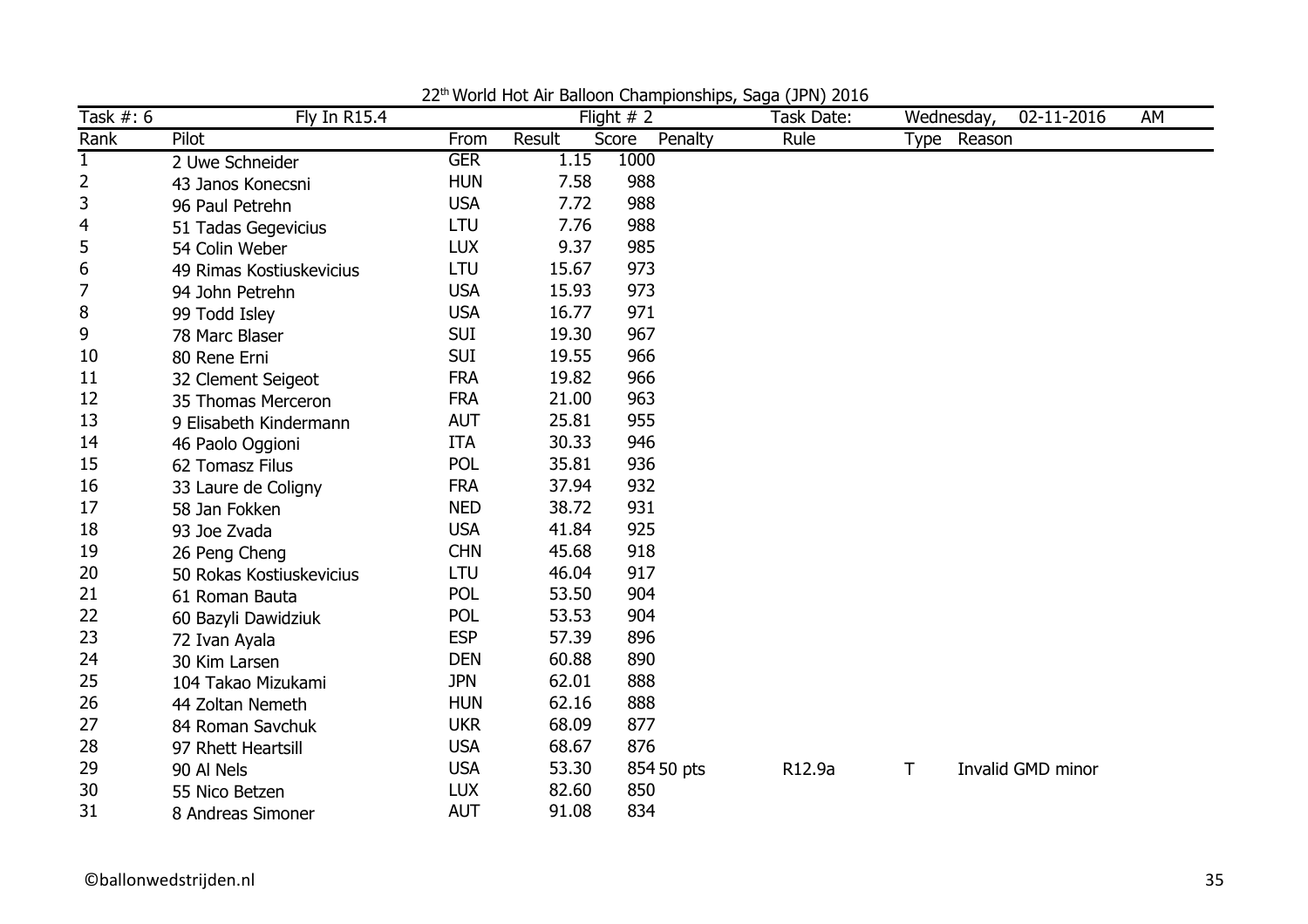| 32 | 13 Jan Timmers          | <b>BEL</b> | 91.67  | 833        |        |              |                    |
|----|-------------------------|------------|--------|------------|--------|--------------|--------------------|
| 33 | 37 David Strasmann      | <b>GER</b> | 93.66  | 830        |        |              |                    |
| 34 | 86 Mike Howard          | <b>UAE</b> | 94.12  | 829        |        |              |                    |
| 35 | 77 David Hochreutener   | <b>SUI</b> | 99.20  | 819        |        |              |                    |
| 36 | 91 Chase Donner         | <b>USA</b> | 102.45 | 813        |        |              |                    |
| 37 | 53 Claude Kraft         | <b>LUX</b> | 114.00 | 792        |        |              |                    |
| 38 | 98 Shawn Raya           | <b>USA</b> | 120.62 | 780        |        |              |                    |
| 39 | 70 Juraj Brezan         | <b>SVK</b> | 125.51 | 771        |        |              |                    |
| 40 | 87 Andrew Holly         | <b>GBR</b> | 130.86 | 761        |        |              |                    |
| 41 | 92 Joe Heartsill        | <b>USA</b> | 140.00 | 744        |        |              |                    |
| 42 | 95 Jonathan Wright      | <b>USA</b> | 145.93 | 733        |        |              |                    |
| 43 | 82 Stefan Zeberli       | <b>SUI</b> | 151.82 | 723        |        |              |                    |
| 44 | 52 Vytautas Sviderskis  | LTU        | 164.55 | 699        |        |              |                    |
| 45 | 40 Sven Goehler         | <b>GER</b> | 176.48 | 677        |        |              |                    |
| 46 | 79 Nicole Vogel         | <b>SUI</b> | 198.37 | 637        |        |              |                    |
| 47 | 14 Steven Vlegels       | <b>BEL</b> | 203.16 | 628        |        |              |                    |
| 48 | 34 Nicolas Schwartz     | <b>FRA</b> | 204.93 | 625        | R12.9  |              | <b>Invalid GMD</b> |
| 49 | 1 Yudai Fujita          | <b>JPN</b> | 231.00 | 577        |        |              |                    |
| 50 | 81 Roman Hugi           | <b>SUI</b> | 239.41 | 561        |        |              |                    |
| 51 | 29 Igor Miklousic       | <b>CRO</b> | 239.00 | 537 25 pts | R8.4.8 | $\mathsf{T}$ | Wrong MKR Colour   |
| 52 | 12 Werner Schrank       | <b>AUT</b> | 260.00 | 523        |        |              |                    |
| 53 | 27 Yongjun Li           | <b>CHN</b> | 270.00 | 505        |        |              |                    |
| 54 | 65 Igor Vertiprakhov    | <b>RUS</b> | 272.00 | 495        |        |              |                    |
| 55 | 4 Dominic Bareford      | <b>GBR</b> | 280.00 | 486        |        |              |                    |
| 56 | 101 Satoshi Ueda        | <b>JPN</b> | 282.00 | 476        |        |              |                    |
| 57 | 59 Jan Oudenampsen      | <b>NED</b> | 296.91 | 467        |        |              |                    |
| 58 | 103 Susumu Akama        | <b>JPN</b> | 322.00 | 457        |        |              |                    |
| 59 | 21 Rubens R. Kalousdian | <b>BRA</b> | 340.05 | 448        |        |              |                    |
| 60 | 31 Philip Mundt         | <b>DEN</b> | 402.00 | 438        |        |              |                    |
| 61 | 68 Sergey Latypov       | <b>RUS</b> | 436.00 | 424        |        |              |                    |
| 61 | 88 Rupert Stanley       | <b>GBR</b> | 436.00 | 424        |        |              |                    |
| 63 | 39 Pascal Kreins        | <b>GER</b> | 440.00 | 405        |        |              |                    |
| 63 | 89 Stephanie Bareford   | <b>GBR</b> | 440.00 | 405        |        |              |                    |
| 65 | 5 Nicola Scaife         | <b>AUS</b> | 441.00 | 390        |        |              |                    |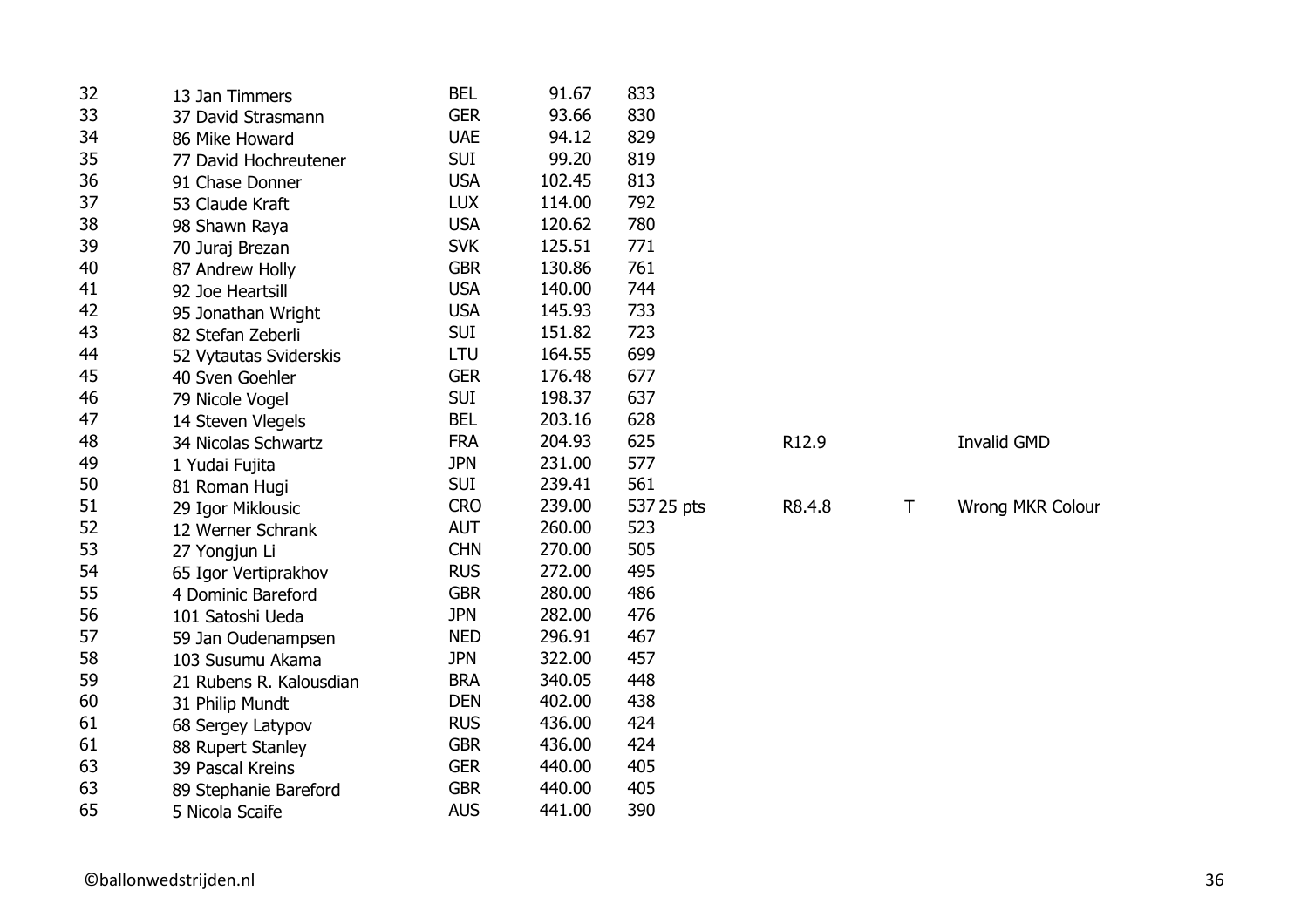| 66 | 20 Markus D. Kalousdian    | <b>BRA</b> | 444.00  | 381         |       |              |                            |
|----|----------------------------|------------|---------|-------------|-------|--------------|----------------------------|
| 67 | 3 Lupercio Lima            | <b>BRA</b> | 458.00  | 371         |       |              |                            |
| 68 | 66 Ivan Menyaylo           | <b>RUS</b> | 468.00  | 362         | R12.9 |              | <b>Invalid GMD</b>         |
| 69 | 47 Jeong-Mok Seo           | <b>KOR</b> | 472.00  | 352         |       |              |                            |
| 70 | 7 Peter Wright             | <b>AUS</b> | 481.00  | 343         |       |              |                            |
| 71 | 6 Matthew Scaife           | <b>AUS</b> | 491.00  | 333         |       |              |                            |
| 72 | 102 Shiro Katahira         | <b>JPN</b> | 494.00  | 324         |       |              |                            |
| 73 | 75 Lars Ekstedt            | <b>SWE</b> | 532.00  | 314         |       |              |                            |
| 74 | 57 Henk Broeders           | <b>NED</b> | 560.00  | 295         |       |              |                            |
| 75 | 17 Fabio Passos            | <b>BRA</b> | 570.00  | 286         |       |              |                            |
| 76 | 45 Federico Miceli         | <b>ITA</b> | 610.00  | 276         |       |              |                            |
| 77 | 105 Yoshikazu Ueda         | <b>JPN</b> | 620.00  | 267         |       |              |                            |
| 78 | 64 Artem Denisenko         | <b>RUS</b> | 624.00  | 257         |       |              |                            |
| 79 | 76 Thomas Grubbstrom       | <b>SWE</b> | 635.00  | 248         |       |              |                            |
| 80 | 19 Marcos Paulo Da Silva   | <b>BRA</b> | 661.00  | 238         |       |              |                            |
| 81 | 10 Gerald Sturzlinger      | <b>AUT</b> | 676.00  | 229         |       |              |                            |
| 82 | 16 Christian K. Kalousdian | <b>BRA</b> | 742.00  | 219         |       |              |                            |
| 83 | 67 Sergey Bazhenov         | <b>RUS</b> | 758.00  | 210         |       |              |                            |
| 84 | 38 Dolores Deimling        | <b>GER</b> | 764.00  | 200         |       |              |                            |
| 85 | 71 Jan Minnaar             | <b>RSA</b> | 779.00  | 190         |       |              |                            |
| 86 | 18 Luis Silvestre          | <b>BRA</b> | 798.00  | 181         |       |              |                            |
| 87 | 23 Dale Ritchie            | <b>CAN</b> | 808.00  | 171         |       |              |                            |
| 88 | 25 Dan Zuo                 | <b>CHN</b> | 1022.00 | 162         |       |              |                            |
| 89 | 73 Jordi Rodriguez         | <b>ESP</b> | 1048.00 | 152         |       |              |                            |
| 90 | 100 Masafumi Sato          | <b>JPN</b> | 1106.00 | 143         |       |              |                            |
| 91 | 69 Anna Nociarova          | <b>SVK</b> | 558.00  | 135 170 pts | R7.5  | $\mathsf{C}$ | Flight in PZ 13 (Rail Way) |
| 92 | 28 Yudong Feng             | <b>CHN</b> | 1198.00 | 133         |       |              |                            |
| 93 | 56 Odin Aragon             | <b>MEX</b> | 1425.00 | 124         |       |              |                            |
| 94 | 48 Seoku Kang              | <b>KOR</b> | 1449.00 | 114         |       |              |                            |
| 95 | 11 Johann Almer            | <b>AUT</b> | 1468.00 | 105         |       |              |                            |
| 96 | 24 Jason Adams             | <b>CAN</b> | 1522.00 | 95          |       |              |                            |
| 97 | 63 Andrei Kulkov           | <b>RUS</b> | 1562.00 | 86          |       |              |                            |
| 98 | 36 Adolf Kohl              | <b>GER</b> | 2076.00 | 76          |       |              |                            |
| 99 | 22 Rui Kalousdian          | <b>BRA</b> | 2109.00 | 67          |       |              |                            |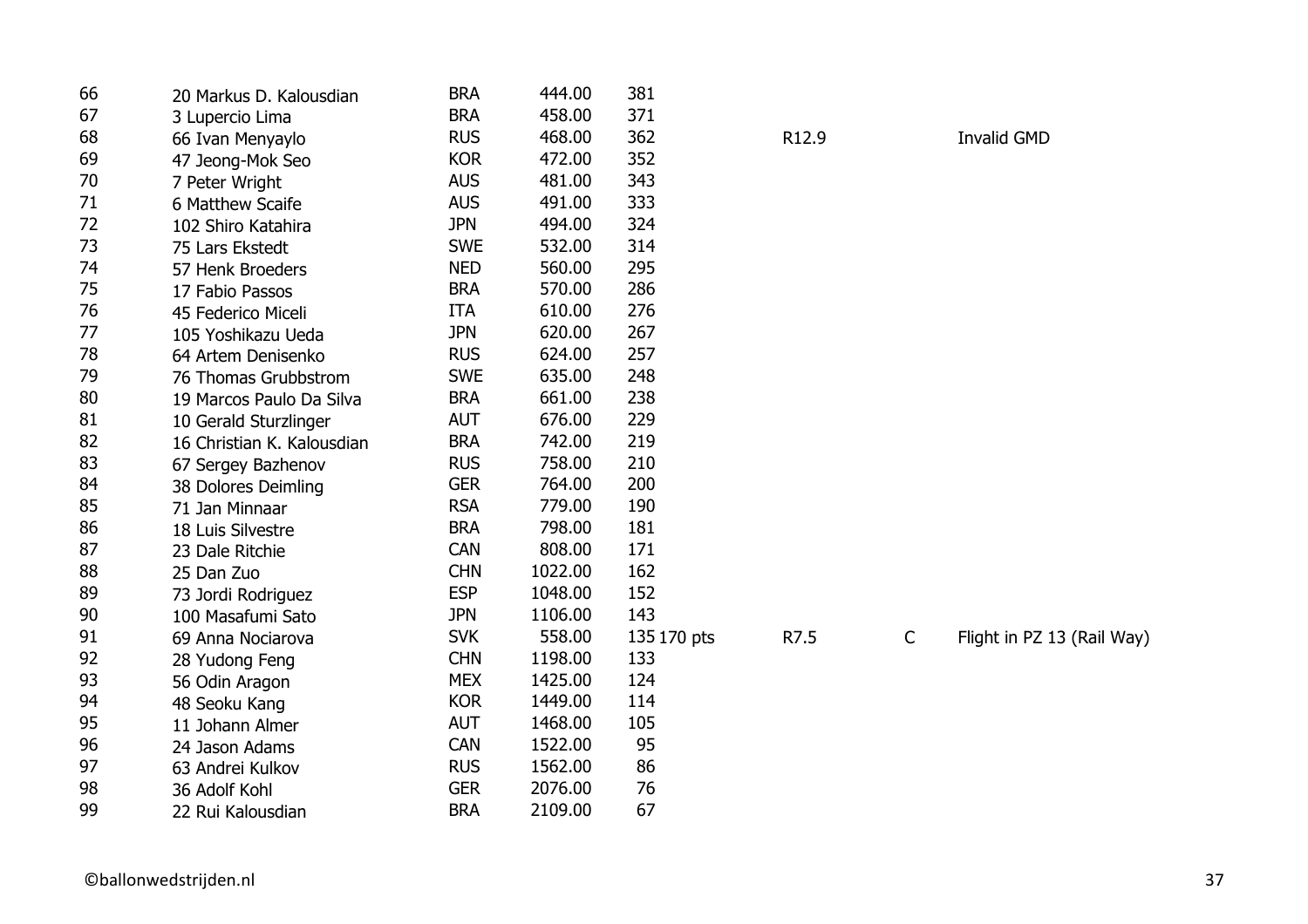| 100       | 41 Chi Kei Chow                              | <b>HKG</b>      | 5318.00   | 57               |                       |                            |
|-----------|----------------------------------------------|-----------------|-----------|------------------|-----------------------|----------------------------|
| 101       | 74 Josep Llado-Costa                         | <b>ESP</b>      | No Result | 34               | R <sub>12.18.2</sub>  | Out of SCA (In River)      |
| 102       | 83 Ismail Keremoglu                          | TUR             | No Result | 34               | R <sub>12</sub> .17.3 | Out of SCP                 |
| 103       | 85 Vladyslav Klymenko                        | ukr             | No Result | 34               | R <sub>12</sub> .17.3 | Out of SCP                 |
| 104       | 42 Nigel Black                               | <b>HKG</b>      | No Flight | $\boldsymbol{0}$ |                       |                            |
| 105       | 15 Amarildo A. Tozzi                         | <b>BRA</b>      | No Result | $-256290$ pts    | R7.5                  | Flight in PZ 13 (Rail Way) |
|           |                                              |                 |           |                  | R <sub>12</sub> .17.3 | Out of SCP                 |
| $P = 105$ | $M = 53$<br>$W = 1.15$                       | A=100 RM=270.00 |           | $SM = 505$       |                       | Checksum = $066C$          |
|           | * Penalty Type: $C =$ Competition $T =$ Task |                 |           |                  |                       | 2016                       |
|           |                                              |                 |           |                  |                       |                            |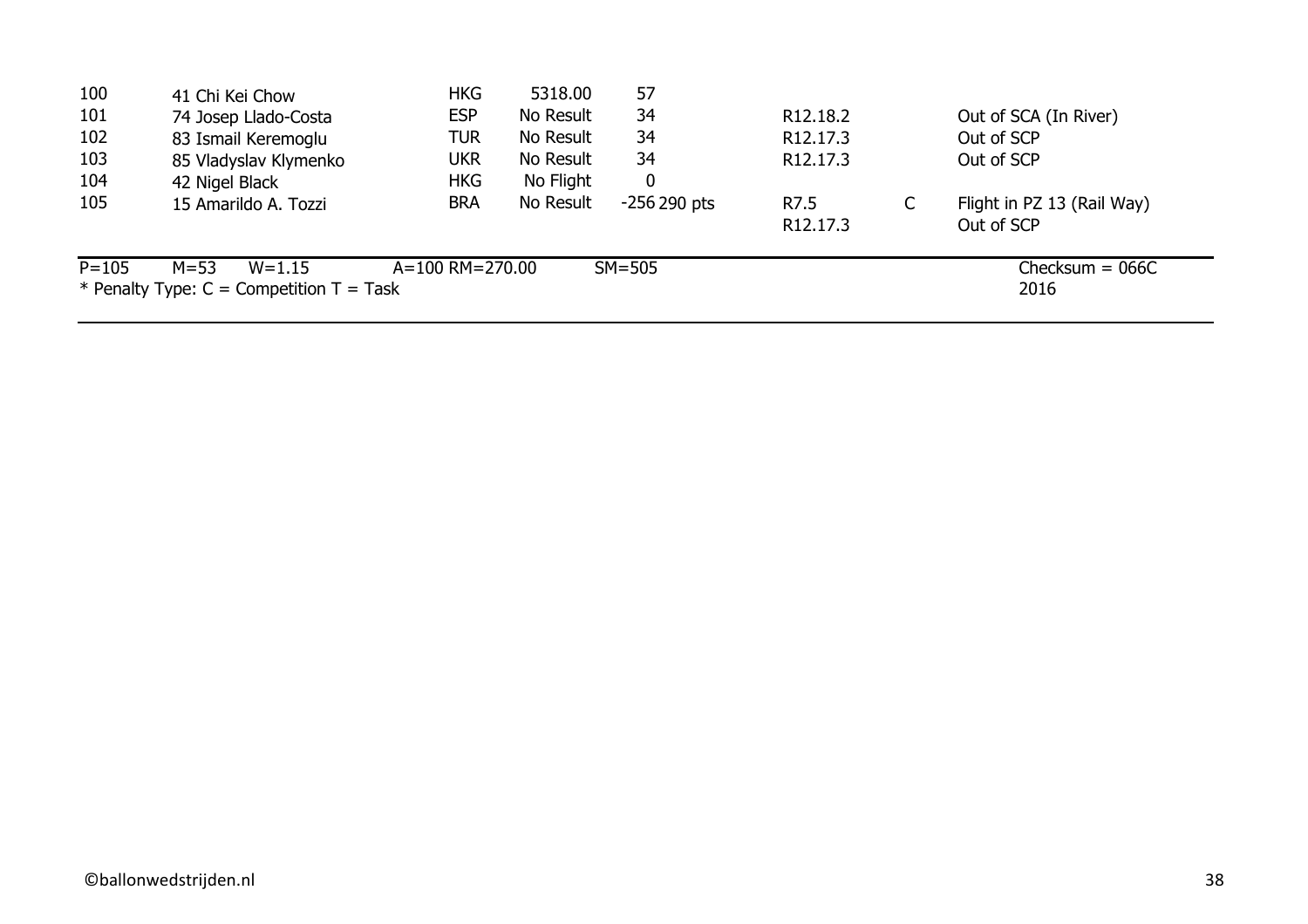| Task #: 7    | Judge Declared Goal R15.2 |            |         | Flight $# 2$     | Task Date: | Wednesday,  | 02-11-2016 | AM |
|--------------|---------------------------|------------|---------|------------------|------------|-------------|------------|----|
| Rank         | Pilot                     | From       | Result  | Penalty<br>Score | Rule       | Type Reason |            |    |
| $\mathbf{1}$ | 82 Stefan Zeberli         | <b>SUI</b> | 2066.00 | 1000             |            |             |            |    |
| 2            | 95 Jonathan Wright        | <b>USA</b> | 2352.00 | 915              |            |             |            |    |
| 3            | 96 Paul Petrehn           | <b>USA</b> | 2696.00 | 813              |            |             |            |    |
| 4            | 49 Rimas Kostiuskevicius  | LTU        | 2754.00 | 796              |            |             |            |    |
| 5            | 104 Takao Mizukami        | <b>JPN</b> | 2852.00 | 767              |            |             |            |    |
| 6            | 52 Vytautas Sviderskis    | <b>LTU</b> | 2880.00 | 759              |            |             |            |    |
| 7            | 50 Rokas Kostiuskevicius  | LTU        | 2914.00 | 748              |            |             |            |    |
| 8            | 32 Clement Seigeot        | <b>FRA</b> | 2961.00 | 735              |            |             |            |    |
| 9            | 40 Sven Goehler           | <b>GER</b> | 2975.00 | 730              |            |             |            |    |
| 10           | 98 Shawn Raya             | <b>USA</b> | 2977.00 | 730              |            |             |            |    |
| 11           | 62 Tomasz Filus           | <b>POL</b> | 3051.00 | 708              |            |             |            |    |
| 12           | 55 Nico Betzen            | <b>LUX</b> | 3092.00 | 696              |            |             |            |    |
| 13           | 51 Tadas Gegevicius       | LTU        | 3152.00 | 678              |            |             |            |    |
| 14           | 35 Thomas Merceron        | <b>FRA</b> | 3243.00 | 651              |            |             |            |    |
| 15           | 90 Al Nels                | <b>USA</b> | 3259.00 | 646              |            |             |            |    |
| 16           | 47 Jeong-Mok Seo          | <b>KOR</b> | 3325.00 | 627              |            |             |            |    |
| 17           | 84 Roman Savchuk          | <b>UKR</b> | 3351.00 | 619              |            |             |            |    |
| 18           | 37 David Strasmann        | <b>GER</b> | 3372.00 | 613              |            |             |            |    |
| 19           | 1 Yudai Fujita            | <b>JPN</b> | 3386.00 | 609              |            |             |            |    |
| 20           | 20 Markus D. Kalousdian   | <b>BRA</b> | 3396.00 | 606              |            |             |            |    |
| 21           | 77 David Hochreutener     | <b>SUI</b> | 3399.00 | 605              |            |             |            |    |
| 22           | 53 Claude Kraft           | <b>LUX</b> | 3412.00 | 601              |            |             |            |    |
| 23           | 44 Zoltan Nemeth          | <b>HUN</b> | 3432.00 | 595              |            |             |            |    |
| 24           | 101 Satoshi Ueda          | <b>JPN</b> | 3440.00 | 592              |            |             |            |    |
| 25           | 30 Kim Larsen             | <b>DEN</b> | 3443.00 | 592              |            |             |            |    |
| 25           | 78 Marc Blaser            | <b>SUI</b> | 3443.00 | 592              |            |             |            |    |
| 27           | 54 Colin Weber            | <b>LUX</b> | 3473.00 | 583              |            |             |            |    |
| 28           | 26 Peng Cheng             | <b>CHN</b> | 3480.00 | 581              |            |             |            |    |
| 29           | 81 Roman Hugi             | <b>SUI</b> | 3510.00 | 572              |            |             |            |    |
| 30           | 34 Nicolas Schwartz       | <b>FRA</b> | 3513.00 | 571              |            |             |            |    |
| 30           | 68 Sergey Latypov         | <b>RUS</b> | 3513.00 | 571              |            |             |            |    |

22th World Hot Air Balloon Championships, Saga (JPN) 2016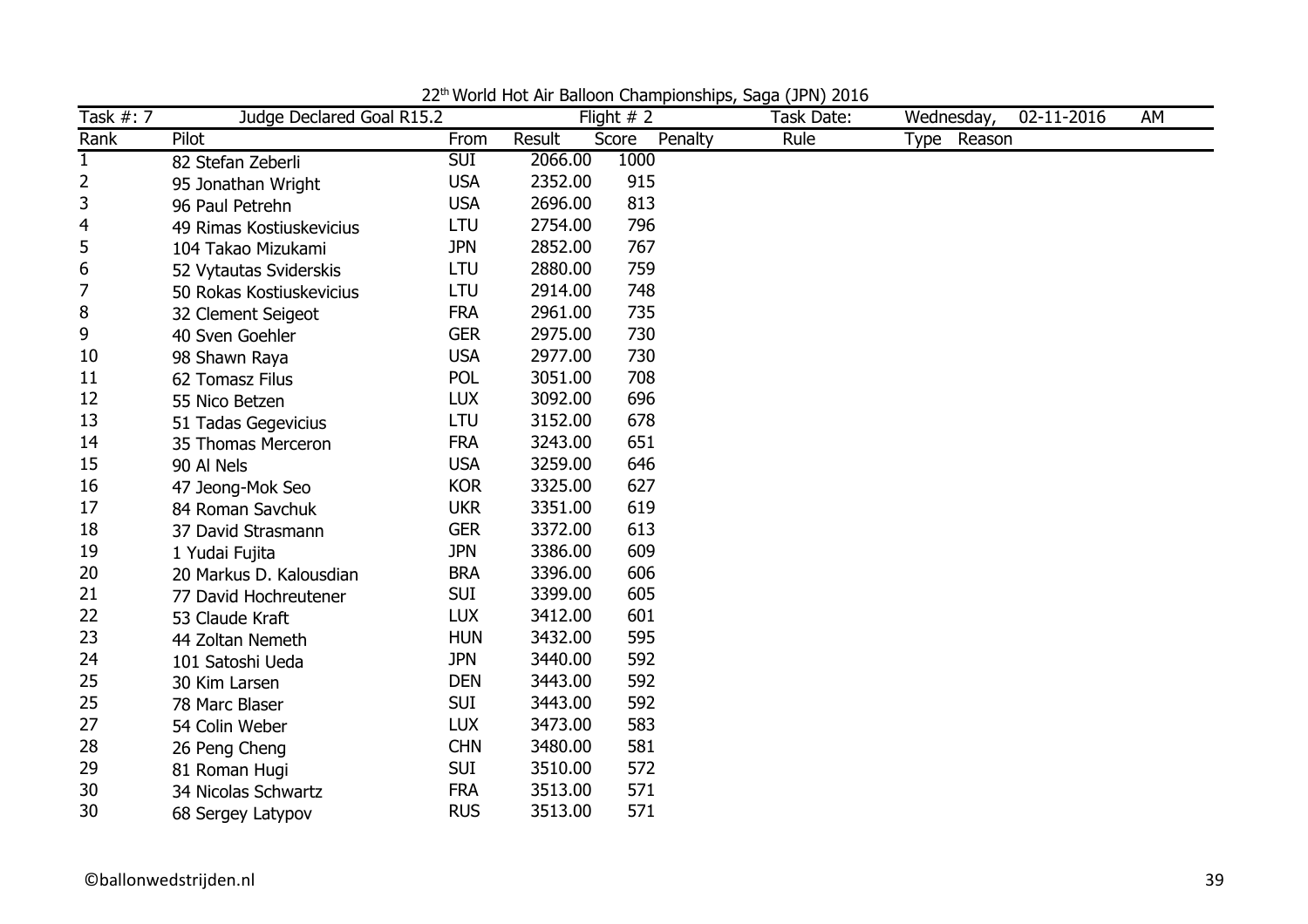| 32 | 71 Jan Minnaar          | <b>RSA</b> | 3530.00 | 566 |          |
|----|-------------------------|------------|---------|-----|----------|
| 33 | 94 John Petrehn         | <b>USA</b> | 3531.00 | 566 |          |
| 34 | 23 Dale Ritchie         | <b>CAN</b> | 3565.00 | 555 |          |
| 35 | 10 Gerald Sturzlinger   | <b>AUT</b> | 3566.00 | 555 |          |
| 36 | 58 Jan Fokken           | <b>NED</b> | 3572.00 | 553 |          |
| 37 | 97 Rhett Heartsill      | <b>USA</b> | 3576.00 | 552 |          |
| 38 | 27 Yongjun Li           | <b>CHN</b> | 3580.00 | 551 |          |
| 39 | 33 Laure de Coligny     | <b>FRA</b> | 3592.00 | 547 |          |
| 40 | 72 Ivan Ayala           | <b>ESP</b> | 3601.00 | 545 |          |
| 41 | 45 Federico Miceli      | <b>ITA</b> | 3609.00 | 542 |          |
| 42 | 61 Roman Bauta          | <b>POL</b> | 3625.00 | 538 |          |
| 43 | 92 Joe Heartsill        | <b>USA</b> | 3628.00 | 537 |          |
| 44 | 70 Juraj Brezan         | <b>SVK</b> | 3635.00 | 535 |          |
| 45 | 13 Jan Timmers          | <b>BEL</b> | 3637.00 | 534 |          |
| 46 | 79 Nicole Vogel         | <b>SUI</b> | 3659.00 | 528 |          |
| 47 | 39 Pascal Kreins        | <b>GER</b> | 3660.00 | 527 |          |
| 48 | 93 Joe Zvada            | <b>USA</b> | 3687.00 | 519 |          |
| 49 | 2 Uwe Schneider         | <b>GER</b> | 3695.00 | 517 |          |
| 50 | 76 Thomas Grubbstrom    | <b>SWE</b> | 3700.00 | 515 |          |
| 51 | 9 Elisabeth Kindermann  | <b>AUT</b> | 3718.00 | 510 |          |
| 52 | 43 Janos Konecsni       | <b>HUN</b> | 3728.00 | 507 |          |
| 53 | 21 Rubens R. Kalousdian | <b>BRA</b> | 3735.00 | 505 |          |
| 54 | 4 Dominic Bareford      | <b>GBR</b> | 3738.00 | 495 |          |
| 55 | 46 Paolo Oggioni        | <b>ITA</b> | 3750.00 | 486 |          |
| 56 | 89 Stephanie Bareford   | <b>GBR</b> | 3756.00 | 476 |          |
| 57 | 8 Andreas Simoner       | <b>AUT</b> | 3759.00 | 467 |          |
| 58 | 74 Josep Llado-Costa    | <b>ESP</b> | 3792.00 | 457 |          |
| 59 | 103 Susumu Akama        | <b>JPN</b> | 3816.00 | 448 |          |
| 60 | 87 Andrew Holly         | <b>GBR</b> | 3820.00 | 438 |          |
| 61 | 65 Igor Vertiprakhov    | <b>RUS</b> | 3832.00 | 429 | R12.16.2 |
| 62 | 80 Rene Erni            | <b>SUI</b> | 3860.00 | 419 |          |
| 63 | 99 Todd Isley           | <b>USA</b> | 3868.00 | 410 |          |
| 64 | 3 Lupercio Lima         | <b>BRA</b> | 3879.00 | 400 |          |
| 65 | 66 Ivan Menyaylo        | <b>RUS</b> | 3888.00 | 390 |          |

R12.16.2 Lost MKR Result Assessed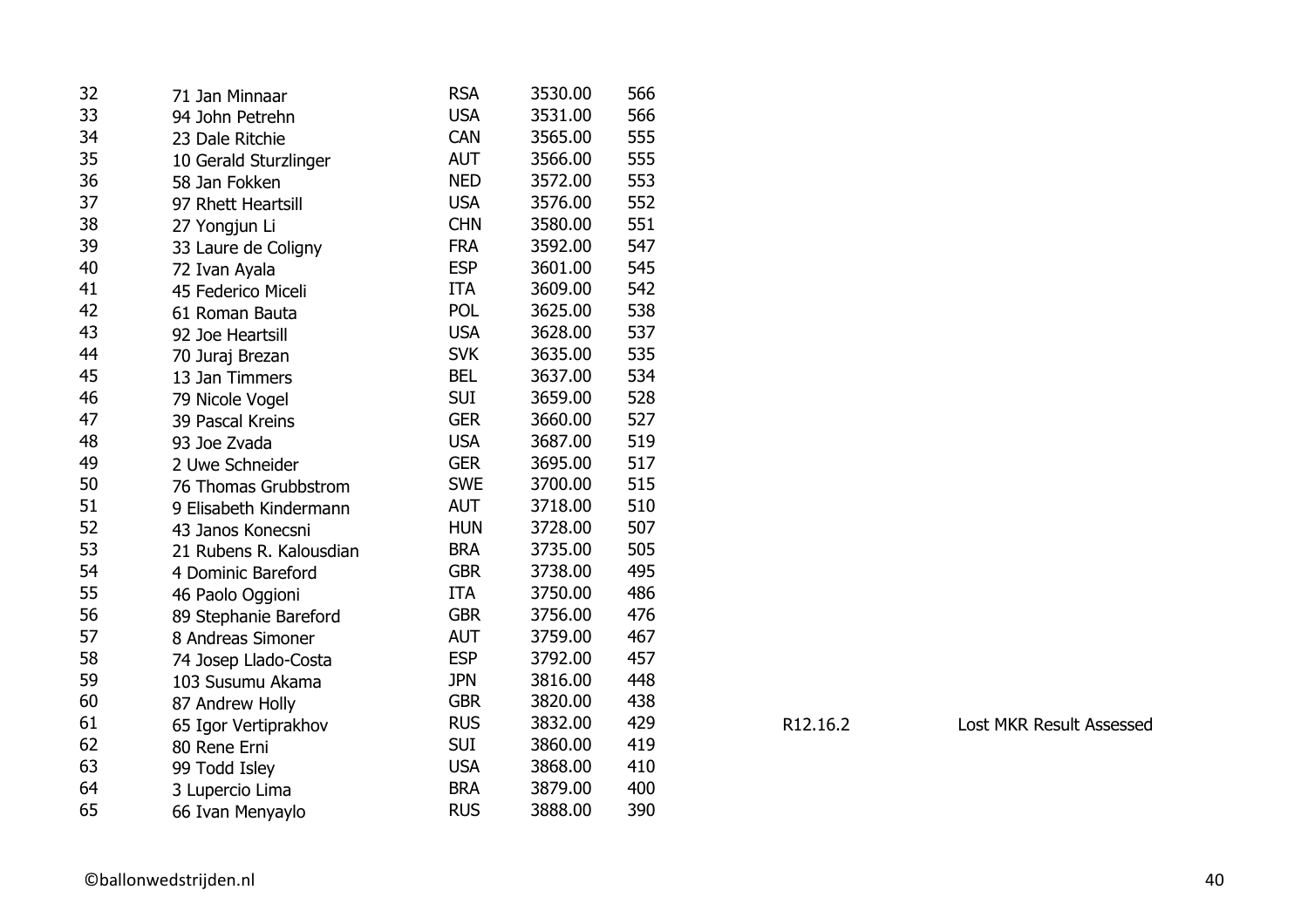| 66 | 12 Werner Schrank          | <b>AUT</b> | 3896.00 | 381        |        |   |                         |
|----|----------------------------|------------|---------|------------|--------|---|-------------------------|
| 67 | 75 Lars Ekstedt            | <b>SWE</b> | 3934.00 | 371        |        |   |                         |
| 68 | 14 Steven Vlegels          | <b>BEL</b> | 3952.00 | 362        |        |   |                         |
| 69 | 59 Jan Oudenampsen         | <b>NED</b> | 3958.00 | 352        |        |   |                         |
| 70 | 105 Yoshikazu Ueda         | <b>JPN</b> | 3974.00 | 343        |        |   |                         |
| 71 | 19 Marcos Paulo Da Silva   | <b>BRA</b> | 3990.00 | 333        |        |   |                         |
| 72 | 102 Shiro Katahira         | <b>JPN</b> | 3995.00 | 324        |        |   |                         |
| 73 | 60 Bazyli Dawidziuk        | <b>POL</b> | 3997.00 | 314        |        |   |                         |
| 74 | 7 Peter Wright             | <b>AUS</b> | 3999.00 | 305        |        |   |                         |
| 75 | 6 Matthew Scaife           | <b>AUS</b> | 4058.00 | 286        |        |   |                         |
| 76 | 38 Dolores Deimling        | <b>GER</b> | 4068.00 | 276        |        |   |                         |
| 77 | 29 Igor Miklousic          | <b>CRO</b> | 4046.00 | 270 25 pts | R8.4.8 | T | Wrong MKR Colour        |
| 78 | 5 Nicola Scaife            | <b>AUS</b> | 4084.00 | 267        |        |   |                         |
| 79 | 17 Fabio Passos            | <b>BRA</b> | 4130.00 | 257        |        |   |                         |
| 80 | 86 Mike Howard             | <b>UAE</b> | 4131.00 | 248        |        |   |                         |
| 81 | 15 Amarildo A. Tozzi       | <b>BRA</b> | 4169.00 | 238        |        |   |                         |
| 82 | 73 Jordi Rodriguez         | <b>ESP</b> | 4189.00 | 229        |        |   |                         |
| 83 | 88 Rupert Stanley          | <b>GBR</b> | 4198.00 | 219        |        |   |                         |
| 84 | 63 Andrei Kulkov           | <b>RUS</b> | 4214.00 | 210        |        |   |                         |
| 85 | 24 Jason Adams             | <b>CAN</b> | 4231.00 | 200        |        |   |                         |
| 86 | 18 Luis Silvestre          | <b>BRA</b> | 4241.00 | 181        |        |   |                         |
| 87 | 31 Philip Mundt            | <b>DEN</b> | 4261.00 | 171        |        |   |                         |
| 88 | 64 Artem Denisenko         | <b>RUS</b> | 4236.00 | 165 25 pts | R8.4.8 | T | <b>Wrong MKR Colour</b> |
| 89 | 69 Anna Nociarova          | <b>SVK</b> | 4278.00 | 162        |        |   |                         |
| 90 | 57 Henk Broeders           | <b>NED</b> | 4296.00 | 152        |        |   |                         |
| 91 | 22 Rui Kalousdian          | <b>BRA</b> | 4320.00 | 143        |        |   |                         |
| 92 | 67 Sergey Bazhenov         | <b>RUS</b> | 4337.00 | 133        |        |   |                         |
| 93 | 56 Odin Aragon             | <b>MEX</b> | 4358.00 | 124        |        |   |                         |
| 94 | 16 Christian K. Kalousdian | <b>BRA</b> | 4364.00 | 114        |        |   |                         |
| 95 | 25 Dan Zuo                 | <b>CHN</b> | 4475.00 | 105        |        |   |                         |
| 96 | 48 Seoku Kang              | <b>KOR</b> | 4482.00 | 95         |        |   |                         |
| 97 | 100 Masafumi Sato          | <b>JPN</b> | 4619.00 | 86         |        |   |                         |
| 98 | 28 Yudong Feng             | <b>CHN</b> | 4707.00 | 76         |        |   |                         |
| 99 | 11 Johann Almer            | <b>AUT</b> | 5005.00 | 67         |        |   |                         |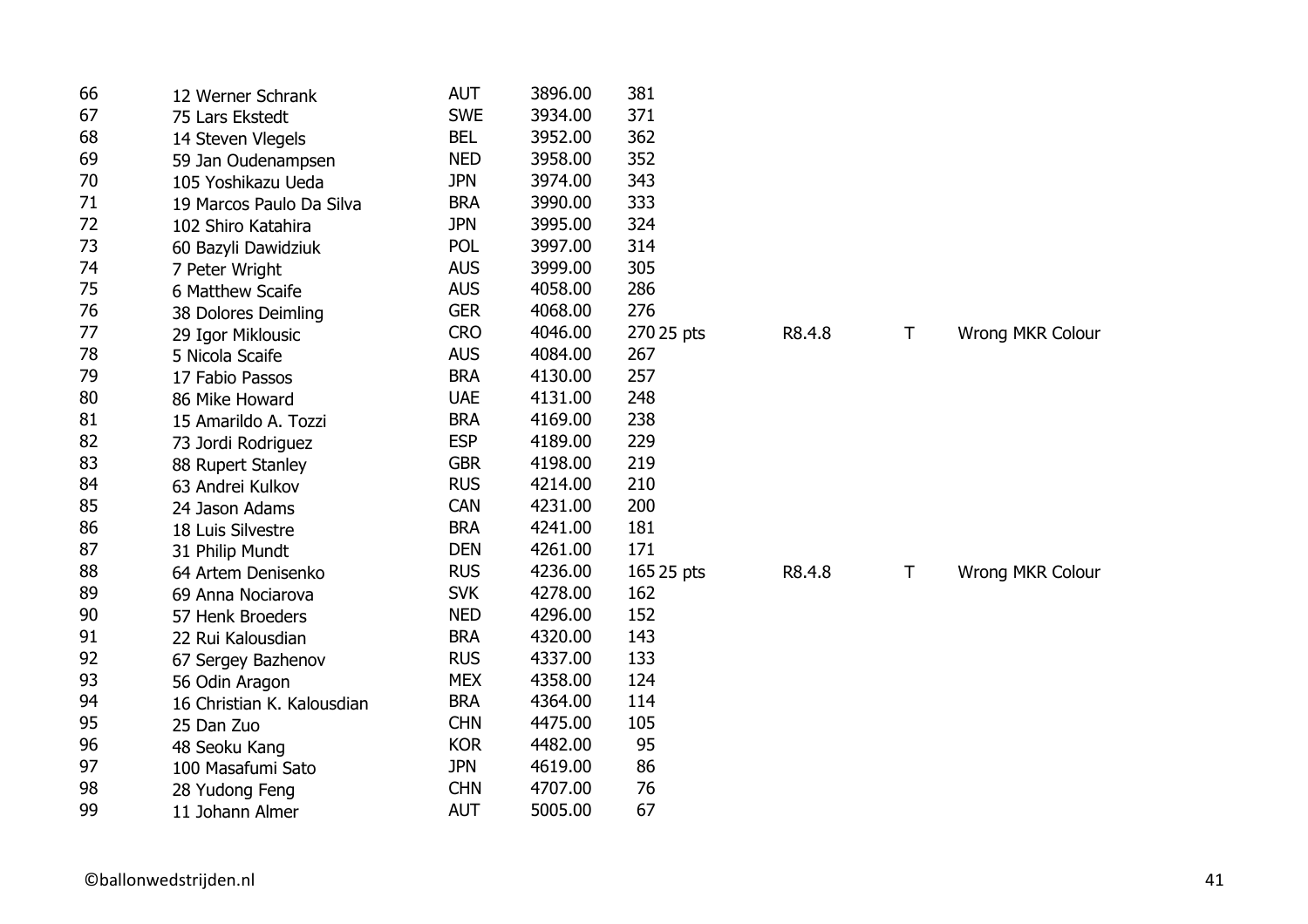| 100       | 83 Ismail Keremoglu                        | <b>TUR</b>       | 5191.00   | 57       |      |                   |
|-----------|--------------------------------------------|------------------|-----------|----------|------|-------------------|
| 101       | 41 Chi Kei Chow                            | <b>HKG</b>       | 5667.00   | 48       |      |                   |
| 102       | 36 Adolf Kohl                              | <b>GER</b>       | 5715.00   | 38       |      |                   |
| 103       | 85 Vladyslav Klymenko                      | <b>UKR</b>       | No Result | 24       | R7.2 | MKR in OFB (PZ4)  |
| 104       | 91 Chase Donner                            | <b>USA</b>       | No Result | 24       | R7.2 | MKR in OFB (PZ4)  |
| 105       | 42 Nigel Black                             | <b>HKG</b>       | No Flight | 0        |      |                   |
| $P = 105$ | $M = 53$<br>W=2066.00                      | A=102 RM=3735.00 |           | $SM=505$ |      | Checksum = $B467$ |
|           | * Penalty Type: $C =$ Competition T = Task |                  |           |          |      | 2016              |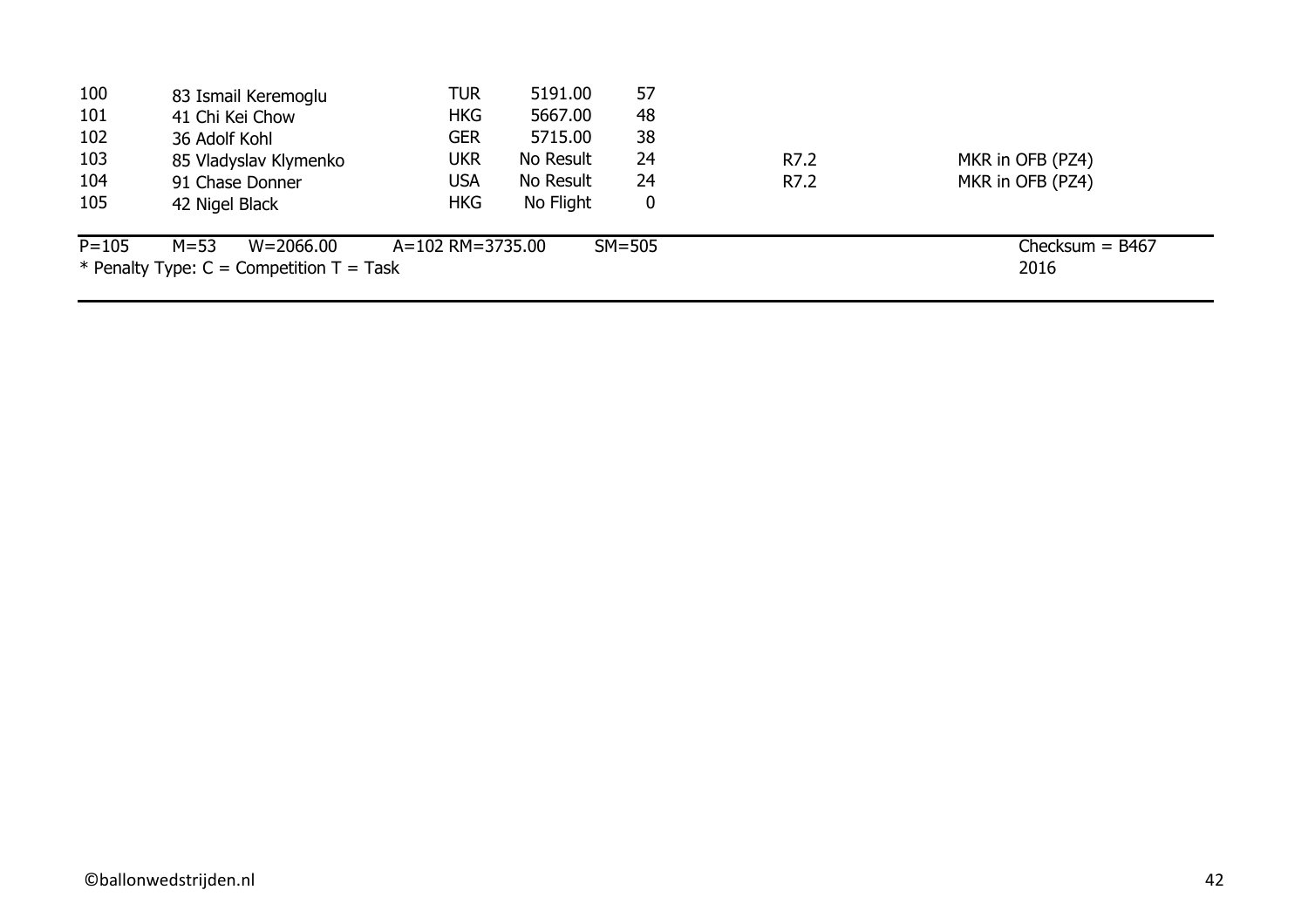| Task #: 8    | <b>Fly On R15.5</b>      |            |        | world riot him Balloon Gridmplonompo, Baga (31 m) E010<br>Flight $# 2$ | Task Date: | Wednesday,  | 02-11-2016                | AM |
|--------------|--------------------------|------------|--------|------------------------------------------------------------------------|------------|-------------|---------------------------|----|
| Rank         | Pilot                    | From       | Result | Score<br>Penalty                                                       | Rule       | Type Reason |                           |    |
| $\mathbf{1}$ | 72 Ivan Ayala            | <b>ESP</b> | 0.18   | 1000                                                                   |            |             |                           |    |
| 2            | 51 Tadas Gegevicius      | LTU        | 0.39   | 996                                                                    |            |             |                           |    |
| 3            | 91 Chase Donner          | <b>USA</b> | 0.53   | 994                                                                    |            |             |                           |    |
| 4            | 4 Dominic Bareford       | <b>GBR</b> | 0.64   | 992                                                                    |            |             |                           |    |
| 5            | 68 Sergey Latypov        | <b>RUS</b> | 0.68   | 991                                                                    |            |             |                           |    |
| 6            | 1 Yudai Fujita           | <b>JPN</b> | 0.92   | 987                                                                    |            |             |                           |    |
| 7            | 44 Zoltan Nemeth         | <b>HUN</b> | 1.09   | 984                                                                    |            |             |                           |    |
| 8            | 10 Gerald Sturzlinger    | <b>AUT</b> | 1.18   | 982                                                                    |            |             |                           |    |
| 9            | 39 Pascal Kreins         | <b>GER</b> | 1.30   | 980                                                                    |            |             |                           |    |
| 10           | 9 Elisabeth Kindermann   | <b>AUT</b> | 1.38   | 979                                                                    |            |             |                           |    |
| 11           | 89 Stephanie Bareford    | <b>GBR</b> | 2.10   | 966                                                                    |            |             |                           |    |
| 12           | 50 Rokas Kostiuskevicius | LTU        | 2.16   | 965                                                                    |            |             |                           |    |
| 13           | 88 Rupert Stanley        | <b>GBR</b> | 2.30   | 963                                                                    |            |             |                           |    |
| 14           | 81 Roman Hugi            | <b>SUI</b> | 2.41   | 961                                                                    |            |             |                           |    |
| 15           | 2 Uwe Schneider          | <b>GER</b> | 2.88   | 952                                                                    |            |             |                           |    |
| 16           | 57 Henk Broeders         | <b>NED</b> | 3.73   | 938 Warning                                                            | R3.10.3    |             | Vehicle Within 100m of GL |    |
| 17           | 12 Werner Schrank        | <b>AUT</b> | 4.21   | 929                                                                    |            |             |                           |    |
| 18           | 90 Al Nels               | <b>USA</b> | 4.61   | 922                                                                    |            |             |                           |    |
| 19           | 33 Laure de Coligny      | <b>FRA</b> | 4.88   | 917                                                                    |            |             |                           |    |
| 20           | 55 Nico Betzen           | <b>LUX</b> | 4.99   | 915                                                                    |            |             |                           |    |
| 21           | 13 Jan Timmers           | <b>BEL</b> | 5.67   | 903                                                                    |            |             |                           |    |
| 22           | 82 Stefan Zeberli        | <b>SUI</b> | 5.96   | 898                                                                    |            |             |                           |    |
| 23           | 63 Andrei Kulkov         | <b>RUS</b> | 6.05   | 897                                                                    |            |             |                           |    |
| 24           | 32 Clement Seigeot       | <b>FRA</b> | 6.07   | 896                                                                    |            |             |                           |    |
| 25           | 59 Jan Oudenampsen       | <b>NED</b> | 6.41   | 890                                                                    |            |             |                           |    |
| 26           | 20 Markus D. Kalousdian  | <b>BRA</b> | 6.45   | 890                                                                    |            |             |                           |    |
| 27           | 66 Ivan Menyaylo         | <b>RUS</b> | 6.80   | 883                                                                    |            |             |                           |    |
| 28           | 80 Rene Erni             | <b>SUI</b> | 6.88   | 882                                                                    |            |             |                           |    |
| 29           | 73 Jordi Rodriguez       | <b>ESP</b> | 7.70   | 868                                                                    |            |             |                           |    |
| 30           | 96 Paul Petrehn          | <b>USA</b> | 8.18   | 859                                                                    |            |             |                           |    |
| 31           | 79 Nicole Vogel          | <b>SUI</b> | 8.30   | 857                                                                    |            |             |                           |    |

22<sup>th</sup> World Hot Air Balloon Championships, Saga (JPN) 2016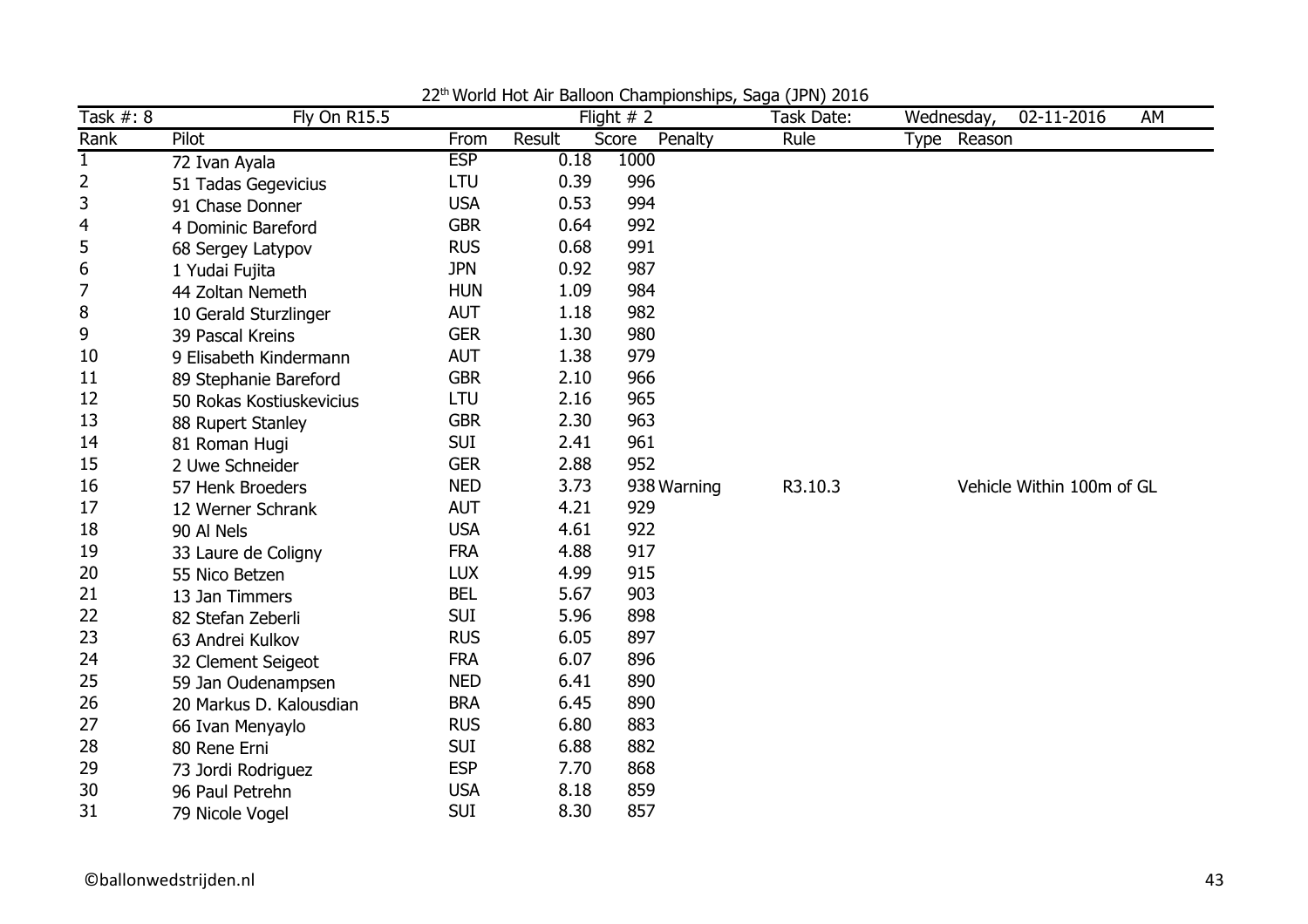| 32 | 100 Masafumi Sato          | <b>JPN</b> | 8.50  | 854         |         |   |                                                           |
|----|----------------------------|------------|-------|-------------|---------|---|-----------------------------------------------------------|
| 33 | 31 Philip Mundt            | <b>DEN</b> | 8.57  | 852         |         |   |                                                           |
| 34 | 22 Rui Kalousdian          | <b>BRA</b> | 1.56  | 836 140 pts | R13.3.5 | Τ | Distance Infringements<br>(PrevMK to GL 7% short)         |
| 35 | 19 Marcos Paulo Da Silva   | <b>BRA</b> | 12.00 | 792         |         |   |                                                           |
| 36 | 43 Janos Konecsni          | <b>HUN</b> | 12.47 | 784         |         |   |                                                           |
| 37 | 62 Tomasz Filus            | POL        | 12.60 | 781         |         |   |                                                           |
| 38 | 24 Jason Adams             | <b>CAN</b> | 12.91 | 776         |         |   |                                                           |
| 39 | 27 Yongjun Li              | <b>CHN</b> | 13.27 | 770         |         |   |                                                           |
| 40 | 6 Matthew Scaife           | <b>AUS</b> | 14.58 | 747         |         |   |                                                           |
| 41 | 54 Colin Weber             | <b>LUX</b> | 14.79 | 743         |         |   |                                                           |
| 42 | 97 Rhett Heartsill         | <b>USA</b> | 15.00 | 739         |         |   |                                                           |
| 43 | 49 Rimas Kostiuskevicius   | LTU        | 15.29 | 734         |         |   |                                                           |
| 44 | 105 Yoshikazu Ueda         | <b>JPN</b> | 16.33 | 716         |         |   |                                                           |
| 45 | 14 Steven Vlegels          | <b>BEL</b> | 18.22 | 682         |         |   |                                                           |
| 46 | 38 Dolores Deimling        | <b>GER</b> | 18.72 | 674         |         |   |                                                           |
| 47 | 103 Susumu Akama           | <b>JPN</b> | 20.70 | 639         |         |   |                                                           |
| 48 | 16 Christian K. Kalousdian | <b>BRA</b> | 21.32 | 628         |         |   |                                                           |
| 49 | 5 Nicola Scaife            | <b>AUS</b> | 21.59 | 623         |         |   |                                                           |
| 50 | 34 Nicolas Schwartz        | <b>FRA</b> | 22.55 | 606         |         |   |                                                           |
| 51 | 47 Jeong-Mok Seo           | <b>KOR</b> | 24.24 | 576         |         |   |                                                           |
| 52 | 74 Josep Llado-Costa       | <b>ESP</b> | 8.84  | 508 340 pts | R13.3.5 | Τ | <b>Distance Infringements</b><br>(PrevMK to GL 17% short) |
| 53 | 92 Joe Heartsill           | <b>USA</b> | 28.30 | 505         |         |   |                                                           |
| 54 | 94 John Petrehn            | <b>USA</b> | 29.35 | 495         |         |   |                                                           |
| 55 | 76 Thomas Grubbstrom       | <b>SWE</b> | 31.28 | 486         |         |   |                                                           |
| 56 | 67 Sergey Bazhenov         | <b>RUS</b> | 32.47 | 476         |         |   |                                                           |
| 57 | 101 Satoshi Ueda           | <b>JPN</b> | 35.49 | 467         |         |   |                                                           |
| 58 | 35 Thomas Merceron         | <b>FRA</b> | 35.66 | 457         |         |   |                                                           |
| 59 | 17 Fabio Passos            | <b>BRA</b> | 35.77 | 448         |         |   |                                                           |
| 60 | 99 Todd Isley              | <b>USA</b> | 36.59 | 438         |         |   |                                                           |
| 61 | 77 David Hochreutener      | <b>SUI</b> | 41.65 | 429         |         |   |                                                           |
| 62 | 25 Dan Zuo                 | <b>CHN</b> | 49.90 | 419         |         |   |                                                           |
| 63 | 37 David Strasmann         | <b>GER</b> | 53.25 | 410         |         |   |                                                           |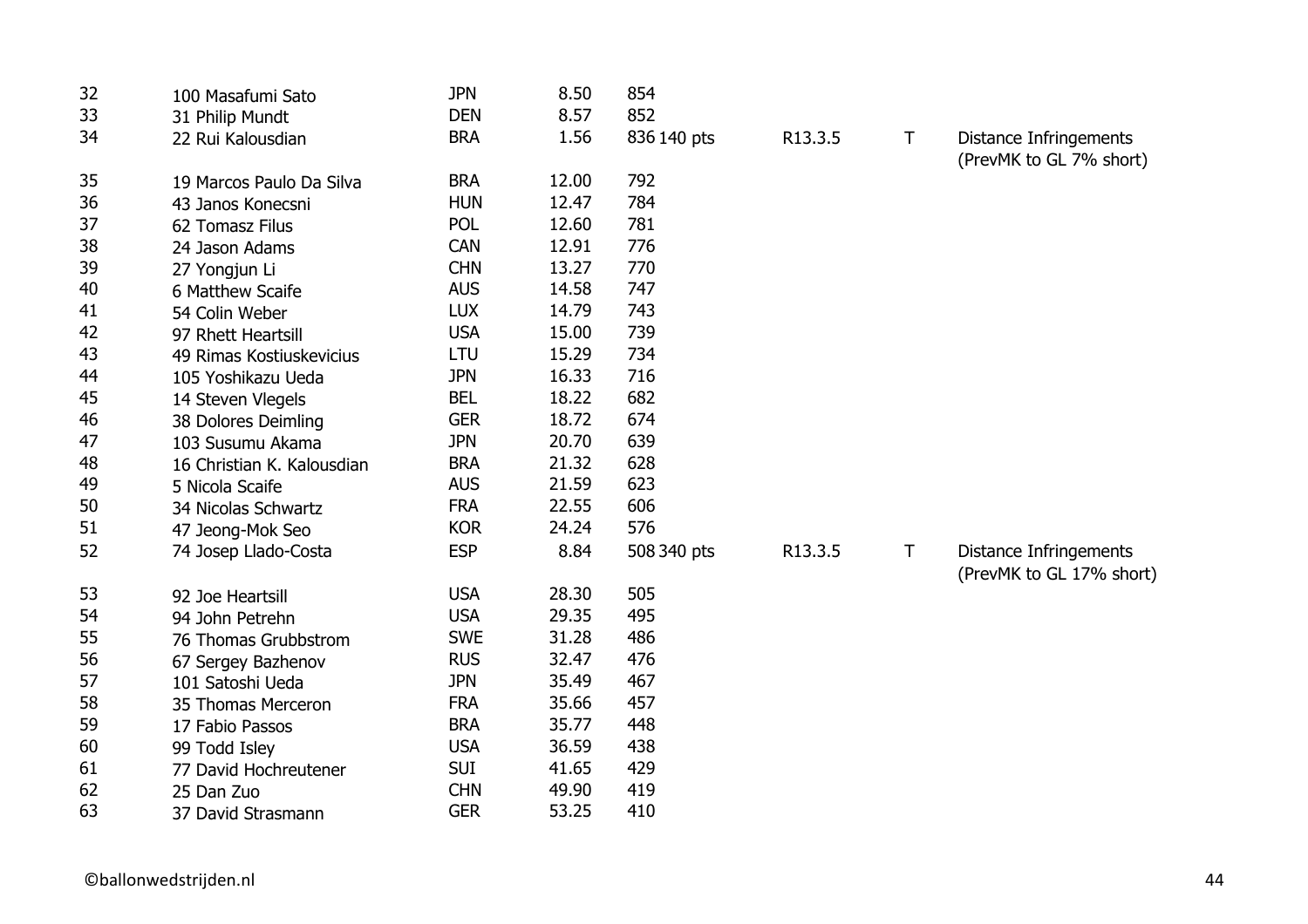| 64 | 102 Shiro Katahira      | <b>JPN</b> | 54.98   | 400        |        |   |                  |
|----|-------------------------|------------|---------|------------|--------|---|------------------|
| 65 | 93 Joe Zvada            | <b>USA</b> | 55.05   | 390        |        |   |                  |
| 66 | 83 Ismail Keremoglu     | <b>TUR</b> | 56.25   | 381        |        |   |                  |
| 67 | 78 Marc Blaser          | <b>SUI</b> | 56.65   | 371        |        |   |                  |
| 68 | 11 Johann Almer         | <b>AUT</b> | 57.00   | 362        |        |   |                  |
| 69 | 21 Rubens R. Kalousdian | <b>BRA</b> | 78.60   | 352        |        |   |                  |
| 70 | 69 Anna Nociarova       | <b>SVK</b> | 82.80   | 343        |        |   |                  |
| 71 | 86 Mike Howard          | <b>UAE</b> | 83.10   | 333        |        |   |                  |
| 72 | 18 Luis Silvestre       | <b>BRA</b> | 93.00   | 324        |        |   |                  |
| 73 | 46 Paolo Oggioni        | <b>ITA</b> | 102.60  | 314        |        |   |                  |
| 74 | 85 Vladyslav Klymenko   | <b>UKR</b> | 125.00  | 305        |        |   |                  |
| 75 | 3 Lupercio Lima         | <b>BRA</b> | 125.70  | 295        |        |   |                  |
| 76 | 40 Sven Goehler         | <b>GER</b> | 142.28  | 286        |        |   |                  |
| 77 | 7 Peter Wright          | <b>AUS</b> | 142.90  | 276        |        |   |                  |
| 78 | 45 Federico Miceli      | <b>ITA</b> | 199.00  | 267        |        |   |                  |
| 79 | 36 Adolf Kohl           | <b>GER</b> | 239.00  | 257        |        |   |                  |
| 80 | 8 Andreas Simoner       | <b>AUT</b> | 241.00  | 248        |        |   |                  |
| 81 | 75 Lars Ekstedt         | <b>SWE</b> | 302.00  | 229        |        |   |                  |
| 82 | 95 Jonathan Wright      | <b>USA</b> | 324.00  | 219        |        |   |                  |
| 83 | 64 Artem Denisenko      | <b>RUS</b> | 272.00  | 213 25 pts | R8.4.8 | Τ | Wrong MKR Colour |
| 84 | 60 Bazyli Dawidziuk     | <b>POL</b> | 365.00  | 210        |        |   |                  |
| 85 | 52 Vytautas Sviderskis  | LTU        | 370.00  | 200        |        |   |                  |
| 86 | 30 Kim Larsen           | <b>DEN</b> | 434.00  | 190        |        |   |                  |
| 87 | 84 Roman Savchuk        | <b>UKR</b> | 444.00  | 181        |        |   |                  |
| 88 | 26 Peng Cheng           | <b>CHN</b> | 610.00  | 162        |        |   |                  |
| 89 | 104 Takao Mizukami      | <b>JPN</b> | 746.00  | 152        |        |   |                  |
| 90 | 23 Dale Ritchie         | <b>CAN</b> | 754.00  | 143        |        |   |                  |
| 91 | 56 Odin Aragon          | <b>MEX</b> | 767.00  | 133        |        |   |                  |
| 92 | 98 Shawn Raya           | <b>USA</b> | 926.00  | 124        |        |   |                  |
| 93 | 48 Seoku Kang           | <b>KOR</b> | 932.00  | 114        |        |   |                  |
| 94 | 61 Roman Bauta          | <b>POL</b> | 995.00  | 105        |        |   |                  |
| 95 | 87 Andrew Holly         | <b>GBR</b> | 1034.00 | 95         |        |   |                  |
| 96 | 58 Jan Fokken           | <b>NED</b> | 1356.00 | 86         |        |   |                  |
| 97 | 70 Juraj Brezan         | <b>SVK</b> | 1455.00 | 76         |        |   |                  |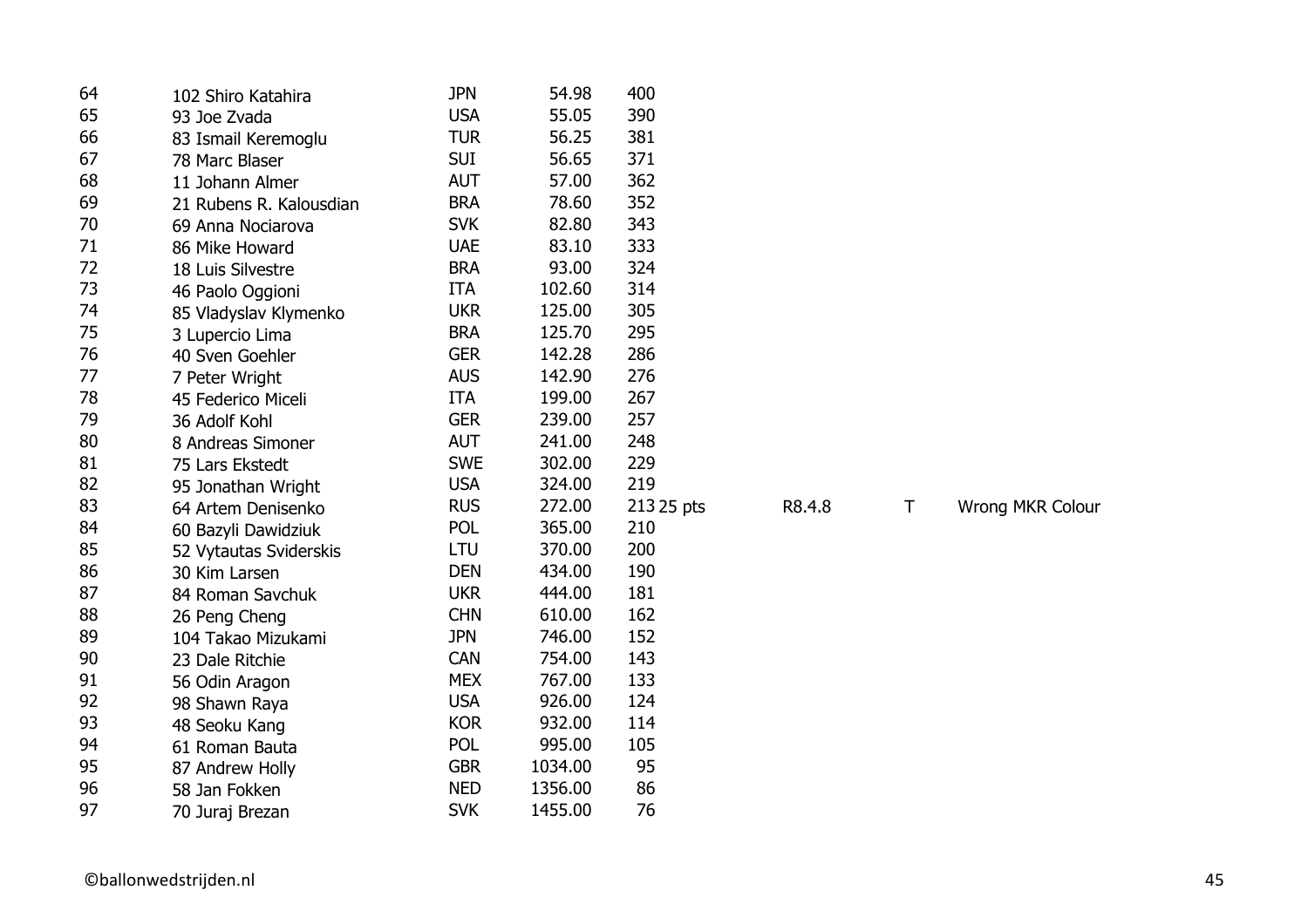| 98        | 41 Chi Kei Chow                            | <b>HKG</b>   | 1604.00   | 67               |                     |                               |
|-----------|--------------------------------------------|--------------|-----------|------------------|---------------------|-------------------------------|
| 99        | 71 Jan Minnaar                             | <b>RSA</b>   | 564.00    | 38 133 pts       | R13.3.5             | Distance Infringements        |
|           |                                            |              |           |                  |                     | (PrevMK to GL 24% short)      |
| 100       | 53 Claude Kraft                            | <b>LUX</b>   | No Result | 38               | R <sub>15.5.4</sub> | No Declaration                |
| 101       | 65 Igor Vertiprakhov                       | <b>RUS</b>   | No Result | 38               | R <sub>15.5.4</sub> | No Declaration                |
| 102       | 29 Igor Miklousic                          | <b>CRO</b>   | No Result | 38               | R13.3.5             | <b>Distance Infringements</b> |
|           |                                            |              |           |                  |                     | (PrevMK to GL 93% short)      |
| 103       | 28 Yudong Feng                             | <b>CHN</b>   | No Result | 38               | R13.3.5             | <b>Distance Infringements</b> |
|           |                                            |              |           |                  |                     | (PrevMK to GL 51% short)      |
| 104       | 15 Amarildo A. Tozzi                       | <b>BRA</b>   | No Result | 38               | R13.3.5             | <b>Distance Infringements</b> |
|           |                                            |              |           |                  |                     | (PrevMK to GL 39% short)      |
| 105       | 42 Nigel Black                             | <b>HKG</b>   | No Flight | $\boldsymbol{0}$ |                     |                               |
|           |                                            |              |           |                  |                     |                               |
| $P = 105$ | $M = 53$<br>$W = 0.18$<br>$A=99$           | $RM = 28.30$ |           | $SM = 505$       |                     | Checksum $=$ A272             |
|           | * Penalty Type: $C =$ Competition T = Task |              |           |                  |                     | 2016                          |
|           |                                            |              |           |                  |                     |                               |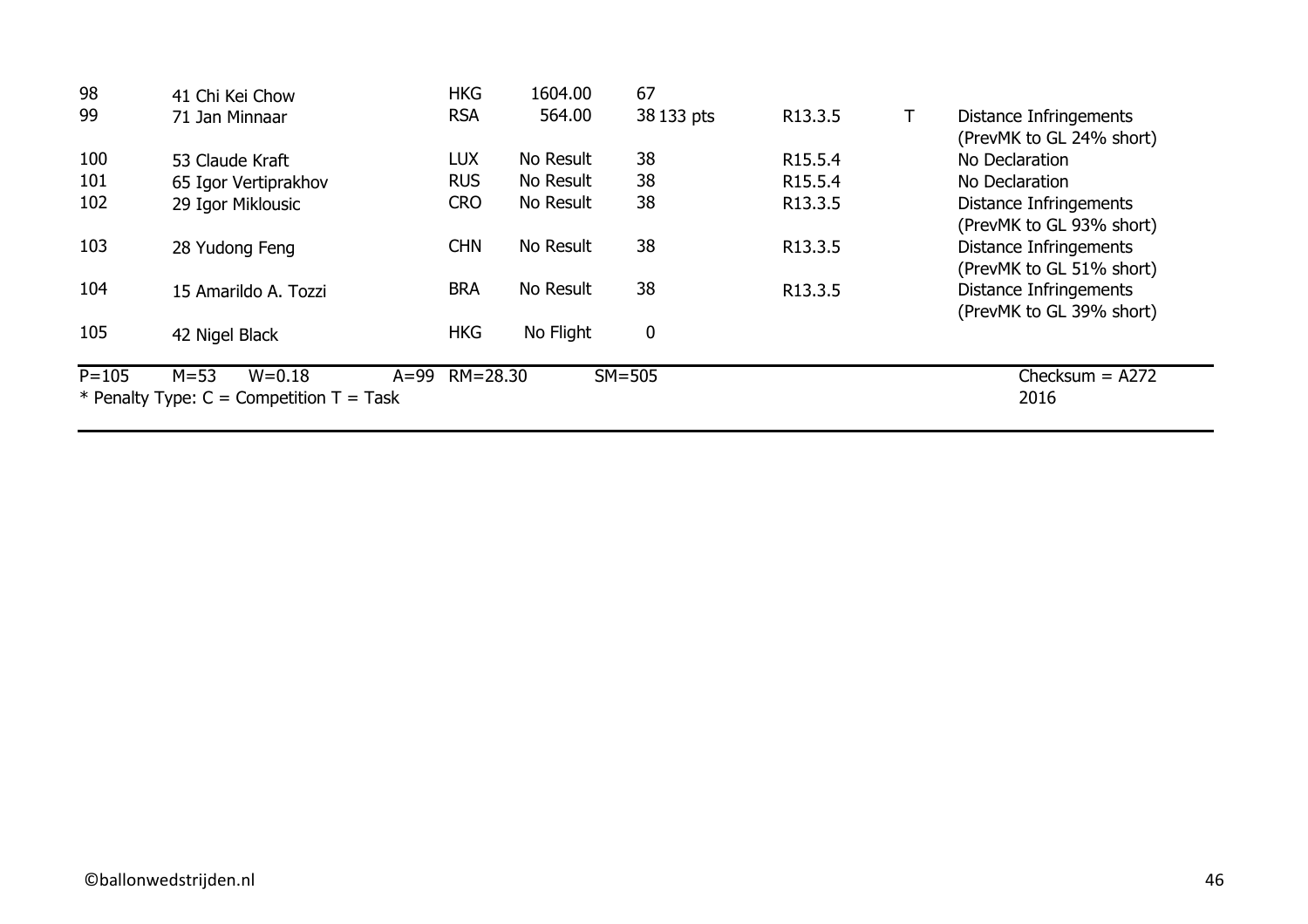| Task #: 9    | <b>Fly On R15.5</b>        |            |        | Flight $# 2$     | Task Date: | Wednesday,  | 02-11-2016 | AM |
|--------------|----------------------------|------------|--------|------------------|------------|-------------|------------|----|
| Rank         | Pilot                      | From       | Result | Penalty<br>Score | Rule       | Type Reason |            |    |
| $\mathbf{1}$ | 96 Paul Petrehn            | <b>USA</b> | 0.06   | 1000             |            |             |            |    |
| 2            | 93 Joe Zvada               | <b>USA</b> | 0.09   | 1000             |            |             |            |    |
| 3            | 82 Stefan Zeberli          | <b>SUI</b> | 0.17   | 998              |            |             |            |    |
| 4            | 81 Roman Hugi              | <b>SUI</b> | 0.22   | 997              |            |             |            |    |
| 5            | 44 Zoltan Nemeth           | <b>HUN</b> | 0.33   | 996              |            |             |            |    |
| 6            | 97 Rhett Heartsill         | <b>USA</b> | 0.40   | 994              |            |             |            |    |
| 7            | 1 Yudai Fujita             | <b>JPN</b> | 0.70   | 989              |            |             |            |    |
| 8            | 89 Stephanie Bareford      | <b>GBR</b> | 1.15   | 982              |            |             |            |    |
| 9            | 101 Satoshi Ueda           | <b>JPN</b> | 1.28   | 980              |            |             |            |    |
| 10           | 91 Chase Donner            | <b>USA</b> | 1.47   | 977              |            |             |            |    |
| 11           | 6 Matthew Scaife           | <b>AUS</b> | 1.48   | 977              |            |             |            |    |
| 12           | 72 Ivan Ayala              | <b>ESP</b> | 1.53   | 976              |            |             |            |    |
| 13           | 69 Anna Nociarova          | <b>SVK</b> | 1.58   | 975              |            |             |            |    |
| 14           | 90 Al Nels                 | <b>USA</b> | 1.80   | 971              |            |             |            |    |
| 15           | 36 Adolf Kohl              | <b>GER</b> | 1.84   | 971              |            |             |            |    |
| 16           | 43 Janos Konecsni          | <b>HUN</b> | 2.04   | 967              |            |             |            |    |
| 17           | 2 Uwe Schneider            | <b>GER</b> | 2.09   | 966              |            |             |            |    |
| 18           | 39 Pascal Kreins           | <b>GER</b> | 2.11   | 966              |            |             |            |    |
| 19           | 79 Nicole Vogel            | <b>SUI</b> | 2.18   | 965              |            |             |            |    |
| 20           | 53 Claude Kraft            | <b>LUX</b> | 2.76   | 955              |            |             |            |    |
| 21           | 31 Philip Mundt            | <b>DEN</b> | 2.81   | 955              |            |             |            |    |
| 22           | 10 Gerald Sturzlinger      | <b>AUT</b> | 3.42   | 945              |            |             |            |    |
| 23           | 103 Susumu Akama           | <b>JPN</b> | 3.87   | 937              |            |             |            |    |
| 24           | 50 Rokas Kostiuskevicius   | LTU        | 4.15   | 932              |            |             |            |    |
| 25           | 3 Lupercio Lima            | <b>BRA</b> | 4.18   | 932              |            |             |            |    |
| 26           | 11 Johann Almer            | <b>AUT</b> | 5.74   | 906              |            |             |            |    |
| 27           | 4 Dominic Bareford         | <b>GBR</b> | 6.15   | 899              |            |             |            |    |
| 28           | 16 Christian K. Kalousdian | <b>BRA</b> | 7.05   | 885              |            |             |            |    |
| 29           | 55 Nico Betzen             | <b>LUX</b> | 7.21   | 882              |            |             |            |    |
| 30           | 100 Masafumi Sato          | <b>JPN</b> | 7.72   | 874              |            |             |            |    |
| 31           | 34 Nicolas Schwartz        | <b>FRA</b> | 8.90   | 854              |            |             |            |    |

22th World Hot Air Balloon Championships, Saga (JPN) 2016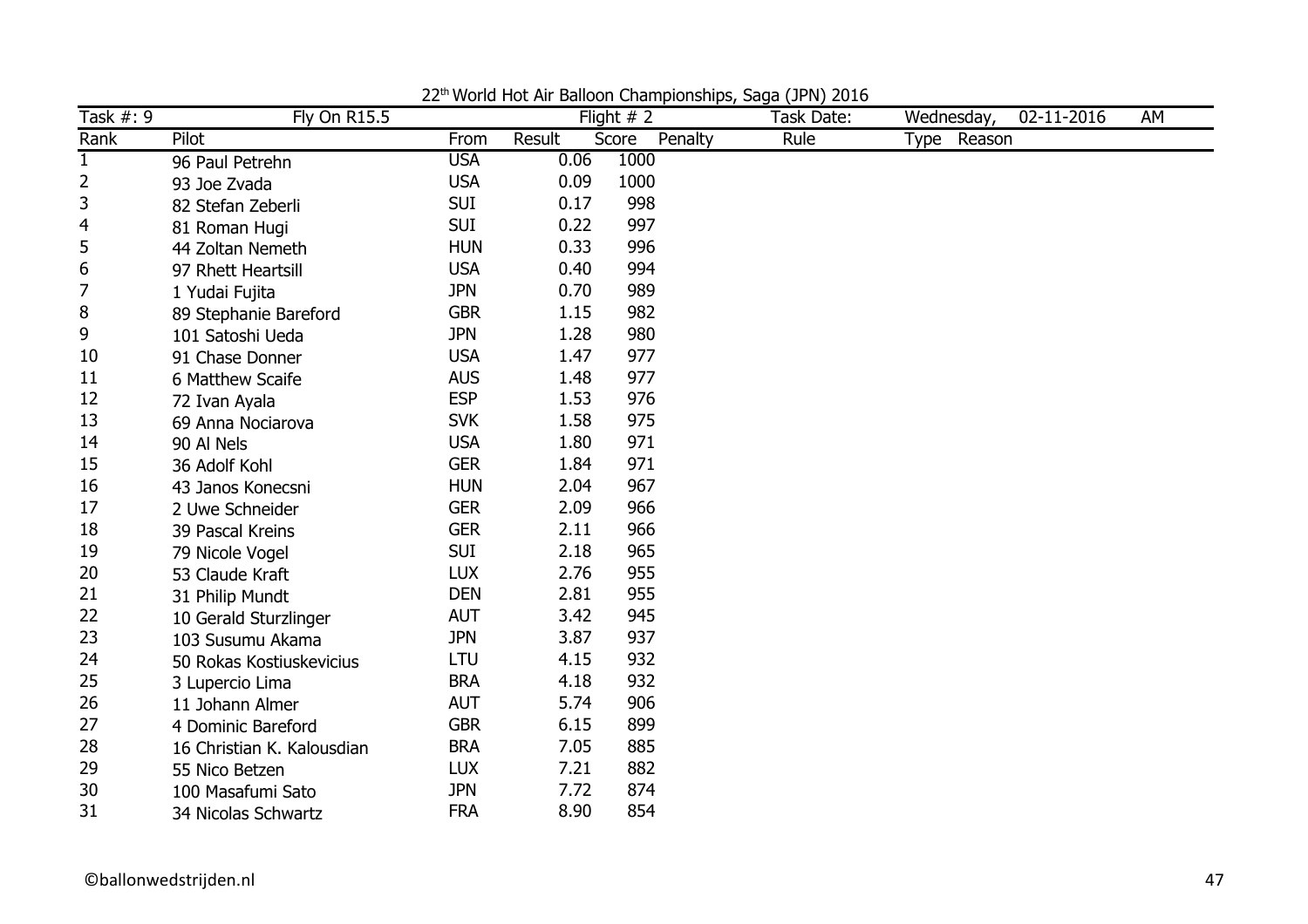| 32 | 20 Markus D. Kalousdian  | <b>BRA</b> | 9.36   | 846         |       |                        |
|----|--------------------------|------------|--------|-------------|-------|------------------------|
| 33 | 68 Sergey Latypov        | <b>RUS</b> | 10.51  | 828         |       |                        |
| 34 | 22 Rui Kalousdian        | <b>BRA</b> | 11.76  | 807         |       |                        |
| 35 | 49 Rimas Kostiuskevicius | <b>LTU</b> | 11.95  | 804         |       |                        |
| 36 | 38 Dolores Deimling      | <b>GER</b> | 12.05  | 802         |       |                        |
| 37 | 74 Josep Llado-Costa     | <b>ESP</b> | 13.10  | 785         |       |                        |
| 38 | 85 Vladyslav Klymenko    | <b>UKR</b> | 13.30  | 781         |       |                        |
| 39 | 35 Thomas Merceron       | <b>FRA</b> | 14.40  | 763         |       |                        |
| 40 | 51 Tadas Gegevicius      | <b>LTU</b> | 15.16  | 751         |       |                        |
| 41 | 14 Steven Vlegels        | <b>BEL</b> | 15.39  | 747         |       |                        |
| 42 | 94 John Petrehn          | <b>USA</b> | 15.85  | 739         |       |                        |
| 43 | 21 Rubens R. Kalousdian  | <b>BRA</b> | 16.10  | 735         |       |                        |
| 44 | 102 Shiro Katahira       | <b>JPN</b> | 16.90  | 722         |       |                        |
| 45 | 13 Jan Timmers           | <b>BEL</b> | 18.20  | 701         |       |                        |
| 46 | 87 Andrew Holly          | <b>GBR</b> | 19.50  | 679         |       |                        |
| 47 | 64 Artem Denisenko       | <b>RUS</b> | 22.30  | 633         |       |                        |
| 48 | 9 Elisabeth Kindermann   | <b>AUT</b> | 22.40  | 631         |       |                        |
| 49 | 76 Thomas Grubbstrom     | <b>SWE</b> | 24.56  | 596         |       |                        |
| 50 | 62 Tomasz Filus          | <b>POL</b> | 25.44  | 581         |       |                        |
| 51 | 67 Sergey Bazhenov       | <b>RUS</b> | 26.80  | 559         |       |                        |
| 52 | 12 Werner Schrank        | <b>AUT</b> | 30.05  | 505         |       |                        |
| 53 | 92 Joe Heartsill         | <b>USA</b> | 31.10  | 495         |       |                        |
| 54 | 57 Henk Broeders         | <b>NED</b> | 31.66  | 486 Warning | R11.6 | No LO perm to retrieve |
| 55 | 88 Rupert Stanley        | <b>GBR</b> | 32.90  | 467         |       |                        |
| 56 | 7 Peter Wright           | <b>AUS</b> | 35.50  | 457         |       |                        |
| 57 | 99 Todd Isley            | <b>USA</b> | 35.98  | 448         |       |                        |
| 58 | 65 Igor Vertiprakhov     | <b>RUS</b> | 36.09  | 438         |       |                        |
| 59 | 66 Ivan Menyaylo         | <b>RUS</b> | 55.80  | 419         |       |                        |
| 60 | 45 Federico Miceli       | <b>ITA</b> | 57.95  | 410         |       |                        |
| 61 | 47 Jeong-Mok Seo         | <b>KOR</b> | 65.70  | 400         |       |                        |
| 62 | 63 Andrei Kulkov         | <b>RUS</b> | 75.38  | 381         |       |                        |
| 63 | 60 Bazyli Dawidziuk      | <b>POL</b> | 92.97  | 371         |       |                        |
| 64 | 95 Jonathan Wright       | <b>USA</b> | 96.00  | 362         |       |                        |
| 65 | 86 Mike Howard           | <b>UAE</b> | 105.11 | 352         |       |                        |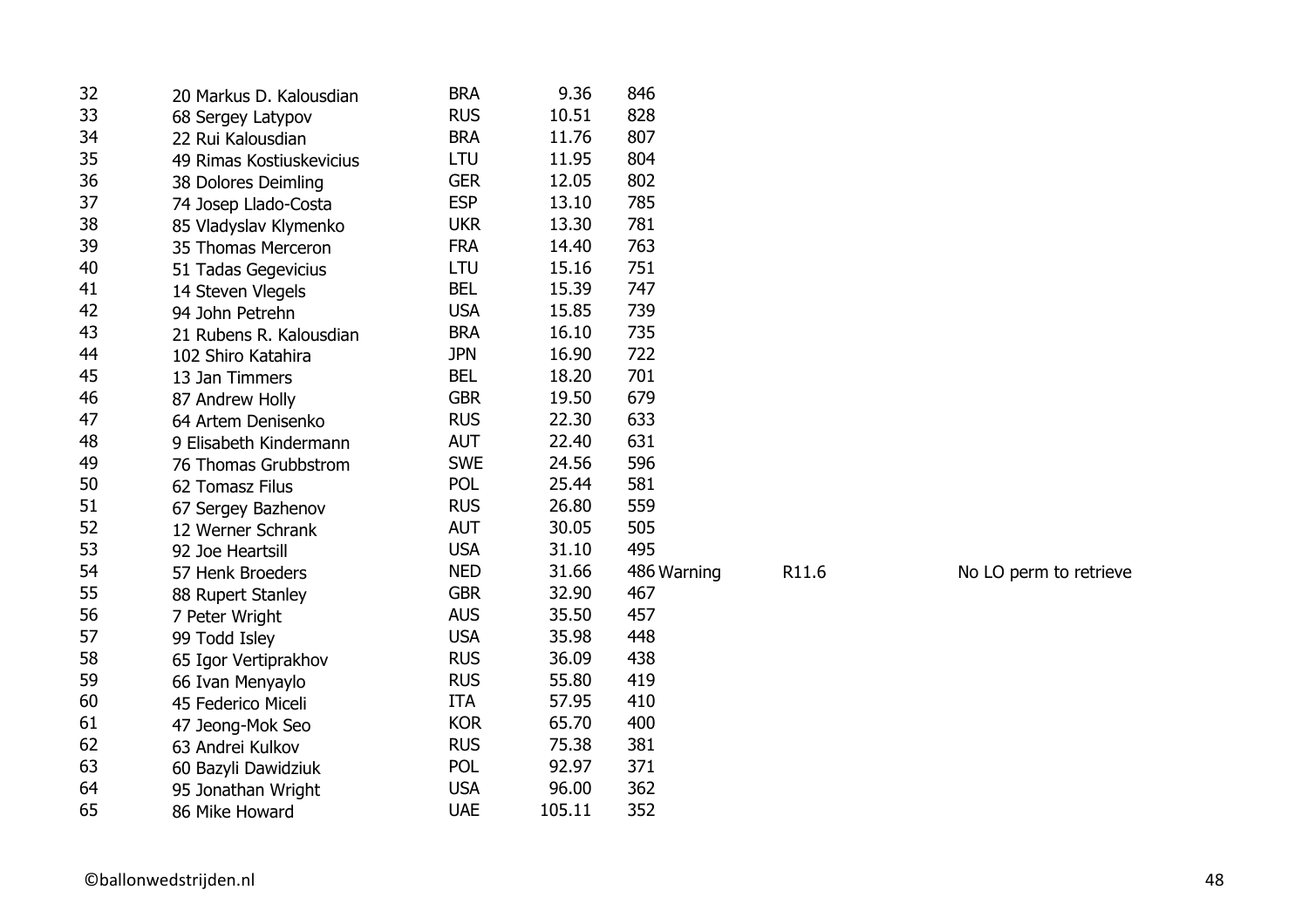| 66 | 17 Fabio Passos        | <b>BRA</b> | 121.75  | 343         | R12.16.1 |              | Lost MKR Result Assessed                                  |
|----|------------------------|------------|---------|-------------|----------|--------------|-----------------------------------------------------------|
| 67 | 27 Yongjun Li          | <b>CHN</b> | 151.44  | 333         |          |              |                                                           |
| 68 | 5 Nicola Scaife        | <b>AUS</b> | 161.00  | 324         |          |              |                                                           |
| 69 | 25 Dan Zuo             | <b>CHN</b> | 224.00  | 314         |          |              |                                                           |
| 70 | 18 Luis Silvestre      | <b>BRA</b> | 238.00  | 305 Warning | R11.6    |              | No LO perm to retrieve                                    |
| 71 | 105 Yoshikazu Ueda     | <b>JPN</b> | 245.00  | 295         |          |              |                                                           |
| 72 | 83 Ismail Keremoglu    | <b>TUR</b> | 246.00  | 286         |          |              |                                                           |
| 73 | 75 Lars Ekstedt        | <b>SWE</b> | 36.50   | 269 160 pts | R13.3.5  | $\mathsf T$  | Distance Infringements<br>(PrevMK to GL 8% short)         |
| 74 | 80 Rene Erni           | <b>SUI</b> | 257.00  | 267         |          |              |                                                           |
| 75 | 98 Shawn Raya          | <b>USA</b> | 289.00  | 248         |          |              |                                                           |
| 76 | 54 Colin Weber         | <b>LUX</b> | 310.00  | 238         |          |              |                                                           |
| 77 | 15 Amarildo A. Tozzi   | <b>BRA</b> | 321.00  | 229         |          |              |                                                           |
| 78 | 30 Kim Larsen          | <b>DEN</b> | 340.00  | 219         |          |              |                                                           |
| 79 | 23 Dale Ritchie        | <b>CAN</b> | 355.00  | 210         |          |              |                                                           |
| 80 | 104 Takao Mizukami     | <b>JPN</b> | 414.00  | 200         |          |              |                                                           |
| 81 | 73 Jordi Rodriguez     | <b>ESP</b> | 280.00  | 19463 pts   | R11.2.2  | $\mathsf{T}$ | LND Within 200m of MKR                                    |
| 82 | 52 Vytautas Sviderskis | LTU        | 455.00  | 190         |          |              |                                                           |
| 83 | 32 Clement Seigeot     | <b>FRA</b> | 457.00  | 181         |          |              |                                                           |
| 84 | 46 Paolo Oggioni       | <b>ITA</b> | 498.00  | 171         |          |              |                                                           |
| 85 | 33 Laure de Coligny    | <b>FRA</b> | 532.00  | 152         |          |              |                                                           |
| 86 | 78 Marc Blaser         | <b>SUI</b> | 663.00  | 143         |          |              |                                                           |
| 87 | 24 Jason Adams         | <b>CAN</b> | 22.76   | 125 500 pts | R7.5     | $\mathsf{C}$ | LND in PZ 102                                             |
| 88 | 61 Roman Bauta         | <b>POL</b> | 942.00  | 114         |          |              |                                                           |
| 89 | 59 Jan Oudenampsen     | <b>NED</b> | 67.30   | 110 280 pts | R13.3.5  | Τ            | <b>Distance Infringements</b>                             |
|    |                        |            |         |             | R13.3.5  |              | (PrevMK to GL 14% short)                                  |
| 90 | 37 David Strasmann     | <b>GER</b> | 665.00  | 107 26 pts  | R11.2.2  | $\mathsf{T}$ | LND Within 200m of MKR                                    |
|    |                        |            |         | Warning     | R10.1.3  |              | <b>Midair Collision</b>                                   |
| 91 | 58 Jan Fokken          | <b>NED</b> | 1327.00 | 105         |          |              |                                                           |
| 92 | 48 Seoku Kang          | <b>KOR</b> | 1368.00 | 95          |          |              |                                                           |
| 93 | 84 Roman Savchuk       | <b>UKR</b> | 1831.00 | 86          |          |              |                                                           |
| 94 | 40 Sven Goehler        | <b>GER</b> | 2643.00 | 67          |          |              |                                                           |
| 95 | 56 Odin Aragon         | <b>MEX</b> | 790.00  | 34 90 pts   | R13.3.5  | $\mathsf T$  | <b>Distance Infringements</b><br>(PrevMK to GL 20% short) |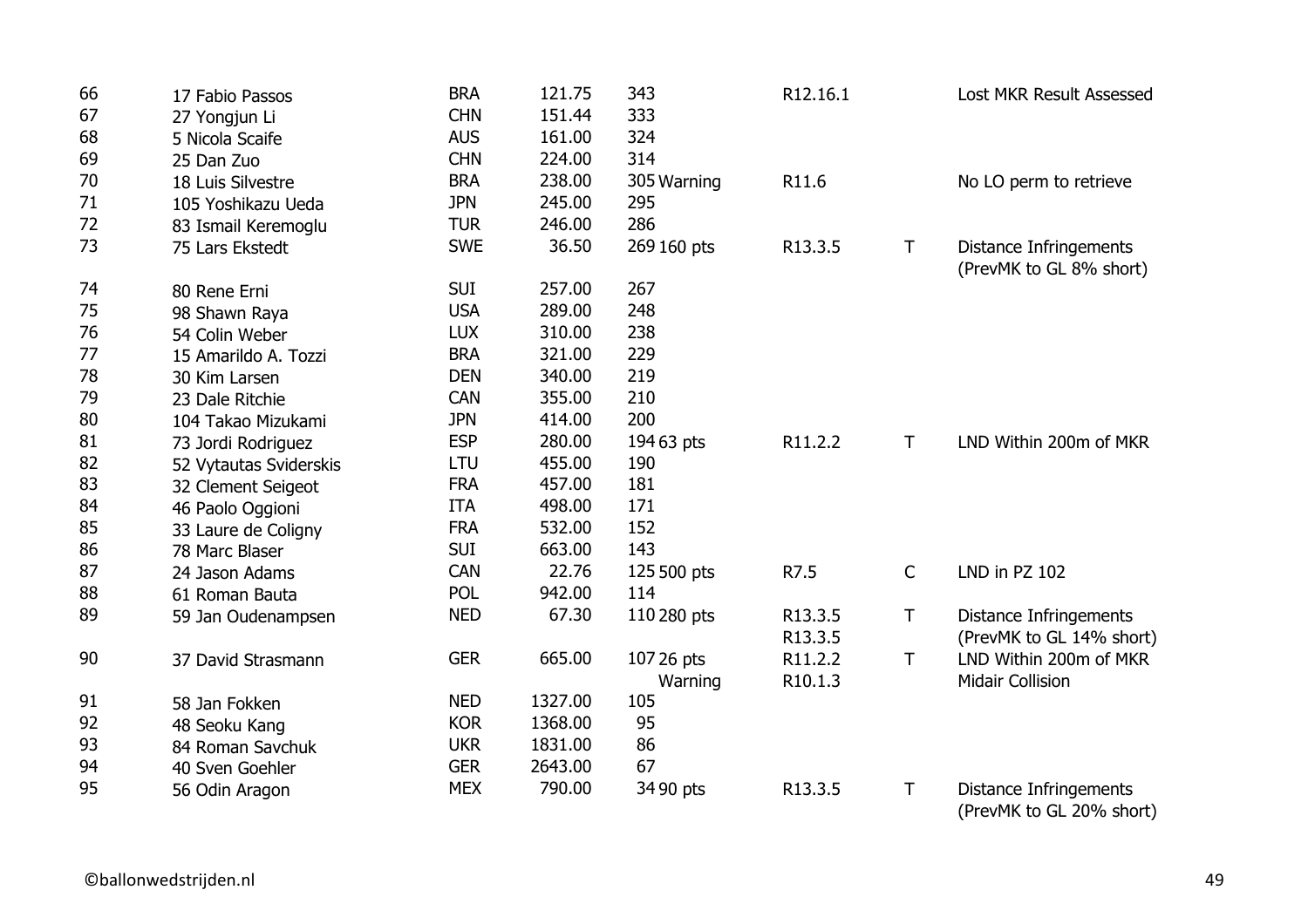| 96        | 70 Juraj Brezan                            | <b>SVK</b>     | No Result | 34            | R <sub>15</sub> .5.4 |              | No Declaration                                     |
|-----------|--------------------------------------------|----------------|-----------|---------------|----------------------|--------------|----------------------------------------------------|
| 97        | 29 Igor Miklousic                          | <b>CRO</b>     | No Result | 34            | R13.3.5              |              | Distance Infringements<br>(PrevMK to GL 95% short) |
| 98        | 71 Jan Minnaar                             | <b>RSA</b>     | No Result | 34 138 pts    | R <sub>11</sub> .2.2 | Τ            | LND Within 200m of MKR                             |
|           |                                            |                |           |               | R13.3.5              |              | <b>Distance Infringements</b>                      |
|           |                                            |                |           |               |                      |              | (PrevMK to GL 33% short)                           |
| 99        | 77 David Hochreutener                      | <b>SUI</b>     | No Result | 34 97 pts     | R <sub>11</sub> .2.2 | Τ            | LND Within 200m of MKR                             |
|           |                                            |                |           |               | R <sub>13</sub> .3.5 |              | Distance Infringements                             |
|           |                                            |                |           |               |                      |              | (PrevMK to GL 48% short)                           |
| 100       | 42 Nigel Black                             | <b>HKG</b>     | No Flight | 0             |                      |              |                                                    |
| 101       | 19 Marcos Paulo Da Silva                   | <b>BRA</b>     | 32.30     | $-24500$ pts  | R7.5                 | $\mathsf{C}$ | LND in PZ 102                                      |
| 102       | 28 Yudong Feng                             | <b>CHN</b>     | 250.00    | $-224500$ pts | R7.5                 | $\mathsf{C}$ | LND in PZ 102                                      |
| 103       | 26 Peng Cheng                              | <b>CHN</b>     | 508.00    | $-338500$ pts | R7.5                 | $\mathsf{C}$ | LND in PZ 102                                      |
| 104       | 8 Andreas Simoner                          | <b>AUT</b>     | 2388.00   | $-424500$ pts | R7.5                 | $\mathsf{C}$ | LND in PZ 102                                      |
| 105       | 41 Chi Kei Chow                            | <b>HKG</b>     | 3091.00   | $-443500$ pts | R7.5                 | $\mathsf{C}$ | LND in PZ 102                                      |
| $P = 105$ | $M = 53$<br>$W = 0.06$                     | A=100 RM=30.05 |           | $SM = 505$    |                      |              | $Checking = DE9C$                                  |
|           | * Penalty Type: $C =$ Competition T = Task |                |           |               |                      |              | 2016                                               |
|           |                                            |                |           |               |                      |              |                                                    |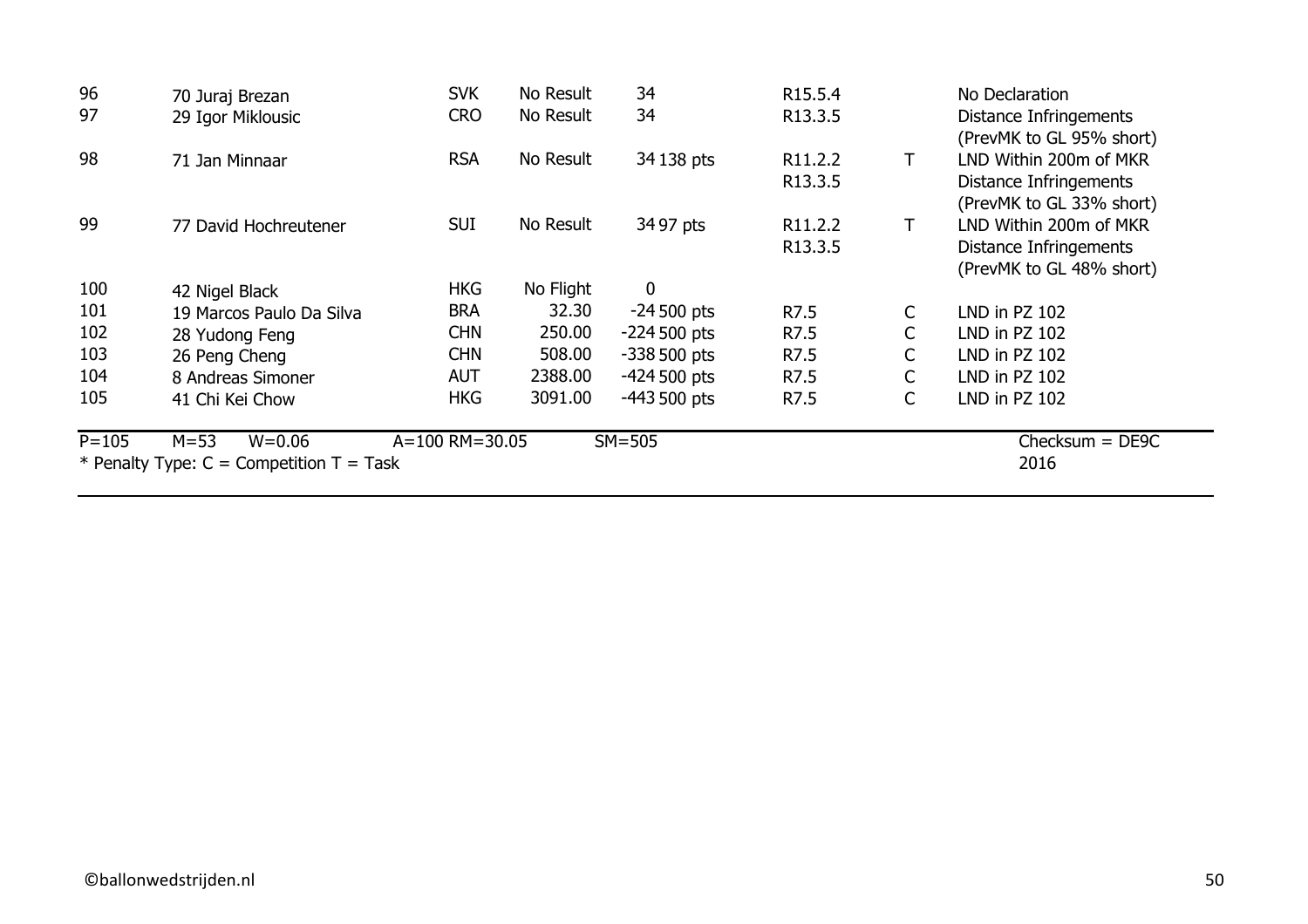| Task #: 10     | Pilot Decared Goal R15.1 |            |        | Flight $# 3$     | $\cdots$<br>Task Date: | Thursday,   | 03-11-2016<br>AM       |
|----------------|--------------------------|------------|--------|------------------|------------------------|-------------|------------------------|
| Rank           | Pilot                    | From       | Result | Penalty<br>Score | Rule                   | Type Reason |                        |
| $\mathbf{1}$   | 96 Paul Petrehn          | <b>USA</b> | 0.30   | 1000             |                        |             |                        |
| $\overline{2}$ | 97 Rhett Heartsill       | <b>USA</b> | 1.78   | 998              |                        |             |                        |
| 3              | 99 Todd Isley            | <b>USA</b> | 2.09   | 997              |                        |             |                        |
| 4              | 92 Joe Heartsill         | <b>USA</b> | 2.88   | 996              |                        |             |                        |
| 5              | 32 Clement Seigeot       | <b>FRA</b> | 3.06   | 996              |                        |             |                        |
| 6              | 54 Colin Weber           | <b>LUX</b> | 7.85   | 988              |                        |             |                        |
| $\overline{7}$ | 68 Sergey Latypov        | <b>RUS</b> | 7.90   | 988              |                        |             |                        |
| 8              | 94 John Petrehn          | <b>USA</b> | 12.30  | 981              |                        |             |                        |
| 9              | 78 Marc Blaser           | <b>SUI</b> | 17.76  | 972 Warning      | R3.10.3                |             | Park within 100m of GL |
| 10             | 91 Chase Donner          | <b>USA</b> | 20.28  | 968              |                        |             |                        |
| 11             | 85 Vladyslav Klymenko    | <b>UKR</b> | 21.35  | 966              |                        |             |                        |
| 12             | 81 Roman Hugi            | <b>SUI</b> | 22.08  | 965              |                        |             |                        |
| 13             | 56 Odin Aragon           | <b>MEX</b> | 25.89  | 959              |                        |             |                        |
| 14             | 53 Claude Kraft          | <b>LUX</b> | 27.70  | 956              |                        |             |                        |
| 15             | 104 Takao Mizukami       | <b>JPN</b> | 28.41  | 955              |                        |             |                        |
| 16             | 44 Zoltan Nemeth         | <b>HUN</b> | 31.81  | 949              |                        |             |                        |
| 17             | 66 Ivan Menyaylo         | <b>RUS</b> | 32.90  | 948              |                        |             |                        |
| 18             | 33 Laure de Coligny      | <b>FRA</b> | 33.50  | 947              |                        |             |                        |
| 19             | 10 Gerald Sturzlinger    | <b>AUT</b> | 33.75  | 946              |                        |             |                        |
| 20             | 84 Roman Savchuk         | <b>UKR</b> | 49.85  | 920              |                        |             |                        |
| 21             | 64 Artem Denisenko       | <b>RUS</b> | 50.30  | 920              |                        |             |                        |
| 22             | 7 Peter Wright           | <b>AUS</b> | 53.92  | 914              |                        |             |                        |
| 23             | 86 Mike Howard           | <b>UAE</b> | 58.31  | 907              |                        |             |                        |
| 24             | 67 Sergey Bazhenov       | <b>RUS</b> | 61.60  | 901              |                        |             |                        |
| 25             | 38 Dolores Deimling      | <b>GER</b> | 64.14  | 897              |                        |             |                        |
| 26             | 87 Andrew Holly          | <b>GBR</b> | 66.00  | 894              |                        |             |                        |
| 27             | 57 Henk Broeders         | <b>NED</b> | 69.89  | 888              |                        |             |                        |
| 28             | 77 David Hochreutener    | <b>SUI</b> | 77.26  | 876              |                        |             |                        |
| 29             | 98 Shawn Raya            | <b>USA</b> | 83.65  | 866              |                        |             |                        |
| 30             | 40 Sven Goehler          | <b>GER</b> | 92.76  | 851              |                        |             |                        |
| 31             | 35 Thomas Merceron       | <b>FRA</b> | 105.50 | 831              |                        |             |                        |

22<sup>th</sup> World Hot Air Balloon Championships, Saga (JPN) 2016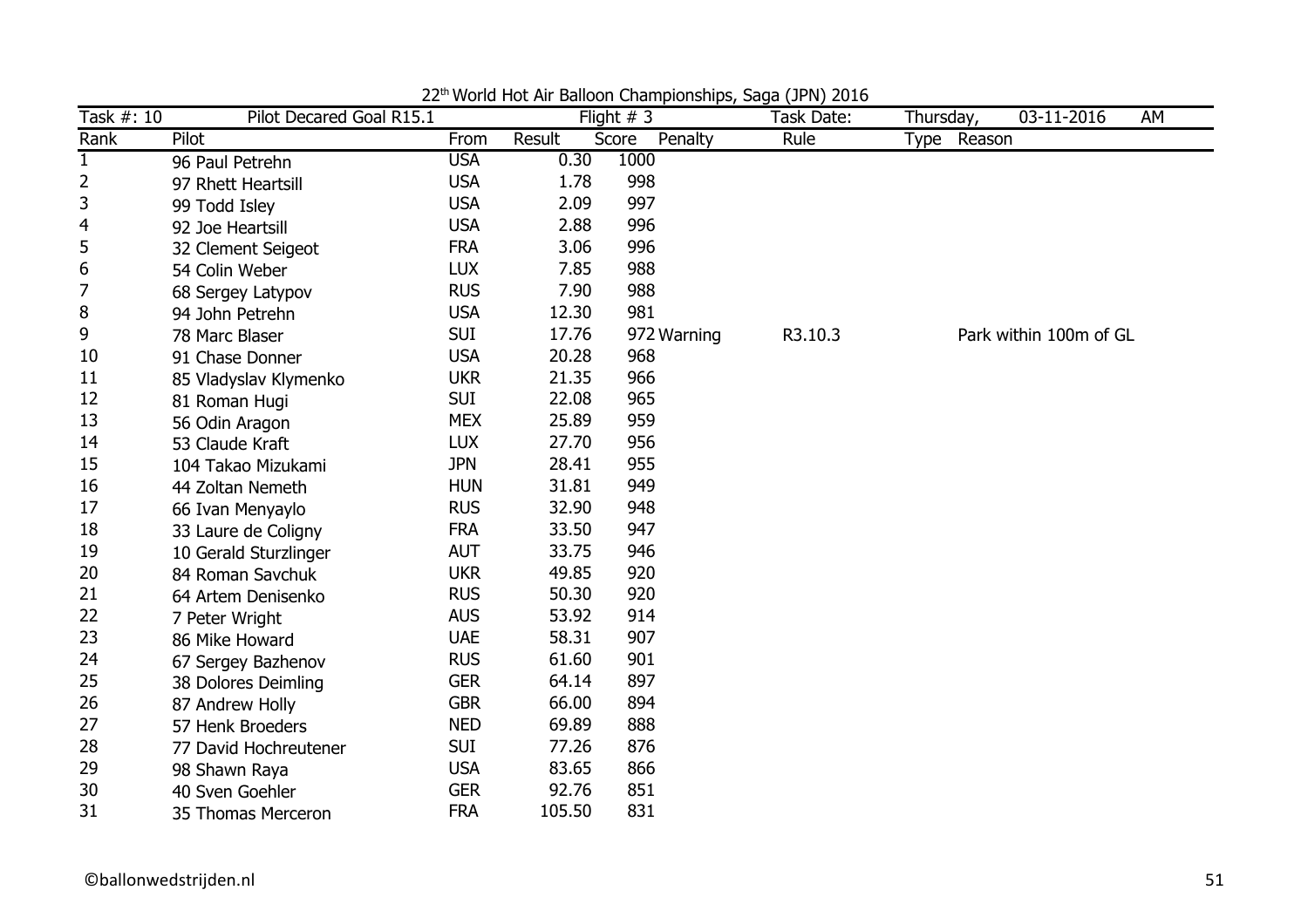| 32 | 34 Nicolas Schwartz        | <b>FRA</b> | 116.01 | 814 |
|----|----------------------------|------------|--------|-----|
| 33 | 102 Shiro Katahira         | <b>JPN</b> | 117.78 | 811 |
| 34 | 93 Joe Zvada               | <b>USA</b> | 119.32 | 809 |
| 35 | 89 Stephanie Bareford      | <b>GBR</b> | 119.72 | 808 |
| 36 | 37 David Strasmann         | <b>GER</b> | 122.00 | 804 |
| 37 | 90 Al Nels                 | <b>USA</b> | 123.00 | 803 |
| 38 | 82 Stefan Zeberli          | <b>SUI</b> | 145.71 | 766 |
| 39 | 61 Roman Bauta             | POL        | 147.00 | 764 |
| 40 | 12 Werner Schrank          | AUT        | 152.54 | 755 |
| 41 | 60 Bazyli Dawidziuk        | POL        | 160.74 | 742 |
| 42 | 62 Tomasz Filus            | POL        | 183.00 | 706 |
| 43 | 80 Rene Erni               | <b>SUI</b> | 184.43 | 704 |
| 44 | 1 Yudai Fujita             | <b>JPN</b> | 184.95 | 703 |
| 45 | 88 Rupert Stanley          | <b>GBR</b> | 188.93 | 697 |
| 46 | 2 Uwe Schneider            | <b>GER</b> | 190.23 | 694 |
| 47 | 11 Johann Almer            | <b>AUT</b> | 197.00 | 684 |
| 48 | 21 Rubens R. Kalousdian    | <b>BRA</b> | 197.61 | 683 |
| 49 | 79 Nicole Vogel            | <b>SUI</b> | 224.00 | 640 |
| 50 | 39 Pascal Kreins           | <b>GER</b> | 264.00 | 576 |
| 51 | 75 Lars Ekstedt            | <b>SWE</b> | 284.00 | 544 |
| 52 | 3 Lupercio Lima            | <b>BRA</b> | 303.00 | 513 |
| 53 | 9 Elisabeth Kindermann     | <b>AUT</b> | 308.00 | 505 |
| 54 | 76 Thomas Grubbstrom       | <b>SWE</b> | 309.00 | 495 |
| 55 | 4 Dominic Bareford         | <b>GBR</b> | 377.00 | 486 |
| 56 | 15 Amarildo A. Tozzi       | <b>BRA</b> | 390.00 | 476 |
| 57 | 100 Masafumi Sato          | <b>JPN</b> | 399.00 | 467 |
| 58 | 16 Christian K. Kalousdian | <b>BRA</b> | 452.00 | 457 |
| 59 | 13 Jan Timmers             | <b>BEL</b> | 469.00 | 448 |
| 60 | 17 Fabio Passos            | <b>BRA</b> | 490.00 | 438 |
| 61 | 24 Jason Adams             | CAN        | 492.00 | 429 |
| 62 | 95 Jonathan Wright         | <b>USA</b> | 535.00 | 419 |
| 63 | 46 Paolo Oggioni           | <b>ITA</b> | 545.00 | 410 |
| 64 | 25 Dan Zuo                 | <b>CHN</b> | 564.00 | 400 |
| 65 | 23 Dale Ritchie            | CAN        | 565.00 | 390 |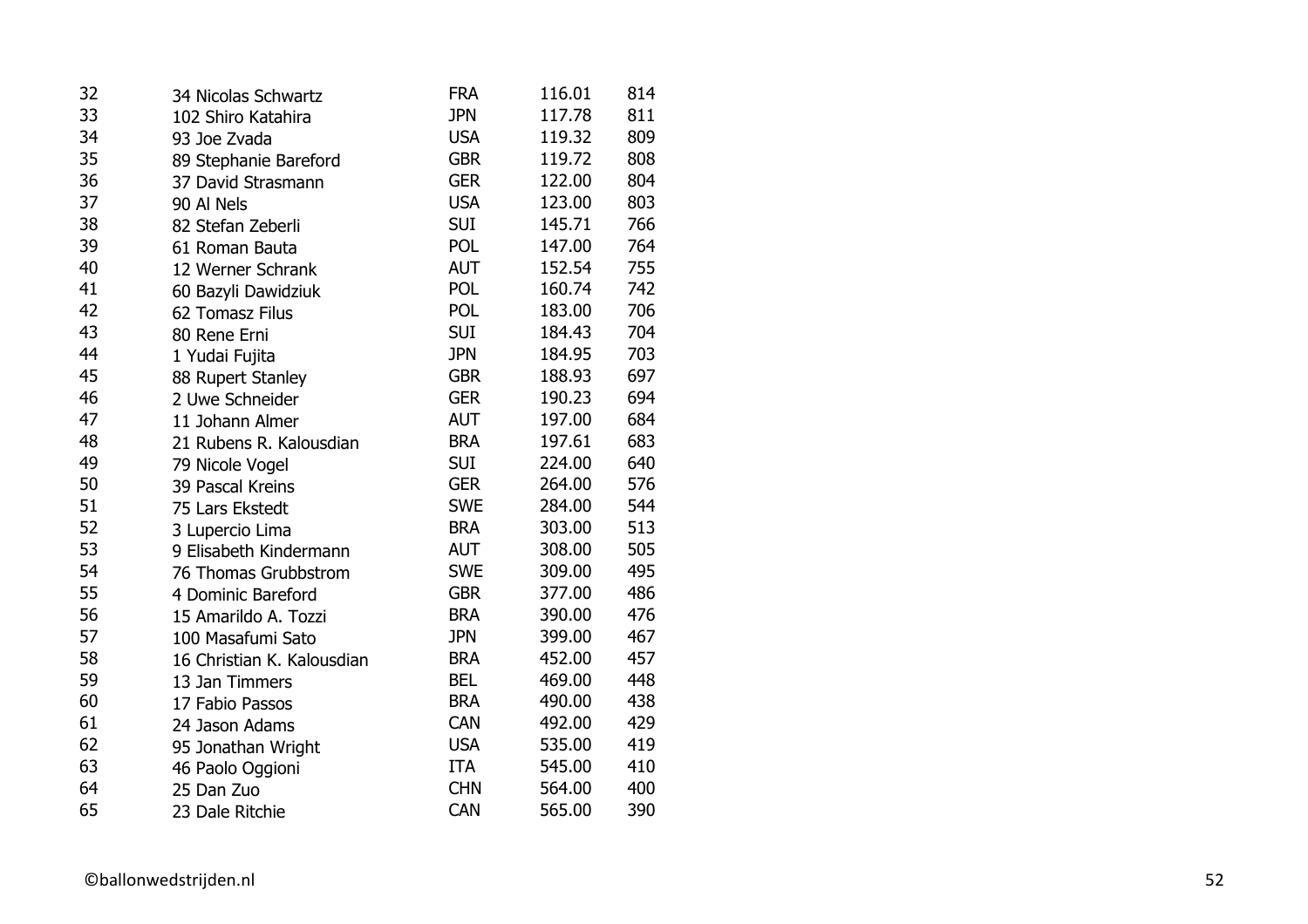| 66 | 27 Yongjun Li            | <b>CHN</b> | 585.00  | 381 |
|----|--------------------------|------------|---------|-----|
| 67 | 19 Marcos Paulo Da Silva | <b>BRA</b> | 590.00  | 371 |
| 68 | 83 Ismail Keremoglu      | <b>TUR</b> | 607.00  | 362 |
| 69 | 55 Nico Betzen           | <b>LUX</b> | 668.00  | 352 |
| 70 | 18 Luis Silvestre        | <b>BRA</b> | 674.00  | 343 |
| 71 | 52 Vytautas Sviderskis   | LTU        | 699.00  | 333 |
| 72 | 22 Rui Kalousdian        | <b>BRA</b> | 709.00  | 324 |
| 73 | 30 Kim Larsen            | <b>DEN</b> | 727.00  | 314 |
| 74 | 48 Seoku Kang            | <b>KOR</b> | 744.00  | 305 |
| 75 | 103 Susumu Akama         | <b>JPN</b> | 748.00  | 295 |
| 76 | 65 Igor Vertiprakhov     | <b>RUS</b> | 763.00  | 286 |
| 77 | 36 Adolf Kohl            | <b>GER</b> | 764.00  | 272 |
| 77 | 72 Ivan Ayala            | <b>ESP</b> | 764.00  | 272 |
| 79 | 69 Anna Nociarova        | <b>SVK</b> | 799.00  | 257 |
| 80 | 49 Rimas Kostiuskevicius | LTU        | 816.00  | 248 |
| 81 | 50 Rokas Kostiuskevicius | LTU        | 829.00  | 238 |
| 82 | 31 Philip Mundt          | <b>DEN</b> | 832.00  | 229 |
| 83 | 8 Andreas Simoner        | <b>AUT</b> | 871.00  | 219 |
| 84 | 6 Matthew Scaife         | <b>AUS</b> | 886.00  | 210 |
| 85 | 5 Nicola Scaife          | <b>AUS</b> | 923.00  | 200 |
| 86 | 74 Josep Llado-Costa     | <b>ESP</b> | 955.00  | 190 |
| 87 | 20 Markus D. Kalousdian  | <b>BRA</b> | 961.00  | 181 |
| 88 | 47 Jeong-Mok Seo         | <b>KOR</b> | 979.00  | 171 |
| 89 | 58 Jan Fokken            | <b>NED</b> | 980.00  | 162 |
| 90 | 45 Federico Miceli       | <b>ITA</b> | 993.00  | 152 |
| 91 | 43 Janos Konecsni        | <b>HUN</b> | 1068.00 | 143 |
| 92 | 29 Igor Miklousic        | <b>CRO</b> | 1095.00 | 133 |
| 93 | 14 Steven Vlegels        | <b>BEL</b> | 1102.00 | 124 |
| 94 | 101 Satoshi Ueda         | <b>JPN</b> | 1112.00 | 114 |
| 95 | 73 Jordi Rodriguez       | <b>ESP</b> | 1200.00 | 105 |
| 96 | 105 Yoshikazu Ueda       | <b>JPN</b> | 1243.00 | 95  |
| 97 | 26 Peng Cheng            | <b>CHN</b> | 1532.00 | 86  |
| 98 | 41 Chi Kei Chow          | <b>HKG</b> | 1760.00 | 67  |
| 99 | 71 Jan Minnaar           | <b>RSA</b> | 1972.00 | 57  |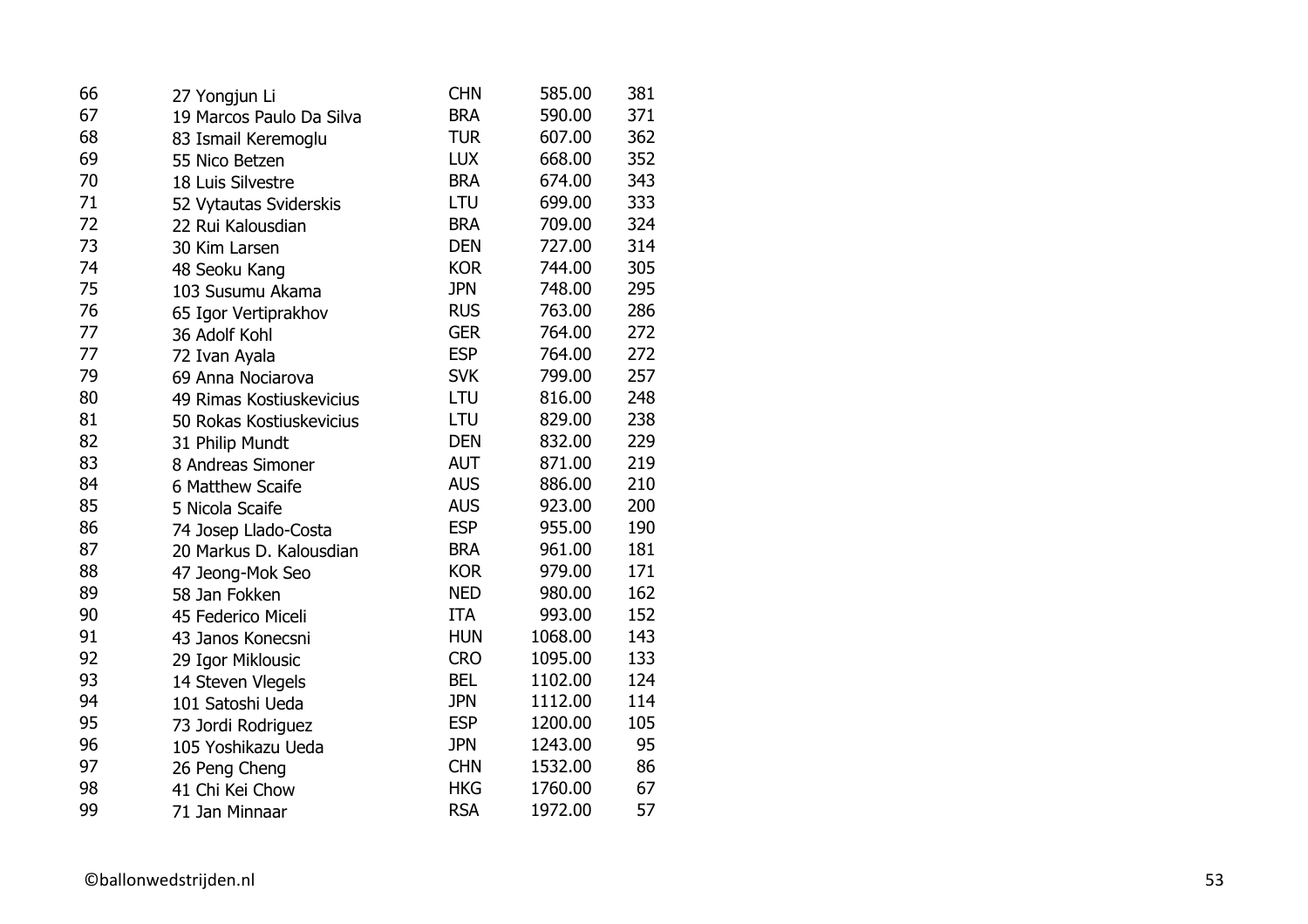| 100       | 28 Yudong Feng                             | <b>CHN</b>      | 3206.00   | 38            |                      |   |                            |
|-----------|--------------------------------------------|-----------------|-----------|---------------|----------------------|---|----------------------------|
| 101       | 51 Tadas Gegevicius                        | LTU             | No Result | 24            | R <sub>12</sub> .3.1 |   | No goal declared before TO |
| 102       | 59 Jan Oudenampsen                         | <b>NED</b>      | No Result | 24            | R <sub>12</sub> .3.1 |   | No Goal declared before TO |
| 103       | 42 Nigel Black                             | <b>HKG</b>      | No Flight | 0             |                      |   |                            |
| 104       | 63 Andrei Kulkov                           | <b>RUS</b>      | 1571.00   | $-124200$ pts | R <sub>11.4</sub>    |   | <b>GC Solid</b>            |
| 105       | 70 Juraj Brezan                            | <b>SVK</b>      | 2286.00   | $-822870$ pts | R7.5                 | C | Flight in PZ 15 (Rail Way) |
| $P = 105$ | $M = 53$<br>$W = 0.30$                     | A=102 RM=308.00 |           | $SM=505$      |                      |   | $Checksum = EDFF$          |
|           | * Penalty Type: $C =$ Competition T = Task |                 |           |               |                      |   | 2016                       |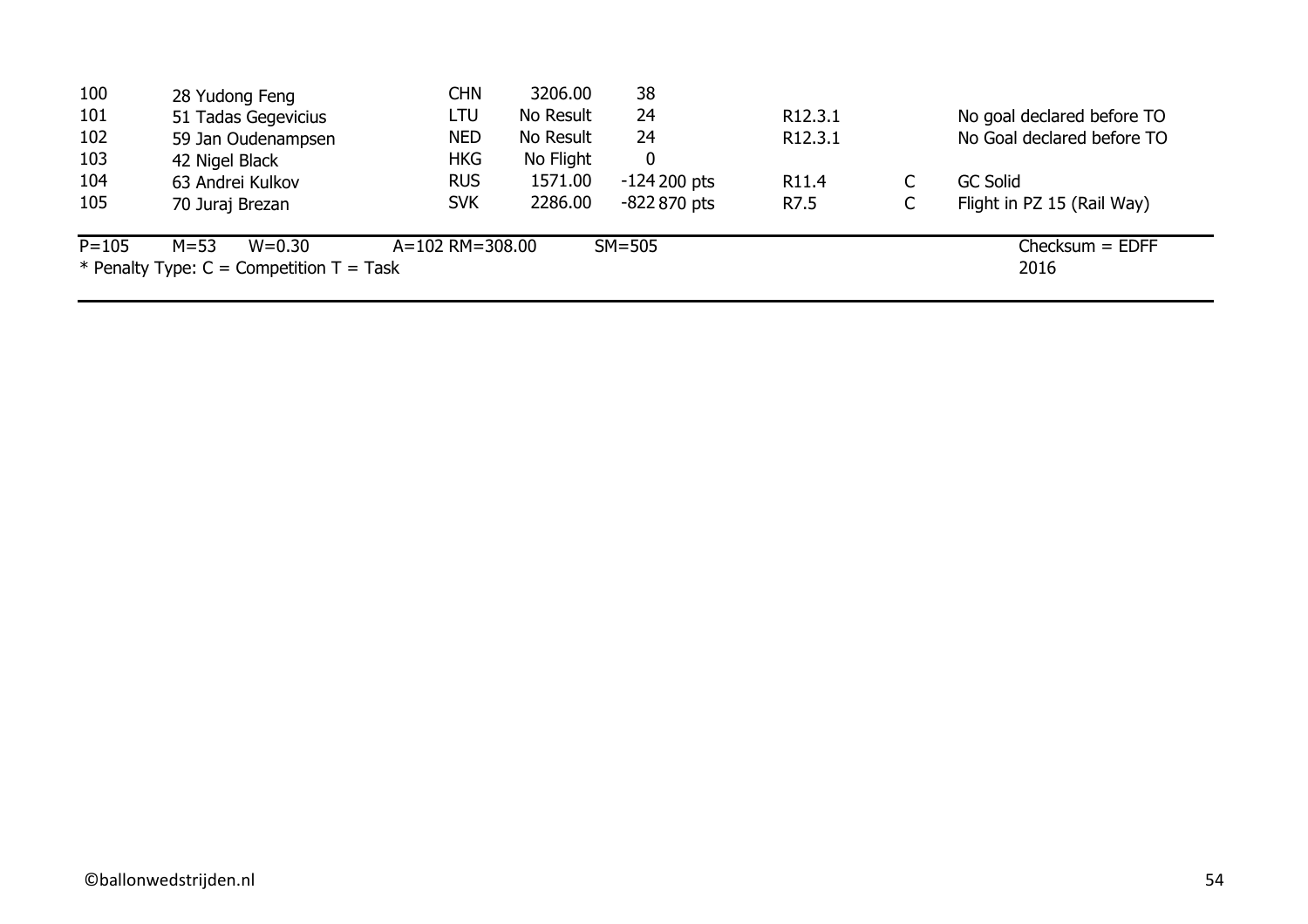| Task #: 11     | Fly In R15.4           |            |        | Flight $# 3$     | Task Date: | Thursday,   | 03-11-2016       | AM |
|----------------|------------------------|------------|--------|------------------|------------|-------------|------------------|----|
| Rank           | Pilot                  | From       | Result | Penalty<br>Score | Rule       | Type Reason |                  |    |
| $\mathbf{1}$   | 97 Rhett Heartsill     | <b>USA</b> | 0.26   | 1000             |            |             |                  |    |
| $\overline{2}$ | 76 Thomas Grubbstrom   | <b>SWE</b> | 0.27   | 1000             |            |             |                  |    |
| 3              | 39 Pascal Kreins       | <b>GER</b> | 0.45   | 1000             |            |             |                  |    |
| 4              | 86 Mike Howard         | <b>UAE</b> | 0.56   | 1000             |            |             |                  |    |
| 5              | 2 Uwe Schneider        | <b>GER</b> | 0.81   | 999              |            |             |                  |    |
| 6              | 32 Clement Seigeot     | <b>FRA</b> | 2.57   | 996              |            |             |                  |    |
| 7              | 104 Takao Mizukami     | <b>JPN</b> | 2.81   | 996              |            |             |                  |    |
| 8              | 62 Tomasz Filus        | <b>POL</b> | 3.53   | 995 Warning      | R10.4      |             | Dropping objects |    |
| 9              | 92 Joe Heartsill       | <b>USA</b> | 3.92   | 994              |            |             |                  |    |
| 10             | 7 Peter Wright         | <b>AUS</b> | 4.72   | 993              |            |             |                  |    |
| 11             | 22 Rui Kalousdian      | <b>BRA</b> | 5.26   | 992              |            |             |                  |    |
| 12             | 35 Thomas Merceron     | <b>FRA</b> | 5.60   | 991              |            |             |                  |    |
| 13             | 94 John Petrehn        | <b>USA</b> | 6.52   | 990              |            |             |                  |    |
| 14             | 67 Sergey Bazhenov     | <b>RUS</b> | 6.69   | 990              |            |             |                  |    |
| 15             | 85 Vladyslav Klymenko  | <b>UKR</b> | 7.60   | 988              |            |             |                  |    |
| 16             | 96 Paul Petrehn        | <b>USA</b> | 7.79   | 988              |            |             |                  |    |
| 17             | 57 Henk Broeders       | <b>NED</b> | 9.55   | 985              |            |             |                  |    |
| 18             | 102 Shiro Katahira     | <b>JPN</b> | 14.93  | 976              |            |             |                  |    |
| 19             | 90 Al Nels             | <b>USA</b> | 17.17  | 973              |            |             |                  |    |
| 20             | 84 Roman Savchuk       | <b>UKR</b> | 17.76  | 972              |            |             |                  |    |
| 21             | 34 Nicolas Schwartz    | <b>FRA</b> | 20.11  | 968              |            |             |                  |    |
| 22             | 37 David Strasmann     | <b>GER</b> | 22.96  | 963              |            |             |                  |    |
| 23             | 98 Shawn Raya          | <b>USA</b> | 30.06  | 952              |            |             |                  |    |
| 24             | 27 Yongjun Li          | <b>CHN</b> | 32.16  | 948              |            |             |                  |    |
| 25             | 87 Andrew Holly        | <b>GBR</b> | 32.41  | 948              |            |             |                  |    |
| 26             | 81 Roman Hugi          | <b>SUI</b> | 33.75  | 946              |            |             |                  |    |
| 27             | 66 Ivan Menyaylo       | <b>RUS</b> | 36.56  | 941              |            |             |                  |    |
| 28             | 44 Zoltan Nemeth       | <b>HUN</b> | 42.62  | 931              |            |             |                  |    |
| 29             | 9 Elisabeth Kindermann | <b>AUT</b> | 50.45  | 918              |            |             |                  |    |
| 30             | 23 Dale Ritchie        | <b>CAN</b> | 51.85  | 916              |            |             |                  |    |
| 31             | 12 Werner Schrank      | <b>AUT</b> | 59.38  | 904              |            |             |                  |    |

22<sup>th</sup> World Hot Air Balloon Championships, Saga (JPN) 2016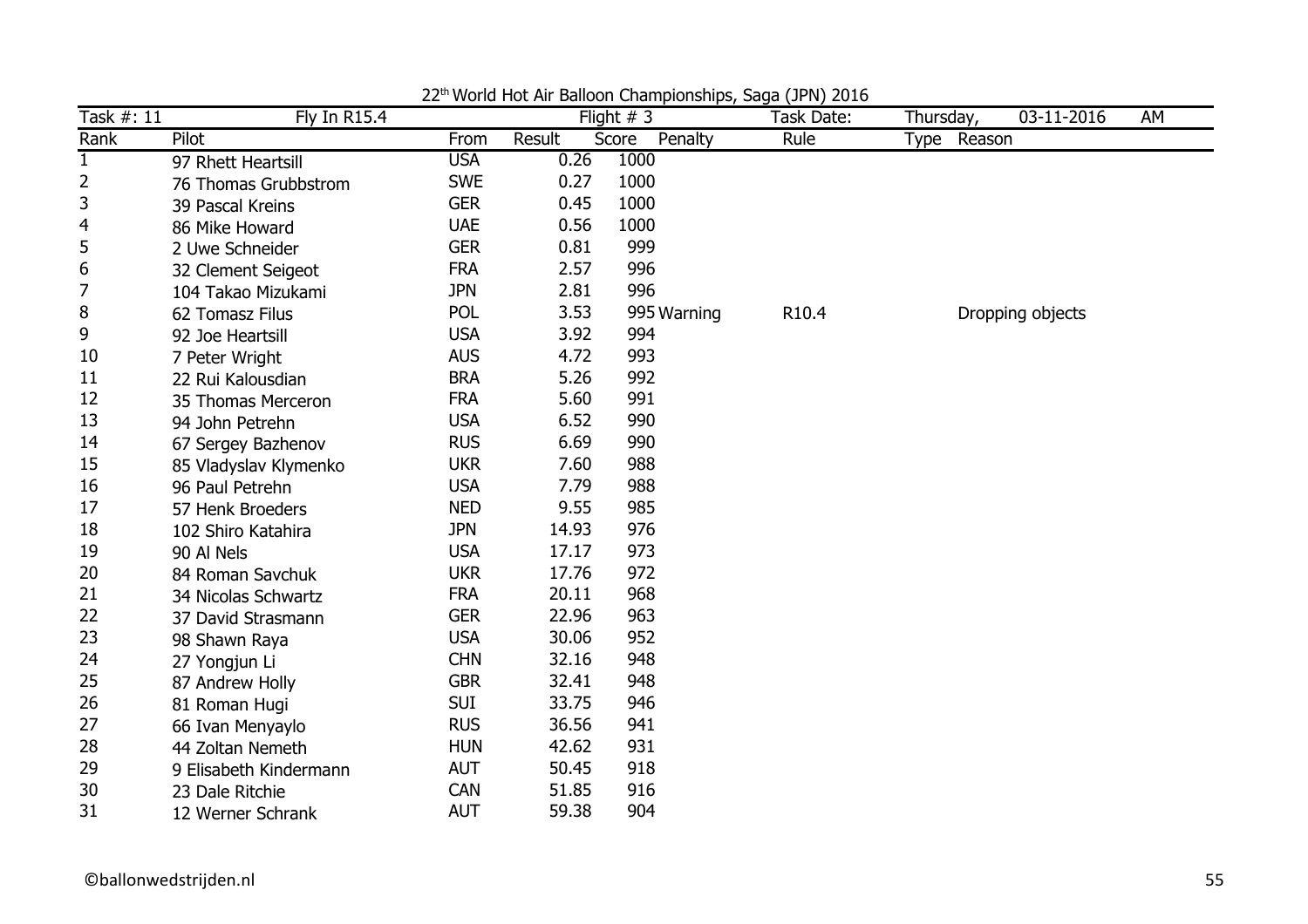| 32 | 33 Laure de Coligny      | <b>FRA</b> | 60.55  | 902         |      |             |                            |
|----|--------------------------|------------|--------|-------------|------|-------------|----------------------------|
| 33 | 64 Artem Denisenko       | <b>RUS</b> | 61.55  | 900         |      |             |                            |
| 34 | 60 Bazyli Dawidziuk      | <b>POL</b> | 80.92  | 869         |      |             |                            |
| 35 | 15 Amarildo A. Tozzi     | <b>BRA</b> | 0.75   | 839 160 pts | R7.5 | C           | Flight in PZ 13 (Rail Way) |
| 36 | 80 Rene Erni             | <b>SUI</b> | 110.72 | 821         |      |             |                            |
| 37 | 49 Rimas Kostiuskevicius | LTU        | 117.89 | 809         |      |             |                            |
| 38 | 77 David Hochreutener    | <b>SUI</b> | 125.00 | 797         |      |             |                            |
| 39 | 78 Marc Blaser           | <b>SUI</b> | 130.53 | 788         |      |             |                            |
| 40 | 68 Sergey Latypov        | <b>RUS</b> | 155.67 | 748         |      |             |                            |
| 41 | 89 Stephanie Bareford    | <b>GBR</b> | 160.00 | 741         |      |             |                            |
| 42 | 59 Jan Oudenampsen       | <b>NED</b> | 164.81 | 733         |      |             |                            |
| 43 | 91 Chase Donner          | <b>USA</b> | 181.00 | 706         |      |             |                            |
| 44 | 88 Rupert Stanley        | <b>GBR</b> | 182.15 | 705         |      |             |                            |
| 45 | 79 Nicole Vogel          | <b>SUI</b> | 210.00 | 659         |      |             |                            |
| 46 | 10 Gerald Sturzlinger    | <b>AUT</b> | 220.00 | 643         |      |             |                            |
| 47 | 24 Jason Adams           | <b>CAN</b> | 244.00 | 604         |      |             |                            |
| 48 | 45 Federico Miceli       | <b>ITA</b> | 263.00 | 573         |      |             |                            |
| 48 | 82 Stefan Zeberli        | <b>SUI</b> | 263.00 | 573         |      |             |                            |
| 50 | 18 Luis Silvestre        | <b>BRA</b> | 294.00 | 523         |      |             |                            |
| 51 | 3 Lupercio Lima          | <b>BRA</b> | 302.00 | 510         |      |             |                            |
| 52 | 61 Roman Bauta           | POL        | 305.00 | 505         |      |             |                            |
| 53 | 54 Colin Weber           | <b>LUX</b> | 308.00 | 495         |      |             |                            |
| 54 | 1 Yudai Fujita           | <b>JPN</b> | 366.00 | 486         |      |             |                            |
| 55 | 56 Odin Aragon           | <b>MEX</b> | 196.00 | 482 200 pts | R7.5 | $\mathsf C$ | Flight in PZ 13 (Rail Way) |
| 56 | 53 Claude Kraft          | <b>LUX</b> | 424.00 | 467         |      |             |                            |
| 57 | 21 Rubens R. Kalousdian  | <b>BRA</b> | 425.00 | 453         |      |             |                            |
| 57 | 99 Todd Isley            | <b>USA</b> | 425.00 | 453         |      |             |                            |
| 59 | 11 Johann Almer          | <b>AUT</b> | 474.00 | 438         |      |             |                            |
| 60 | 38 Dolores Deimling      | <b>GER</b> | 488.00 | 429         |      |             |                            |
| 61 | 4 Dominic Bareford       | <b>GBR</b> | 611.00 | 419         |      |             |                            |
| 62 | 95 Jonathan Wright       | <b>USA</b> | 651.00 | 410         |      |             |                            |
| 63 | 100 Masafumi Sato        | <b>JPN</b> | 685.00 | 400         |      |             |                            |
| 64 | 46 Paolo Oggioni         | <b>ITA</b> | 843.00 | 390         |      |             |                            |
| 65 | 93 Joe Zvada             | <b>USA</b> | 374.00 | 386 90 pts  | R7.5 | C           | Flight in PZ 13 (Rail Way) |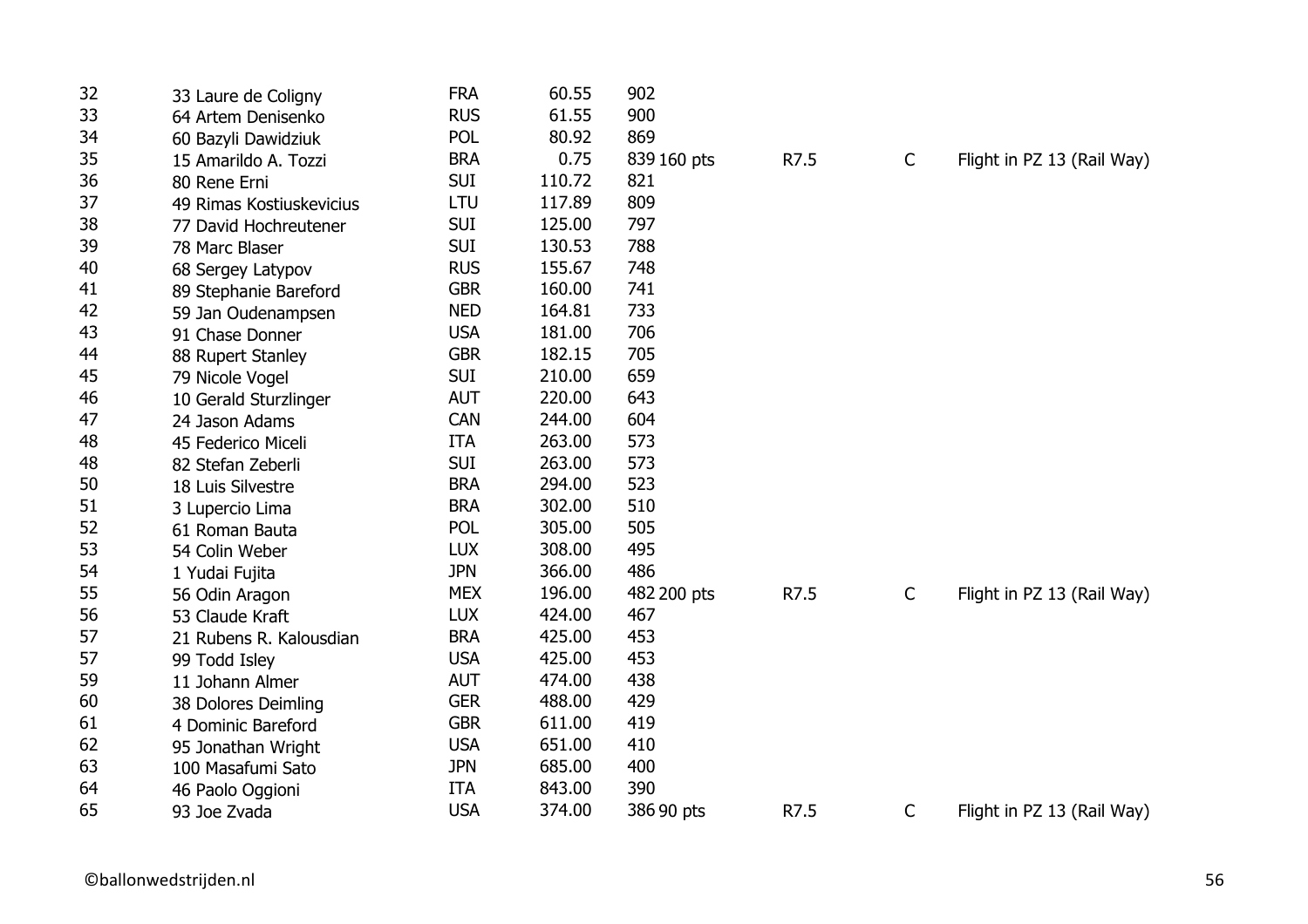| 66 | 16 Christian K. Kalousdian | <b>BRA</b> | 847.00  | 381        |      |              |                            |
|----|----------------------------|------------|---------|------------|------|--------------|----------------------------|
| 67 | 75 Lars Ekstedt            | <b>SWE</b> | 854.00  | 371        |      |              |                            |
| 68 | 52 Vytautas Sviderskis     | LTU        | 958.00  | 362        |      |              |                            |
| 69 | 13 Jan Timmers             | <b>BEL</b> | 1108.00 | 343        |      |              |                            |
| 70 | 65 Igor Vertiprakhov       | <b>RUS</b> | 1123.00 | 333        |      |              |                            |
| 71 | 14 Steven Vlegels          | <b>BEL</b> | 1138.00 | 324        |      |              |                            |
| 72 | 25 Dan Zuo                 | <b>CHN</b> | 1142.00 | 314        |      |              |                            |
| 73 | 31 Philip Mundt            | <b>DEN</b> | 1240.00 | 305        |      |              |                            |
| 74 | 72 Ivan Ayala              | <b>ESP</b> | 1258.00 | 295        |      |              |                            |
| 75 | 17 Fabio Passos            | <b>BRA</b> | 1259.00 | 286        |      |              |                            |
| 76 | 50 Rokas Kostiuskevicius   | LTU        | 1270.00 | 276        |      |              |                            |
| 77 | 26 Peng Cheng              | <b>CHN</b> | 967.00  | 272 80 pts | R7.5 | $\mathsf{C}$ | Flight in PZ 13 (Rail Way) |
| 78 | 36 Adolf Kohl              | <b>GER</b> | 1302.00 | 267        |      |              |                            |
| 79 | 5 Nicola Scaife            | <b>AUS</b> | 1341.00 | 257        |      |              |                            |
| 80 | 73 Jordi Rodriguez         | <b>ESP</b> | 1387.00 | 248        |      |              |                            |
| 81 | 105 Yoshikazu Ueda         | <b>JPN</b> | 1388.00 | 238        |      |              |                            |
| 82 | 43 Janos Konecsni          | <b>HUN</b> | 1411.00 | 229        |      |              |                            |
| 83 | 63 Andrei Kulkov           | <b>RUS</b> | 1501.00 | 210        |      |              |                            |
| 84 | 74 Josep Llado-Costa       | <b>ESP</b> | 1544.00 | 200        |      |              |                            |
| 85 | 8 Andreas Simoner          | <b>AUT</b> | 1597.00 | 190        |      |              |                            |
| 86 | 103 Susumu Akama           | <b>JPN</b> | 1741.00 | 181        |      |              |                            |
| 87 | 6 Matthew Scaife           | <b>AUS</b> | 1756.00 | 171        |      |              |                            |
| 88 | 20 Markus D. Kalousdian    | <b>BRA</b> | 1758.00 | 162        |      |              |                            |
| 89 | 55 Nico Betzen             | <b>LUX</b> | 1776.00 | 152        |      |              |                            |
| 90 | 41 Chi Kei Chow            | <b>HKG</b> | 1848.00 | 143        |      |              |                            |
| 91 | 58 Jan Fokken              | <b>NED</b> | 1860.00 | 133        |      |              |                            |
| 92 | 83 Ismail Keremoglu        | <b>TUR</b> | 1963.00 | 124        |      |              |                            |
| 93 | 47 Jeong-Mok Seo           | <b>KOR</b> | 2007.00 | 114        |      |              |                            |
| 94 | 69 Anna Nociarova          | <b>SVK</b> | 2037.00 | 105        |      |              |                            |
| 95 | 19 Marcos Paulo Da Silva   | <b>BRA</b> | 1459.00 | 99 120 pts | R7.5 | $\mathsf{C}$ | Flight in PZ 13 (Rail Way) |
| 96 | 30 Kim Larsen              | <b>DEN</b> | 2066.00 | 95         |      |              |                            |
| 97 | 101 Satoshi Ueda           | <b>JPN</b> | 2134.00 | 86         |      |              |                            |
| 98 | 51 Tadas Gegevicius        | LTU        | 2237.00 | 76         |      |              |                            |
| 99 | 29 Igor Miklousic          | <b>CRO</b> | 2244.00 | 67         |      |              |                            |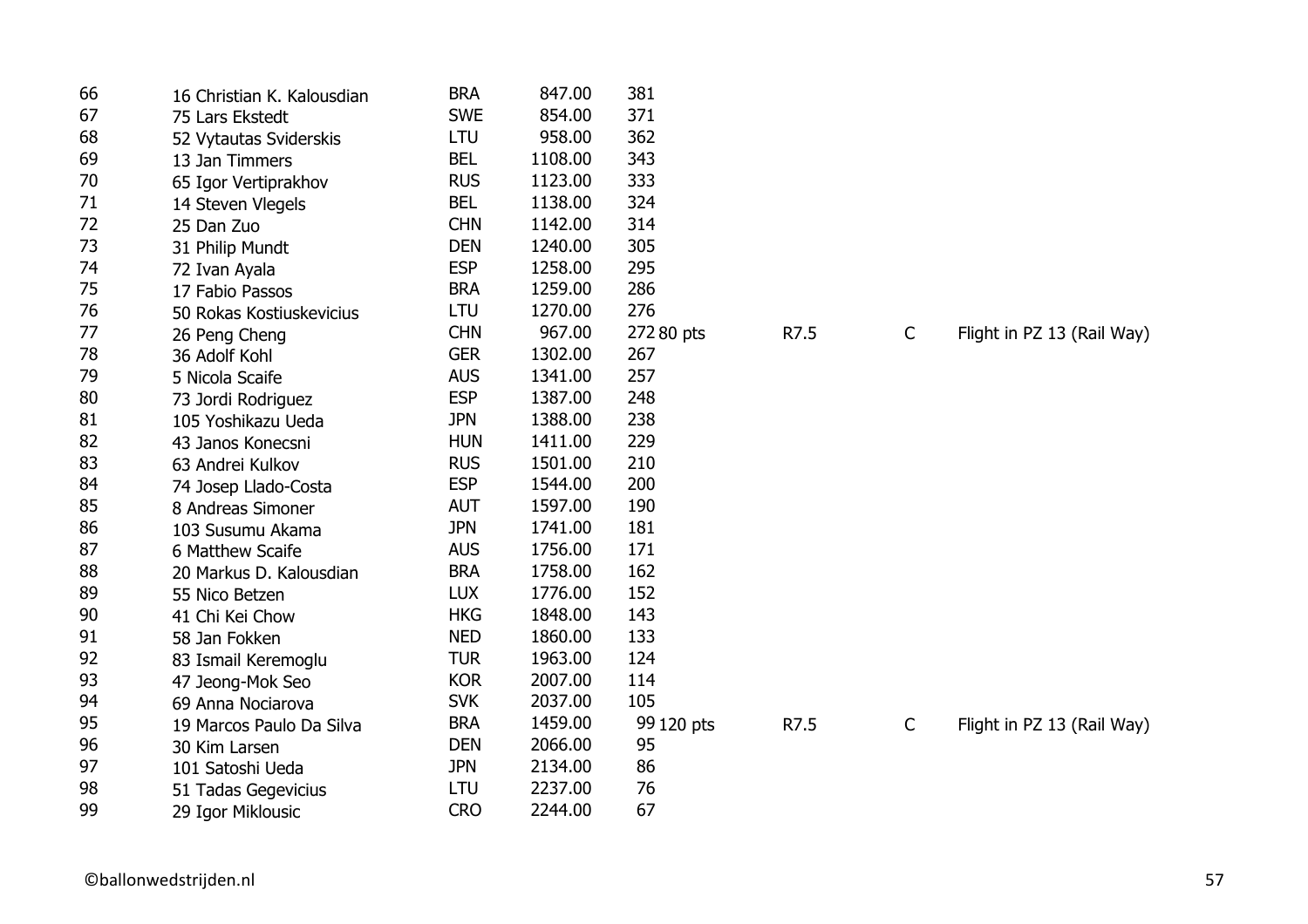| 100       | 71 Jan Minnaar                               | <b>RSA</b>      | 2431.00   | 57         |                      |                   |  |
|-----------|----------------------------------------------|-----------------|-----------|------------|----------------------|-------------------|--|
| 101       | 48 Seoku Kang                                | <b>KOR</b>      | 2538.00   | 48         |                      |                   |  |
| 102       | 70 Juraj Brezan                              | <b>SVK</b>      | 3406.00   | 38         |                      |                   |  |
| 103       | 40 Sven Goehler                              | <b>GER</b>      | No Result | 24         | R7.2                 | MKR in OFB (PZ11) |  |
| 104       | 28 Yudong Feng                               | <b>CHN</b>      | No Result | 24         | R <sub>12.17.3</sub> | Out of SRP        |  |
| 105       | 42 Nigel Black                               | <b>HKG</b>      | No Flight | 0          |                      |                   |  |
| $P = 105$ | $M = 53$<br>$W = 0.26$                       | A=102 RM=305.00 |           | $SM = 505$ |                      | Checksum $= 2673$ |  |
|           | * Penalty Type: $C =$ Competition $T =$ Task |                 |           |            |                      | 2016              |  |
|           |                                              |                 |           |            |                      |                   |  |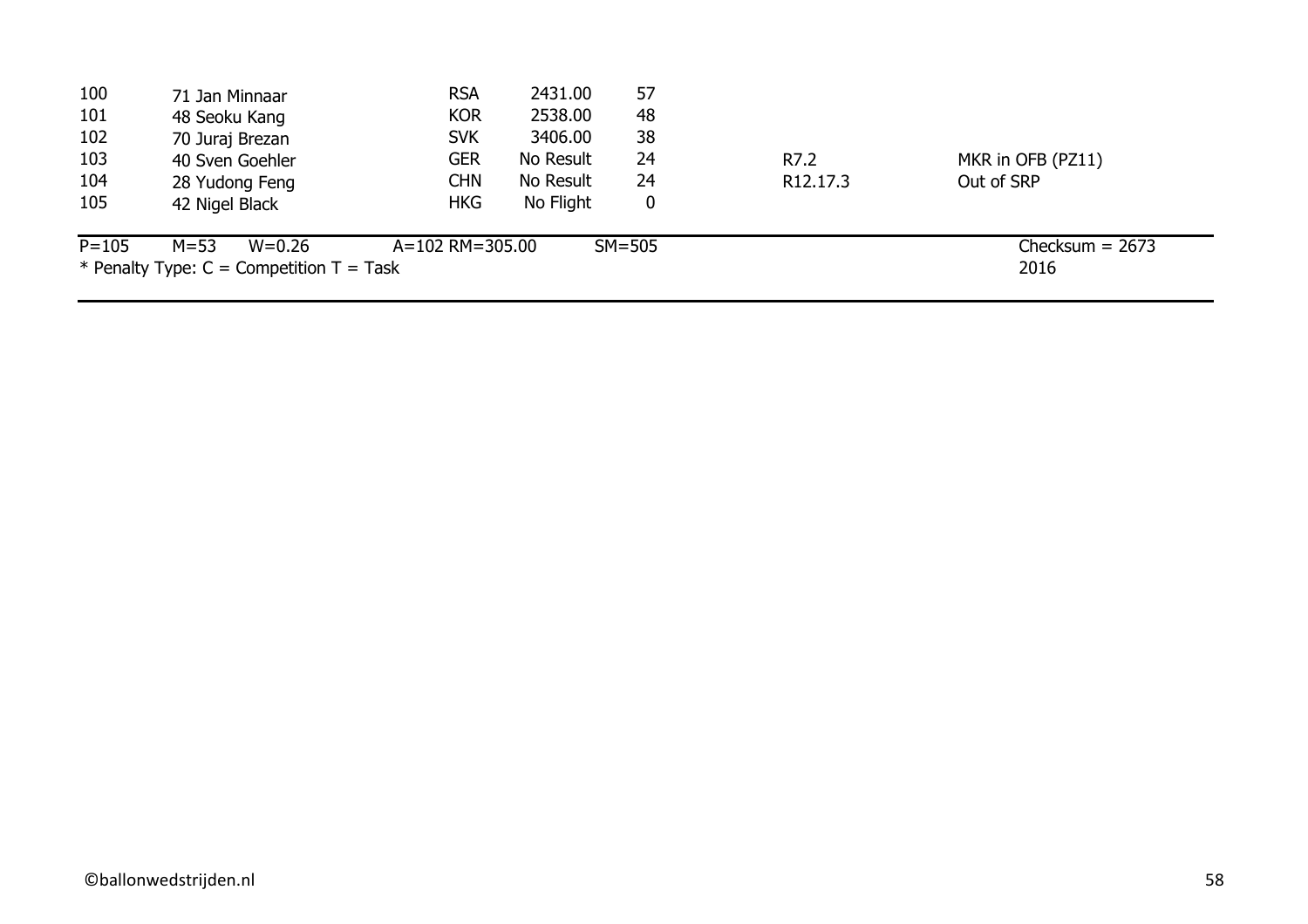| Task #: 12   | <b>Hesitation Waltz R15.3</b> |            |        | Flight $# 3$     | Task Date: | Thursday,   | 03-11-2016 | AM |
|--------------|-------------------------------|------------|--------|------------------|------------|-------------|------------|----|
| Rank         | Pilot                         | From       | Result | Penalty<br>Score | Rule       | Type Reason |            |    |
| $\mathbf{1}$ | 5 Nicola Scaife               | <b>AUS</b> | 1.88   | 1000             |            |             |            |    |
| 2            | 83 Ismail Keremoglu           | <b>TUR</b> | 2.61   | 1000             |            |             |            |    |
| 3            | 43 Janos Konecsni             | <b>HUN</b> | 2.99   | 999              |            |             |            |    |
| 4            | 19 Marcos Paulo Da Silva      | <b>BRA</b> | 4.46   | 999              |            |             |            |    |
| 5            | 17 Fabio Passos               | <b>BRA</b> | 6.25   | 997              |            |             |            |    |
| 6            | 20 Markus D. Kalousdian       | <b>BRA</b> | 9.38   | 996              |            |             |            |    |
| 7            | 32 Clement Seigeot            | <b>FRA</b> | 14.81  | 993              |            |             |            |    |
| 8            | 65 Igor Vertiprakhov          | <b>RUS</b> | 16.88  | 991              |            |             |            |    |
| 9            | 13 Jan Timmers                | <b>BEL</b> | 25.33  | 987              |            |             |            |    |
| 10           | 55 Nico Betzen                | <b>LUX</b> | 58.12  | 968              |            |             |            |    |
| 11           | 8 Andreas Simoner             | <b>AUT</b> | 59.38  | 967              |            |             |            |    |
| 12           | 105 Yoshikazu Ueda            | <b>JPN</b> | 84.89  | 952              |            |             |            |    |
| 13           | 63 Andrei Kulkov              | <b>RUS</b> | 94.09  | 947              |            |             |            |    |
| 14           | 90 Al Nels                    | <b>USA</b> | 113.90 | 936              |            |             |            |    |
| 15           | 41 Chi Kei Chow               | <b>HKG</b> | 120.04 | 932              |            |             |            |    |
| 16           | 74 Josep Llado-Costa          | <b>ESP</b> | 136.74 | 922              |            |             |            |    |
| 17           | 73 Jordi Rodriguez            | <b>ESP</b> | 224.51 | 872              |            |             |            |    |
| 18           | 14 Steven Vlegels             | <b>BEL</b> | 224.75 | 872              |            |             |            |    |
| 19           | 46 Paolo Oggioni              | <b>ITA</b> | 227.00 | 871              |            |             |            |    |
| 20           | 36 Adolf Kohl                 | <b>GER</b> | 227.57 | 870              |            |             |            |    |
| 21           | 16 Christian K. Kalousdian    | <b>BRA</b> | 238.00 | 864              |            |             |            |    |
| 22           | 93 Joe Zvada                  | <b>USA</b> | 250.00 | 857              |            |             |            |    |
| 23           | 50 Rokas Kostiuskevicius      | <b>LTU</b> | 281.00 | 840              |            |             |            |    |
| 24           | 34 Nicolas Schwartz           | <b>FRA</b> | 287.00 | 836              |            |             |            |    |
| 25           | 101 Satoshi Ueda              | <b>JPN</b> | 290.18 | 834              |            |             |            |    |
| 26           | 6 Matthew Scaife              | <b>AUS</b> | 291.35 | 834              |            |             |            |    |
| 27           | 4 Dominic Bareford            | <b>GBR</b> | 297.00 | 830              |            |             |            |    |
| 28           | 89 Stephanie Bareford         | <b>GBR</b> | 300.00 | 829              |            |             |            |    |
| 29           | 95 Jonathan Wright            | <b>USA</b> | 302.00 | 827              |            |             |            |    |
| 30           | 100 Masafumi Sato             | <b>JPN</b> | 412.00 | 764              |            |             |            |    |
| 31           | 97 Rhett Heartsill            | <b>USA</b> | 421.00 | 759              |            |             |            |    |

22<sup>th</sup> World Hot Air Balloon Championships, Saga (JPN) 2016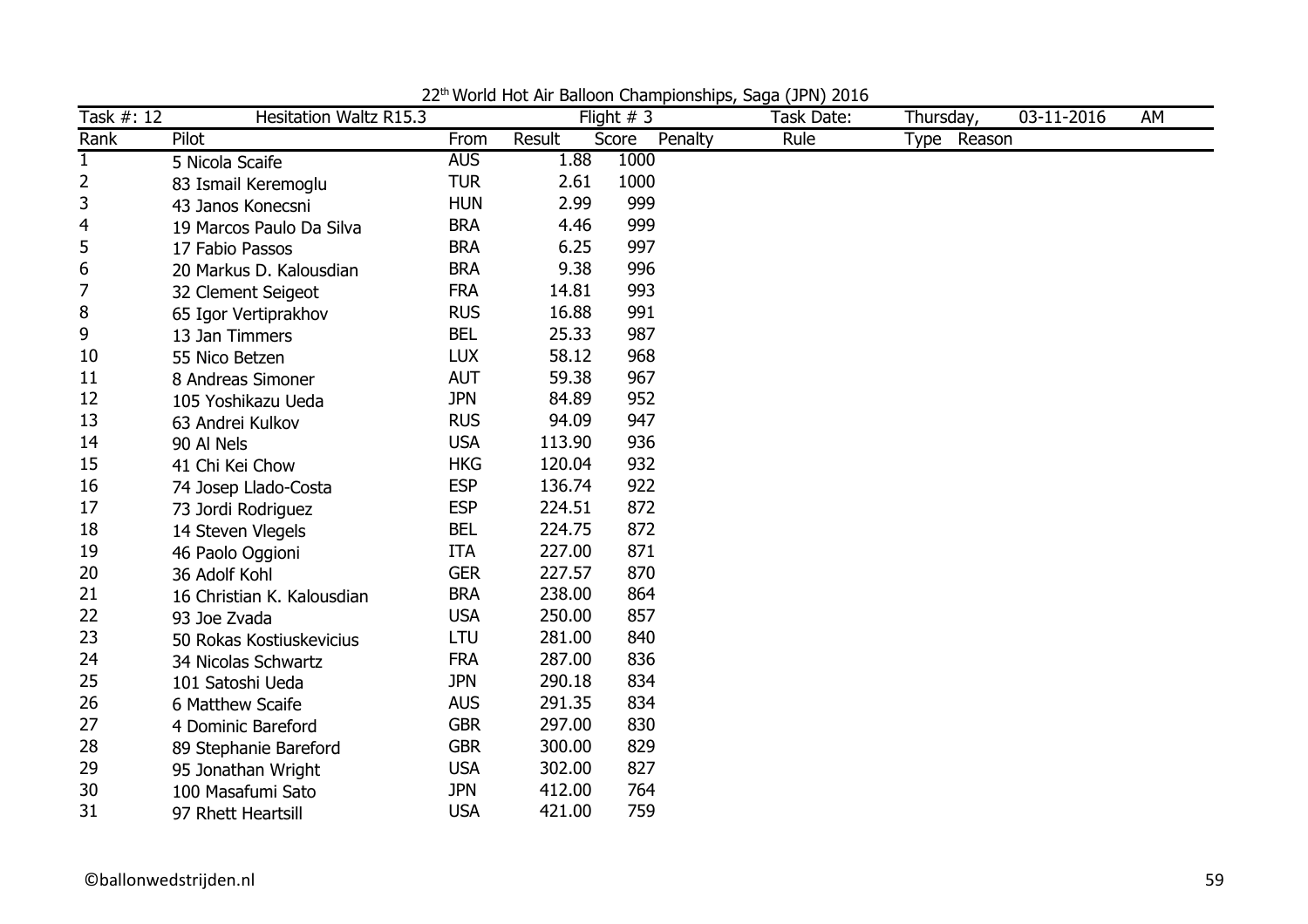| 32 | 52 Vytautas Sviderskis   | LTU        | 441.00  | 748         |       |             |                         |
|----|--------------------------|------------|---------|-------------|-------|-------------|-------------------------|
| 33 | 84 Roman Savchuk         | <b>UKR</b> | 463.00  | 735         |       |             |                         |
| 34 | 25 Dan Zuo               | <b>CHN</b> | 509.00  | 708         |       |             |                         |
| 35 | 72 Ivan Ayala            | <b>ESP</b> | 530.00  | 696         |       |             |                         |
| 36 | 37 David Strasmann       | <b>GER</b> | 543.00  | 689         |       |             |                         |
| 37 | 22 Rui Kalousdian        | <b>BRA</b> | 544.00  | 688         |       |             |                         |
| 38 | 82 Stefan Zeberli        | <b>SUI</b> | 546.00  | 687         |       |             |                         |
| 39 | 30 Kim Larsen            | <b>DEN</b> | 558.00  | 680         |       |             |                         |
| 39 | 103 Susumu Akama         | <b>JPN</b> | 558.00  | 680         |       |             |                         |
| 41 | 58 Jan Fokken            | <b>NED</b> | 656.00  | 624         |       |             |                         |
| 42 | 26 Peng Cheng            | <b>CHN</b> | 671.00  | 615         |       |             |                         |
| 43 | 81 Roman Hugi            | <b>SUI</b> | 676.00  | 612         |       |             |                         |
| 44 | 29 Igor Miklousic        | <b>CRO</b> | 694.00  | 602         |       |             |                         |
| 45 | 49 Rimas Kostiuskevicius | LTU        | 697.00  | 600         |       |             |                         |
| 46 | 68 Sergey Latypov        | <b>RUS</b> | 708.00  | 594         |       |             |                         |
| 47 | 75 Lars Ekstedt          | <b>SWE</b> | 711.00  | 592         |       |             |                         |
| 48 | 47 Jeong-Mok Seo         | <b>KOR</b> | 751.00  | 569         |       |             |                         |
| 49 | 91 Chase Donner          | <b>USA</b> | 777.00  | 554         |       |             |                         |
| 50 | 67 Sergey Bazhenov       | <b>RUS</b> | 805.00  | 538         |       |             |                         |
| 51 | 44 Zoltan Nemeth         | <b>HUN</b> | 806.00  | 538         |       |             |                         |
| 52 | 33 Laure de Coligny      | <b>FRA</b> | 863.00  | 505         |       |             |                         |
| 53 | 24 Jason Adams           | <b>CAN</b> | 897.00  | 495         |       |             |                         |
| 54 | 53 Claude Kraft          | <b>LUX</b> | 906.00  | 486         |       |             |                         |
| 55 | 48 Seoku Kang            | <b>KOR</b> | 922.00  | 476         |       |             |                         |
| 56 | 31 Philip Mundt          | <b>DEN</b> | 54.53   | 470 500 pts | R11.5 | $\mathsf C$ | GC Solid in 200m of TGT |
| 57 | 77 David Hochreutener    | <b>SUI</b> | 926.00  | 467         |       |             |                         |
| 58 | 78 Marc Blaser           | <b>SUI</b> | 936.00  | 457         |       |             |                         |
| 59 | 51 Tadas Gegevicius      | LTU        | 946.00  | 448         |       |             |                         |
| 60 | 57 Henk Broeders         | <b>NED</b> | 991.00  | 438         |       |             |                         |
| 61 | 66 Ivan Menyaylo         | <b>RUS</b> | 995.00  | 429         |       |             |                         |
| 62 | 96 Paul Petrehn          | <b>USA</b> | 1039.00 | 419         |       |             |                         |
| 63 | 71 Jan Minnaar           | <b>RSA</b> | 1049.00 | 410         |       |             |                         |
| 64 | 85 Vladyslav Klymenko    | <b>UKR</b> | 1090.00 | 400         |       |             |                         |
| 65 | 21 Rubens R. Kalousdian  | <b>BRA</b> | 1121.00 | 390         |       |             |                         |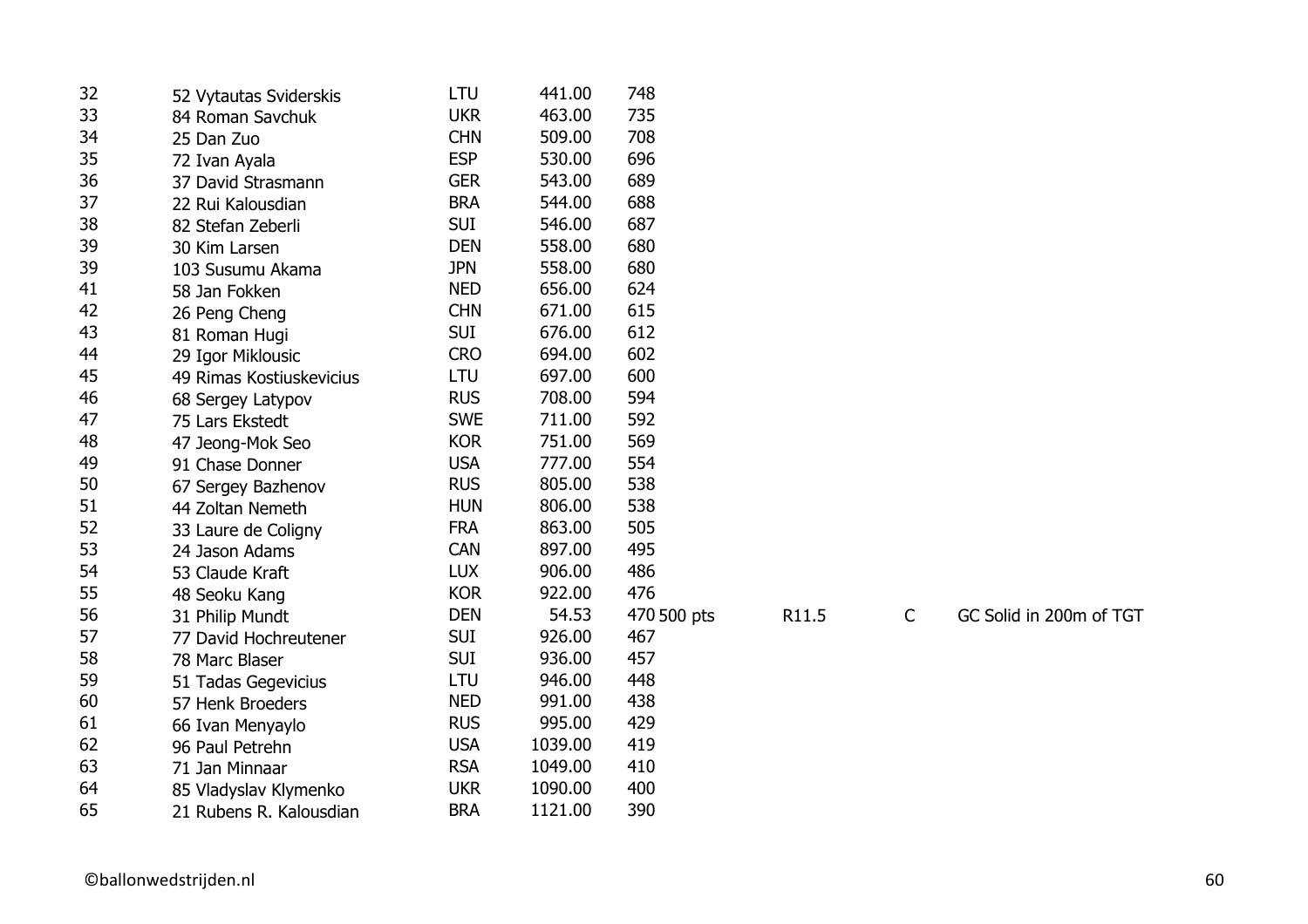| 66 | 3 Lupercio Lima        | <b>BRA</b> | 1134.00 | 381        |        |   |                         |
|----|------------------------|------------|---------|------------|--------|---|-------------------------|
| 67 | 60 Bazyli Dawidziuk    | POL        | 1139.00 | 371        |        |   |                         |
| 68 | 54 Colin Weber         | <b>LUX</b> | 1145.00 | 357        |        |   |                         |
| 68 | 56 Odin Aragon         | <b>MEX</b> | 1145.00 | 357        |        |   |                         |
| 70 | 11 Johann Almer        | <b>AUT</b> | 1175.00 | 343        |        |   |                         |
| 71 | 69 Anna Nociarova      | <b>SVK</b> | 1178.00 | 333        |        |   |                         |
| 72 | 38 Dolores Deimling    | <b>GER</b> | 1188.00 | 324        |        |   |                         |
| 73 | 12 Werner Schrank      | <b>AUT</b> | 1209.00 | 314        |        |   |                         |
| 74 | 15 Amarildo A. Tozzi   | <b>BRA</b> | 1226.00 | 305        |        |   |                         |
| 75 | 104 Takao Mizukami     | <b>JPN</b> | 1246.00 | 295        |        |   |                         |
| 76 | 40 Sven Goehler        | <b>GER</b> | 1251.00 | 286        |        |   |                         |
| 77 | 10 Gerald Sturzlinger  | <b>AUT</b> | 1305.00 | 276        |        |   |                         |
| 78 | 98 Shawn Raya          | <b>USA</b> | 1323.00 | 267        |        |   |                         |
| 79 | 9 Elisabeth Kindermann | <b>AUT</b> | 1325.00 | 253        |        |   |                         |
| 79 | 76 Thomas Grubbstrom   | <b>SWE</b> | 1325.00 | 253        |        |   |                         |
| 81 | 62 Tomasz Filus        | <b>POL</b> | 1340.00 | 238        |        |   |                         |
| 82 | 7 Peter Wright         | <b>AUS</b> | 1361.00 | 229        |        |   |                         |
| 83 | 94 John Petrehn        | <b>USA</b> | 1369.00 | 219        |        |   |                         |
| 84 | 45 Federico Miceli     | <b>ITA</b> | 1370.00 | 205        |        |   |                         |
| 84 | 79 Nicole Vogel        | <b>SUI</b> | 1370.00 | 205        |        |   |                         |
| 86 | 102 Shiro Katahira     | <b>JPN</b> | 1373.00 | 190        |        |   |                         |
| 87 | 27 Yongjun Li          | <b>CHN</b> | 1383.00 | 181        |        |   |                         |
| 88 | 2 Uwe Schneider        | <b>GER</b> | 1384.00 | 171        |        |   |                         |
| 89 | 39 Pascal Kreins       | <b>GER</b> | 1419.00 | 162        |        |   |                         |
| 90 | 80 Rene Erni           | <b>SUI</b> | 1492.00 | 152        |        |   |                         |
| 91 | 35 Thomas Merceron     | <b>FRA</b> | 1590.00 | 143        |        |   |                         |
| 92 | 86 Mike Howard         | <b>UAE</b> | 1610.00 | 124        |        |   |                         |
| 93 | 1 Yudai Fujita         | <b>JPN</b> | 1624.00 | 114        |        |   |                         |
| 94 | 64 Artem Denisenko     | <b>RUS</b> | 1595.00 | 108 25 pts | R8.4.8 | Τ | <b>Wrong MKR Colour</b> |
| 95 | 61 Roman Bauta         | POL        | 1664.00 | 105        |        |   |                         |
| 96 | 18 Luis Silvestre      | <b>BRA</b> | 1676.00 | 95         |        |   |                         |
| 97 | 92 Joe Heartsill       | <b>USA</b> | 1700.00 | 86         |        |   |                         |
| 98 | 99 Todd Isley          | <b>SUI</b> | 1705.00 | 76         |        |   |                         |
| 99 | 59 Jan Oudenampsen     | <b>NED</b> | 1750.00 | 67         |        |   |                         |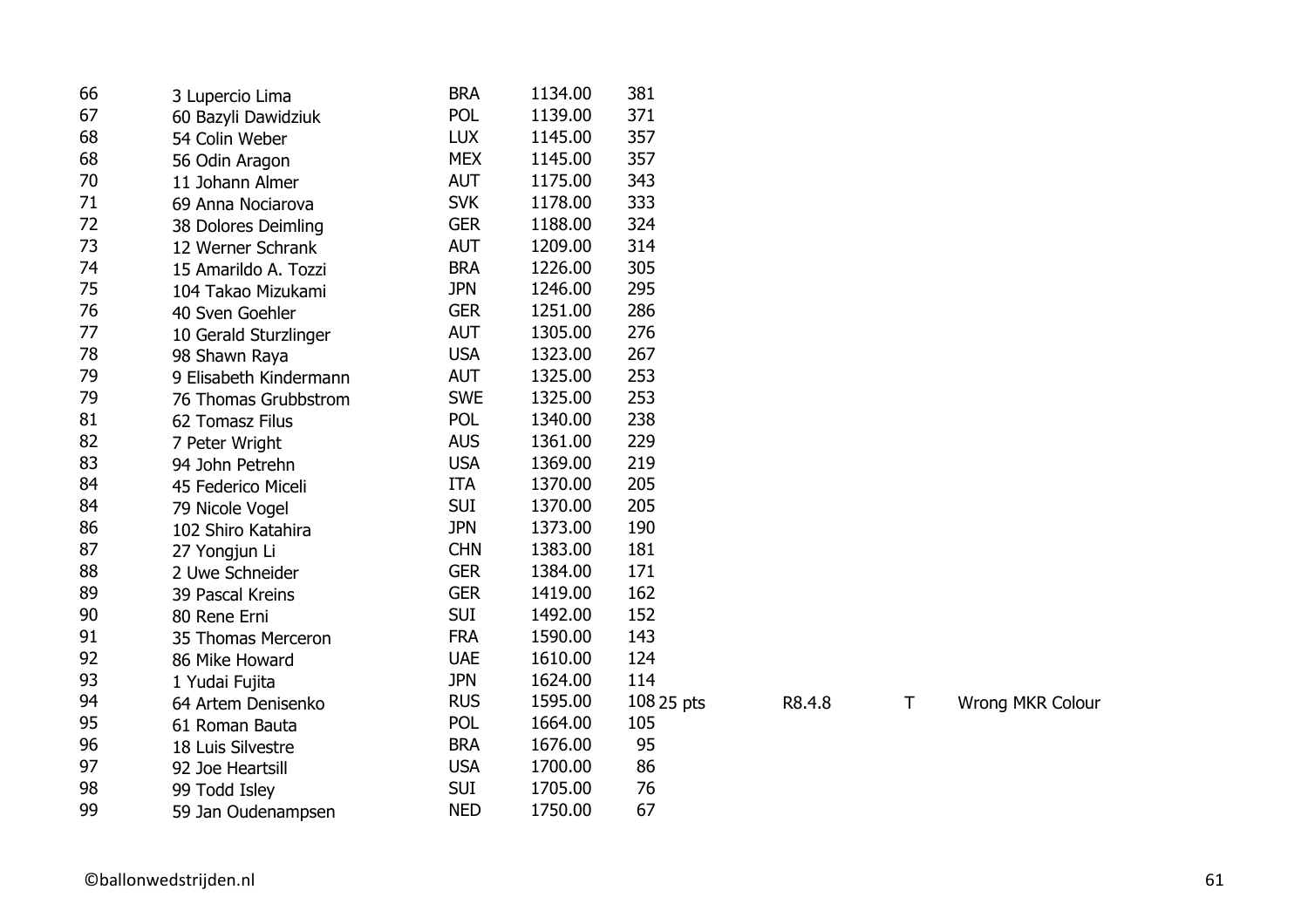| 100       | 87 Andrew Holly                              | <b>GBR</b>              | 1773.00   | 57             |      |   |                   |
|-----------|----------------------------------------------|-------------------------|-----------|----------------|------|---|-------------------|
| 101       | 28 Yudong Feng                               | <b>CHN</b>              | 1881.00   | 38             |      |   |                   |
| 102       | 70 Juraj Brezan                              | <b>SVK</b>              | 2099.00   | 29             |      |   |                   |
| 103       | 88 Rupert Stanley                            | <b>GBR</b>              | 1858.00   | 840 pts        | R7.5 | С | Flight in PZ 5    |
| 104       | 42 Nigel Black                               | <b>HKG</b>              | No Flight | $\overline{0}$ |      |   |                   |
| 105       | 23 Dale Ritchie                              | <b>CAN</b>              | No Result | $-2140$ pts    | R7.5 | C | Flight in PZ 5    |
|           |                                              |                         |           |                | R7.2 |   | MKR in OFB (PZ5)  |
| $P = 105$ | $M = 53$<br>$W = 1.88$                       | $A = 103$ RM $= 863.00$ |           | $SM = 505$     |      |   | Checksum $= 97BE$ |
|           | * Penalty Type: $C =$ Competition $T =$ Task |                         |           |                |      |   | 2016              |
|           |                                              |                         |           |                |      |   |                   |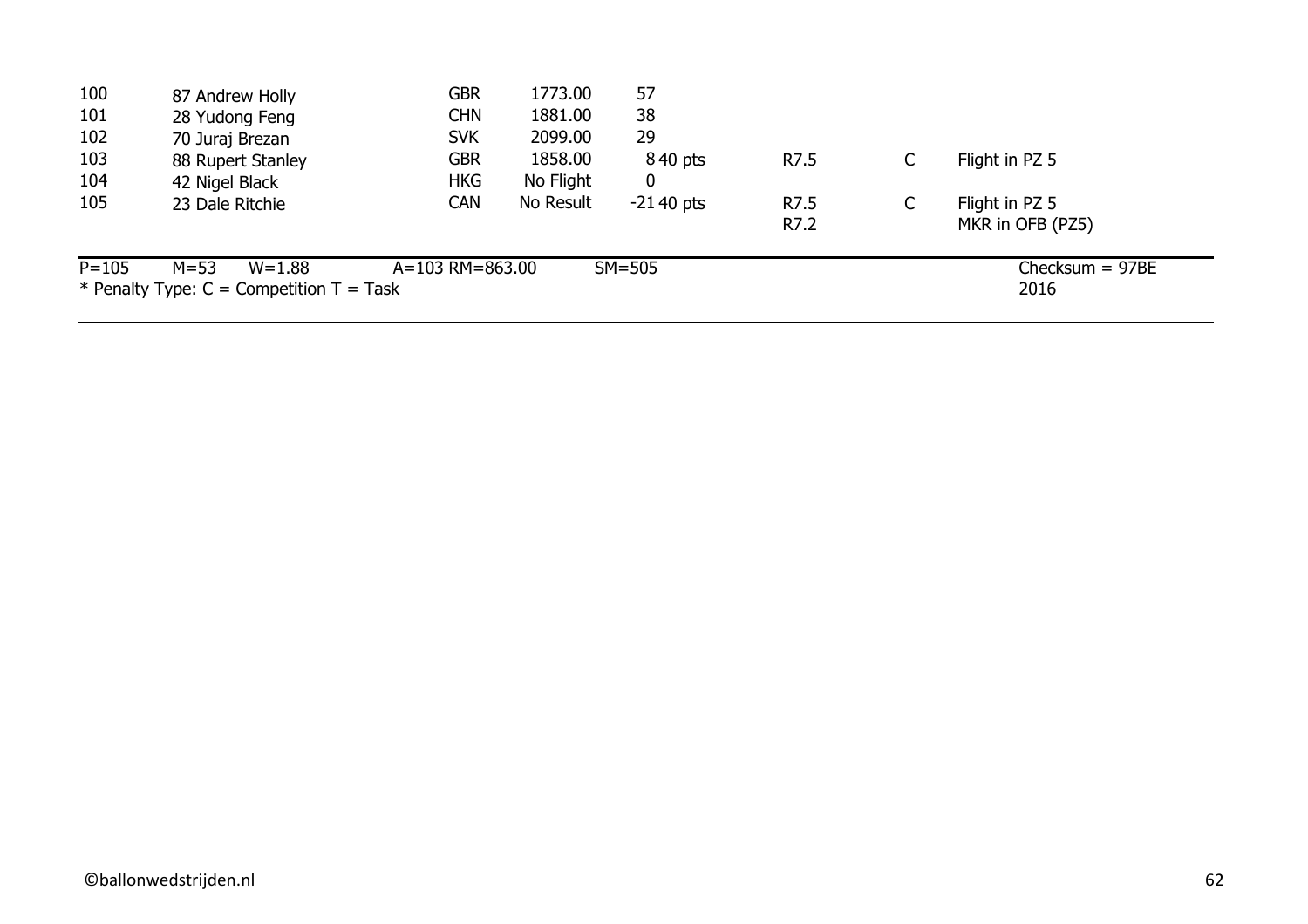| Task #: 13       | <b>Fly On R15.5</b>      |            |        | world riot him Balloon Gridmplonompo, Baga (31 m) E010<br>Flight $# 3$ | Task Date: | Thursday,    | 03-11-2016       | AM |
|------------------|--------------------------|------------|--------|------------------------------------------------------------------------|------------|--------------|------------------|----|
| Rank             | Pilot                    | From       | Result | Penalty<br>Score                                                       | Rule       |              | Type Reason      |    |
| $\mathbf{1}$     | 102 Shiro Katahira       | <b>JPN</b> | 1.03   | 1000                                                                   |            |              |                  |    |
| $\overline{2}$   | 93 Joe Zvada             | <b>USA</b> | 1.31   | 999                                                                    |            |              |                  |    |
| 3                | 50 Rokas Kostiuskevicius | <b>LTU</b> | 2.42   | 997                                                                    |            |              |                  |    |
| 4                | 67 Sergey Bazhenov       | <b>RUS</b> | 4.40   | 993                                                                    |            |              |                  |    |
| 5                | 68 Sergey Latypov        | <b>RUS</b> | 5.78   | 990                                                                    |            |              |                  |    |
| $\boldsymbol{6}$ | 100 Masafumi Sato        | <b>JPN</b> | 5.94   | 990                                                                    |            |              |                  |    |
| $\overline{7}$   | 92 Joe Heartsill         | <b>USA</b> | 6.15   | 989                                                                    |            |              |                  |    |
| 8                | 10 Gerald Sturzlinger    | <b>AUT</b> | 6.75   | 988                                                                    |            |              |                  |    |
| 9                | 82 Stefan Zeberli        | <b>SUI</b> | 8.13   | 985                                                                    |            |              |                  |    |
| 10               | 12 Werner Schrank        | <b>AUT</b> | 8.30   | 985                                                                    |            |              |                  |    |
| 11               | 18 Luis Silvestre        | <b>BRA</b> | 16.15  | 968                                                                    |            |              |                  |    |
| 12               | 88 Rupert Stanley        | <b>GBR</b> | 21.72  | 957                                                                    |            |              |                  |    |
| 13               | 80 Rene Erni             | <b>SUI</b> | 22.74  | 954                                                                    |            |              |                  |    |
| 14               | 33 Laure de Coligny      | <b>FRA</b> | 25.87  | 948                                                                    |            |              |                  |    |
| 15               | 4 Dominic Bareford       | <b>GBR</b> | 27.22  | 945                                                                    |            |              |                  |    |
| 16               | 95 Jonathan Wright       | <b>USA</b> | 32.25  | 934                                                                    |            |              |                  |    |
| 17               | 52 Vytautas Sviderskis   | LTU        | 34.10  | 931                                                                    |            |              |                  |    |
| 18               | 64 Artem Denisenko       | <b>RUS</b> | 2.90   | 921 25 pts                                                             | R8.4.8     | Т            | Wrong MKR Colour |    |
|                  |                          |            |        | 50 pts                                                                 | R7.5       | $\mathsf C$  | Flight in PZ 5   |    |
| 19               | 32 Clement Seigeot       | <b>FRA</b> | 39.66  | 919                                                                    |            |              |                  |    |
| 20               | 53 Claude Kraft          | <b>LUX</b> | 17.70  | 905 60 pts                                                             | R7.5       | $\mathsf{C}$ | Flight in PZ 5   |    |
| 21               | 97 Rhett Heartsill       | <b>USA</b> | 47.45  | 902                                                                    |            |              |                  |    |
| 22               | 20 Markus D. Kalousdian  | <b>BRA</b> | 49.10  | 899                                                                    |            |              |                  |    |
| 23               | 99 Todd Isley            | <b>USA</b> | 13.22  | 894 80 pts                                                             | R7.5       | $\mathsf{C}$ | Flight in PZ 5   |    |
| 24               | 13 Jan Timmers           | <b>BEL</b> | 55.91  | 885                                                                    |            |              |                  |    |
| 25               | 24 Jason Adams           | <b>CAN</b> | 62.40  | 871                                                                    |            |              |                  |    |
| 26               | 59 Jan Oudenampsen       | <b>NED</b> | 67.41  | 861                                                                    |            |              |                  |    |
| 27               | 103 Susumu Akama         | <b>JPN</b> | 71.92  | 851                                                                    |            |              |                  |    |
| 28               | 73 Jordi Rodriguez       | <b>ESP</b> | 81.40  | 831                                                                    |            |              |                  |    |
| 29               | 51 Tadas Gegevicius      | LTU        | 86.34  | 821                                                                    |            |              |                  |    |
| 30               | 43 Janos Konecsni        | <b>HUN</b> | 89.30  | 815                                                                    |            |              |                  |    |

22<sup>th</sup> World Hot Air Balloon Championships, Saga (JPN) 2016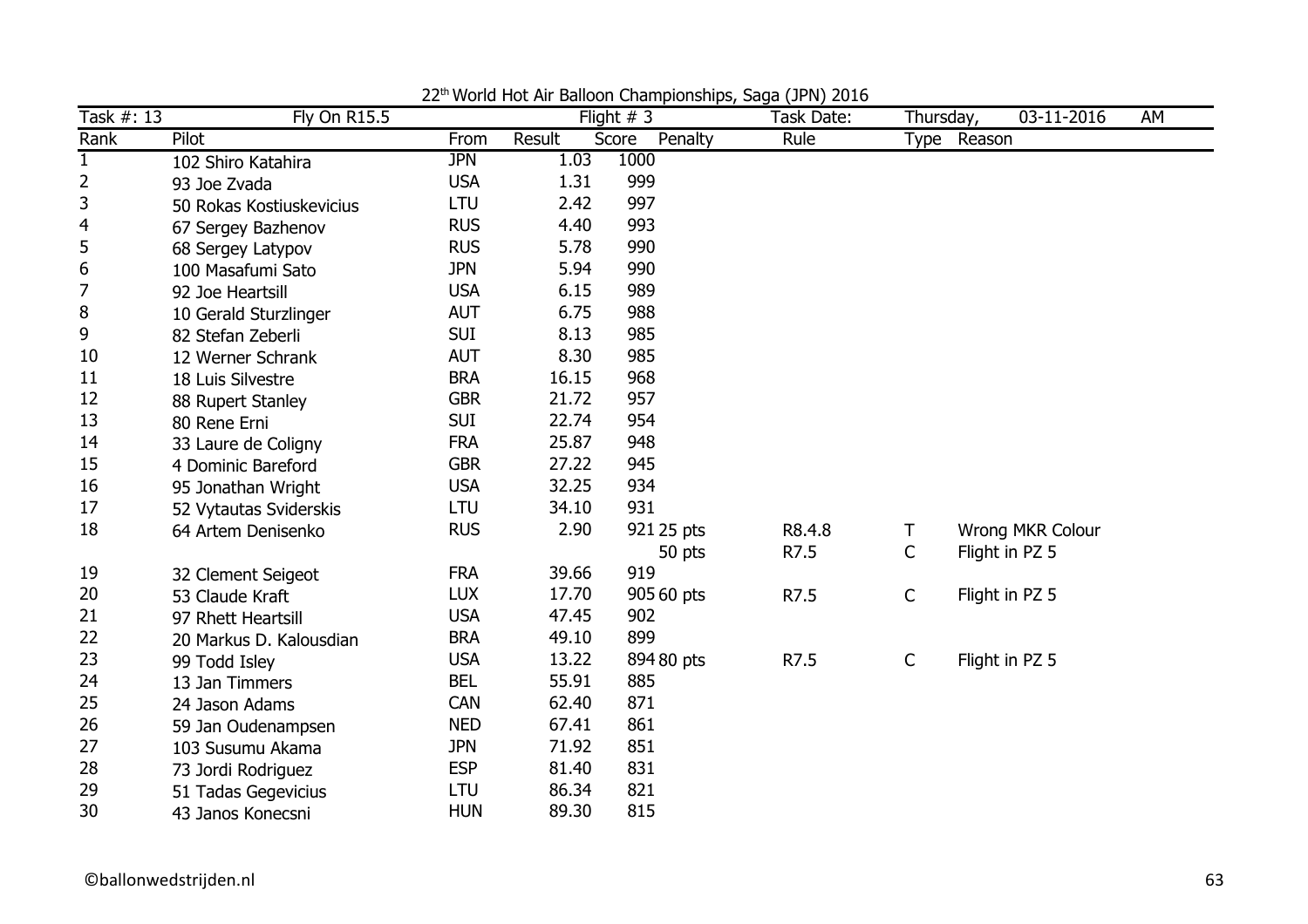| 31 | 21 Rubens R. Kalousdian  | <b>BRA</b> | 89.90  | 813        |         |              |                        |
|----|--------------------------|------------|--------|------------|---------|--------------|------------------------|
| 32 | 1 Yudai Fujita           | <b>JPN</b> | 91.00  | 811        |         |              |                        |
| 33 | 14 Steven Vlegels        | <b>BEL</b> | 94.35  | 804        |         |              |                        |
| 34 | 91 Chase Donner          | <b>USA</b> | 95.27  | 802        |         |              |                        |
| 35 | 84 Roman Savchuk         | <b>UKR</b> | 97.10  | 798        |         |              |                        |
| 36 | 38 Dolores Deimling      | <b>GER</b> | 79.84  | 792 42 pts | R11.2.2 | T            | LND Within 200m of MKR |
| 37 | 49 Rimas Kostiuskevicius | LTU        | 104.68 | 782        |         |              |                        |
| 38 | 11 Johann Almer          | <b>AUT</b> | 111.12 | 769        |         |              |                        |
| 39 | 81 Roman Hugi            | <b>SUI</b> | 112.17 | 767        |         |              |                        |
| 40 | 89 Stephanie Bareford    | <b>GBR</b> | 116.37 | 758        |         |              |                        |
| 41 | 45 Federico Miceli       | <b>ITA</b> | 125.10 | 739        |         |              |                        |
| 42 | 23 Dale Ritchie          | <b>CAN</b> | 129.00 | 700 31 pts | R11.2.2 | $\mathsf T$  | LND Within 200m of GL  |
| 43 | 57 Henk Broeders         | <b>NED</b> | 153.20 | 680        |         |              |                        |
| 44 | 39 Pascal Kreins         | <b>GER</b> | 161.57 | 663        |         |              |                        |
| 45 | 79 Nicole Vogel          | <b>SUI</b> | 164.38 | 657        |         |              |                        |
| 46 | 60 Bazyli Dawidziuk      | <b>POL</b> | 179.99 | 624        |         |              |                        |
| 47 | 30 Kim Larsen            | <b>DEN</b> | 204.97 | 572        |         |              |                        |
| 48 | 74 Josep Llado-Costa     | <b>ESP</b> | 206.00 | 569        |         |              |                        |
| 49 | 78 Marc Blaser           | <b>SUI</b> | 195.39 | 562 30 pts | R11.2.2 | $\mathsf{T}$ | LND Within 200m of MKR |
| 50 | 34 Nicolas Schwartz      | <b>FRA</b> | 216.00 | 548        |         |              |                        |
| 51 | 3 Lupercio Lima          | <b>BRA</b> | 221.00 | 538        |         |              |                        |
| 52 | 96 Paul Petrehn          | <b>USA</b> | 236.70 | 505        |         |              |                        |
| 53 | 9 Elisabeth Kindermann   | <b>AUT</b> | 249.00 | 495        |         |              |                        |
| 54 | 35 Thomas Merceron       | <b>FRA</b> | 290.00 | 486        |         |              |                        |
| 55 | 40 Sven Goehler          | <b>GER</b> | 297.00 | 476        |         |              |                        |
| 56 | 69 Anna Nociarova        | <b>SVK</b> | 219.00 | 459 83 pts | R11.2.2 | $\mathsf{T}$ | LND Within 200m of GL  |
| 57 | 65 Igor Vertiprakhov     | <b>RUS</b> | 318.00 | 457        |         |              |                        |
| 58 | 66 Ivan Menyaylo         | <b>RUS</b> | 325.00 | 438        |         |              |                        |
| 59 | 7 Peter Wright           | <b>AUS</b> | 339.00 | 429        |         |              |                        |
| 60 | 27 Yongjun Li            | <b>CHN</b> | 344.00 | 419        |         |              |                        |
| 61 | 17 Fabio Passos          | <b>BRA</b> | 356.00 | 410        |         |              |                        |
| 62 | 54 Colin Weber           | <b>LUX</b> | 371.00 | 400        |         |              |                        |
| 63 | 29 Igor Miklousic        | <b>CRO</b> | 405.00 | 390        |         |              |                        |
| 64 | 85 Vladyslav Klymenko    | <b>UKR</b> | 473.00 | 381        |         |              |                        |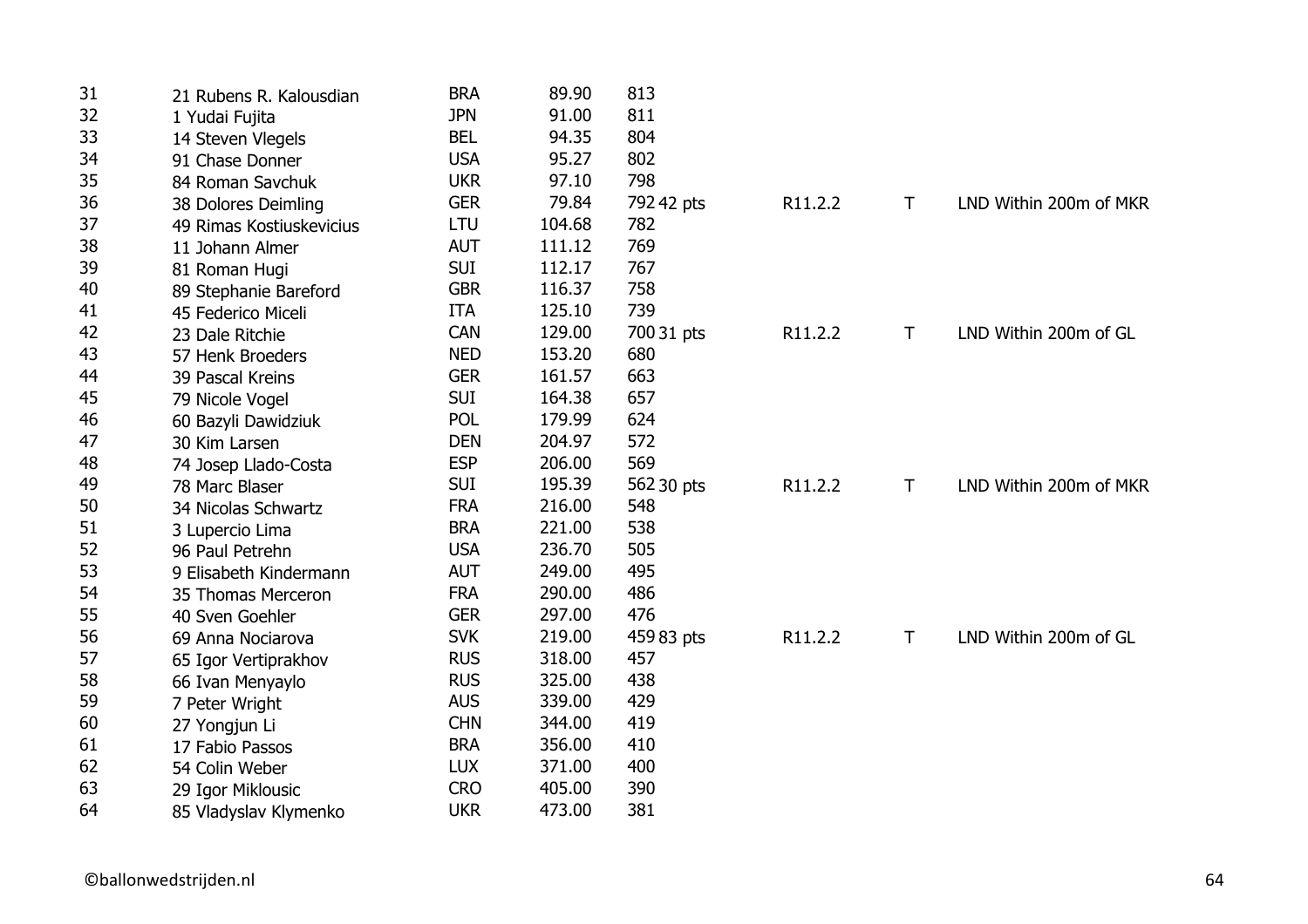| 65 | 25 Dan Zuo                 | <b>CHN</b> | 475.00  | 371         |         |   |                        |
|----|----------------------------|------------|---------|-------------|---------|---|------------------------|
| 66 | 19 Marcos Paulo Da Silva   | <b>BRA</b> | 301.00  | 370 97 pts  | R11.2.2 | T | LND Within 200m of MKR |
| 67 | 61 Roman Bauta             | <b>POL</b> | 489.00  | 357         |         |   |                        |
| 67 | 63 Andrei Kulkov           | <b>RUS</b> | 489.00  | 357         |         |   |                        |
| 69 | 37 David Strasmann         | <b>GER</b> | 498.00  | 338         |         |   |                        |
| 69 | 62 Tomasz Filus            | <b>POL</b> | 498.00  | 338         |         |   |                        |
| 71 | 22 Rui Kalousdian          | <b>BRA</b> | 320.00  | 326 122 pts | R11.2.2 | T | LND Within 200m of MKR |
| 72 | 44 Zoltan Nemeth           | <b>HUN</b> | 511.00  | 314         |         |   |                        |
| 73 | 8 Andreas Simoner          | <b>AUT</b> | 523.00  | 305         |         |   |                        |
| 74 | 98 Shawn Raya              | <b>USA</b> | 528.00  | 295         |         |   |                        |
| 75 | 101 Satoshi Ueda           | <b>JPN</b> | 559.00  | 286         |         |   |                        |
| 76 | 16 Christian K. Kalousdian | <b>BRA</b> | 590.00  | 276         |         |   |                        |
| 77 | 2 Uwe Schneider            | <b>GER</b> | 608.00  | 267         |         |   |                        |
| 78 | 87 Andrew Holly            | <b>GBR</b> | 621.00  | 257         |         |   |                        |
| 79 | 58 Jan Fokken              | <b>NED</b> | 643.00  | 248         |         |   |                        |
| 80 | 94 John Petrehn            | <b>USA</b> | 672.00  | 238         |         |   |                        |
| 81 | 76 Thomas Grubbstrom       | <b>SWE</b> | 675.00  | 229         |         |   |                        |
| 82 | 75 Lars Ekstedt            | <b>SWE</b> | 754.00  | 210         |         |   |                        |
| 83 | 6 Matthew Scaife           | <b>AUS</b> | 798.00  | 200         |         |   |                        |
| 84 | 105 Yoshikazu Ueda         | <b>JPN</b> | 817.00  | 190         |         |   |                        |
| 85 | 104 Takao Mizukami         | <b>JPN</b> | 839.00  | 181         |         |   |                        |
| 86 | 70 Juraj Brezan            | <b>SVK</b> | 865.00  | 171         |         |   |                        |
| 87 | 48 Seoku Kang              | <b>KOR</b> | 714.00  | 167 52 pts  | R11.2.2 | T | LND Within 200m of MKR |
| 88 | 56 Odin Aragon             | <b>MEX</b> | 506.00  | 164 160 pts | R7.5    | C | Flight in PZ 5         |
| 89 | 5 Nicola Scaife            | <b>AUS</b> | 871.00  | 162         |         |   |                        |
| 90 | 86 Mike Howard             | <b>UAE</b> | 876.00  | 152         |         |   |                        |
| 91 | 36 Adolf Kohl              | <b>GER</b> | 964.00  | 143         |         |   |                        |
| 92 | 15 Amarildo A. Tozzi       | <b>BRA</b> | 968.00  | 133         |         |   |                        |
| 93 | 26 Peng Cheng              | <b>CHN</b> | 1223.00 | 114         |         |   |                        |
| 94 | 31 Philip Mundt            | <b>DEN</b> | 1283.00 | 105         |         |   |                        |
| 95 | 55 Nico Betzen             | <b>LUX</b> | 1068.00 | 103 21 pts  | R11.2.2 | T | LND Within 200m of MKR |
| 96 | 77 David Hochreutener      | <b>SUI</b> | 1354.00 | 95          |         |   |                        |
| 97 | 41 Chi Kei Chow            | <b>HKG</b> | 1459.00 | 86          |         |   |                        |
| 98 | 90 Al Nels                 | <b>USA</b> | 1471.00 | 76          |         |   |                        |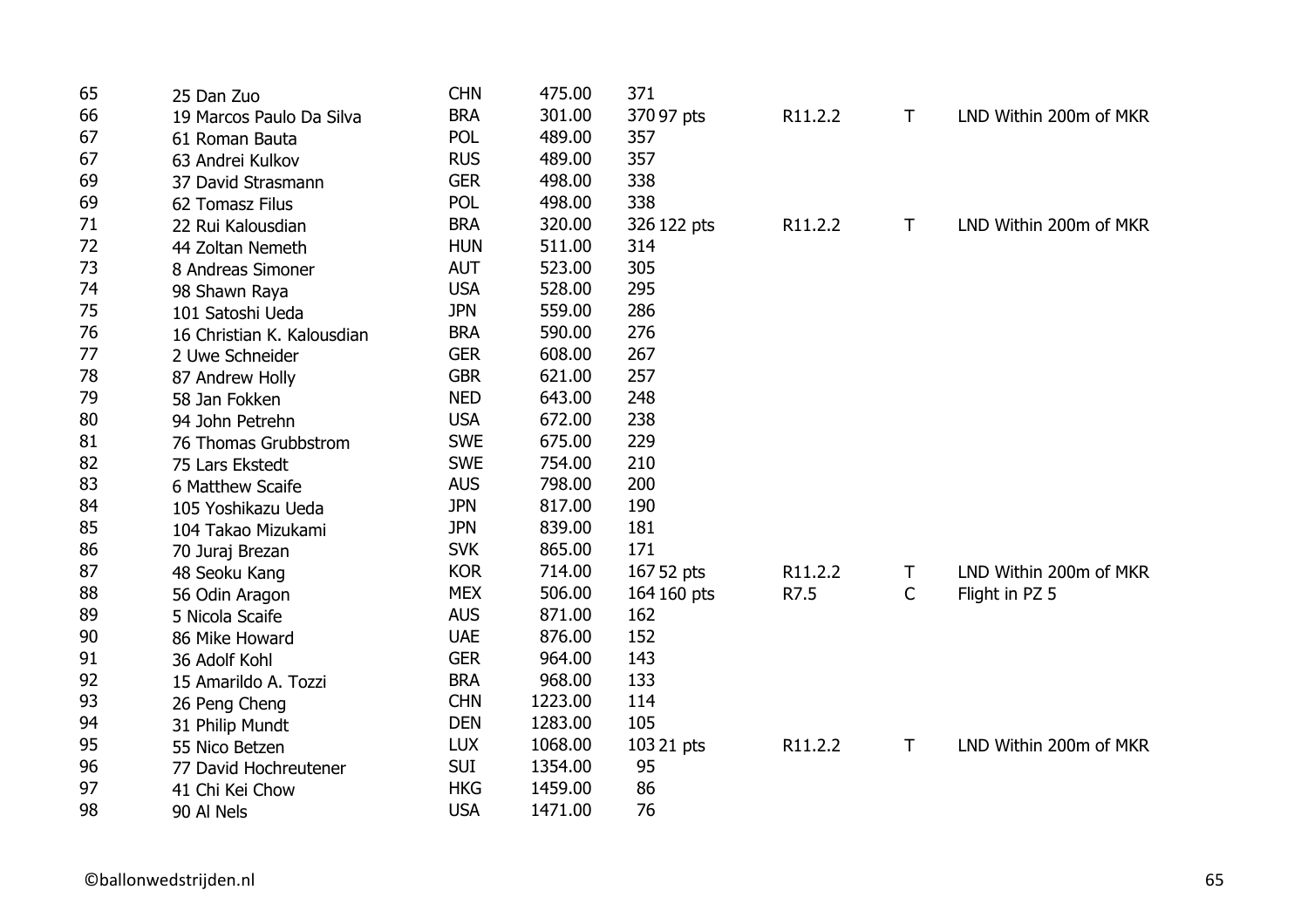| 99        | 72 Ivan Ayala                                | <b>ESP</b>      | 1616.00   | 67               |                       |                           |
|-----------|----------------------------------------------|-----------------|-----------|------------------|-----------------------|---------------------------|
| 100       | 47 Jeong-Mok Seo                             | <b>KOR</b>      | 1712.00   | 57               |                       |                           |
| 101       | 71 Jan Minnaar                               | <b>RSA</b>      | 3346.00   | 48               |                       |                           |
| 102       | 28 Yudong Feng                               | <b>CHN</b>      | No Result | 29               | R <sub>15</sub> .5.4  | No Declaration            |
| 103       | 46 Paolo Oggioni                             | <b>ITA</b>      | No Result | 29 Warning       | R3.10.3               | Vehicle Within 100m of GL |
|           |                                              |                 |           |                  | R <sub>13.3.5</sub>   | Distance Infringements    |
|           |                                              |                 |           |                  |                       | (PrevMK to GL 48% short)  |
| 104       | 83 Ismail Keremoglu                          | TUR             | No Result | 29               | R <sub>12</sub> .17.2 | Out of SCP                |
| 105       | 42 Nigel Black                               | <b>HKG</b>      | No Flight | $\boldsymbol{0}$ |                       |                           |
| $P = 105$ | $M = 53$<br>$W = 1.03$                       | A=101 RM=236.70 |           | $SM = 505$       |                       | Checksum $=$ 527E         |
|           | * Penalty Type: $C =$ Competition $T =$ Task |                 |           |                  |                       | 2016                      |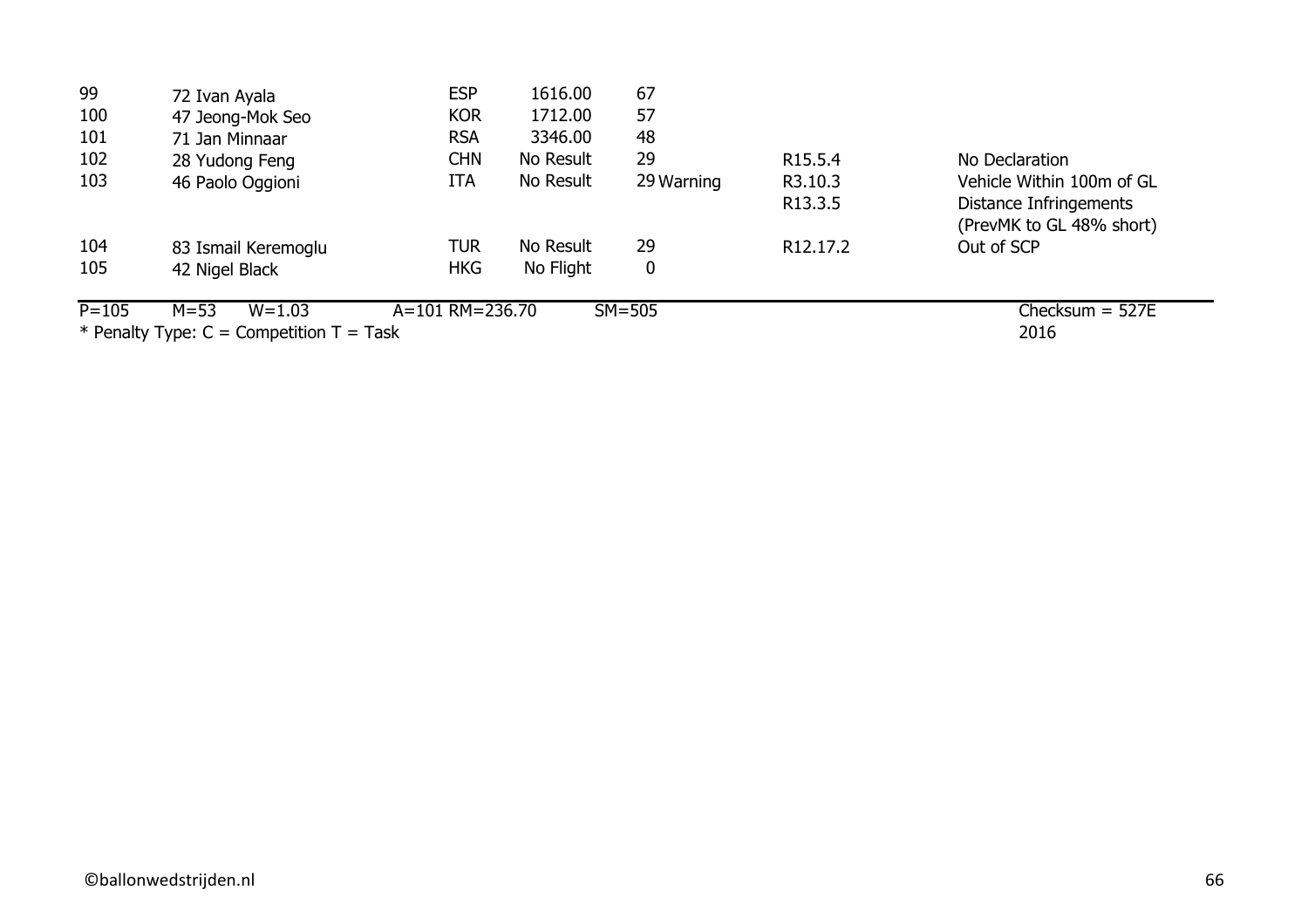| Task #: 14     | Pilot Decared Goal R15.1 |            |        | Flight $# 4$     | $\sim$ $\sim$ $\sim$ $\sim$ $\sim$ $\sim$<br>Task Date: | Thursday, | 03-11-2016             | PM |
|----------------|--------------------------|------------|--------|------------------|---------------------------------------------------------|-----------|------------------------|----|
| Rank           | Pilot                    | From       | Result | Score<br>Penalty | Rule                                                    |           | Type Reason            |    |
| $\mathbf{1}$   | 91 Chase Donner          | <b>USA</b> | 0.37   | 1000             |                                                         |           |                        |    |
| $\overline{2}$ | 59 Jan Oudenampsen       | <b>NED</b> | 1.53   | 997              |                                                         |           |                        |    |
| 3              | 49 Rimas Kostiuskevicius | LTU        | 2.01   | 996              |                                                         |           |                        |    |
| 4              | 36 Adolf Kohl            | <b>GER</b> | 2.64   | 994              |                                                         |           |                        |    |
| 5              | 100 Masafumi Sato        | <b>JPN</b> | 4.95   | 988              |                                                         |           |                        |    |
| 6              | 22 Rui Kalousdian        | <b>BRA</b> | 5.55   | 987              |                                                         |           |                        |    |
| 7              | 27 Yongjun Li            | <b>CHN</b> | 5.77   | 986              |                                                         |           |                        |    |
| 8              | 65 Igor Vertiprakhov     | <b>RUS</b> | 7.60   | 981              |                                                         |           |                        |    |
| 9              | 17 Fabio Passos          | <b>BRA</b> | 11.65  | 971              |                                                         |           |                        |    |
| 10             | 105 Yoshikazu Ueda       | <b>JPN</b> | 14.93  | 962              |                                                         |           |                        |    |
| 11             | 7 Peter Wright           | <b>AUS</b> | 17.80  | 955              |                                                         |           |                        |    |
| 12             | 68 Sergey Latypov        | <b>RUS</b> | 18.02  | 954              |                                                         |           |                        |    |
| 13             | 23 Dale Ritchie          | <b>CAN</b> | 22.71  | 942              |                                                         |           |                        |    |
| 14             | 38 Dolores Deimling      | <b>GER</b> | 24.90  | 936              |                                                         |           |                        |    |
| 15             | 79 Nicole Vogel          | <b>SUI</b> | 26.38  | 932              |                                                         |           |                        |    |
| 16             | 14 Steven Vlegels        | <b>BEL</b> | 27.21  | 930              |                                                         |           |                        |    |
| 17             | 34 Nicolas Schwartz      | <b>FRA</b> | 30.19  | 922              |                                                         |           |                        |    |
| 18             | 97 Rhett Heartsill       | <b>USA</b> | 30.74  | 921              |                                                         |           |                        |    |
| 19             | 47 Jeong-Mok Seo         | <b>KOR</b> | 31.15  | 920 Warning      | R10.2                                                   |           | Dangerous flying (T/O) |    |
| 20             | 1 Yudai Fujita           | <b>JPN</b> | 34.73  | 911              |                                                         |           |                        |    |
| 21             | 103 Susumu Akama         | <b>JPN</b> | 35.69  | 908              |                                                         |           |                        |    |
| 22             | 28 Yudong Feng           | <b>CHN</b> | 38.80  | 900              |                                                         |           |                        |    |
| 23             | 20 Markus D. Kalousdian  | <b>BRA</b> | 43.60  | 888              |                                                         |           |                        |    |
| 24             | 12 Werner Schrank        | <b>AUT</b> | 46.40  | 880              |                                                         |           |                        |    |
| 25             | 85 Vladyslav Klymenko    | <b>UKR</b> | 52.26  | 865              |                                                         |           |                        |    |
| 26             | 21 Rubens R. Kalousdian  | <b>BRA</b> | 55.25  | 857              |                                                         |           |                        |    |
| 27             | 42 Nigel Black           | <b>HKG</b> | 58.63  | 848 Warning      | R10.2                                                   |           | Dangerous flying (T/O) |    |
| 28             | 35 Thomas Merceron       | <b>FRA</b> | 62.10  | 839              |                                                         |           |                        |    |
| 29             | 33 Laure de Coligny      | <b>FRA</b> | 66.65  | 828              |                                                         |           |                        |    |
| 30             | 88 Rupert Stanley        | <b>GBR</b> | 75.94  | 803              |                                                         |           |                        |    |
| 31             | 45 Federico Miceli       | <b>ITA</b> | 81.80  | 788              |                                                         |           |                        |    |

22<sup>th</sup> World Hot Air Balloon Championships, Saga (JPN) 2016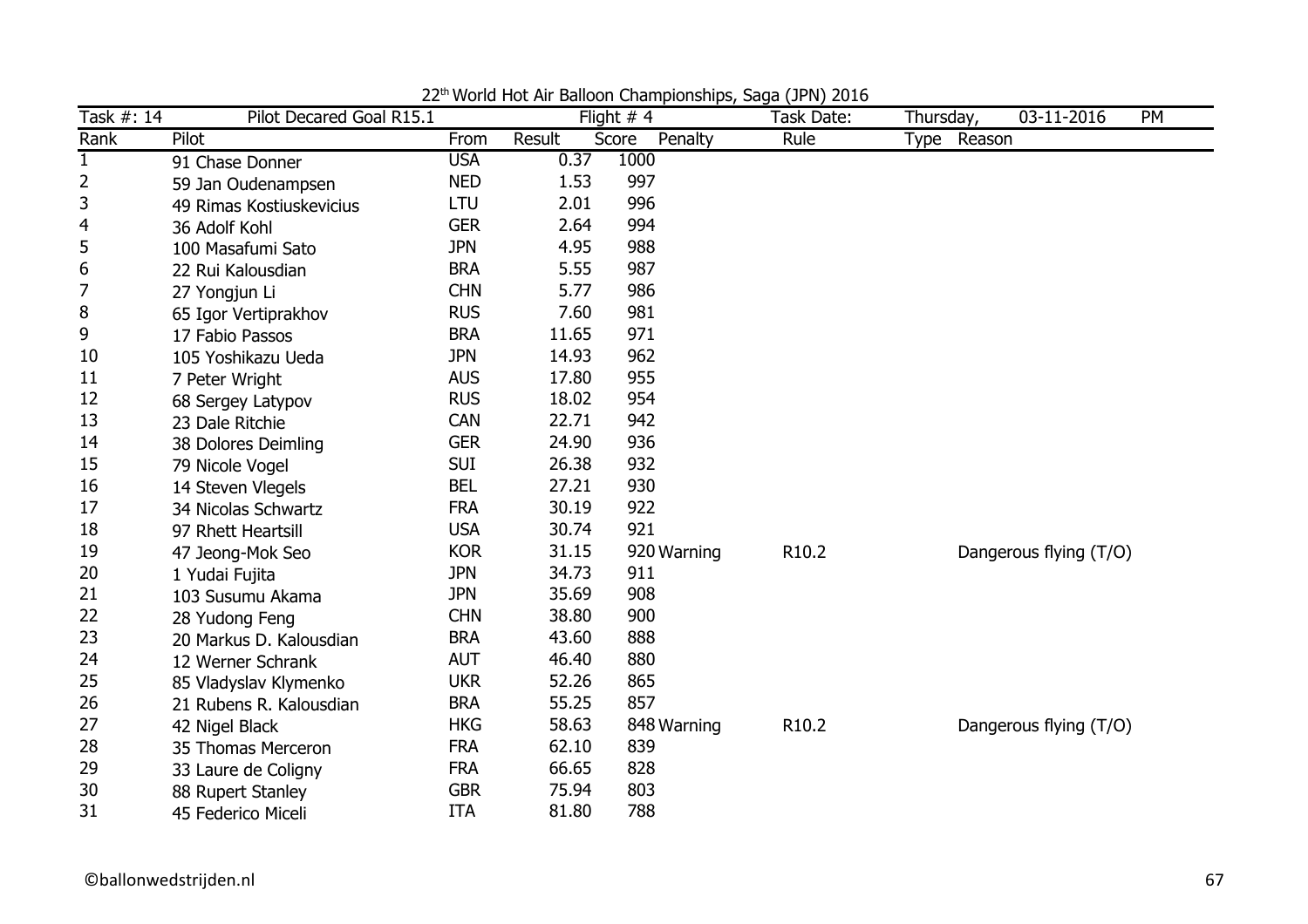| 32 | 50 Rokas Kostiuskevicius   | LTU        | 85.60  | 778         |         |   |                        |
|----|----------------------------|------------|--------|-------------|---------|---|------------------------|
| 33 | 41 Chi Kei Chow            | <b>HKG</b> | 88.16  | 772         |         |   |                        |
| 34 | 86 Mike Howard             | <b>UAE</b> | 95.60  | 752         |         |   |                        |
| 35 | 60 Bazyli Dawidziuk        | <b>POL</b> | 96.82  | 749         |         |   |                        |
| 36 | 11 Johann Almer            | <b>AUT</b> | 99.71  | 742         |         |   |                        |
| 37 | 84 Roman Savchuk           | <b>UKR</b> | 110.90 | 712         |         |   |                        |
| 38 | 25 Dan Zuo                 | <b>CHN</b> | 115.28 | 701 Warning | R10.2   |   | Dangerous flying (T/O) |
| 39 | 62 Tomasz Filus            | <b>POL</b> | 121.15 | 686         |         |   |                        |
| 40 | 48 Seoku Kang              | <b>KOR</b> | 127.79 | 668         |         |   |                        |
| 41 | 19 Marcos Paulo Da Silva   | <b>BRA</b> | 128.28 | 667         |         |   |                        |
| 42 | 8 Andreas Simoner          | <b>AUT</b> | 134.49 | 651         |         |   |                        |
| 43 | 43 Janos Konecsni          | <b>HUN</b> | 138.72 | 640         |         |   |                        |
| 44 | 9 Elisabeth Kindermann     | <b>AUT</b> | 144.40 | 625         |         |   |                        |
| 45 | 82 Stefan Zeberli          | <b>SUI</b> | 153.90 | 600         |         |   |                        |
| 46 | 30 Kim Larsen              | <b>DEN</b> | 161.00 | 582         |         |   |                        |
| 47 | 44 Zoltan Nemeth           | <b>HUN</b> | 171.50 | 555         |         |   |                        |
| 48 | 26 Peng Cheng              | <b>CHN</b> | 179.00 | 535         |         |   |                        |
| 49 | 4 Dominic Bareford         | <b>GBR</b> | 182.00 | 527         |         |   |                        |
| 50 | 94 John Petrehn            | <b>USA</b> | 185.30 | 519         |         |   |                        |
| 51 | 61 Roman Bauta             | POL        | 185.78 | 518 Warning | R11.6   |   | No LO perm to retrieve |
| 52 | 102 Shiro Katahira         | <b>JPN</b> | 189.00 | 509         |         |   |                        |
| 53 | 81 Roman Hugi              | <b>SUI</b> | 194.60 | 495         |         |   |                        |
| 54 | 98 Shawn Raya              | <b>USA</b> | 212.00 | 486         |         |   |                        |
| 55 | 40 Sven Goehler            | <b>GER</b> | 190.60 | 479 26 pts  | R11.2.2 | T | LND Within 200m of MKR |
| 56 | 67 Sergey Bazhenov         | <b>RUS</b> | 221.00 | 476         |         |   |                        |
| 57 | 66 Ivan Menyaylo           | <b>RUS</b> | 223.00 | 467         |         |   |                        |
| 58 | 16 Christian K. Kalousdian | <b>BRA</b> | 225.00 | 457         |         |   |                        |
| 59 | 13 Jan Timmers             | <b>BEL</b> | 263.00 | 448         |         |   |                        |
| 60 | 72 Ivan Ayala              | <b>ESP</b> | 265.00 | 438         |         |   |                        |
| 61 | 24 Jason Adams             | CAN        | 279.00 | 429         |         |   |                        |
| 62 | 77 David Hochreutener      | <b>SUI</b> | 291.00 | 410         |         |   |                        |
| 63 | 46 Paolo Oggioni           | <b>ITA</b> | 294.00 | 400         |         |   |                        |
| 64 | 52 Vytautas Sviderskis     | LTU        | 310.00 | 390         |         |   |                        |
| 65 | 39 Pascal Kreins           | <b>GER</b> | 322.00 | 381         |         |   |                        |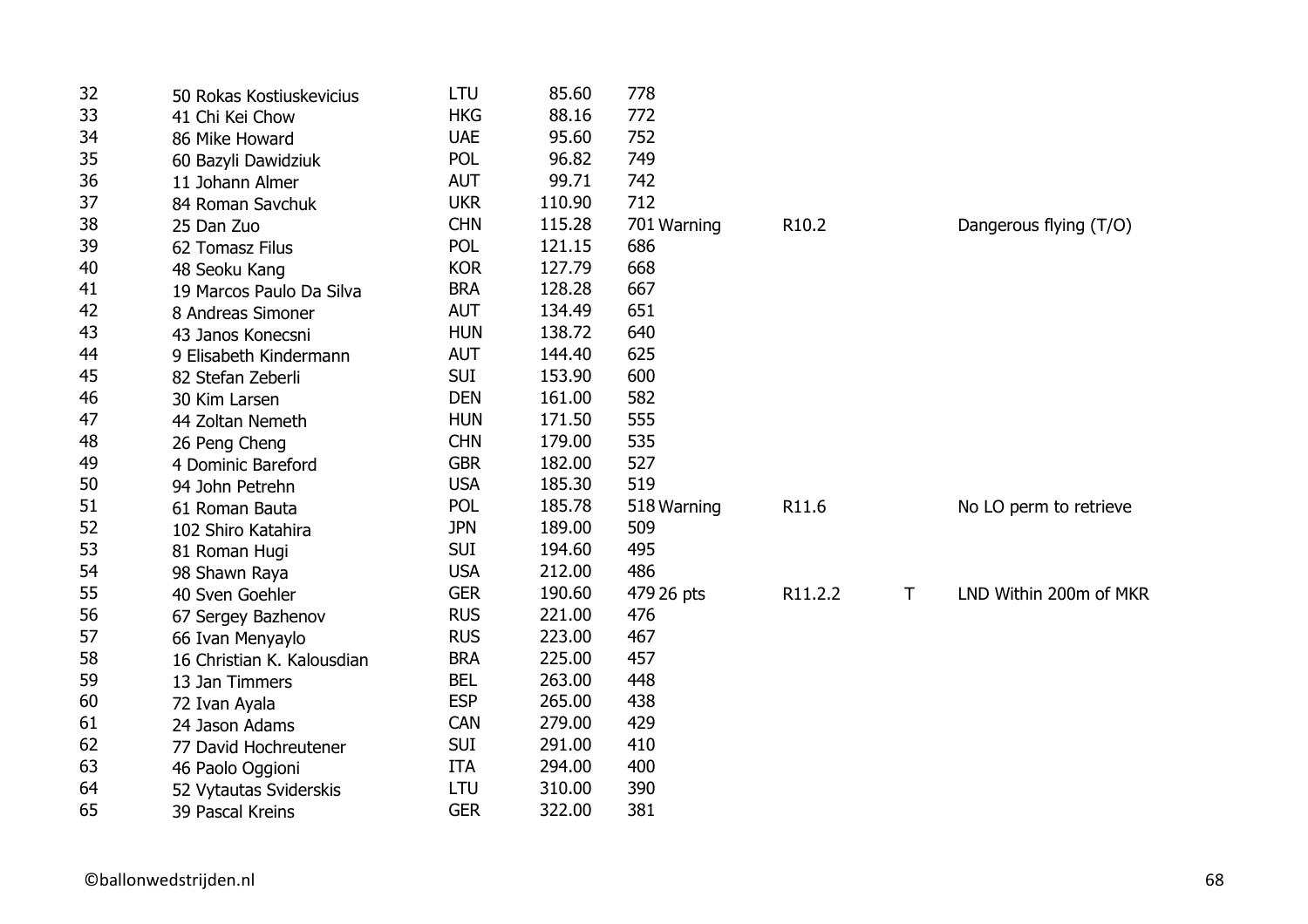| 66 | 64 Artem Denisenko    | <b>RUS</b> | 328.00 | 371         |         |   |                        |
|----|-----------------------|------------|--------|-------------|---------|---|------------------------|
| 67 | 69 Anna Nociarova     | <b>SVK</b> | 343.00 | 362         |         |   |                        |
| 68 | 87 Andrew Holly       | <b>GBR</b> | 347.00 | 352         |         |   |                        |
| 69 | 15 Amarildo A. Tozzi  | <b>BRA</b> | 349.00 | 343         |         |   |                        |
| 70 | 73 Jordi Rodriguez    | <b>ESP</b> | 356.00 | 329         |         |   |                        |
| 71 | 93 Joe Zvada          | <b>USA</b> | 394.00 | 314         |         |   |                        |
| 72 | 95 Jonathan Wright    | <b>USA</b> | 398.00 | 305         |         |   |                        |
| 73 | 78 Marc Blaser        | <b>SUI</b> | 402.00 | 295         |         |   |                        |
| 74 | 63 Andrei Kulkov      | <b>RUS</b> | 287.00 | 291 128 pts | R11.2.2 | Τ | LND Within 200m of MKR |
|    |                       |            |        | Warning     | R10.11  |   | <b>Driving</b>         |
| 75 | 104 Takao Mizukami    | <b>JPN</b> | 404.00 | 286         |         |   |                        |
| 76 | 54 Colin Weber        | <b>LUX</b> | 406.00 | 276         |         |   |                        |
| 77 | 32 Clement Seigeot    | <b>FRA</b> | 431.00 | 267         |         |   |                        |
| 78 | 90 Al Nels            | <b>USA</b> | 457.00 | 257         |         |   |                        |
| 79 | 29 Igor Miklousic     | <b>CRO</b> | 459.00 | 248         |         |   |                        |
| 80 | 3 Lupercio Lima       | <b>BRA</b> | 511.00 | 238         |         |   |                        |
| 81 | 83 Ismail Keremoglu   | <b>TUR</b> | 516.00 | 229         |         |   |                        |
| 82 | 5 Nicola Scaife       | <b>AUS</b> | 536.00 | 219         |         |   |                        |
| 83 | 31 Philip Mundt       | <b>DEN</b> | 539.00 | 210         |         |   |                        |
| 84 | 10 Gerald Sturzlinger | <b>AUT</b> | 550.00 | 200         |         |   |                        |
| 85 | 57 Henk Broeders      | <b>NED</b> | 553.00 | 190         |         |   |                        |
| 86 | 80 Rene Erni          | <b>SUI</b> | 579.00 | 181         |         |   |                        |
| 87 | 75 Lars Ekstedt       | <b>SWE</b> | 582.00 | 171         |         |   |                        |
| 88 | 92 Joe Heartsill      | <b>USA</b> | 589.00 | 162         |         |   |                        |
| 89 | 76 Thomas Grubbstrom  | <b>SWE</b> | 622.00 | 152         |         |   |                        |
| 90 | 101 Satoshi Ueda      | <b>JPN</b> | 639.00 | 143         |         |   |                        |
| 91 | 89 Stephanie Bareford | <b>GBR</b> | 659.00 | 133         |         |   |                        |
| 92 | 56 Odin Aragon        | <b>MEX</b> | 668.00 | 124         |         |   |                        |
| 93 | 6 Matthew Scaife      | <b>AUS</b> | 718.00 | 114         |         |   |                        |
| 94 | 99 Todd Isley         | <b>USA</b> | 776.00 | 105         |         |   |                        |
| 95 | 96 Paul Petrehn       | <b>USA</b> | 806.00 | 95          |         |   |                        |
| 96 | 55 Nico Betzen        | <b>LUX</b> | 915.00 | 86          |         |   |                        |
| 97 | 74 Josep Llado-Costa  | <b>ESP</b> | 942.00 | 76          |         |   |                        |
| 98 | 70 Juraj Brezan       | <b>SVK</b> | 964.00 | 67          |         |   |                        |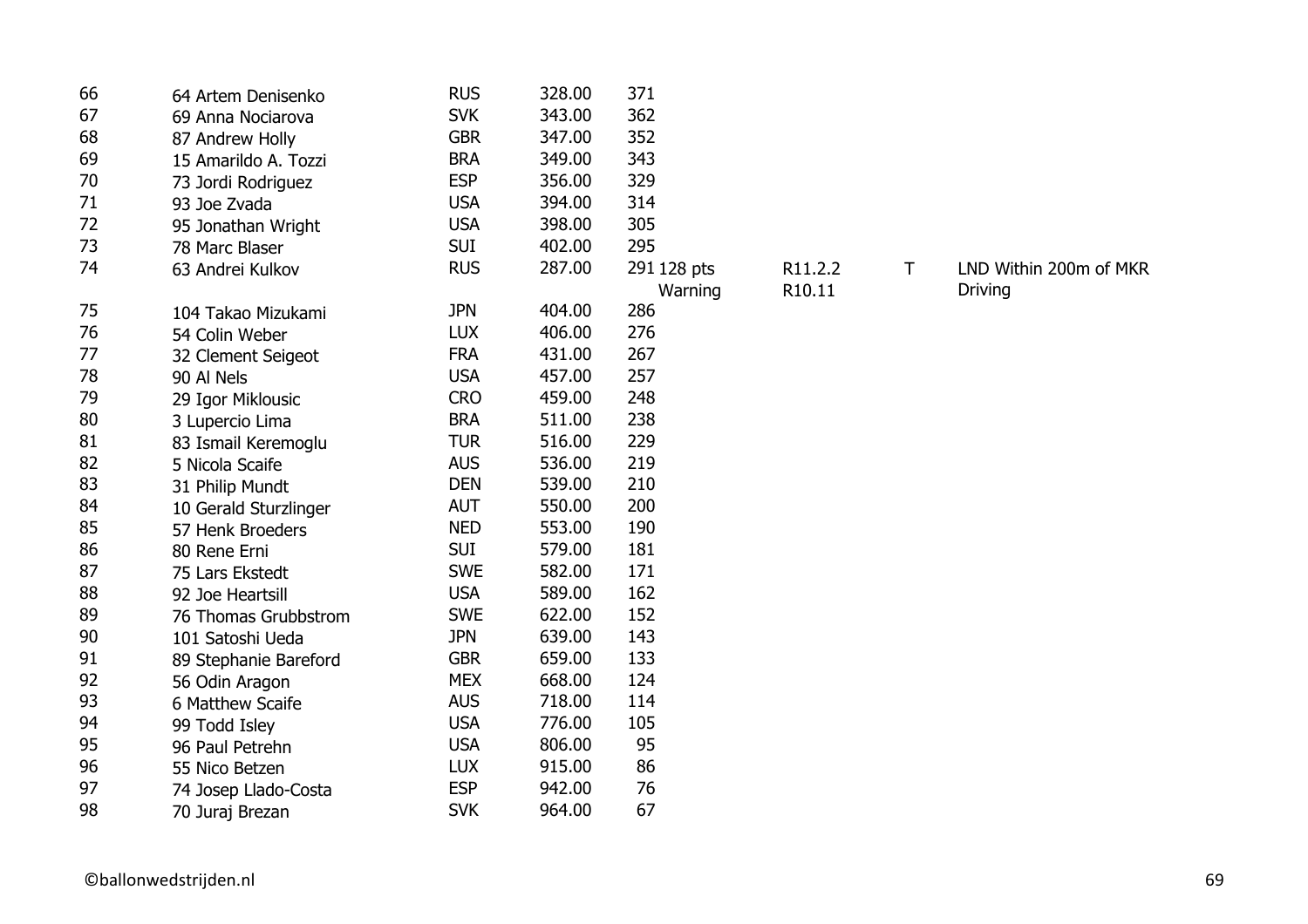| 99        | 71 Jan Minnaar                             | <b>RSA</b>      | 981.00    | 57             |                     |   |                      |
|-----------|--------------------------------------------|-----------------|-----------|----------------|---------------------|---|----------------------|
| 100       | 53 Claude Kraft                            | LUX             | 1028.00   | 48             |                     |   |                      |
| 101       | 18 Luis Silvestre                          | <b>BRA</b>      | 1131.00   | 38             |                     |   |                      |
| 102       | 2 Uwe Schneider                            | <b>GER</b>      | 1177.00   | 29             |                     |   |                      |
| 103       | 58 Jan Fokken                              | <b>NED</b>      | 1635.00   | 19             |                     |   |                      |
| 104       | 37 David Strasmann                         | <b>GER</b>      | No Result | 10             | R <sub>12.3.1</sub> |   | No valid declaration |
| 105       | 51 Tadas Gegevicius                        | LTU             | 356.00    | $-421$ 750 pts | R <sub>2.11</sub>   | C | Responsibility       |
|           |                                            |                 |           |                | R9.17               |   | Loss of Control      |
| $P = 105$ | $M = 53$<br>$W = 0.37$                     | A=104 RM=190.60 |           | $SM = 505$     |                     |   | $Checksum = 23F2$    |
|           | * Penalty Type: $C =$ Competition T = Task |                 |           |                |                     |   | 2016                 |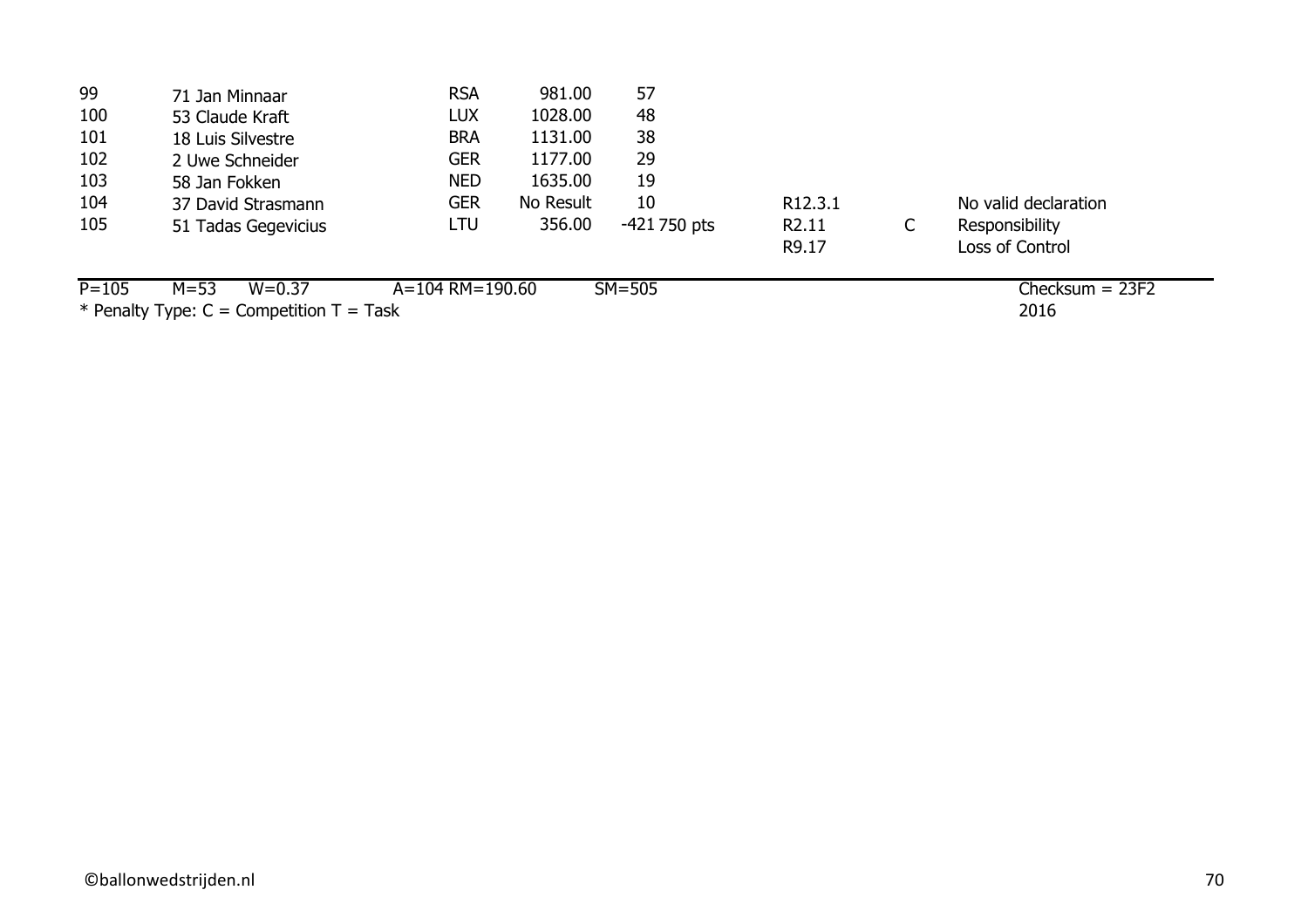| Task #: 15  | Pilot Decared Goal R15.1 |            |        | Flight $# 5$     | Task Date: | Friday,     | 04-11-2016 | AM |
|-------------|--------------------------|------------|--------|------------------|------------|-------------|------------|----|
| Rank        | Pilot                    | From       | Result | Penalty<br>Score | Rule       | Type Reason |            |    |
| $\mathbf 1$ | 56 Odin Aragon           | <b>MEX</b> | 0.00   | 1000             |            |             |            |    |
| 2           | 85 Vladyslav Klymenko    | <b>UKR</b> | 0.01   | 1000             |            |             |            |    |
| 3           | 92 Joe Heartsill         | <b>USA</b> | 0.05   | 998              |            |             |            |    |
| 4           | 102 Shiro Katahira       | <b>JPN</b> | 0.10   | 995              |            |             |            |    |
| 5           | 60 Bazyli Dawidziuk      | <b>POL</b> | 0.12   | 994              |            |             |            |    |
| 6           | 65 Igor Vertiprakhov     | <b>RUS</b> | 0.18   | 992              |            |             |            |    |
| 6           | 66 Ivan Menyaylo         | <b>RUS</b> | 0.18   | 992              |            |             |            |    |
| 6           | 84 Roman Savchuk         | <b>UKR</b> | 0.18   | 992              |            |             |            |    |
| 9           | 82 Stefan Zeberli        | <b>SUI</b> | 0.19   | 991              |            |             |            |    |
| 9           | 100 Masafumi Sato        | <b>JPN</b> | 0.19   | 991              |            |             |            |    |
| 11          | 26 Peng Cheng            | <b>CHN</b> | 0.21   | 990              |            |             |            |    |
| 12          | 10 Gerald Sturzlinger    | <b>AUT</b> | 0.25   | 988              |            |             |            |    |
| 12          | 64 Artem Denisenko       | <b>RUS</b> | 0.25   | 988              |            |             |            |    |
| 14          | 76 Thomas Grubbstrom     | <b>SWE</b> | 0.26   | 988              |            |             |            |    |
| 15          | 101 Satoshi Ueda         | <b>JPN</b> | 0.30   | 986              |            |             |            |    |
| 16          | 51 Tadas Gegevicius      | LTU        | 0.33   | 985              |            |             |            |    |
| 17          | 44 Zoltan Nemeth         | <b>HUN</b> | 0.40   | 981              |            |             |            |    |
| 18          | 1 Yudai Fujita           | <b>JPN</b> | 0.46   | 979              |            |             |            |    |
| 19          | 70 Juraj Brezan          | <b>SVK</b> | 0.53   | 975              |            |             |            |    |
| 20          | 3 Lupercio Lima          | <b>BRA</b> | 0.57   | 973              |            |             |            |    |
| 21          | 86 Mike Howard           | <b>UAE</b> | 0.63   | 971              |            |             |            |    |
| 22          | 73 Jordi Rodriguez       | <b>ESP</b> | 0.70   | 967              |            |             |            |    |
| 23          | 46 Paolo Oggioni         | <b>ITA</b> | 0.88   | 959              |            |             |            |    |
| 24          | 11 Johann Almer          | <b>AUT</b> | 0.92   | 957              |            |             |            |    |
| 25          | 52 Vytautas Sviderskis   | LTU        | 0.98   | 954              |            |             |            |    |
| 26          | 37 David Strasmann       | <b>GER</b> | 1.35   | 937              |            |             |            |    |
| 27          | 91 Chase Donner          | <b>USA</b> | 1.44   | 933              |            |             |            |    |
| 28          | 90 Al Nels               | <b>USA</b> | 1.52   | 929              |            |             |            |    |
| 29          | 31 Philip Mundt          | <b>DEN</b> | 1.62   | 925              |            |             |            |    |
| 30          | 53 Claude Kraft          | <b>LUX</b> | 1.70   | 921              |            |             |            |    |
| 31          | 40 Sven Goehler          | <b>GER</b> | 1.71   | 920              |            |             |            |    |

22<sup>th</sup> World Hot Air Balloon Championships, Saga (JPN) 2016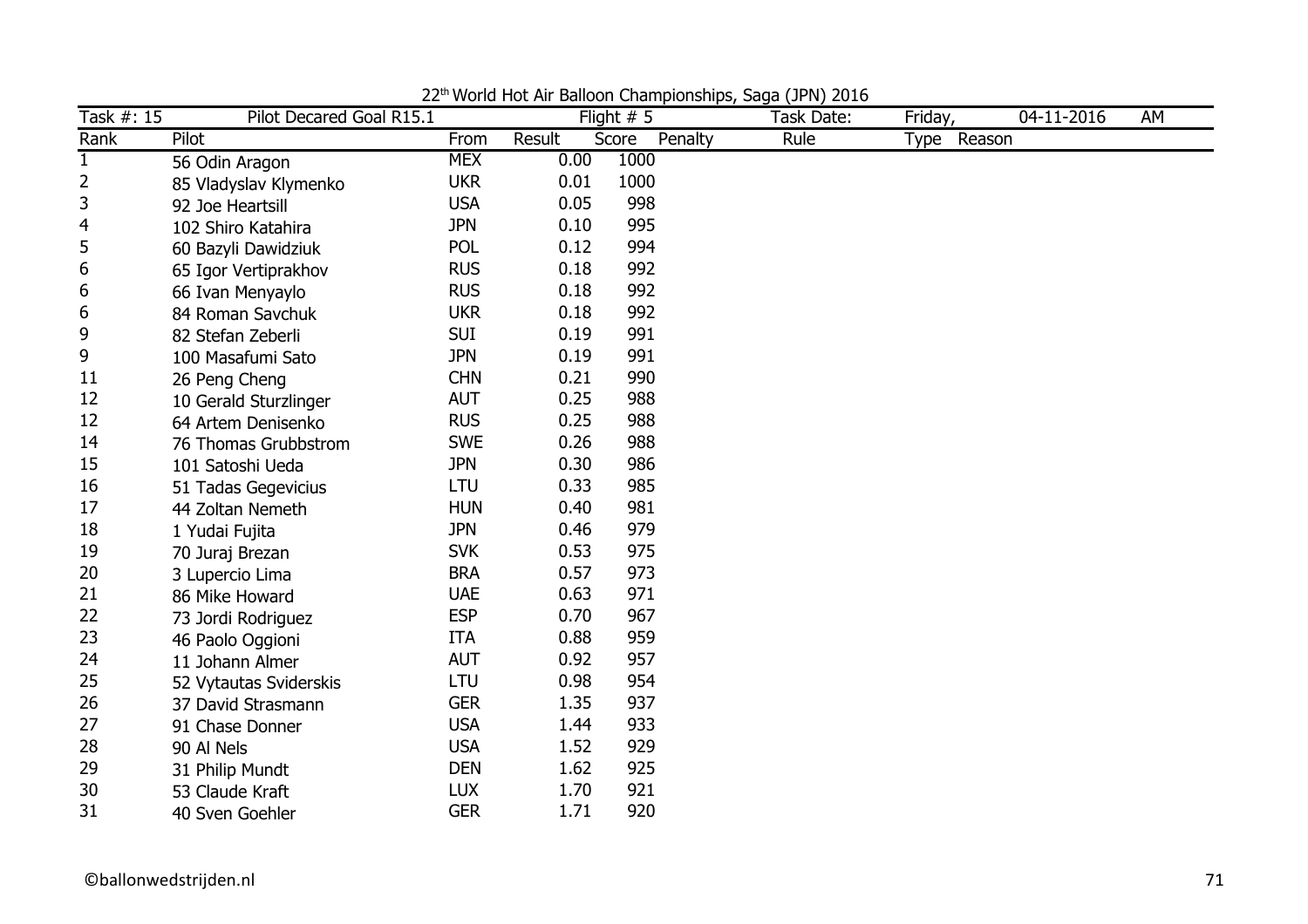| 32 | 16 Christian K. Kalousdian | <b>BRA</b> | 1.85  | 914         |        |              |                                   |
|----|----------------------------|------------|-------|-------------|--------|--------------|-----------------------------------|
| 32 | 103 Susumu Akama           | <b>JPN</b> | 1.85  | 914         |        |              |                                   |
| 34 | 17 Fabio Passos            | <b>BRA</b> | 2.47  | 885         |        |              |                                   |
| 35 | 93 Joe Zvada               | <b>USA</b> | 2.74  | 873         |        |              |                                   |
| 36 | 47 Jeong-Mok Seo           | <b>KOR</b> | 3.05  | 858         |        |              |                                   |
| 37 | 2 Uwe Schneider            | <b>GER</b> | 3.08  | 857         |        |              |                                   |
| 38 | 39 Pascal Kreins           | <b>GER</b> | 3.10  | 856         |        |              |                                   |
| 39 | 24 Jason Adams             | <b>CAN</b> | 3.20  | 851         |        |              |                                   |
| 40 | 97 Rhett Heartsill         | <b>USA</b> | 3.24  | 849         |        |              |                                   |
| 41 | 75 Lars Ekstedt            | <b>SWE</b> | 3.32  | 846         |        |              |                                   |
| 42 | 98 Shawn Raya              | <b>USA</b> | 3.38  | 843         |        |              |                                   |
| 43 | 5 Nicola Scaife            | <b>AUS</b> | 3.86  | 820         |        |              |                                   |
| 44 | 62 Tomasz Filus            | <b>POL</b> | 3.97  | 815         |        |              |                                   |
| 45 | 78 Marc Blaser             | <b>SUI</b> | 4.34  | 798         |        |              |                                   |
| 46 | 34 Nicolas Schwartz        | <b>FRA</b> | 4.42  | 794         |        |              |                                   |
| 47 | 4 Dominic Bareford         | <b>GBR</b> | 5.50  | 744         |        |              |                                   |
| 48 | 57 Henk Broeders           | <b>NED</b> | 6.19  | 712         |        |              |                                   |
| 49 | 22 Rui Kalousdian          | <b>BRA</b> | 6.25  | 709         |        |              |                                   |
| 50 | 89 Stephanie Bareford      | <b>GBR</b> | 8.13  | 622         |        |              |                                   |
| 51 | 77 David Hochreutener      | <b>SUI</b> | 8.22  | 618         |        |              |                                   |
| 52 | 43 Janos Konecsni          | <b>HUN</b> | 8.18  | 519 100 pts | R10.11 | $\mathsf{C}$ | Driving - speeding in Launchfield |
| 53 | 81 Roman Hugi              | <b>SUI</b> | 10.64 | 505         |        |              |                                   |
| 54 | 99 Todd Isley              | <b>USA</b> | 11.11 | 495         |        |              |                                   |
| 55 | 50 Rokas Kostiuskevicius   | LTU        | 12.98 | 486         |        |              |                                   |
| 56 | 21 Rubens R. Kalousdian    | <b>BRA</b> | 14.10 | 476         |        |              |                                   |
| 57 | 72 Ivan Ayala              | <b>ESP</b> | 15.55 | 467         |        |              |                                   |
| 58 | 6 Matthew Scaife           | <b>AUS</b> | 16.03 | 457         |        |              |                                   |
| 59 | 87 Andrew Holly            | <b>GBR</b> | 17.54 | 448         |        |              |                                   |
| 60 | 12 Werner Schrank          | <b>AUT</b> | 17.72 | 438         |        |              |                                   |
| 61 | 74 Josep Llado-Costa       | <b>ESP</b> | 18.59 | 429         |        |              |                                   |
| 62 | 23 Dale Ritchie            | <b>CAN</b> | 19.29 | 419         |        |              |                                   |
| 63 | 18 Luis Silvestre          | <b>BRA</b> | 23.87 | 410         |        |              |                                   |
| 64 | 49 Rimas Kostiuskevicius   | LTU        | 25.22 | 400         |        |              |                                   |
| 65 | 7 Peter Wright             | <b>AUS</b> | 25.89 | 390         |        |              |                                   |
|    |                            |            |       |             |        |              |                                   |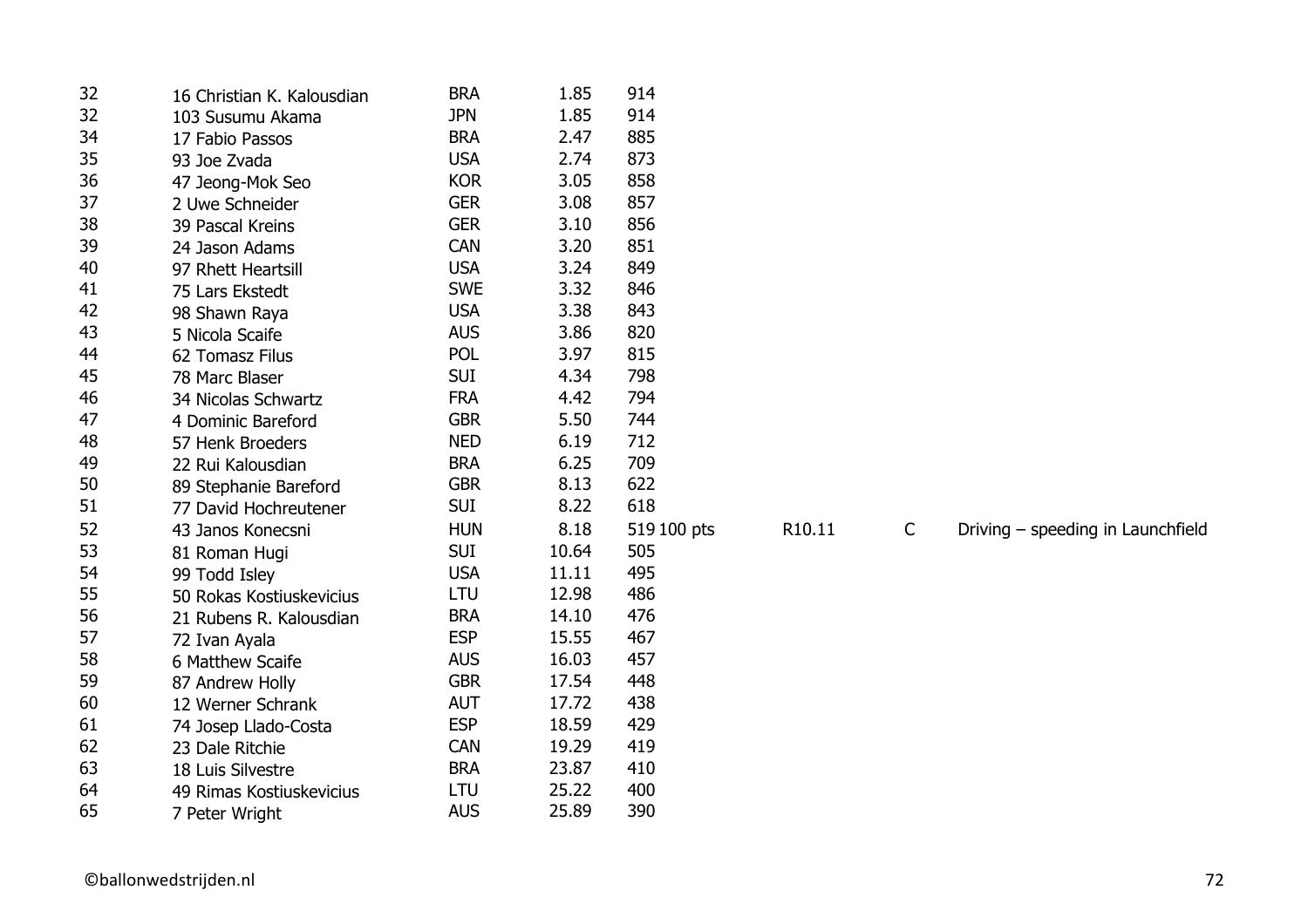| 66 | 68 Sergey Latypov       | <b>RUS</b> | 29.71  | 381         |       |             |                 |
|----|-------------------------|------------|--------|-------------|-------|-------------|-----------------|
| 67 | 96 Paul Petrehn         | <b>USA</b> | 31.97  | 371         |       |             |                 |
| 68 | 41 Chi Kei Chow         | <b>HKG</b> | 42.65  | 352         |       |             |                 |
| 69 | 83 Ismail Keremoglu     | <b>TUR</b> | 43.88  | 343         |       |             |                 |
| 70 | 59 Jan Oudenampsen      | <b>NED</b> | 48.90  | 333         |       |             |                 |
| 71 | 9 Elisabeth Kindermann  | <b>AUT</b> | 50.05  | 324         |       |             |                 |
| 72 | 105 Yoshikazu Ueda      | <b>JPN</b> | 53.35  | 314         |       |             |                 |
| 73 | 32 Clement Seigeot      | <b>FRA</b> | 55.10  | 305         |       |             |                 |
| 74 | 61 Roman Bauta          | <b>POL</b> | 56.50  | 295         |       |             |                 |
| 75 | 94 John Petrehn         | <b>USA</b> | 57.80  | 286         |       |             |                 |
| 76 | 104 Takao Mizukami      | <b>JPN</b> | 57.89  | 276         |       |             |                 |
| 77 | 15 Amarildo A. Tozzi    | <b>BRA</b> | 60.08  | 267         |       |             |                 |
| 78 | 35 Thomas Merceron      | <b>FRA</b> | 64.40  | 257         |       |             |                 |
| 79 | 14 Steven Vlegels       | <b>BEL</b> | 66.59  | 248         |       |             |                 |
| 80 | 79 Nicole Vogel         | <b>SUI</b> | 68.70  | 238         |       |             |                 |
| 81 | 33 Laure de Coligny     | <b>FRA</b> | 77.32  | 229         |       |             |                 |
| 82 | 45 Federico Miceli      | <b>ITA</b> | 82.01  | 219         |       |             |                 |
| 83 | 80 Rene Erni            | <b>SUI</b> | 88.67  | 210         |       |             |                 |
| 84 | 20 Markus D. Kalousdian | <b>BRA</b> | 92.10  | 200         |       |             |                 |
| 85 | 8 Andreas Simoner       | <b>AUT</b> | 98.00  | 190         |       |             |                 |
| 86 | 88 Rupert Stanley       | <b>GBR</b> | 102.29 | 181         |       |             |                 |
| 87 | 36 Adolf Kohl           | <b>GER</b> | 102.65 | 171         |       |             |                 |
| 88 | 63 Andrei Kulkov        | <b>RUS</b> | 42.16  | 162 200 pts | R11.4 | $\mathsf C$ | <b>GC Solid</b> |
| 89 | 95 Jonathan Wright      | <b>USA</b> | 116.56 | 162         |       |             |                 |
| 90 | 27 Yongjun Li           | <b>CHN</b> | 149.62 | 152         |       |             |                 |
| 91 | 55 Nico Betzen          | <b>LUX</b> | 176.00 | 143         |       |             |                 |
| 92 | 71 Jan Minnaar          | <b>RSA</b> | 209.00 | 133         |       |             |                 |
| 93 | 29 Igor Miklousic       | <b>CRO</b> | 283.00 | 124         |       |             |                 |
| 94 | 67 Sergey Bazhenov      | <b>RUS</b> | 285.00 | 114         |       |             |                 |
| 95 | 42 Nigel Black          | <b>HKG</b> | 300.00 | 105         |       |             |                 |
| 96 | 38 Dolores Deimling     | <b>GER</b> | 310.00 | 95          |       |             |                 |
| 97 | 54 Colin Weber          | <b>LUX</b> | 322.00 | 86          |       |             |                 |
| 98 | 30 Kim Larsen           | <b>DEN</b> | 361.00 | 76          |       |             |                 |
| 99 | 58 Jan Fokken           | <b>NED</b> | 377.00 | 67          |       |             |                 |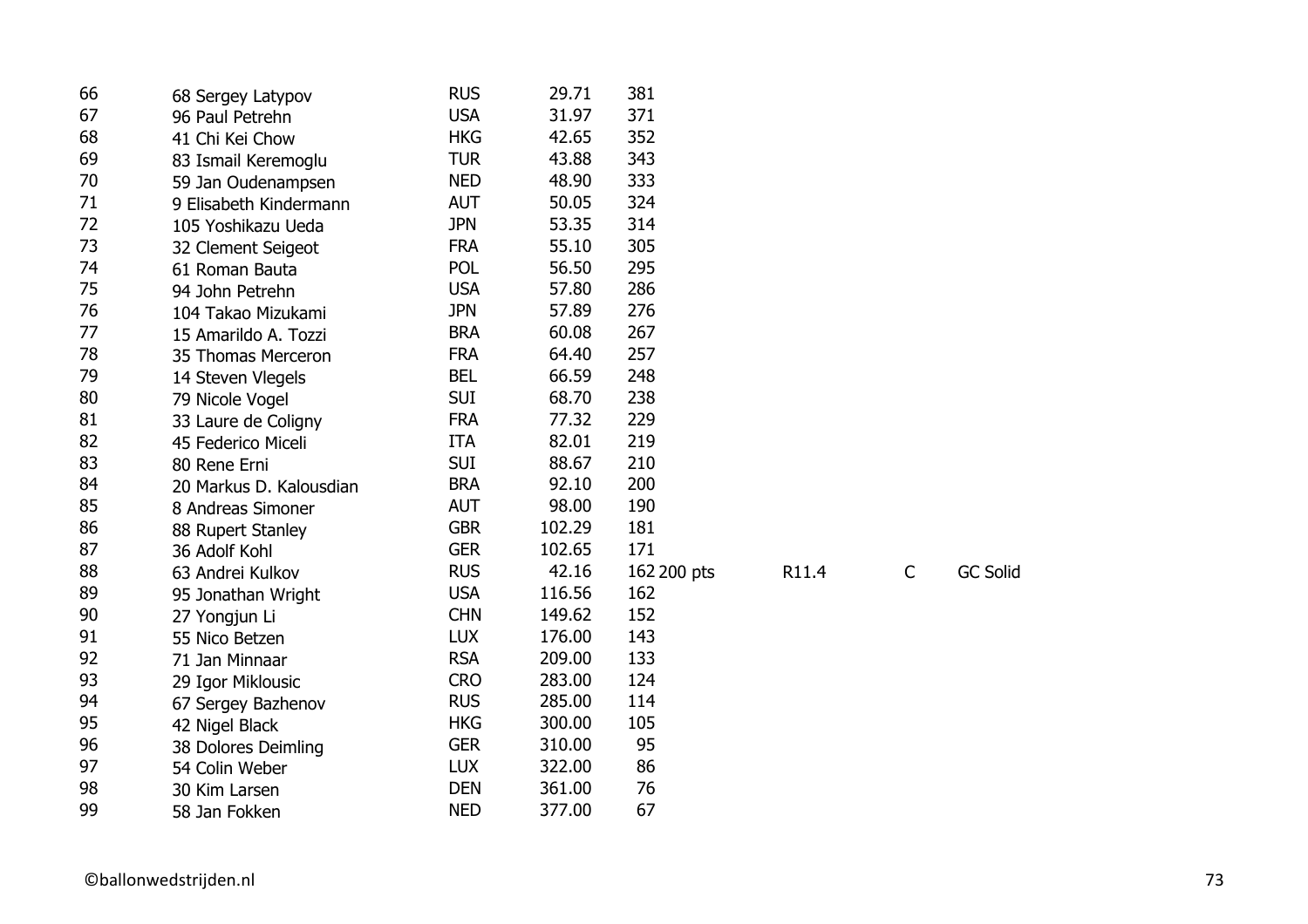| 100       | 19 Marcos Paulo Da Silva                | <b>BRA</b>           | 403.00    | 57       |                      |                      |
|-----------|-----------------------------------------|----------------------|-----------|----------|----------------------|----------------------|
| 101       | 13 Jan Timmers                          | <b>BEL</b>           | 441.00    | 48       |                      |                      |
| 102       | 25 Dan Zuo                              | CHN                  | 505.00    | 38       |                      |                      |
| 103       | 28 Yudong Feng                          | CHN                  | 642.00    | 29       |                      |                      |
| 104       | 48 Seoku Kang                           | <b>KOR</b>           | 1426.00   | 19       |                      |                      |
| 105       | 69 Anna Nociarova                       | <b>SVK</b>           | No Result | 10       | R <sub>12</sub> .3.1 | No Valid declaration |
| $P = 105$ | $M = 53$<br>$W = 0.00$                  | $A = 104$ RM = 10.64 |           | $SM=505$ |                      | $Checksum = 3EFE$    |
|           | $\sim$ $\sim$ $\sim$ $\sim$ $\sim$<br>. |                      |           |          |                      |                      |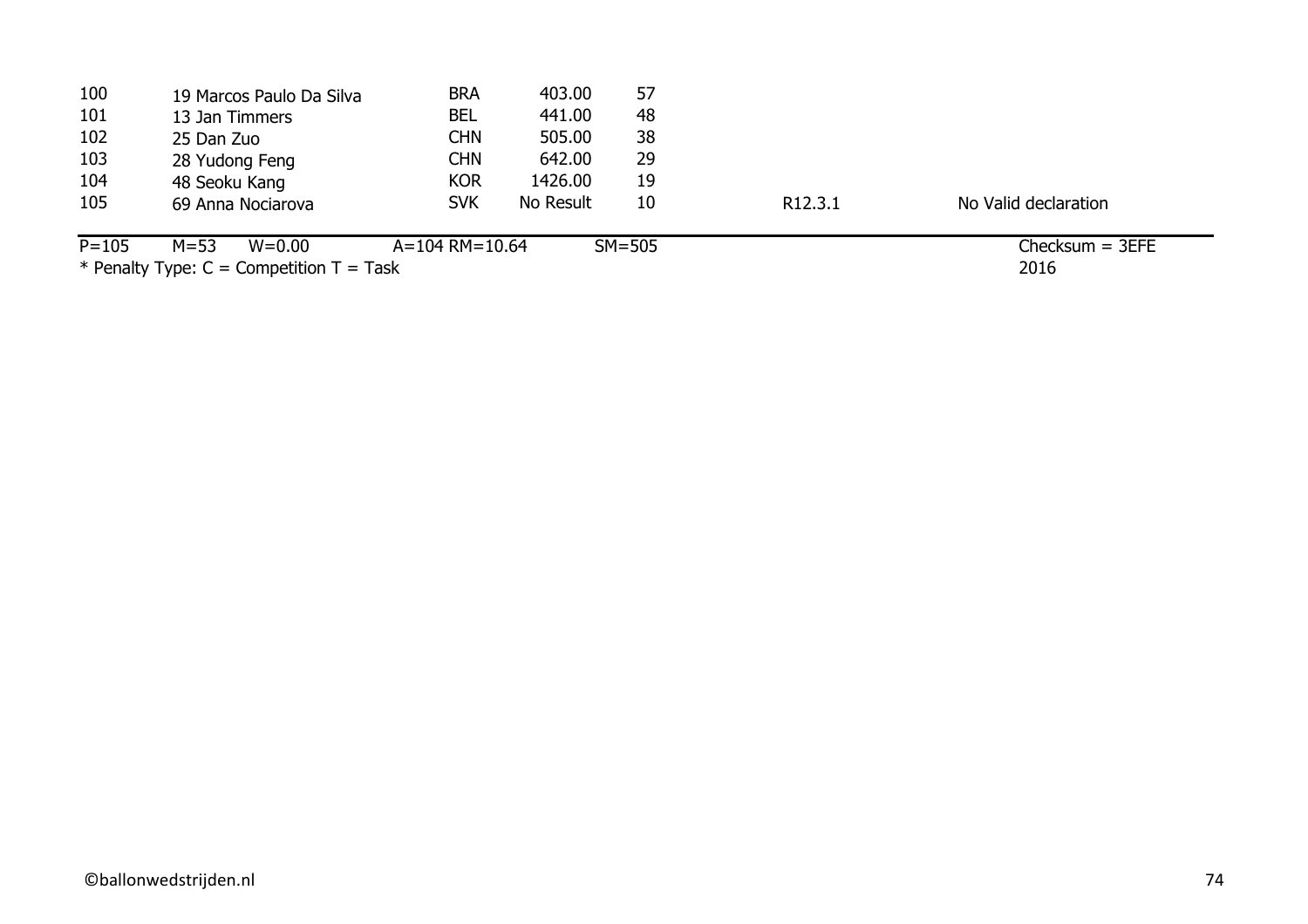| Task #: 16   | Pilot Decared Goal R15.1   |            |        | Flight $# 5$ |         | Task Date: | Friday,     | 04-11-2016 | AM |
|--------------|----------------------------|------------|--------|--------------|---------|------------|-------------|------------|----|
| Rank         | Pilot                      | From       | Result | Score        | Penalty | Rule       | Type Reason |            |    |
| $\mathbf{1}$ | 27 Yongjun Li              | <b>CHN</b> | 0.00   | 1000         |         |            |             |            |    |
| 2            | 97 Rhett Heartsill         | <b>USA</b> | 0.06   | 995          |         |            |             |            |    |
| 3            | 7 Peter Wright             | <b>AUS</b> | 0.07   | 994          |         |            |             |            |    |
| 4            | 67 Sergey Bazhenov         | <b>RUS</b> | 0.10   | 991          |         |            |             |            |    |
| 5            | 20 Markus D. Kalousdian    | <b>BRA</b> | 0.12   | 989          |         |            |             |            |    |
| 5            | 96 Paul Petrehn            | <b>USA</b> | 0.12   | 989          |         |            |             |            |    |
| 7            | 2 Uwe Schneider            | <b>GER</b> | 0.14   | 987          |         |            |             |            |    |
| 8            | 74 Josep Llado-Costa       | <b>ESP</b> | 0.34   | 969          |         |            |             |            |    |
| 9            | 73 Jordi Rodriguez         | <b>ESP</b> | 0.36   | 967          |         |            |             |            |    |
| 10           | 94 John Petrehn            | <b>USA</b> | 0.45   | 959          |         |            |             |            |    |
| 11           | 60 Bazyli Dawidziuk        | <b>POL</b> | 0.49   | 955          |         |            |             |            |    |
| 12           | 32 Clement Seigeot         | <b>FRA</b> | 0.51   | 954          |         |            |             |            |    |
| 13           | 86 Mike Howard             | <b>UAE</b> | 0.53   | 952          |         |            |             |            |    |
| 14           | 6 Matthew Scaife           | <b>AUS</b> | 0.61   | 944          |         |            |             |            |    |
| 15           | 104 Takao Mizukami         | <b>JPN</b> | 0.62   | 943          |         |            |             |            |    |
| 16           | 66 Ivan Menyaylo           | <b>RUS</b> | 0.63   | 943          |         |            |             |            |    |
| 17           | 81 Roman Hugi              | <b>SUI</b> | 0.67   | 939          |         |            |             |            |    |
| 18           | 1 Yudai Fujita             | <b>JPN</b> | 0.70   | 936          |         |            |             |            |    |
| 19           | 92 Joe Heartsill           | <b>USA</b> | 0.77   | 930          |         |            |             |            |    |
| 20           | 39 Pascal Kreins           | <b>GER</b> | 0.80   | 927          |         |            |             |            |    |
| 21           | 57 Henk Broeders           | <b>NED</b> | 0.85   | 923          |         |            |             |            |    |
| 22           | 52 Vytautas Sviderskis     | <b>LTU</b> | 0.87   | 921          |         |            |             |            |    |
| 23           | 99 Todd Isley              | <b>USA</b> | 0.92   | 916          |         |            |             |            |    |
| 24           | 49 Rimas Kostiuskevicius   | <b>LTU</b> | 1.01   | 908          |         |            |             |            |    |
| 25           | 16 Christian K. Kalousdian | <b>BRA</b> | 1.10   | 900          |         |            |             |            |    |
| 26           | 89 Stephanie Bareford      | <b>GBR</b> | 1.13   | 897          |         |            |             |            |    |
| 27           | 23 Dale Ritchie            | <b>CAN</b> | 1.23   | 888          |         |            |             |            |    |
| 27           | 31 Philip Mundt            | <b>DEN</b> | 1.23   | 888          |         |            |             |            |    |
| 27           | 77 David Hochreutener      | <b>SUI</b> | 1.23   | 888          |         |            |             |            |    |
| 30           | 28 Yudong Feng             | <b>CHN</b> | 1.36   | 876          |         |            |             |            |    |
| 30           | 59 Jan Oudenampsen         | <b>NED</b> | 1.36   | 876          |         |            |             |            |    |

22th World Hot Air Balloon Championships, Saga (JPN) 2016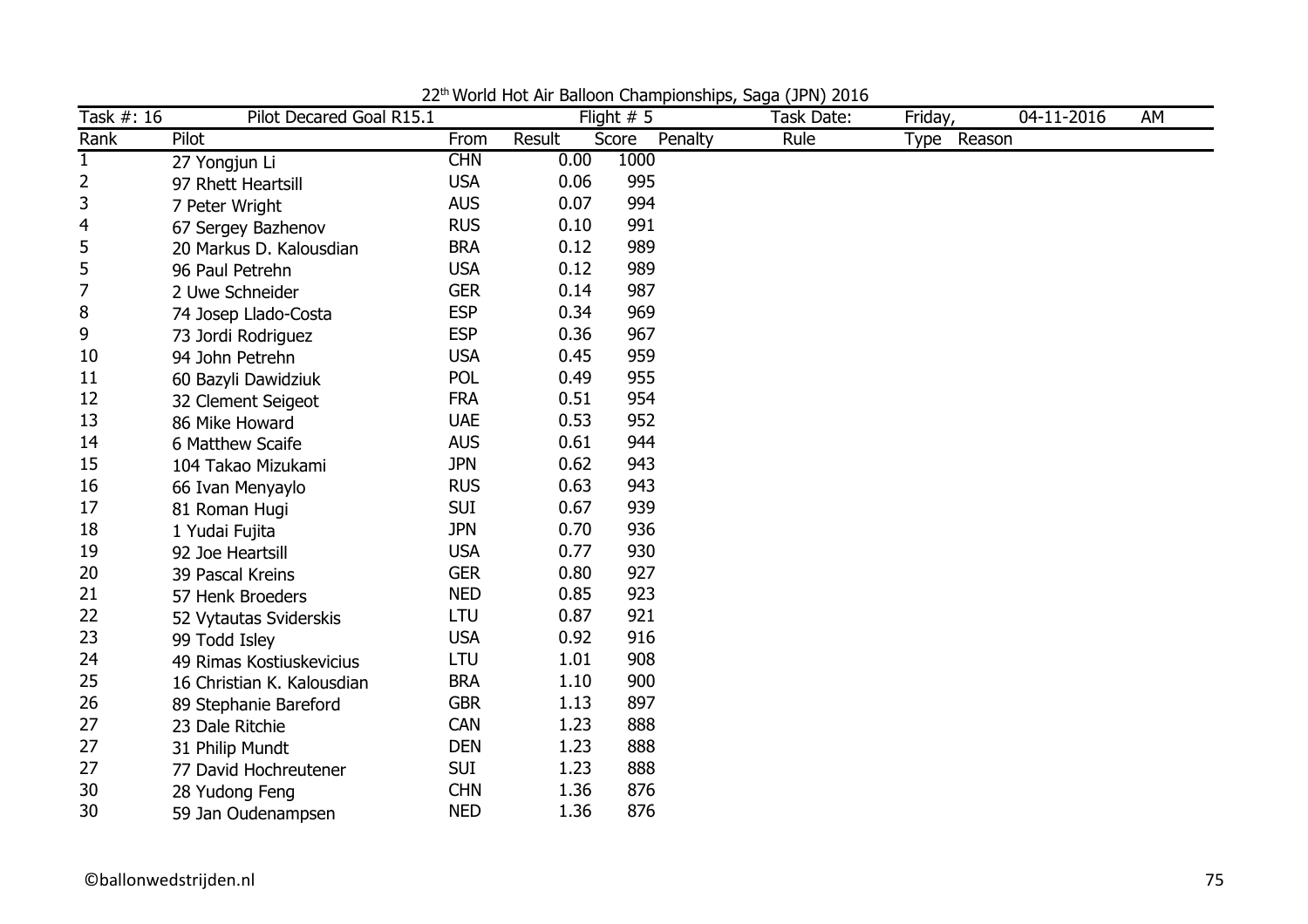| 32 | 55 Nico Betzen           | <b>LUX</b> | 1.38  | 874 |
|----|--------------------------|------------|-------|-----|
| 33 | 24 Jason Adams           | CAN        | 1.49  | 864 |
| 34 | 62 Tomasz Filus          | <b>POL</b> | 1.52  | 861 |
| 35 | 13 Jan Timmers           | <b>BEL</b> | 1.57  | 857 |
| 36 | 34 Nicolas Schwartz      | <b>FRA</b> | 1.70  | 845 |
| 37 | 102 Shiro Katahira       | <b>JPN</b> | 1.71  | 844 |
| 38 | 50 Rokas Kostiuskevicius | LTU        | 1.75  | 840 |
| 39 | 8 Andreas Simoner        | <b>AUT</b> | 1.89  | 828 |
| 40 | 40 Sven Goehler          | <b>GER</b> | 1.93  | 824 |
| 41 | 19 Marcos Paulo Da Silva | <b>BRA</b> | 1.95  | 822 |
| 42 | 103 Susumu Akama         | <b>JPN</b> | 1.99  | 819 |
| 43 | 98 Shawn Raya            | <b>USA</b> | 2.00  | 818 |
| 44 | 21 Rubens R. Kalousdian  | <b>BRA</b> | 2.35  | 786 |
| 45 | 3 Lupercio Lima          | <b>BRA</b> | 2.58  | 765 |
| 46 | 33 Laure de Coligny      | <b>FRA</b> | 2.80  | 745 |
| 47 | 100 Masafumi Sato        | <b>JPN</b> | 2.90  | 736 |
| 48 | 84 Roman Savchuk         | <b>UKR</b> | 3.04  | 723 |
| 49 | 45 Federico Miceli       | <b>ITA</b> | 3.30  | 699 |
| 50 | 51 Tadas Gegevicius      | LTU        | 3.54  | 677 |
| 51 | 9 Elisabeth Kindermann   | <b>AUT</b> | 4.07  | 629 |
| 52 | 5 Nicola Scaife          | <b>AUS</b> | 4.36  | 603 |
| 53 | 91 Chase Donner          | <b>USA</b> | 5.43  | 505 |
| 54 | 18 Luis Silvestre        | <b>BRA</b> | 5.49  | 495 |
| 55 | 26 Peng Cheng            | <b>CHN</b> | 6.00  | 486 |
| 56 | 38 Dolores Deimling      | <b>GER</b> | 6.07  | 476 |
| 57 | 37 David Strasmann       | <b>GER</b> | 6.73  | 467 |
| 58 | 25 Dan Zuo               | <b>CHN</b> | 6.78  | 457 |
| 59 | 17 Fabio Passos          | <b>BRA</b> | 7.80  | 448 |
| 60 | 76 Thomas Grubbstrom     | <b>SWE</b> | 8.45  | 438 |
| 61 | 88 Rupert Stanley        | <b>GBR</b> | 9.11  | 429 |
| 62 | 78 Marc Blaser           | <b>SUI</b> | 9.42  | 419 |
| 63 | 72 Ivan Ayala            | <b>ESP</b> | 10.30 | 410 |
| 64 | 4 Dominic Bareford       | <b>GBR</b> | 12.43 | 400 |
| 65 | 80 Rene Erni             | <b>SUI</b> | 13.50 | 390 |
|    |                          |            |       |     |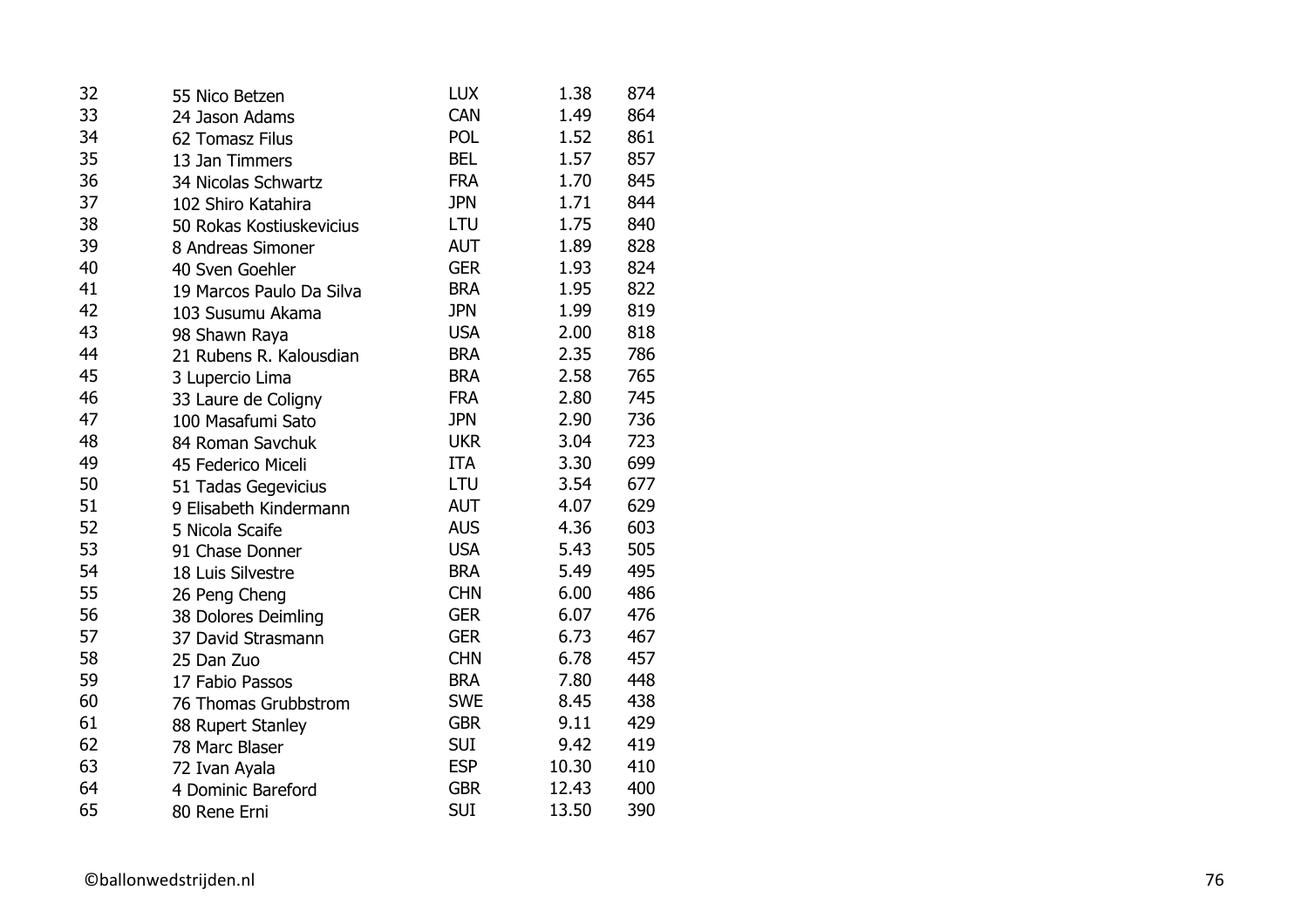| 66 | 82 Stefan Zeberli     | <b>SUI</b> | 15.15  | 381         |                   |
|----|-----------------------|------------|--------|-------------|-------------------|
| 67 | 101 Satoshi Ueda      | <b>JPN</b> | 16.94  | 371         |                   |
| 68 | 36 Adolf Kohl         | <b>GER</b> | 17.59  | 362         |                   |
| 69 | 105 Yoshikazu Ueda    | <b>JPN</b> | 19.75  | 352         |                   |
| 70 | 85 Vladyslav Klymenko | <b>UKR</b> | 22.35  | 343         |                   |
| 71 | 46 Paolo Oggioni      | <b>ITA</b> | 23.80  | 333         |                   |
| 72 | 93 Joe Zvada          | <b>USA</b> | 24.85  | 324         |                   |
| 73 | 12 Werner Schrank     | <b>AUT</b> | 25.48  | 314         |                   |
| 74 | 56 Odin Aragon        | <b>MEX</b> | 25.84  | 305         |                   |
| 75 | 53 Claude Kraft       | <b>LUX</b> | 25.86  | 295 Warning | R <sub>10.1</sub> |
| 76 | 35 Thomas Merceron    | <b>FRA</b> | 26.90  | 286         |                   |
| 77 | 79 Nicole Vogel       | <b>SUI</b> | 30.10  | 276         |                   |
| 78 | 43 Janos Konecsni     | <b>HUN</b> | 31.25  | 267         |                   |
| 79 | 44 Zoltan Nemeth      | <b>HUN</b> | 31.39  | 257         |                   |
| 80 | 71 Jan Minnaar        | <b>RSA</b> | 31.96  | 248         |                   |
| 81 | 95 Jonathan Wright    | <b>USA</b> | 34.30  | 238         |                   |
| 82 | 68 Sergey Latypov     | <b>RUS</b> | 37.84  | 229         |                   |
| 83 | 87 Andrew Holly       | <b>GBR</b> | 39.51  | 219         |                   |
| 84 | 11 Johann Almer       | <b>AUT</b> | 44.80  | 210         |                   |
| 85 | 22 Rui Kalousdian     | <b>BRA</b> | 45.90  | 200         |                   |
| 86 | 70 Juraj Brezan       | <b>SVK</b> | 66.40  | 190         |                   |
| 87 | 41 Chi Kei Chow       | <b>HKG</b> | 71.37  | 181         |                   |
| 88 | 64 Artem Denisenko    | <b>RUS</b> | 78.50  | 171         |                   |
| 89 | 10 Gerald Sturzlinger | <b>AUT</b> | 78.78  | 162         |                   |
| 90 | 75 Lars Ekstedt       | <b>SWE</b> | 84.26  | 152         |                   |
| 91 | 83 Ismail Keremoglu   | <b>TUR</b> | 89.08  | 143         |                   |
| 92 | 61 Roman Bauta        | POL        | 119.39 | 133         |                   |
| 93 | 30 Kim Larsen         | <b>DEN</b> | 123.60 | 124         |                   |
| 94 | 47 Jeong-Mok Seo      | <b>KOR</b> | 131.51 | 114         |                   |
| 95 | 14 Steven Vlegels     | <b>BEL</b> | 159.59 | 105         |                   |
| 96 | 63 Andrei Kulkov      | <b>RUS</b> | 163.00 | 95          |                   |
| 97 | 65 Igor Vertiprakhov  | <b>RUS</b> | 177.00 | 86          |                   |
| 98 | 15 Amarildo A. Tozzi  | <b>BRA</b> | 190.00 | 76          |                   |
| 99 | 29 Igor Miklousic     | <b>CRO</b> | 196.00 | 67          |                   |

10.1 Midair Collision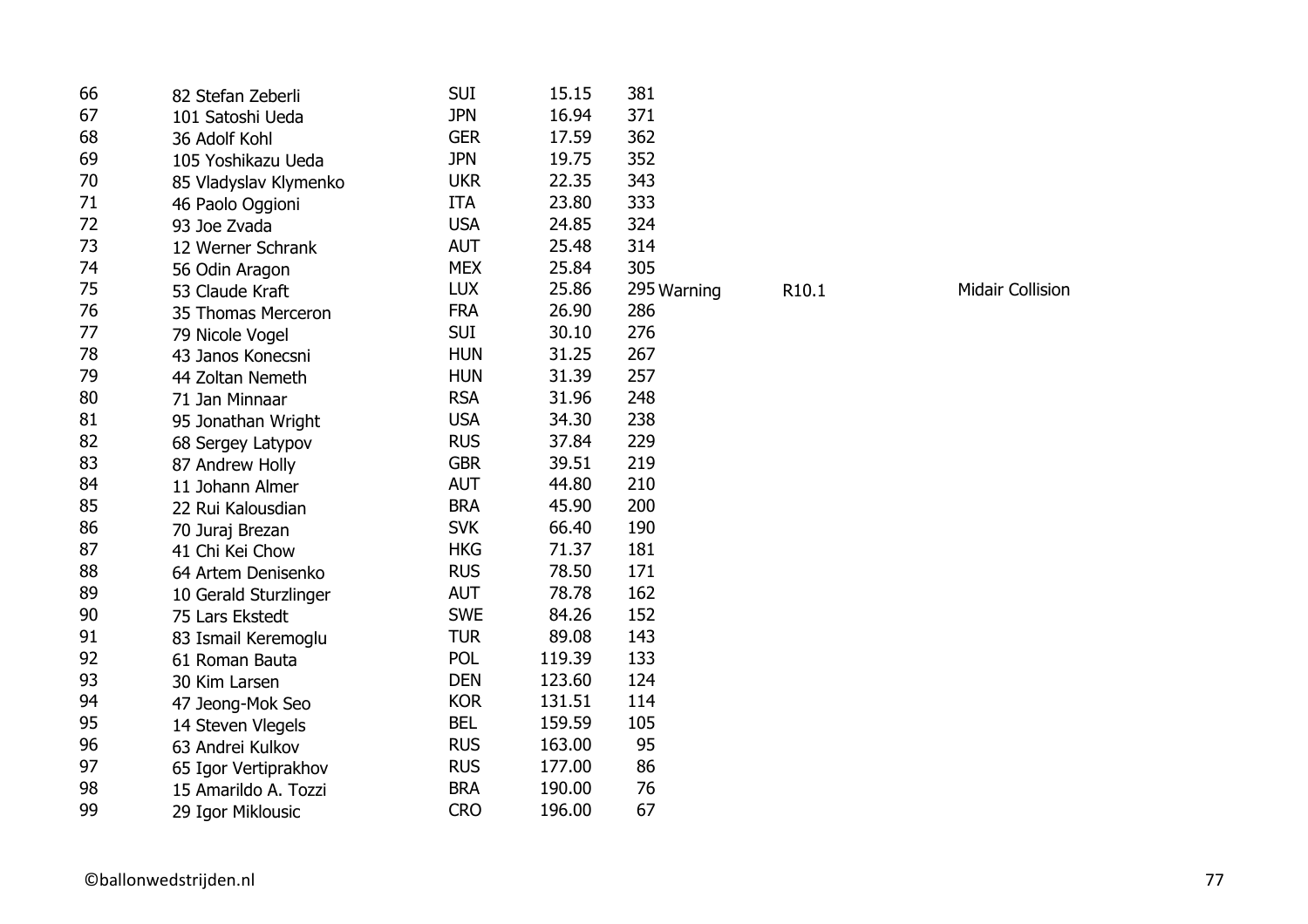| 100       | 90 Al Nels                                                            | USA               | 221.00    | 57       |                     |                      |
|-----------|-----------------------------------------------------------------------|-------------------|-----------|----------|---------------------|----------------------|
| 101       | 54 Colin Weber                                                        | <b>LUX</b>        | 227.00    | 48       |                     |                      |
| 102       | 42 Nigel Black                                                        | <b>HKG</b>        | 689.00    | 38       |                     |                      |
| 103       | 58 Jan Fokken                                                         | <b>NED</b>        | 706.00    | 29       |                     |                      |
| 104       | 48 Seoku Kang                                                         | <b>KOR</b>        | 803.00    | 19       |                     |                      |
| 105       | 69 Anna Nociarova                                                     | <b>SVK</b>        | No Result | 10       | R <sub>12.3.1</sub> | No Valid declaration |
| $P = 105$ | $M = 53$<br>$W = 0.00$                                                | $A = 104$ RM=5.43 |           | $SM=505$ |                     | Checksum $=$ A13A    |
|           | $\mathcal{L}$ is the set of $\mathcal{L}$ in the set of $\mathcal{L}$ | $\sim$ $\sim$     |           |          |                     | $\sim$ $\sim$        |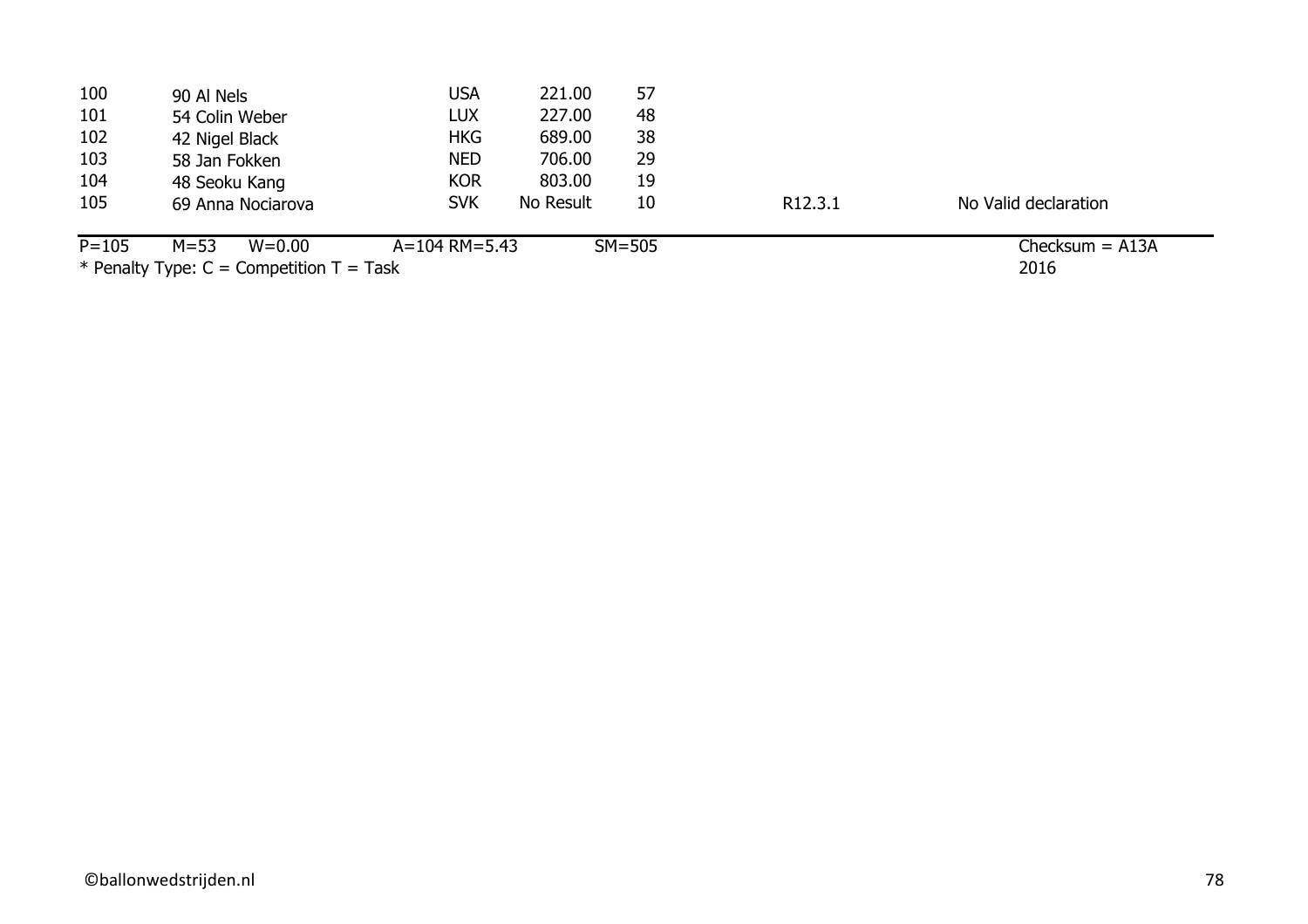| Task $#: \overline{17}$ | Judge Declared Goal R15.2 |            |        | World Hoczin Balloon Championships, saga (31 H) 2010<br>Flight $# 5$ | Task Date: | Friday,               | 04-11-2016 | AM |
|-------------------------|---------------------------|------------|--------|----------------------------------------------------------------------|------------|-----------------------|------------|----|
| Rank                    | Pilot                     | From       | Result | Score<br>Penalty                                                     | Rule       | Reason<br><b>Type</b> |            |    |
| $\mathbf{1}$            | 102 Shiro Katahira        | <b>JPN</b> | 2.45   | 1000                                                                 |            |                       |            |    |
| $\overline{2}$          | 89 Stephanie Bareford     | <b>GBR</b> | 3.37   | 993                                                                  |            |                       |            |    |
| 3                       | 6 Matthew Scaife          | <b>AUS</b> | 4.19   | 986                                                                  |            |                       |            |    |
| $\overline{4}$          | 54 Colin Weber            | <b>LUX</b> | 4.89   | 981                                                                  |            |                       |            |    |
| 5                       | 96 Paul Petrehn           | <b>USA</b> | 6.13   | 971                                                                  |            |                       |            |    |
| 6                       | 81 Roman Hugi             | <b>SUI</b> | 6.53   | 967                                                                  |            |                       |            |    |
| 7                       | 88 Rupert Stanley         | <b>GBR</b> | 6.99   | 964                                                                  |            |                       |            |    |
| 8                       | 41 Chi Kei Chow           | <b>HKG</b> | 7.40   | 960                                                                  |            |                       |            |    |
| 9                       | 2 Uwe Schneider           | <b>GER</b> | 7.55   | 959                                                                  |            |                       |            |    |
| 10                      | 34 Nicolas Schwartz       | <b>FRA</b> | 7.58   | 959                                                                  |            |                       |            |    |
| 11                      | 87 Andrew Holly           | <b>GBR</b> | 9.11   | 947                                                                  |            |                       |            |    |
| 12                      | 36 Adolf Kohl             | <b>GER</b> | 9.93   | 940                                                                  |            |                       |            |    |
| 13                      | 3 Lupercio Lima           | <b>BRA</b> | 10.01  | 940                                                                  |            |                       |            |    |
| 14                      | 49 Rimas Kostiuskevicius  | LTU        | 11.81  | 925                                                                  |            |                       |            |    |
| 15                      | 61 Roman Bauta            | <b>POL</b> | 11.94  | 924                                                                  |            |                       |            |    |
| 16                      | 5 Nicola Scaife           | <b>AUS</b> | 12.60  | 919                                                                  |            |                       |            |    |
| 17                      | 40 Sven Goehler           | <b>GER</b> | 12.67  | 918                                                                  |            |                       |            |    |
| 18                      | 21 Rubens R. Kalousdian   | <b>BRA</b> | 12.69  | 918                                                                  |            |                       |            |    |
| 19                      | 82 Stefan Zeberli         | <b>SUI</b> | 13.12  | 915                                                                  |            |                       |            |    |
| 20                      | 68 Sergey Latypov         | <b>RUS</b> | 13.14  | 915                                                                  |            |                       |            |    |
| 21                      | 94 John Petrehn           | <b>USA</b> | 13.22  | 914                                                                  |            |                       |            |    |
| 22                      | 93 Joe Zvada              | <b>USA</b> | 13.31  | 913                                                                  |            |                       |            |    |
| 23                      | 62 Tomasz Filus           | POL        | 14.09  | 907                                                                  |            |                       |            |    |
| 24                      | 56 Odin Aragon            | <b>MEX</b> | 16.94  | 884                                                                  |            |                       |            |    |
| 24                      | 67 Sergey Bazhenov        | <b>RUS</b> | 16.94  | 884 Warning                                                          | R10.4      | Dropping objects      |            |    |
| 26                      | 53 Claude Kraft           | <b>LUX</b> | 18.21  | 874                                                                  |            |                       |            |    |
| 27                      | 97 Rhett Heartsill        | <b>USA</b> | 19.25  | 866                                                                  |            |                       |            |    |
| 28                      | 72 Ivan Ayala             | <b>ESP</b> | 19.62  | 863                                                                  |            |                       |            |    |
| 29                      | 100 Masafumi Sato         | <b>JPN</b> | 20.70  | 854                                                                  |            |                       |            |    |
| 30                      | 31 Philip Mundt           | <b>DEN</b> | 26.48  | 808                                                                  |            |                       |            |    |
| 31                      | 98 Shawn Raya             | <b>USA</b> | 27.31  | 802                                                                  |            |                       |            |    |

22th World Hot Air Balloon Championships, Saga (JPN) 2016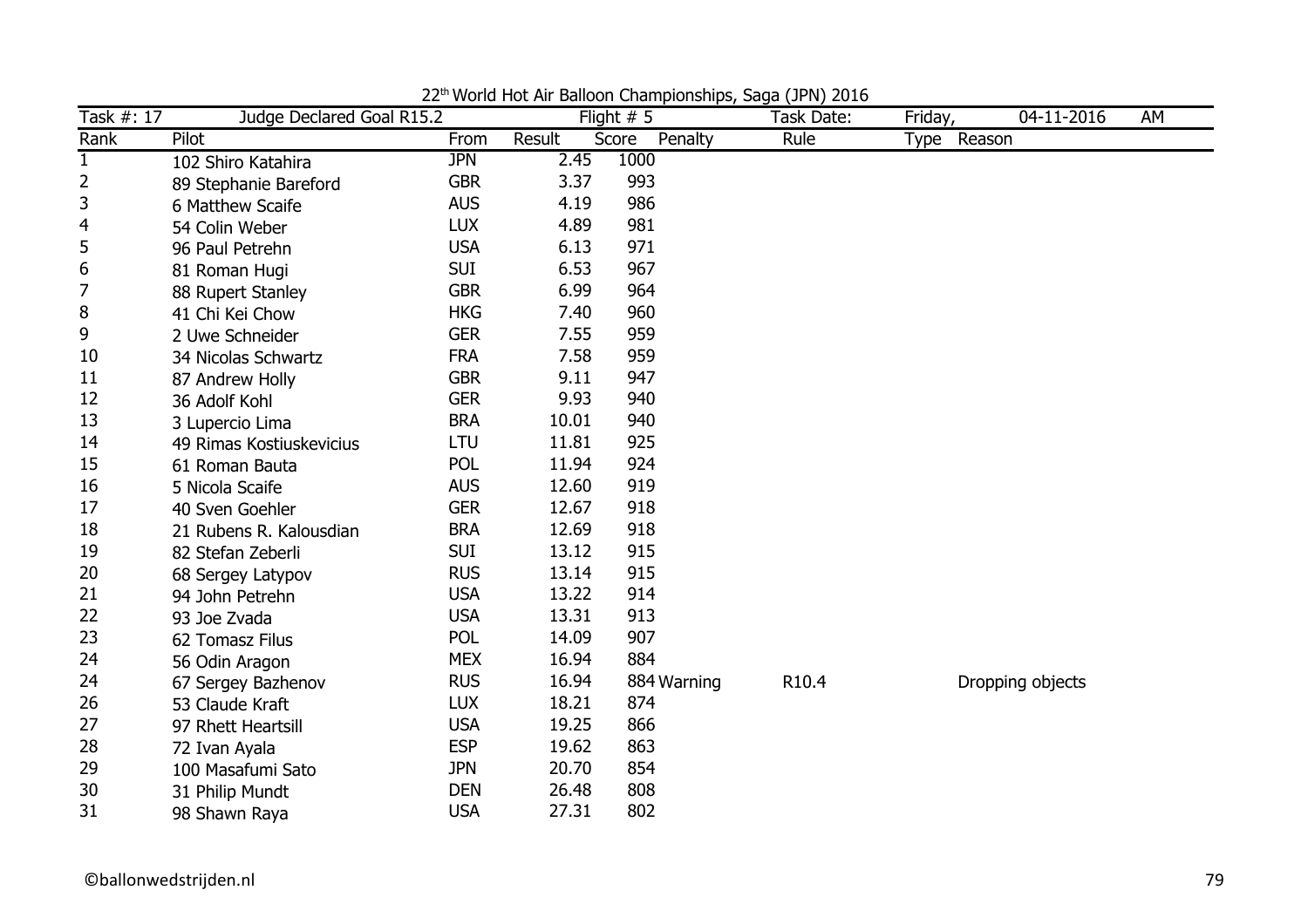| 32 |                            | LTU        | 28.60 | 791        |        |   |   |
|----|----------------------------|------------|-------|------------|--------|---|---|
| 33 | 52 Vytautas Sviderskis     | <b>FRA</b> | 29.03 | 788        |        |   |   |
| 34 | 32 Clement Seigeot         | <b>UKR</b> | 33.99 | 748        |        |   |   |
| 35 | 84 Roman Savchuk           |            |       |            |        |   |   |
| 36 | 71 Jan Minnaar             | <b>RSA</b> | 34.50 | 744        |        |   |   |
|    | 104 Takao Mizukami         | <b>JPN</b> | 35.62 | 735        |        |   |   |
| 37 | 55 Nico Betzen             | <b>LUX</b> | 35.68 | 735        |        |   |   |
| 38 | 51 Tadas Gegevicius        | LTU        | 35.76 | 734        |        |   |   |
| 39 | 15 Amarildo A. Tozzi       | <b>BRA</b> | 39.66 | 703        |        |   |   |
| 40 | 9 Elisabeth Kindermann     | <b>AUT</b> | 40.35 | 698        |        |   |   |
| 41 | 4 Dominic Bareford         | <b>GBR</b> | 40.66 | 695        |        |   |   |
| 42 | 78 Marc Blaser             | <b>SUI</b> | 40.67 | 695        |        |   |   |
| 43 | 85 Vladyslav Klymenko      | <b>UKR</b> | 45.98 | 653        |        |   |   |
| 44 | 59 Jan Oudenampsen         | <b>NED</b> | 46.91 | 645        |        |   |   |
| 45 | 43 Janos Konecsni          | <b>HUN</b> | 47.21 | 643        |        |   |   |
| 46 | 45 Federico Miceli         | ITA        | 48.42 | 633        |        |   |   |
| 47 | 60 Bazyli Dawidziuk        | <b>POL</b> | 45.57 | 631 25 pts | R8.4.8 | Τ | W |
| 48 | 8 Andreas Simoner          | <b>AUT</b> | 50.16 | 619        |        |   |   |
| 49 | 13 Jan Timmers             | <b>BEL</b> | 51.12 | 612        |        |   |   |
| 50 | 35 Thomas Merceron         | <b>FRA</b> | 51.99 | 605        |        |   |   |
| 51 | 92 Joe Heartsill           | <b>USA</b> | 54.64 | 583        |        |   |   |
| 52 | 65 Igor Vertiprakhov       | <b>RUS</b> | 61.38 | 530        |        |   |   |
| 53 | 80 Rene Erni               | <b>SUI</b> | 64.47 | 505        |        |   |   |
| 54 | 24 Jason Adams             | <b>CAN</b> | 64.51 | 495        |        |   |   |
| 55 | 77 David Hochreutener      | <b>SUI</b> | 66.70 | 486        |        |   |   |
| 56 | 10 Gerald Sturzlinger      | <b>AUT</b> | 70.32 | 476        |        |   |   |
| 57 | 48 Seoku Kang              | <b>KOR</b> | 70.43 | 467        |        |   |   |
| 58 | 66 Ivan Menyaylo           | <b>RUS</b> | 70.45 | 457        |        |   |   |
| 59 | 26 Peng Cheng              | <b>CHN</b> | 71.70 | 448        |        |   |   |
| 60 | 44 Zoltan Nemeth           | <b>HUN</b> | 72.53 | 438        |        |   |   |
| 61 | 16 Christian K. Kalousdian | <b>BRA</b> | 72.68 | 429        |        |   |   |
| 62 | 37 David Strasmann         | <b>GER</b> | 73.46 | 419        |        |   |   |
| 63 | 33 Laure de Coligny        | <b>FRA</b> | 74.30 | 410        |        |   |   |
| 64 | 27 Yongjun Li              | <b>CHN</b> | 86.77 | 390        |        |   |   |
| 65 | 69 Anna Nociarova          | <b>SVK</b> | 98.55 | 381        |        |   |   |
|    |                            |            |       |            |        |   |   |

Vrong MKR Colour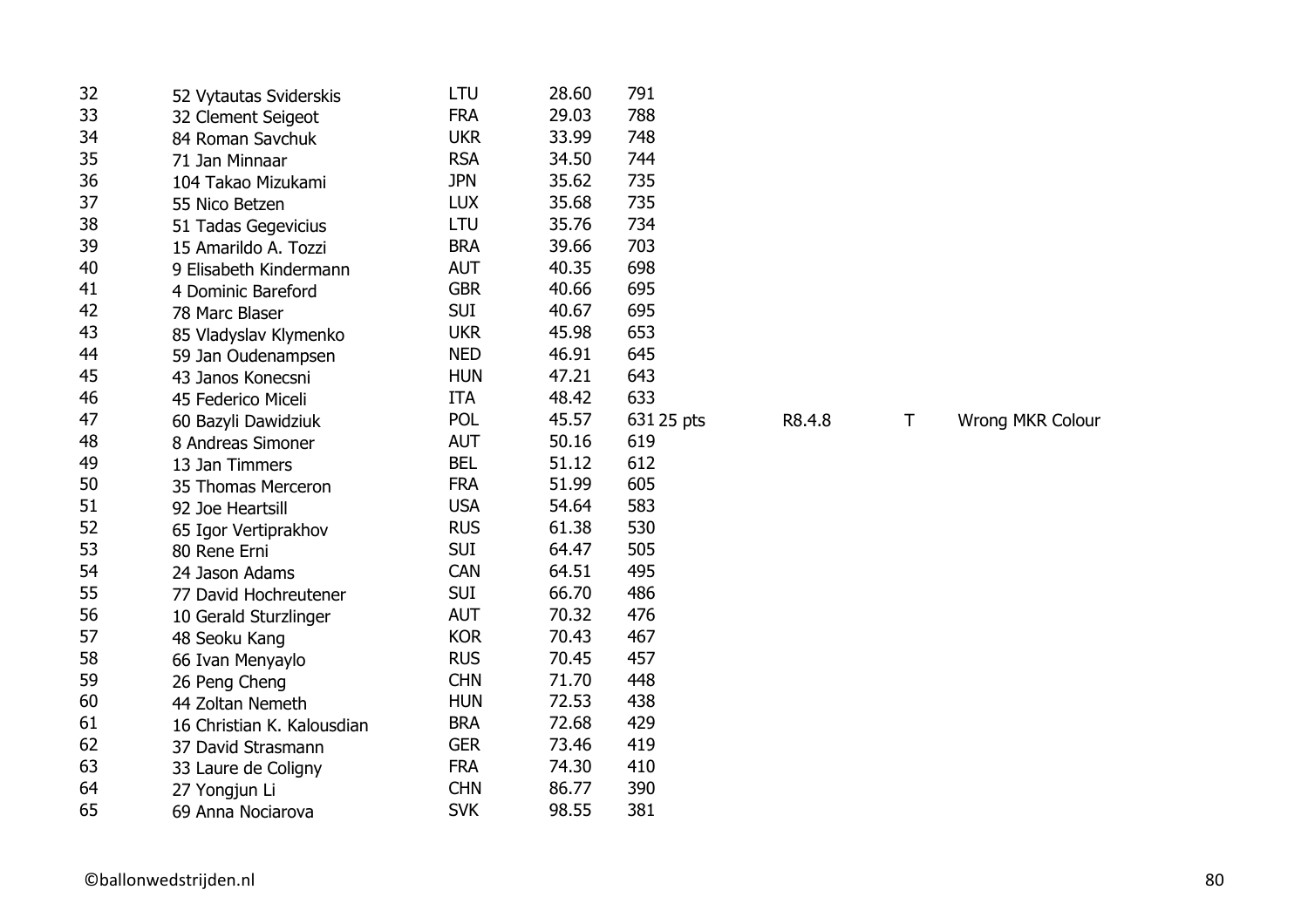| 66 | 7 Peter Wright           | <b>AUS</b> | 109.42  | 371         |       |                        |
|----|--------------------------|------------|---------|-------------|-------|------------------------|
| 67 | 86 Mike Howard           | <b>UAE</b> | 109.44  | 362         |       |                        |
| 68 | 18 Luis Silvestre        | <b>BRA</b> | 115.51  | 352 Warning | R11.6 | No LO perm to retrieve |
| 69 | 11 Johann Almer          | <b>AUT</b> | 117.31  | 343         |       |                        |
| 70 | 70 Juraj Brezan          | <b>SVK</b> | 117.85  | 333         |       |                        |
| 71 | 91 Chase Donner          | <b>USA</b> | 122.90  | 324         |       |                        |
| 72 | 39 Pascal Kreins         | <b>GER</b> | 125.88  | 314         |       |                        |
| 73 | 79 Nicole Vogel          | <b>SUI</b> | 127.31  | 305         |       |                        |
| 74 | 64 Artem Denisenko       | <b>RUS</b> | 128.94  | 295         |       |                        |
| 75 | 22 Rui Kalousdian        | <b>BRA</b> | 141.59  | 286         |       |                        |
| 76 | 57 Henk Broeders         | <b>NED</b> | 145.00  | 276         |       |                        |
| 77 | 17 Fabio Passos          | <b>BRA</b> | 146.31  | 267         |       |                        |
| 78 | 50 Rokas Kostiuskevicius | LTU        | 201.16  | 257         |       |                        |
| 79 | 76 Thomas Grubbstrom     | <b>SWE</b> | 203.00  | 248         |       |                        |
| 80 | 95 Jonathan Wright       | <b>USA</b> | 211.93  | 238         |       |                        |
| 81 | 83 Ismail Keremoglu      | <b>TUR</b> | 218.00  | 229         |       |                        |
| 82 | 103 Susumu Akama         | <b>JPN</b> | 218.38  | 219         |       |                        |
| 83 | 14 Steven Vlegels        | <b>BEL</b> | 228.45  | 210         |       |                        |
| 84 | 73 Jordi Rodriguez       | <b>ESP</b> | 238.84  | 200         |       |                        |
| 85 | 75 Lars Ekstedt          | <b>SWE</b> | 280.00  | 190         |       |                        |
| 86 | 47 Jeong-Mok Seo         | <b>KOR</b> | 318.00  | 181         |       |                        |
| 87 | 30 Kim Larsen            | <b>DEN</b> | 320.00  | 171         |       |                        |
| 88 | 23 Dale Ritchie          | CAN        | 335.00  | 162         |       |                        |
| 89 | 101 Satoshi Ueda         | <b>JPN</b> | 386.00  | 152         |       |                        |
| 90 | 1 Yudai Fujita           | <b>JPN</b> | 388.00  | 143         |       |                        |
| 91 | 12 Werner Schrank        | <b>AUT</b> | 393.00  | 133         |       |                        |
| 92 | 19 Marcos Paulo Da Silva | <b>BRA</b> | 408.00  | 124         |       |                        |
| 93 | 99 Todd Isley            | <b>USA</b> | 455.00  | 114         |       |                        |
| 94 | 105 Yoshikazu Ueda       | <b>JPN</b> | 485.00  | 105         |       |                        |
| 95 | 20 Markus D. Kalousdian  | <b>BRA</b> | 525.00  | 95          |       |                        |
| 96 | 38 Dolores Deimling      | <b>GER</b> | 695.00  | 86          |       |                        |
| 97 | 90 Al Nels               | <b>USA</b> | 955.00  | 76          |       |                        |
| 98 | 29 Igor Miklousic        | <b>CRO</b> | 1238.00 | 67          |       |                        |
| 99 | 25 Dan Zuo               | <b>CHN</b> | 1693.00 | 57          |       |                        |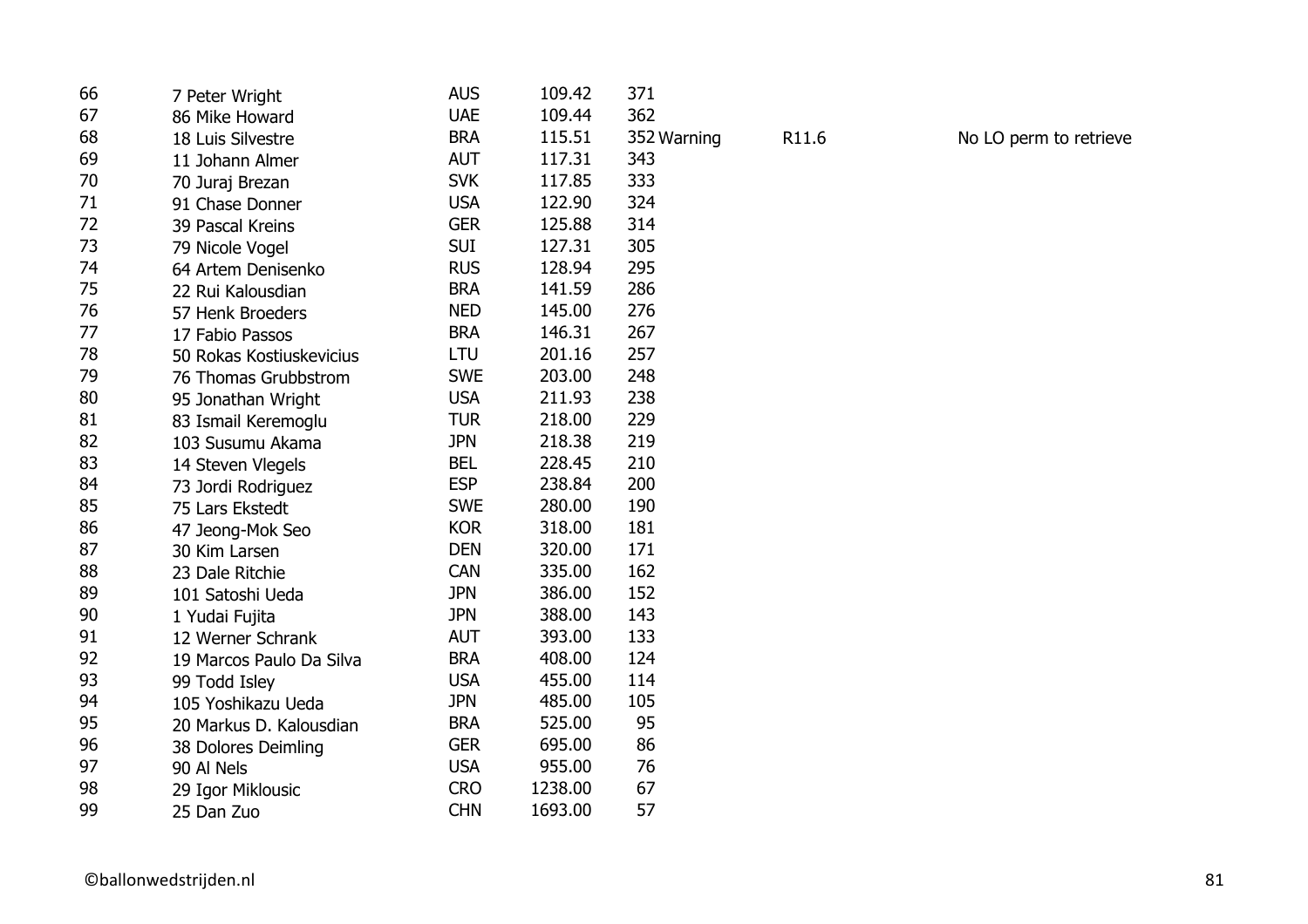| 42 Nigel Black         | HKG            | 1827.00   | 48             |                       |                              |
|------------------------|----------------|-----------|----------------|-----------------------|------------------------------|
| 58 Jan Fokken          | <b>NED</b>     | 1933.00   | 38             |                       |                              |
| 63 Andrei Kulkov       | <b>RUS</b>     | No Result | 19             | R <sub>12</sub> .17.3 | Out of SCP                   |
| 74 Josep Llado-Costa   | <b>ESP</b>     | No Result | 19             | R12.17.3              | Out of SCP                   |
|                        | CHN            | No Result | 19             | R <sub>12</sub> .17.3 | Out of SCP (Marker not seen) |
| 46 Paolo Oggioni       | ITA            | 76.68     | $0,400$ pts    | R <sub>10.2</sub>     | Dangerous flying             |
| $M = 53$<br>$W = 2.45$ |                |           |                |                       | $Checking = E73B$            |
|                        | 28 Yudong Feng |           | A=102 RM=64.47 | $SM=505$              |                              |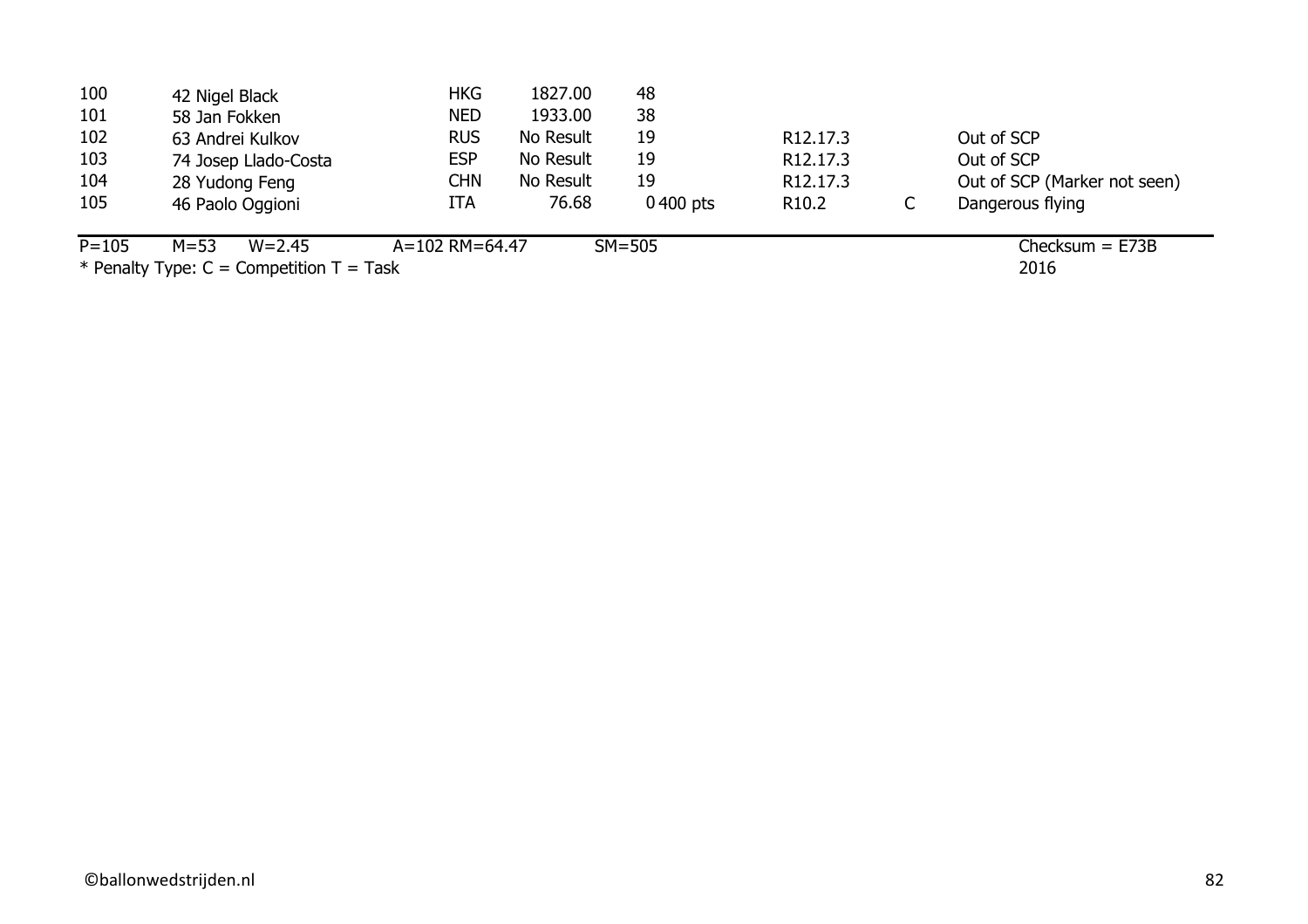| Task $\#$ : $\overline{18}$ | <b>Hesitation Waltz R15.3</b> |            |        | world not his balloon championships, saga (31 H) 2010<br>Flight $# 5$ | Task Date: | Friday,      | 04-11-2016              | AM |
|-----------------------------|-------------------------------|------------|--------|-----------------------------------------------------------------------|------------|--------------|-------------------------|----|
| Rank                        | Pilot                         | From       | Result | Score<br>Penalty                                                      | Rule       | Type         | Reason                  |    |
| $\mathbf{1}$                | 97 Rhett Heartsill            | <b>USA</b> | 1.63   | 1000                                                                  |            |              |                         |    |
| 2                           | 6 Matthew Scaife              | <b>AUS</b> | 4.57   | 985                                                                   |            |              |                         |    |
| 3                           | 82 Stefan Zeberli             | <b>SUI</b> | 5.81   | 979 Warning                                                           | R10.1.1    |              | <b>Midair Collision</b> |    |
| $\overline{4}$              | 4 Dominic Bareford            | <b>GBR</b> | 6.57   | 975                                                                   |            |              |                         |    |
| 5                           | 5 Nicola Scaife               | <b>AUS</b> | 8.39   | 966                                                                   |            |              |                         |    |
| 6                           | 80 Rene Erni                  | <b>SUI</b> | 10.32  | 956                                                                   |            |              |                         |    |
| 7                           | 50 Rokas Kostiuskevicius      | LTU        | 11.04  | 952                                                                   |            |              |                         |    |
| 8                           | 7 Peter Wright                | <b>AUS</b> | 11.79  | 948                                                                   |            |              |                         |    |
| 9                           | 51 Tadas Gegevicius           | <b>LTU</b> | 12.09  | 947                                                                   |            |              |                         |    |
| 10                          | 58 Jan Fokken                 | <b>NED</b> | 12.18  | 946                                                                   |            |              |                         |    |
| 11                          | 39 Pascal Kreins              | <b>GER</b> | 12.36  | 946                                                                   |            |              |                         |    |
| 12                          | 54 Colin Weber                | <b>LUX</b> | 12.72  | 944                                                                   |            |              |                         |    |
| 13                          | 83 Ismail Keremoglu           | <b>TUR</b> | 13.05  | 942                                                                   |            |              |                         |    |
| 14                          | 9 Elisabeth Kindermann        | <b>AUT</b> | 15.31  | 931                                                                   |            |              |                         |    |
| 15                          | 67 Sergey Bazhenov            | <b>RUS</b> | 15.53  | 929                                                                   |            |              |                         |    |
| 16                          | 61 Roman Bauta                | <b>POL</b> | 16.02  | 927                                                                   |            |              |                         |    |
| 17                          | 78 Marc Blaser                | <b>SUI</b> | 16.28  | 926                                                                   |            |              |                         |    |
| 18                          | 95 Jonathan Wright            | <b>USA</b> | 20.46  | 904                                                                   |            |              |                         |    |
| 19                          | 32 Clement Seigeot            | <b>FRA</b> | 20.59  | 904                                                                   |            |              |                         |    |
| 20                          | 35 Thomas Merceron            | <b>FRA</b> | 25.06  | 881                                                                   |            |              |                         |    |
| 21                          | 68 Sergey Latypov             | <b>RUS</b> | 25.58  | 878                                                                   |            |              |                         |    |
| 22                          | 49 Rimas Kostiuskevicius      | LTU        | 27.30  | 870                                                                   |            |              |                         |    |
| 23                          | 24 Jason Adams                | <b>CAN</b> | 29.85  | 857                                                                   |            |              |                         |    |
| 24                          | 91 Chase Donner               | <b>USA</b> | 30.50  | 854                                                                   |            |              |                         |    |
| 25                          | 59 Jan Oudenampsen            | <b>NED</b> | 30.93  | 851                                                                   |            |              |                         |    |
| 26                          | 72 Ivan Ayala                 | <b>ESP</b> | 32.25  | 845                                                                   |            |              |                         |    |
| 27                          | 33 Laure de Coligny           | <b>FRA</b> | 34.75  | 832                                                                   |            |              |                         |    |
| 28                          | 18 Luis Silvestre             | <b>BRA</b> | 18.37  | 815 100 pts                                                           | R10.2      | $\mathsf{C}$ | Dangerous flying        |    |
| 29                          | 37 David Strasmann            | <b>GER</b> | 38.72  | 812                                                                   |            |              |                         |    |
| 30                          | 19 Marcos Paulo Da Silva      | <b>BRA</b> | 40.16  | 804                                                                   |            |              |                         |    |
| 31                          | 77 David Hochreutener         | <b>SUI</b> | 40.42  | 803                                                                   |            |              |                         |    |

22th World Hot Air Balloon Championships, Saga (JPN) 2016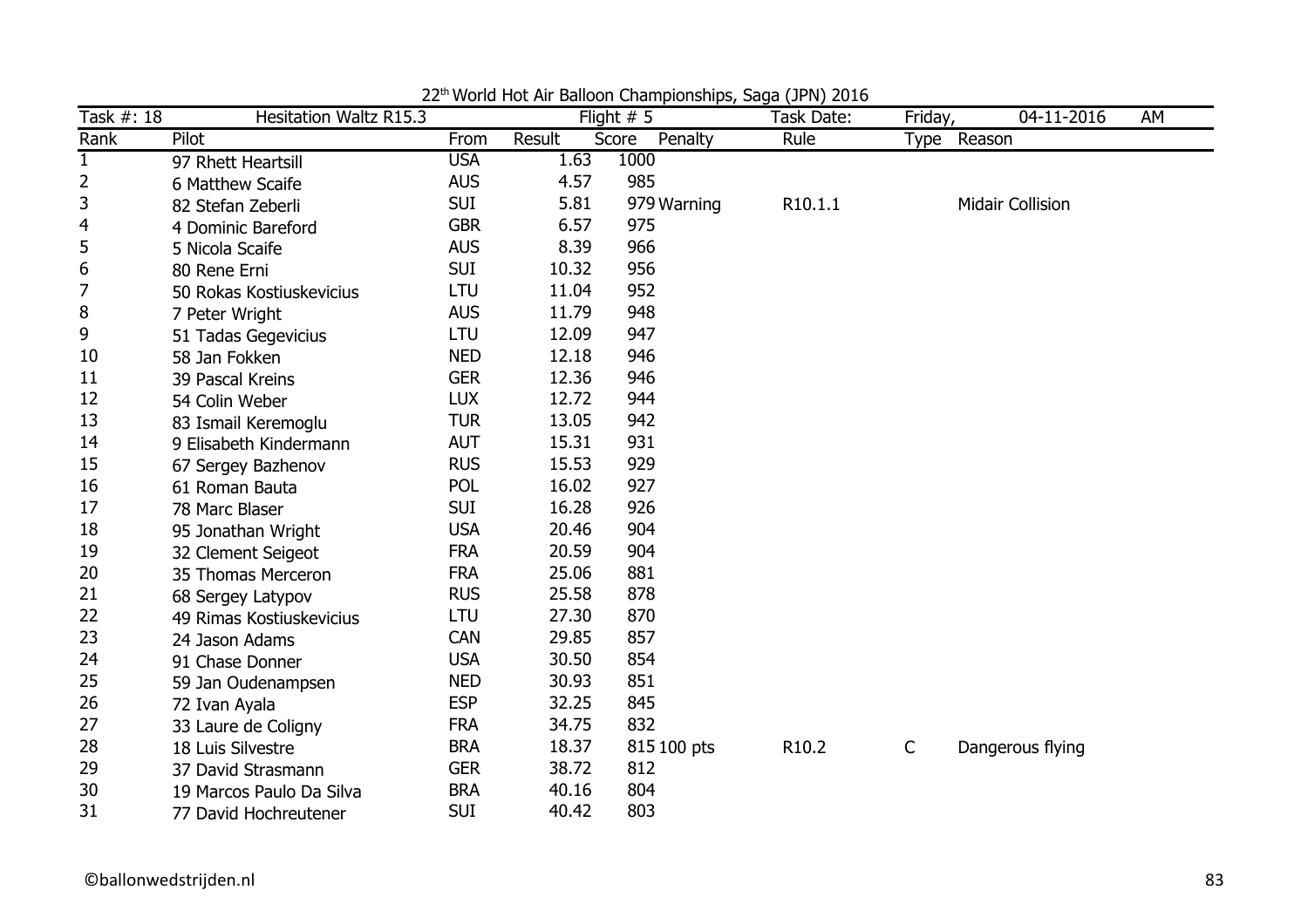| 32 | 74 Josep Llado-Costa       | <b>ESP</b> | 41.96  | 795         |      |              |                      |
|----|----------------------------|------------|--------|-------------|------|--------------|----------------------|
| 33 | 100 Masafumi Sato          | <b>JPN</b> | 26.26  | 775 100 pts | R7.5 | C            | Flight in Blue PZ 94 |
| 34 | 86 Mike Howard             | <b>UAE</b> | 37.34  | 759 60 pts  | R7.5 | C            | Flight in Blue PZ 94 |
| 35 | 104 Takao Mizukami         | <b>JPN</b> | 50.06  | 754         |      |              |                      |
| 36 | 52 Vytautas Sviderskis     | LTU        | 52.43  | 742         |      |              |                      |
| 37 | 103 Susumu Akama           | <b>JPN</b> | 52.61  | 741         |      |              |                      |
| 38 | 75 Lars Ekstedt            | <b>SWE</b> | 55.93  | 724         |      |              |                      |
| 39 | 41 Chi Kei Chow            | <b>HKG</b> | 60.91  | 699         |      |              |                      |
| 40 | 93 Joe Zvada               | <b>USA</b> | 63.12  | 688         |      |              |                      |
| 41 | 31 Philip Mundt            | <b>DEN</b> | 63.89  | 684         |      |              |                      |
| 42 | 102 Shiro Katahira         | <b>JPN</b> | 66.28  | 672         |      |              |                      |
| 43 | 96 Paul Petrehn            | <b>SUI</b> | 66.50  | 671         |      |              |                      |
| 44 | 55 Nico Betzen             | <b>LUX</b> | 59.45  | 667 40 pts  | R7.5 | C            | Flight in Blue PZ 94 |
| 45 | 34 Nicolas Schwartz        | <b>FRA</b> | 68.00  | 663         |      |              |                      |
| 46 | 88 Rupert Stanley          | <b>GBR</b> | 76.67  | 619         |      |              |                      |
| 47 | 84 Roman Savchuk           | <b>UKR</b> | 77.78  | 614         |      |              |                      |
| 48 | 12 Werner Schrank          | <b>AUT</b> | 81.36  | 595         |      |              |                      |
| 49 | 101 Satoshi Ueda           | <b>JPN</b> | 91.76  | 543         |      |              |                      |
| 50 | 16 Christian K. Kalousdian | <b>BRA</b> | 94.02  | 531         |      |              |                      |
| 51 | 92 Joe Heartsill           | <b>USA</b> | 96.25  | 520         |      |              |                      |
| 52 | 42 Nigel Black             | <b>HKG</b> | 97.09  | 516         |      |              |                      |
| 53 | 62 Tomasz Filus            | <b>POL</b> | 99.18  | 505         |      |              |                      |
| 54 | 38 Dolores Deimling        | <b>GER</b> | 110.67 | 495         |      |              |                      |
| 55 | 57 Henk Broeders           | <b>NED</b> | 122.42 | 486         |      |              |                      |
| 56 | 1 Yudai Fujita             | <b>JPN</b> | 124.34 | 476         |      |              |                      |
| 57 | 70 Juraj Brezan            | <b>SVK</b> | 130.58 | 467         |      |              |                      |
| 58 | 105 Yoshikazu Ueda         | <b>JPN</b> | 141.11 | 457         |      |              |                      |
| 59 | 81 Roman Hugi              | <b>SUI</b> | 155.91 | 448         |      |              |                      |
| 60 | 79 Nicole Vogel            | <b>SUI</b> | 174.80 | 429         |      |              |                      |
| 61 | 94 John Petrehn            | <b>USA</b> | 186.06 | 419         |      |              |                      |
| 62 | 73 Jordi Rodriguez         | <b>ESP</b> | 199.93 | 371         |      |              |                      |
| 63 | 17 Fabio Passos            | <b>BRA</b> | 157.16 | 358 80 pts  | R7.5 | $\mathsf{C}$ | Flight in Blue PZ 94 |
| 64 | 8 Andreas Simoner          | <b>AUT</b> | 224.33 | 352         |      |              |                      |
| 65 | 65 Igor Vertiprakhov       | <b>RUS</b> | 229.14 | 343         |      |              |                      |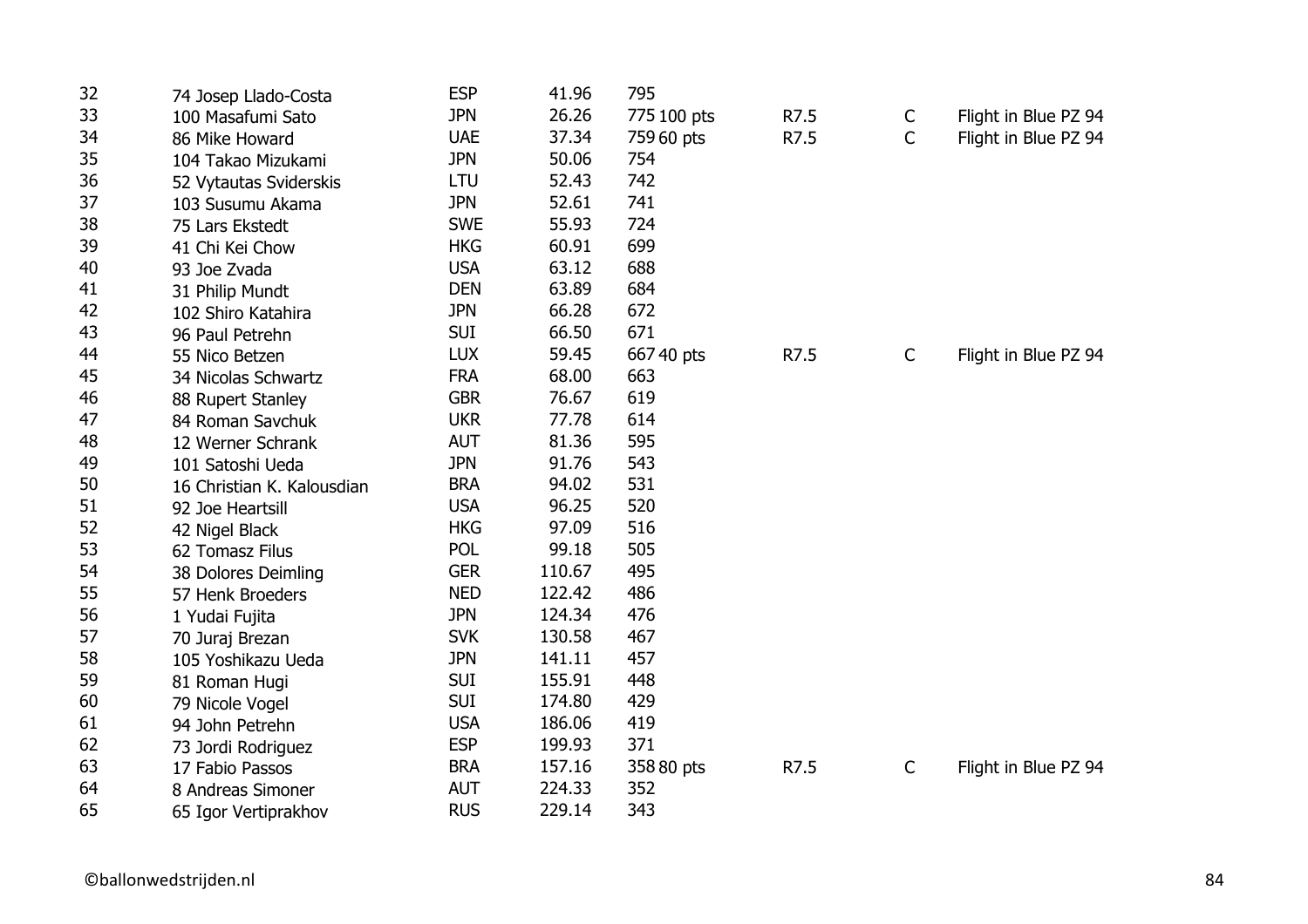| 66 | 2 Uwe Schneider         | <b>GER</b> | 243.43  | 333         |        |             |                      |
|----|-------------------------|------------|---------|-------------|--------|-------------|----------------------|
| 67 | 76 Thomas Grubbstrom    | <b>SWE</b> | 252.00  | 324         |        |             |                      |
| 68 | 13 Jan Timmers          | <b>BEL</b> | 262.00  | 314         |        |             |                      |
| 69 | 10 Gerald Sturzlinger   | <b>AUT</b> | 358.00  | 286         |        |             |                      |
| 70 | 36 Adolf Kohl           | <b>GER</b> | 359.00  | 276         |        |             |                      |
| 71 | 89 Stephanie Bareford   | <b>GBR</b> | 398.00  | 257         |        |             |                      |
| 72 | 48 Seoku Kang           | <b>KOR</b> | 429.00  | 238         |        |             |                      |
| 73 | 99 Todd Isley           | <b>USA</b> | 381.00  | 237 30 pts  | R7.5   | $\mathsf C$ | Flight in Blue PZ 94 |
| 74 | 98 Shawn Raya           | <b>USA</b> | 451.00  | 229         |        |             |                      |
| 75 | 60 Bazyli Dawidziuk     | <b>POL</b> | 424.00  | 223 25 pts  | R8.4.8 | Τ           | Wrong MKR Colour     |
| 76 | 66 Ivan Menyaylo        | <b>RUS</b> | 189.22  | 210 190 pts | R7.5   | $\mathsf C$ | Flight in Blue PZ 94 |
| 77 | 64 Artem Denisenko      | <b>RUS</b> | 459.00  | 210         |        |             |                      |
| 78 | 26 Peng Cheng           | <b>CHN</b> | 219.00  | 202 160 pts | R7.5   | $\mathsf C$ | Flight in Blue PZ 94 |
| 79 | 44 Zoltan Nemeth        | <b>HUN</b> | 497.00  | 200         |        |             |                      |
| 80 | 25 Dan Zuo              | <b>CHN</b> | 338.00  | 195 110 pts | R7.5   | $\mathsf C$ | Flight in Blue PZ 94 |
| 81 | 47 Jeong-Mok Seo        | <b>KOR</b> | 188.37  | 190 220 pts | R7.5   | $\mathsf C$ | Flight in Blue PZ 94 |
| 82 | 15 Amarildo A. Tozzi    | <b>BRA</b> | 556.00  | 181         |        |             |                      |
| 83 | 87 Andrew Holly         | <b>GBR</b> | 595.00  | 171         |        |             |                      |
| 84 | 45 Federico Miceli      | <b>ITA</b> | 611.00  | 162         |        |             |                      |
| 85 | 23 Dale Ritchie         | <b>CAN</b> | 829.00  | 152         |        |             |                      |
| 86 | 20 Markus D. Kalousdian | <b>BRA</b> | 843.00  | 143         |        |             |                      |
| 87 | 63 Andrei Kulkov        | <b>RUS</b> | 951.00  | 133         |        |             |                      |
| 88 | 30 Kim Larsen           | <b>DEN</b> | 953.00  | 124         |        |             |                      |
| 89 | 85 Vladyslav Klymenko   | <b>UKR</b> | 956.00  | 114         |        |             |                      |
| 90 | 28 Yudong Feng          | <b>CHN</b> | 991.00  | 95          |        |             |                      |
| 91 | 27 Yongjun Li           | <b>CHN</b> | 1004.00 | 86          |        |             |                      |
| 92 | 90 Al Nels              | <b>USA</b> | 1096.00 | 76          |        |             |                      |
| 93 | 21 Rubens R. Kalousdian | <b>BRA</b> | 1131.00 | 67          |        |             |                      |
| 94 | 11 Johann Almer         | <b>AUT</b> | 1191.00 | 57          |        |             |                      |
| 95 | 46 Paolo Oggioni        | <b>ITA</b> | 1287.00 | 48          |        |             |                      |
| 96 | 69 Anna Nociarova       | <b>SVK</b> | 1406.00 | 38          |        |             |                      |
| 97 | 71 Jan Minnaar          | <b>RSA</b> | 190.30  | 30 360 pts  | R7.5   | $\mathsf C$ | Flight in Blue PZ 94 |
| 98 | 22 Rui Kalousdian       | <b>BRA</b> | 1510.00 | 29          |        |             |                      |
| 99 | 29 Igor Miklousic       | <b>CRO</b> | 1964.00 | 19          |        |             |                      |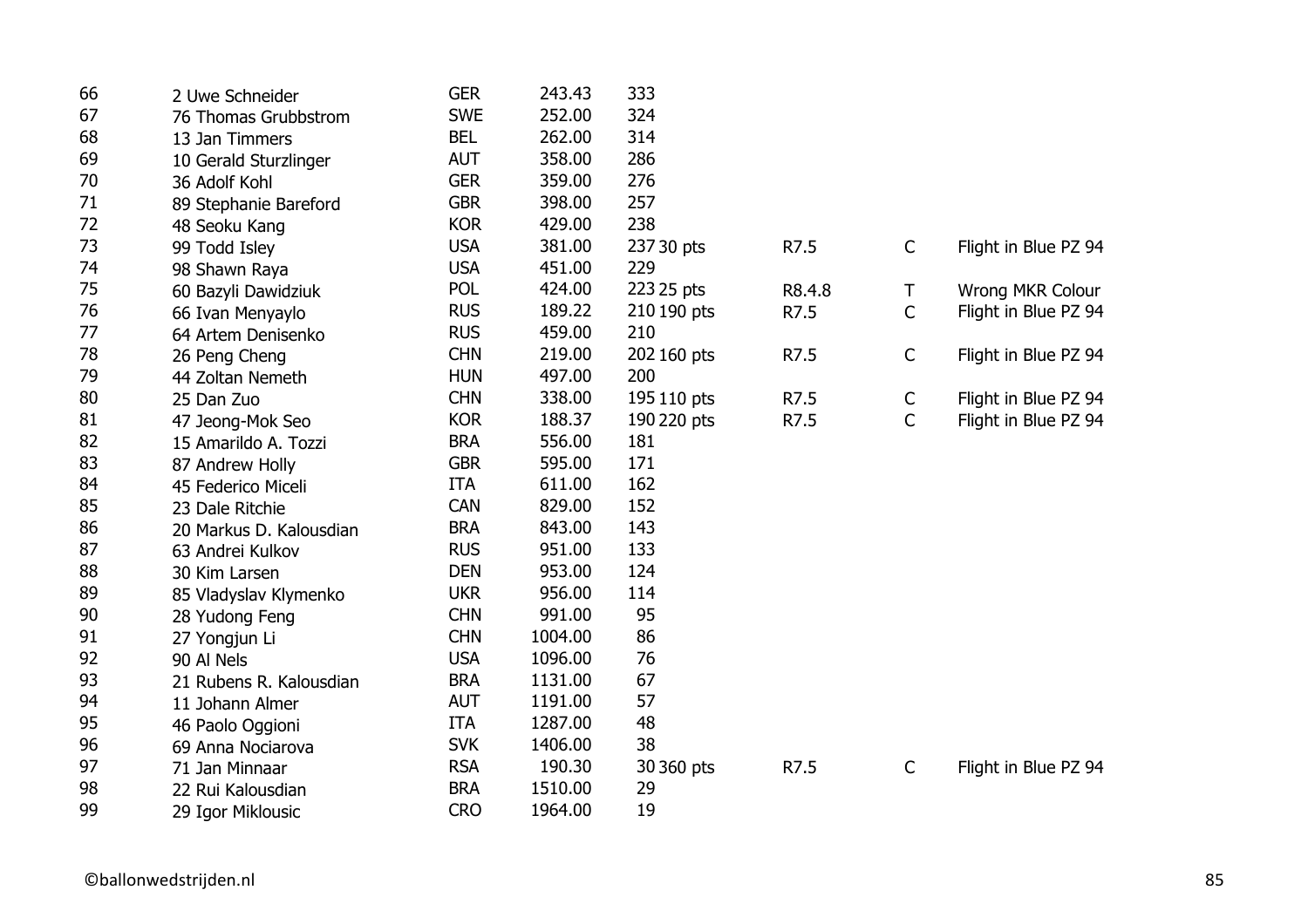| 104       | 40 Sven Goehler        | <b>GER</b>     | 193.60 | $-6191000$ pts | R7.5 | Flight in Blue PZ 94 |
|-----------|------------------------|----------------|--------|----------------|------|----------------------|
| 105       | 3 Lupercio Lima        | <b>BRA</b>     | 453.00 | $-7811000$ pts | R7.5 | Flight in Blue PZ 94 |
| $P = 105$ | $M = 53$<br>$W = 1.63$ | A=105 RM=99.18 |        | $SM = 505$     |      | Checksum $= 09B6$    |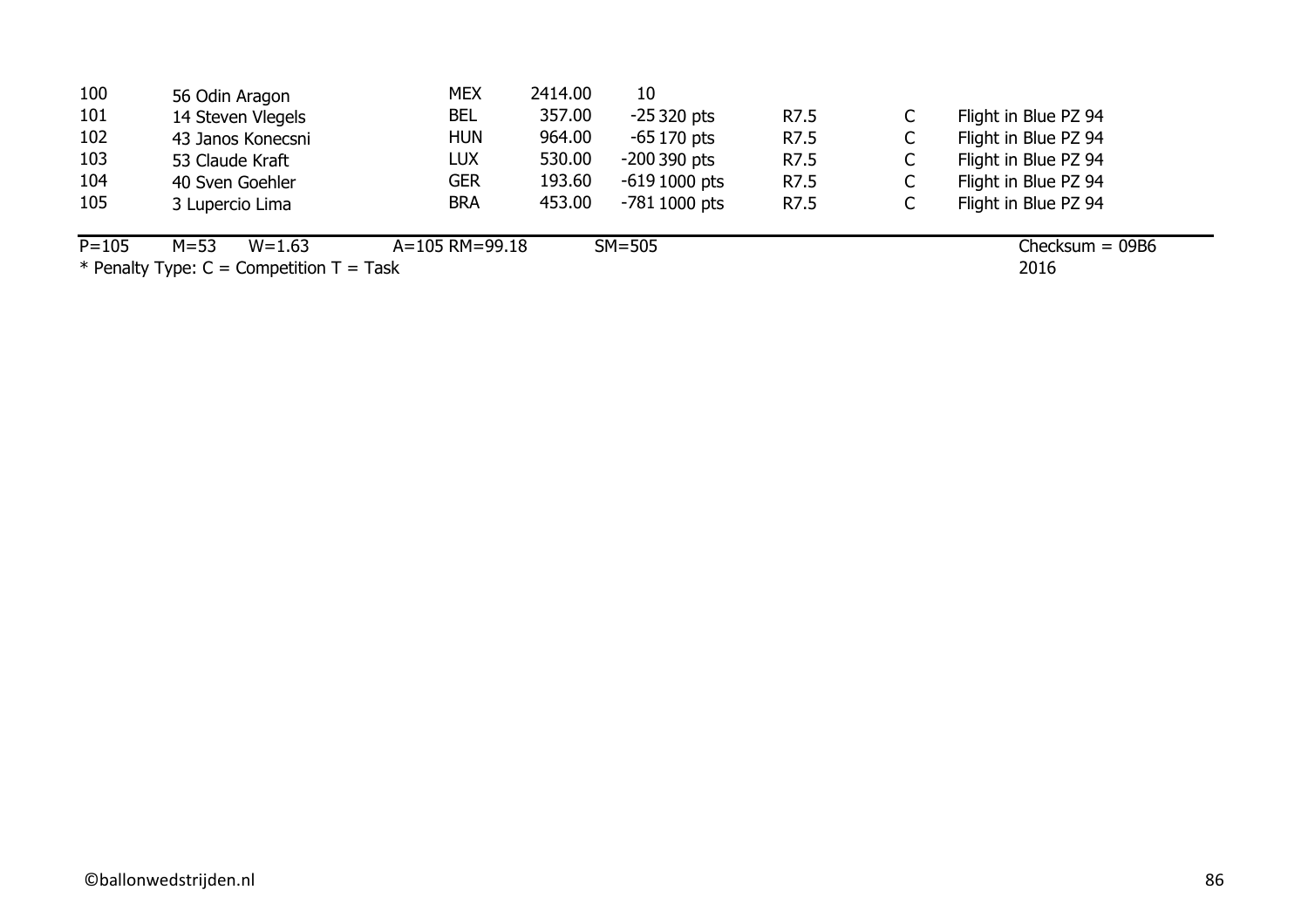| Task #: 19       | Fly On R15.5                            |            |        | world riot him Balloon Gridmplonompo, baga (51 m) E010<br>Flight $# 5$ | Task Date: | Friday,      | 04-11-2016<br>AM              |
|------------------|-----------------------------------------|------------|--------|------------------------------------------------------------------------|------------|--------------|-------------------------------|
| Rank             | Pilot                                   | From       | Result | Score<br>Penalty                                                       | Rule       | Type         | Reason                        |
| $\mathbf{1}$     | 68 Sergey Latypov                       | <b>RUS</b> | 0.91   | 1000 Warning                                                           | R11.6      |              | No LO perm to retrieve        |
| $\overline{2}$   | 92 Joe Heartsill                        | <b>USA</b> | 0.96   | 1000                                                                   |            |              |                               |
| 3                | 79 Nicole Vogel                         | <b>SUI</b> | 3.20   | 997                                                                    |            |              |                               |
| 4                | 72 Ivan Ayala                           | <b>ESP</b> | 3.35   | 997                                                                    |            |              |                               |
| 5                | 5 Nicola Scaife                         | <b>AUS</b> | 6.50   | 993                                                                    |            |              |                               |
| $\boldsymbol{6}$ | 29 Igor Miklousic                       | <b>CRO</b> | 8.32   | 990                                                                    |            |              |                               |
| $\overline{7}$   | 8 Andreas Simoner                       | <b>AUT</b> | 8.40   | 990                                                                    |            |              |                               |
| 8                | 85 Vladyslav Klymenko                   | <b>UKR</b> | 9.29   | 989                                                                    |            |              |                               |
| 9                | 81 Roman Hugi                           | <b>SUI</b> | 9.60   | 988                                                                    |            |              |                               |
| 10               | 30 Kim Larsen                           | <b>DEN</b> | 2.10   | 978 20 pts                                                             | R13.3.5    | Τ            | <b>Distance Infringements</b> |
| 11               |                                         | <b>GER</b> | 25.20  |                                                                        |            |              | (PrevMK to GL 1% short)       |
| 12               | 37 David Strasmann                      | <b>SUI</b> | 27.01  | 968 Warning<br>965                                                     | R3.10.3    |              | Vehicle Within 100m of GL/TGT |
| 13               | 80 Rene Erni                            | <b>POL</b> | 32.10  | 959                                                                    |            |              |                               |
| 14               | 60 Bazyli Dawidziuk                     | <b>AUT</b> | 32.51  |                                                                        |            |              | Vehicle Within 100m of GL     |
| 15               | 9 Elisabeth Kindermann                  | <b>USA</b> | 36.49  | 958 Warning<br>953                                                     | R3.10.3    |              |                               |
| 16               | 96 Paul Petrehn                         | <b>FRA</b> | 41.55  | 946                                                                    |            |              |                               |
| 17               | 34 Nicolas Schwartz                     | <b>SVK</b> | 47.46  | 938                                                                    |            |              |                               |
| 18               | 69 Anna Nociarova<br>4 Dominic Bareford | <b>GBR</b> | 48.56  | 937                                                                    |            |              |                               |
| 19               | 15 Amarildo A. Tozzi                    | <b>BRA</b> | 54.53  | 929 Warning                                                            | R3.10.3    |              | Vehicle Within 100m of GL     |
| 20               | 31 Philip Mundt                         | <b>DEN</b> | 61.90  | 919                                                                    |            |              |                               |
| 21               |                                         | <b>AUS</b> | 70.47  | 907                                                                    |            |              |                               |
| 22               | 7 Peter Wright<br>103 Susumu Akama      | <b>JPN</b> | 96.05  | 873                                                                    |            |              |                               |
| 23               | 6 Matthew Scaife                        | <b>AUS</b> | 101.00 | 867                                                                    |            |              |                               |
| 24               | 49 Rimas Kostiuskevicius                | LTU        | 102.67 | 865                                                                    |            |              |                               |
| 25               | 84 Roman Savchuk                        | <b>UKR</b> | 111.50 | 853                                                                    |            |              |                               |
| 26               | 67 Sergey Bazhenov                      | <b>RUS</b> | 88.25  | 834 50 pts                                                             | R11.2.2    | $\mathsf{T}$ | LND Within 200m of GL         |
| 27               | 50 Rokas Kostiuskevicius                | LTU        | 129.98 | 828                                                                    |            |              |                               |
| 28               | 104 Takao Mizukami                      | <b>JPN</b> | 133.74 | 823                                                                    |            |              |                               |
| 29               | 11 Johann Almer                         | <b>AUT</b> | 145.31 | 808                                                                    |            |              |                               |
| 30               | 94 John Petrehn                         | <b>USA</b> | 157.85 | 791                                                                    |            |              |                               |

22<sup>th</sup> World Hot Air Balloon Championships, Saga (JPN) 2016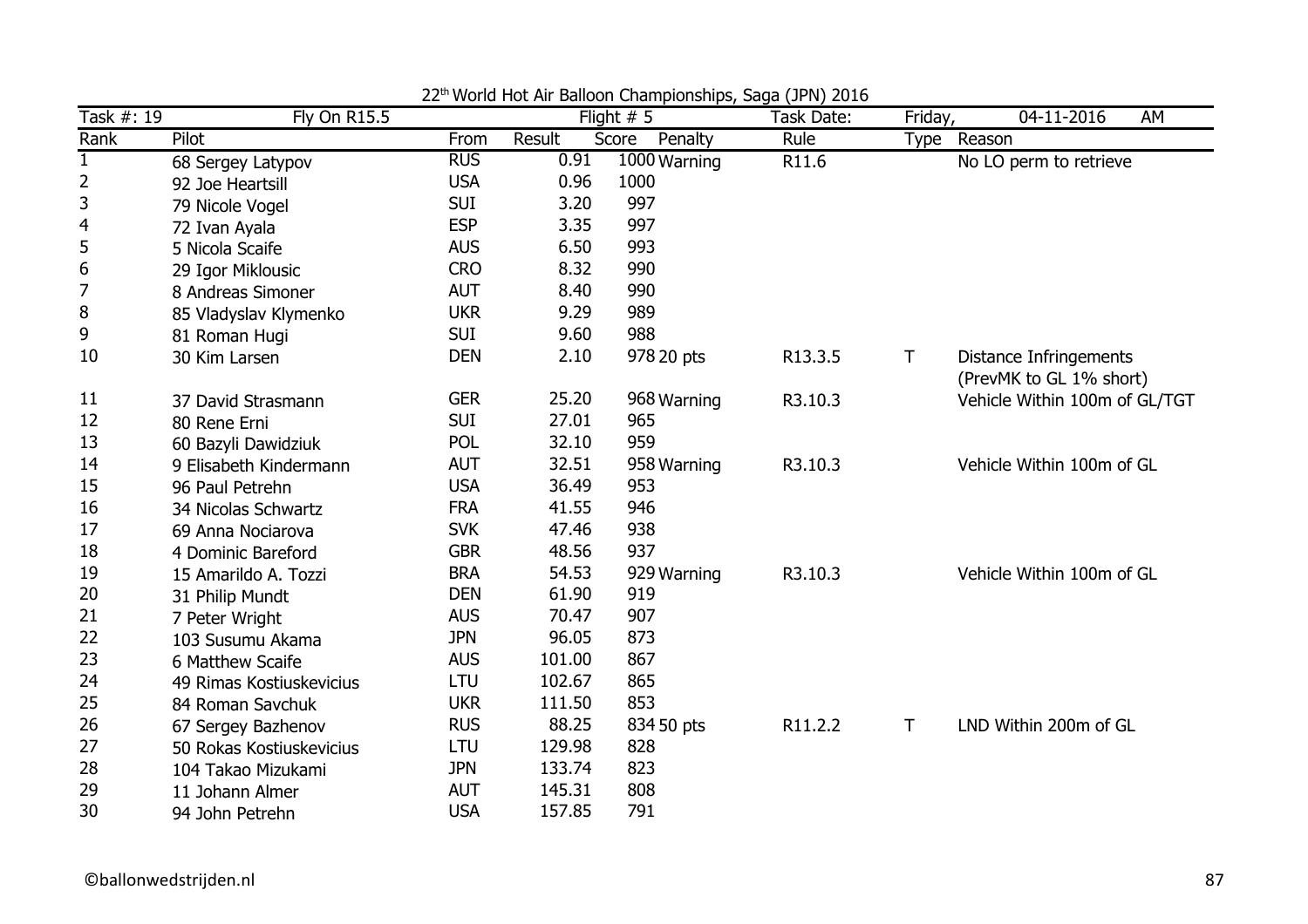| 31 | 77 David Hochreutener  | <b>SUI</b> | 161.09 | 787         |         |              |                                 |
|----|------------------------|------------|--------|-------------|---------|--------------|---------------------------------|
| 32 | 47 Jeong-Mok Seo       | <b>KOR</b> | 252.00 | 666         |         |              |                                 |
| 33 | 39 Pascal Kreins       | <b>GER</b> | 117.00 | 656 190 pts | R7.5    | $\mathsf{C}$ | Flight in Blue PZ 94            |
| 34 | 1 Yudai Fujita         | <b>JPN</b> | 280.00 | 629         |         |              |                                 |
| 35 | 97 Rhett Heartsill     | <b>USA</b> | 303.00 | 598         |         |              |                                 |
| 36 | 95 Jonathan Wright     | <b>USA</b> | 58.23  | 574 350 pts | R7.5    | $\mathsf{C}$ | Flight in Blue PZ 94            |
| 37 | 38 Dolores Deimling    | <b>GER</b> | 328.00 | 565         |         |              |                                 |
| 38 | 13 Jan Timmers         | <b>BEL</b> | 332.00 | 560         |         |              |                                 |
| 39 | 24 Jason Adams         | CAN        | 366.00 | 514         |         |              |                                 |
| 40 | 101 Satoshi Ueda       | <b>JPN</b> | 99.39  | 509 360 pts | R7.5    | $\mathsf{C}$ | Flight in Blue PZ 94            |
| 41 | 17 Fabio Passos        | <b>BRA</b> | 373.00 | 505         |         |              |                                 |
| 42 | 78 Marc Blaser         | <b>SUI</b> | 20.38  | 504 470 pts | R7.5    | $\mathsf{C}$ | Flight in Blue PZ 14 (Rail Way) |
| 43 | 35 Thomas Merceron     | <b>FRA</b> | 395.00 | 495         |         |              |                                 |
| 44 | 102 Shiro Katahira     | <b>JPN</b> | 21.20  | 483 490 pts | R7.5    | $\mathsf C$  | Flight in Blue PZ 94            |
| 45 | 12 Werner Schrank      | <b>AUT</b> | 468.00 | 476         |         |              |                                 |
| 46 | 88 Rupert Stanley      | <b>GBR</b> | 471.00 | 467         |         |              |                                 |
| 47 | 48 Seoku Kang          | <b>KOR</b> | 170.00 | 465 310 pts | R7.5    | $\mathsf{C}$ | Flight in Blue PZ 14 (Rail Way) |
| 48 | 22 Rui Kalousdian      | <b>BRA</b> | 472.00 | 457         |         |              |                                 |
| 49 | 51 Tadas Gegevicius    | <b>LTU</b> | 477.00 | 448         |         |              |                                 |
| 50 | 33 Laure de Coligny    | <b>FRA</b> | 508.00 | 429 Warning | R10.11  |              | Driving                         |
| 51 | 91 Chase Donner        | <b>USA</b> | 544.00 | 400         |         |              |                                 |
| 52 | 25 Dan Zuo             | <b>CHN</b> | 484.00 | 398 40 pts  | R11.2.2 | $\top$       | LND Within 200m of GL           |
| 53 | 54 Colin Weber         | <b>LUX</b> | 169.42 | 396 380 pts | R7.5    | $\mathsf{C}$ | Flight in Blue PZ 94            |
| 54 | 86 Mike Howard         | <b>UAE</b> | 571.00 | 390         |         |              |                                 |
| 55 | 100 Masafumi Sato      | <b>JPN</b> | 595.00 | 381         |         |              |                                 |
| 56 | 87 Andrew Holly        | <b>GBR</b> | 617.00 | 371         |         |              |                                 |
| 57 | 27 Yongjun Li          | <b>CHN</b> | 626.00 | 362         |         |              |                                 |
| 58 | 65 Igor Vertiprakhov   | <b>RUS</b> | 634.00 | 352         |         |              |                                 |
| 59 | 56 Odin Aragon         | <b>MEX</b> | 662.00 | 343         |         |              |                                 |
| 60 | 28 Yudong Feng         | <b>CHN</b> | 509.00 | 337 82 pts  | R11.2.2 | $\mathsf T$  | LND Within 200m of MKR          |
| 61 | 53 Claude Kraft        | <b>LUX</b> | 674.00 | 333         |         |              |                                 |
| 62 | 52 Vytautas Sviderskis | <b>LTU</b> | 707.00 | 314         |         |              |                                 |
| 63 | 99 Todd Isley          | <b>USA</b> | 803.00 | 286         |         |              |                                 |
| 64 | 71 Jan Minnaar         | <b>RSA</b> | 835.00 | 276         |         |              |                                 |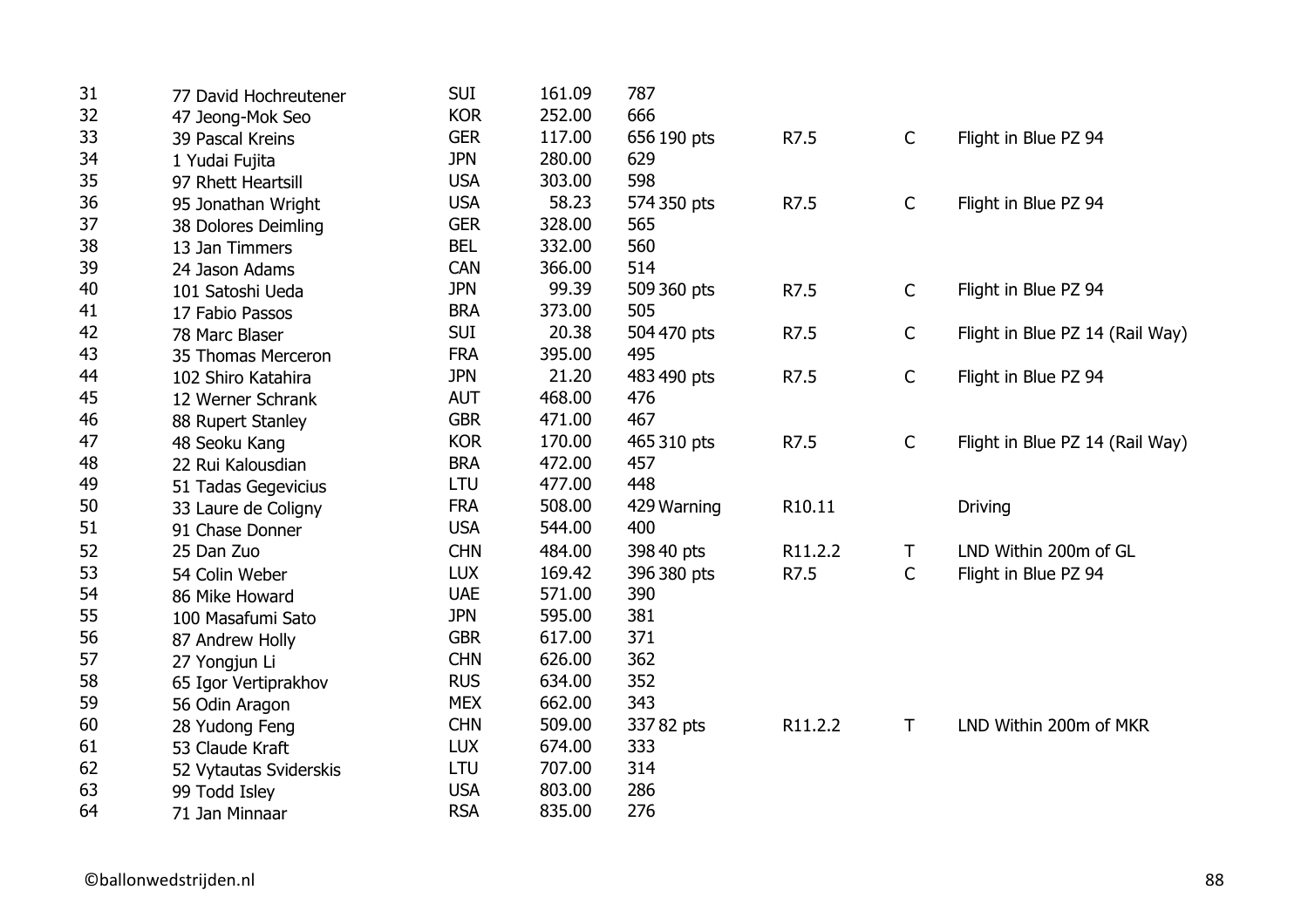| 65 | 64 Artem Denisenko         | <b>RUS</b> | 844.00    | 267             |          |              |                                                              |
|----|----------------------------|------------|-----------|-----------------|----------|--------------|--------------------------------------------------------------|
| 66 | 10 Gerald Sturzlinger      | <b>AUT</b> | 892.00    | 248             |          |              |                                                              |
| 67 | 76 Thomas Grubbstrom       | <b>SWE</b> | 944.00    | 238             |          |              |                                                              |
| 68 | 20 Markus D. Kalousdian    | <b>BRA</b> | 956.00    | 229             |          |              |                                                              |
| 69 | 89 Stephanie Bareford      | <b>GBR</b> | 1030.00   | 200             |          |              |                                                              |
| 70 | 82 Stefan Zeberli          | <b>SUI</b> | 237.00    | 186 500 pts     | R7.5     | $\mathsf{C}$ | Flight in Blue PZ 94                                         |
| 71 | 46 Paolo Oggioni           | <b>ITA</b> | 1085.00   | 181             |          |              |                                                              |
| 72 | 90 Al Nels                 | <b>USA</b> | 1182.00   | 171             |          |              |                                                              |
| 73 | 75 Lars Ekstedt            | <b>SWE</b> | 1193.00   | 162             |          |              |                                                              |
| 74 | 18 Luis Silvestre          | <b>BRA</b> | 1303.00   | 143             |          |              |                                                              |
| 75 | 73 Jordi Rodriguez         | <b>ESP</b> | 995.00    | 139 80 pts      | R7.5     | $\mathsf{C}$ | Flight in Blue PZ 94                                         |
| 76 | 41 Chi Kei Chow            | <b>HKG</b> | 1540.00   | 114             |          |              |                                                              |
| 77 | 59 Jan Oudenampsen         | <b>NED</b> | 1742.00   | 105             |          |              |                                                              |
| 78 | 36 Adolf Kohl              | <b>GER</b> | 2052.00   | 95              |          |              |                                                              |
| 79 | 74 Josep Llado-Costa       | <b>ESP</b> | 36.51     | 93 860 pts      | R7.5     | C            | Flight in Blue PZ 94                                         |
| 80 | 43 Janos Konecsni          | <b>HUN</b> | 1213.00   | 92 60 pts       | R7.5     | $\mathsf{C}$ | Flight in Blue PZ 94                                         |
| 81 | 58 Jan Fokken              | <b>NED</b> | 2158.00   | 86              |          |              |                                                              |
| 82 | 16 Christian K. Kalousdian | <b>BRA</b> | 2375.00   | 76              |          |              |                                                              |
| 83 | 42 Nigel Black             | <b>HKG</b> | 2595.00   | 57              |          |              |                                                              |
| 84 | 21 Rubens R. Kalousdian    | <b>BRA</b> | 6885.00   | 29              |          |              |                                                              |
| 85 | 98 Shawn Raya              | <b>USA</b> | No Result | 15              | R13.3.5  |              | Distance Infringements (PrevMK<br>to GL more than 25% short) |
| 86 | 23 Dale Ritchie            | <b>CAN</b> | 871.00    | 0400 pts        | R13.3.5  | T            | <b>Distance Infringements</b>                                |
|    |                            |            |           |                 |          |              | (PrevMK to GL 20% short)                                     |
| 87 | 19 Marcos Paulo Da Silva   | <b>BRA</b> | 16.56     | $-211000$ pts   | R7.5     | $\mathsf{C}$ | Flight in Blue PZ 94                                         |
| 88 | 61 Roman Bauta             | POL        | 444.00    | $-24510$ pts    | R7.5     | $\mathsf{C}$ | Flight in Blue PZ 94                                         |
| 89 | 44 Zoltan Nemeth           | <b>HUN</b> | No Result | $-45$           | R12.17.3 |              | Out of SCP                                                   |
|    |                            |            |           | 60 pts          | R7.5     | $\mathsf{C}$ | Flight in Blue PZ 94                                         |
| 90 | 2 Uwe Schneider            | <b>GER</b> | 37.55     | -49 1000 pts    | R7.5     | $\mathsf C$  | Flight in Blue PZ 94                                         |
| 91 | 55 Nico Betzen             | <b>LUX</b> | 53.90     | $-60$ 990 pts   | R7.5     | $\mathsf C$  | Flight in Blue PZ 94                                         |
| 92 | 57 Henk Broeders           | <b>NED</b> | 47.59     | $-62$ 1000 pts  | R7.5     | $\mathsf C$  | Flight in Blue PZ 94                                         |
| 93 | 66 Ivan Menyaylo           | <b>RUS</b> | 763.00    | $-125420$ pts   | R7.5     | C            | Flight in Blue PZ 94                                         |
| 94 | 62 Tomasz Filus            | <b>POL</b> | 520.00    | $-160570$ pts   | R7.5     | $\mathsf C$  | Flight in Blue PZ 94                                         |
| 95 | 70 Juraj Brezan            | <b>SVK</b> | 144.00    | $-190$ 1000 pts | R7.5     | $\mathsf{C}$ | Flight in Blue PZ 94                                         |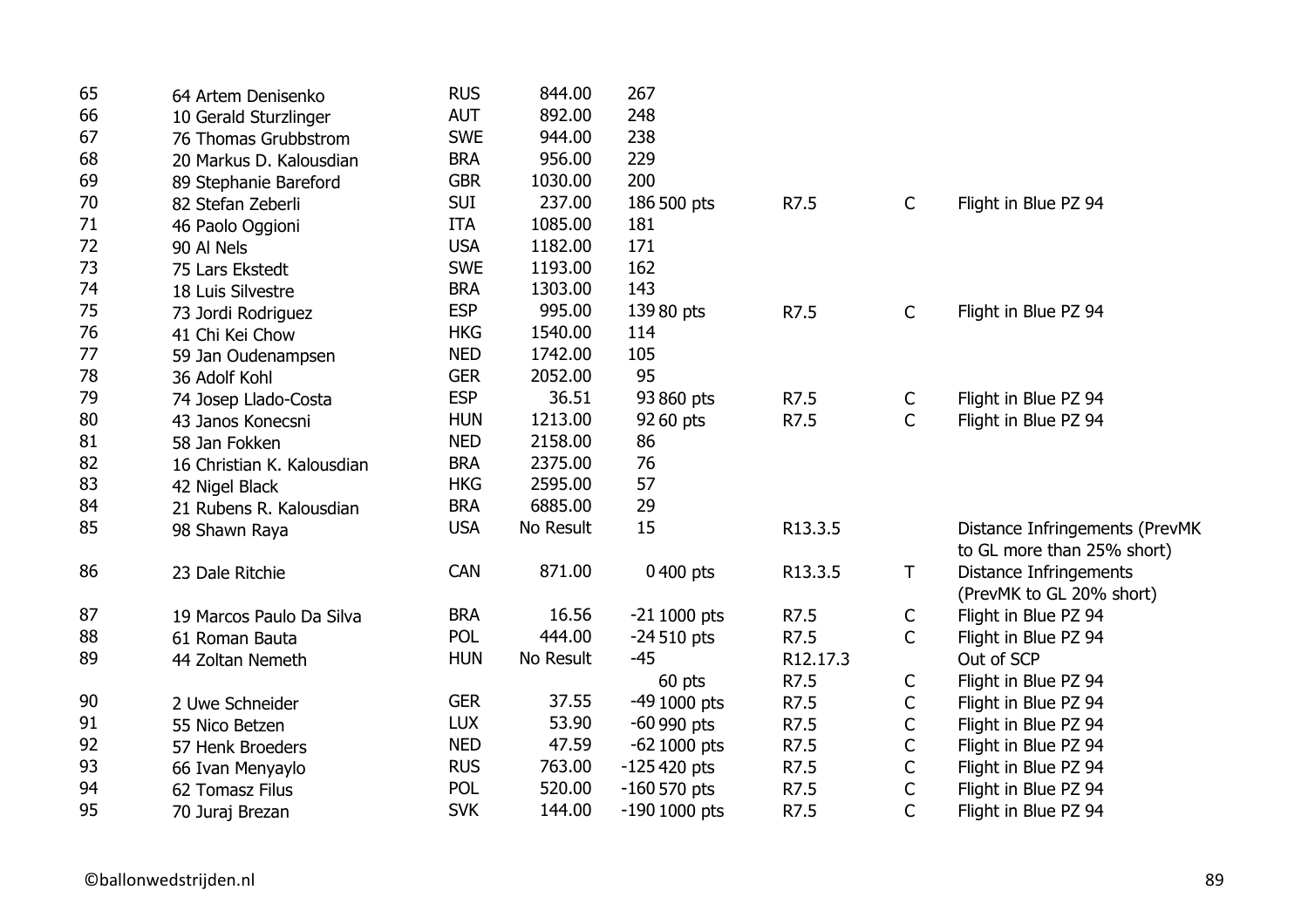| 96  | 32 Clement Seigeot  | <b>FRA</b> | 1038.00 | $-360$ 550 pts  | R7.5                 | C  | Flight in Blue PZ 94   |
|-----|---------------------|------------|---------|-----------------|----------------------|----|------------------------|
| 97  | 105 Yoshikazu Ueda  | <b>JPN</b> | 281.00  | $-373$ 1000 pts | R7.5                 | C  | Flight in Blue PZ 94   |
| 98  | 3 Lupercio Lima     | <b>BRA</b> | 703.00  | -416 740 pts    | R7.5                 | C  | Flight in Blue PZ 94   |
| 99  | 14 Steven Vlegels   | <b>BEL</b> | 1343.00 | $-497630$ pts   | R7.5                 | C  | Flight in Blue PZ 94   |
| 100 | 93 Joe Zvada        | <b>USA</b> | 724.00  | $-565870$ pts   | R7.5                 | C  | Flight in Blue PZ 94   |
| 101 | 45 Federico Miceli  | <b>ITA</b> | 1028.00 | -790 1000 pts   | R7.5                 | C  | Flight in Blue PZ 94   |
| 102 | 83 Ismail Keremoglu | TUR        | 1411.00 | $-876$ 1000 pts | R7.5                 | C  | Flight in Blue PZ 94   |
| 103 | 40 Sven Goehler     | <b>GER</b> | 3611.00 | $-952$ 1000 pts | R7.5                 | C  | Flight in Blue PZ 94   |
| 104 | 63 Andrei Kulkov    | <b>RUS</b> | 4411.00 | $-97311$ pts    | R <sub>11</sub> .2.2 |    | LND Within 200m of MKR |
|     |                     |            |         | $1000$ pts      | R7.5                 | C. | Flight in Blue PZ 94   |
| 105 | 26 Peng Cheng       | <b>CHN</b> | 2546.00 | $-100078$ pts   | R <sub>11</sub> .2.2 |    | LND Within 200m of MKR |
|     |                     |            |         | $1000$ pts      | R7.5                 |    | Flight in Blue PZ 94   |
|     |                     |            |         |                 |                      |    |                        |

P=105 M=53 W=0.91 A=103 RM=373.00 SM=505

 $Checksum =  $C48F$$ 

 $*$  Penalty Type: C = Competition T = Task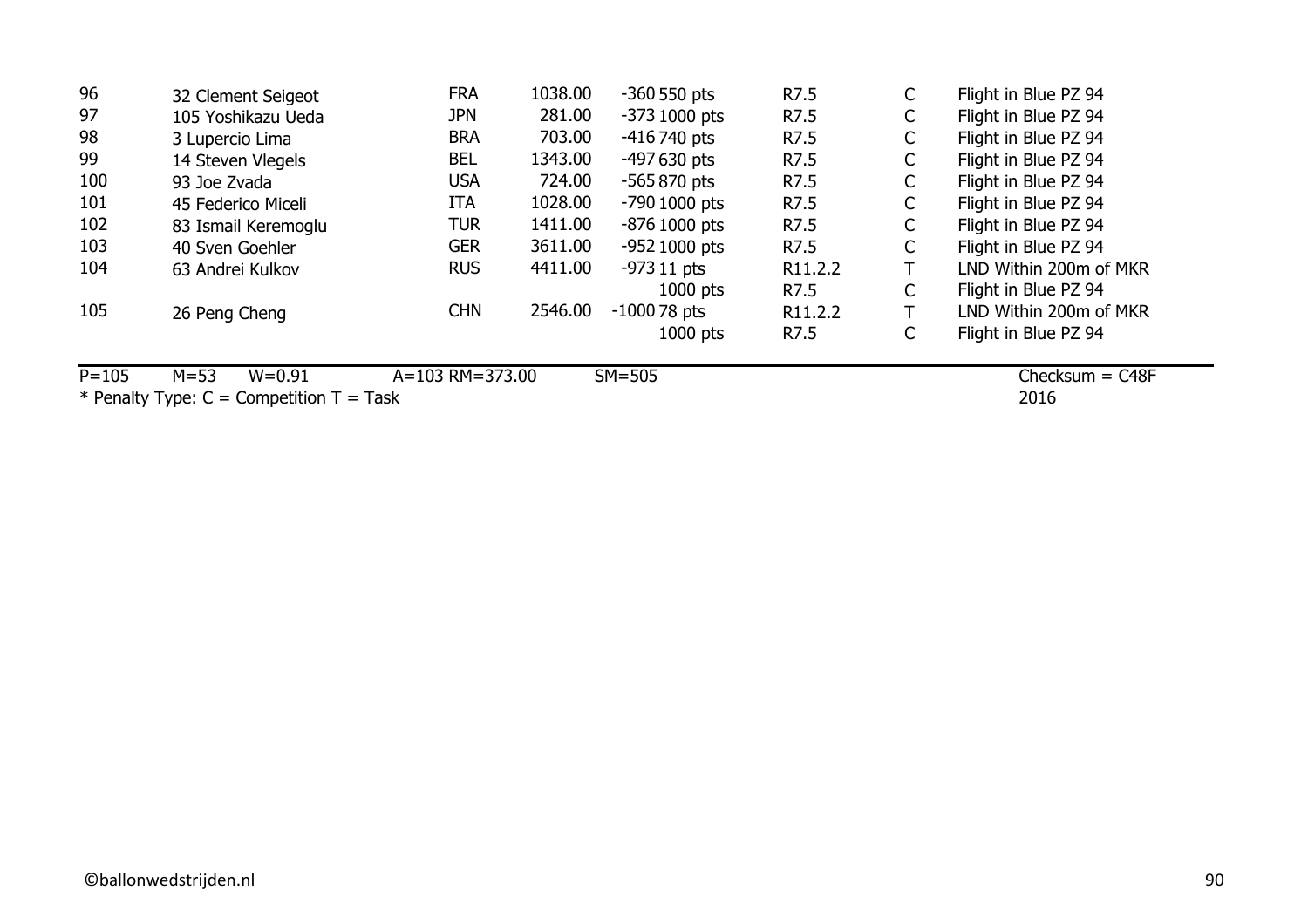| Task #: 20   | <b>Fly In R15.4</b>     |            |        | world riot him Balloon Gridmplonompo, Baga (31 m) E010<br>Flight $# 6$ | Task Date: | Friday,      | 04-11-2016<br>PM           |  |
|--------------|-------------------------|------------|--------|------------------------------------------------------------------------|------------|--------------|----------------------------|--|
| Rank         | Pilot                   | From       | Result | Score<br>Penalty                                                       | Rule       |              | Type Reason                |  |
| $\mathbf{1}$ | 11 Johann Almer         | <b>AUT</b> | 1.00   | 1000                                                                   |            |              |                            |  |
| 2            | 4 Dominic Bareford      | <b>GBR</b> | 1.78   | 992                                                                    |            |              |                            |  |
| 3            | 101 Satoshi Ueda        | <b>JPN</b> | 2.18   | 988                                                                    |            |              |                            |  |
| 4            | 92 Joe Heartsill        | <b>USA</b> | 3.26   | 978                                                                    |            |              |                            |  |
| 5            | 57 Henk Broeders        | <b>NED</b> | 3.79   | 972                                                                    |            |              |                            |  |
| 6            | 70 Juraj Brezan         | <b>SVK</b> | 5.22   | 958                                                                    |            |              |                            |  |
| 7            | 21 Rubens R. Kalousdian | <b>BRA</b> | 5.74   | 953                                                                    |            |              |                            |  |
| 8            | 53 Claude Kraft         | <b>LUX</b> | 6.45   | 946                                                                    |            |              |                            |  |
| 9            | 73 Jordi Rodriguez      | <b>ESP</b> | 6.58   | 945                                                                    |            |              |                            |  |
| 10           | 32 Clement Seigeot      | <b>FRA</b> | 7.49   | 936 Warning                                                            | R11.6      |              | No LO perm to retrieve     |  |
| 11           | 94 John Petrehn         | <b>USA</b> | 8.25   | 928                                                                    |            |              |                            |  |
| 12           | 42 Nigel Black          | <b>HKG</b> | 8.53   | 925                                                                    |            |              |                            |  |
| 13           | 91 Chase Donner         | <b>USA</b> | 9.85   | 912                                                                    |            |              |                            |  |
| 14           | 10 Gerald Sturzlinger   | <b>AUT</b> | 10.33  | 908                                                                    |            |              |                            |  |
| 15           | 103 Susumu Akama        | <b>JPN</b> | 10.42  | 907                                                                    |            |              |                            |  |
| 16           | 88 Rupert Stanley       | <b>GBR</b> | 11.98  | 891                                                                    |            |              |                            |  |
| 17           | 2 Uwe Schneider         | <b>GER</b> | 12.46  | 886                                                                    |            |              |                            |  |
| 18           | 9 Elisabeth Kindermann  | <b>AUT</b> | 12.65  | 885                                                                    |            |              |                            |  |
| 19           | 66 Ivan Menyaylo        | <b>RUS</b> | 13.50  | 876                                                                    |            |              |                            |  |
| 20           | 93 Joe Zvada            | <b>USA</b> | 14.51  | 866                                                                    |            |              |                            |  |
| 21           | 43 Janos Konecsni       | <b>HUN</b> | 15.27  | 859 Warning                                                            | R10.11     |              | <b>Driving</b>             |  |
| 22           | 76 Thomas Grubbstrom    | <b>SWE</b> | 16.93  | 842                                                                    |            |              |                            |  |
| 23           | 24 Jason Adams          | <b>CAN</b> | 18.56  | 826                                                                    |            |              |                            |  |
| 24           | 14 Steven Vlegels       | <b>BEL</b> | 18.81  | 824                                                                    |            |              |                            |  |
| 25           | 89 Stephanie Bareford   | <b>GBR</b> | 19.29  | 819                                                                    |            |              |                            |  |
| 26           | 81 Roman Hugi           | <b>SUI</b> | 19.55  | 816                                                                    |            |              |                            |  |
| 27           | 34 Nicolas Schwartz     | <b>FRA</b> | 24.29  | 769                                                                    |            |              |                            |  |
| 28           | 51 Tadas Gegevicius     | LTU        | 21.69  | 745 50 pts                                                             | R7.5       | $\mathsf{C}$ | Flight in PZ 13 (Rail Way) |  |
| 29           | 96 Paul Petrehn         | <b>USA</b> | 27.88  | 734                                                                    |            |              |                            |  |
| 30           | 54 Colin Weber          | <b>LUX</b> | 31.53  | 697                                                                    |            |              |                            |  |
| 31           | 35 Thomas Merceron      | <b>FRA</b> | 31.59  | 697                                                                    |            |              |                            |  |

22<sup>th</sup> World Hot Air Balloon Championships, Saga (JPN) 2016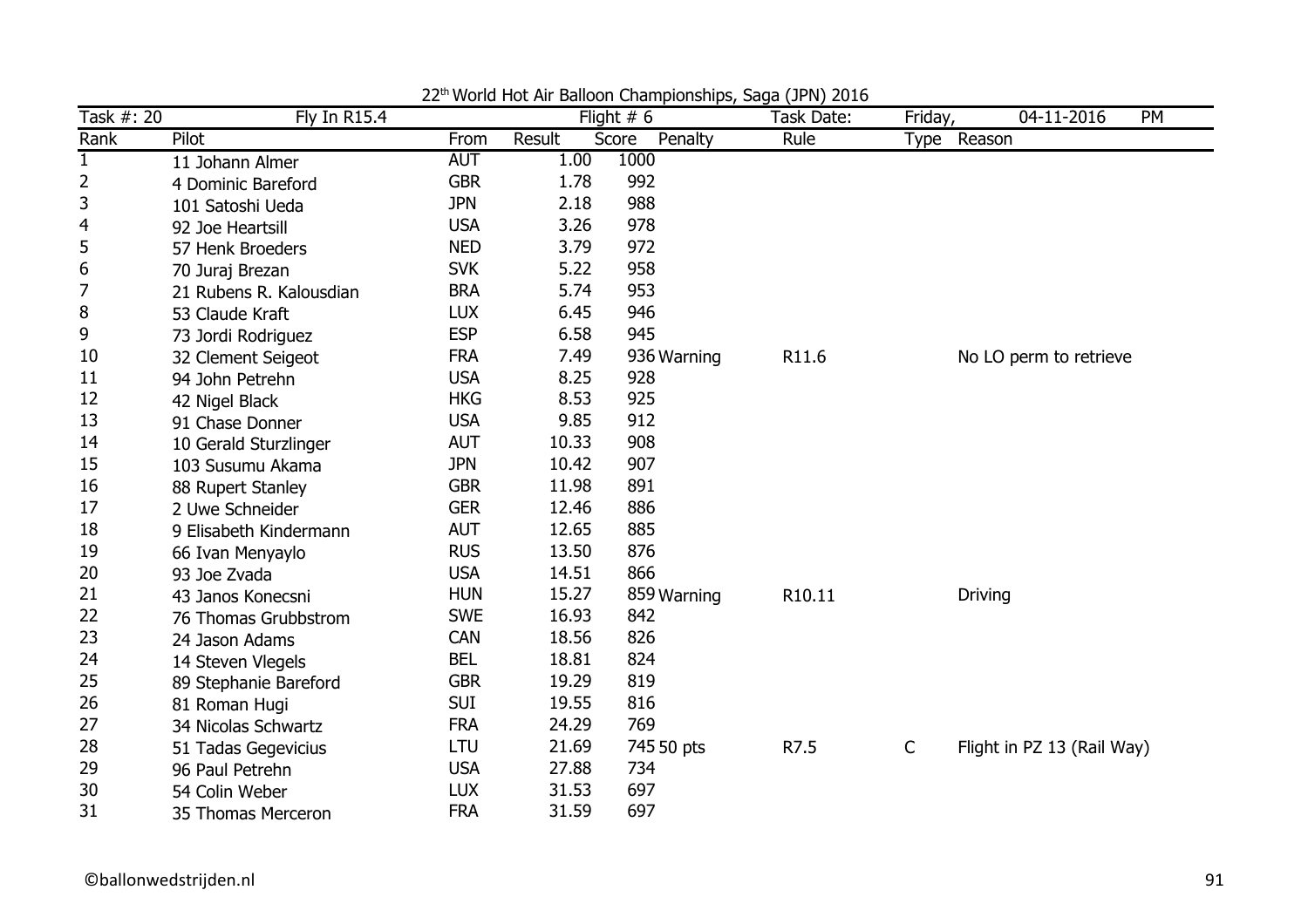| 32 | 64 Artem Denisenko         | <b>RUS</b> | 31.66 | 696         |                     |              |                            |
|----|----------------------------|------------|-------|-------------|---------------------|--------------|----------------------------|
| 33 | 67 Sergey Bazhenov         | <b>RUS</b> | 32.48 | 688         |                     |              |                            |
| 34 | 58 Jan Fokken              | <b>NED</b> | 34.98 | 663         |                     |              |                            |
| 35 | 8 Andreas Simoner          | <b>AUT</b> | 25.11 | 661 100 pts | R <sub>10.1.2</sub> | $\mathsf{C}$ | <b>Midair Collision</b>    |
| 36 | 97 Rhett Heartsill         | <b>USA</b> | 35.89 | 654         |                     |              |                            |
| 37 | 3 Lupercio Lima            | <b>BRA</b> | 37.90 | 634         |                     |              |                            |
| 38 | 75 Lars Ekstedt            | <b>SWE</b> | 38.11 | 632         |                     |              |                            |
| 39 | 20 Markus D. Kalousdian    | <b>BRA</b> | 38.23 | 631         |                     |              |                            |
| 40 | 69 Anna Nociarova          | <b>SVK</b> | 38.34 | 630         |                     |              |                            |
| 41 | 12 Werner Schrank          | <b>AUT</b> | 39.20 | 621         |                     |              |                            |
| 42 | 16 Christian K. Kalousdian | <b>BRA</b> | 39.62 | 617         |                     |              |                            |
| 43 | 6 Matthew Scaife           | <b>AUS</b> | 39.84 | 615         |                     |              |                            |
| 44 | 18 Luis Silvestre          | <b>BRA</b> | 41.53 | 598 Warning | R11.6               |              | No LO perm to retrieve     |
| 45 | 5 Nicola Scaife            | <b>AUS</b> | 41.79 | 596         |                     |              |                            |
| 46 | 13 Jan Timmers             | <b>BEL</b> | 44.07 | 573         |                     |              |                            |
| 47 | 48 Seoku Kang              | <b>KOR</b> | 44.16 | 572         |                     |              |                            |
| 48 | 25 Dan Zuo                 | <b>CHN</b> | 46.13 | 553         |                     |              |                            |
| 49 | 50 Rokas Kostiuskevicius   | LTU        | 49.63 | 518         |                     |              |                            |
| 50 | 72 Ivan Ayala              | <b>ESP</b> | 50.95 | 505         |                     |              |                            |
| 51 | 84 Roman Savchuk           | <b>UKR</b> | 51.11 | 495         |                     |              |                            |
| 52 | 46 Paolo Oggioni           | <b>ITA</b> | 53.25 | 486         |                     |              |                            |
| 53 | 100 Masafumi Sato          | <b>JPN</b> | 53.92 | 476         |                     |              |                            |
| 54 | 31 Philip Mundt            | <b>DEN</b> | 54.37 | 467         |                     |              |                            |
| 55 | 56 Odin Aragon             | <b>MEX</b> | 56.47 | 453 Warning | R10.11              |              | <b>Driving</b>             |
| 55 | 61 Roman Bauta             | <b>POL</b> | 56.47 | 453         |                     |              |                            |
| 57 | 44 Zoltan Nemeth           | <b>HUN</b> | 60.85 | 419         |                     |              |                            |
| 58 | 17 Fabio Passos            | <b>BRA</b> | 62.94 | 410 Warning | R11.6               |              | No LO perm to retrieve     |
| 59 | 26 Peng Cheng              | <b>CHN</b> | 22.98 | 402 380 pts | R7.5                | C            | Flight in PZ 13 (Rail Way) |
| 60 | 74 Josep Llado-Costa       | <b>ESP</b> | 65.83 | 400         |                     |              |                            |
| 61 | 90 Al Nels                 | <b>USA</b> | 67.05 | 390         |                     |              |                            |
| 62 | 99 Todd Isley              | <b>USA</b> | 74.76 | 381         |                     |              |                            |
| 63 | 98 Shawn Raya              | <b>USA</b> | 83.41 | 371         |                     |              |                            |
| 64 | 39 Pascal Kreins           | <b>GER</b> | 94.28 | 362         |                     |              |                            |
| 65 | 80 Rene Erni               | <b>SUI</b> | 94.49 | 352         |                     |              |                            |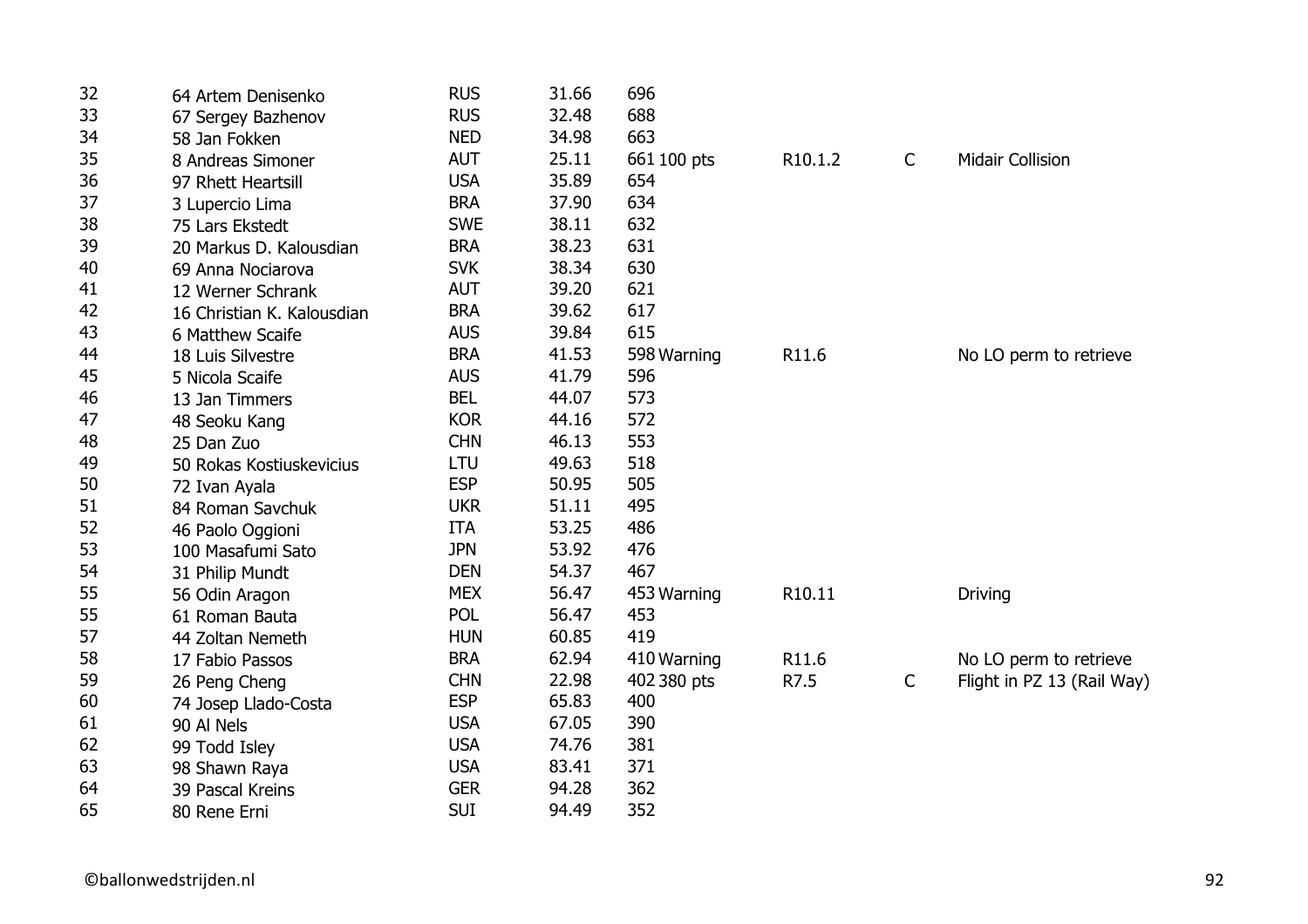| 66 | 38 Dolores Deimling      | <b>GER</b> | 100.75 | 343         |                   |              |                            |
|----|--------------------------|------------|--------|-------------|-------------------|--------------|----------------------------|
| 67 | 95 Jonathan Wright       | <b>USA</b> | 101.75 | 333         |                   |              |                            |
| 68 | 87 Andrew Holly          | <b>GBR</b> | 106.50 | 324         |                   |              |                            |
| 69 | 30 Kim Larsen            | <b>DEN</b> | 108.80 | 314         |                   |              |                            |
| 70 | 85 Vladyslav Klymenko    | <b>UKR</b> | 108.82 | 305         |                   |              |                            |
| 71 | 33 Laure de Coligny      | <b>FRA</b> | 108.91 | 295 Warning | R11.6             |              | No LO perm to retrieve     |
|    |                          |            |        |             | R12.9             |              | <b>Invalid GMD</b>         |
| 72 | 86 Mike Howard           | <b>UAE</b> | 111.70 | 286         |                   |              |                            |
| 73 | 68 Sergey Latypov        | <b>RUS</b> | 113.89 | 276         |                   |              |                            |
| 74 | 49 Rimas Kostiuskevicius | <b>LTU</b> | 21.77  | 274 520 pts | R7.5              | $\mathsf{C}$ | Flight in PZ 13 (Rail Way) |
| 75 | 62 Tomasz Filus          | <b>POL</b> | 121.86 | 267 Warning | R9.3.2            |              | No Quick release on launch |
| 76 | 22 Rui Kalousdian        | <b>BRA</b> | 138.24 | 248         |                   |              |                            |
| 77 | 37 David Strasmann       | <b>GER</b> | 145.04 | 238         |                   |              |                            |
| 78 | 1 Yudai Fujita           | <b>JPN</b> | 171.40 | 229         |                   |              |                            |
| 79 | 59 Jan Oudenampsen       | <b>NED</b> | 183.38 | 210         |                   |              |                            |
| 80 | 77 David Hochreutener    | <b>SUI</b> | 191.82 | 200         |                   |              |                            |
| 81 | 15 Amarildo A. Tozzi     | <b>BRA</b> | 199.14 | 190         |                   |              |                            |
| 82 | 41 Chi Kei Chow          | <b>HKG</b> | 205.00 | 181         |                   |              |                            |
| 83 | 102 Shiro Katahira       | <b>JPN</b> | 228.69 | 171         |                   |              |                            |
| 84 | 7 Peter Wright           | <b>AUS</b> | 232.78 | 162         |                   |              |                            |
| 85 | 29 Igor Miklousic        | <b>CRO</b> | 258.00 | 152         |                   |              |                            |
| 86 | 105 Yoshikazu Ueda       | <b>JPN</b> | 258.85 | 143         |                   |              |                            |
| 87 | 79 Nicole Vogel          | <b>SUI</b> | 262.00 | 133         |                   |              |                            |
| 88 | 82 Stefan Zeberli        | <b>SUI</b> | 285.00 | 119         |                   |              |                            |
| 89 | 78 Marc Blaser           | <b>SUI</b> | 298.00 | 105         |                   |              |                            |
| 90 | 40 Sven Goehler          | <b>GER</b> | 300.00 | 95          |                   |              |                            |
| 91 | 71 Jan Minnaar           | <b>RSA</b> | 306.00 | 86          |                   |              |                            |
| 92 | 65 Igor Vertiprakhov     | <b>RUS</b> | 314.00 | 76          |                   |              |                            |
| 93 | 104 Takao Mizukami       | <b>JPN</b> | 33.91  | 74 600 pts  | R <sub>10.2</sub> | $\mathsf{C}$ | Dangerous flying           |
| 94 | 23 Dale Ritchie          | <b>CAN</b> | 344.00 | 67          |                   |              |                            |
| 95 | 47 Jeong-Mok Seo         | <b>KOR</b> | 171.94 | 59 160 pts  | R7.5              | $\mathsf{C}$ | Flight in PZ 13 (Rail Way) |
| 96 | 52 Vytautas Sviderskis   | LTU        | 349.00 | 57          |                   |              |                            |
| 97 | 60 Bazyli Dawidziuk      | <b>POL</b> | 362.00 | 48          |                   |              |                            |
| 98 | 36 Adolf Kohl            | <b>GER</b> | 382.00 | 38          |                   |              |                            |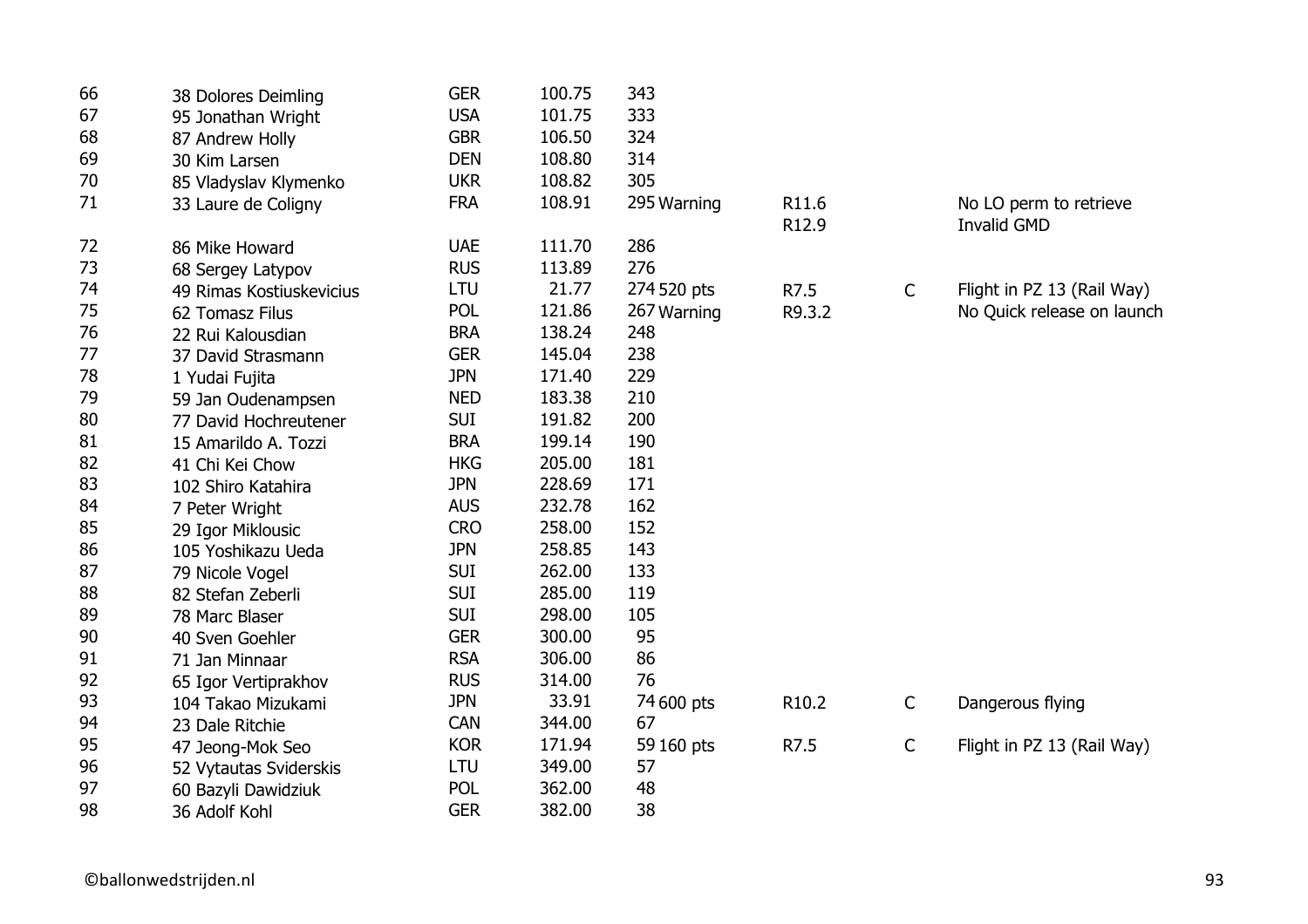| 99        | 27 Yongjun Li            | CHN            | 1883.00   | 19            |                       |                            |
|-----------|--------------------------|----------------|-----------|---------------|-----------------------|----------------------------|
| 100       | 19 Marcos Paulo Da Silva | <b>BRA</b>     | No Result | 10            | R <sub>12</sub> .18.2 | Out of SCA                 |
| 101       | 55 Nico Betzen           | <b>LUX</b>     | 60.04     | $-21450$ pts  | R7.5                  | Flight in PZ 13 (Rail Way) |
| 102       | 63 Andrei Kulkov         | <b>RUS</b>     | 60.00     | $-52,490$ pts | R7.5                  | Flight in PZ 13 (Rail Way) |
| 103       | 83 Ismail Keremoglu      | <b>TUR</b>     | 420.00    | $-91120$ pts  | R7.5                  | Flight in PZ 13 (Rail Way) |
| 104       | 28 Yudong Feng           | CHN            | 125.88    | $-223480$ pts | R7.5                  | Flight in PZ 13 (Rail Way) |
| 105       | 45 Federico Miceli       | ITA            | 285.00    | $-441560$ pts | R7.5                  | Flight in PZ 13 (Rail Way) |
| $P = 105$ | $M = 53$<br>$W = 1.00$   | A=104 RM=50.95 |           | $SM = 505$    |                       | $Checksum = 7FCO$          |

2016 Checksum = 7FC0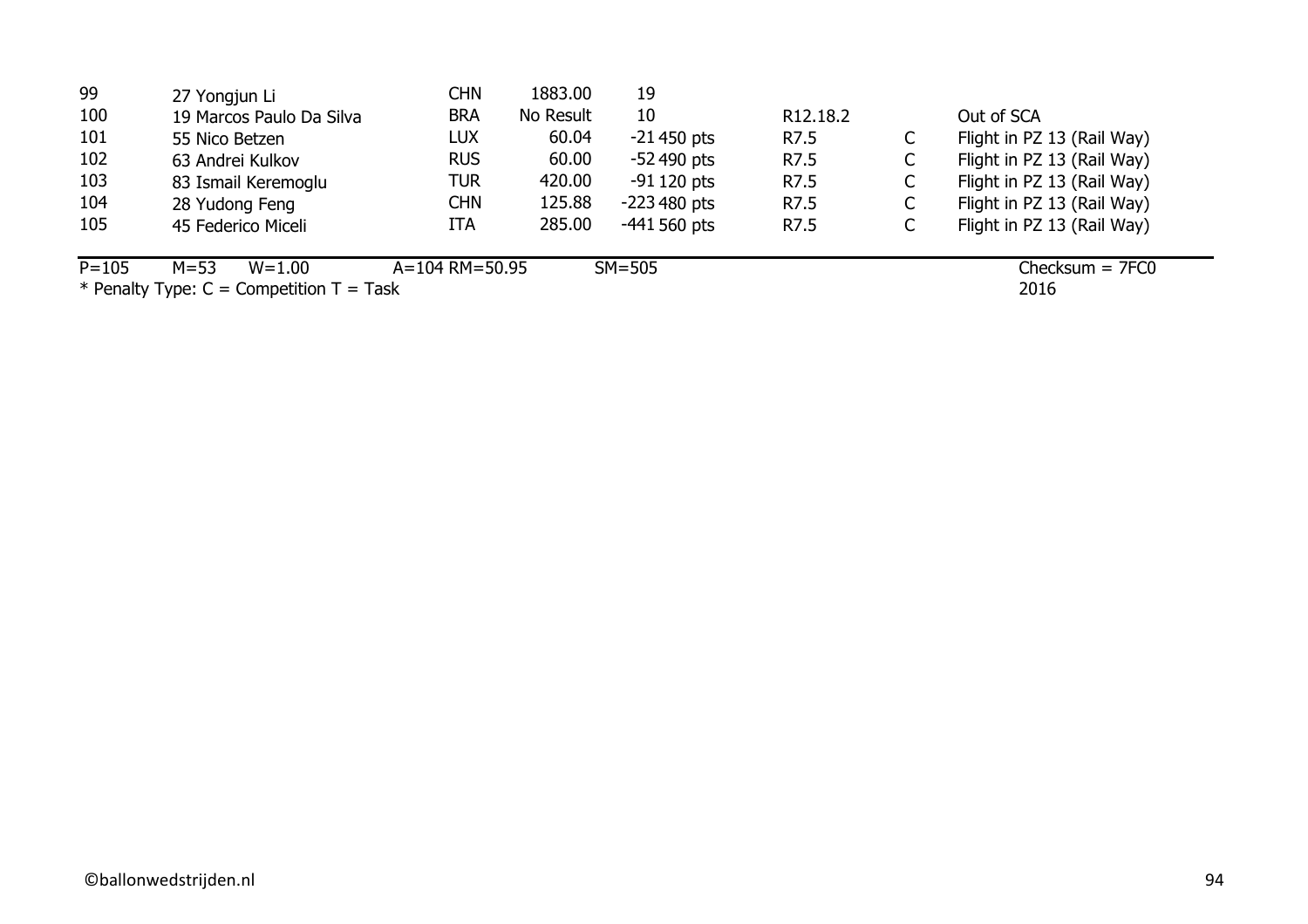| Task #: 21     | Judge Declared Goal R15.2 |            |        | Flight $# 7$     | Task Date: | Saturday,   | 05-11-2016 | AM |
|----------------|---------------------------|------------|--------|------------------|------------|-------------|------------|----|
| Rank           | Pilot                     | From       | Result | Penalty<br>Score | Rule       | Type Reason |            |    |
| $\mathbf{1}$   | 55 Nico Betzen            | <b>LUX</b> | 0.27   | 1000             |            |             |            |    |
| 2              | 1 Yudai Fujita            | <b>JPN</b> | 0.62   | 988              |            |             |            |    |
| 3              | 10 Gerald Sturzlinger     | <b>AUT</b> | 0.93   | 976              |            |             |            |    |
| 4              | 4 Dominic Bareford        | <b>GBR</b> | 1.55   | 954              |            |             |            |    |
| $\overline{4}$ | 52 Vytautas Sviderskis    | <b>LTU</b> | 1.55   | 954              |            |             |            |    |
| 6              | 37 David Strasmann        | <b>GER</b> | 1.63   | 951              |            |             |            |    |
| 7              | 21 Rubens R. Kalousdian   | <b>BRA</b> | 2.04   | 937              |            |             |            |    |
| 8              | 9 Elisabeth Kindermann    | <b>AUT</b> | 2.11   | 934              |            |             |            |    |
| 9              | 74 Josep Llado-Costa      | <b>ESP</b> | 2.34   | 926              |            |             |            |    |
| 10             | 68 Sergey Latypov         | <b>RUS</b> | 2.56   | 918              |            |             |            |    |
| 11             | 29 Igor Miklousic         | <b>CRO</b> | 2.57   | 918              |            |             |            |    |
| 12             | 26 Peng Cheng             | <b>CHN</b> | 4.91   | 834              |            |             |            |    |
| 13             | 19 Marcos Paulo Da Silva  | <b>BRA</b> | 4.96   | 833              |            |             |            |    |
| 14             | 101 Satoshi Ueda          | <b>JPN</b> | 5.27   | 821              |            |             |            |    |
| 15             | 69 Anna Nociarova         | <b>SVK</b> | 5.29   | 821              |            |             |            |    |
| 16             | 14 Steven Vlegels         | <b>BEL</b> | 6.01   | 795              |            |             |            |    |
| 17             | 88 Rupert Stanley         | <b>GBR</b> | 6.24   | 787              |            |             |            |    |
| 18             | 6 Matthew Scaife          | <b>AUS</b> | 6.28   | 785              |            |             |            |    |
| 19             | 97 Rhett Heartsill        | <b>USA</b> | 6.44   | 780              |            |             |            |    |
| 20             | 33 Laure de Coligny       | <b>FRA</b> | 6.51   | 777              |            |             |            |    |
| 21             | 32 Clement Seigeot        | <b>FRA</b> | 6.81   | 766              |            |             |            |    |
| 22             | 98 Shawn Raya             | <b>USA</b> | 6.85   | 765              |            |             |            |    |
| 23             | 105 Yoshikazu Ueda        | <b>JPN</b> | 6.93   | 762              |            |             |            |    |
| 24             | 73 Jordi Rodriguez        | <b>ESP</b> | 7.34   | 748              |            |             |            |    |
| 25             | 35 Thomas Merceron        | <b>FRA</b> | 7.38   | 746              |            |             |            |    |
| 26             | 56 Odin Aragon            | <b>MEX</b> | 7.52   | 741              |            |             |            |    |
| 27             | 50 Rokas Kostiuskevicius  | LTU        | 7.61   | 738              |            |             |            |    |
| 28             | 79 Nicole Vogel           | <b>SUI</b> | 7.67   | 736              |            |             |            |    |
| 28             | 92 Joe Heartsill          | <b>USA</b> | 7.67   | 736              |            |             |            |    |
| 30             | 70 Juraj Brezan           | <b>SVK</b> | 7.77   | 732              |            |             |            |    |
| 31             | 83 Ismail Keremoglu       | <b>TUR</b> | 7.80   | 731              |            |             |            |    |

22th World Hot Air Balloon Championships, Saga (JPN) 2016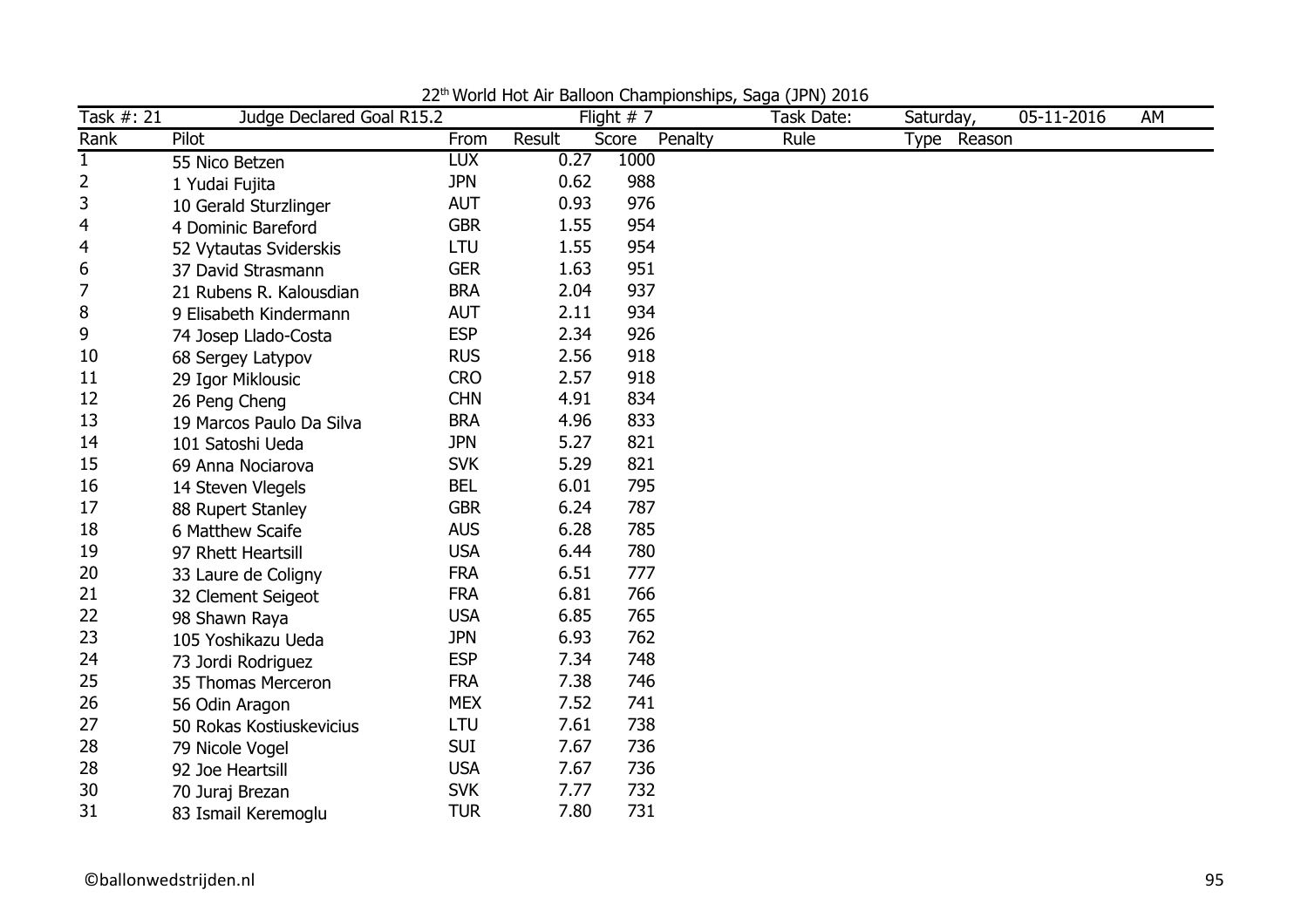| 32 | 51 Tadas Gegevicius        | LTU        | 7.97  | 725         |        |                                   |
|----|----------------------------|------------|-------|-------------|--------|-----------------------------------|
| 33 | 77 David Hochreutener      | <b>SUI</b> | 8.19  | 717         |        |                                   |
| 34 | 81 Roman Hugi              | <b>SUI</b> | 8.45  | 708         |        |                                   |
| 35 | 11 Johann Almer            | <b>AUT</b> | 8.51  | 706         |        |                                   |
| 36 | 15 Amarildo A. Tozzi       | <b>BRA</b> | 8.78  | 696         |        |                                   |
| 37 | 34 Nicolas Schwartz        | <b>FRA</b> | 9.22  | 680         |        |                                   |
| 38 | 100 Masafumi Sato          | <b>JPN</b> | 10.19 | 646         |        |                                   |
| 39 | 39 Pascal Kreins           | <b>GER</b> | 10.22 | 645         |        |                                   |
| 40 | 96 Paul Petrehn            | <b>USA</b> | 10.24 | 644         |        |                                   |
| 41 | 82 Stefan Zeberli          | <b>SUI</b> | 10.34 | 640         |        |                                   |
| 42 | 89 Stephanie Bareford      | <b>GBR</b> | 10.52 | 634         |        |                                   |
| 43 | 104 Takao Mizukami         | <b>JPN</b> | 10.72 | 627         |        |                                   |
| 44 | 66 Ivan Menyaylo           | <b>RUS</b> | 10.93 | 619         |        |                                   |
| 45 | 36 Adolf Kohl              | <b>GER</b> | 11.05 | 615         |        |                                   |
| 46 | 49 Rimas Kostiuskevicius   | LTU        | 11.46 | 600         |        |                                   |
| 47 | 72 Ivan Ayala              | <b>ESP</b> | 12.57 | 561         |        |                                   |
| 48 | 16 Christian K. Kalousdian | <b>BRA</b> | 12.64 | 558         |        |                                   |
| 49 | 99 Todd Isley              | <b>USA</b> | 12.79 | 553         |        |                                   |
| 50 | 78 Marc Blaser             | <b>SUI</b> | 13.45 | 529         |        |                                   |
| 51 | 48 Seoku Kang              | <b>KOR</b> | 13.54 | 526         |        |                                   |
| 52 | 8 Andreas Simoner          | <b>AUT</b> | 14.00 | 510         |        |                                   |
| 53 | 2 Uwe Schneider            | <b>GER</b> | 14.13 | 505         |        |                                   |
| 54 | 17 Fabio Passos            | <b>BRA</b> | 14.34 | 495         |        |                                   |
| 55 | 93 Joe Zvada               | <b>USA</b> | 14.88 | 486         |        |                                   |
| 56 | 44 Zoltan Nemeth           | <b>HUN</b> | 16.40 | 476         |        |                                   |
| 57 | 13 Jan Timmers             | <b>BEL</b> | 16.66 | 467         |        |                                   |
| 58 | 91 Chase Donner            | <b>USA</b> | 16.67 | 457         |        |                                   |
| 59 | 102 Shiro Katahira         | <b>JPN</b> | 16.82 | 448         |        |                                   |
| 60 | 5 Nicola Scaife            | <b>AUS</b> | 17.57 | 438         |        |                                   |
| 61 | 59 Jan Oudenampsen         | <b>NED</b> | 17.59 | 429         |        |                                   |
| 62 | 20 Markus D. Kalousdian    | <b>BRA</b> | 17.78 | 419         |        |                                   |
| 63 | 87 Andrew Holly            | <b>GBR</b> | 18.68 | 410 Warning | R10.11 | Driving - speeding in Launchfield |
| 64 | 24 Jason Adams             | <b>CAN</b> | 19.00 | 400         |        |                                   |
| 65 | 85 Vladyslav Klymenko      | <b>UKR</b> | 20.09 | 390         |        |                                   |
|    |                            |            |       |             |        |                                   |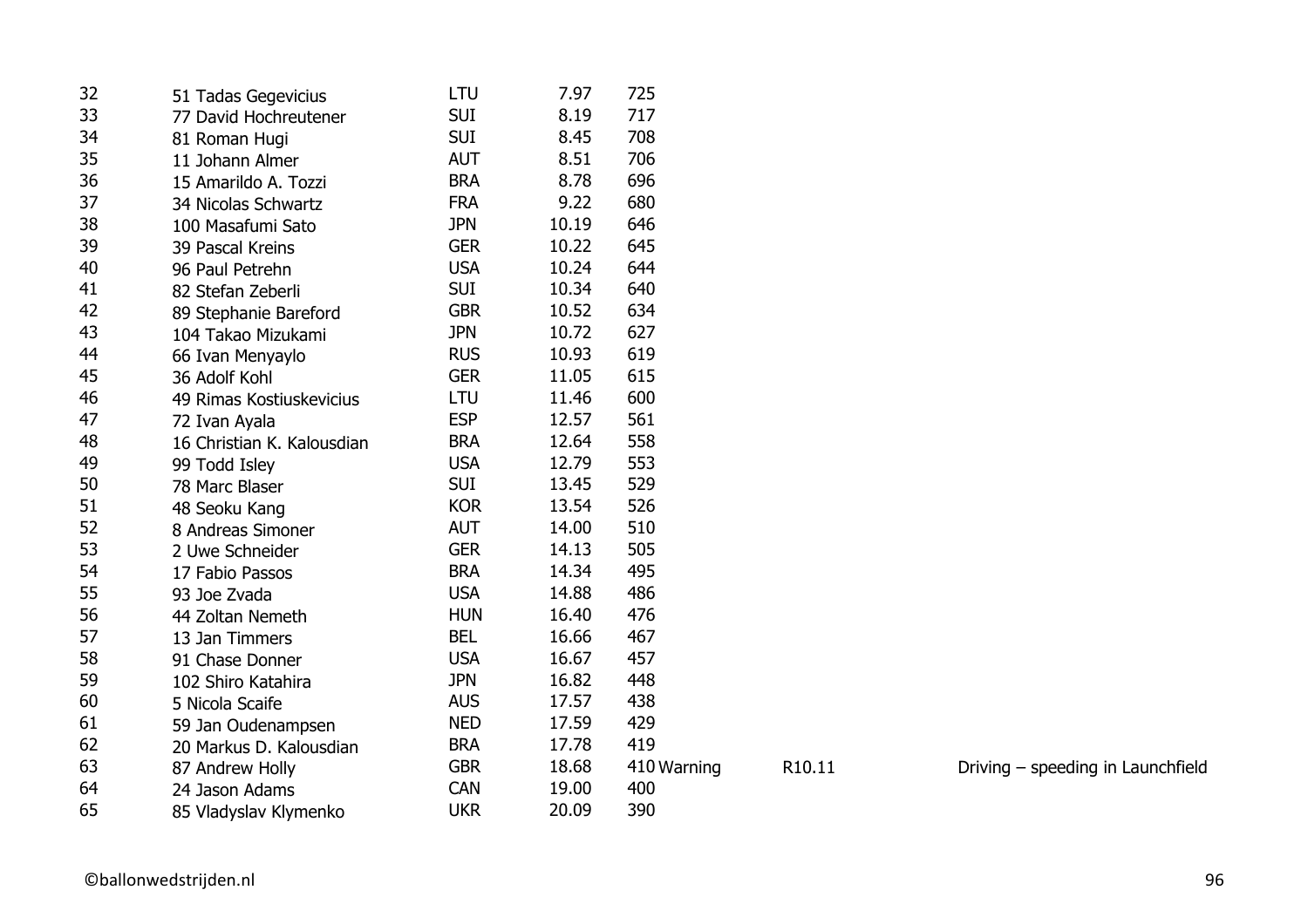| 66 | 76 Thomas Grubbstrom | <b>SWE</b> | 20.88 | 381 |
|----|----------------------|------------|-------|-----|
| 67 | 40 Sven Goehler      | <b>GER</b> | 20.94 | 371 |
| 68 | 60 Bazyli Dawidziuk  | POL        | 21.44 | 362 |
| 69 | 90 Al Nels           | <b>USA</b> | 21.58 | 352 |
| 70 | 46 Paolo Oggioni     | ITA        | 23.80 | 343 |
| 71 | 27 Yongjun Li        | <b>CHN</b> | 24.24 | 333 |
| 72 | 25 Dan Zuo           | <b>CHN</b> | 25.23 | 324 |
| 73 | 43 Janos Konecsni    | <b>HUN</b> | 25.43 | 314 |
| 74 | 103 Susumu Akama     | <b>JPN</b> | 27.39 | 305 |
| 75 | 63 Andrei Kulkov     | <b>RUS</b> | 27.40 | 295 |
| 76 | 3 Lupercio Lima      | <b>BRA</b> | 27.46 | 286 |
| 77 | 62 Tomasz Filus      | <b>POL</b> | 30.92 | 276 |
| 78 | 80 Rene Erni         | <b>SUI</b> | 31.61 | 267 |
| 79 | 57 Henk Broeders     | <b>NED</b> | 33.47 | 257 |
| 80 | 75 Lars Ekstedt      | <b>SWE</b> | 33.84 | 248 |
| 81 | 53 Claude Kraft      | <b>LUX</b> | 34.59 | 238 |
| 82 | 38 Dolores Deimling  | <b>GER</b> | 34.70 | 229 |
| 83 | 86 Mike Howard       | <b>UAE</b> | 35.15 | 219 |
| 84 | 45 Federico Miceli   | <b>ITA</b> | 35.24 | 210 |
| 85 | 30 Kim Larsen        | <b>DEN</b> | 35.30 | 200 |
| 86 | 47 Jeong-Mok Seo     | <b>KOR</b> | 35.34 | 190 |
| 87 | 23 Dale Ritchie      | CAN        | 35.59 | 181 |
| 88 | 58 Jan Fokken        | <b>NED</b> | 36.68 | 171 |
| 89 | 65 Igor Vertiprakhov | <b>RUS</b> | 36.72 | 162 |
| 90 | 22 Rui Kalousdian    | <b>BRA</b> | 36.76 | 152 |
| 91 | 71 Jan Minnaar       | <b>RSA</b> | 37.43 | 143 |
| 92 | 94 John Petrehn      | <b>USA</b> | 37.54 | 133 |
| 93 | 84 Roman Savchuk     | <b>UKR</b> | 38.28 | 124 |
| 94 | 41 Chi Kei Chow      | <b>HKG</b> | 46.40 | 114 |
| 95 | 64 Artem Denisenko   | <b>RUS</b> | 47.69 | 105 |
| 96 | 7 Peter Wright       | <b>AUS</b> | 49.56 | 95  |
| 97 | 95 Jonathan Wright   | <b>USA</b> | 51.67 | 86  |
| 98 | 12 Werner Schrank    | <b>AUT</b> | 52.46 | 76  |
| 99 | 42 Nigel Black       | <b>HKG</b> | 53.40 | 67  |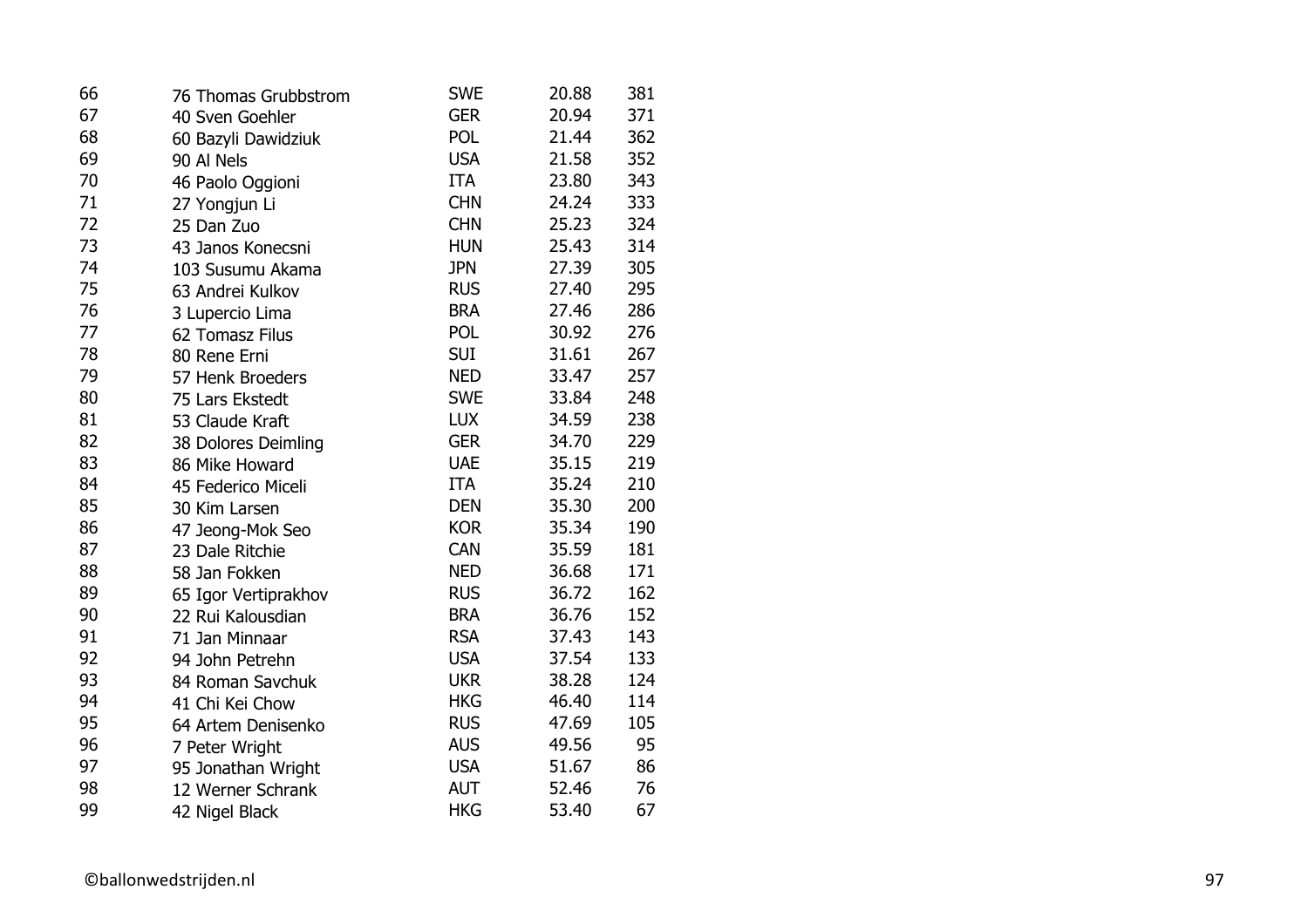| 100       | 54 Colin Weber                               | <b>LUX</b>           | 60.86  | 57         |                       |                          |
|-----------|----------------------------------------------|----------------------|--------|------------|-----------------------|--------------------------|
| 101       | 28 Yudong Feng                               | <b>CHN</b>           | 84.53  | 48         |                       |                          |
| 102       | 67 Sergey Bazhenov                           | <b>RUS</b>           | 111.69 | 38         |                       |                          |
| 103       | 18 Luis Silvestre                            | <b>BRA</b>           | 145.00 | 24         | R <sub>12</sub> .16.2 | Lost MKR Result Assessed |
| 103       | 31 Philip Mundt                              | DEN                  | 145.00 | 24         | R <sub>12</sub> .16.2 | Lost MKR Result Assessed |
| 105       | 61 Roman Bauta                               | <b>POL</b>           | 579.00 | 10         |                       |                          |
| $P = 105$ | $M = 53$<br>$W = 0.27$                       | $A = 105$ RM = 14.13 |        | $SM = 505$ |                       | Checksum = $4898$        |
|           | * Penalty Type: $C =$ Competition $T =$ Task |                      |        |            |                       | 2016                     |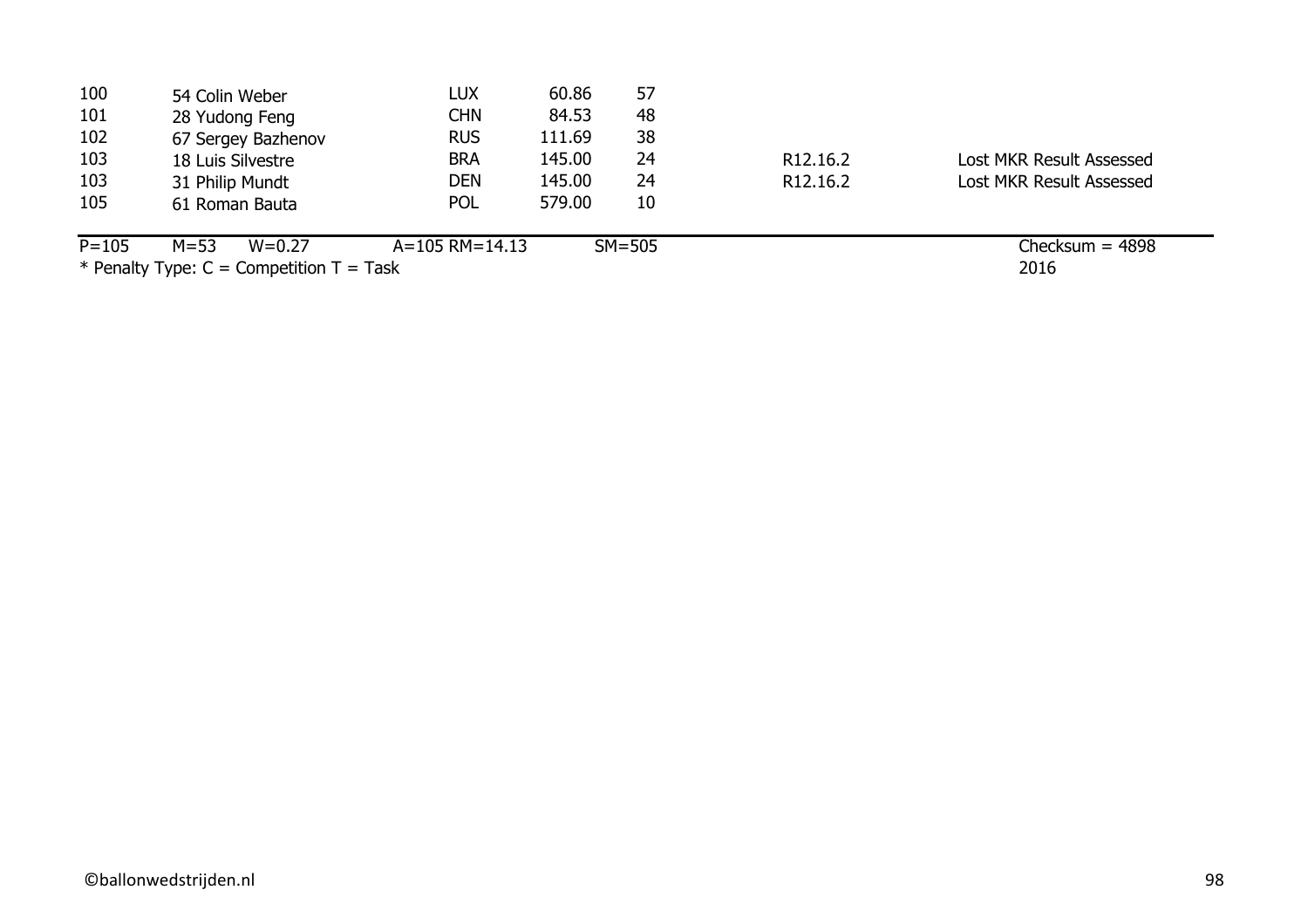| Task #: 22   | Minimum Distance R15.13  |            |        | Flight $# 7$     | violia Hot All Dalloon Championships, Jaga (J) N, 2010<br>Task Date: |      | Saturday, | 05-11-2016       | AM |
|--------------|--------------------------|------------|--------|------------------|----------------------------------------------------------------------|------|-----------|------------------|----|
| Rank         | Pilot                    | From       | Result | Score<br>Penalty | Rule                                                                 | Type | Reason    |                  |    |
| $\mathbf{1}$ | 49 Rimas Kostiuskevicius | LTU        | 0.00   | 1000             |                                                                      |      |           |                  |    |
| 2            | 85 Vladyslav Klymenko    | <b>UKR</b> | 0.03   | 999              |                                                                      |      |           |                  |    |
| 3            | 35 Thomas Merceron       | <b>FRA</b> | 0.15   | 993              |                                                                      |      |           |                  |    |
| 4            | 50 Rokas Kostiuskevicius | LTU        | 0.18   | 991              |                                                                      |      |           |                  |    |
| 5            | 82 Stefan Zeberli        | <b>SUI</b> | 0.21   | 990              |                                                                      |      |           |                  |    |
| 6            | 24 Jason Adams           | <b>CAN</b> | 0.23   | 989              |                                                                      |      |           |                  |    |
| 7            | 4 Dominic Bareford       | <b>GBR</b> | 0.32   | 984              |                                                                      |      |           |                  |    |
| 8            | 2 Uwe Schneider          | <b>GER</b> | 0.41   | 980              |                                                                      |      |           |                  |    |
| 9            | 54 Colin Weber           | <b>LUX</b> | 0.42   | 979              |                                                                      |      |           |                  |    |
| 10           | 8 Andreas Simoner        | <b>AUT</b> | 0.54   | 973              |                                                                      |      |           |                  |    |
| 11           | 66 Ivan Menyaylo         | <b>RUS</b> | 0.67   | 967              |                                                                      |      |           |                  |    |
| 12           | 104 Takao Mizukami       | <b>JPN</b> | 0.70   | 966              |                                                                      |      |           |                  |    |
| 13           | 7 Peter Wright           | <b>AUS</b> | 0.75   | 963              |                                                                      |      |           |                  |    |
| 14           | 10 Gerald Sturzlinger    | <b>AUT</b> | 0.93   | 954              |                                                                      |      |           |                  |    |
| 15           | 94 John Petrehn          | <b>USA</b> | 1.05   | 948              |                                                                      |      |           |                  |    |
| 16           | 100 Masafumi Sato        | <b>JPN</b> | 1.08   | 947              |                                                                      |      |           |                  |    |
| 17           | 71 Jan Minnaar           | <b>RSA</b> | 1.16   | 943              |                                                                      |      |           |                  |    |
| 18           | 19 Marcos Paulo Da Silva | <b>BRA</b> | 1.31   | 936              |                                                                      |      |           |                  |    |
| 19           | 14 Steven Vlegels        | <b>BEL</b> | 1.47   | 928              |                                                                      |      |           |                  |    |
| 20           | 97 Rhett Heartsill       | <b>USA</b> | 1.63   | 920              |                                                                      |      |           |                  |    |
| 21           | 101 Satoshi Ueda         | <b>JPN</b> | 1.81   | 911              |                                                                      |      |           |                  |    |
| 22           | 91 Chase Donner          | <b>USA</b> | 1.89   | 907              |                                                                      |      |           |                  |    |
| 23           | 80 Rene Erni             | <b>SUI</b> | 1.90   | 907              |                                                                      |      |           |                  |    |
| 24           | 77 David Hochreutener    | <b>SUI</b> | 2.22   | 891              |                                                                      |      |           |                  |    |
| 25           | 92 Joe Heartsill         | <b>USA</b> | 2.24   | 890              |                                                                      |      |           |                  |    |
| 26           | 62 Tomasz Filus          | <b>POL</b> | 1.85   | 884 25 pts       | R8.4.8                                                               | T    |           | Wrong MKR Colour |    |
| 27           | 17 Fabio Passos          | <b>BRA</b> | 2.63   | 871              |                                                                      |      |           |                  |    |
| 28           | 39 Pascal Kreins         | <b>GER</b> | 2.64   | 870              |                                                                      |      |           |                  |    |
| 29           | 93 Joe Zvada             | <b>USA</b> | 3.08   | 848              |                                                                      |      |           |                  |    |
| 30           | 88 Rupert Stanley        | <b>GBR</b> | 3.09   | 848              |                                                                      |      |           |                  |    |
| 31           | 37 David Strasmann       | <b>GER</b> | 3.24   | 841              |                                                                      |      |           |                  |    |

22th World Hot Air Balloon Championships, Saga (JPN) 2016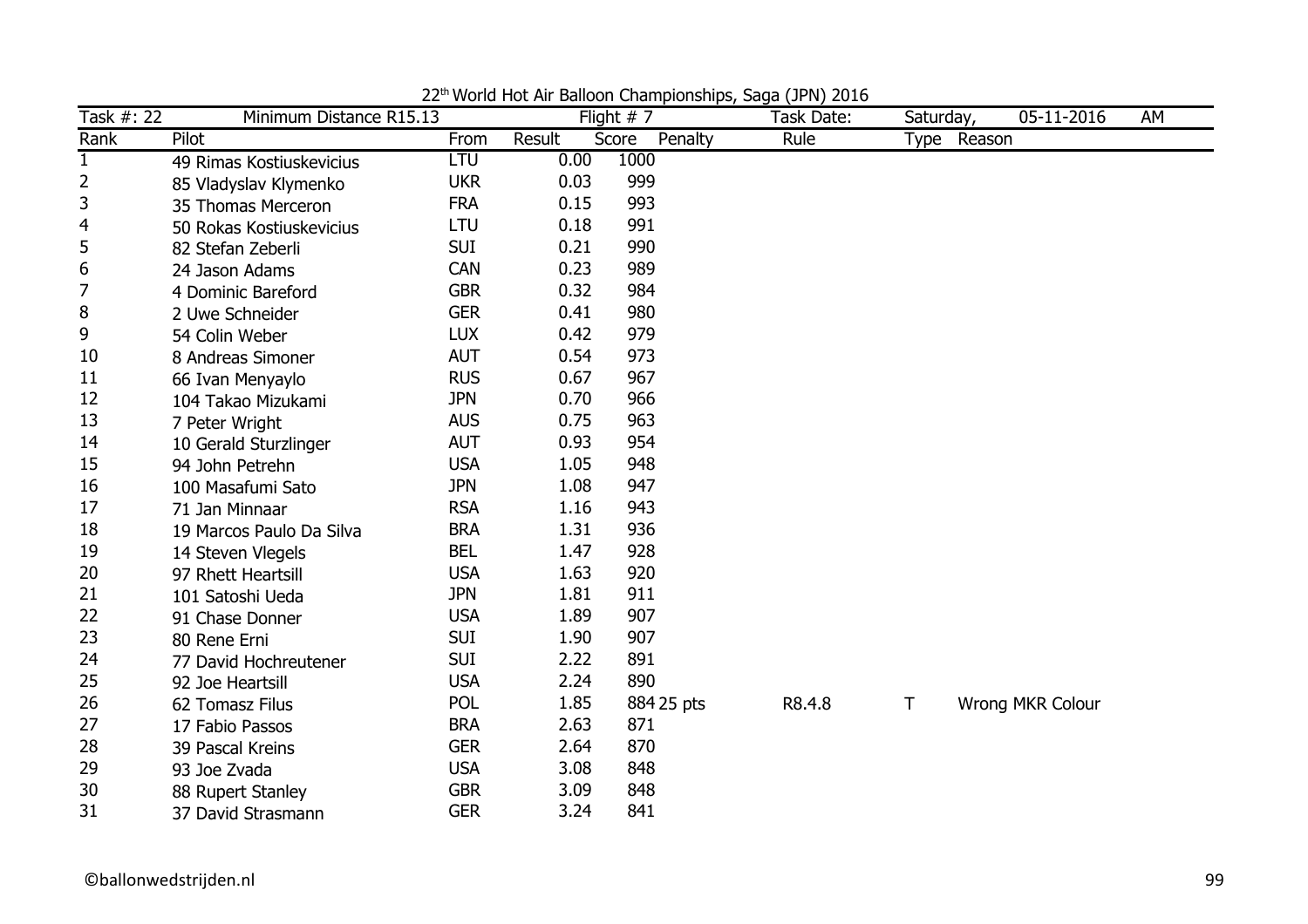| 32 | 64 Artem Denisenko         | <b>RUS</b> | 3.42  | 832         |        |              |                         |
|----|----------------------------|------------|-------|-------------|--------|--------------|-------------------------|
| 33 | 69 Anna Nociarova          | <b>SVK</b> | 3.67  | 819         |        |              |                         |
| 34 | 58 Jan Fokken              | <b>NED</b> | 3.92  | 807         |        |              |                         |
| 35 | 3 Lupercio Lima            | <b>BRA</b> | 4.12  | 797         |        |              |                         |
| 36 | 65 Igor Vertiprakhov       | <b>RUS</b> | 4.28  | 789         |        |              |                         |
| 37 | 103 Susumu Akama           | <b>JPN</b> | 4.45  | 781         |        |              |                         |
| 38 | 45 Federico Miceli         | <b>ITA</b> | 4.50  | 779         |        |              |                         |
| 39 | 95 Jonathan Wright         | <b>USA</b> | 4.73  | 767         |        |              |                         |
| 40 | 51 Tadas Gegevicius        | LTU        | 4.93  | 757         |        |              |                         |
| 41 | 99 Todd Isley              | <b>USA</b> | 6.05  | 702         |        |              |                         |
| 42 | 83 Ismail Keremoglu        | <b>TUR</b> | 7.31  | 640         |        |              |                         |
| 43 | 76 Thomas Grubbstrom       | <b>SWE</b> | 7.49  | 631         |        |              |                         |
| 44 | 78 Marc Blaser             | <b>SUI</b> | 7.90  | 611         |        |              |                         |
| 45 | 16 Christian K. Kalousdian | <b>BRA</b> | 8.31  | 591         |        |              |                         |
| 46 | 23 Dale Ritchie            | <b>CAN</b> | 8.85  | 565         |        |              |                         |
| 47 | 87 Andrew Holly            | <b>GBR</b> | 8.87  | 564 Warning | R10.1  |              | <b>Midair Collision</b> |
| 48 | 1 Yudai Fujita             | <b>JPN</b> | 9.63  | 526         |        |              |                         |
| 49 | 47 Jeong-Mok Seo           | <b>KOR</b> | 9.71  | 522         |        |              |                         |
| 50 | 21 Rubens R. Kalousdian    | <b>BRA</b> | 9.77  | 519         |        |              |                         |
| 51 | 84 Roman Savchuk           | <b>UKR</b> | 9.52  | 507 25 pts  | R8.4.8 | $\mathsf T$  | Wrong MKR Colour        |
| 52 | 74 Josep Llado-Costa       | <b>ESP</b> | 10.06 | 505         |        |              |                         |
| 53 | 43 Janos Konecsni          | <b>HUN</b> | 11.17 | 495         |        |              |                         |
| 54 | 44 Zoltan Nemeth           | <b>HUN</b> | 11.56 | 486         |        |              |                         |
| 55 | 22 Rui Kalousdian          | <b>BRA</b> | 12.08 | 176         |        |              |                         |
| 56 | 29 Igor Miklousic          | <b>CRO</b> | 12.11 | 467         |        |              |                         |
| 57 | 48 Seoku Kang              | <b>KOR</b> | 12.87 | 457         |        |              |                         |
| 58 | 53 Claude Kraft            | <b>LUX</b> | 13.13 | 448         |        |              |                         |
| 59 | 96 Paul Petrehn            | <b>USA</b> | 13.21 | 438         |        |              |                         |
| 60 | 81 Roman Hugi              | <b>SUI</b> | 13.93 | 429         |        |              |                         |
| 61 | 59 Jan Oudenampsen         | <b>NED</b> | 22.97 | 419         |        |              |                         |
| 62 | 13 Jan Timmers             | <b>BEL</b> | 23.34 | 405         |        |              |                         |
| 62 | 90 Al Nels                 | <b>USA</b> | 23.34 | 405         |        |              |                         |
| 64 | 70 Juraj Brezan            | <b>SVK</b> | 24.22 | 390         |        |              |                         |
| 65 | 102 Shiro Katahira         | <b>JPN</b> | 2.36  | 384 500 pts | R11.5  | $\mathsf{C}$ | GC Solid in 200m of TGT |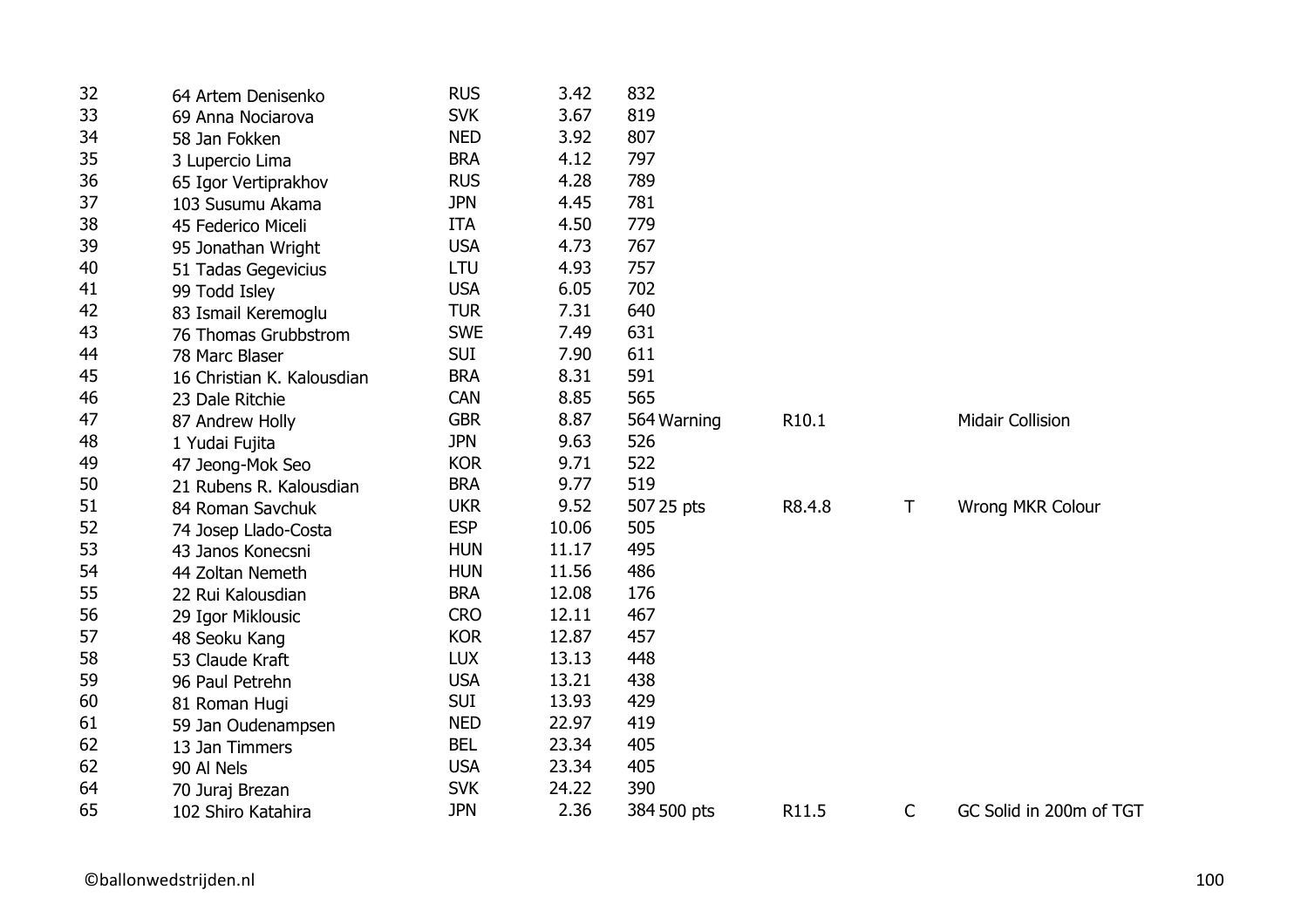| 66 | 30 Kim Larsen           | <b>DEN</b> | 24.42  | 381 |
|----|-------------------------|------------|--------|-----|
| 67 | 38 Dolores Deimling     | <b>GER</b> | 27.68  | 371 |
| 68 | 31 Philip Mundt         | <b>DEN</b> | 28.12  | 362 |
| 69 | 72 Ivan Ayala           | <b>ESP</b> | 29.33  | 352 |
| 70 | 15 Amarildo A. Tozzi    | <b>BRA</b> | 31.49  | 343 |
| 71 | 12 Werner Schrank       | <b>AUT</b> | 33.30  | 333 |
| 72 | 63 Andrei Kulkov        | <b>RUS</b> | 38.60  | 324 |
| 73 | 56 Odin Aragon          | <b>MEX</b> | 39.30  | 314 |
| 74 | 32 Clement Seigeot      | <b>FRA</b> | 39.38  | 305 |
| 75 | 42 Nigel Black          | <b>HKG</b> | 40.76  | 295 |
| 76 | 73 Jordi Rodriguez      | <b>ESP</b> | 43.88  | 286 |
| 77 | 27 Yongjun Li           | <b>CHN</b> | 46.64  | 276 |
| 78 | 67 Sergey Bazhenov      | <b>RUS</b> | 49.16  | 267 |
| 79 | 46 Paolo Oggioni        | <b>ITA</b> | 49.66  | 257 |
| 80 | 86 Mike Howard          | <b>UAE</b> | 52.55  | 248 |
| 81 | 5 Nicola Scaife         | <b>AUS</b> | 55.83  | 238 |
| 82 | 98 Shawn Raya           | <b>USA</b> | 59.59  | 229 |
| 83 | 6 Matthew Scaife        | <b>AUS</b> | 60.37  | 219 |
| 84 | 33 Laure de Coligny     | <b>FRA</b> | 60.42  | 210 |
| 85 | 11 Johann Almer         | <b>AUT</b> | 74.25  | 200 |
| 86 | 79 Nicole Vogel         | <b>SUI</b> | 82.66  | 190 |
| 87 | 34 Nicolas Schwartz     | <b>FRA</b> | 89.10  | 181 |
| 88 | 105 Yoshikazu Ueda      | <b>JPN</b> | 114.35 | 171 |
| 89 | 18 Luis Silvestre       | <b>BRA</b> | 119.60 | 162 |
| 90 | 68 Sergey Latypov       | <b>RUS</b> | 146.10 | 152 |
| 91 | 55 Nico Betzen          | <b>LUX</b> | 168.48 | 143 |
| 92 | 52 Vytautas Sviderskis  | LTU        | 170.59 | 133 |
| 93 | 41 Chi Kei Chow         | <b>HKG</b> | 185.10 | 124 |
| 94 | 20 Markus D. Kalousdian | <b>BRA</b> | 192.12 | 114 |
| 95 | 40 Sven Goehler         | <b>GER</b> | 222.00 | 105 |
| 96 | 57 Henk Broeders        | <b>NED</b> | 299.00 | 95  |
| 97 | 36 Adolf Kohl           | <b>GER</b> | 352.00 | 86  |
| 98 | 25 Dan Zuo              | <b>CHN</b> | 455.00 | 67  |
| 99 | 89 Stephanie Bareford   | <b>GBR</b> | 741.00 | 57  |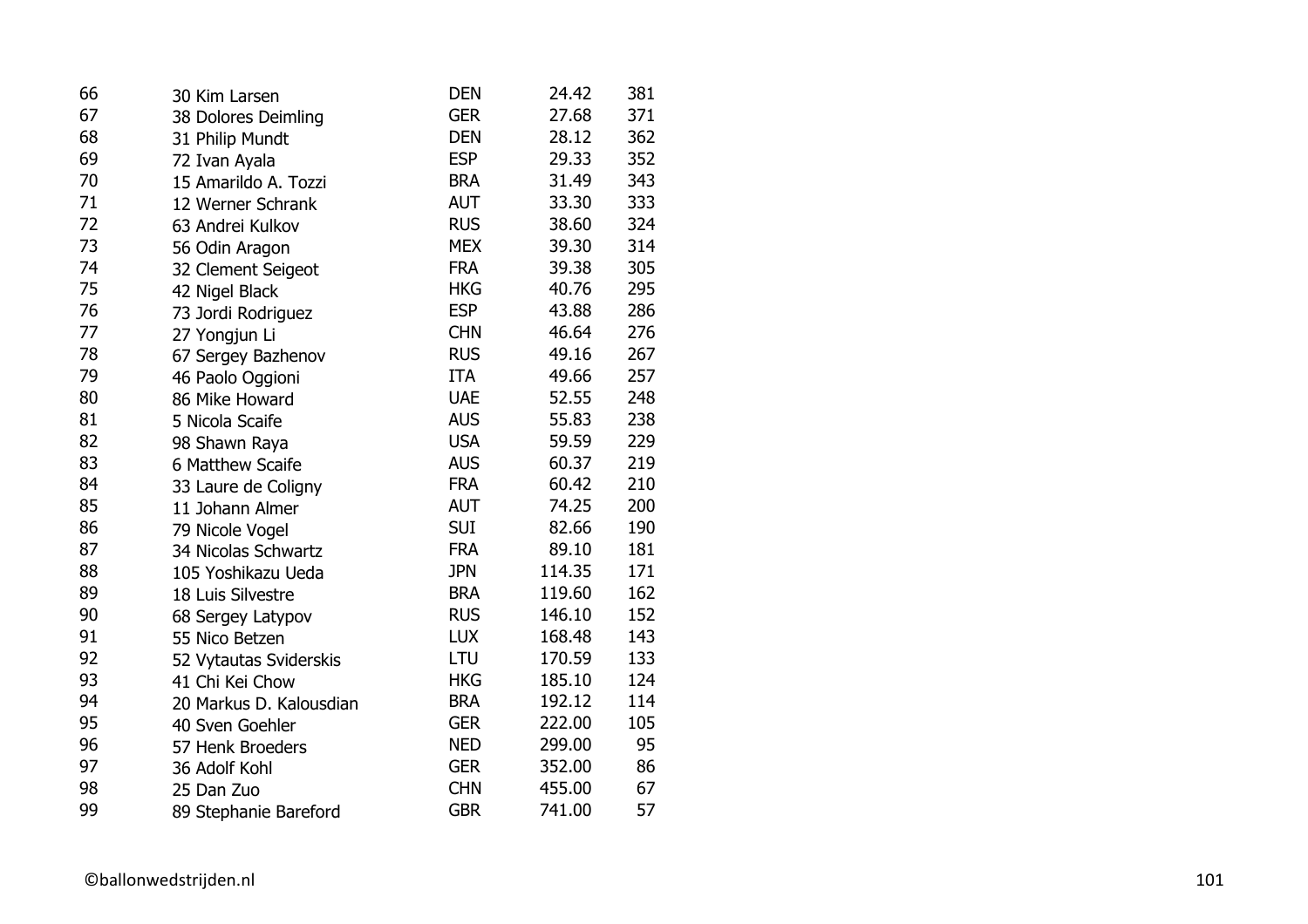| 100       | 9 Elisabeth Kindermann                       | <b>AUT</b>             | 354.00  | 51 25 pts | R8.4.8                | ◡ | <b>Wrong MKR Colour</b>      |
|-----------|----------------------------------------------|------------------------|---------|-----------|-----------------------|---|------------------------------|
| 101       | 61 Roman Bauta                               | <b>POL</b>             | 1874.00 | 48        |                       |   |                              |
| 102       | 75 Lars Ekstedt                              | <b>SWE</b>             | 2022.00 | 38        |                       |   |                              |
| 103       | 60 Bazyli Dawidziuk                          | <b>POL</b>             | 2045.00 | 29        |                       |   |                              |
| 104       | 26 Peng Cheng                                | CHN                    | 2056.00 | 19        | R <sub>12</sub> .16.2 |   | Lost marker, Result next MKR |
| 105       | 28 Yudong Feng                               | CHN                    | 3058.00 | 10        |                       |   |                              |
| $P = 105$ | $M = 53$<br>$W = 0.00$                       | $A = 105$ RM $= 10.06$ |         | $SM=505$  |                       |   | $Checksum = E6C7$            |
|           | * Penalty Type: $C =$ Competition $T =$ Task |                        |         |           |                       |   | 2016                         |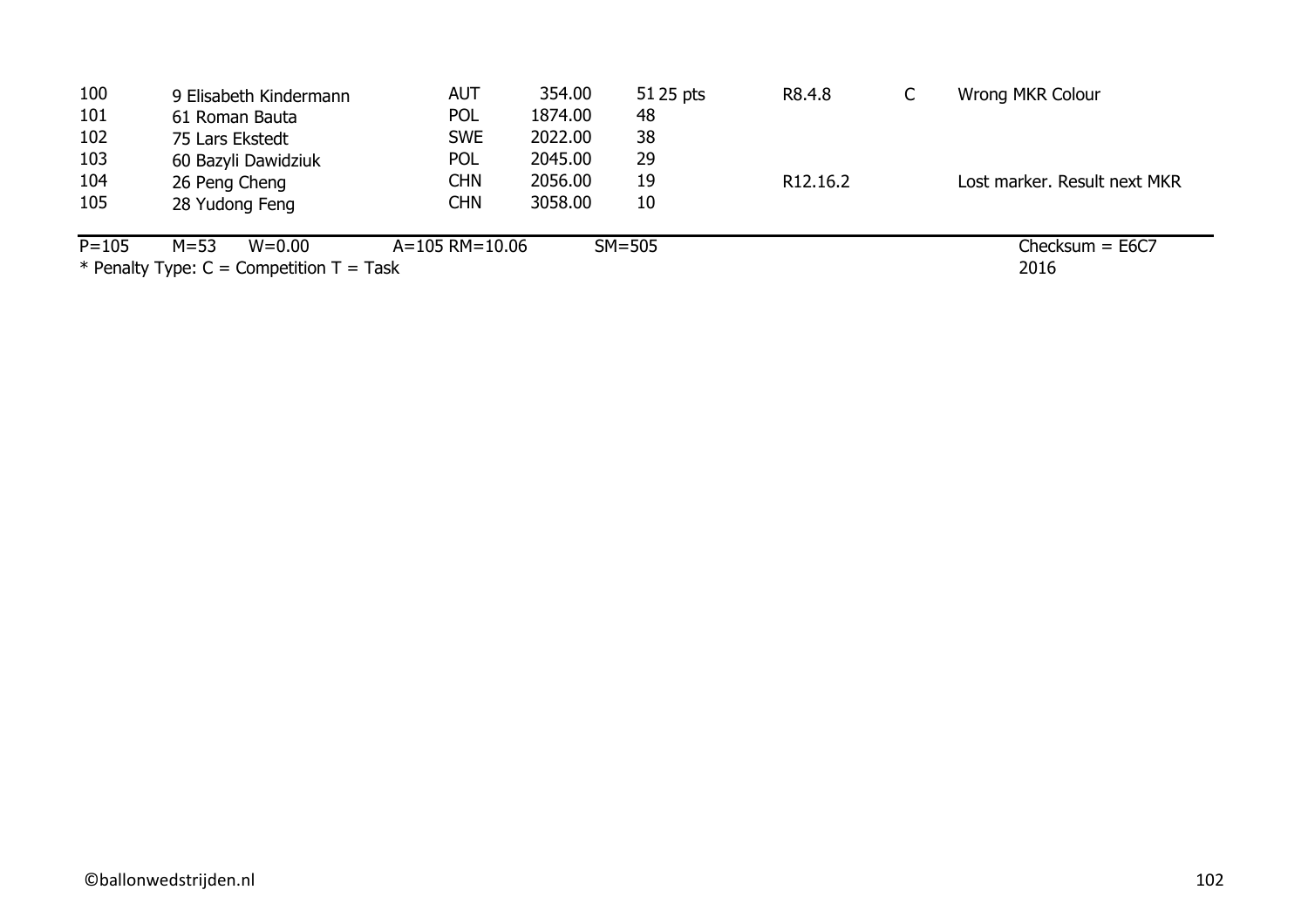| Task #: 23     | <b>Hesitation Waltz R15.3</b> |            |        | Flight $# 7$     | Task Date:        | Saturday,   | 05-11-2016              | AM |
|----------------|-------------------------------|------------|--------|------------------|-------------------|-------------|-------------------------|----|
| Rank           | Pilot                         | From       | Result | Penalty<br>Score | Rule              | Type Reason |                         |    |
| $\mathbf{1}$   | 100 Masafumi Sato             | <b>JPN</b> | 1.68   | 1000             |                   |             |                         |    |
| 2              | 83 Ismail Keremoglu           | <b>TUR</b> | 1.96   | 995              |                   |             |                         |    |
| 3              | 1 Yudai Fujita                | <b>JPN</b> | 2.46   | 987              |                   |             |                         |    |
| 4              | 34 Nicolas Schwartz           | <b>FRA</b> | 3.03   | 977              |                   |             |                         |    |
| 5              | 103 Susumu Akama              | <b>JPN</b> | 3.75   | 965              |                   |             |                         |    |
| 6              | 82 Stefan Zeberli             | <b>SUI</b> | 3.78   | 964              |                   |             |                         |    |
| 7              | 6 Matthew Scaife              | <b>AUS</b> | 4.71   | 948 Warning      | R <sub>10.1</sub> |             | <b>Midair Collision</b> |    |
| $\overline{7}$ | 66 Ivan Menyaylo              | <b>RUS</b> | 4.71   | 948              |                   |             |                         |    |
| 9              | 81 Roman Hugi                 | <b>SUI</b> | 5.17   | 940              |                   |             |                         |    |
| 10             | 78 Marc Blaser                | <b>SUI</b> | 5.44   | 936              |                   |             |                         |    |
| 11             | 102 Shiro Katahira            | <b>JPN</b> | 5.96   | 927              |                   |             |                         |    |
| 12             | 87 Andrew Holly               | <b>GBR</b> | 6.00   | 926              |                   |             |                         |    |
| 12             | 101 Satoshi Ueda              | <b>JPN</b> | 6.00   | 926              |                   |             |                         |    |
| 14             | 55 Nico Betzen                | <b>LUX</b> | 6.55   | 917              |                   |             |                         |    |
| 15             | 99 Todd Isley                 | <b>USA</b> | 7.11   | 907              |                   |             |                         |    |
| 16             | 96 Paul Petrehn               | <b>USA</b> | 7.12   | 907              |                   |             |                         |    |
| 17             | 76 Thomas Grubbstrom          | <b>SWE</b> | 7.57   | 899              |                   |             |                         |    |
| 18             | 94 John Petrehn               | <b>USA</b> | 7.79   | 896              |                   |             |                         |    |
| 19             | 54 Colin Weber                | <b>LUX</b> | 7.90   | 894              |                   |             |                         |    |
| 20             | 50 Rokas Kostiuskevicius      | LTU        | 8.02   | 892              |                   |             |                         |    |
| 21             | 20 Markus D. Kalousdian       | <b>BRA</b> | 9.28   | 870              |                   |             |                         |    |
| 22             | 45 Federico Miceli            | <b>ITA</b> | 9.38   | 869              |                   |             |                         |    |
| 23             | 98 Shawn Raya                 | <b>USA</b> | 9.67   | 864              |                   |             |                         |    |
| 24             | 32 Clement Seigeot            | <b>FRA</b> | 10.16  | 855              |                   |             |                         |    |
| 25             | 91 Chase Donner               | <b>SUI</b> | 11.15  | 838              |                   |             |                         |    |
| 26             | 40 Sven Goehler               | <b>GER</b> | 11.24  | 837              |                   |             |                         |    |
| 27             | 79 Nicole Vogel               | <b>SUI</b> | 11.45  | 833              |                   |             |                         |    |
| 28             | 63 Andrei Kulkov              | <b>RUS</b> | 11.48  | 833              |                   |             |                         |    |
| 29             | 97 Rhett Heartsill            | <b>USA</b> | 11.50  | 832              |                   |             |                         |    |
| 30             | 47 Jeong-Mok Seo              | <b>KOR</b> | 11.55  | 832              |                   |             |                         |    |
| 31             | 67 Sergey Bazhenov            | <b>RUS</b> | 11.91  | 825              |                   |             |                         |    |

22<sup>th</sup> World Hot Air Balloon Championships, Saga (JPN) 2016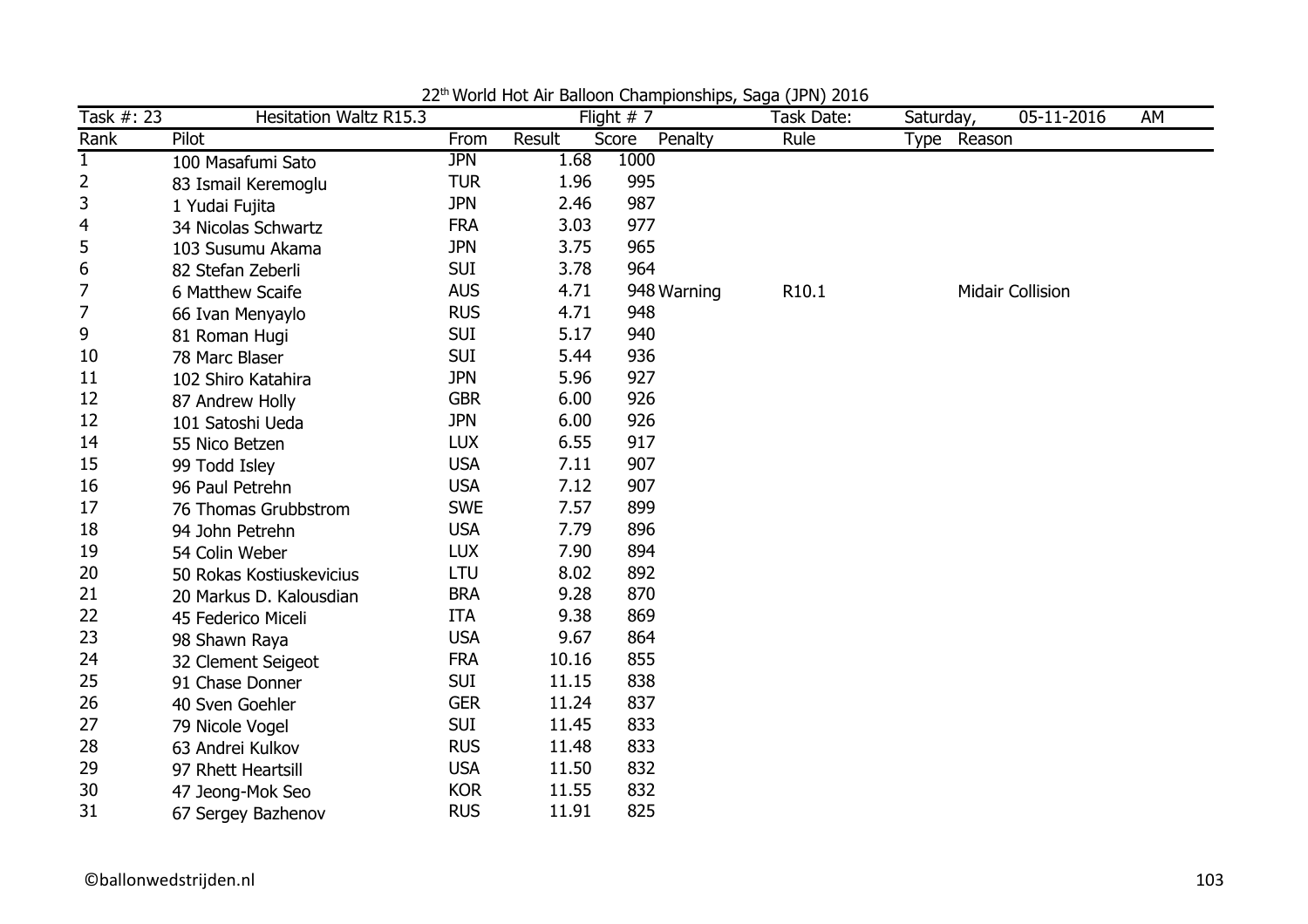| 32 | 2 Uwe Schneider          | <b>GER</b> | 12.25 | 820        |        |   |                  |
|----|--------------------------|------------|-------|------------|--------|---|------------------|
| 33 | 44 Zoltan Nemeth         | <b>HUN</b> | 13.03 | 806        |        |   |                  |
| 34 | 21 Rubens R. Kalousdian  | <b>BRA</b> | 13.63 | 796        |        |   |                  |
| 35 | 17 Fabio Passos          | <b>BRA</b> | 13.80 | 793        |        |   |                  |
| 36 | 61 Roman Bauta           | <b>POL</b> | 14.02 | 789        |        |   |                  |
| 37 | 36 Adolf Kohl            | <b>GER</b> | 14.42 | 783        |        |   |                  |
| 38 | 19 Marcos Paulo Da Silva | <b>BRA</b> | 16.39 | 749        |        |   |                  |
| 39 | 18 Luis Silvestre        | <b>BRA</b> | 16.91 | 740        |        |   |                  |
| 40 | 5 Nicola Scaife          | <b>AUS</b> | 17.49 | 730        |        |   |                  |
| 41 | 64 Artem Denisenko       | <b>RUS</b> | 18.24 | 717        |        |   |                  |
| 42 | 58 Jan Fokken            | <b>NED</b> | 18.34 | 716        |        |   |                  |
| 43 | 89 Stephanie Bareford    | <b>GBR</b> | 18.56 | 712        |        |   |                  |
| 44 | 86 Mike Howard           | <b>UAE</b> | 19.16 | 702        |        |   |                  |
| 45 | 95 Jonathan Wright       | <b>USA</b> | 19.64 | 693        |        |   |                  |
| 46 | 80 Rene Erni             | <b>SUI</b> | 20.42 | 680        |        |   |                  |
| 47 | 77 David Hochreutener    | <b>SUI</b> | 20.47 | 679        |        |   |                  |
| 48 | 104 Takao Mizukami       | <b>JPN</b> | 20.50 | 679        |        |   |                  |
| 49 | 84 Roman Savchuk         | <b>UKR</b> | 20.10 | 661 25 pts | R8.4.8 | T | Wrong MKR Colour |
| 50 | 3 Lupercio Lima          | <b>BRA</b> | 21.64 | 659        |        |   |                  |
| 51 | 105 Yoshikazu Ueda       | <b>JPN</b> | 23.46 | 628        |        |   |                  |
| 52 | 68 Sergey Latypov        | <b>RUS</b> | 28.25 | 546        |        |   |                  |
| 53 | 12 Werner Schrank        | <b>AUT</b> | 30.68 | 505        |        |   |                  |
| 54 | 25 Dan Zuo               | <b>CHN</b> | 33.93 | 486        |        |   |                  |
| 55 | 72 Ivan Ayala            | <b>ESP</b> | 35.48 | 476        |        |   |                  |
| 56 | 9 Elisabeth Kindermann   | <b>AUT</b> | 32.44 | 470 25 pts | R8.4.8 | T | Wrong MKR Colour |
| 57 | 90 Al Nels               | <b>USA</b> | 37.43 | 467        |        |   |                  |
| 58 | 4 Dominic Bareford       | <b>GBR</b> | 38.77 | 457        |        |   |                  |
| 59 | 75 Lars Ekstedt          | <b>SWE</b> | 39.79 | 448        |        |   |                  |
| 60 | 31 Philip Mundt          | <b>DEN</b> | 40.51 | 438        |        |   |                  |
| 61 | 92 Joe Heartsill         | <b>USA</b> | 40.91 | 429        |        |   |                  |
| 62 | 93 Joe Zvada             | <b>USA</b> | 41.84 | 419        |        |   |                  |
| 63 | 8 Andreas Simoner        | <b>AUT</b> | 43.07 | 410        |        |   |                  |
| 64 | 35 Thomas Merceron       | <b>FRA</b> | 43.20 | 400        |        |   |                  |
| 65 | 52 Vytautas Sviderskis   | <b>LTU</b> | 43.82 | 390        |        |   |                  |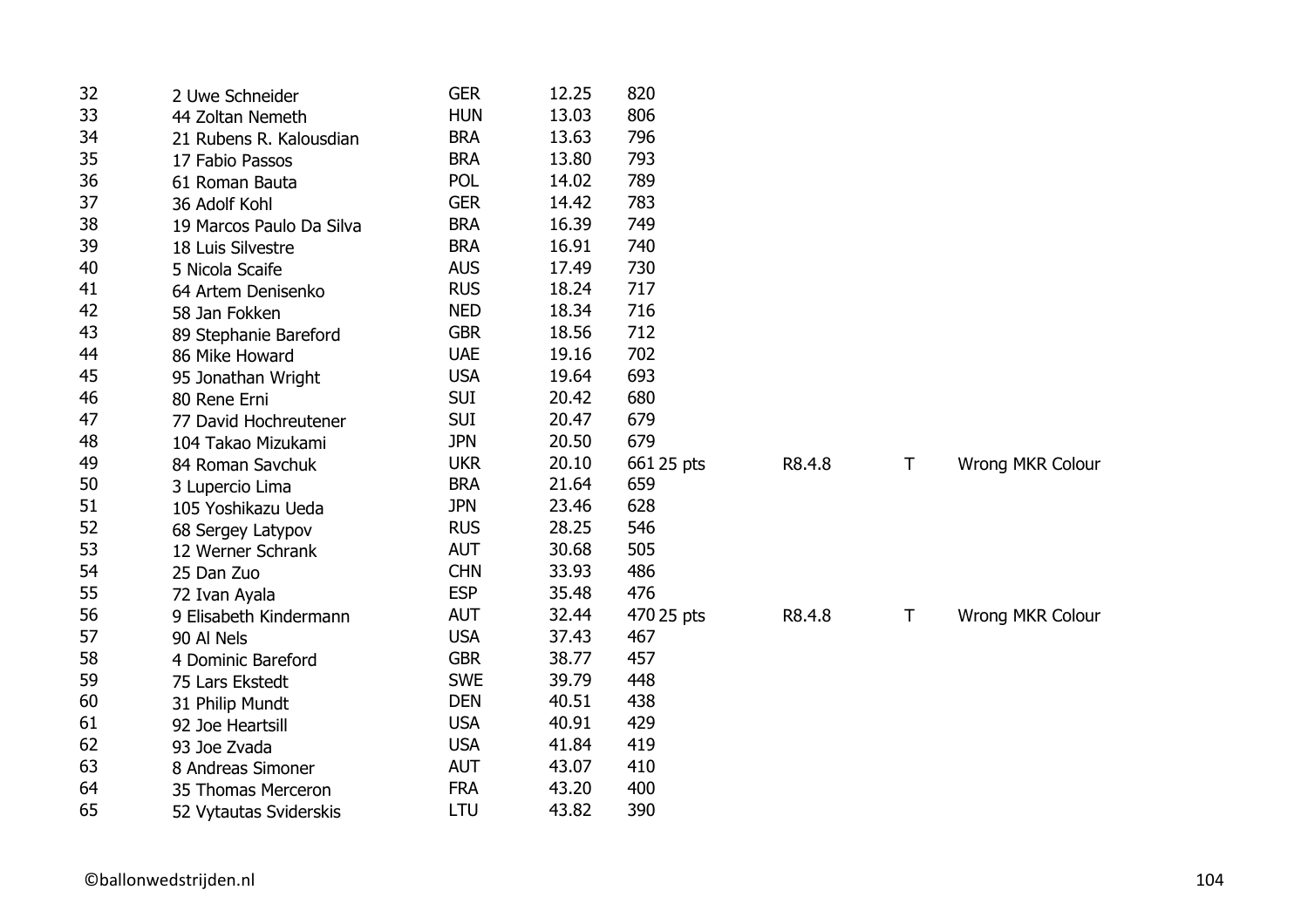| 66 | 74 Josep Llado-Costa       | <b>ESP</b> | 49.11  | 381        |         |              |                         |
|----|----------------------------|------------|--------|------------|---------|--------------|-------------------------|
| 67 | 30 Kim Larsen              | <b>DEN</b> | 51.95  | 371        |         |              |                         |
| 68 | 26 Peng Cheng              | <b>CHN</b> | 54.30  | 362        |         |              |                         |
| 69 | 27 Yongjun Li              | <b>CHN</b> | 57.02  | 352        |         |              |                         |
| 70 | 46 Paolo Oggioni           | <b>ITA</b> | 57.78  | 343        |         |              |                         |
| 71 | 53 Claude Kraft            | <b>LUX</b> | 60.97  | 333        |         |              |                         |
| 72 | 60 Bazyli Dawidziuk        | <b>POL</b> | 61.52  | 324        |         |              |                         |
| 73 | 39 Pascal Kreins           | <b>GER</b> | 74.78  | 314        |         |              |                         |
| 74 | 14 Steven Vlegels          | <b>BEL</b> | 76.70  | 305        |         |              |                         |
| 75 | 24 Jason Adams             | <b>CAN</b> | 98.96  | 295        |         |              |                         |
| 76 | 65 Igor Vertiprakhov       | <b>RUS</b> | 122.79 | 286        |         |              |                         |
| 77 | 56 Odin Aragon             | <b>MEX</b> | 207.61 | 257        |         |              |                         |
| 78 | 33 Laure de Coligny        | <b>FRA</b> | 227.00 | 248        |         |              |                         |
| 79 | 62 Tomasz Filus            | <b>POL</b> | 161.75 | 242 25 pts | R8.4.8  | $\mathsf T$  | <b>Wrong MKR Colour</b> |
| 80 | 57 Henk Broeders           | <b>NED</b> | 236.00 | 238        |         |              |                         |
| 81 | 11 Johann Almer            | <b>AUT</b> | 240.84 | 229        |         |              |                         |
| 82 | 49 Rimas Kostiuskevicius   | <b>LTU</b> | 270.00 | 219        |         |              |                         |
| 83 | 15 Amarildo A. Tozzi       | <b>BRA</b> | 273.00 | 210        |         |              |                         |
| 84 | 70 Juraj Brezan            | <b>SVK</b> | 282.00 | 200        |         |              |                         |
| 85 | 29 Igor Miklousic          | <b>CRO</b> | 318.00 | 190        |         |              |                         |
| 86 | 71 Jan Minnaar             | <b>RSA</b> | 353.00 | 181        |         |              |                         |
| 87 | 10 Gerald Sturzlinger      | <b>AUT</b> | 368.00 | 171        |         |              |                         |
| 88 | 51 Tadas Gegevicius        | LTU        | 404.00 | 162        |         |              |                         |
| 89 | 59 Jan Oudenampsen         | <b>NED</b> | 405.00 | 152        |         |              |                         |
| 90 | 38 Dolores Deimling        | <b>GER</b> | 419.00 | 143        |         |              |                         |
| 91 | 7 Peter Wright             | <b>AUS</b> | 432.00 | 133        |         |              |                         |
| 92 | 73 Jordi Rodriguez         | <b>ESP</b> | 454.00 | 124        |         |              |                         |
| 93 | 37 David Strasmann         | <b>GER</b> | 503.00 | 114        |         |              |                         |
| 94 | 13 Jan Timmers             | <b>BEL</b> | 570.00 | 105        |         |              |                         |
| 95 | 88 Rupert Stanley          | <b>GBR</b> | 582.00 | 95         |         |              |                         |
| 96 | 22 Rui Kalousdian          | <b>BRA</b> | 654.00 | 81         |         |              |                         |
| 96 | 48 Seoku Kang              | <b>KOR</b> | 654.00 | 81         |         |              |                         |
| 98 | 43 Janos Konecsni          | <b>HUN</b> | 129.43 | 76 200 pts | R10.1.2 | $\mathsf{C}$ | <b>Midair Collision</b> |
| 99 | 16 Christian K. Kalousdian | <b>BRA</b> | 671.00 | 67         |         |              |                         |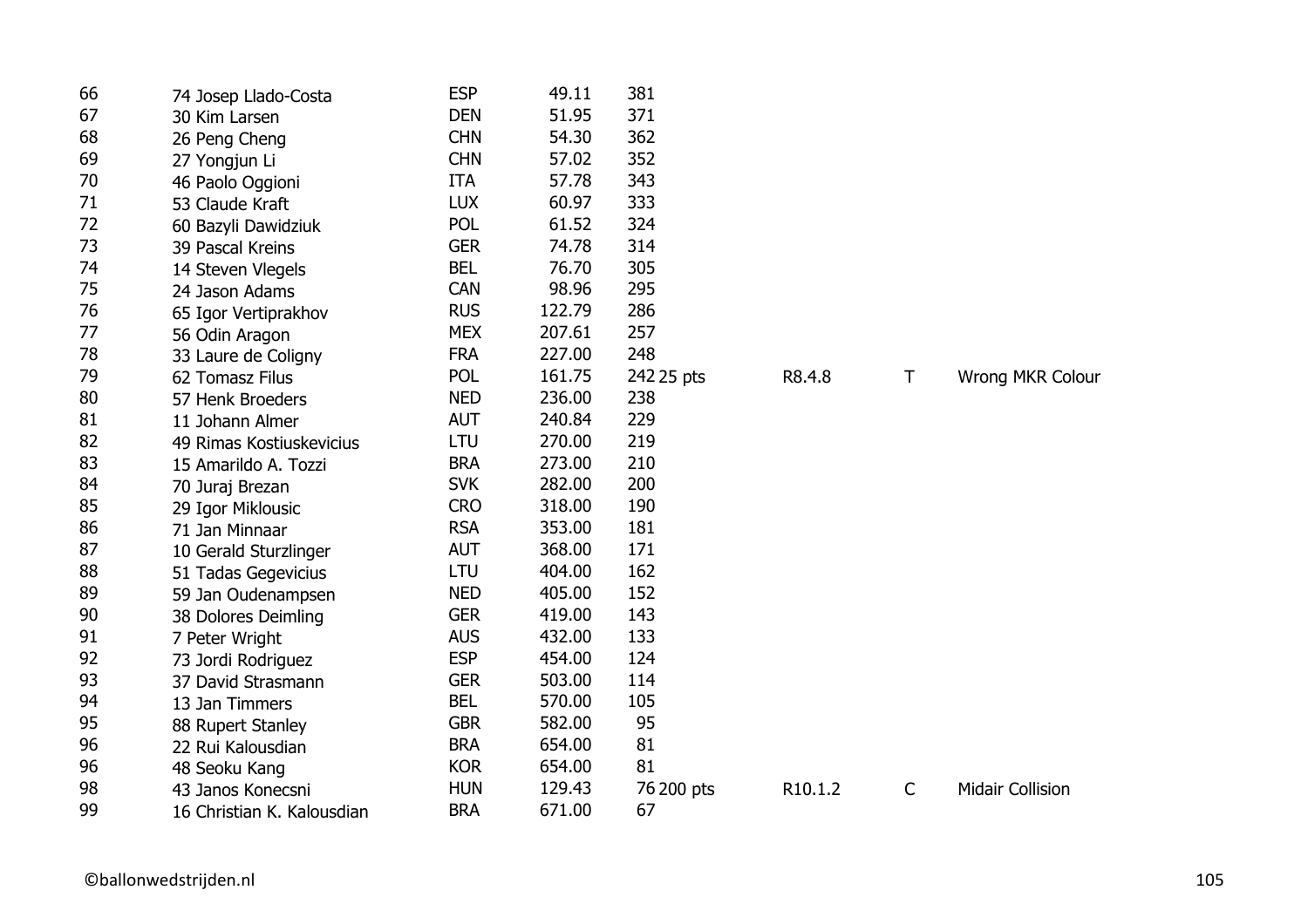| 100 | 69 Anna Nociarova     | <b>SVK</b> | 779.00  | 57 |
|-----|-----------------------|------------|---------|----|
| 101 | 85 Vladyslav Klymenko | <b>UKR</b> | 883.00  | 48 |
| 102 | 28 Yudong Feng        | <b>CHN</b> | 947.00  | 38 |
| 103 | 42 Nigel Black        | <b>HKG</b> | 1396.00 | 29 |
| 104 | 23 Dale Ritchie       | <b>CAN</b> | 1476.00 | 19 |
| 105 | 41 Chi Kei Chow       | <b>HKG</b> | 1569.00 | 10 |
|     |                       |            |         |    |

P=105 M=53 W=1.68 A=105 RM=30.68 SM=505  $*$  Penalty Type: C = Competition T = Task

2016  $\overline{\text{Checksum}} = 6158$ 

©ballonwedstrijden.nl 106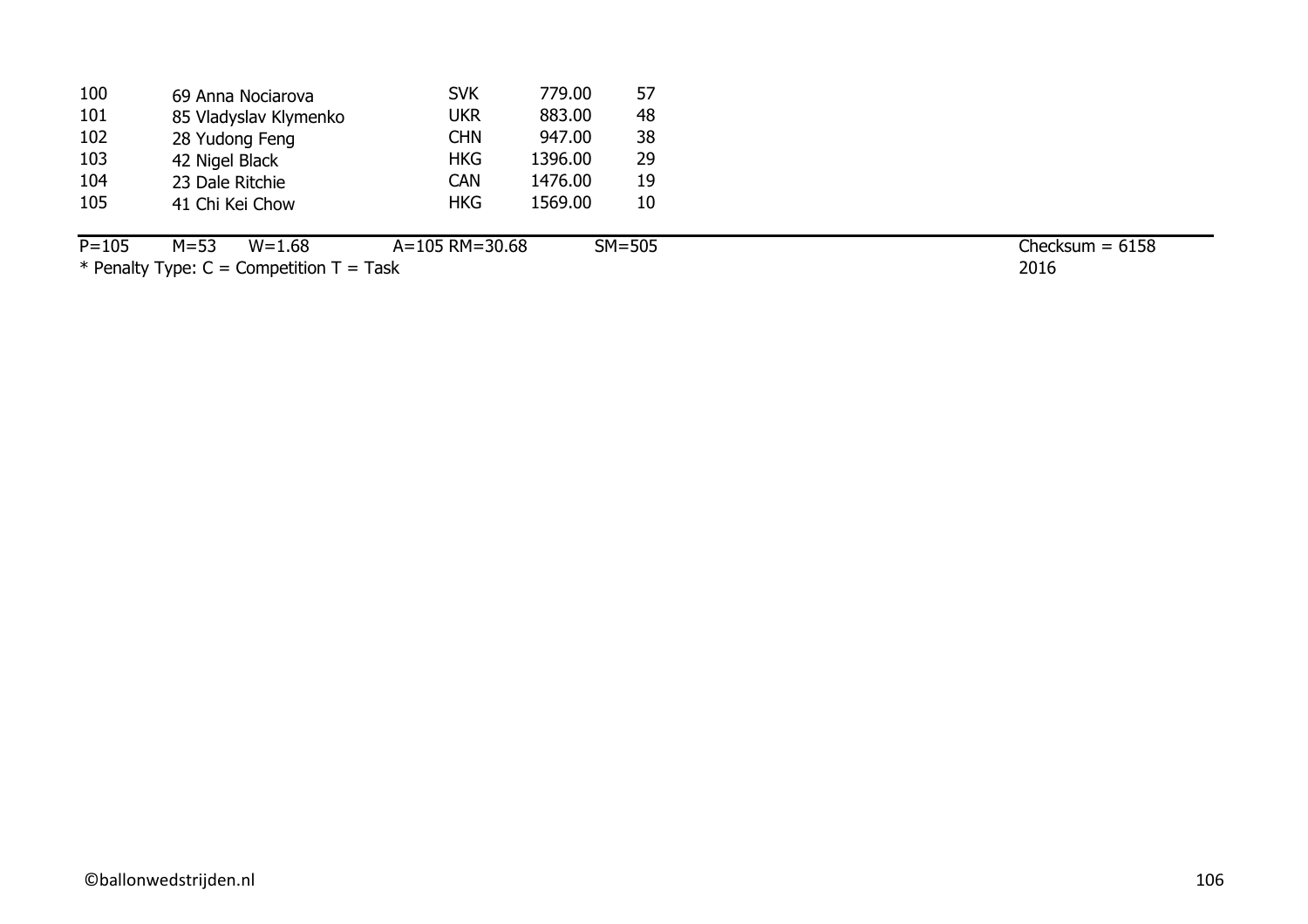| Task #: 24     | <b>Fly On R15.5</b>      |            |        | Flight $# 7$     | Task Date: | Saturday,      | 05-11-2016 | AM |
|----------------|--------------------------|------------|--------|------------------|------------|----------------|------------|----|
| Rank           | Pilot                    | From       | Result | Penalty<br>Score | Rule       | Reason<br>Type |            |    |
| $\mathbf{1}$   | 32 Clement Seigeot       | <b>FRA</b> | 0.06   | 1000             |            |                |            |    |
| $\overline{2}$ | 99 Todd Isley            | <b>USA</b> | 0.09   | 1000             |            |                |            |    |
| 3              | 68 Sergey Latypov        | <b>RUS</b> | 0.66   | 992              |            |                |            |    |
| 4              | 94 John Petrehn          | <b>USA</b> | 0.79   | 990              |            |                |            |    |
| 5              | 100 Masafumi Sato        | <b>JPN</b> | 0.95   | 988              |            |                |            |    |
| 6              | 91 Chase Donner          | <b>USA</b> | 1.09   | 986              |            |                |            |    |
| 7              | 31 Philip Mundt          | <b>DEN</b> | 1.15   | 986              |            |                |            |    |
| 8              | 39 Pascal Kreins         | <b>GER</b> | 1.76   | 978              |            |                |            |    |
| 9              | 50 Rokas Kostiuskevicius | <b>LTU</b> | 1.78   | 977              |            |                |            |    |
| 10             | 74 Josep Llado-Costa     | <b>ESP</b> | 1.91   | 976              |            |                |            |    |
| 11             | 4 Dominic Bareford       | <b>GBR</b> | 2.36   | 970              |            |                |            |    |
| 12             | 87 Andrew Holly          | <b>GBR</b> | 2.48   | 968              |            |                |            |    |
| 13             | 5 Nicola Scaife          | <b>AUS</b> | 2.52   | 968              |            |                |            |    |
| 14             | 14 Steven Vlegels        | <b>BEL</b> | 2.64   | 966              |            |                |            |    |
| 15             | 97 Rhett Heartsill       | <b>USA</b> | 2.76   | 965              |            |                |            |    |
| 16             | 37 David Strasmann       | <b>GER</b> | 3.04   | 961              |            |                |            |    |
| 17             | 73 Jordi Rodriguez       | <b>ESP</b> | 3.12   | 960              |            |                |            |    |
| 18             | 82 Stefan Zeberli        | <b>SUI</b> | 3.51   | 955              |            |                |            |    |
| 18             | 102 Shiro Katahira       | <b>JPN</b> | 3.51   | 955              |            |                |            |    |
| 20             | 78 Marc Blaser           | <b>SUI</b> | 3.56   | 954              |            |                |            |    |
| 21             | 96 Paul Petrehn          | <b>USA</b> | 3.60   | 954              |            |                |            |    |
| 22             | 8 Andreas Simoner        | <b>AUT</b> | 3.83   | 951              |            |                |            |    |
| 23             | 95 Jonathan Wright       | <b>USA</b> | 3.84   | 950              |            |                |            |    |
| 24             | 9 Elisabeth Kindermann   | <b>AUT</b> | 3.92   | 949              |            |                |            |    |
| 25             | 66 Ivan Menyaylo         | <b>RUS</b> | 4.80   | 938              |            |                |            |    |
| 26             | 19 Marcos Paulo Da Silva | <b>BRA</b> | 5.26   | 932              |            |                |            |    |
| 27             | 36 Adolf Kohl            | <b>GER</b> | 5.55   | 928              |            |                |            |    |
| 28             | 45 Federico Miceli       | <b>ITA</b> | 5.62   | 927              |            |                |            |    |
| 29             | 21 Rubens R. Kalousdian  | <b>BRA</b> | 5.70   | 926              |            |                |            |    |
| 30             | 86 Mike Howard           | <b>UAE</b> | 5.71   | 926              |            |                |            |    |
| 31             | 3 Lupercio Lima          | <b>BRA</b> | 6.20   | 919              |            |                |            |    |

22<sup>th</sup> World Hot Air Balloon Championships, Saga (JPN) 2016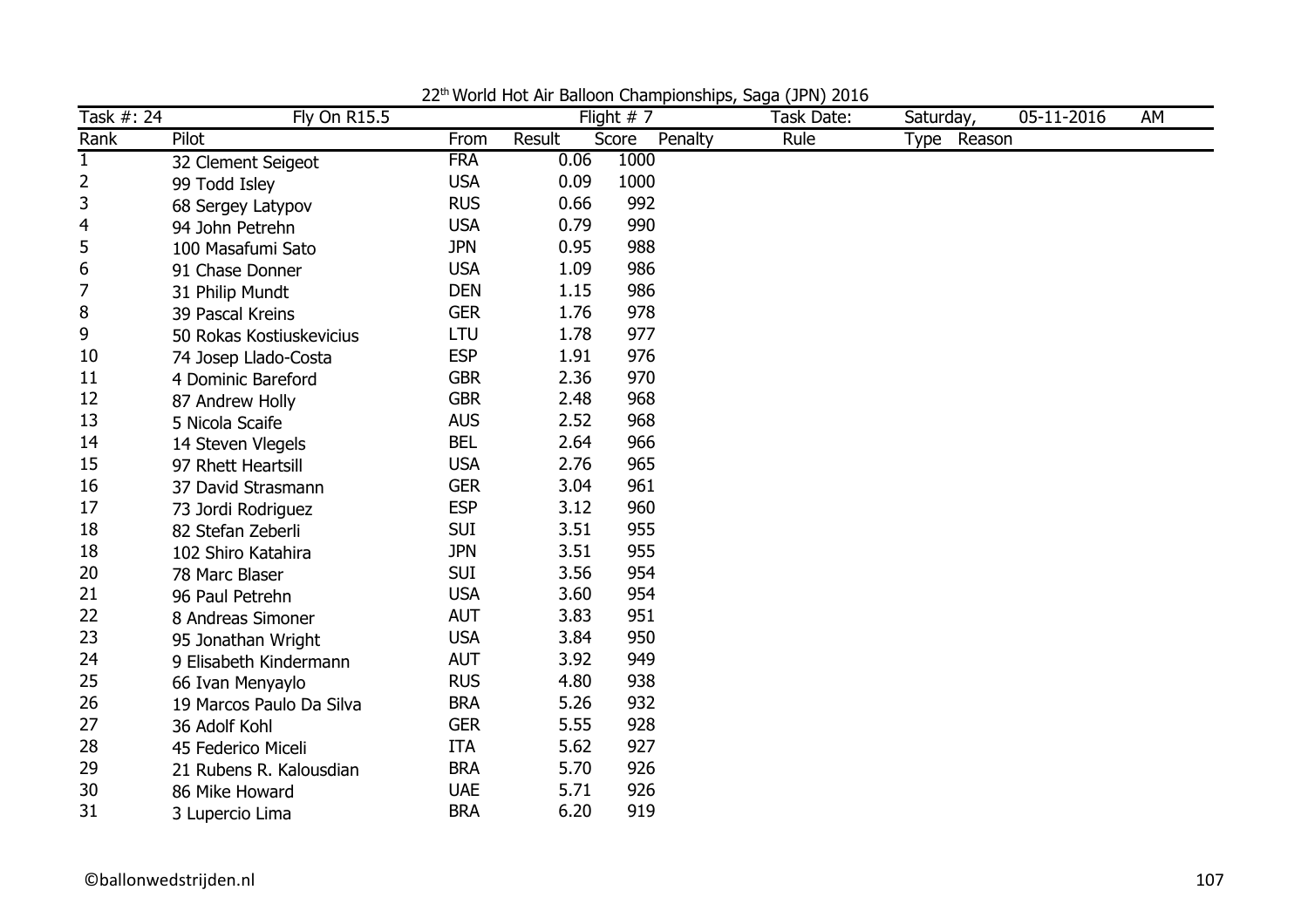| 32 | 104 Takao Mizukami         | <b>JPN</b> | 6.80  | 912        |         |
|----|----------------------------|------------|-------|------------|---------|
| 33 | 70 Juraj Brezan            | <b>SVK</b> | 6.81  | 911        |         |
| 34 | 101 Satoshi Ueda           | <b>JPN</b> | 6.98  | 909        |         |
| 35 | 81 Roman Hugi              | <b>SUI</b> | 7.05  | 908        |         |
| 36 | 40 Sven Goehler            | <b>GER</b> | 8.99  | 883        |         |
| 37 | 43 Janos Konecsni          | <b>HUN</b> | 10.95 | 857        |         |
| 38 | 6 Matthew Scaife           | <b>AUS</b> | 11.59 | 849        |         |
| 39 | 52 Vytautas Sviderskis     | LTU        | 12.55 | 836        |         |
| 40 | 10 Gerald Sturzlinger      | <b>AUT</b> | 9.20  | 830 50 pts | R11.2.2 |
| 41 | 90 Al Nels                 | <b>USA</b> | 13.57 | 823        |         |
| 42 | 64 Artem Denisenko         | <b>RUS</b> | 13.60 | 822        |         |
| 43 | 49 Rimas Kostiuskevicius   | <b>TUR</b> | 14.33 | 813        |         |
| 44 | 34 Nicolas Schwartz        | <b>FRA</b> | 16.52 | 784        |         |
| 45 | 67 Sergey Bazhenov         | <b>RUS</b> | 17.72 | 768        |         |
| 46 | 12 Werner Schrank          | <b>AUT</b> | 22.00 | 712        |         |
| 47 | 77 David Hochreutener      | <b>SUI</b> | 26.66 | 651        |         |
| 48 | 103 Susumu Akama           | <b>JPN</b> | 28.17 | 631        |         |
| 49 | 55 Nico Betzen             | <b>LUX</b> | 30.28 | 604        |         |
| 50 | 2 Uwe Schneider            | <b>GER</b> | 30.91 | 595        |         |
| 51 | 72 Ivan Ayala              | <b>ESP</b> | 33.64 | 560        |         |
| 52 | 30 Kim Larsen              | <b>DEN</b> | 35.93 | 530        |         |
| 53 | 92 Joe Heartsill           | <b>USA</b> | 37.80 | 505        |         |
| 54 | 76 Thomas Grubbstrom       | <b>SWE</b> | 40.65 | 495        |         |
| 55 | 89 Stephanie Bareford      | <b>GBR</b> | 40.68 | 486        |         |
| 56 | 33 Laure de Coligny        | <b>FRA</b> | 41.50 | 476        |         |
| 57 | 35 Thomas Merceron         | <b>FRA</b> | 46.98 | 467        |         |
| 58 | 79 Nicole Vogel            | <b>SUI</b> | 48.94 | 457        |         |
| 59 | 16 Christian K. Kalousdian | <b>BRA</b> | 51.87 | 448        |         |
| 60 | 60 Bazyli Dawidziuk        | <b>POL</b> | 57.35 | 438        |         |
| 61 | 105 Yoshikazu Ueda         | <b>JPN</b> | 62.80 | 429        |         |
| 62 | 80 Rene Erni               | <b>SUI</b> | 69.89 | 419        |         |
| 63 | 47 Jeong-Mok Seo           | <b>KOR</b> | 80.13 | 400        |         |
| 64 | 88 Rupert Stanley          | <b>GBR</b> | 80.60 | 390        |         |
| 65 | 98 Shawn Raya              | <b>USA</b> | 89.00 | 381        |         |
|    |                            |            |       |            |         |

T

ts R11.2.2 T LND Within 200m of GL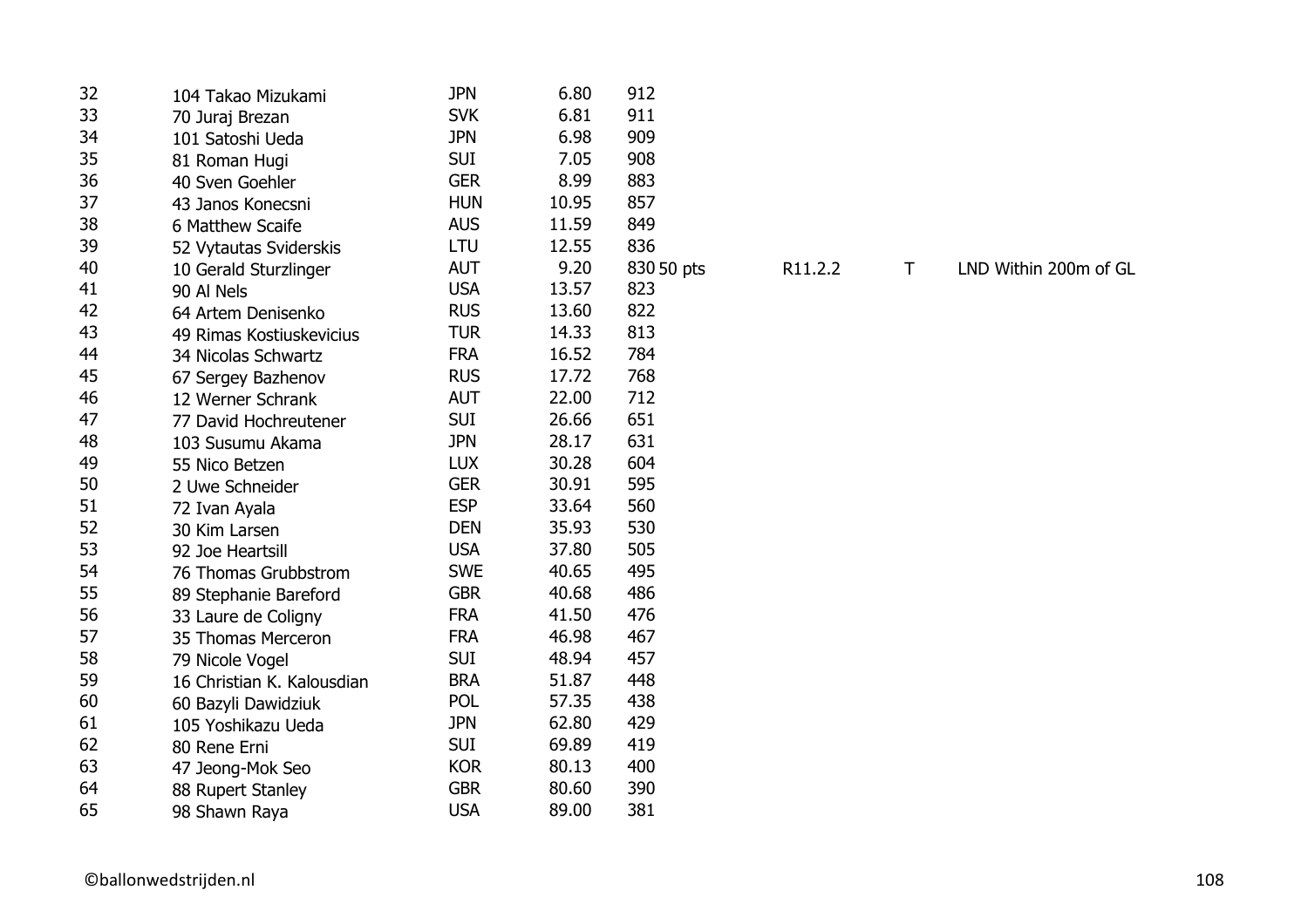| 66 | 61 Roman Bauta          | <b>POL</b> | 99.00   | 362         |         |              |                        |
|----|-------------------------|------------|---------|-------------|---------|--------------|------------------------|
| 67 | 48 Seoku Kang           | <b>KOR</b> | 101.80  | 352         |         |              |                        |
| 68 | 44 Zoltan Nemeth        | <b>HUN</b> | 104.00  | 343         |         |              |                        |
| 69 | 54 Colin Weber          | <b>LUX</b> | 71.05   | 337 73 pts  | R11.2.2 | T.           | LND Within 200m of MKR |
| 70 | 93 Joe Zvada            | <b>USA</b> | 104.28  | 333         |         |              |                        |
| 71 | 24 Jason Adams          | <b>CAN</b> | 116.16  | 324         |         |              |                        |
| 72 | 53 Claude Kraft         | <b>LUX</b> | 128.53  | 314         |         |              |                        |
| 73 | 18 Luis Silvestre       | <b>BRA</b> | 131.00  | 305         |         |              |                        |
| 74 | 83 Ismail Keremoglu     | <b>TUR</b> | 154.80  | 295         |         |              |                        |
| 75 | 1 Yudai Fujita          | <b>JPN</b> | 192.00  | 286         |         |              |                        |
| 76 | 13 Jan Timmers          | <b>BEL</b> | 198.00  | 276         |         |              |                        |
| 77 | 59 Jan Oudenampsen      | <b>NED</b> | 93.10   | 269 102 pts | R11.2.2 | $\mathsf{T}$ | LND Within 200m of GL  |
| 78 | 75 Lars Ekstedt         | <b>SWE</b> | 216.00  | 267         |         |              |                        |
| 79 | 27 Yongjun Li           | <b>CHN</b> | 232.00  | 257         |         |              |                        |
| 80 | 17 Fabio Passos         | <b>BRA</b> | 285.00  | 248         |         |              |                        |
| 81 | 29 Igor Miklousic       | <b>CRO</b> | 290.00  | 238         |         |              |                        |
| 82 | 57 Henk Broeders        | <b>NED</b> | 311.00  | 219         |         |              |                        |
| 83 | 15 Amarildo A. Tozzi    | <b>BRA</b> | 316.00  | 210         |         |              |                        |
| 84 | 46 Paolo Oggioni        | <b>ITA</b> | 317.00  | 200         |         |              |                        |
| 85 | 20 Markus D. Kalousdian | <b>BRA</b> | 326.00  | 190         |         |              |                        |
| 86 | 56 Odin Aragon          | <b>MEX</b> | 309.00  | 186 43 pts  | R11.2.2 | Τ            | LND Within 200m of MKR |
| 87 | 22 Rui Kalousdian       | <b>BRA</b> | 333.00  | 181         |         |              |                        |
| 88 | 85 Vladyslav Klymenko   | <b>UKR</b> | 345.00  | 171         |         |              |                        |
| 89 | 62 Tomasz Filus         | <b>POL</b> | 352.00  | 162         |         |              |                        |
| 90 | 11 Johann Almer         | <b>AUT</b> | 389.00  | 143         |         |              |                        |
| 91 | 38 Dolores Deimling     | <b>GER</b> | 362.00  | 136 16 pts  | R11.2.2 | Τ            | LND Within 200m of MKR |
| 92 | 42 Nigel Black          | <b>HKG</b> | 393.00  | 133         |         |              |                        |
| 93 | 63 Andrei Kulkov        | <b>RUS</b> | 499.00  | 124         |         |              |                        |
| 94 | 69 Anna Nociarova       | <b>SVK</b> | 591.00  | 114         |         |              |                        |
| 95 | 51 Tadas Gegevicius     | LTU        | 658.00  | 105         |         |              |                        |
| 96 | 58 Jan Fokken           | <b>NED</b> | 817.00  | 95          |         |              |                        |
| 97 | 23 Dale Ritchie         | <b>CAN</b> | 827.00  | 86          |         |              |                        |
| 98 | 65 Igor Vertiprakhov    | <b>RUS</b> | 1139.00 | 76          |         |              |                        |
| 99 | 71 Jan Minnaar          | <b>RSA</b> | 1291.00 | 67          |         |              |                        |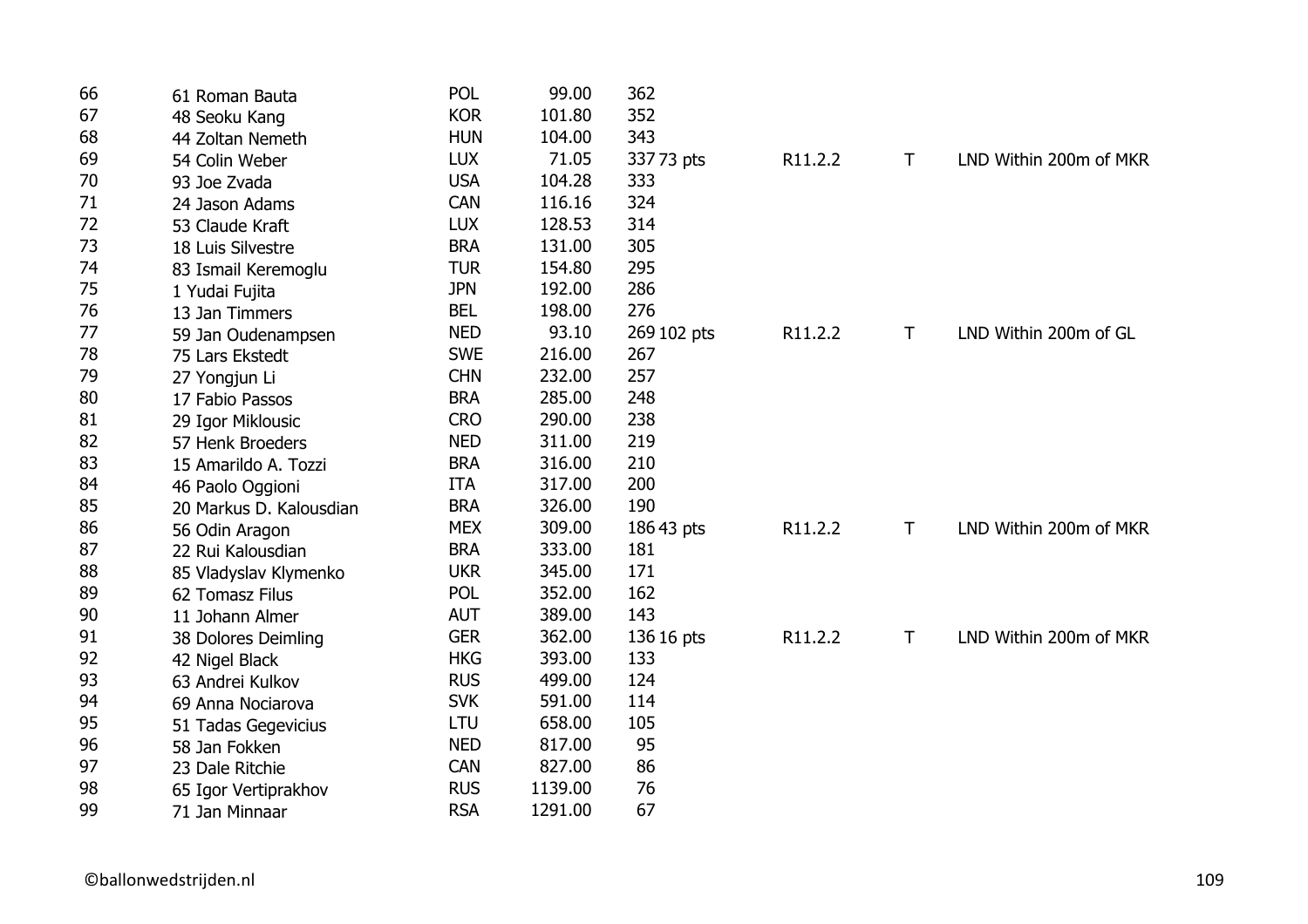| 100       | 25 Dan Zuo                                 | <b>CHN</b>     | 1426.00   | 57         |                       |                               |
|-----------|--------------------------------------------|----------------|-----------|------------|-----------------------|-------------------------------|
| 101       | 7 Peter Wright                             | <b>AUS</b>     | 1874.00   | 48         | R <sub>12</sub> .3.4  | Too many goals                |
| 102       | 26 Peng Cheng                              | CHN            | No Result | 24         | R <sub>15.5.4</sub>   | No Decl. Previous marker lost |
| 103       | 28 Yudong Feng                             | <b>CHN</b>     | No Result | 24         | R13.3.5               | Distance Infringements        |
|           |                                            |                |           |            |                       | (PrevMK to GL)                |
| 104       | 84 Roman Savchuk                           | ukr            | No Result | 24         | R <sub>13.3.5</sub>   | Distance Infringements        |
|           |                                            |                |           |            |                       | (PrevMK to GL)                |
| 105       | 41 Chi Kei Chow                            | <b>HKG</b>     | No Result | 24         | R <sub>12</sub> .17.2 | Out of SCP                    |
| $P = 105$ | $M = 53$<br>$W = 0.06$                     | A=101 RM=37.80 |           | $SM = 505$ |                       | $Checksum = CEF6$             |
|           | * Penalty Type: $C =$ Competition T = Task |                |           | 2016       |                       |                               |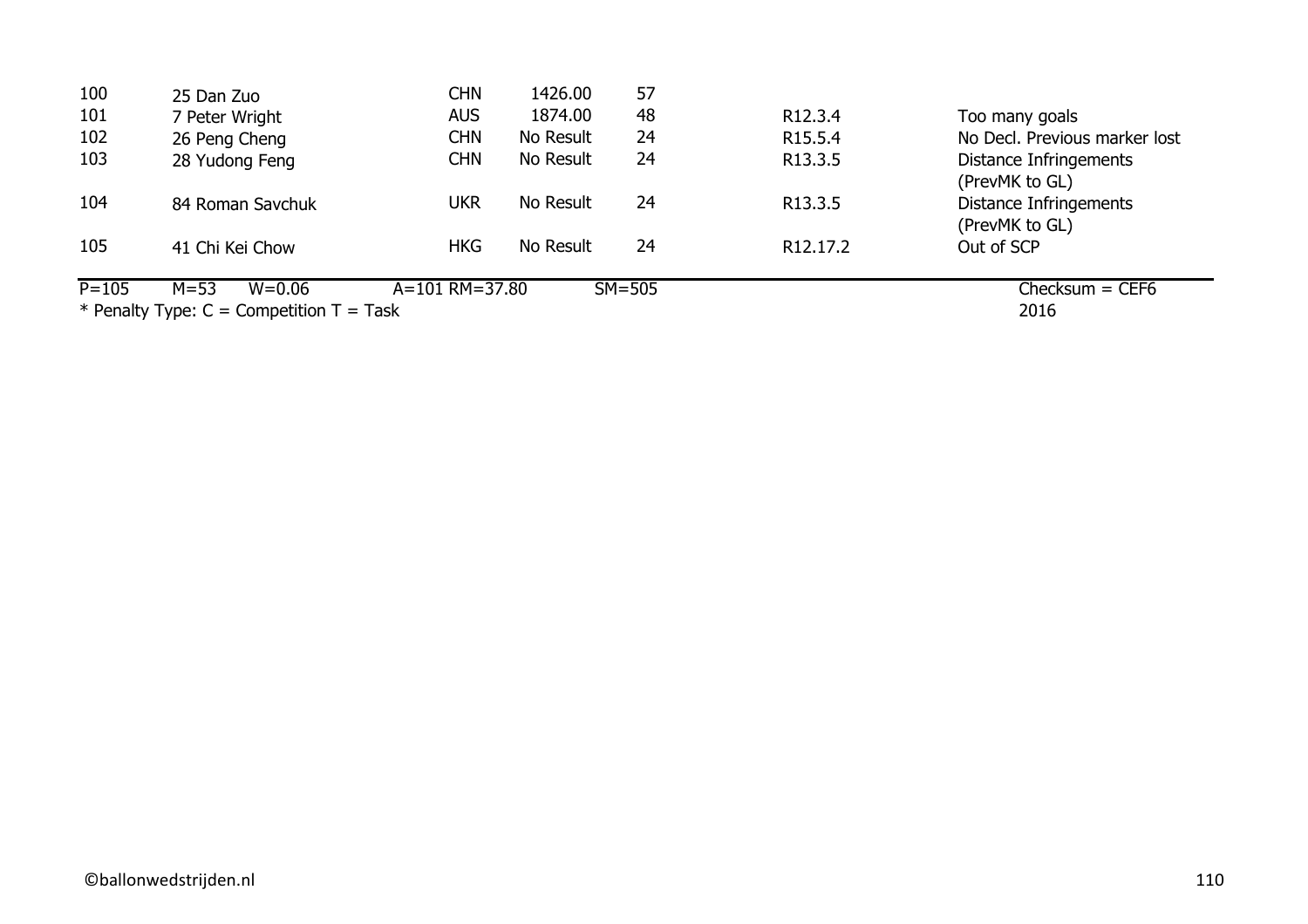| Task #: 25  | Pilot Decared Goal R15.1 |            |        | Flight $# 8$ |         | Task Date: | Saturday, |             | 05-11-2016 | <b>PM</b> |
|-------------|--------------------------|------------|--------|--------------|---------|------------|-----------|-------------|------------|-----------|
| Rank        | Pilot                    | From       | Result | Score        | Penalty | Rule       |           | Type Reason |            |           |
| $\mathbf 1$ | 36 Adolf Kohl            | <b>GER</b> | 0.50   | 1000         |         |            |           |             |            |           |
| 2           | 61 Roman Bauta           | <b>POL</b> | 0.60   | 998          |         |            |           |             |            |           |
| 3           | 77 David Hochreutener    | <b>SUI</b> | 0.82   | 995          |         |            |           |             |            |           |
| 4           | 58 Jan Fokken            | <b>NED</b> | 1.24   | 988          |         |            |           |             |            |           |
| 5           | 97 Rhett Heartsill       | <b>USA</b> | 1.26   | 988          |         |            |           |             |            |           |
| 6           | 1 Yudai Fujita           | <b>JPN</b> | 1.41   | 985          |         |            |           |             |            |           |
| 7           | 23 Dale Ritchie          | <b>CAN</b> | 1.42   | 985          |         |            |           |             |            |           |
| 8           | 9 Elisabeth Kindermann   | <b>AUT</b> | 1.55   | 983          |         |            |           |             |            |           |
| 9           | 46 Paolo Oggioni         | <b>ITA</b> | 1.56   | 983          |         |            |           |             |            |           |
| 10          | 64 Artem Denisenko       | <b>RUS</b> | 1.78   | 979          |         |            |           |             |            |           |
| 11          | 37 David Strasmann       | <b>GER</b> | 2.16   | 973          |         |            |           |             |            |           |
| 12          | 45 Federico Miceli       | <b>ITA</b> | 2.37   | 970          |         |            |           |             |            |           |
| 13          | 92 Joe Heartsill         | <b>USA</b> | 2.41   | 969          |         |            |           |             |            |           |
| 14          | 87 Andrew Holly          | <b>GBR</b> | 2.42   | 969          |         |            |           |             |            |           |
| 15          | 68 Sergey Latypov        | <b>RUS</b> | 2.49   | 968          |         |            |           |             |            |           |
| 16          | 12 Werner Schrank        | <b>AUT</b> | 2.89   | 961          |         |            |           |             |            |           |
| 17          | 79 Nicole Vogel          | <b>SUI</b> | 3.10   | 958          |         |            |           |             |            |           |
| 18          | 62 Tomasz Filus          | <b>POL</b> | 3.82   | 946          |         |            |           |             |            |           |
| 19          | 4 Dominic Bareford       | <b>GBR</b> | 4.16   | 941          |         |            |           |             |            |           |
| 20          | 82 Stefan Zeberli        | <b>SUI</b> | 4.29   | 939          |         |            |           |             |            |           |
| 21          | 93 Joe Zvada             | <b>USA</b> | 4.62   | 934          |         |            |           |             |            |           |
| 22          | 69 Anna Nociarova        | <b>SVK</b> | 4.78   | 931          |         |            |           |             |            |           |
| 23          | 76 Thomas Grubbstrom     | <b>SWE</b> | 5.22   | 924          |         |            |           |             |            |           |
| 24          | 99 Todd Isley            | <b>USA</b> | 5.43   | 921          |         |            |           |             |            |           |
| 25          | 33 Laure de Coligny      | <b>FRA</b> | 5.65   | 917          |         |            |           |             |            |           |
| 26          | 34 Nicolas Schwartz      | <b>FRA</b> | 5.78   | 915          |         |            |           |             |            |           |
| 27          | 35 Thomas Merceron       | <b>FRA</b> | 5.80   | 915          |         |            |           |             |            |           |
| 27          | 81 Roman Hugi            | <b>SUI</b> | 5.80   | 915          |         |            |           |             |            |           |
| 29          | 38 Dolores Deimling      | <b>GER</b> | 5.85   | 914          |         |            |           |             |            |           |
| 30          | 78 Marc Blaser           | <b>SUI</b> | 7.08   | 894          |         |            |           |             |            |           |
| 31          | 86 Mike Howard           | <b>UAE</b> | 7.80   | 882          |         |            |           |             |            |           |

22th World Hot Air Balloon Championships, Saga (JPN) 2016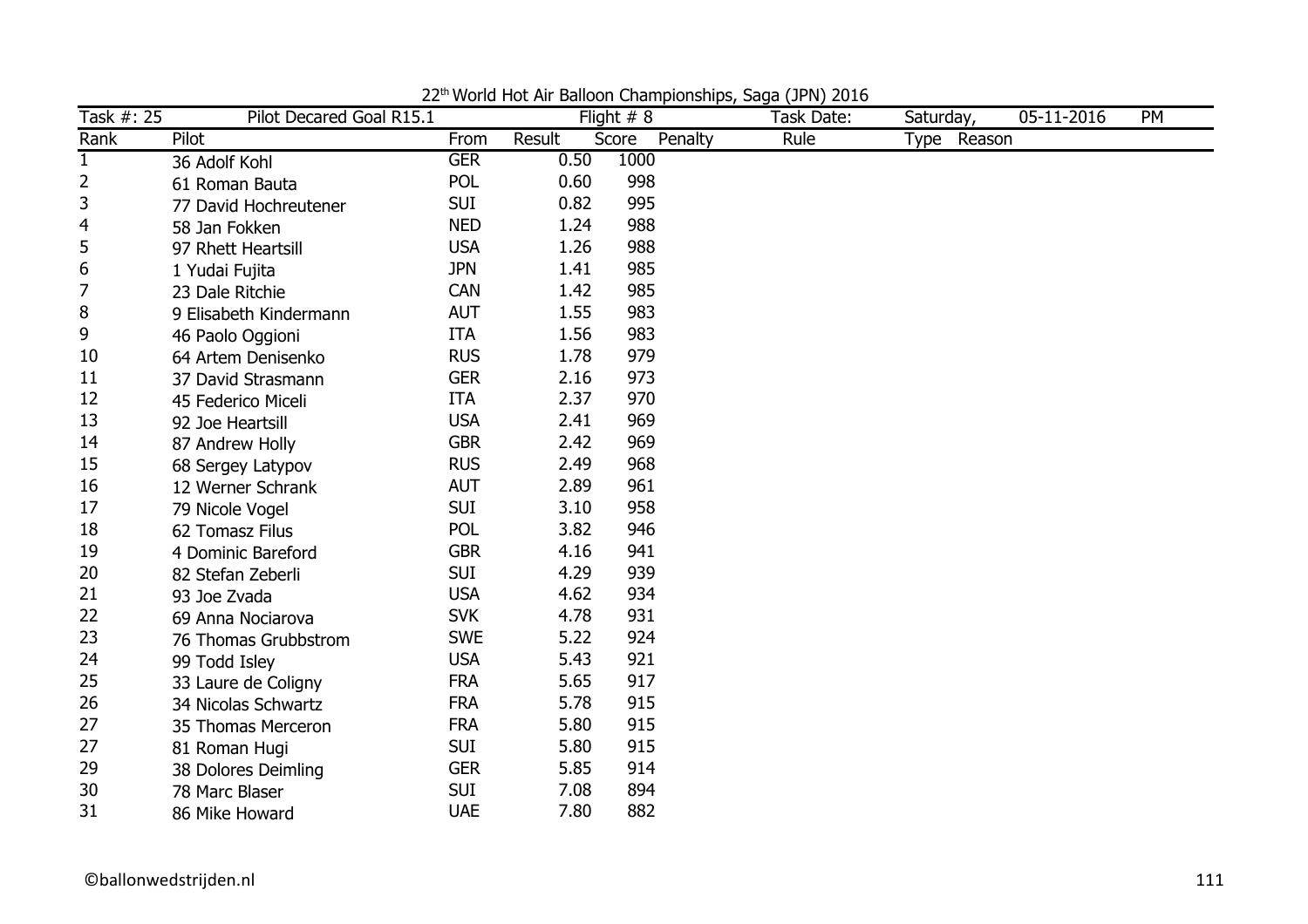| 32 | 31 Philip Mundt            | <b>DEN</b> | 8.75  | 867 |
|----|----------------------------|------------|-------|-----|
| 33 | 44 Zoltan Nemeth           | <b>HUN</b> | 9.29  | 858 |
| 34 | 88 Rupert Stanley          | <b>GBR</b> | 9.66  | 852 |
| 35 | 47 Jeong-Mok Seo           | <b>KOR</b> | 10.39 | 841 |
| 36 | 66 Ivan Menyaylo           | <b>RUS</b> | 11.02 | 830 |
| 37 | 40 Sven Goehler            | <b>GER</b> | 11.60 | 821 |
| 38 | 51 Tadas Gegevicius        | LTU        | 13.22 | 795 |
| 39 | 80 Rene Erni               | <b>SUI</b> | 14.31 | 777 |
| 40 | 105 Yoshikazu Ueda         | <b>JPN</b> | 15.60 | 757 |
| 41 | 22 Rui Kalousdian          | <b>BRA</b> | 16.00 | 750 |
| 42 | 11 Johann Almer            | <b>AUT</b> | 16.51 | 742 |
| 43 | 8 Andreas Simoner          | <b>AUT</b> | 18.35 | 712 |
| 44 | 49 Rimas Kostiuskevicius   | LTU        | 18.70 | 707 |
| 45 | 19 Marcos Paulo Da Silva   | <b>BRA</b> | 19.10 | 700 |
| 46 | 74 Josep Llado-Costa       | <b>ESP</b> | 19.78 | 689 |
| 47 | 95 Jonathan Wright         | <b>USA</b> | 20.22 | 682 |
| 48 | 20 Markus D. Kalousdian    | <b>BRA</b> | 20.73 | 674 |
| 49 | 90 Al Nels                 | <b>USA</b> | 22.30 | 649 |
| 50 | 94 John Petrehn            | <b>USA</b> | 26.85 | 575 |
| 51 | 101 Satoshi Ueda           | <b>JPN</b> | 27.88 | 559 |
| 52 | 100 Masafumi Sato          | <b>JPN</b> | 28.30 | 552 |
| 53 | 14 Steven Vlegels          | <b>BEL</b> | 31.20 | 505 |
| 54 | 16 Christian K. Kalousdian | <b>BRA</b> | 31.92 | 495 |
| 55 | 54 Colin Weber             | <b>LUX</b> | 31.96 | 486 |
| 56 | 27 Yongjun Li              | <b>CHN</b> | 34.08 | 476 |
| 57 | 3 Lupercio Lima            | <b>BRA</b> | 34.34 | 467 |
| 58 | 63 Andrei Kulkov           | <b>RUS</b> | 37.22 | 457 |
| 59 | 72 Ivan Ayala              | <b>ESP</b> | 39.13 | 448 |
| 60 | 50 Rokas Kostiuskevicius   | LTU        | 39.19 | 438 |
| 61 | 10 Gerald Sturzlinger      | <b>AUT</b> | 46.15 | 429 |
| 62 | 98 Shawn Raya              | <b>USA</b> | 51.56 | 419 |
| 63 | 89 Stephanie Bareford      | <b>GBR</b> | 51.80 | 410 |
| 64 | 104 Takao Mizukami         | <b>JPN</b> | 54.16 | 400 |
| 65 | 96 Paul Petrehn            | <b>USA</b> | 65.00 | 381 |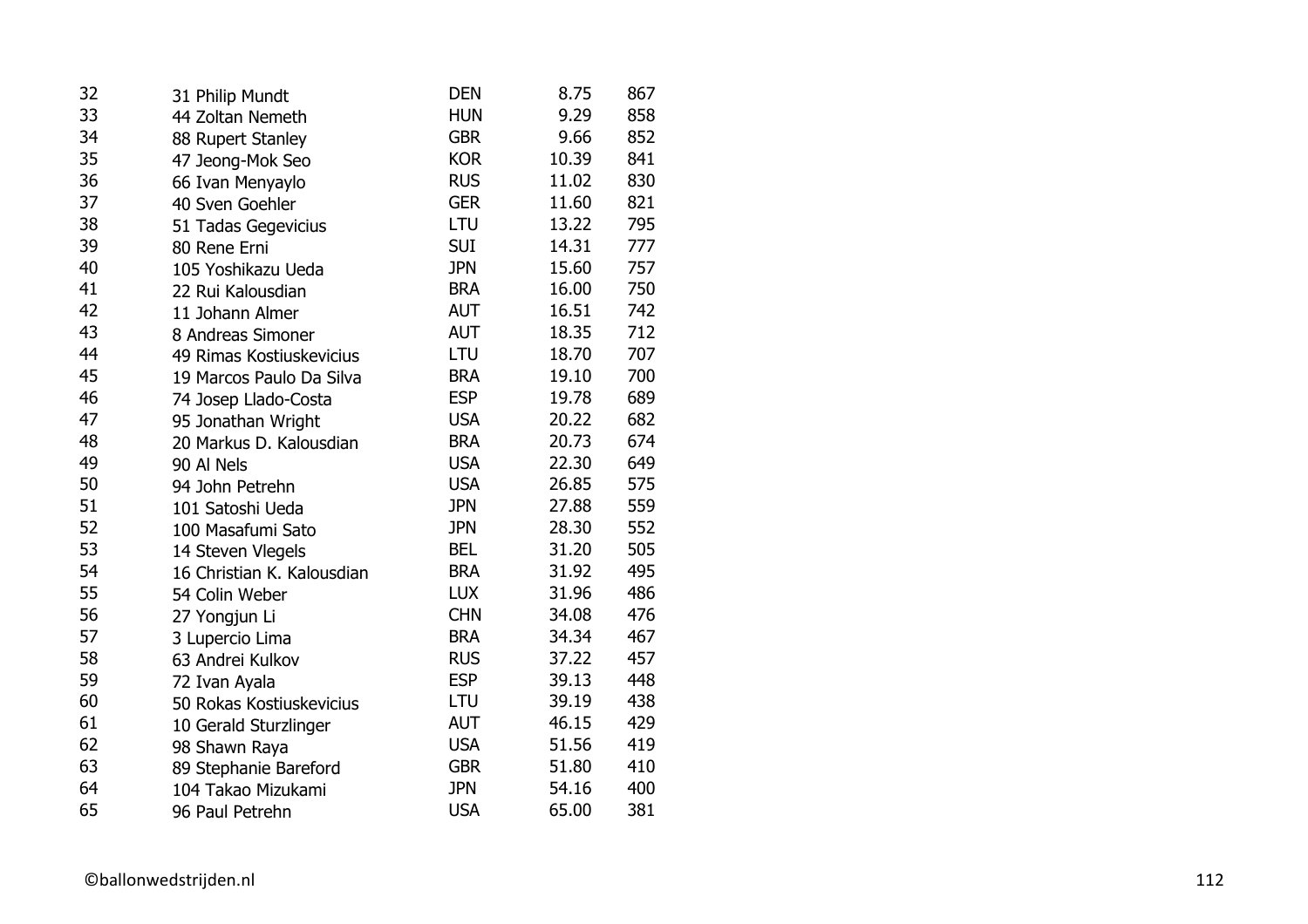| 66 | 21 Rubens R. Kalousdian | <b>BRA</b> | 66.57  | 371         |         |              |                           |
|----|-------------------------|------------|--------|-------------|---------|--------------|---------------------------|
| 67 | 52 Vytautas Sviderskis  | LTU        | 71.38  | 362         |         |              |                           |
| 68 | 73 Jordi Rodriguez      | <b>ESP</b> | 72.32  | 352         |         |              |                           |
| 69 | 43 Janos Konecsni       | <b>HUN</b> | 74.54  | 343         |         |              |                           |
| 70 | 85 Vladyslav Klymenko   | <b>UKR</b> | 77.78  | 333         |         |              |                           |
| 71 | 53 Claude Kraft         | <b>LUX</b> | 79.50  | 324         |         |              |                           |
| 72 | 2 Uwe Schneider         | <b>GER</b> | 98.96  | 314         |         |              |                           |
| 73 | 5 Nicola Scaife         | <b>AUS</b> | 101.10 | 305         |         |              |                           |
| 74 | 7 Peter Wright          | <b>AUS</b> | 118.32 | 295         |         |              |                           |
| 75 | 48 Seoku Kang           | <b>KOR</b> | 63.05  | 290 100 pts | R11.5   | $\mathsf{C}$ | Light GC in 200m of GL    |
| 76 | 18 Luis Silvestre       | <b>BRA</b> | 124.60 | 286         |         |              |                           |
| 77 | 29 Igor Miklousic       | <b>CRO</b> | 125.00 | 276         |         |              |                           |
| 78 | 15 Amarildo A. Tozzi    | <b>BRA</b> | 134.86 | 267         |         |              |                           |
| 79 | 6 Matthew Scaife        | <b>AUS</b> | 135.00 | 257         |         |              |                           |
| 80 | 71 Jan Minnaar          | <b>RSA</b> | 135.02 | 248         |         |              |                           |
| 81 | 13 Jan Timmers          | <b>BEL</b> | 141.00 | 238         |         |              |                           |
| 82 | 57 Henk Broeders        | <b>NED</b> | 148.43 | 229         |         |              |                           |
| 83 | 91 Chase Donner         | <b>USA</b> | 154.95 | 219 Warning | R3.8    |              | <b>Banners</b>            |
| 84 | 26 Peng Cheng           | <b>CHN</b> | 178.00 | 210         |         |              |                           |
| 85 | 39 Pascal Kreins        | <b>GER</b> | 230.00 | 200         |         |              |                           |
| 86 | 17 Fabio Passos         | <b>BRA</b> | 244.00 | 190         |         |              |                           |
| 87 | 102 Shiro Katahira      | <b>JPN</b> | 286.00 | 171         |         |              |                           |
| 88 | 25 Dan Zuo              | <b>CHN</b> | 304.00 | 162         |         |              |                           |
| 89 | 70 Juraj Brezan         | <b>SVK</b> | 306.00 | 152         |         |              |                           |
| 90 | 30 Kim Larsen           | <b>DEN</b> | 326.00 | 143         |         |              |                           |
| 91 | 56 Odin Aragon          | <b>MEX</b> | 248.00 | 141 40 pts  | R13.3.5 | $\mathsf{T}$ | Distance Infringements    |
|    |                         |            |        |             |         |              | from CLP to GL (2% short) |
| 92 | 60 Bazyli Dawidziuk     | <b>POL</b> | 335.00 | 133         |         |              |                           |
| 93 | 24 Jason Adams          | <b>CAN</b> | 352.00 | 124         |         |              |                           |
| 94 | 84 Roman Savchuk        | <b>UKR</b> | 365.00 | 114         |         |              |                           |
| 95 | 67 Sergey Bazhenov      | <b>RUS</b> | 382.00 | 105         |         |              |                           |
| 96 | 42 Nigel Black          | <b>HKG</b> | 385.00 | 95          |         |              |                           |
| 97 | 65 Igor Vertiprakhov    | <b>RUS</b> | 391.00 | 86          |         |              |                           |
| 98 | 59 Jan Oudenampsen      | <b>NED</b> | 423.00 | 76          |         |              |                           |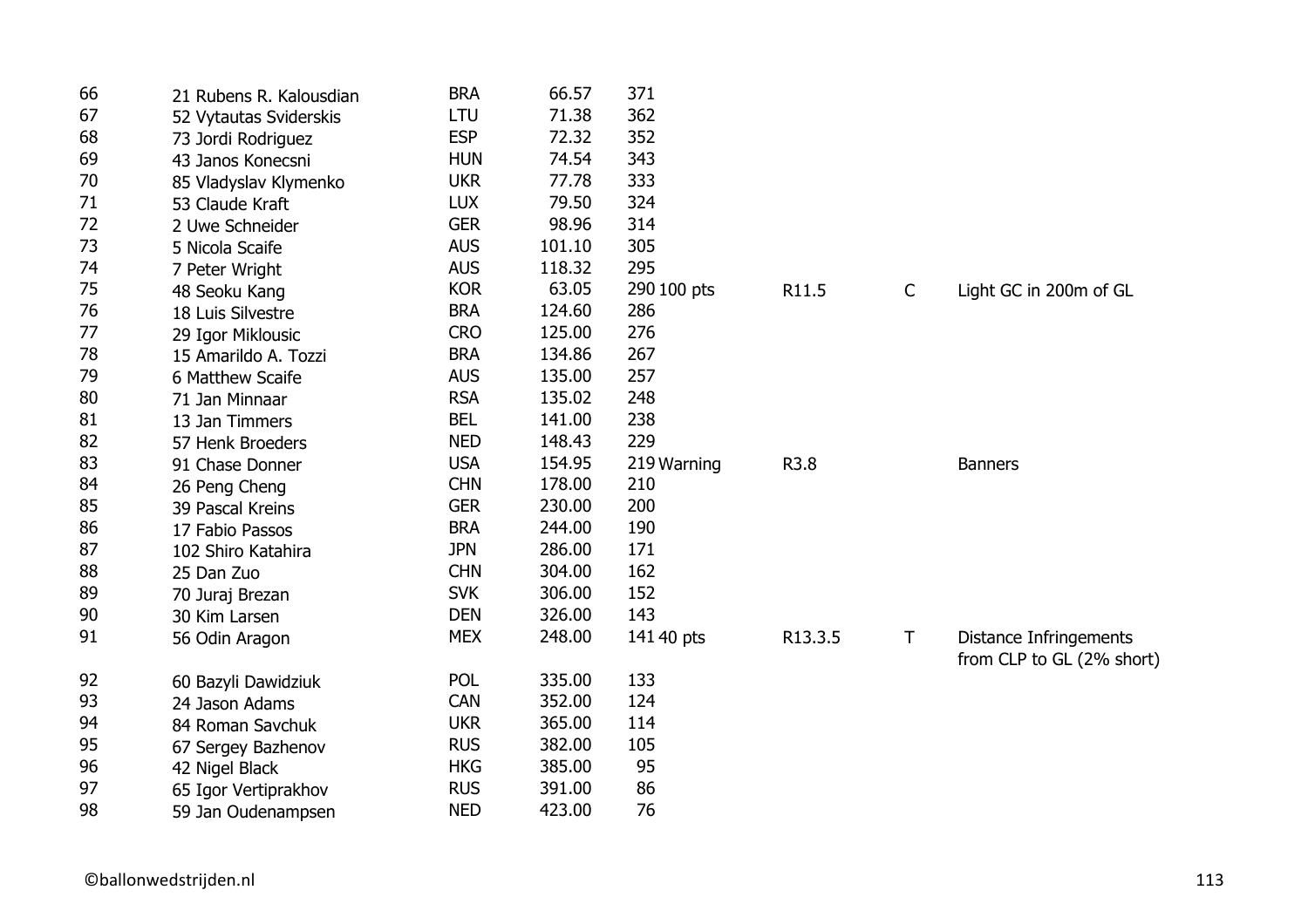| 99        | 75 Lars Ekstedt                              | <b>SWE</b>     | 491.00    | 67       |                     |                           |
|-----------|----------------------------------------------|----------------|-----------|----------|---------------------|---------------------------|
| 100       | 41 Chi Kei Chow                              | <b>HKG</b>     | 584.00    | 57       |                     |                           |
| 101       | 55 Nico Betzen                               | <b>LUX</b>     | 676.00    | 48       |                     |                           |
| 102       | 83 Ismail Keremoglu                          | <b>TUR</b>     | 959.00    | 38       |                     |                           |
| 103       | 103 Susumu Akama                             | <b>JPN</b>     | 1212.00   | 29       |                     |                           |
| 104       | 28 Yudong Feng                               | <b>CHN</b>     | 5209.00   | 19       |                     |                           |
| 105       | 32 Clement Seigeot                           | <b>FRA</b>     | No Result | 10       | R <sub>12.3.5</sub> | No declaration before T/O |
| $P = 105$ | $M = 53$<br>$W = 0.50$                       | A=104 RM=31.20 |           | $SM=505$ |                     | Checksum $= 7029$         |
|           | * Penalty Type: $C =$ Competition $T =$ Task |                |           |          |                     | 2016                      |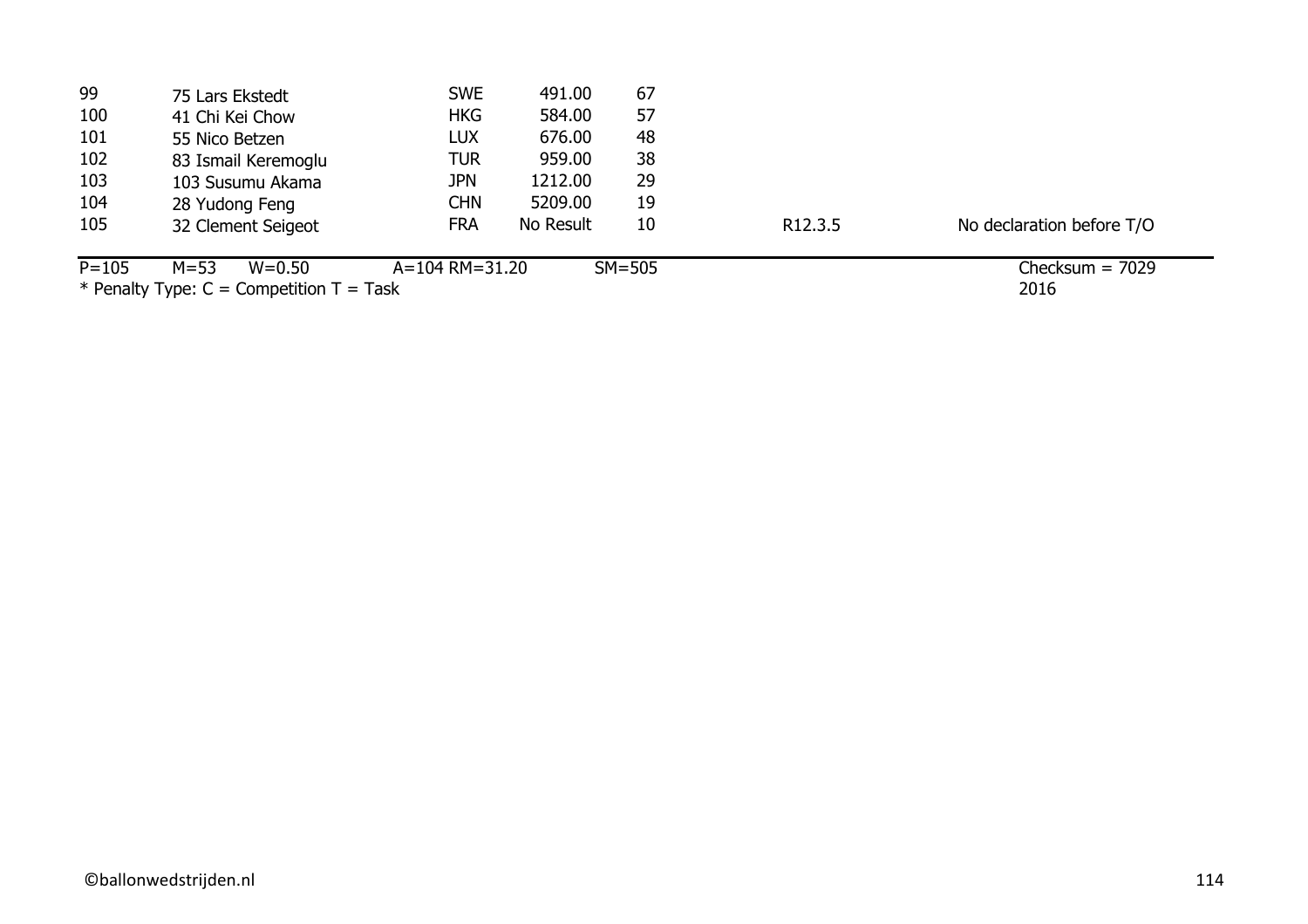| Task #: 26     | <b>Hesitation Waltz R15.3</b> |            |        | Flight $# 8$     | Task Date: | Saturday,   | 05-11-2016 | PM |
|----------------|-------------------------------|------------|--------|------------------|------------|-------------|------------|----|
| Rank           | Pilot                         | From       | Result | Penalty<br>Score | Rule       | Type Reason |            |    |
| $\mathbf{1}$   | 85 Vladyslav Klymenko         | <b>UKR</b> | 0.80   | 1000             |            |             |            |    |
| 2              | 96 Paul Petrehn               | <b>USA</b> | 1.01   | 998              |            |             |            |    |
| 3              | 45 Federico Miceli            | <b>ITA</b> | 1.56   | 993              |            |             |            |    |
| $\overline{4}$ | 98 Shawn Raya                 | <b>USA</b> | 1.79   | 990              |            |             |            |    |
| 5              | 72 Ivan Ayala                 | <b>ESP</b> | 2.12   | 987              |            |             |            |    |
| 6              | 88 Rupert Stanley             | <b>GBR</b> | 2.37   | 985              |            |             |            |    |
| 7              | 100 Masafumi Sato             | <b>JPN</b> | 2.45   | 984              |            |             |            |    |
| 8              | 41 Chi Kei Chow               | <b>HKG</b> | 2.77   | 981              |            |             |            |    |
| 9              | 16 Christian K. Kalousdian    | <b>BRA</b> | 3.31   | 976              |            |             |            |    |
| 10             | 33 Laure de Coligny           | <b>FRA</b> | 3.33   | 975              |            |             |            |    |
| 11             | 46 Paolo Oggioni              | <b>ITA</b> | 4.00   | 969              |            |             |            |    |
| 12             | 49 Rimas Kostiuskevicius      | <b>LTU</b> | 5.62   | 953              |            |             |            |    |
| 13             | 53 Claude Kraft               | <b>LUX</b> | 7.17   | 938              |            |             |            |    |
| 14             | 104 Takao Mizukami            | <b>JPN</b> | 7.23   | 938              |            |             |            |    |
| 15             | 12 Werner Schrank             | <b>AUT</b> | 7.47   | 935              |            |             |            |    |
| 16             | 95 Jonathan Wright            | <b>USA</b> | 7.55   | 935              |            |             |            |    |
| 17             | 86 Mike Howard                | <b>UAE</b> | 7.63   | 934              |            |             |            |    |
| 18             | 76 Thomas Grubbstrom          | <b>SWE</b> | 8.43   | 926              |            |             |            |    |
| 19             | 97 Rhett Heartsill            | <b>USA</b> | 9.04   | 920              |            |             |            |    |
| 20             | 81 Roman Hugi                 | <b>SUI</b> | 10.31  | 908              |            |             |            |    |
| 21             | 17 Fabio Passos               | <b>BRA</b> | 11.09  | 900              |            |             |            |    |
| 22             | 22 Rui Kalousdian             | <b>BRA</b> | 11.71  | 894              |            |             |            |    |
| 23             | 87 Andrew Holly               | <b>GBR</b> | 11.96  | 892              |            |             |            |    |
| 24             | 27 Yongjun Li                 | <b>CHN</b> | 13.52  | 877              |            |             |            |    |
| 25             | 80 Rene Erni                  | <b>SUI</b> | 13.57  | 876              |            |             |            |    |
| 26             | 36 Adolf Kohl                 | <b>GER</b> | 13.97  | 872              |            |             |            |    |
| 27             | 75 Lars Ekstedt               | <b>SWE</b> | 14.06  | 872              |            |             |            |    |
| 28             | 20 Markus D. Kalousdian       | <b>BRA</b> | 14.24  | 870              |            |             |            |    |
| 29             | 105 Yoshikazu Ueda            | <b>JPN</b> | 17.71  | 836              |            |             |            |    |
| 30             | 89 Stephanie Bareford         | <b>GBR</b> | 19.73  | 817              |            |             |            |    |
| 31             | 1 Yudai Fujita                | <b>JPN</b> | 20.46  | 809              |            |             |            |    |

22<sup>th</sup> World Hot Air Balloon Championships, Saga (JPN) 2016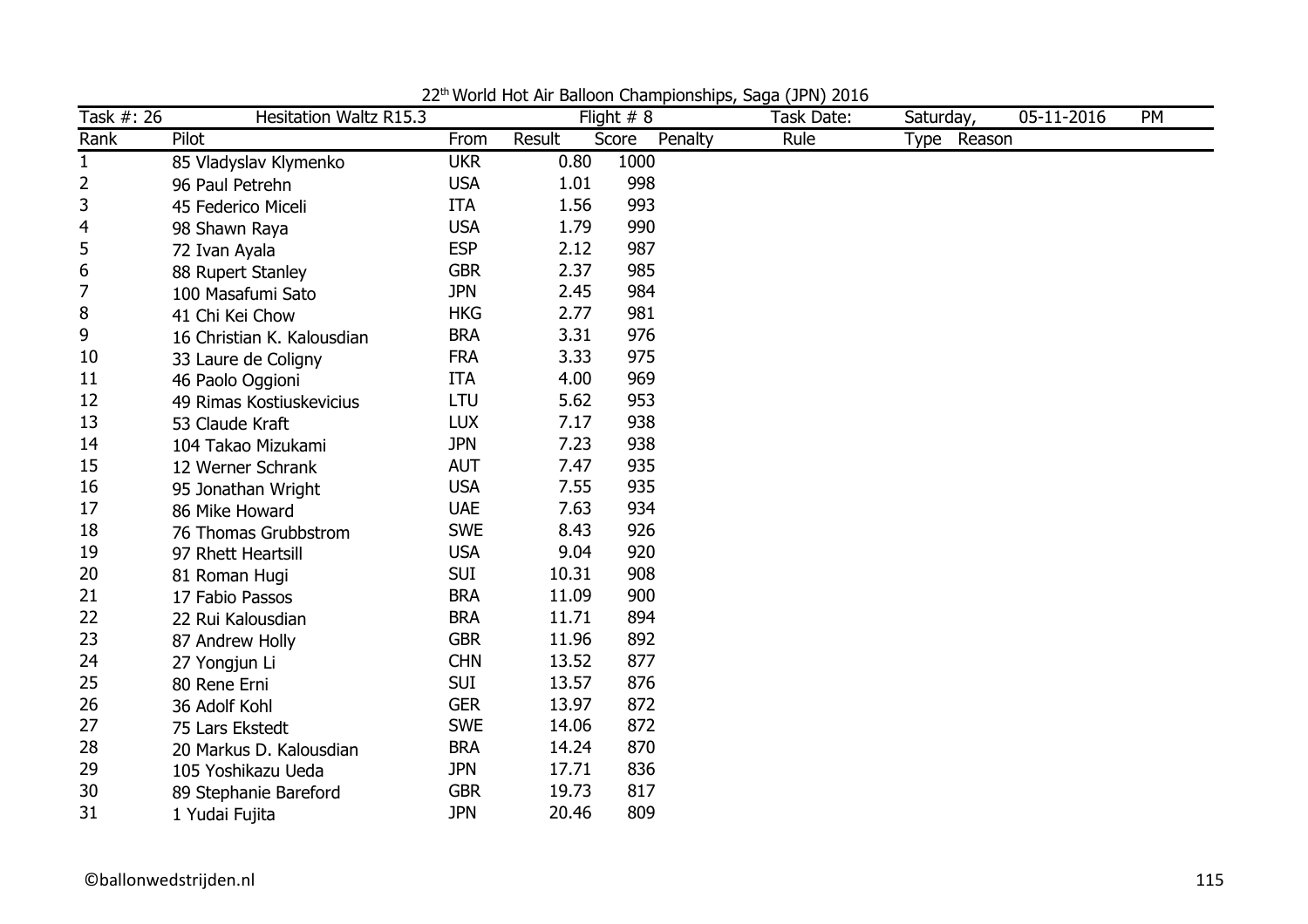| 32 | 6 Matthew Scaife         | <b>AUS</b> | 21.04 | 804 |
|----|--------------------------|------------|-------|-----|
| 33 | 63 Andrei Kulkov         | <b>RUS</b> | 21.49 | 799 |
| 34 | 77 David Hochreutener    | <b>SUI</b> | 22.70 | 788 |
| 35 | 54 Colin Weber           | <b>LUX</b> | 23.16 | 783 |
| 36 | 51 Tadas Gegevicius      | LTU        | 25.37 | 762 |
| 37 | 101 Satoshi Ueda         | <b>JPN</b> | 26.30 | 753 |
| 38 | 34 Nicolas Schwartz      | <b>FRA</b> | 28.39 | 733 |
| 39 | 37 David Strasmann       | <b>GER</b> | 28.77 | 729 |
| 40 | 82 Stefan Zeberli        | <b>SUI</b> | 29.68 | 720 |
| 41 | 47 Jeong-Mok Seo         | <b>KOR</b> | 32.33 | 694 |
| 42 | 62 Tomasz Filus          | POL        | 32.42 | 694 |
| 43 | 93 Joe Zvada             | <b>USA</b> | 33.42 | 684 |
| 44 | 61 Roman Bauta           | POL        | 38.02 | 639 |
| 45 | 55 Nico Betzen           | <b>LUX</b> | 40.50 | 615 |
| 46 | 8 Andreas Simoner        | <b>AUT</b> | 44.82 | 573 |
| 47 | 94 John Petrehn          | <b>USA</b> | 45.63 | 566 |
| 48 | 79 Nicole Vogel          | <b>SUI</b> | 46.52 | 557 |
| 49 | 9 Elisabeth Kindermann   | <b>AUT</b> | 47.47 | 548 |
| 50 | 4 Dominic Bareford       | <b>GBR</b> | 49.62 | 527 |
| 51 | 31 Philip Mundt          | <b>DEN</b> | 51.29 | 511 |
| 52 | 18 Luis Silvestre        | <b>BRA</b> | 51.67 | 507 |
| 53 | 103 Susumu Akama         | <b>JPN</b> | 51.88 | 505 |
| 54 | 83 Ismail Keremoglu      | <b>TUR</b> | 56.06 | 495 |
| 55 | 40 Sven Goehler          | <b>GER</b> | 57.47 | 486 |
| 56 | 70 Juraj Brezan          | <b>SVK</b> | 59.09 | 476 |
| 57 | 84 Roman Savchuk         | <b>UKR</b> | 67.02 | 467 |
| 58 | 7 Peter Wright           | <b>AUS</b> | 67.62 | 457 |
| 59 | 10 Gerald Sturzlinger    | <b>AUT</b> | 70.25 | 448 |
| 60 | 91 Chase Donner          | <b>USA</b> | 73.63 | 438 |
| 61 | 56 Odin Aragon           | <b>MEX</b> | 77.81 | 429 |
| 62 | 99 Todd Isley            | <b>USA</b> | 80.49 | 419 |
| 63 | 19 Marcos Paulo Da Silva | <b>BRA</b> | 82.72 | 410 |
| 64 | 14 Steven Vlegels        | <b>BEL</b> | 88.58 | 400 |
| 65 | 68 Sergey Latypov        | <b>RUS</b> | 89.62 | 390 |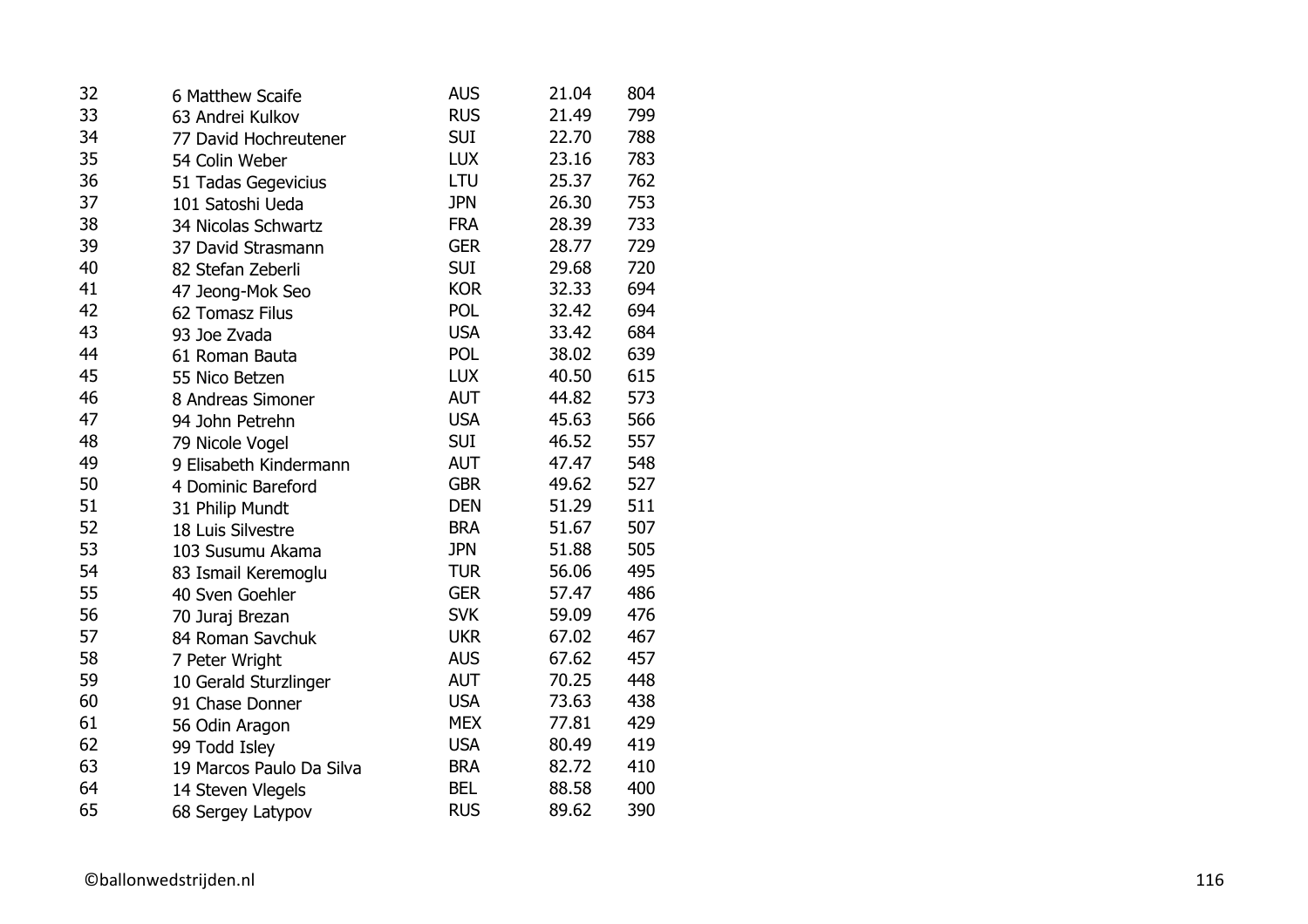| 66 | 15 Amarildo A. Tozzi     | <b>BRA</b> | 93.00  | 381 |       |
|----|--------------------------|------------|--------|-----|-------|
| 67 | 78 Marc Blaser           | <b>SUI</b> | 97.33  | 371 |       |
| 68 | 73 Jordi Rodriguez       | <b>ESP</b> | 98.88  | 362 |       |
| 69 | 52 Vytautas Sviderskis   | <b>LTU</b> | 100.41 | 352 |       |
| 70 | 25 Dan Zuo               | <b>CHN</b> | 103.88 | 343 |       |
| 71 | 2 Uwe Schneider          | <b>GER</b> | 105.20 | 333 |       |
| 72 | 66 Ivan Menyaylo         | <b>RUS</b> | 106.93 | 324 |       |
| 73 | 5 Nicola Scaife          | <b>AUS</b> | 108.16 | 314 |       |
| 74 | 32 Clement Seigeot       | <b>FRA</b> | 111.90 | 305 |       |
| 75 | 11 Johann Almer          | <b>AUT</b> | 122.07 | 295 |       |
| 76 | 57 Henk Broeders         | <b>NED</b> | 124.97 | 286 |       |
| 77 | 3 Lupercio Lima          | <b>BRA</b> | 134.71 | 276 |       |
| 78 | 44 Zoltan Nemeth         | <b>HUN</b> | 158.33 | 267 |       |
| 79 | 35 Thomas Merceron       | <b>FRA</b> | 162.48 | 257 |       |
| 80 | 43 Janos Konecsni        | <b>HUN</b> | 173.88 | 248 |       |
| 81 | 50 Rokas Kostiuskevicius | <b>LTU</b> | 179.37 | 238 |       |
| 82 | 64 Artem Denisenko       | <b>RUS</b> | 183.89 | 229 |       |
| 83 | 69 Anna Nociarova        | <b>SVK</b> | 188.32 | 219 |       |
| 84 | 38 Dolores Deimling      | <b>GER</b> | 256.00 | 210 |       |
| 85 | 39 Pascal Kreins         | <b>GER</b> | 296.00 | 200 |       |
| 86 | 28 Yudong Feng           | <b>CHN</b> | 315.00 | 190 |       |
| 87 | 74 Josep Llado-Costa     | <b>ESP</b> | 317.78 | 181 |       |
| 88 | 102 Shiro Katahira       | <b>JPN</b> | 334.00 | 171 |       |
| 89 | 21 Rubens R. Kalousdian  | <b>BRA</b> | 338.00 | 162 |       |
| 90 | 58 Jan Fokken            | <b>NED</b> | 347.00 | 152 | R12.9 |
| 91 | 13 Jan Timmers           | <b>BEL</b> | 374.00 | 143 |       |
| 92 | 60 Bazyli Dawidziuk      | POL        | 386.00 | 133 |       |
| 93 | 23 Dale Ritchie          | <b>CAN</b> | 411.00 | 124 |       |
| 94 | 90 Al Nels               | <b>USA</b> | 426.00 | 114 |       |
| 95 | 26 Peng Cheng            | <b>CHN</b> | 427.00 | 105 |       |
| 96 | 59 Jan Oudenampsen       | <b>NED</b> | 441.00 | 95  |       |
| 97 | 24 Jason Adams           | <b>CAN</b> | 452.00 | 86  |       |
| 98 | 65 Igor Vertiprakhov     | <b>RUS</b> | 479.00 | 76  |       |
| 99 | 92 Joe Heartsill         | <b>USA</b> | 556.00 | 67  |       |

Invalid GMD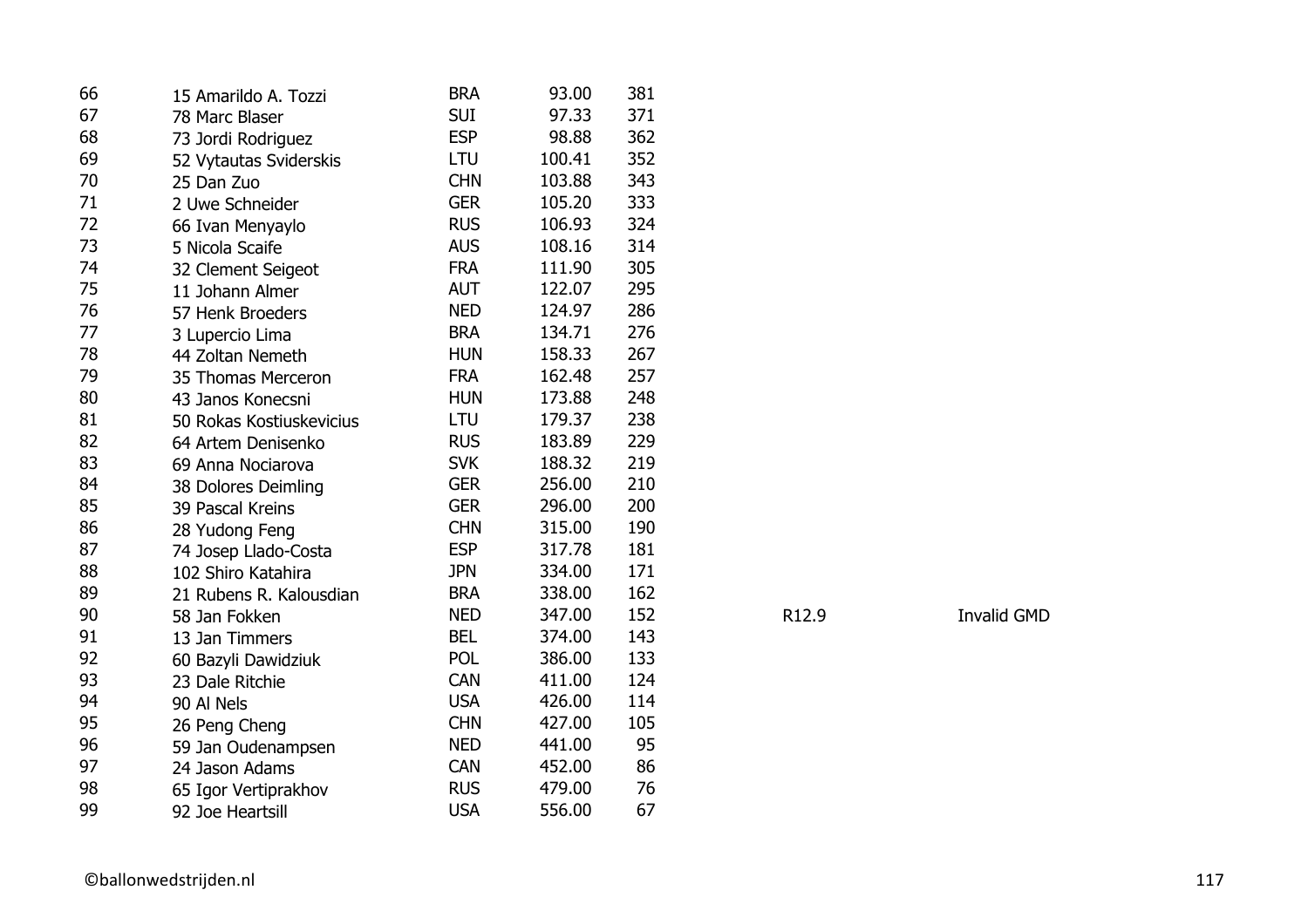| 30 Kim Larsen      | <b>DEN</b>        | 578.00  | 57 |
|--------------------|-------------------|---------|----|
| 67 Sergey Bazhenov | <b>RUS</b>        | 594.00  | 48 |
| 42 Nigel Black     | <b>HKG</b>        | 601.00  | 38 |
| 71 Jan Minnaar     | <b>RSA</b>        | 710.00  | 29 |
|                    | <b>CRO</b>        | 1230.00 | 19 |
| 48 Seoku Kang      | <b>KOR</b>        | 1711.00 | 10 |
|                    | 29 Igor Miklousic |         |    |

P=105 M=53 W=0.80 A=105 RM=51.88 SM=505  $*$  Penalty Type: C = Competition T = Task

2016 Checksum = D9A0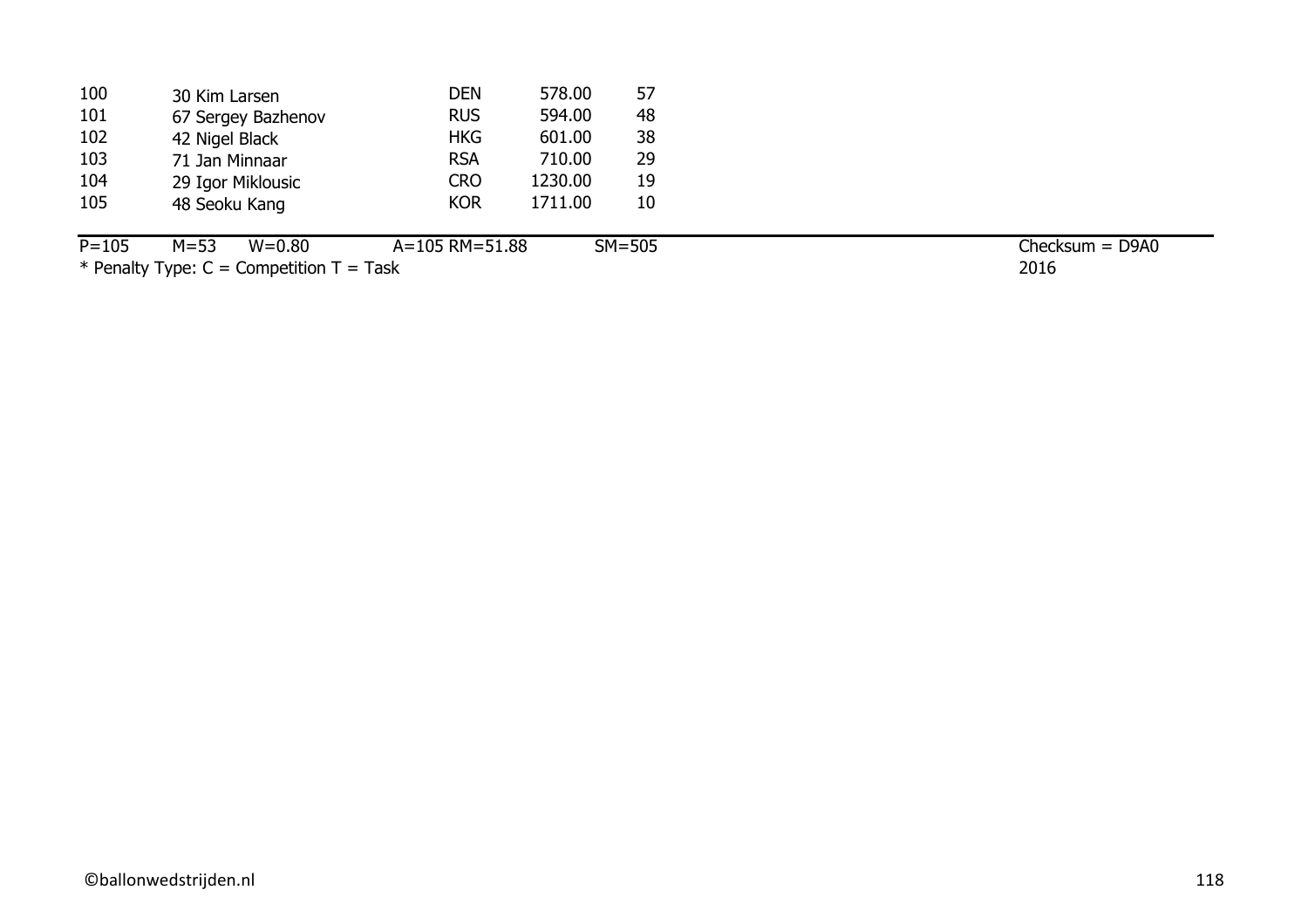| Task #: 27     | Fly In R15.4             |            |        | Flight $# 9$     | (- · · <i>· /</i> - - - -<br>Task Date: | Sunday,     | 06-11-2016 | AM |
|----------------|--------------------------|------------|--------|------------------|-----------------------------------------|-------------|------------|----|
| Rank           | Pilot                    | From       | Result | Penalty<br>Score | Rule                                    | Type Reason |            |    |
| $\mathbf{1}$   | 18 Luis Silvestre        | <b>BRA</b> | 0.03   | 1000             |                                         |             |            |    |
| 2              | 27 Yongjun Li            | <b>CHN</b> | 0.13   | 992              |                                         |             |            |    |
| 2              | 86 Mike Howard           | <b>UAE</b> | 0.13   | 992              |                                         |             |            |    |
| $\overline{4}$ | 12 Werner Schrank        | <b>AUT</b> | 0.15   | 990              |                                         |             |            |    |
| $\overline{4}$ | 42 Nigel Black           | <b>HKG</b> | 0.15   | 990              |                                         |             |            |    |
| 6              | 68 Sergey Latypov        | <b>RUS</b> | 0.24   | 983              |                                         |             |            |    |
| 7              | 43 Janos Konecsni        | <b>HUN</b> | 0.26   | 981              |                                         |             |            |    |
| 8              | 20 Markus D. Kalousdian  | <b>BRA</b> | 0.28   | 979              |                                         |             |            |    |
| 8              | 85 Vladyslav Klymenko    | <b>UKR</b> | 0.28   | 979              |                                         |             |            |    |
| 10             | 47 Jeong-Mok Seo         | <b>KOR</b> | 0.29   | 979              |                                         |             |            |    |
| 10             | 60 Bazyli Dawidziuk      | <b>POL</b> | 0.29   | 979              |                                         |             |            |    |
| 12             | 80 Rene Erni             | <b>SUI</b> | 0.37   | 972              |                                         |             |            |    |
| 13             | 32 Clement Seigeot       | <b>FRA</b> | 0.47   | 964              |                                         |             |            |    |
| 14             | 62 Tomasz Filus          | <b>POL</b> | 0.59   | 954              |                                         |             |            |    |
| 15             | 93 Joe Zvada             | <b>USA</b> | 0.61   | 952              |                                         |             |            |    |
| 15             | 99 Todd Isley            | <b>USA</b> | 0.61   | 952              |                                         |             |            |    |
| 17             | 104 Takao Mizukami       | <b>JPN</b> | 0.63   | 951              |                                         |             |            |    |
| 18             | 87 Andrew Holly          | <b>GBR</b> | 0.72   | 943              |                                         |             |            |    |
| 19             | 100 Masafumi Sato        | <b>JPN</b> | 0.77   | 939              |                                         |             |            |    |
| 20             | 8 Andreas Simoner        | <b>AUT</b> | 0.80   | 937              |                                         |             |            |    |
| 20             | 14 Steven Vlegels        | <b>BEL</b> | 0.80   | 937              |                                         |             |            |    |
| 22             | 29 Igor Miklousic        | <b>CRO</b> | 0.90   | 928              |                                         |             |            |    |
| 23             | 66 Ivan Menyaylo         | <b>RUS</b> | 0.99   | 921              |                                         |             |            |    |
| 24             | 24 Jason Adams           | <b>CAN</b> | 1.12   | 910              |                                         |             |            |    |
| 25             | 44 Zoltan Nemeth         | <b>HUN</b> | 1.21   | 903              |                                         |             |            |    |
| 26             | 21 Rubens R. Kalousdian  | <b>BRA</b> | 1.43   | 885              |                                         |             |            |    |
| 27             | 4 Dominic Bareford       | <b>GBR</b> | 1.50   | 879              |                                         |             |            |    |
| 28             | 9 Elisabeth Kindermann   | <b>AUT</b> | 1.58   | 873              |                                         |             |            |    |
| 29             | 1 Yudai Fujita           | <b>JPN</b> | 1.77   | 857              |                                         |             |            |    |
| 30             | 19 Marcos Paulo Da Silva | <b>BRA</b> | 1.86   | 850              |                                         |             |            |    |
| 31             | 28 Yudong Feng           | <b>CHN</b> | 2.04   | 835              |                                         |             |            |    |

22<sup>th</sup> World Hot Air Balloon Championships, Saga (JPN) 2016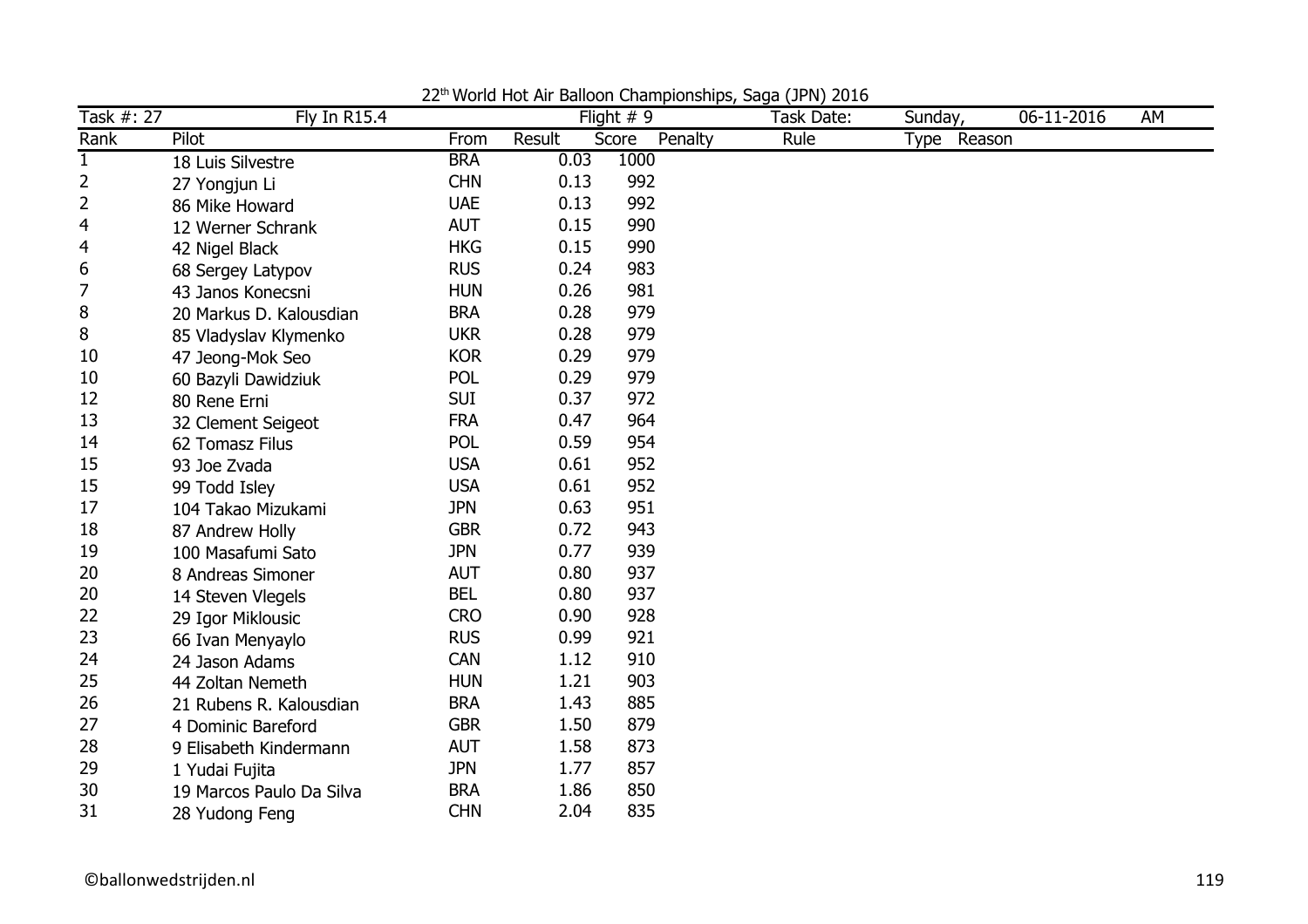|                          | <b>GBR</b>        | 2.23                                                                             | 819  |
|--------------------------|-------------------|----------------------------------------------------------------------------------|------|
| 49 Rimas Kostiuskevicius | LTU               | 2.31                                                                             | 813  |
| 92 Joe Heartsill         | <b>USA</b>        | 2.43                                                                             | 803  |
| 94 John Petrehn          | <b>USA</b>        | 2.53                                                                             | 794  |
| 2 Uwe Schneider          | <b>GER</b>        | 2.64                                                                             | 785  |
| 61 Roman Bauta           | <b>POL</b>        | 2.98                                                                             | 757  |
| 36 Adolf Kohl            | <b>GER</b>        | 3.24                                                                             | 736  |
| 101 Satoshi Ueda         | <b>JPN</b>        | 3.26                                                                             | 734  |
| 95 Jonathan Wright       | <b>USA</b>        | 3.40                                                                             | 723  |
| 17 Fabio Passos          | <b>BRA</b>        | 3.88                                                                             | 683  |
| 83 Ismail Keremoglu      | <b>TUR</b>        | 4.24                                                                             | 654  |
| 64 Artem Denisenko       |                   | 4.43                                                                             | 638  |
| 30 Kim Larsen            | <b>DEN</b>        | 4.54                                                                             | 629  |
| 97 Rhett Heartsill       |                   | 4.59                                                                             | 625  |
| 72 Ivan Ayala            |                   | 4.79                                                                             | 609  |
| 40 Sven Goehler          | <b>GER</b>        | 5.00                                                                             | 591  |
| 6 Matthew Scaife         |                   |                                                                                  | 588  |
| 31 Philip Mundt          | <b>DEN</b>        | 5.14                                                                             | 580  |
| 38 Dolores Deimling      | <b>GER</b>        | 5.22                                                                             | 573  |
| 26 Peng Cheng            | <b>CHN</b>        | 5.39                                                                             | 559  |
| 98 Shawn Raya            | <b>USA</b>        | 5.68                                                                             | 535  |
| 73 Jordi Rodriguez       |                   | 6.05                                                                             | 505  |
| 25 Dan Zuo               | <b>CHN</b>        | 6.29                                                                             | 495  |
| 59 Jan Oudenampsen       | <b>NED</b>        | 6.46                                                                             | 486  |
| 63 Andrei Kulkov         | <b>RUS</b>        | 6.63                                                                             | 476  |
| 34 Nicolas Schwartz      |                   | 9.37                                                                             | 467  |
| 55 Nico Betzen           | <b>LUX</b>        | 9.60                                                                             | 457  |
| 52 Vytautas Sviderskis   | LTU               | 9.64                                                                             | 448  |
| 13 Jan Timmers           | <b>BEL</b>        | 9.90                                                                             | 438  |
| 89 Stephanie Bareford    | <b>GBR</b>        | 10.25                                                                            | 429  |
| 74 Josep Llado-Costa     | <b>ESP</b>        | 10.40                                                                            | 419  |
| 56 Odin Aragon           | <b>MEX</b>        | 10.61                                                                            | 410  |
| 22 Rui Kalousdian        | <b>BRA</b>        | 11.15                                                                            | 400  |
| 5 Nicola Scaife          | <b>AUS</b>        | 11.78                                                                            | 390  |
|                          | 88 Rupert Stanley | <b>RUS</b><br><b>USA</b><br><b>ESP</b><br><b>AUS</b><br><b>ESP</b><br><b>FRA</b> | 5.04 |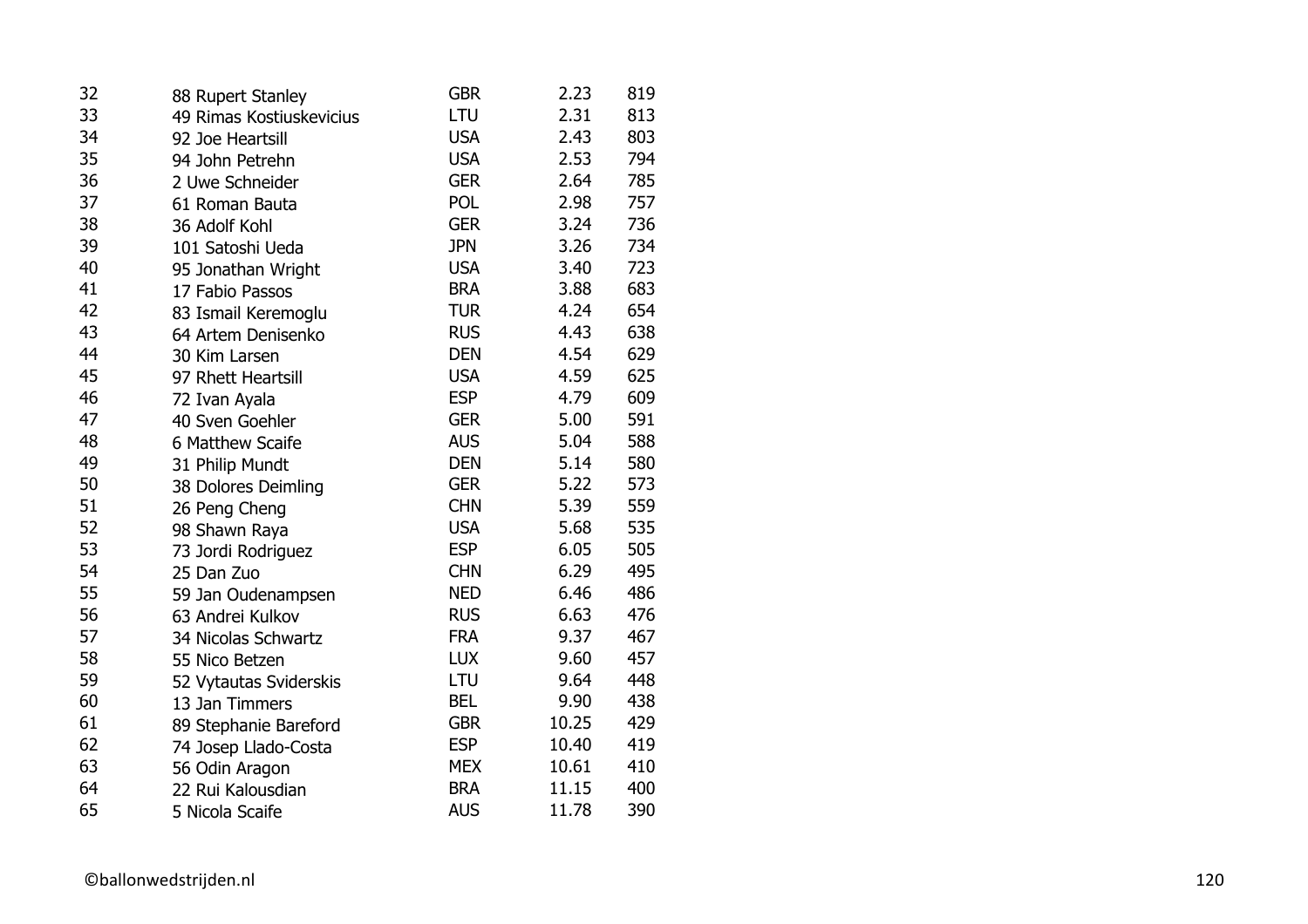| 66 | 10 Gerald Sturzlinger      | <b>AUT</b> | 12.15     | 381 |          |            |
|----|----------------------------|------------|-----------|-----|----------|------------|
| 67 | 45 Federico Miceli         | <b>ITA</b> | 12.60     | 371 |          |            |
| 68 | 69 Anna Nociarova          | <b>SVK</b> | 13.19     | 362 |          |            |
| 69 | 84 Roman Savchuk           | <b>UKR</b> | 14.36     | 352 |          |            |
| 70 | 16 Christian K. Kalousdian | <b>BRA</b> | 15.12     | 343 |          |            |
| 71 | 102 Shiro Katahira         | <b>JPN</b> | 16.93     | 333 |          |            |
| 72 | 33 Laure de Coligny        | <b>FRA</b> | 20.25     | 324 |          |            |
| 73 | 50 Rokas Kostiuskevicius   | LTU        | 20.84     | 314 |          |            |
| 74 | 67 Sergey Bazhenov         | <b>RUS</b> | 21.87     | 305 |          |            |
| 75 | 81 Roman Hugi              | <b>SUI</b> | 22.00     | 295 |          |            |
| 76 | 46 Paolo Oggioni           | <b>ITA</b> | 23.88     | 286 |          |            |
| 77 | 53 Claude Kraft            | <b>LUX</b> | 24.24     | 276 |          |            |
| 78 | 15 Amarildo A. Tozzi       | <b>BRA</b> | 25.52     | 267 |          |            |
| 79 | 37 David Strasmann         | <b>GER</b> | 28.08     | 257 |          |            |
| 80 | 82 Stefan Zeberli          | <b>SUI</b> | 29.04     | 248 |          |            |
| 81 | 51 Tadas Gegevicius        | LTU        | 31.41     | 238 |          |            |
| 82 | 57 Henk Broeders           | <b>NED</b> | 32.89     | 229 |          |            |
| 83 | 78 Marc Blaser             | <b>SUI</b> | 35.41     | 219 |          |            |
| 84 | 96 Paul Petrehn            | <b>USA</b> | 37.74     | 210 |          |            |
| 85 | 48 Seoku Kang              | <b>KOR</b> | 38.14     | 200 |          |            |
| 86 | 39 Pascal Kreins           | <b>GER</b> | 41.62     | 190 |          |            |
| 87 | 41 Chi Kei Chow            | <b>HKG</b> | 43.27     | 181 |          |            |
| 88 | 65 Igor Vertiprakhov       | <b>RUS</b> | 46.42     | 171 |          |            |
| 89 | 105 Yoshikazu Ueda         | <b>JPN</b> | 48.44     | 162 |          |            |
| 90 | 77 David Hochreutener      | <b>SUI</b> | 48.64     | 152 |          |            |
| 91 | 79 Nicole Vogel            | <b>SUI</b> | 48.88     | 143 |          |            |
| 92 | 54 Colin Weber             | <b>LUX</b> | 56.26     | 133 |          |            |
| 93 | 70 Juraj Brezan            | <b>SVK</b> | 64.86     | 124 |          |            |
| 94 | 11 Johann Almer            | <b>AUT</b> | 68.38     | 114 |          |            |
| 95 | 90 Al Nels                 | <b>USA</b> | 70.16     | 105 |          |            |
| 96 | 91 Chase Donner            | <b>USA</b> | 70.30     | 95  |          |            |
| 97 | 3 Lupercio Lima            | <b>BRA</b> | 95.94     | 86  |          |            |
| 98 | 7 Peter Wright             | <b>AUS</b> | No Result | 43  | R12.18.2 | Out of SCA |
| 99 | 23 Dale Ritchie            | CAN        | No Result | 43  | R12.18.2 | Out of SCA |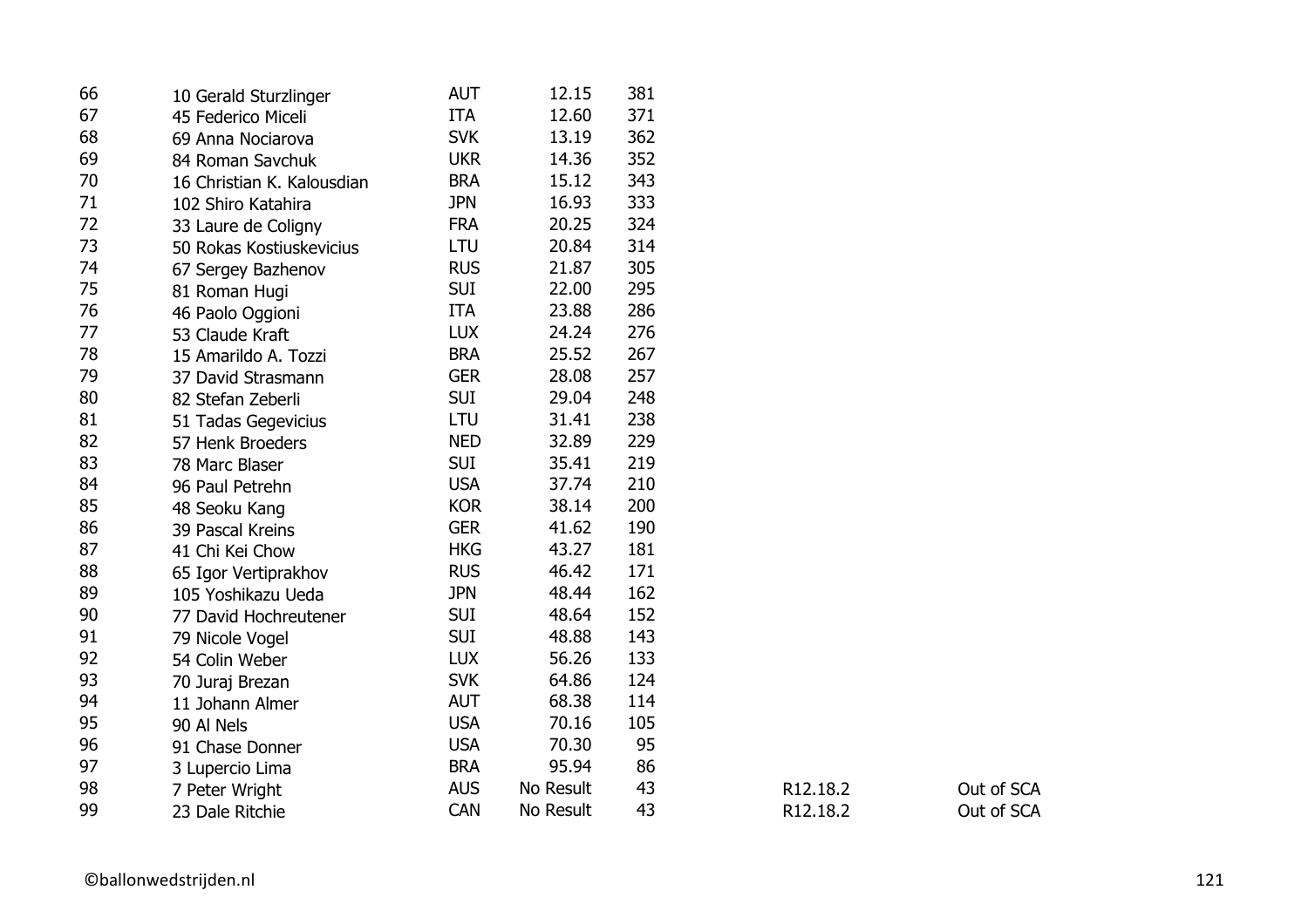| 100       | 35 Thomas Merceron     | <b>FRA</b>     | No Result | 43       | R <sub>12</sub> , 18.2 | Out of SCA                |
|-----------|------------------------|----------------|-----------|----------|------------------------|---------------------------|
| 101       | 58 Jan Fokken          | <b>NED</b>     | No Result | 43       | R <sub>12.18.2</sub>   | Out of SCA                |
| 102       | 71 Jan Minnaar         | <b>RSA</b>     | No Result | 43       | R <sub>12</sub> .18.2  | Out of SCA                |
| 103       | 75 Lars Ekstedt        | <b>SWE</b>     | No Result | 43       | R <sub>12</sub> , 18.2 | Out of SCA                |
| 104       | 76 Thomas Grubbstrom   | <b>SWE</b>     | No Result | 43       | R <sub>12</sub> , 18.2 | Out of SCA                |
| 105       | 103 Susumu Akama       | jpn            | No Result | 43       | R <sub>12</sub> , 18.2 | Out of SCA                |
| $P = 105$ | $M = 53$<br>$W = 0.03$ | $A=97$ RM=6.05 |           | $SM=505$ |                        | $Checksum = ABD0$<br>---- |

2016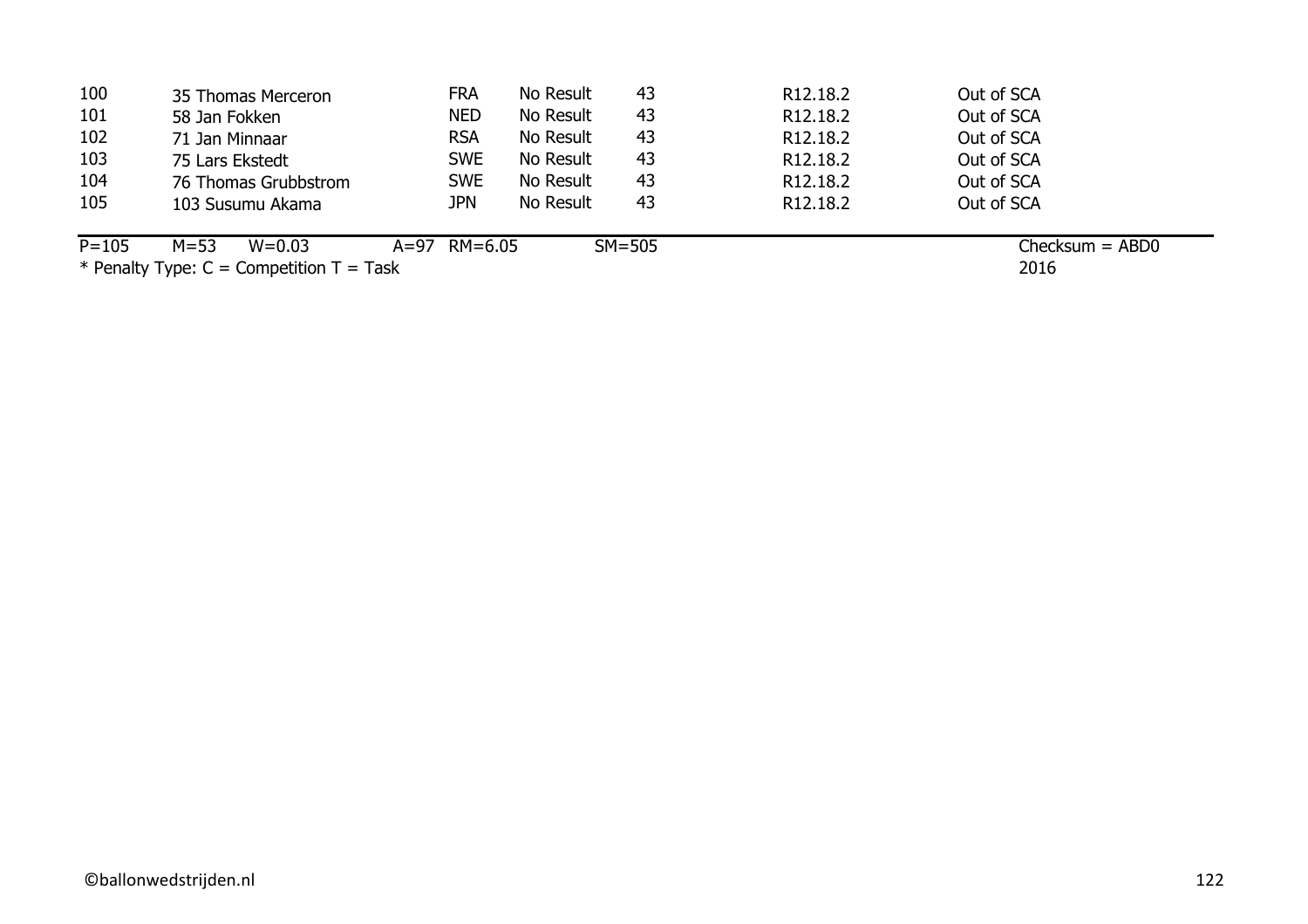| Task #: 28   | Judge Declared Goal R15.2 |            |        | Flight $# 9$     | Task Date: | $\overline{\text{S}}$ unday, | 06-11-2016 | AM |
|--------------|---------------------------|------------|--------|------------------|------------|------------------------------|------------|----|
| Rank         | Pilot                     | From       | Result | Penalty<br>Score | Rule       | Type Reason                  |            |    |
| $\mathbf{1}$ | 37 David Strasmann        | <b>GER</b> | 0.00   | 1000             |            |                              |            |    |
| 1            | 101 Satoshi Ueda          | <b>JPN</b> | 0.00   | 1000             |            |                              |            |    |
| 3            | 20 Markus D. Kalousdian   | <b>BRA</b> | 0.05   | 992              |            |                              |            |    |
| 4            | 86 Mike Howard            | <b>UAE</b> | 0.10   | 984              |            |                              |            |    |
| 5            | 57 Henk Broeders          | <b>NED</b> | 0.39   | 936              |            |                              |            |    |
| 6            | 92 Joe Heartsill          | <b>USA</b> | 0.41   | 933              |            |                              |            |    |
| 7            | 24 Jason Adams            | <b>CAN</b> | 0.48   | 922              |            |                              |            |    |
| 8            | 9 Elisabeth Kindermann    | <b>AUT</b> | 0.50   | 918              |            |                              |            |    |
| 9            | 88 Rupert Stanley         | <b>GBR</b> | 0.51   | 917              |            |                              |            |    |
| 10           | 73 Jordi Rodriguez        | <b>ESP</b> | 0.79   | 871              |            |                              |            |    |
| 11           | 96 Paul Petrehn           | <b>USA</b> | 0.82   | 866              |            |                              |            |    |
| 12           | 22 Rui Kalousdian         | <b>BRA</b> | 0.83   | 864              |            |                              |            |    |
| 13           | 50 Rokas Kostiuskevicius  | LTU        | 0.93   | 848              |            |                              |            |    |
| 14           | 94 John Petrehn           | <b>USA</b> | 0.96   | 843              |            |                              |            |    |
| 15           | 49 Rimas Kostiuskevicius  | LTU        | 1.00   | 837              |            |                              |            |    |
| 16           | 103 Susumu Akama          | <b>JPN</b> | 1.01   | 835              |            |                              |            |    |
| 17           | 13 Jan Timmers            | <b>BEL</b> | 1.03   | 832              |            |                              |            |    |
| 18           | 76 Thomas Grubbstrom      | <b>SWE</b> | 1.09   | 822              |            |                              |            |    |
| 19           | 95 Jonathan Wright        | <b>USA</b> | 1.17   | 809              |            |                              |            |    |
| 20           | 44 Zoltan Nemeth          | <b>HUN</b> | 1.18   | 807              |            |                              |            |    |
| 21           | 104 Takao Mizukami        | <b>JPN</b> | 1.21   | 802              |            |                              |            |    |
| 22           | 97 Rhett Heartsill        | <b>USA</b> | 1.22   | 801              |            |                              |            |    |
| 23           | 60 Bazyli Dawidziuk       | <b>POL</b> | 1.23   | 799              |            |                              |            |    |
| 24           | 34 Nicolas Schwartz       | <b>FRA</b> | 1.26   | 794              |            |                              |            |    |
| 25           | 45 Federico Miceli        | <b>ITA</b> | 1.28   | 791              |            |                              |            |    |
| 26           | 26 Peng Cheng             | <b>CHN</b> | 1.40   | 771              |            |                              |            |    |
| 27           | 72 Ivan Ayala             | <b>ESP</b> | 1.41   | 770              |            |                              |            |    |
| 28           | 78 Marc Blaser            | <b>SUI</b> | 1.43   | 766              |            |                              |            |    |
| 29           | 61 Roman Bauta            | <b>POL</b> | 1.49   | 757              |            |                              |            |    |
| 30           | 100 Masafumi Sato         | <b>JPN</b> | 1.69   | 724              |            |                              |            |    |
| 31           | 29 Igor Miklousic         | <b>CRO</b> | 1.73   | 717              |            |                              |            |    |

22<sup>th</sup> World Hot Air Balloon Championships, Saga (JPN) 2016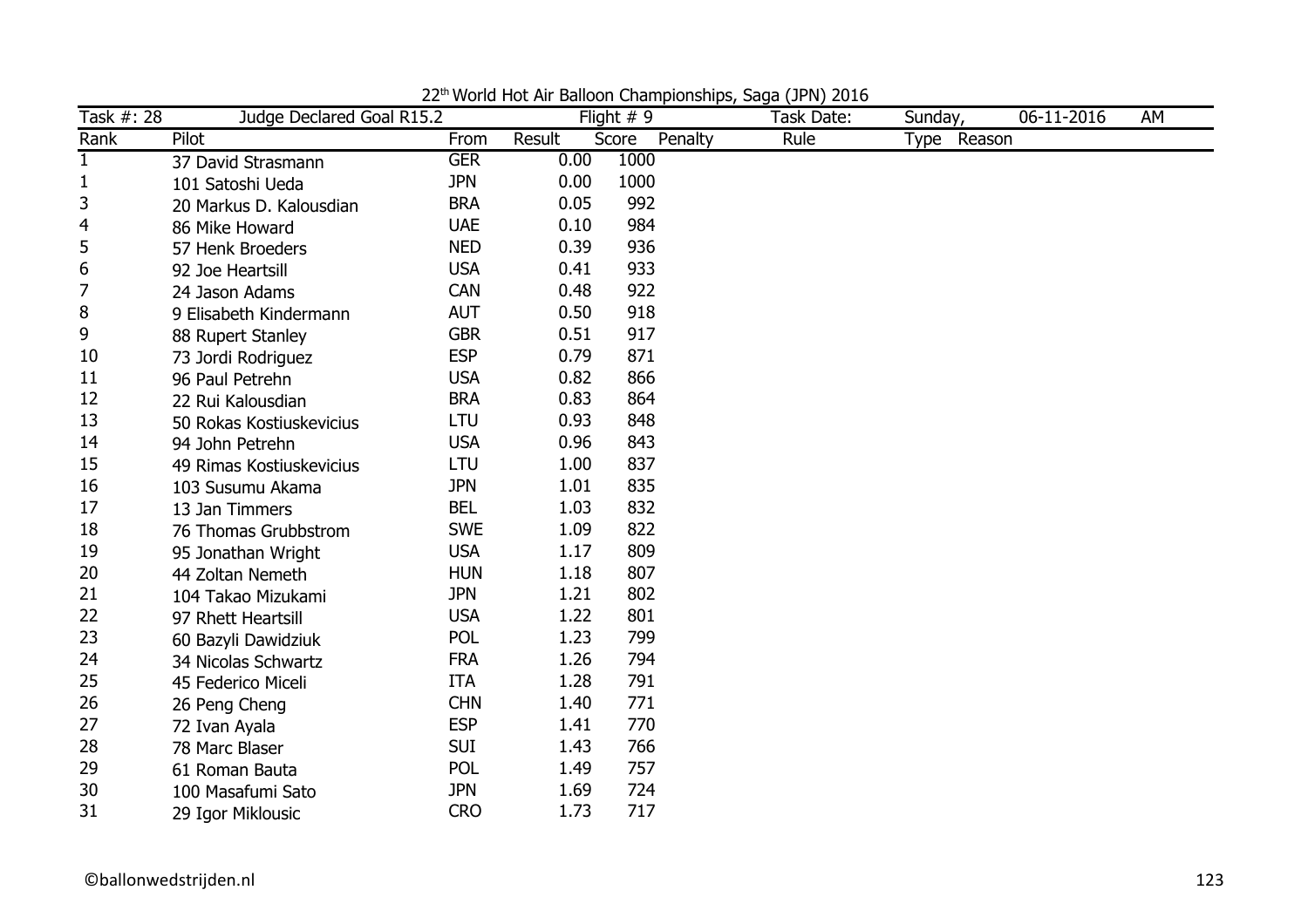| 31 | 38 Dolores Deimling    | <b>GER</b> | 1.73 | 717         |      |              |                            |
|----|------------------------|------------|------|-------------|------|--------------|----------------------------|
| 33 | 67 Sergey Bazhenov     | <b>RUS</b> | 1.84 | 699         |      |              |                            |
| 34 | 28 Yudong Feng         | <b>CHN</b> | 1.90 | 690         |      |              |                            |
| 34 | 36 Adolf Kohl          | <b>GER</b> | 1.90 | 690         |      |              |                            |
| 36 | 10 Gerald Sturzlinger  | <b>AUT</b> | 1.93 | 685         |      |              |                            |
| 37 | 52 Vytautas Sviderskis | <b>LTU</b> | 1.98 | 677         |      |              |                            |
| 37 | 91 Chase Donner        | <b>USA</b> | 1.98 | 677         |      |              |                            |
| 39 | 77 David Hochreutener  | <b>SUI</b> | 2.11 | 655         |      |              |                            |
| 40 | 70 Juraj Brezan        | <b>SVK</b> | 2.16 | 647         |      |              |                            |
| 41 | 2 Uwe Schneider        | <b>GER</b> | 1.68 | 636 90 pts  | R7.5 | $\mathsf{C}$ | Flight in PZ 13 (Rail Way) |
| 42 | 46 Paolo Oggioni       | <b>ITA</b> | 2.26 | 631         |      |              |                            |
| 43 | 68 Sergey Latypov      | <b>RUS</b> | 2.27 | 629         |      |              |                            |
| 44 | 32 Clement Seigeot     | <b>FRA</b> | 1.66 | 619 110 pts | R7.5 | $\mathsf{C}$ | Flight in PZ 13 (Rail Way) |
| 45 | 64 Artem Denisenko     | <b>RUS</b> | 2.42 | 605         |      |              |                            |
| 46 | 4 Dominic Bareford     | <b>GBR</b> | 2.63 | 570         |      |              |                            |
| 47 | 41 Chi Kei Chow        | <b>HKG</b> | 2.64 | 569         |      |              |                            |
| 48 | 55 Nico Betzen         | <b>LUX</b> | 2.68 | 562         |      |              |                            |
| 49 | 102 Shiro Katahira     | <b>JPN</b> | 2.73 | 554         |      |              |                            |
| 50 | 25 Dan Zuo             | <b>CHN</b> | 2.78 | 546         |      |              |                            |
| 51 | 99 Todd Isley          | <b>USA</b> | 2.82 | 539         |      |              |                            |
| 52 | 7 Peter Wright         | <b>AUS</b> | 3.03 | 505         |      |              |                            |
| 53 | 5 Nicola Scaife        | <b>AUS</b> | 3.12 | 495         |      |              |                            |
| 54 | 54 Colin Weber         | <b>LUX</b> | 3.34 | 476         |      |              |                            |
| 55 | 93 Joe Zvada           | <b>USA</b> | 3.36 | 467         |      |              |                            |
| 56 | 6 Matthew Scaife       | <b>AUS</b> | 3.73 | 457         |      |              |                            |
| 57 | 71 Jan Minnaar         | <b>RSA</b> | 3.75 | 448         |      |              |                            |
| 58 | 98 Shawn Raya          | <b>USA</b> | 3.77 | 438         |      |              |                            |
| 59 | 87 Andrew Holly        | <b>GBR</b> | 4.25 | 419         |      |              |                            |
| 60 | 12 Werner Schrank      | <b>AUT</b> | 3.26 | 416 70 pts  | R7.5 | $\mathsf{C}$ | Flight in PZ 13 (Rail Way) |
| 61 | 63 Andrei Kulkov       | <b>RUS</b> | 4.34 | 410         |      |              |                            |
| 62 | 43 Janos Konecsni      | <b>HUN</b> | 4.39 | 400         |      |              |                            |
| 63 | 33 Laure de Coligny    | <b>FRA</b> | 4.41 | 390         |      |              |                            |
| 64 | 23 Dale Ritchie        | <b>CAN</b> | 4.63 | 381         |      |              |                            |
| 65 | 79 Nicole Vogel        | <b>SUI</b> | 4.77 | 371         |      |              |                            |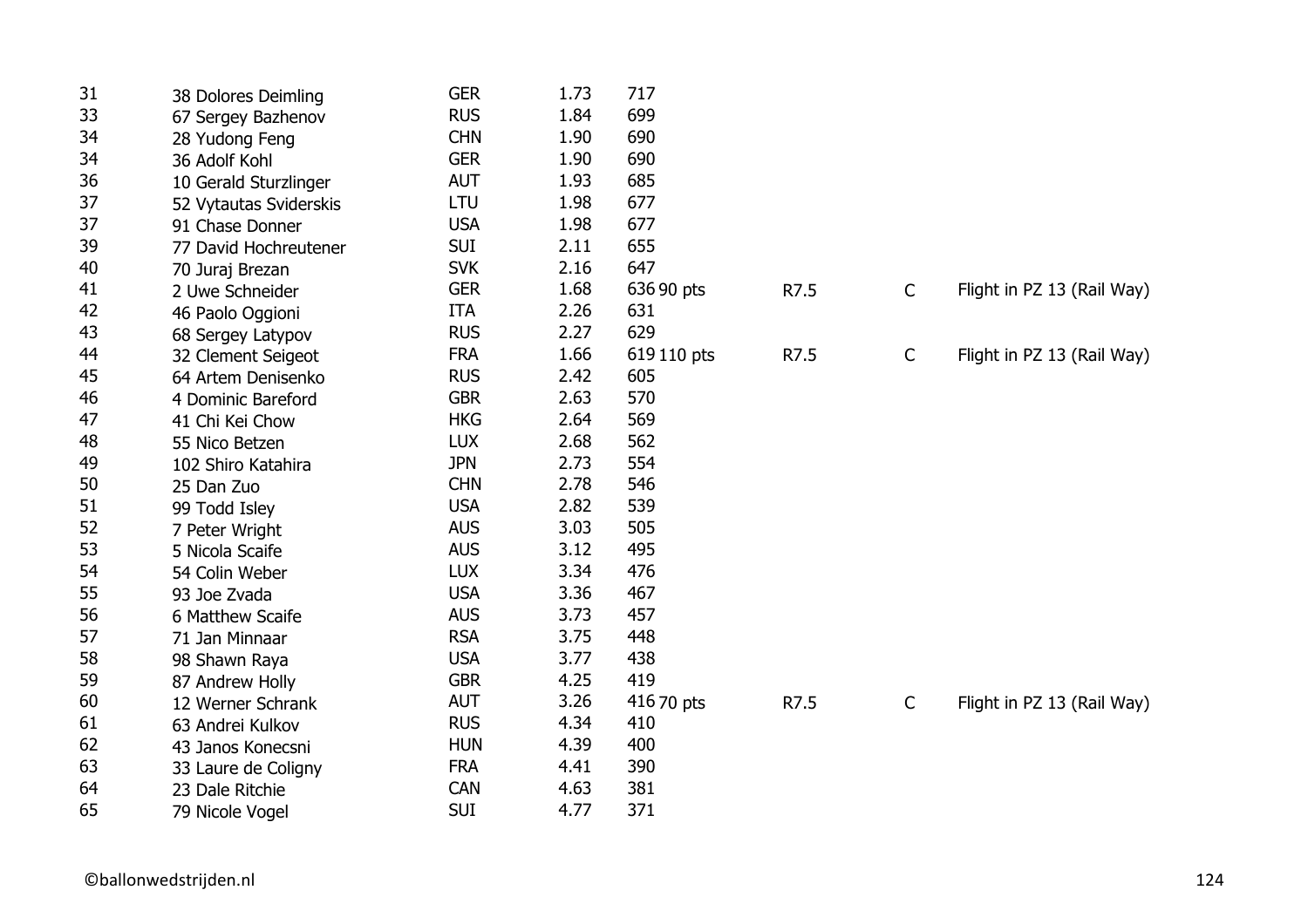| 66 | 74 Josep Llado-Costa       | <b>ESP</b> | 4.91  | 362         |      |              |                            |
|----|----------------------------|------------|-------|-------------|------|--------------|----------------------------|
| 67 | 1 Yudai Fujita             | <b>JPN</b> | 4.97  | 352         |      |              |                            |
| 68 | 14 Steven Vlegels          | <b>BEL</b> | 5.06  | 343         |      |              |                            |
| 69 | 51 Tadas Gegevicius        | LTU        | 5.14  | 333         |      |              |                            |
| 70 | 31 Philip Mundt            | <b>DEN</b> | 5.24  | 324         |      |              |                            |
| 71 | 65 Igor Vertiprakhov       | <b>RUS</b> | 5.26  | 314         |      |              |                            |
| 72 | 18 Luis Silvestre          | <b>BRA</b> | 5.78  | 305         |      |              |                            |
| 73 | 8 Andreas Simoner          | <b>AUT</b> | 6.14  | 286         |      |              |                            |
| 74 | 17 Fabio Passos            | <b>BRA</b> | 6.23  | 272         |      |              |                            |
| 74 | 21 Rubens R. Kalousdian    | <b>BRA</b> | 6.23  | 272         |      |              |                            |
| 76 | 66 Ivan Menyaylo           | <b>RUS</b> | 6.70  | 257         |      |              |                            |
| 77 | 27 Yongjun Li              | <b>CHN</b> | 2.88  | 250 280 pts | R7.5 | C            | Flight in PZ 13 (Rail Way) |
| 78 | 89 Stephanie Bareford      | <b>GBR</b> | 6.71  | 248         |      |              |                            |
| 79 | 81 Roman Hugi              | <b>SUI</b> | 6.73  | 238         |      |              |                            |
| 80 | 90 Al Nels                 | <b>USA</b> | 7.57  | 229         |      |              |                            |
| 81 | 83 Ismail Keremoglu        | <b>TUR</b> | 7.58  | 219         |      |              |                            |
| 82 | 56 Odin Aragon             | <b>MEX</b> | 8.16  | 210         |      |              |                            |
| 83 | 69 Anna Nociarova          | <b>SVK</b> | 8.76  | 200         |      |              |                            |
| 84 | 48 Seoku Kang              | <b>KOR</b> | 9.28  | 190         |      |              |                            |
| 85 | 62 Tomasz Filus            | POL        | 9.30  | 181         |      |              |                            |
| 86 | 40 Sven Goehler            | <b>GER</b> | 9.98  | 171         |      |              |                            |
| 87 | 39 Pascal Kreins           | <b>GER</b> | 3.93  | 159 270 pts | R7.5 | C            | Flight in PZ 13 (Rail Way) |
| 88 | 84 Roman Savchuk           | <b>UKR</b> | 5.92  | 155 140 pts | R7.5 | $\mathsf{C}$ | Flight in PZ 13 (Rail Way) |
| 89 | 58 Jan Fokken              | <b>NED</b> | 12.29 | 143         |      |              |                            |
| 90 | 80 Rene Erni               | <b>SUI</b> | 12.90 | 133         |      |              |                            |
| 91 | 53 Claude Kraft            | <b>LUX</b> | 13.53 | 124         |      |              |                            |
| 92 | 47 Jeong-Mok Seo           | <b>KOR</b> | 13.72 | 114         |      |              |                            |
| 93 | 19 Marcos Paulo Da Silva   | <b>BRA</b> | 14.25 | 105         |      |              |                            |
| 94 | 30 Kim Larsen              | <b>DEN</b> | 17.61 | 95          |      |              |                            |
| 95 | 16 Christian K. Kalousdian | <b>BRA</b> | 19.11 | 86          |      |              |                            |
| 96 | 42 Nigel Black             | <b>HKG</b> | 23.15 | 76          |      |              |                            |
| 97 | 11 Johann Almer            | <b>AUT</b> | 25.43 | 67          |      |              |                            |
| 98 | 15 Amarildo A. Tozzi       | <b>BRA</b> | 27.56 | 57          |      |              |                            |
| 99 | 59 Jan Oudenampsen         | <b>NED</b> | 87.14 | 38          |      |              |                            |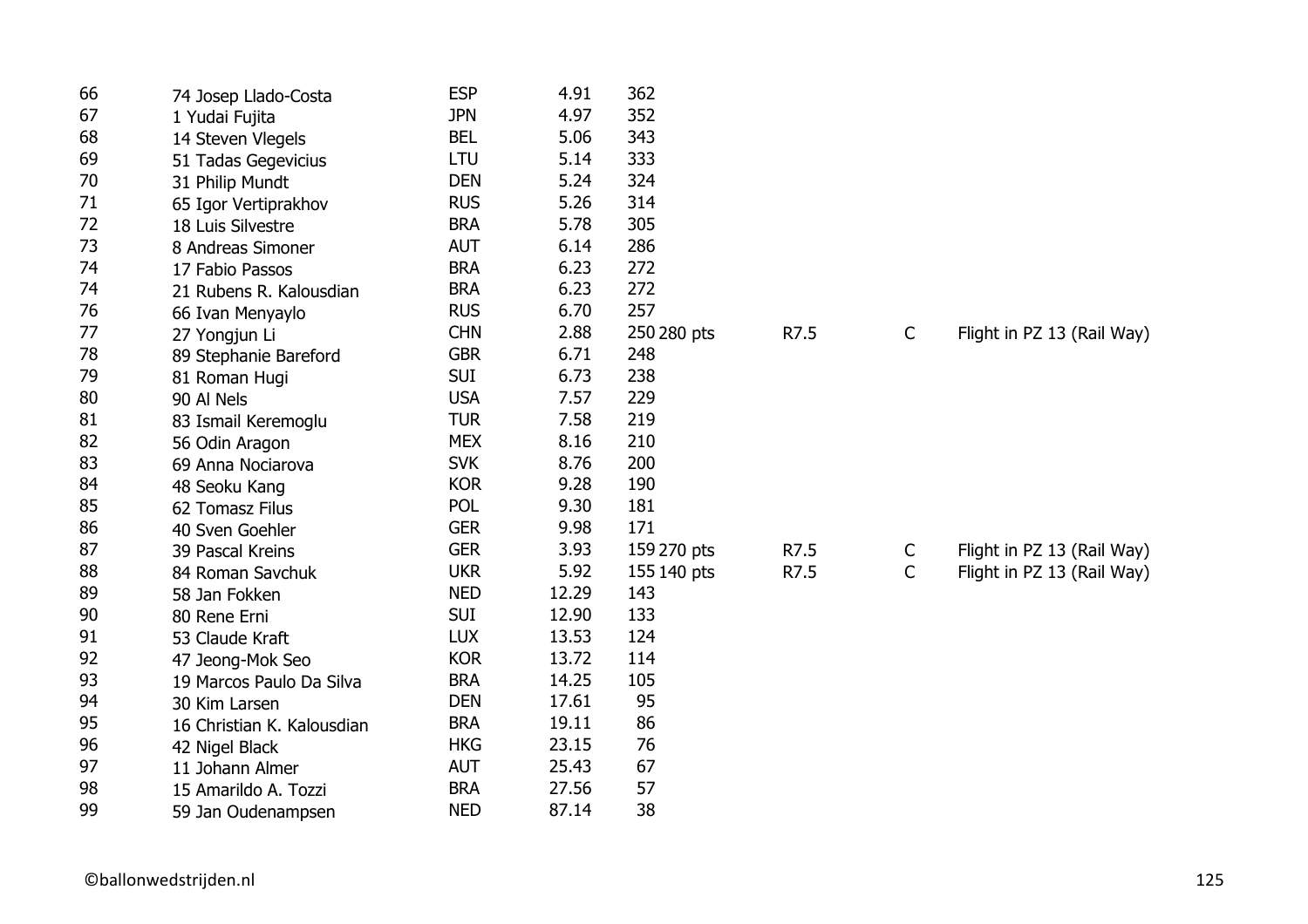| 100       | 35 Thomas Merceron                           | <b>FRA</b>          | 1459.00   | 29            |                       |   |                            |
|-----------|----------------------------------------------|---------------------|-----------|---------------|-----------------------|---|----------------------------|
| 101       | 73 Jordi Rodriguez                           | <b>SWE</b>          | 3280.00   | 19            |                       |   |                            |
| 102       | 3 Lupercio Lima                              | <b>BRA</b>          | No Result | 10            | R <sub>12</sub> .17.3 |   | Out of SRP                 |
| 103       | 82 Stefan Zeberli                            | <b>SUI</b>          | 11.24     | $-8170$ pts   | R7.5                  | ◡ | Flight in PZ 13 (Rail Way) |
| 104       | 105 Yoshikazu Ueda                           | <b>JPN</b>          | 81.36     | $-2270$ pts   | R7.5                  | C | Flight in PZ 13 (Rail Way) |
| 105       | 85 Vladyslav Klymenko                        | <b>UKR</b>          | 12.00     | $-138290$ pts | R7.5                  |   | Flight in PZ 13 (Rail Way) |
| $P = 105$ | $M = 53$<br>$W = 0.00$                       | $A = 104$ RM = 3.03 |           | $SM=505$      |                       |   | $Checksum = A9BF$          |
|           | * Penalty Type: $C =$ Competition $T =$ Task |                     |           |               |                       |   | 2016                       |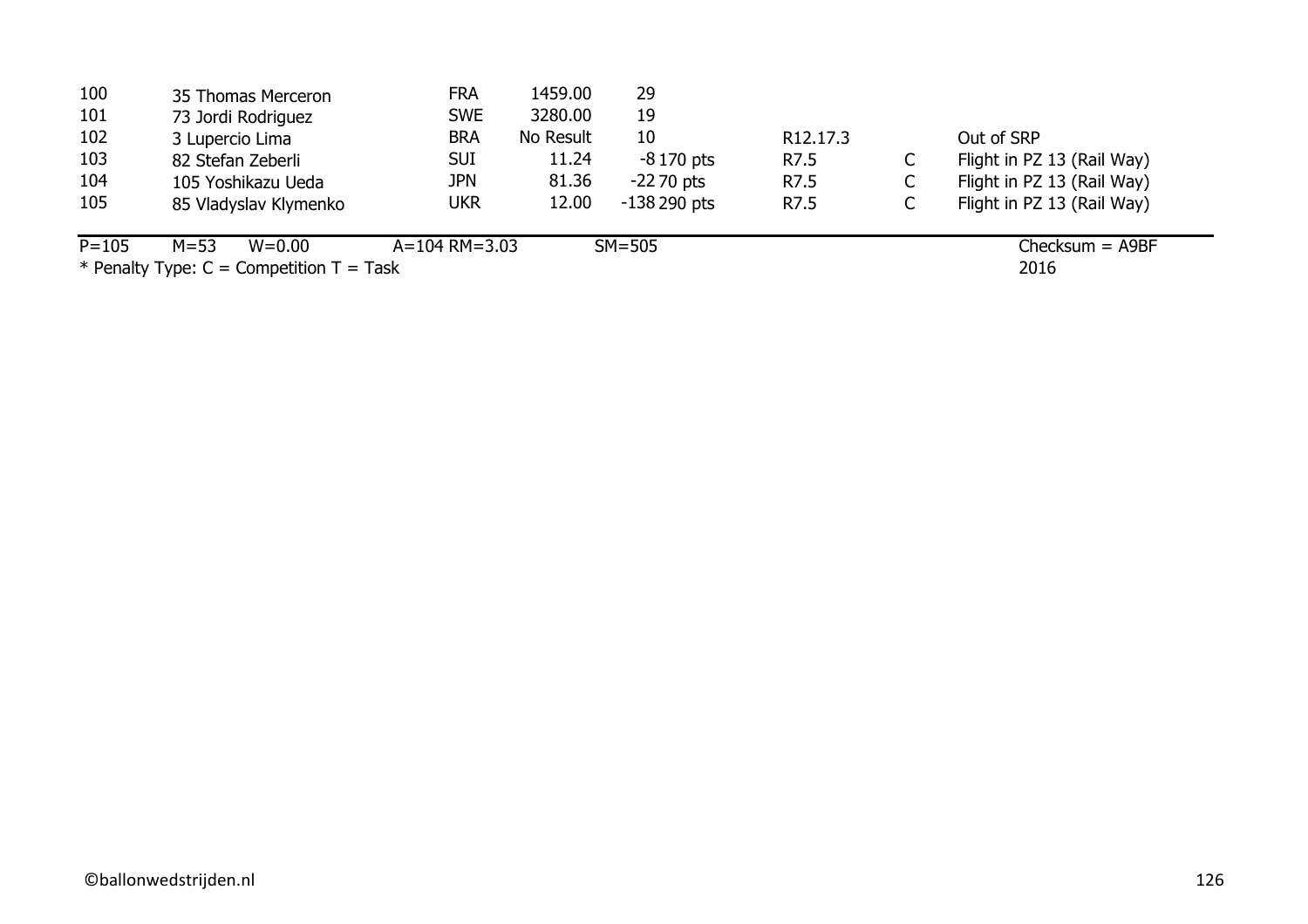| Task #: 29   | Pilot Decared Goal R15.1 |            |        | Flight $# 9$     | Task Date: | Sunday,     | 06-11-2016 | AM |
|--------------|--------------------------|------------|--------|------------------|------------|-------------|------------|----|
| Rank         | Pilot                    | From       | Result | Penalty<br>Score | Rule       | Type Reason |            |    |
| $\mathbf{1}$ | 32 Clement Seigeot       | <b>FRA</b> | 0.25   | 1000             |            |             |            |    |
| 2            | 3 Lupercio Lima          | <b>BRA</b> | 1.46   | 996              |            |             |            |    |
| 3            | 96 Paul Petrehn          | <b>USA</b> | 3.08   | 990              |            |             |            |    |
| 4            | 59 Jan Oudenampsen       | <b>NED</b> | 3.13   | 990              |            |             |            |    |
| 5            | 6 Matthew Scaife         | <b>AUS</b> | 4.28   | 985              |            |             |            |    |
| 6            | 23 Dale Ritchie          | <b>CAN</b> | 4.54   | 984              |            |             |            |    |
| 7            | 101 Satoshi Ueda         | <b>JPN</b> | 4.73   | 984              |            |             |            |    |
| 8            | 38 Dolores Deimling      | <b>GER</b> | 7.00   | 976              |            |             |            |    |
| 9            | 33 Laure de Coligny      | <b>FRA</b> | 7.34   | 974              |            |             |            |    |
| 10           | 71 Jan Minnaar           | <b>RSA</b> | 8.00   | 972              |            |             |            |    |
| 11           | 25 Dan Zuo               | <b>CHN</b> | 11.45  | 960              |            |             |            |    |
| 12           | 47 Jeong-Mok Seo         | <b>KOR</b> | 15.56  | 945              |            |             |            |    |
| 13           | 21 Rubens R. Kalousdian  | <b>BRA</b> | 16.87  | 940              |            |             |            |    |
| 14           | 24 Jason Adams           | <b>CAN</b> | 18.15  | 935              |            |             |            |    |
| 15           | 14 Steven Vlegels        | <b>BEL</b> | 22.47  | 920              |            |             |            |    |
| 16           | 49 Rimas Kostiuskevicius | <b>LTU</b> | 22.49  | 920              |            |             |            |    |
| 17           | 90 Al Nels               | <b>USA</b> | 23.68  | 915              |            |             |            |    |
| 18           | 89 Stephanie Bareford    | <b>GBR</b> | 25.69  | 908              |            |             |            |    |
| 19           | 94 John Petrehn          | <b>USA</b> | 25.83  | 908              |            |             |            |    |
| 20           | 72 Ivan Ayala            | <b>ESP</b> | 28.80  | 897              |            |             |            |    |
| 21           | 20 Markus D. Kalousdian  | <b>BRA</b> | 36.03  | 871              |            |             |            |    |
| 22           | 62 Tomasz Filus          | <b>POL</b> | 38.84  | 861              |            |             |            |    |
| 23           | 35 Thomas Merceron       | <b>FRA</b> | 40.40  | 855              |            |             |            |    |
| 24           | 41 Chi Kei Chow          | <b>HKG</b> | 46.79  | 832              |            |             |            |    |
| 25           | 87 Andrew Holly          | <b>GBR</b> | 55.00  | 802              |            |             |            |    |
| 26           | 58 Jan Fokken            | <b>NED</b> | 62.67  | 774              |            |             |            |    |
| 27           | 82 Stefan Zeberli        | <b>SUI</b> | 69.50  | 750              |            |             |            |    |
| 28           | 81 Roman Hugi            | <b>SUI</b> | 70.05  | 748              |            |             |            |    |
| 29           | 4 Dominic Bareford       | <b>GBR</b> | 70.43  | 746              |            |             |            |    |
| 30           | 100 Masafumi Sato        | <b>JPN</b> | 74.05  | 733              |            |             |            |    |
| 31           | 36 Adolf Kohl            | <b>GER</b> | 76.00  | 726              |            |             |            |    |

22<sup>th</sup> World Hot Air Balloon Championships, Saga (JPN) 2016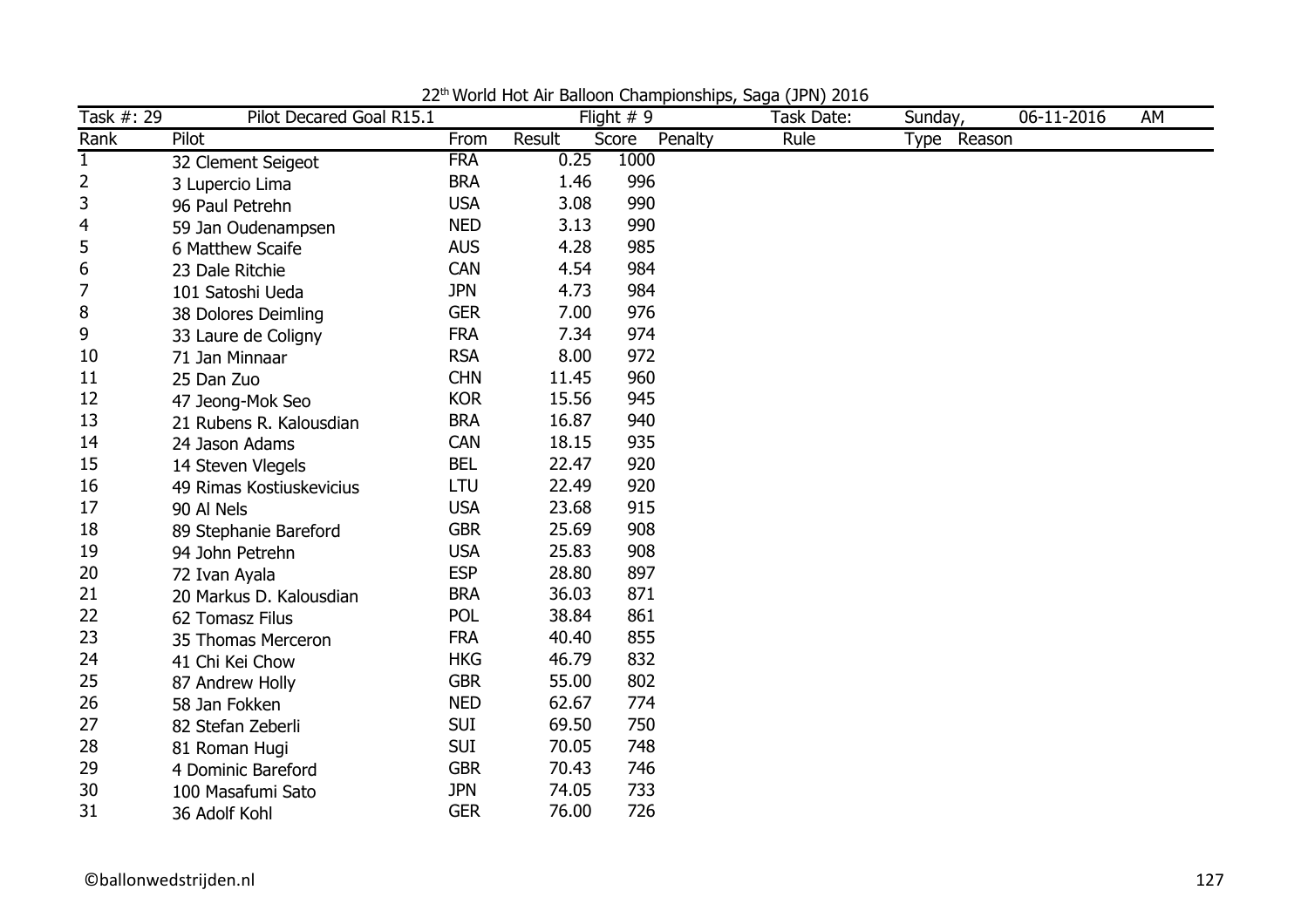| 31 | 104 Takao Mizukami         | <b>JPN</b> | 76.00     | 726 |          |            |
|----|----------------------------|------------|-----------|-----|----------|------------|
| 33 | 34 Nicolas Schwartz        | <b>FRA</b> | 79.35     | 714 |          |            |
| 34 | 86 Mike Howard             | <b>UAE</b> | 82.70     | 702 |          |            |
| 35 | 66 Ivan Menyaylo           | <b>RUS</b> | 83.38     | 700 |          |            |
| 36 | 88 Rupert Stanley          | <b>GBR</b> | 93.60     | 663 |          |            |
| 37 | 97 Rhett Heartsill         | <b>USA</b> | 94.40     | 660 |          |            |
| 38 | 99 Todd Isley              | <b>USA</b> | 97.64     | 648 |          |            |
| 39 | 5 Nicola Scaife            | <b>AUS</b> | No Result | 448 | R12.18.2 | Out of SCA |
| 39 | 7 Peter Wright             | <b>AUS</b> | No Result | 448 | R12.18.2 | Out of SCA |
| 39 | 8 Andreas Simoner          | <b>AUT</b> | No Result | 448 | R12.18.2 | Out of SCA |
| 39 | 11 Johann Almer            | <b>AUT</b> | No Result | 448 | R12.18.2 | Out of SCA |
| 39 | 12 Werner Schrank          | <b>AUT</b> | No Result | 448 | R12.18.2 | Out of SCA |
| 39 | 15 Amarildo A. Tozzi       | <b>BRA</b> | No Result | 448 | R12.18.2 | Out of SCA |
| 39 | 16 Christian K. Kalousdian | <b>BRA</b> | No Result | 448 | R12.18.2 | Out of SCA |
| 39 | 17 Fabio Passos            | <b>BRA</b> | No Result | 448 | R12.18.2 | Out of SCA |
| 39 | 18 Luis Silvestre          | <b>BRA</b> | No Result | 448 | R12.18.2 | Out of SCA |
| 39 | 19 Marcos Paulo Da Silva   | <b>BRA</b> | No Result | 448 | R12.18.2 | Out of SCA |
| 39 | 22 Rui Kalousdian          | <b>BRA</b> | No Result | 448 | R12.18.2 | Out of SCA |
| 39 | 26 Peng Cheng              | <b>CHN</b> | No Result | 448 | R12.18.2 | Out of SCA |
| 39 | 27 Yongjun Li              | <b>CHN</b> | No Result | 448 | R12.18.2 | Out of SCA |
| 39 | 28 Yudong Feng             | <b>CHN</b> | No Result | 448 | R12.18.2 | Out of SCA |
| 39 | 29 Igor Miklousic          | <b>CRO</b> | No Result | 448 | R12.18.2 | Out of SCA |
| 39 | 30 Kim Larsen              | <b>DEN</b> | No Result | 448 | R12.18.2 | Out of SCA |
| 39 | 31 Philip Mundt            | <b>DEN</b> | No Result | 448 | R12.18.2 | Out of SCA |
| 39 | 37 David Strasmann         | <b>GER</b> | No Result | 448 | R12.18.2 | Out of SCA |
| 39 | 39 Pascal Kreins           | <b>GER</b> | No Result | 448 | R12.18.2 | Out of SCA |
| 39 | 42 Nigel Black             | <b>HKG</b> | No Result | 448 | R12.18.2 | Out of SCA |
| 39 | 44 Zoltan Nemeth           | <b>HUN</b> | No Result | 448 | R12.18.2 | Out of SCA |
| 39 | 46 Paolo Oggioni           | <b>ITA</b> | No Result | 448 | R12.18.2 | Out of SCA |
| 39 | 50 Rokas Kostiuskevicius   | LTU        | No Result | 448 | R12.18.2 | Out of SCA |
| 39 | 52 Vytautas Sviderskis     | LTU        | No Result | 448 | R12.18.2 | Out of SCA |
| 39 | 53 Claude Kraft            | <b>LUX</b> | No Result | 448 | R12.18.2 | Out of SCA |
| 39 | 54 Colin Weber             | <b>LUX</b> | No Result | 448 | R12.18.2 | Out of SCA |
| 39 | 55 Nico Betzen             | <b>LUX</b> | No Result | 448 | R12.18.2 | Out of SCA |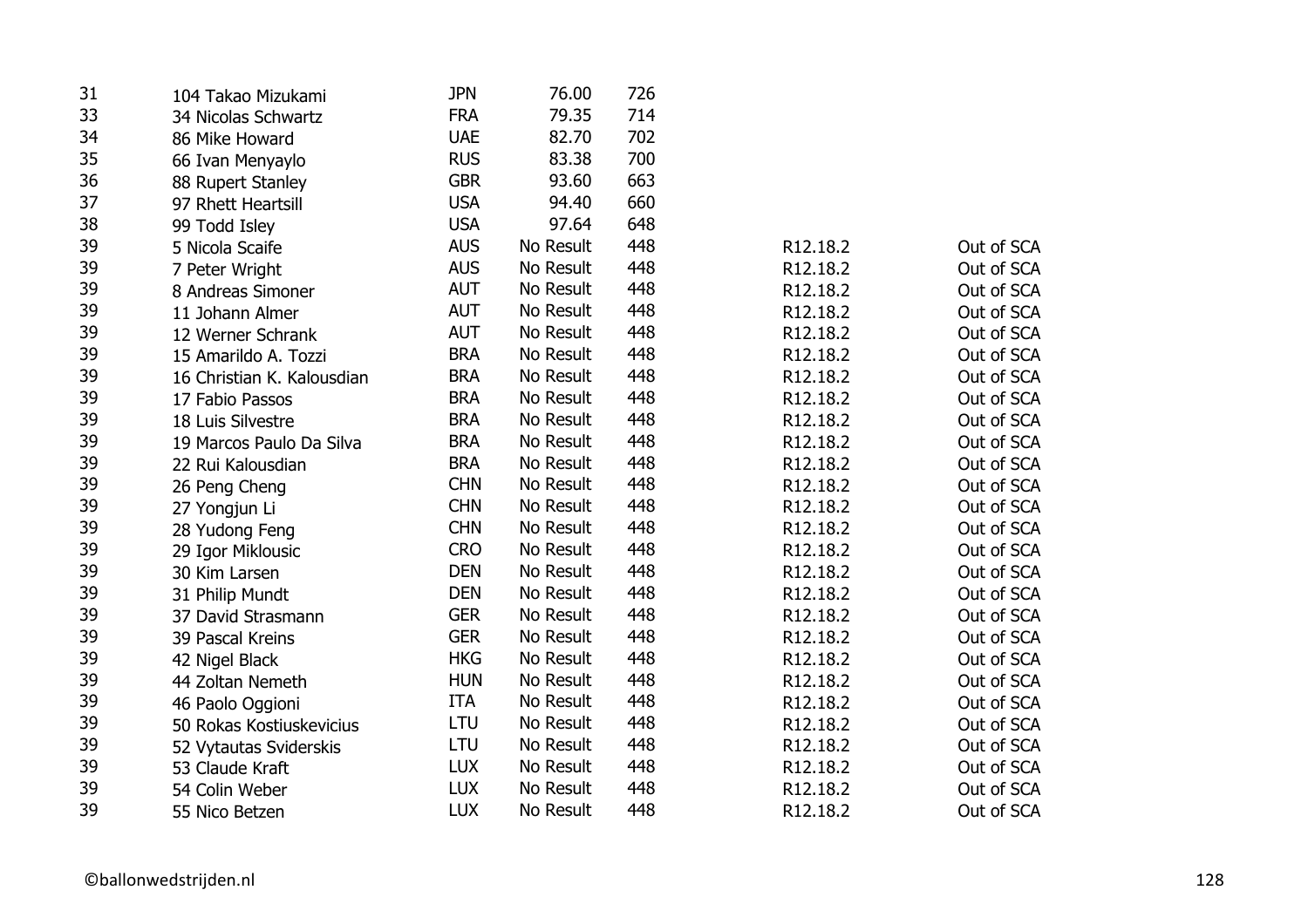| 39 | 56 Odin Aragon         | <b>MEX</b> | No Result | 448 | R12.18.2 | Out of SCA |
|----|------------------------|------------|-----------|-----|----------|------------|
| 39 | 57 Henk Broeders       | <b>NED</b> | No Result | 448 | R12.18.2 | Out of SCA |
| 39 | 60 Bazyli Dawidziuk    | POL        | No Result | 448 | R12.18.2 | Out of SCA |
| 39 | 61 Roman Bauta         | POL        | No Result | 448 | R12.18.2 | Out of SCA |
| 39 | 64 Artem Denisenko     | <b>RUS</b> | No Result | 448 | R12.18.2 | Out of SCA |
| 39 | 67 Sergey Bazhenov     | <b>RUS</b> | No Result | 448 | R12.18.2 | Out of SCA |
| 39 | 69 Anna Nociarova      | <b>SVK</b> | No Result | 448 | R12.18.2 | Out of SCA |
| 39 | 73 Jordi Rodriguez     | <b>ESP</b> | No Result | 448 | R12.18.2 | Out of SCA |
| 39 | 75 Lars Ekstedt        | <b>SWE</b> | No Result | 448 | R12.18.2 | Out of SCA |
| 39 | 76 Thomas Grubbstrom   | <b>SWE</b> | No Result | 448 | R12.18.2 | Out of SCA |
| 39 | 77 David Hochreutener  | <b>SUI</b> | No Result | 448 | R12.18.2 | Out of SCA |
| 39 | 78 Marc Blaser         | <b>SUI</b> | No Result | 448 | R12.18.2 | Out of SCA |
| 39 | 83 Ismail Keremoglu    | <b>TUR</b> | No Result | 448 | R12.18.2 | Out of SCA |
| 39 | 84 Roman Savchuk       | <b>UKR</b> | No Result | 448 | R12.18.2 | Out of SCA |
| 39 | 85 Vladyslav Klymenko  | <b>UKR</b> | No Result | 448 | R12.18.2 | Out of SCA |
| 39 | 92 Joe Heartsill       | <b>USA</b> | No Result | 448 | R12.18.2 | Out of SCA |
| 39 | 95 Jonathan Wright     | <b>USA</b> | No Result | 448 | R12.18.2 | Out of SCA |
| 39 | 103 Susumu Akama       | <b>JPN</b> | No Result | 448 | R12.18.2 | Out of SCA |
| 39 | 105 Yoshikazu Ueda     | <b>JPN</b> | No Result | 448 | R12.18.2 | Out of SCA |
| 39 | 91 Chase Donner        | <b>USA</b> | No Result | 448 | R12.18.2 | Out of SCA |
| 39 | 68 Sergey Latypov      | <b>RUS</b> | No Result | 448 | R12.18.2 | Out of SCA |
| 39 | 80 Rene Erni           | <b>SUI</b> | No Result | 448 | R12.18.2 | Out of SCA |
| 39 | 40 Sven Goehler        | <b>GER</b> | No Result | 448 | R12.18.2 | Out of SCA |
| 39 | 1 Yudai Fujita         | <b>JPN</b> | No Result | 448 | R12.18.2 | Out of SCA |
| 39 | 98 Shawn Raya          | <b>USA</b> | No Result | 448 | R12.18.2 | Out of SCA |
| 39 | 102 Shiro Katahira     | <b>JPN</b> | No Result | 448 | R12.18.2 | Out of SCA |
| 39 | 2 Uwe Schneider        | <b>GER</b> | No Result | 448 | R12.18.2 | Out of SCA |
| 39 | 43 Janos Konecsni      | <b>HUN</b> | No Result | 448 | R12.18.2 | Out of SCA |
| 39 | 93 Joe Zvada           | <b>USA</b> | No Result | 448 | R12.18.2 | Out of SCA |
| 39 | 51 Tadas Gegevicius    | <b>LTU</b> | No Result | 448 | R12.18.2 | Out of SCA |
| 39 | 9 Elisabeth Kindermann | <b>AUT</b> | No Result | 448 | R12.18.2 | Out of SCA |
| 39 | 74 Josep Llado-Costa   | <b>ESP</b> | No Result | 448 | R12.18.2 | Out of SCA |
| 39 | 10 Gerald Sturzlinger  | <b>AUT</b> | No Result | 448 | R12.18.2 | Out of SCA |
| 39 | 70 Juraj Brezan        | <b>SVK</b> | No Result | 448 | R12.18.2 | Out of SCA |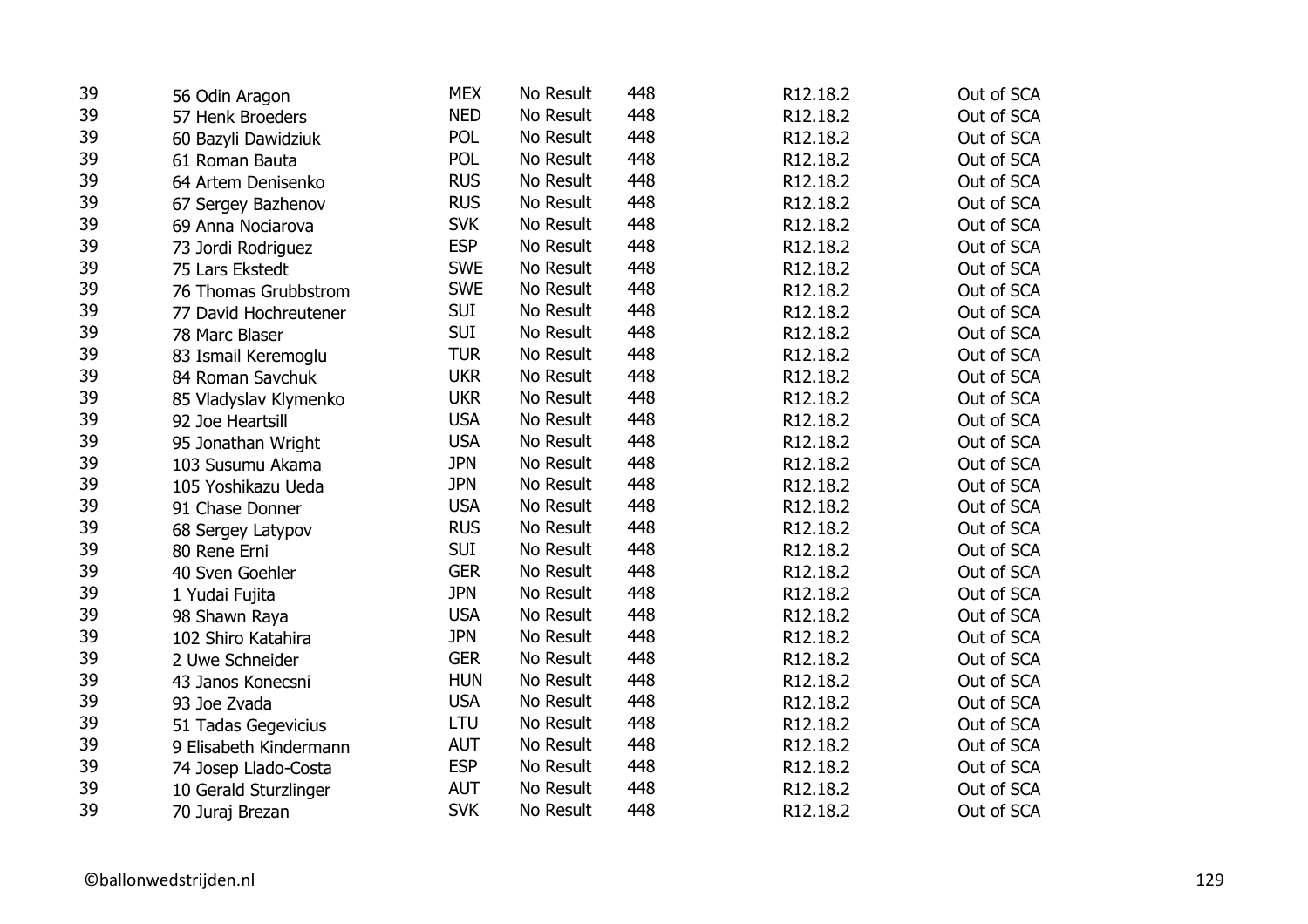| 39        | 79 Nicole Vogel                                                                                                                                                                                                                                                                                                                                                                                                                                              | <b>SUI</b>    | No Result | 448      | R <sub>12</sub> .18.2 | Out of SCA        |
|-----------|--------------------------------------------------------------------------------------------------------------------------------------------------------------------------------------------------------------------------------------------------------------------------------------------------------------------------------------------------------------------------------------------------------------------------------------------------------------|---------------|-----------|----------|-----------------------|-------------------|
| 39        | 65 Igor Vertiprakhov                                                                                                                                                                                                                                                                                                                                                                                                                                         | <b>RUS</b>    | No Result | 448      | R <sub>12</sub> .18.2 | Out of SCA        |
| 39        | 13 Jan Timmers                                                                                                                                                                                                                                                                                                                                                                                                                                               | <b>BEL</b>    | No Result | 448      | R <sub>12.18.2</sub>  | Out of SCA        |
| 39        | 48 Seoku Kang                                                                                                                                                                                                                                                                                                                                                                                                                                                | <b>KOR</b>    | No Result | 448      | R <sub>12</sub> .18.2 | Out of SCA        |
| 39        | 63 Andrei Kulkov                                                                                                                                                                                                                                                                                                                                                                                                                                             | <b>RUS</b>    | No Result | 448      | R <sub>12.18.2</sub>  | Out of SCA        |
| 39        | 45 Federico Miceli                                                                                                                                                                                                                                                                                                                                                                                                                                           | <b>ITA</b>    | No Result | 448      | R <sub>12.18.2</sub>  | Out of SCA        |
| $P = 105$ | $M = 38$<br>$W = 0.25$                                                                                                                                                                                                                                                                                                                                                                                                                                       | A=38 RM=97.64 |           | $SM=648$ |                       | Checksum = $BE04$ |
|           | $\mathbf{a} \cdot \mathbf{b} = \mathbf{b} \cdot \mathbf{c} = \mathbf{b} \cdot \mathbf{c} = \mathbf{b} \cdot \mathbf{c} = \mathbf{b} \cdot \mathbf{c} = \mathbf{c} \cdot \mathbf{c} = \mathbf{c} \cdot \mathbf{c} = \mathbf{c} \cdot \mathbf{c} = \mathbf{c} \cdot \mathbf{c} = \mathbf{c} \cdot \mathbf{c} = \mathbf{c} \cdot \mathbf{c} = \mathbf{c} \cdot \mathbf{c} = \mathbf{c} \cdot \mathbf{c} = \mathbf{c} \cdot \mathbf{c} = \mathbf{c} \cdot \math$ |               |           |          |                       | ----              |

2016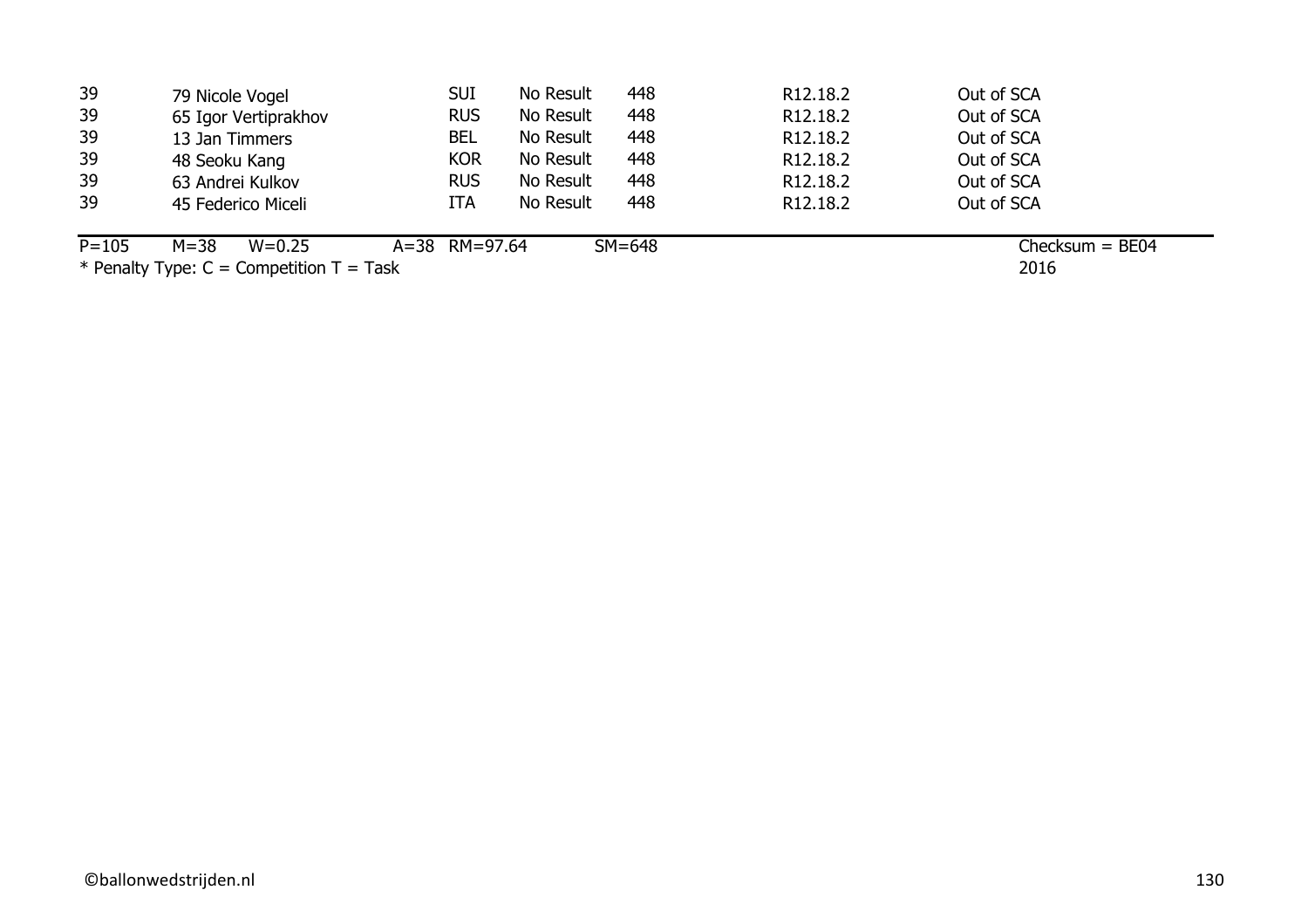| Task #: 30   | Judge Declared Goal R15.2  |            |        | Flight $# 9$     | Task Date: | Sunday,     | 06-11-2016 | AM |
|--------------|----------------------------|------------|--------|------------------|------------|-------------|------------|----|
| Rank         | Pilot                      | From       | Result | Score<br>Penalty | Rule       | Type Reason |            |    |
| $\mathbf{1}$ | 1 Yudai Fujita             | <b>JPN</b> | 0.12   | 1000             |            |             |            |    |
| 2            | 61 Roman Bauta             | POL        | 0.19   | 999              |            |             |            |    |
| 3            | 29 Igor Miklousic          | <b>CRO</b> | 0.22   | 999              |            |             |            |    |
| 4            | 68 Sergey Latypov          | <b>RUS</b> | 0.34   | 998              |            |             |            |    |
| 5            | 32 Clement Seigeot         | <b>FRA</b> | 0.38   | 998              |            |             |            |    |
| 6            | 82 Stefan Zeberli          | <b>SUI</b> | 0.40   | 998              |            |             |            |    |
| 7            | 93 Joe Zvada               | <b>USA</b> | 0.46   | 997              |            |             |            |    |
| 8            | 100 Masafumi Sato          | <b>JPN</b> | 0.63   | 996              |            |             |            |    |
| 9            | 4 Dominic Bareford         | <b>GBR</b> | 0.67   | 995              |            |             |            |    |
| 10           | 92 Joe Heartsill           | <b>USA</b> | 1.01   | 992              |            |             |            |    |
| 11           | 98 Shawn Raya              | <b>USA</b> | 1.18   | 991              |            |             |            |    |
| 12           | 77 David Hochreutener      | <b>SUI</b> | 1.28   | 990              |            |             |            |    |
| 13           | 88 Rupert Stanley          | <b>GBR</b> | 1.50   | 988              |            |             |            |    |
| 14           | 89 Stephanie Bareford      | <b>GBR</b> | 1.52   | 988              |            |             |            |    |
| 15           | 25 Dan Zuo                 | <b>CHN</b> | 1.66   | 987              |            |             |            |    |
| 16           | 6 Matthew Scaife           | <b>AUS</b> | 1.82   | 985              |            |             |            |    |
| 17           | 72 Ivan Ayala              | <b>ESP</b> | 1.84   | 985              |            |             |            |    |
| 18           | 34 Nicolas Schwartz        | <b>FRA</b> | 1.94   | 984              |            |             |            |    |
| 19           | 97 Rhett Heartsill         | <b>USA</b> | 2.45   | 980              |            |             |            |    |
| 20           | 16 Christian K. Kalousdian | <b>BRA</b> | 2.92   | 976              |            |             |            |    |
| 21           | 7 Peter Wright             | <b>AUS</b> | 3.47   | 971              |            |             |            |    |
| 22           | 64 Artem Denisenko         | <b>RUS</b> | 3.98   | 967              |            |             |            |    |
| 23           | 66 Ivan Menyaylo           | <b>RUS</b> | 4.19   | 965              |            |             |            |    |
| 24           | 33 Laure de Coligny        | <b>FRA</b> | 4.39   | 963              |            |             |            |    |
| 25           | 54 Colin Weber             | <b>LUX</b> | 4.48   | 962              |            |             |            |    |
| 26           | 5 Nicola Scaife            | <b>AUS</b> | 4.50   | 962              |            |             |            |    |
| 27           | 86 Mike Howard             | <b>UAE</b> | 5.14   | 957              |            |             |            |    |
| 28           | 99 Todd Isley              | <b>USA</b> | 5.34   | 955              |            |             |            |    |
| 29           | 81 Roman Hugi              | <b>SUI</b> | 5.74   | 951              |            |             |            |    |
| 30           | 91 Chase Donner            | <b>USA</b> | 7.80   | 934              |            |             |            |    |
| 31           | 79 Nicole Vogel            | <b>SUI</b> | 8.06   | 931              |            |             |            |    |

22<sup>th</sup> World Hot Air Balloon Championships, Saga (JPN) 2016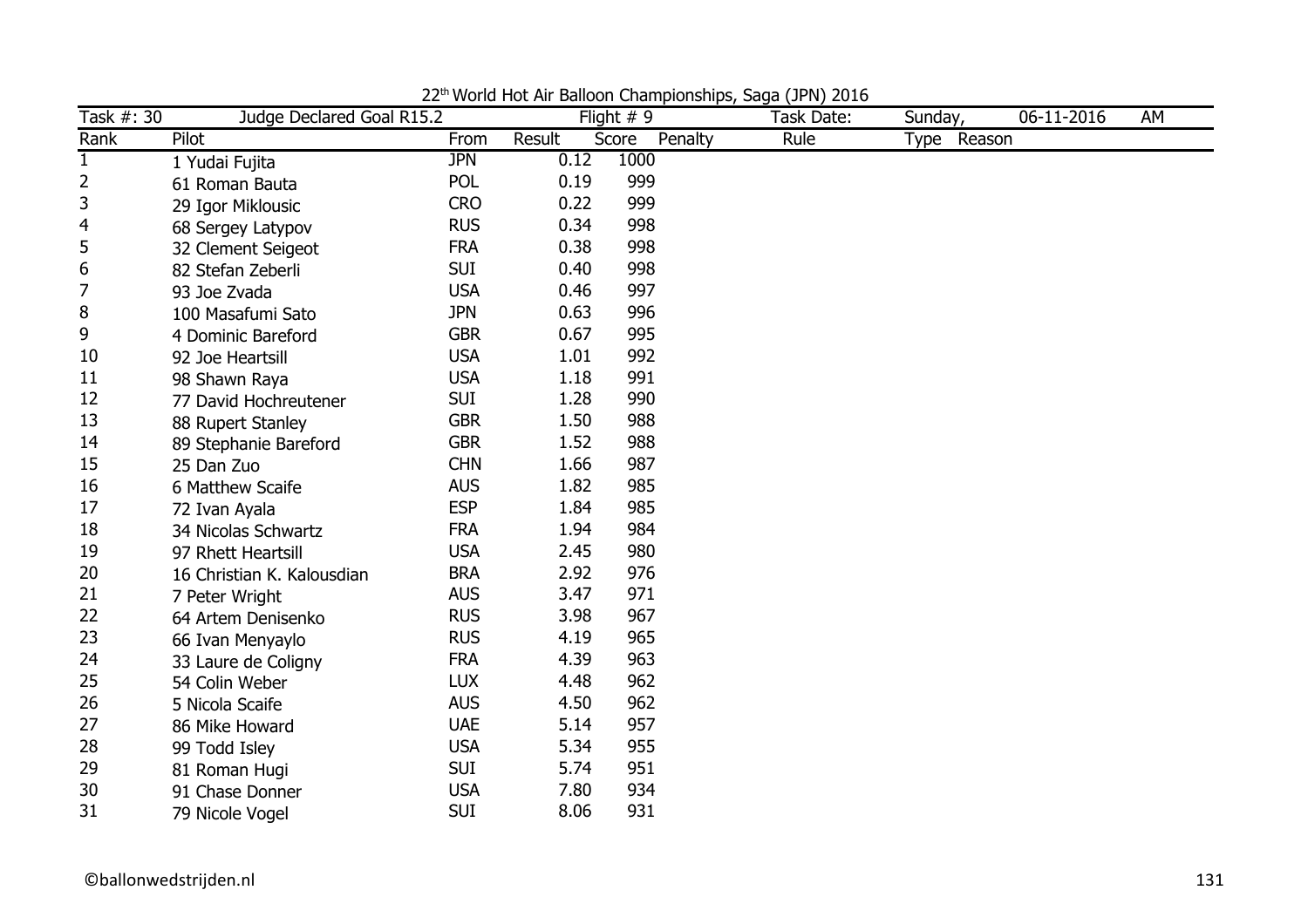| 32 | 104 Takao Mizukami       | <b>JPN</b> | 8.20   | 930 |
|----|--------------------------|------------|--------|-----|
| 33 | 94 John Petrehn          | <b>USA</b> | 9.08   | 922 |
| 34 | 18 Luis Silvestre        | <b>BRA</b> | 9.16   | 922 |
| 35 | 12 Werner Schrank        | <b>AUT</b> | 9.29   | 921 |
| 36 | 78 Marc Blaser           | <b>SUI</b> | 10.16  | 913 |
| 37 | 70 Juraj Brezan          | <b>SVK</b> | 13.83  | 881 |
| 38 | 60 Bazyli Dawidziuk      | POL        | 14.94  | 872 |
| 39 | 20 Markus D. Kalousdian  | <b>BRA</b> | 18.57  | 840 |
| 40 | 49 Rimas Kostiuskevicius | LTU        | 19.34  | 834 |
| 41 | 46 Paolo Oggioni         | ITA        | 20.05  | 827 |
| 42 | 35 Thomas Merceron       | <b>FRA</b> | 22.74  | 804 |
| 43 | 57 Henk Broeders         | <b>NED</b> | 24.64  | 788 |
| 44 | 67 Sergey Bazhenov       | <b>RUS</b> | 30.70  | 735 |
| 45 | 36 Adolf Kohl            | <b>GER</b> | 32.74  | 718 |
| 46 | 43 Janos Konecsni        | <b>HUN</b> | 33.49  | 711 |
| 47 | 102 Shiro Katahira       | <b>JPN</b> | 35.65  | 692 |
| 48 | 62 Tomasz Filus          | <b>POL</b> | 39.34  | 660 |
| 49 | 73 Jordi Rodriguez       | <b>ESP</b> | 47.01  | 594 |
| 50 | 39 Pascal Kreins         | <b>GER</b> | 49.44  | 573 |
| 51 | 11 Johann Almer          | <b>AUT</b> | 49.79  | 570 |
| 52 | 45 Federico Miceli       | <b>ITA</b> | 51.97  | 551 |
| 53 | 37 David Strasmann       | <b>GER</b> | 57.29  | 505 |
| 54 | 74 Josep Llado-Costa     | <b>ESP</b> | 58.41  | 495 |
| 55 | 101 Satoshi Ueda         | <b>JPN</b> | 74.81  | 486 |
| 56 | 15 Amarildo A. Tozzi     | <b>BRA</b> | 79.04  | 476 |
| 57 | 51 Tadas Gegevicius      | LTU        | 82.60  | 467 |
| 58 | 52 Vytautas Sviderskis   | LTU        | 84.70  | 457 |
| 59 | 31 Philip Mundt          | <b>DEN</b> | 91.33  | 448 |
| 60 | 50 Rokas Kostiuskevicius | LTU        | 100.76 | 438 |
| 61 | 80 Rene Erni             | <b>SUI</b> | 104.03 | 429 |
| 62 | 8 Andreas Simoner        | <b>AUT</b> | 105.06 | 419 |
| 63 | 40 Sven Goehler          | <b>GER</b> | 110.80 | 410 |
| 64 | 2 Uwe Schneider          | <b>GER</b> | 113.06 | 400 |
| 65 | 71 Jan Minnaar           | <b>RSA</b> | 124.75 | 390 |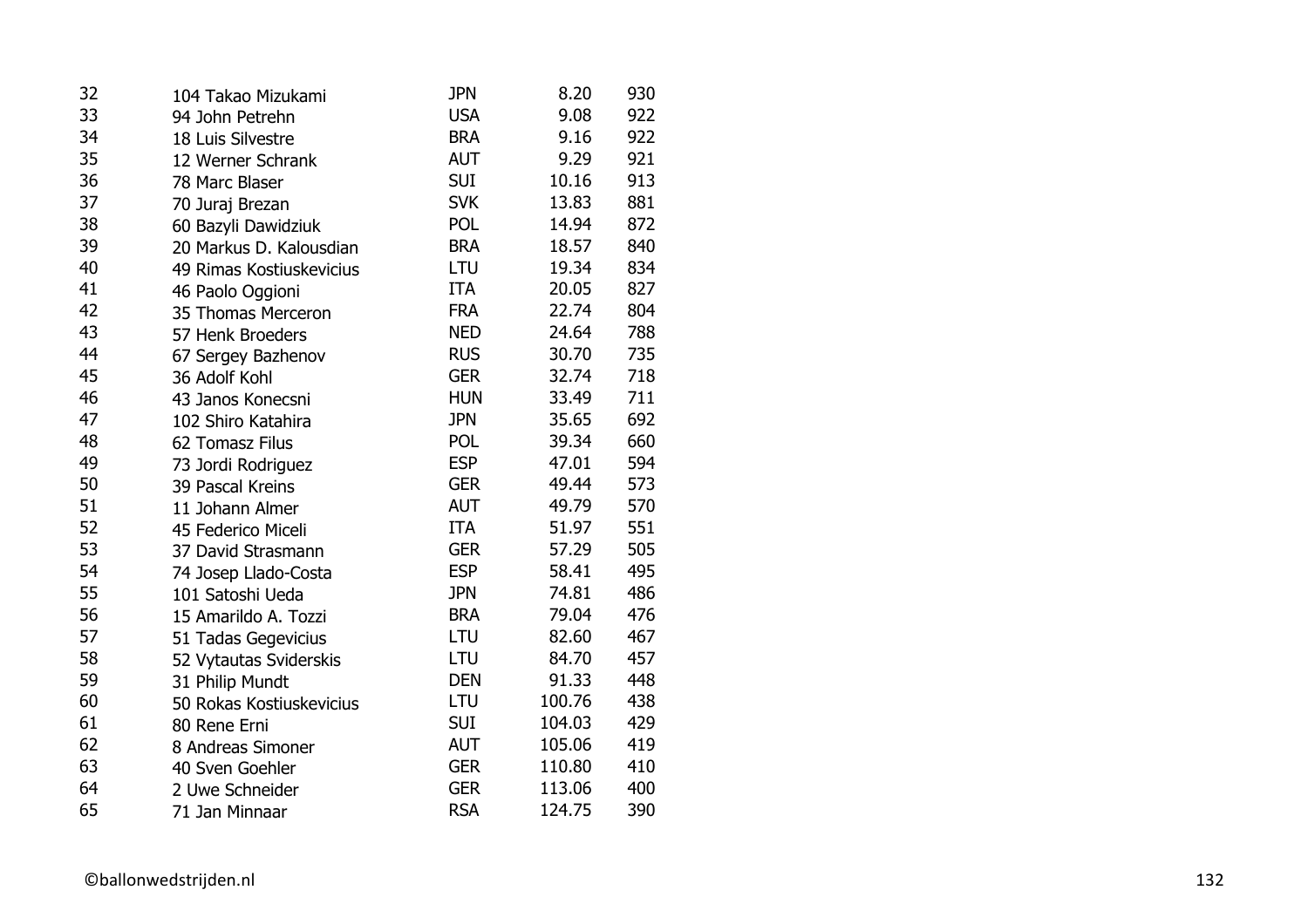| 66 | 95 Jonathan Wright       | <b>USA</b> | 125.20  | 381        |        |   |                  |
|----|--------------------------|------------|---------|------------|--------|---|------------------|
| 67 | 47 Jeong-Mok Seo         | <b>KOR</b> | 137.14  | 371        |        |   |                  |
| 68 | 9 Elisabeth Kindermann   | <b>AUT</b> | 137.18  | 362        |        |   |                  |
| 69 | 105 Yoshikazu Ueda       | <b>JPN</b> | 137.36  | 352        |        |   |                  |
| 70 | 87 Andrew Holly          | <b>GBR</b> | 180.18  | 343        |        |   |                  |
| 71 | 27 Yongjun Li            | <b>CHN</b> | 212.95  | 333        |        |   |                  |
| 72 | 53 Claude Kraft          | <b>LUX</b> | 227.00  | 324        |        |   |                  |
| 73 | 56 Odin Aragon           | <b>MEX</b> | 240.00  | 314        |        |   |                  |
| 74 | 103 Susumu Akama         | <b>JPN</b> | 272.00  | 305        |        |   |                  |
| 75 | 84 Roman Savchuk         | <b>UKR</b> | 350.00  | 295        |        |   |                  |
| 76 | 10 Gerald Sturzlinger    | <b>AUT</b> | 355.00  | 286        |        |   |                  |
| 77 | 3 Lupercio Lima          | <b>BRA</b> | 364.00  | 276        |        |   |                  |
| 78 | 21 Rubens R. Kalousdian  | <b>BRA</b> | 373.00  | 267        |        |   |                  |
| 79 | 22 Rui Kalousdian        | <b>BRA</b> | 406.00  | 257        |        |   |                  |
| 80 | 14 Steven Vlegels        | <b>BEL</b> | 420.00  | 248        |        |   |                  |
| 81 | 17 Fabio Passos          | <b>BRA</b> | 459.00  | 238        |        |   |                  |
| 82 | 42 Nigel Black           | <b>HKG</b> | 462.00  | 229        |        |   |                  |
| 83 | 30 Kim Larsen            | <b>DEN</b> | 488.00  | 219        |        |   |                  |
| 84 | 55 Nico Betzen           | <b>LUX</b> | 508.00  | 210        |        |   |                  |
| 85 | 23 Dale Ritchie          | <b>CAN</b> | 518.00  | 200        |        |   |                  |
| 86 | 65 Igor Vertiprakhov     | <b>RUS</b> | 584.00  | 190        |        |   |                  |
| 87 | 83 Ismail Keremoglu      | <b>TUR</b> | 598.00  | 181        |        |   |                  |
| 88 | 24 Jason Adams           | <b>CAN</b> | 608.00  | 171        |        |   |                  |
| 89 | 85 Vladyslav Klymenko    | <b>UKR</b> | 647.00  | 152        |        |   |                  |
| 90 | 76 Thomas Grubbstrom     | <b>SWE</b> | 678.00  | 143        |        |   |                  |
| 91 | 13 Jan Timmers           | <b>BEL</b> | 620.00  | 137 25 pts | R8.4.8 | Τ | Wrong MKR Colour |
| 92 | 63 Andrei Kulkov         | <b>RUS</b> | 691.00  | 133        |        |   |                  |
| 93 | 28 Yudong Feng           | <b>CHN</b> | 765.00  | 124        |        |   |                  |
| 94 | 58 Jan Fokken            | <b>NED</b> | 788.00  | 114        |        |   |                  |
| 95 | 69 Anna Nociarova        | <b>SVK</b> | 832.00  | 105        |        |   |                  |
| 96 | 19 Marcos Paulo Da Silva | <b>BRA</b> | 833.00  | 95         |        |   |                  |
| 97 | 48 Seoku Kang            | <b>KOR</b> | 927.00  | 86         |        |   |                  |
| 98 | 90 Al Nels               | <b>USA</b> | 992.00  | 76         |        |   |                  |
| 99 | 38 Dolores Deimling      | <b>GER</b> | 1110.00 | 67         |        |   |                  |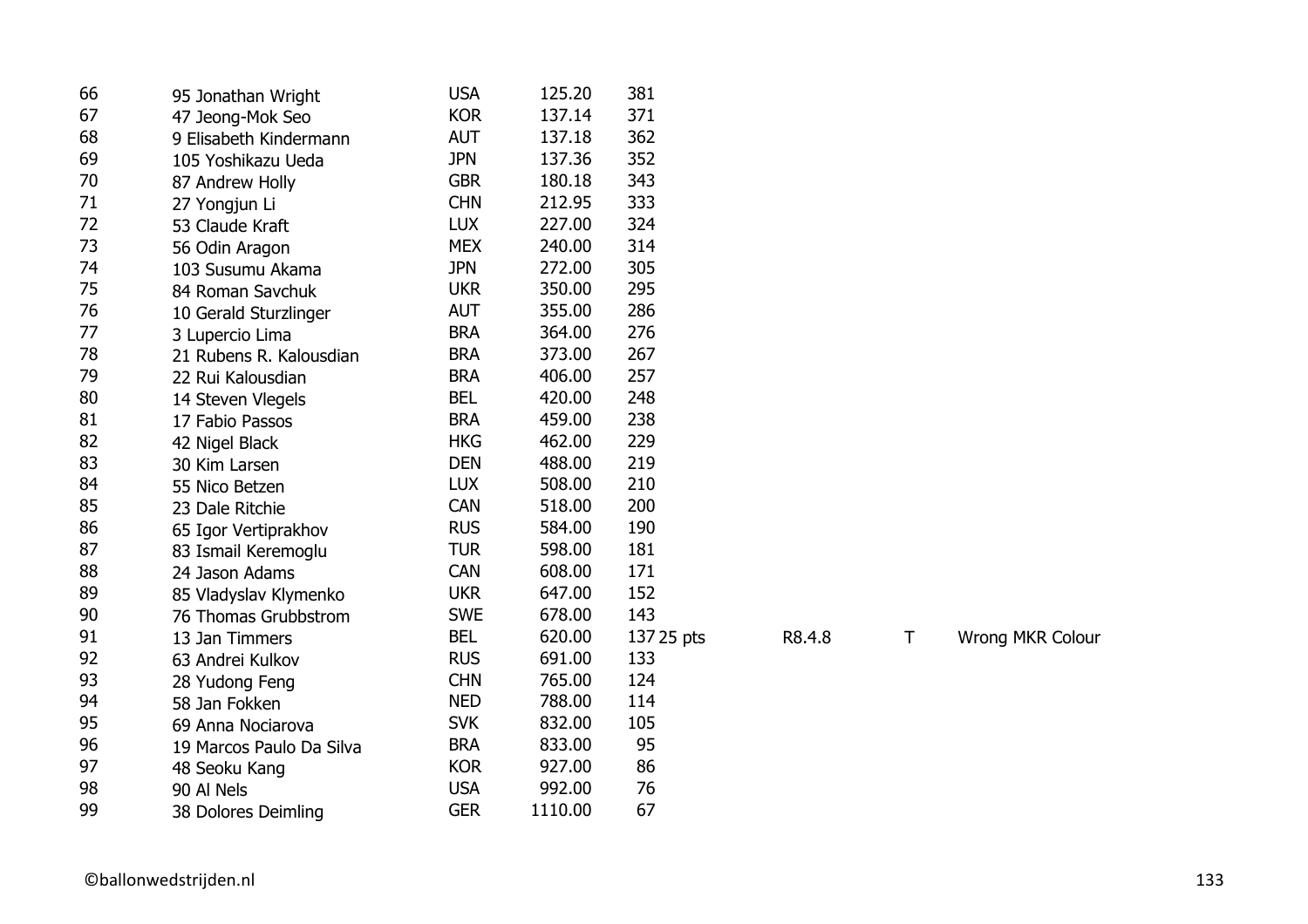| 100       | 26 Peng Cheng          | CHN            | 1159.00   | 57         |                       |                   |  |
|-----------|------------------------|----------------|-----------|------------|-----------------------|-------------------|--|
| 101       | 96 Paul Petrehn        | USA            | 1209.00   | 48         |                       |                   |  |
| 102       | 41 Chi Kei Chow        | <b>HKG</b>     | 1756.00   | 38         |                       |                   |  |
| 103       | 59 Jan Oudenampsen     | <b>NED</b>     | 2006.00   | 29         |                       |                   |  |
| 104       | 75 Lars Ekstedt        | <b>SWE</b>     | 3320.00   | 19         |                       |                   |  |
| 105       | 44 Zoltan Nemeth       | <b>HUN</b>     | No Result | 10         | R <sub>12</sub> .17.2 | Out of SCP        |  |
| $P = 105$ | $M = 53$<br>$W = 0.12$ | A=104 RM=57.29 |           | $SM = 505$ |                       | Checksum $=$ D584 |  |

2016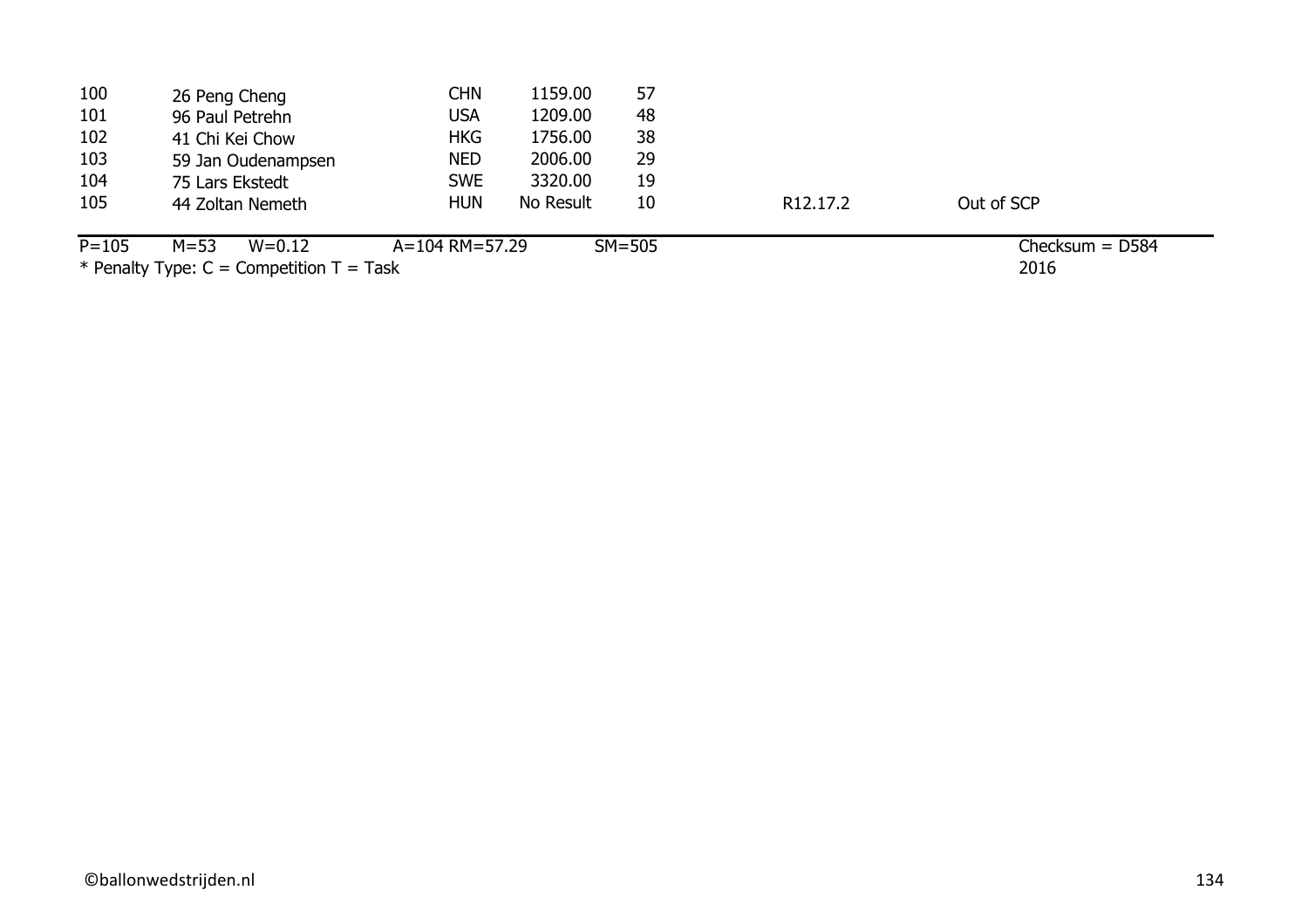| Task #: 31     | <b>Fly On R15.5</b>   |            |        | Flight $# 9$     | Task Date: | Sunday,     | 06-11-2016 | AM |
|----------------|-----------------------|------------|--------|------------------|------------|-------------|------------|----|
| Rank           | Pilot                 | From       | Result | Penalty<br>Score | Rule       | Type Reason |            |    |
| $\mathbf{1}$   | 104 Takao Mizukami    | <b>JPN</b> | 0.08   | 1000             |            |             |            |    |
| $\overline{2}$ | 6 Matthew Scaife      | <b>AUS</b> | 0.12   | 999              |            |             |            |    |
| 3              | 39 Pascal Kreins      | <b>GER</b> | 0.20   | 996              |            |             |            |    |
| $\overline{4}$ | 64 Artem Denisenko    | <b>RUS</b> | 0.27   | 994              |            |             |            |    |
| 5              | 40 Sven Goehler       | <b>GER</b> | 0.29   | 993              |            |             |            |    |
| 6              | 101 Satoshi Ueda      | <b>JPN</b> | 0.31   | 992              |            |             |            |    |
| $\overline{7}$ | 37 David Strasmann    | <b>GER</b> | 0.37   | 990              |            |             |            |    |
| 8              | 94 John Petrehn       | <b>USA</b> | 0.49   | 986              |            |             |            |    |
| 9              | 1 Yudai Fujita        | <b>JPN</b> | 0.61   | 982              |            |             |            |    |
| 10             | 35 Thomas Merceron    | <b>FRA</b> | 0.94   | 971              |            |             |            |    |
| 11             | 82 Stefan Zeberli     | <b>SUI</b> | 1.02   | 968              |            |             |            |    |
| 11             | 102 Shiro Katahira    | <b>JPN</b> | 1.02   | 968              |            |             |            |    |
| 13             | 92 Joe Heartsill      | <b>USA</b> | 1.03   | 968              |            |             |            |    |
| 14             | 60 Bazyli Dawidziuk   | <b>POL</b> | 1.14   | 964              |            |             |            |    |
| 15             | 70 Juraj Brezan       | <b>SVK</b> | 1.19   | 962              |            |             |            |    |
| 16             | 10 Gerald Sturzlinger | <b>AUT</b> | 1.22   | 961              |            |             |            |    |
| 17             | 45 Federico Miceli    | <b>ITA</b> | 1.34   | 957              |            |             |            |    |
| 18             | 76 Thomas Grubbstrom  | <b>SWE</b> | 1.41   | 955              |            |             |            |    |
| 19             | 5 Nicola Scaife       | <b>AUS</b> | 1.42   | 954              |            |             |            |    |
| 19             | 66 Ivan Menyaylo      | <b>RUS</b> | 1.42   | 954              |            |             |            |    |
| 21             | 91 Chase Donner       | <b>USA</b> | 1.57   | 949              |            |             |            |    |
| 22             | 2 Uwe Schneider       | <b>GER</b> | 1.62   | 948              |            |             |            |    |
| 23             | 3 Lupercio Lima       | <b>BRA</b> | 1.65   | 947              |            |             |            |    |
| 24             | 7 Peter Wright        | <b>AUS</b> | 1.90   | 938              |            |             |            |    |
| 25             | 103 Susumu Akama      | <b>JPN</b> | 1.98   | 935              |            |             |            |    |
| 26             | 93 Joe Zvada          | <b>USA</b> | 2.07   | 932              |            |             |            |    |
| 27             | 97 Rhett Heartsill    | <b>USA</b> | 2.26   | 926              |            |             |            |    |
| 28             | 68 Sergey Latypov     | <b>RUS</b> | 2.35   | 923              |            |             |            |    |
| 29             | 12 Werner Schrank     | <b>AUT</b> | 2.53   | 917              |            |             |            |    |
| 30             | 32 Clement Seigeot    | <b>FRA</b> | 2.62   | 914              |            |             |            |    |
| 31             | 85 Vladyslav Klymenko | <b>UKR</b> | 2.80   | 907              |            |             |            |    |

22<sup>th</sup> World Hot Air Balloon Championships, Saga (JPN) 2016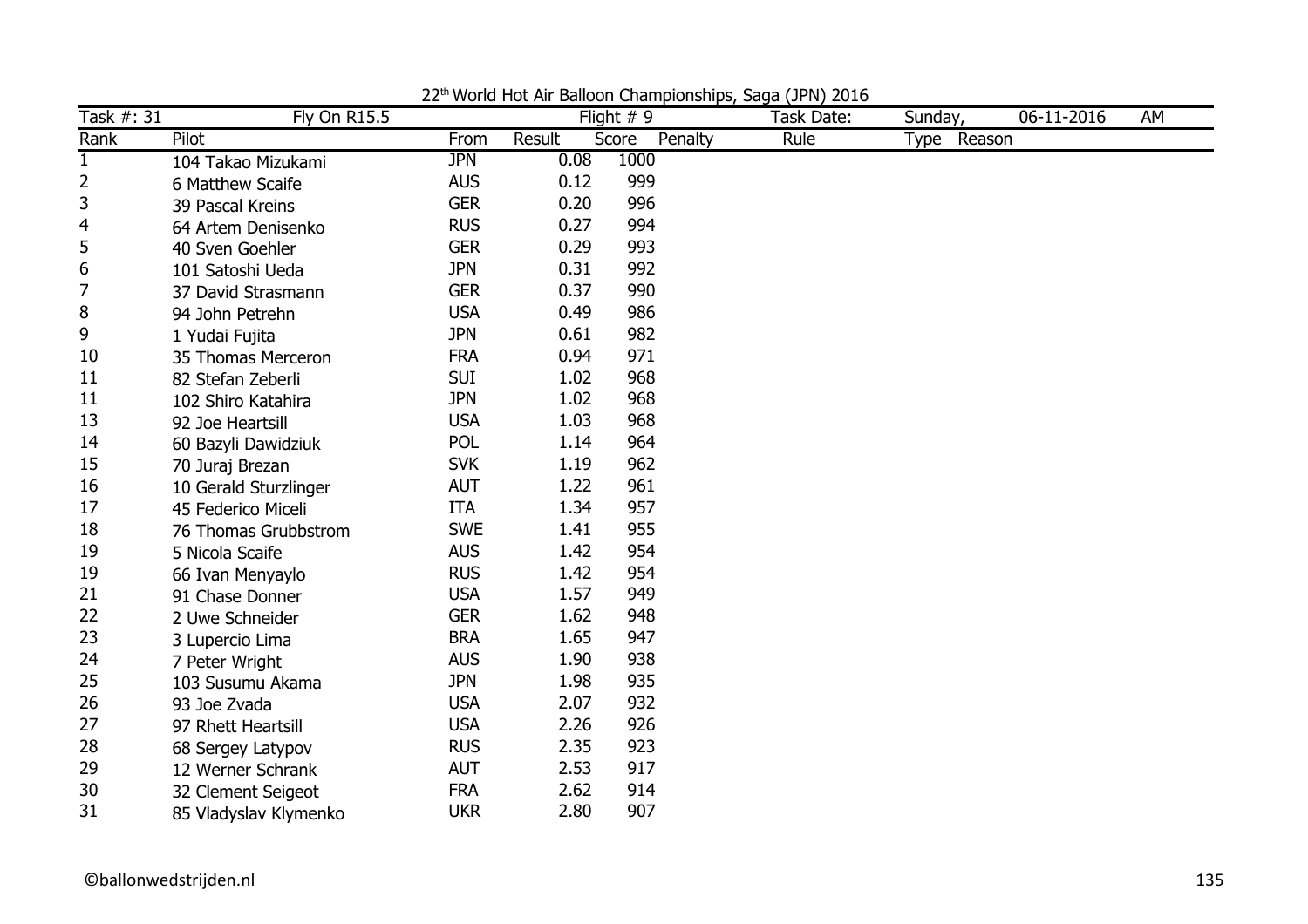| 32 | 105 Yoshikazu Ueda       | <b>JPN</b> | 2.91  | 904 |
|----|--------------------------|------------|-------|-----|
| 33 | 50 Rokas Kostiuskevicius | LTU        | 3.20  | 894 |
| 34 | 99 Todd Isley            | <b>USA</b> | 3.23  | 893 |
| 35 | 81 Roman Hugi            | <b>SUI</b> | 3.33  | 889 |
| 36 | 86 Mike Howard           | <b>UAE</b> | 3.95  | 868 |
| 37 | 49 Rimas Kostiuskevicius | LTU        | 4.19  | 860 |
| 38 | 67 Sergey Bazhenov       | <b>RUS</b> | 4.29  | 857 |
| 39 | 74 Josep Llado-Costa     | <b>ESP</b> | 5.20  | 826 |
| 40 | 78 Marc Blaser           | <b>SUI</b> | 5.37  | 820 |
| 41 | 51 Tadas Gegevicius      | LTU        | 6.55  | 780 |
| 42 | 9 Elisabeth Kindermann   | <b>AUT</b> | 6.77  | 772 |
| 43 | 11 Johann Almer          | <b>AUT</b> | 7.05  | 763 |
| 44 | 8 Andreas Simoner        | AUT        | 7.38  | 752 |
| 45 | 84 Roman Savchuk         | <b>UKR</b> | 7.42  | 750 |
| 46 | 89 Stephanie Bareford    | <b>GBR</b> | 7.86  | 735 |
| 47 | 65 Igor Vertiprakhov     | <b>RUS</b> | 8.13  | 726 |
| 48 | 61 Roman Bauta           | POL        | 9.17  | 691 |
| 49 | 14 Steven Vlegels        | <b>BEL</b> | 10.75 | 637 |
| 50 | 77 David Hochreutener    | <b>SUI</b> | 12.46 | 579 |
| 51 | 34 Nicolas Schwartz      | <b>FRA</b> | 13.40 | 547 |
| 52 | 52 Vytautas Sviderskis   | LTU        | 13.50 | 543 |
| 53 | 33 Laure de Coligny      | <b>FRA</b> | 14.63 | 505 |
| 54 | 54 Colin Weber           | <b>LUX</b> | 15.15 | 495 |
| 55 | 27 Yongjun Li            | <b>CHN</b> | 17.28 | 486 |
| 56 | 19 Marcos Paulo Da Silva | <b>BRA</b> | 18.18 | 476 |
| 57 | 4 Dominic Bareford       | <b>GBR</b> | 18.73 | 467 |
| 58 | 15 Amarildo A. Tozzi     | <b>BRA</b> | 19.29 | 457 |
| 59 | 88 Rupert Stanley        | <b>GBR</b> | 23.63 | 448 |
| 60 | 46 Paolo Oggioni         | ITA        | 23.73 | 438 |
| 61 | 57 Henk Broeders         | <b>NED</b> | 24.87 | 429 |
| 62 | 62 Tomasz Filus          | POL        | 25.08 | 419 |
| 63 | 20 Markus D. Kalousdian  | <b>BRA</b> | 26.29 | 410 |
| 64 | 17 Fabio Passos          | <b>BRA</b> | 29.31 | 400 |
| 65 | 79 Nicole Vogel          | <b>SUI</b> | 34.50 | 390 |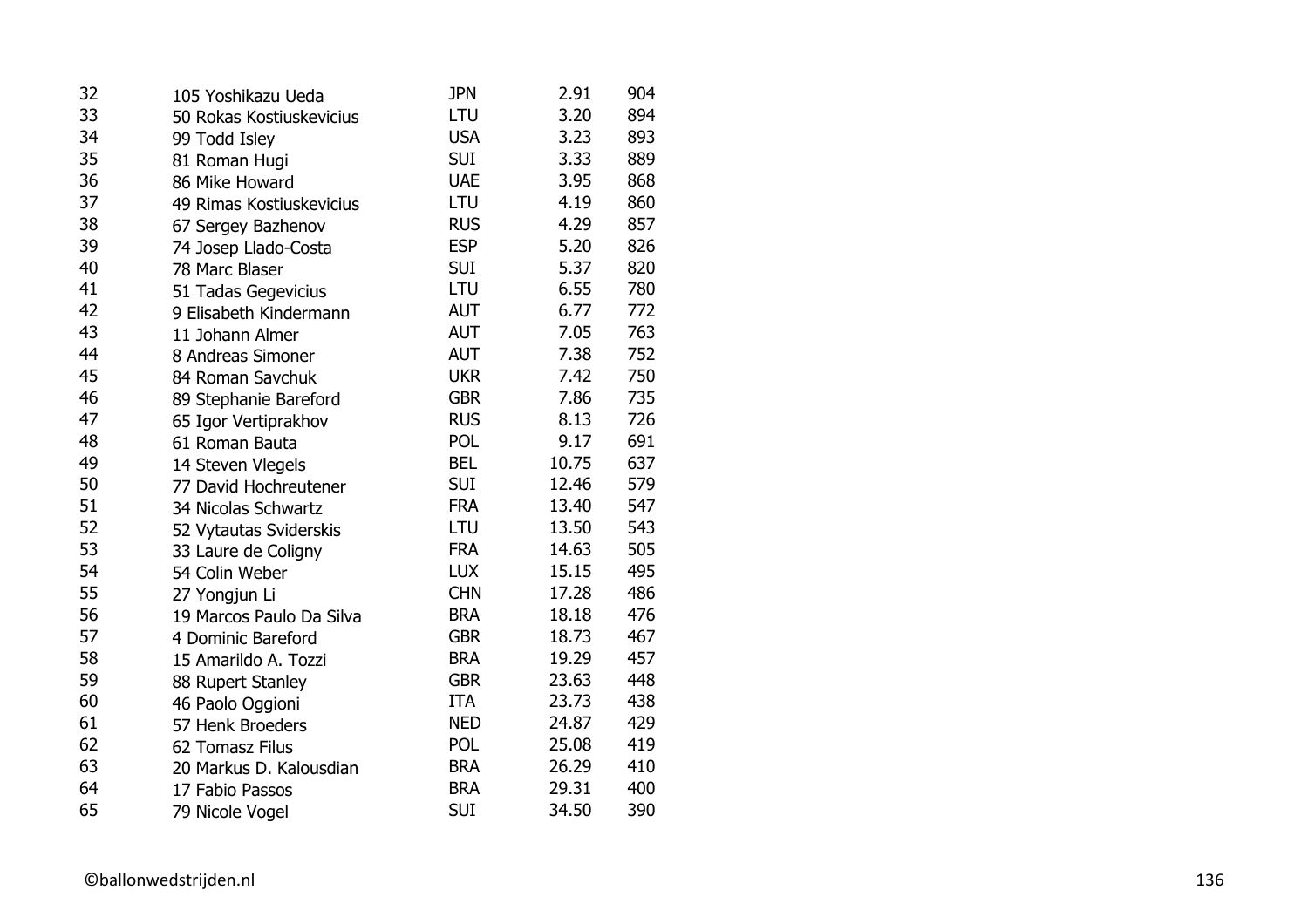| 66 | 31 Philip Mundt            | <b>DEN</b> | 37.90     | 381        |          |             |                        |
|----|----------------------------|------------|-----------|------------|----------|-------------|------------------------|
| 67 | 59 Jan Oudenampsen         | <b>NED</b> | 44.06     | 371        |          |             |                        |
| 68 | 71 Jan Minnaar             | <b>RSA</b> | 45.25     | 362        |          |             |                        |
| 69 | 53 Claude Kraft            | <b>LUX</b> | 52.10     | 352        |          |             |                        |
| 70 | 100 Masafumi Sato          | <b>JPN</b> | 55.69     | 343        |          |             |                        |
| 71 | 98 Shawn Raya              | <b>USA</b> | 56.99     | 333        |          |             |                        |
| 72 | 96 Paul Petrehn            | <b>USA</b> | 59.00     | 324        |          |             |                        |
| 73 | 56 Odin Aragon             | <b>MEX</b> | 59.77     | 314        |          |             |                        |
| 74 | 38 Dolores Deimling        | <b>GER</b> | 69.10     | 295        |          |             |                        |
| 75 | 22 Rui Kalousdian          | <b>BRA</b> | 71.03     | 286        |          |             |                        |
| 76 | 13 Jan Timmers             | <b>BEL</b> | 68.00     | 280 25 pts | R8.4.8   | $\mathsf T$ | Wrong MKR Colour       |
| 77 | 58 Jan Fokken              | <b>NED</b> | 85.20     | 276        |          |             |                        |
| 78 | 16 Christian K. Kalousdian | <b>BRA</b> | No Result | 138        | R12.18.2 |             | Out of SCA             |
| 78 | 18 Luis Silvestre          | <b>BRA</b> | No Result | 138        | R12.18.2 |             | Out of SCA             |
| 78 | 23 Dale Ritchie            | <b>CAN</b> | No Result | 138        | R12.18.2 |             | Out of SCA             |
| 78 | 25 Dan Zuo                 | <b>CHN</b> | No Result | 138        | R12.18.2 |             | Out of SCA             |
| 78 | 26 Peng Cheng              | <b>CHN</b> | No Result | 138        | R12.18.2 |             | Out of SCA             |
| 78 | 29 Igor Miklousic          | <b>CRO</b> | No Result | 138        | R12.18.2 |             | Out of SCA             |
| 78 | 41 Chi Kei Chow            | <b>HKG</b> | No Result | 138        | R12.18.2 |             | Out of SCA             |
| 78 | 42 Nigel Black             | <b>HKG</b> | No Result | 138        | R12.18.2 |             | Out of SCA             |
| 78 | 44 Zoltan Nemeth           | <b>HUN</b> | No Result | 138        | R12.18.2 |             | Out of SCA             |
| 78 | 55 Nico Betzen             | <b>LUX</b> | No Result | 138        | R12.18.2 |             | Out of SCA             |
| 78 | 63 Andrei Kulkov           | <b>RUS</b> | No Result | 138        | R12.18.2 |             | Out of SCA             |
| 78 | 73 Jordi Rodriguez         | <b>ESP</b> | No Result | 138        | R15.5.4  |             | Declaration not on MKR |
| 78 | 75 Lars Ekstedt            | <b>SWE</b> | No Result | 138        | R12.18.2 |             | Out of SCA             |
| 78 | 95 Jonathan Wright         | <b>USA</b> | No Result | 138        | R12.18.2 |             | Out of SCA             |
| 78 | 90 Al Nels                 | <b>USA</b> | No Result | 138        | R12.18.2 |             | Out of SCA             |
| 78 | 80 Rene Erni               | <b>SUI</b> | No Result | 138        | R12.18.2 |             | Out of SCA             |
| 78 | 36 Adolf Kohl              | <b>GER</b> | No Result | 138        | R12.18.2 |             | Out of SCA             |
| 78 | 43 Janos Konecsni          | <b>HUN</b> | No Result | 138        | R12.18.2 |             | Out of SCA             |
| 78 | 21 Rubens R. Kalousdian    | <b>BRA</b> | No Result | 138        | R12.18.2 |             | Out of SCA             |
| 78 | 30 Kim Larsen              | <b>DEN</b> | No Result | 138        | R12.18.2 |             | Out of SCA             |
| 78 | 83 Ismail Keremoglu        | <b>TUR</b> | No Result | 138        | R12.18.2 |             | Out of SCA             |
| 78 | 24 Jason Adams             | <b>CAN</b> | No Result | 138        | R12.18.2 |             | Out of SCA             |